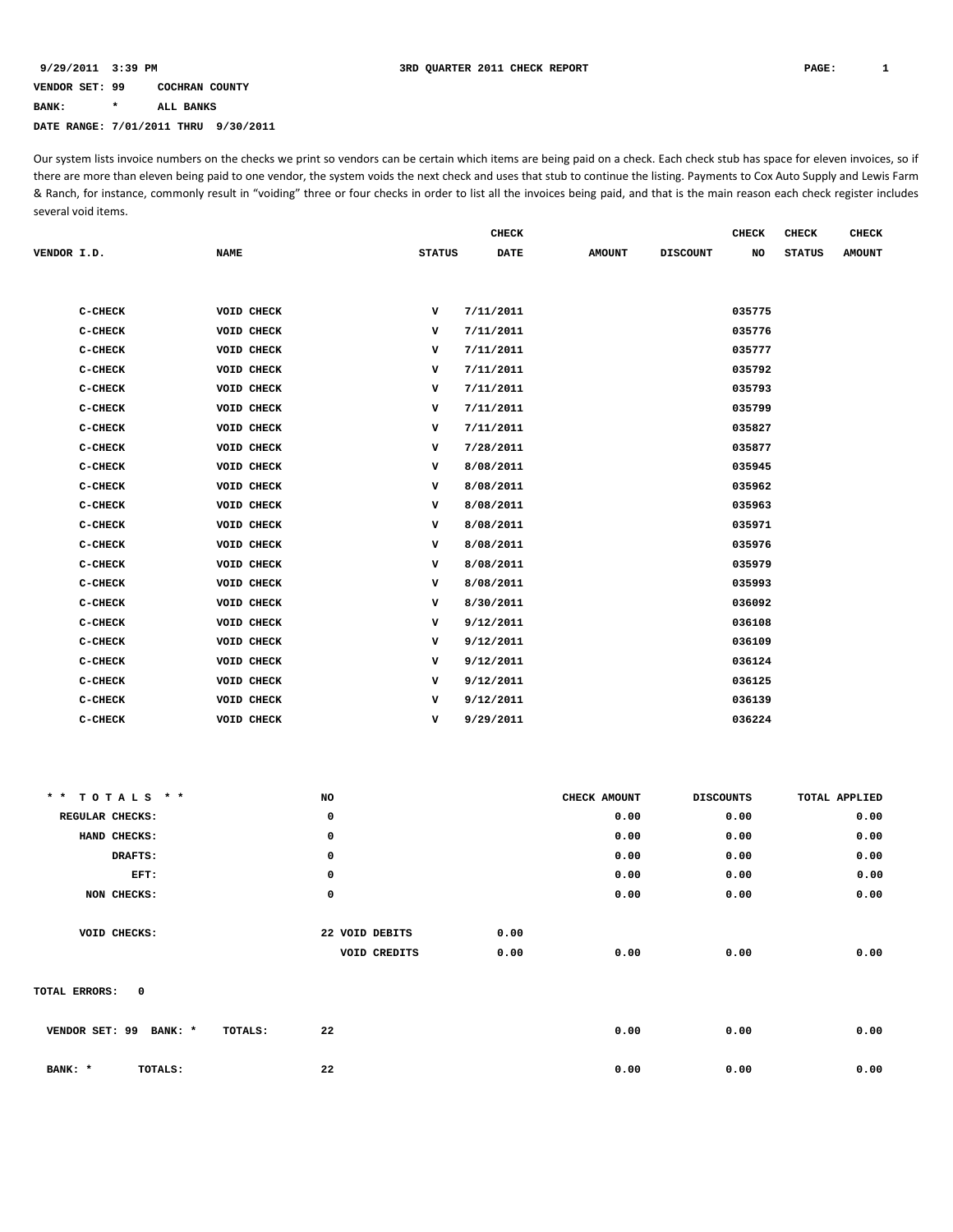**BANK: CC REGULAR NON-P/R PAYABLES**

|             |                                    |                          |                     | <b>CHECK</b>         |               |                 | <b>CHECK</b> | <b>CHECK</b>  | <b>CHECK</b>  |
|-------------|------------------------------------|--------------------------|---------------------|----------------------|---------------|-----------------|--------------|---------------|---------------|
| VENDOR I.D. |                                    | <b>NAME</b>              | <b>STATUS</b>       | <b>DATE</b>          | <b>AMOUNT</b> | <b>DISCOUNT</b> | NO           | <b>STATUS</b> | <b>AMOUNT</b> |
| <b>B275</b> |                                    | <b>WADE BAKER</b>        |                     |                      |               |                 |              |               |               |
|             | I-GRAND JURY 7/7/11 DISTRICT COURT |                          | $\mathbb{R}$        | 7/07/2011            |               |                 | 035747       |               |               |
|             | 10 435-5491                        | <b>GRAND JURY</b>        | <b>JURY SERVICE</b> |                      | 40.00         |                 |              |               | 40.00         |
|             |                                    |                          |                     |                      |               |                 |              |               |               |
| C051        |                                    | COCHRAN COUNTY CHILDRENS |                     |                      |               |                 |              |               |               |
|             | I-GRAND JURY 7/7/11 DISTRICT COURT |                          | $\mathbb{R}$        | 7/07/2011            |               |                 | 035748       |               |               |
|             | 10 435-5491                        | <b>GRAND JURY</b>        |                     | DONATION/DAVID GREEN | 15.00         |                 |              |               |               |
|             | 10<br>435-5491                     | <b>GRAND JURY</b>        |                     | DONATION/ALBERT GONZ | 15.00         |                 |              |               |               |
|             | 435-5491<br>10                     | <b>GRAND JURY</b>        |                     | DONATION/DALLAS O'BR | 15.00         |                 |              |               |               |
|             | 435-5491<br>10                     | GRAND JURY               |                     | DONATION/BOBBIE GEOR | 15.00         |                 |              |               |               |
|             | 10<br>435-5491                     | <b>GRAND JURY</b>        |                     | DONATION/PAULA SHIEL | 15.00         |                 |              |               |               |
|             | 10<br>435-5491                     | GRAND JURY               |                     | DONATION/LORI PRUITT | 15.00         |                 |              |               | 90.00         |
|             |                                    |                          |                     |                      |               |                 |              |               |               |
| C303        |                                    | NELDA CORNISH            |                     |                      |               |                 |              |               |               |
|             | I-GRAND JURY 7/7/11 DISTRICT COURT |                          | R                   | 7/07/2011            |               |                 | 035749       |               |               |
|             | 10 435-5491                        | <b>GRAND JURY</b>        | <b>JURY SERVICE</b> |                      | 15.00         |                 |              |               | 15.00         |
|             |                                    |                          |                     |                      |               |                 |              |               |               |
| E031        |                                    | FRANK ENRIQUEZ           |                     |                      |               |                 |              |               |               |
|             | I-GRAND JURY 7/7/11 DISTRICT COURT |                          | R                   | 7/07/2011            |               |                 | 035750       |               |               |
|             | 10 435-5491                        | <b>GRAND JURY</b>        | <b>JURY SERVICE</b> |                      | 40.00         |                 |              |               | 40.00         |
|             |                                    |                          |                     |                      |               |                 |              |               |               |
| F193        |                                    | HOPE FLORES              |                     |                      |               |                 |              |               |               |
|             | I-GRAND JURY 7/7/11 DISTRICT COURT |                          | $\mathbb{R}$        | 7/07/2011            |               |                 | 035751       |               |               |
|             | 10 435-5491                        | GRAND JURY               | <b>JURY SERVICE</b> |                      | 40.00         |                 |              |               | 40.00         |
|             |                                    |                          |                     |                      |               |                 |              |               |               |
| F196        |                                    | TABITA FRANCO            |                     |                      |               |                 |              |               |               |
|             | I-GRAND JURY 7/7/11 DISTRICT COURT |                          | R                   | 7/07/2011            |               |                 | 035752       |               |               |
|             | 10 435-5491                        | <b>GRAND JURY</b>        | <b>JURY SERVICE</b> |                      | 40.00         |                 |              |               | 40.00         |
|             |                                    |                          |                     |                      |               |                 |              |               |               |
| G049        |                                    | <b>ROGER GATTIS</b>      |                     |                      |               |                 |              |               |               |
|             | I-GRAND JURY 7/7/11 DISTRICT COURT |                          | R                   | 7/07/2011            |               |                 | 035753       |               |               |
|             | 10 435-5491                        | GRAND JURY               | <b>JURY SERVICE</b> |                      | 40.00         |                 |              |               | 40.00         |
|             |                                    |                          |                     |                      |               |                 |              |               |               |
| G202        |                                    | ELVIRA GUERRA            |                     |                      |               |                 |              |               |               |
|             | I-GRAND JURY 7/7/11 DISTRICT COURT |                          | R                   | 7/07/2011            |               |                 | 035754       |               |               |
|             | 10 435-5491                        | GRAND JURY               | <b>JURY SERVICE</b> |                      | 15.00         |                 |              |               | 15.00         |
|             |                                    |                          |                     |                      |               |                 |              |               |               |
| H071        |                                    | <b>JANE HOYL</b>         |                     |                      |               |                 |              |               |               |
|             | I-GRAND JURY 7/7/11 DISTRICT COURT |                          | $\mathbb{R}$        | 7/07/2011            |               |                 | 035755       |               |               |
|             | 10 435-5491                        | GRAND JURY               | <b>JURY SERVICE</b> |                      | 15.00         |                 |              |               | 15.00         |
|             |                                    |                          |                     |                      |               |                 |              |               |               |
| H272        |                                    | <b>JEROME HAWKINS</b>    |                     |                      |               |                 |              |               |               |
|             | I-GRAND JURY 7/7/11 DISTRICT COURT |                          | $\mathbb{R}$        | 7/07/2011            |               |                 | 035756       |               |               |
|             | 10 435-5491                        | GRAND JURY               | <b>JURY SERVICE</b> |                      | 15.00         |                 |              |               | 15.00         |
|             |                                    |                          |                     |                      |               |                 |              |               |               |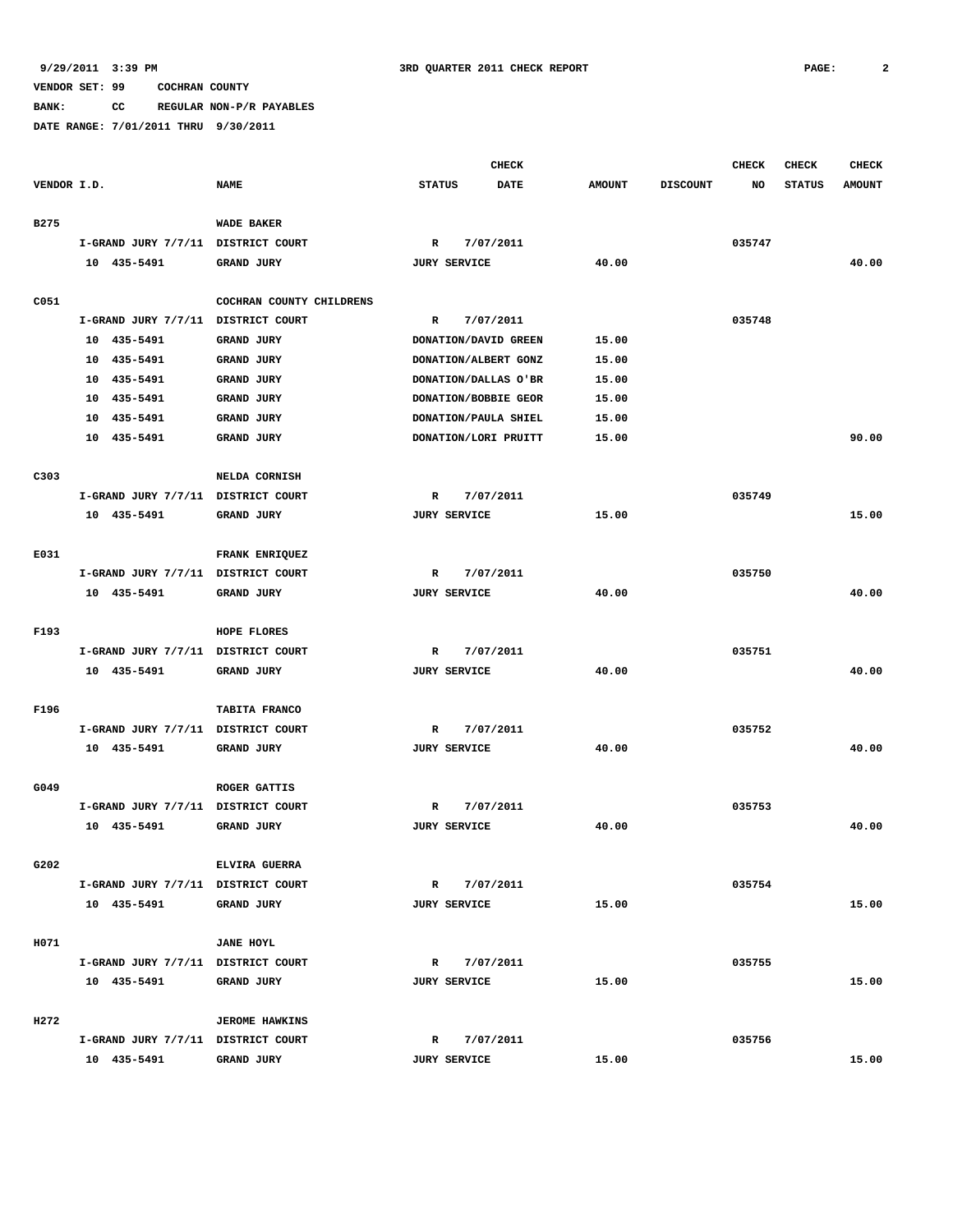**BANK: CC REGULAR NON-P/R PAYABLES DATE RANGE: 7/01/2011 THRU 9/30/2011**

|                  |                                    |                          |               |                     | <b>CHECK</b> |               |                 | <b>CHECK</b> | <b>CHECK</b>  | <b>CHECK</b>  |
|------------------|------------------------------------|--------------------------|---------------|---------------------|--------------|---------------|-----------------|--------------|---------------|---------------|
| VENDOR I.D.      |                                    | <b>NAME</b>              | <b>STATUS</b> |                     | <b>DATE</b>  | <b>AMOUNT</b> | <b>DISCOUNT</b> | NO           | <b>STATUS</b> | <b>AMOUNT</b> |
| H299             |                                    | ANNIE HOLLAND            |               |                     |              |               |                 |              |               |               |
|                  | I-GRAND JURY 7/7/11 DISTRICT COURT |                          | $\mathbb{R}$  |                     | 7/07/2011    |               |                 | 035757       |               |               |
|                  | 10 435-5491                        | <b>GRAND JURY</b>        |               | <b>JURY SERVICE</b> |              | 40.00         |                 |              |               | 40.00         |
|                  |                                    |                          |               |                     |              |               |                 |              |               |               |
| K060             |                                    | TREVA KUEHLER            |               |                     |              |               |                 |              |               |               |
|                  | I-GRAND JURY 7/7/11 DISTRICT COURT |                          | $\mathbb{R}$  |                     | 7/07/2011    |               |                 | 035758       |               |               |
|                  | 10 435-5491                        | GRAND JURY               |               | <b>JURY SERVICE</b> |              | 40.00         |                 |              |               | 40.00         |
|                  |                                    |                          |               |                     |              |               |                 |              |               |               |
| M097             |                                    | REYNALDO MORIN           |               |                     |              |               |                 |              |               |               |
|                  | I-GRAND JURY 7/7/11 DISTRICT COURT |                          | R             |                     | 7/07/2011    |               |                 | 035759       |               |               |
|                  | 10 435-5491                        | <b>GRAND JURY</b>        |               | <b>JURY SERVICE</b> |              | 15.00         |                 |              |               | 15.00         |
| M098             |                                    | DOLORES MULLINAX         |               |                     |              |               |                 |              |               |               |
|                  | I-GRAND JURY 7/7/11 DISTRICT COURT |                          |               |                     |              |               |                 |              |               |               |
|                  |                                    |                          | $\mathbb{R}$  |                     | 7/07/2011    |               |                 | 035760       |               |               |
|                  | 10 435-5491                        | <b>GRAND JURY</b>        |               | <b>JURY SERVICE</b> |              | 15.00         |                 |              |               | 15.00         |
| M227             |                                    | CHRISTINE MENDEZ         |               |                     |              |               |                 |              |               |               |
|                  | I-GRAND JURY 7/7/11 DISTRICT COURT |                          | $\mathbb{R}$  |                     | 7/07/2011    |               |                 | 035761       |               |               |
|                  | 10 435-5491                        | GRAND JURY               |               | <b>JURY SERVICE</b> |              | 40.00         |                 |              |               | 40.00         |
|                  |                                    |                          |               |                     |              |               |                 |              |               |               |
| P043             |                                    | <b>MATTHEW PATTERSON</b> |               |                     |              |               |                 |              |               |               |
|                  | I-GRAND JURY 7/7/11 DISTRICT COURT |                          | R             |                     | 7/07/2011    |               |                 | 035762       |               |               |
|                  | 10 435-5491                        | <b>GRAND JURY</b>        |               | <b>JURY SERVICE</b> |              | 15.00         |                 |              |               | 15.00         |
|                  |                                    |                          |               |                     |              |               |                 |              |               |               |
| P236             |                                    | DIANA PEREZ              |               |                     |              |               |                 |              |               |               |
|                  | I-GRAND JURY 7/7/11 DISTRICT COURT |                          | $\mathbb{R}$  |                     | 7/07/2011    |               |                 | 035763       |               |               |
|                  | 10 435-5491                        | <b>GRAND JURY</b>        |               | <b>JURY SERVICE</b> |              | 15.00         |                 |              |               | 15.00         |
|                  |                                    |                          |               |                     |              |               |                 |              |               |               |
| R061             |                                    | THOMAS RICE              |               |                     |              |               |                 |              |               |               |
|                  | I-GRAND JURY 7/7/11 DISTRICT COURT |                          | R             |                     | 7/07/2011    |               |                 | 035764       |               |               |
|                  | 10 435-5491                        | GRAND JURY               |               | <b>JURY SERVICE</b> |              | 40.00         |                 |              |               | 40.00         |
|                  |                                    |                          |               |                     |              |               |                 |              |               |               |
| R <sub>208</sub> |                                    | LETTIE ROBERTS           |               |                     |              |               |                 |              |               |               |
|                  | I-GRAND JURY 7/7/11 DISTRICT COURT |                          |               | $\mathbb{R}$        | 7/07/2011    |               |                 | 035765       |               |               |
|                  | 10 435-5491                        | <b>GRAND JURY</b>        |               | <b>JURY SERVICE</b> |              | 40.00         |                 |              |               | 40.00         |
| S359             |                                    | ERIC SILHAN              |               |                     |              |               |                 |              |               |               |
|                  | I-GRAND JURY 7/7/11 DISTRICT COURT |                          |               | $\mathbf{R}$        | 7/07/2011    |               |                 | 035766       |               |               |
|                  | 10 435-5491                        | GRAND JURY               |               | <b>JURY SERVICE</b> |              | 40.00         |                 |              |               | 40.00         |
|                  |                                    |                          |               |                     |              |               |                 |              |               |               |
| S388             |                                    | <b>GERALD SANDERS</b>    |               |                     |              |               |                 |              |               |               |
|                  | I-GRAND JURY 7/7/11 DISTRICT COURT |                          | $\mathbb{R}$  |                     | 7/07/2011    |               |                 | 035767       |               |               |
|                  | 10 435-5491                        | GRAND JURY               |               | <b>JURY SERVICE</b> |              | 15.00         |                 |              |               | 15.00         |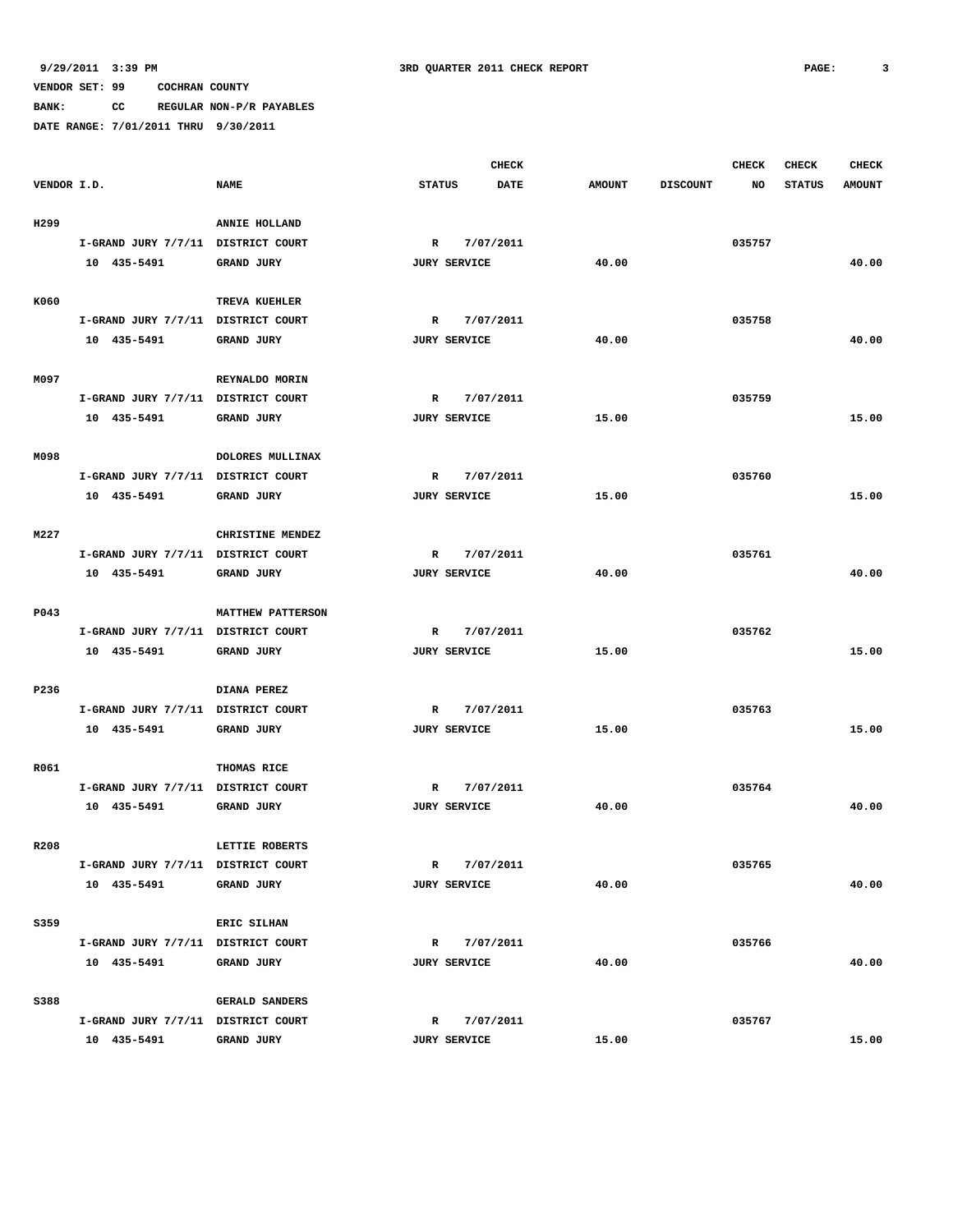**BANK: CC REGULAR NON-P/R PAYABLES**

|             |    |                                    |                               |                         | <b>CHECK</b> |               |                 | <b>CHECK</b> | <b>CHECK</b>  | <b>CHECK</b>  |
|-------------|----|------------------------------------|-------------------------------|-------------------------|--------------|---------------|-----------------|--------------|---------------|---------------|
| VENDOR I.D. |    |                                    | <b>NAME</b>                   | <b>STATUS</b>           | <b>DATE</b>  | <b>AMOUNT</b> | <b>DISCOUNT</b> | NO           | <b>STATUS</b> | <b>AMOUNT</b> |
|             |    |                                    |                               |                         |              |               |                 |              |               |               |
| T186        |    |                                    | JOHNNY TIMMONS                |                         |              |               |                 |              |               |               |
|             |    | I-GRAND JURY 7/7/11 DISTRICT COURT |                               | R                       | 7/07/2011    |               |                 | 035768       |               |               |
|             |    | 10 435-5491                        | GRAND JURY                    | DISTRICT COURT          |              | 15.00         |                 |              |               | 15.00         |
|             |    |                                    |                               |                         |              |               |                 |              |               |               |
| Z024        |    |                                    | <b>JOE ZAPATA</b>             |                         |              |               |                 |              |               |               |
|             |    | I-GRAND JURY 7/7/11 DISTRICT COURT |                               | $\mathbb{R}$            | 7/07/2011    |               |                 | 035769       |               | 15.00         |
|             |    | 10 435-5491                        | GRAND JURY                    | <b>JURY SERVICE</b>     |              | 15.00         |                 |              |               |               |
| Z025        |    |                                    | PAUL ZAPATA                   |                         |              |               |                 |              |               |               |
|             |    | I-GRAND JURY 7/7/11 DISTRICT COURT |                               | R                       | 7/07/2011    |               |                 | 035770       |               |               |
|             |    | 10 435-5491                        | <b>GRAND JURY</b>             | <b>JURY SERVICE</b>     |              | 40.00         |                 |              |               | 40.00         |
|             |    |                                    |                               |                         |              |               |                 |              |               |               |
| B001        |    |                                    | BAILEY CO. ELECTRIC COOP      |                         |              |               |                 |              |               |               |
|             |    | I-239265                           | PREC 4                        | R                       | 7/11/2011    |               |                 | 035771       |               |               |
|             |    | 15 624-5440                        | <b>UTILITIES</b>              | 240 KWH 5/24-6/22/11    |              | 38.24         |                 |              |               |               |
|             |    | 15 624-5440                        | UTILITIES                     | AREA LIGHT              |              | 9.71          |                 |              |               |               |
|             |    | I-239266                           | PREC <sub>3</sub>             | $\mathbb{R}$            | 7/11/2011    |               |                 | 035771       |               |               |
|             |    | 15 623-5440                        | UTILITIES                     | 93 KWH 5/19-6/20/11     |              | 22.30         |                 |              |               |               |
|             |    | 15 623-5440                        | UTILITIES                     | 2 AREA LIGHTS           |              | 20.76         |                 |              |               |               |
|             |    | I-239267                           | NON-DEPT'L/SHERIFF POSSE      | $\mathbb{R}$            | 7/11/2011    |               |                 | 035771       |               |               |
|             |    | 10 409-5440                        | UTILITIES                     | 99 KWH 5/10-6/8/11      |              | 39.20         |                 |              |               | 130.21        |
|             |    |                                    |                               |                         |              |               |                 |              |               |               |
| B026        |    |                                    | BLEDSOE WATER SUPPLY CORP     |                         |              |               |                 |              |               |               |
|             |    | I-3004 0711                        | PREC <sub>3</sub>             | R                       | 7/11/2011    |               |                 | 035772       |               |               |
|             |    | 15 623-5440                        | UTILITIES                     | WATER BILL DATED 7/5    |              | 20.10         |                 |              |               | 20.10         |
| C007        |    |                                    | CITY OF MORTON                |                         |              |               |                 |              |               |               |
|             |    | I-063011                           | LIB/MUS/ACT BLDG/CRTHS/PREC 1 | $\mathbb{R}$            | 7/11/2011    |               |                 | 035773       |               |               |
|             |    | 10 650-5440                        | UTILITIES                     | LIBRARY GAS             |              | 18.25         |                 |              |               |               |
|             |    | 10 650-5440                        | UTILITIES                     | <b>LIBRARY WATER</b>    |              | 13.00         |                 |              |               |               |
|             |    | 10 650-5440                        | UTILITIES                     | <b>LIBRARY GARBAGE</b>  |              | 43.50         |                 |              |               |               |
|             | 10 | 650-5440                           | UTILITIES                     | LIBRARY SEWER           |              | 14.00         |                 |              |               |               |
|             |    | 10 652-5440                        | UTILITIES                     | <b>MUSEUM GAS</b>       |              | 18.25         |                 |              |               |               |
|             |    | 10 652-5440                        | UTILITIES                     | <b>MUSEUM WATER</b>     |              | 13.00         |                 |              |               |               |
|             |    | 10 652-5440                        | <b>UTILITIES</b>              | <b>MUSEUM GARBAGE</b>   |              | 20.25         |                 |              |               |               |
|             |    | 10 652-5440                        | UTILITIES                     | <b>MUSEUM SEWER</b>     |              | 12.00         |                 |              |               |               |
|             |    | 10 662-5440                        | UTILITIES                     | ACTIVITY BLDG GAS       |              | 102.29        |                 |              |               |               |
|             |    | 10 662-5440                        | <b>UTILITIES</b>              | ACT. BLDG WATER         |              | 13.00         |                 |              |               |               |
|             |    | 10 662-5440                        | UTILITIES                     | ACT. BLDG GARBAGE       |              | 69.00         |                 |              |               |               |
|             |    | 10 662-5440                        | UTILITIES                     | ACT. BLDG SEWER         |              | 36.00         |                 |              |               |               |
|             |    | 10 510-5440                        | UTILITIES                     | <b>COURTHOUSE GAS</b>   |              | 18.25         |                 |              |               |               |
|             |    | 10 510-5440                        | UTILITIES                     | <b>COURTHOUSE WATER</b> |              | 430.00        |                 |              |               |               |
|             |    | 10 510-5440                        | UTILITIES                     | <b>CRTHSE GARBAGE</b>   |              | 243.00        |                 |              |               |               |
|             |    | 10 510-5440                        | UTILITIES                     | <b>COURTHOUSE SEWER</b> |              | 42.00         |                 |              |               |               |
|             |    | 15 621-5440                        | UTILITIES                     | PREC 1 GAS              |              | 18.25         |                 |              |               |               |
|             |    | 15 621-5440                        | UTILITIES                     | PREC 1 WATER            |              | 13.00         |                 |              |               |               |
|             |    | 15 621-5440                        | UTILITIES                     | PREC 1 GARBAGE          |              | 43.50         |                 |              |               | 1,180.54      |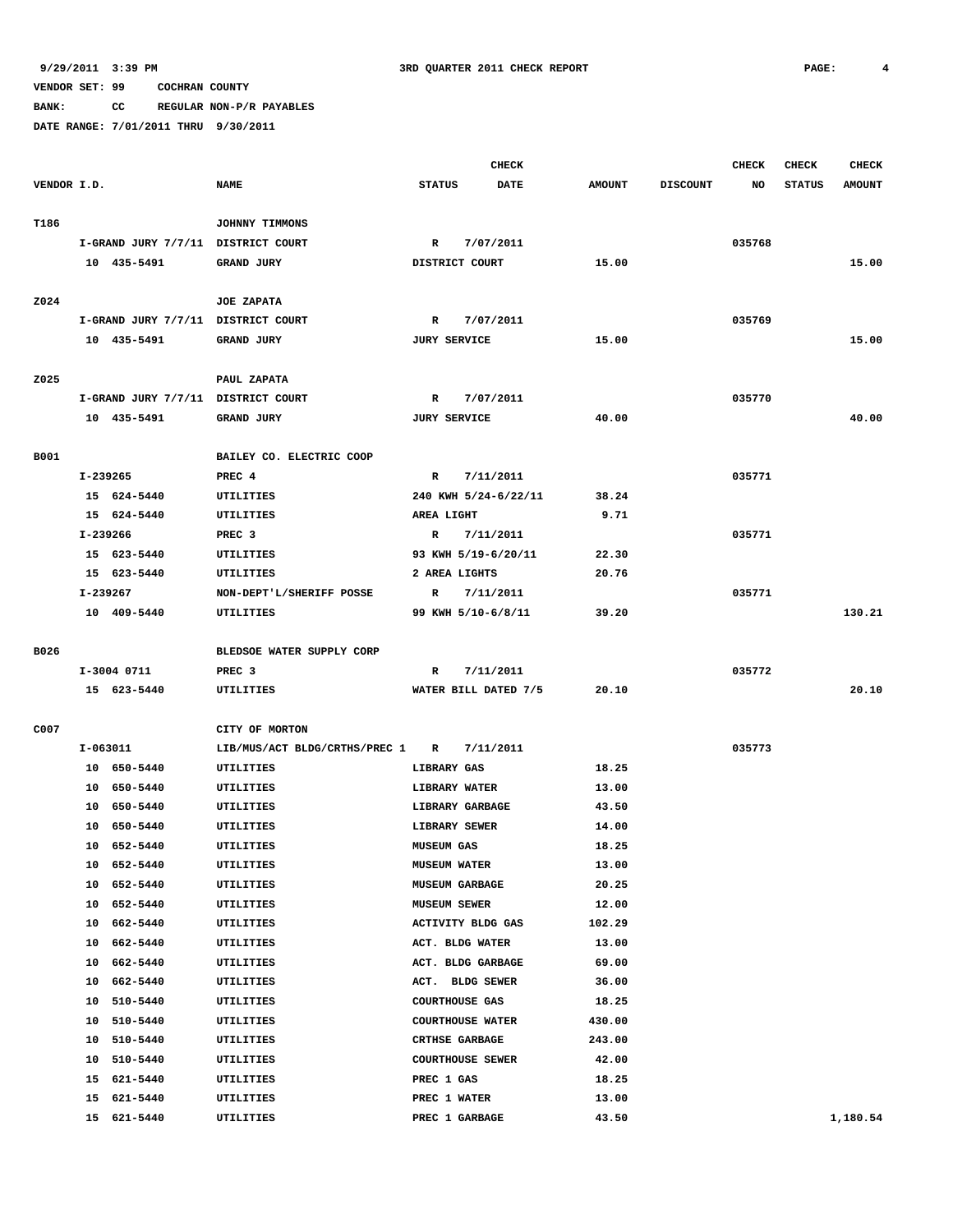**BANK: CC REGULAR NON-P/R PAYABLES**

|             |             |                                                 | CHECK                     |               |                 | <b>CHECK</b> | <b>CHECK</b>  | <b>CHECK</b>  |
|-------------|-------------|-------------------------------------------------|---------------------------|---------------|-----------------|--------------|---------------|---------------|
| VENDOR I.D. |             | <b>NAME</b>                                     | <b>STATUS</b><br>DATE     | <b>AMOUNT</b> | <b>DISCOUNT</b> | NO           | <b>STATUS</b> | <b>AMOUNT</b> |
| C035        |             | COX AUTO SUPPLY CO                              |                           |               |                 |              |               |               |
|             | C-158728    | PREC 4                                          | 7/11/2011<br>$\mathbb{R}$ |               |                 | 035774       |               |               |
|             | 15 624-5451 | <b>REPAIRS</b>                                  | RET FILTER KIT            | 27.37CR       |                 |              |               |               |
|             | C-159310    | PREC 4                                          | 7/11/2011<br>R            |               |                 | 035774       |               |               |
|             | 15 624-5451 | <b>REPAIRS</b>                                  | RET WIRE                  | 3.79CR        |                 |              |               |               |
|             | 15 624-5356 | ROAD MATERIALS & SUPPLIES                       | RET 2 FREON/#159072       | 25.98CR       |                 |              |               |               |
|             | I-158385    | PREC <sub>2</sub>                               | 7/11/2011<br>R            |               |                 | 035774       |               |               |
|             | 15 622-5451 | <b>REPAIRS</b>                                  | FUEL CAP                  | 7.95          |                 |              |               |               |
|             | I-158410    | <b>SHERIFF</b>                                  | 7/11/2011<br>R            |               |                 | 035774       |               |               |
|             | 10 560-5451 | MACHINERY-NON-OFFICE REPAIR                     | OIL FILTER/STEFFLER       | 6.99          |                 |              |               |               |
|             | 10 560-5451 | MACHINERY-NON-OFFICE REPAIR                     | AIR FILTER                | 9.98          |                 |              |               |               |
|             | 10 560-5451 | MACHINERY-NON-OFFICE REPAIR                     | 6QT AMSOIL                | 65.94         |                 |              |               |               |
|             | 10 560-5451 | MACHINERY-NON-OFFICE REPAIR OIL CHANGE/LABOR    |                           | 8.00          |                 |              |               |               |
|             | I-158544    | PARK                                            | R<br>7/11/2011            |               |                 | 035774       |               |               |
|             | 10 660-5451 | <b>REPAIR</b>                                   | <b>WIRE SPRING</b>        | 3.79          |                 |              |               |               |
|             | 10 660-5451 | <b>REPAIR</b>                                   | <b>REPAIR KIT</b>         | 2.99          |                 |              |               |               |
|             | I-158551    | <b>SHERIFF</b>                                  | 7/11/2011<br>R            |               |                 | 035774       |               |               |
|             | 10 560-5334 | OTHER SUPPLIES                                  | 24 GLASS CLNR             | 66.00         |                 |              |               |               |
|             | I-158573    | <b>SHERIFF</b>                                  | 7/11/2011<br>$\mathbb{R}$ |               |                 | 035774       |               |               |
|             | 10 560-5451 | MACHINERY-NON-OFFICE REPAIR 6OT AMSOIL/UNIT 137 |                           | 65.94         |                 |              |               |               |
|             | 10 560-5334 | OTHER SUPPLIES                                  | <b>WASHER FLUID</b>       | 2.49          |                 |              |               |               |
|             | 10 560-5451 | MACHINERY-NON-OFFICE REPAIR                     | <b>FILTER</b>             | 2.59          |                 |              |               |               |
|             | 10 560-5451 | MACHINERY-NON-OFFICE REPAIR                     | <b>FILTER</b>             | 4.54          |                 |              |               |               |
|             | 10 560-5451 | MACHINERY-NON-OFFICE REPAIR                     | OIL CHANGE/LABOR          | 8.00          |                 |              |               |               |
|             | I-158609    | <b>SHERIFF</b>                                  | 7/11/2011<br>R            |               |                 | 035774       |               |               |
|             | 10 560-5451 | MACHINERY-NON-OFFICE REPAIR                     | 7QT AMSOIL/UNIT 111       | 76.93         |                 |              |               |               |
|             | 10 560-5451 | MACHINERY-NON-OFFICE REPAIR                     | AIR FILTER                | 29.33         |                 |              |               |               |
|             | 10 560-5451 | MACHINERY-NON-OFFICE REPAIR                     | OIL FILTER                | 7.27          |                 |              |               |               |
|             | 10 560-5451 | MACHINERY-NON-OFFICE REPAIR                     | OIL CHANGE/LABOR          | 8.00          |                 |              |               |               |
|             | I-158644    | PREC 1                                          | 7/11/2011<br>R            |               |                 | 035774       |               |               |
|             | 15 621-5451 | <b>REPAIRS</b>                                  | 2 ROLL PINS               | 0.50          |                 |              |               |               |
|             | I-158664    | PREC 4                                          | R<br>7/11/2011            |               |                 | 035774       |               |               |
|             | 15 624-5451 | <b>REPAIRS</b>                                  | <b>RESISTOR</b>           | 22.99         |                 |              |               |               |
|             | 15 624-5451 | REPAIRS                                         | FILTER KIT                | 27.37         |                 |              |               |               |
|             | I-158839    | PREC <sub>3</sub>                               | R 7/11/2011               |               |                 | 035774       |               |               |
|             | 15 623-5451 | <b>REPAIRS</b>                                  | SPLICER                   | 3.99          |                 |              |               |               |
|             | 15 623-5451 | <b>REPAIRS</b>                                  | 2 SPLICERS                | 4.30          |                 |              |               |               |
|             | 15 623-5356 | ROAD MATERIALS & SUPPLIES                       | 2 WD40                    | 12.78         |                 |              |               |               |
|             | I-158858    | PREC 1                                          | R 7/11/2011               |               |                 | 035774       |               |               |
|             | 15 621-5356 | ROAD MATERIALS & SUPPLIES                       | SUCTION GUN               | 13.29         |                 |              |               |               |
|             | 15 621-5451 | <b>REPAIRS</b>                                  | 6 3/8 DIAMOND HOSE        | 3.48          |                 |              |               |               |
|             | I-159072    | PREC 4                                          | R 7/11/2011               |               |                 | 035774       |               |               |
|             | 15 624-5356 | ROAD MATERIALS & SUPPLIES                       | <b>12 FREON 134A</b>      | 140.29        |                 |              |               |               |
|             | 15 624-5356 | ROAD MATERIALS & SUPPLIES                       | <b>GAUGE</b>              | 8.56          |                 |              |               |               |
|             | I-159074    | PREC <sub>2</sub>                               | R 7/11/2011               |               |                 | 035774       |               |               |
|             | 15 622-5356 | ROAD MATERIALS & SUPPLIES                       | <b>HAND CLNR</b>          | 4.49          |                 |              |               |               |
|             | 15 622-5356 | ROAD MATERIALS & SUPPLIES                       | <b>SILICONE</b>           | 2.99          |                 |              |               |               |
|             | 15 622-5356 | ROAD MATERIALS & SUPPLIES                       | <b>GAUGE PANE</b>         | 4.05          |                 |              |               |               |
|             | I-159109    | PREC 4                                          | R 7/11/2011               |               |                 | 035774       |               |               |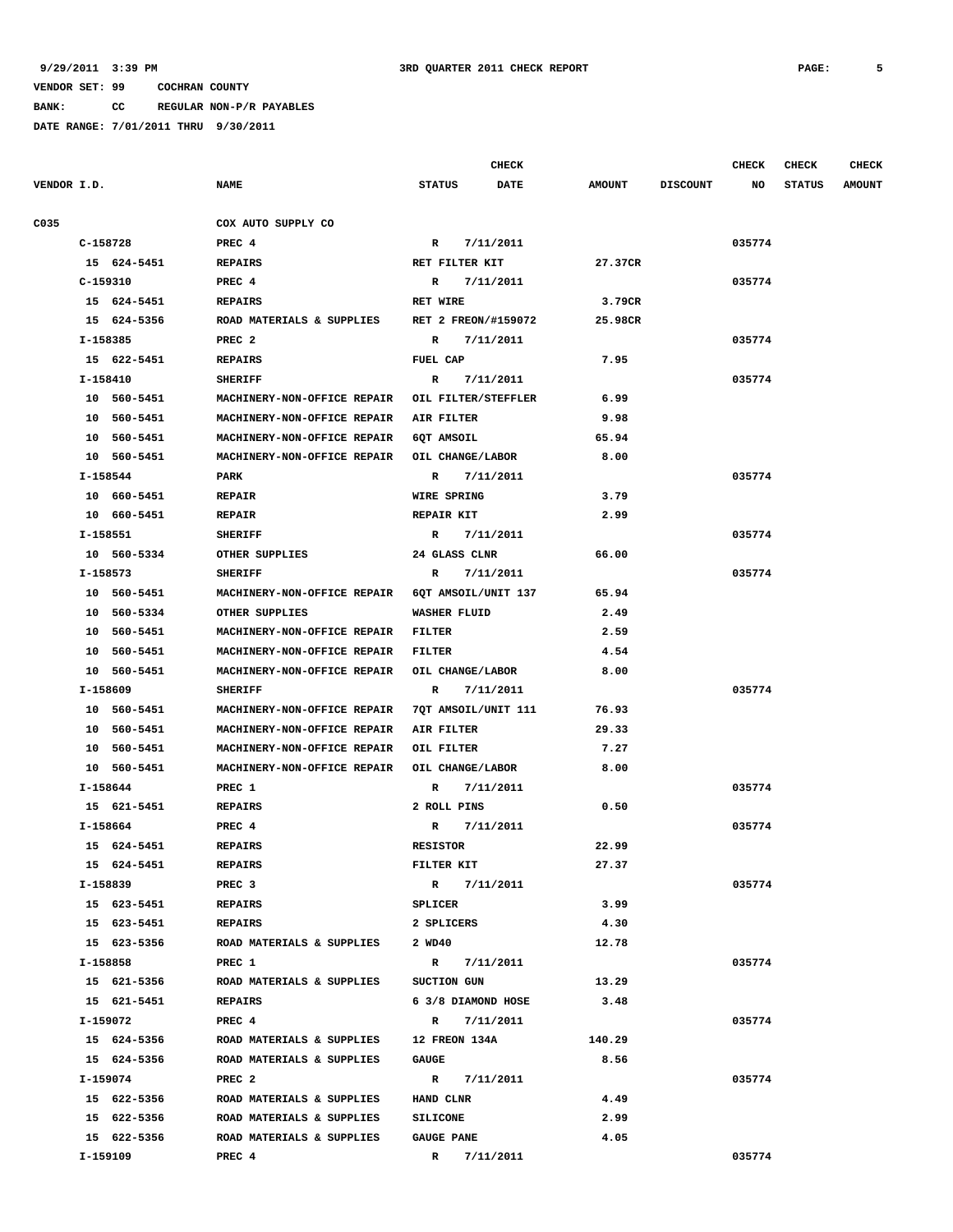**BANK: CC REGULAR NON-P/R PAYABLES**

|             |             |                                                 |                     | <b>CHECK</b> |               |                 | <b>CHECK</b> | <b>CHECK</b>  | <b>CHECK</b>  |
|-------------|-------------|-------------------------------------------------|---------------------|--------------|---------------|-----------------|--------------|---------------|---------------|
| VENDOR I.D. |             | <b>NAME</b>                                     | <b>STATUS</b>       | <b>DATE</b>  | <b>AMOUNT</b> | <b>DISCOUNT</b> | NO           | <b>STATUS</b> | <b>AMOUNT</b> |
|             |             |                                                 |                     |              |               |                 |              |               |               |
| C035        |             | COX AUTO SUPPLY CO<br>CONT                      |                     |              |               |                 |              |               |               |
|             | I-159109    | PREC 4                                          | R 7/11/2011         |              |               |                 | 035774       |               |               |
|             | 15 624-5451 | <b>REPAIRS</b>                                  | 2 OIL FILTERS       |              | 30.76         |                 |              |               |               |
|             | I-159239    | PREC <sub>4</sub>                               | R                   | 7/11/2011    |               |                 | 035774       |               |               |
|             | 15 624-5356 | ROAD MATERIALS & SUPPLIES                       | CIRCUIT TESTER      |              | 2.99          |                 |              |               |               |
|             | 15 624-5356 | ROAD MATERIALS & SUPPLIES                       | 12GA WIRE           |              | 3.79          |                 |              |               |               |
|             | I-159246    | PREC 4                                          | R                   | 7/11/2011    |               |                 | 035774       |               |               |
|             | 15 624-5451 | <b>REPAIRS</b>                                  | <b>RED WIRE</b>     |              | 5.10          |                 |              |               |               |
|             | 15 624-5451 | <b>REPAIRS</b>                                  | 2 WIRE ENDS         |              | 0.50          |                 |              |               |               |
|             | 15 624-5451 | <b>REPAIRS</b>                                  | <b>FUSE HOLDER</b>  |              | 2.49          |                 |              |               |               |
|             | 15 624-5451 | <b>REPAIRS</b>                                  | AK6 ASST            |              | 4.39          |                 |              |               |               |
|             | 15 624-5451 | <b>REPAIRS</b>                                  | <b>BATTERIES</b>    |              | 2.79          |                 |              |               |               |
|             | 15 624-5451 | <b>REPAIRS</b>                                  | <b>WIRE-NUTS</b>    |              | 0.10          |                 |              |               |               |
|             | 15 624-5451 | <b>REPAIRS</b>                                  | <b>BLACK TAPE</b>   |              | 0.79          |                 |              |               |               |
|             | I-159283    | PREC <sub>2</sub>                               | R 7/11/2011         |              |               |                 | 035774       |               |               |
|             | 15 622-5451 | <b>REPAIRS</b>                                  | 2 GEAR OIL          |              | 87.98         |                 |              |               |               |
|             | 15 622-5451 | <b>REPAIRS</b>                                  | 4 COMBO HEX         |              | 4.24          |                 |              |               |               |
|             | 15 622-5451 | REPAIRS                                         | 3 1" HEATER HOSE    |              | 5.85          |                 |              |               |               |
|             | I-159291    | PREC 4                                          | R 7/11/2011         |              |               |                 | 035774       |               |               |
|             | 15 624-5356 | ROAD MATERIALS & SUPPLIES                       | 2 FREON             |              | 25.98         |                 |              |               |               |
|             | I-159312    | PREC 4                                          | R 7/11/2011         |              |               |                 | 035774       |               |               |
|             | 15 624-5451 | <b>REPAIRS</b>                                  | CLAMP               |              | 6.08          |                 |              |               |               |
|             | I-159469    | PARK/AIRPORT                                    | R 7/11/2011         |              |               |                 | 035774       |               |               |
|             | 30 518-5332 | CUSTODIAL SUPPLIES                              | <b>GOO-GONE</b>     |              | 5.79          |                 |              |               |               |
|             | I-159560    | PREC 4                                          | R 7/11/2011         |              |               |                 | 035774       |               |               |
|             | 15 624-5451 | <b>REPAIRS</b>                                  | 2 BOLTS             |              | 0.16          |                 |              |               |               |
|             | 15 624-5451 | <b>REPAIRS</b>                                  | 2 STOP NUTS         |              | 0.20          |                 |              |               |               |
|             | 15 624-5356 | ROAD MATERIALS & SUPPLIES BLUE SHOP TOWELS/2    |                     |              | 5.58          |                 |              |               |               |
|             | 15 624-5356 | ROAD MATERIALS & SUPPLIES                       | <b>GLASS CLNR</b>   |              | 3.05          |                 |              |               |               |
|             | I-159570    | <b>SHERIFF</b>                                  | R                   | 7/11/2011    |               |                 | 035774       |               |               |
|             | 10 560-5451 | MACHINERY-NON-OFFICE REPAIR                     | 6QT AMSOIL/UNIT 123 |              | 65.94         |                 |              |               |               |
|             | 10 560-5451 | MACHINERY-NON-OFFICE REPAIR                     | FILTER              |              | 2.59          |                 |              |               |               |
|             | 10 560-5451 | MACHINERY-NON-OFFICE REPAIR                     | AIR FILTER          |              | 9.98          |                 |              |               |               |
|             | 10 560-5334 | OTHER SUPPLIES                                  | WASHER FLUID        |              | 2.49          |                 |              |               |               |
|             | 10 560-5451 | MACHINERY-NON-OFFICE REPAIR OIL CHANGE/LABOR    |                     |              | 8.00          |                 |              |               |               |
|             | I-160040    | PARK/RODEO GROUNDS                              | R 7/11/2011         |              |               |                 | 035774       |               |               |
|             | 10 660-5332 | CUSTODIAL SUPPLIES                              | PADLOCK             |              | 11.89         |                 |              |               |               |
|             | I-160147    | <b>COURTHOUSE</b>                               | R 7/11/2011         |              |               |                 | 035774       |               |               |
|             | 10 510-5332 | CUSTODIAL SUPPLIES                              | OIL/SHREDDER        |              | 2.79          |                 |              |               |               |
|             | I-160826    | <b>SHERIFF</b>                                  | $\mathbf{R}$        | 7/11/2011    |               |                 | 035774       |               |               |
|             | 10 560-5451 | MACHINERY-NON-OFFICE REPAIR OIL FILTER/UNIT 134 |                     |              | 7.27          |                 |              |               |               |
|             | 10 560-5451 | MACHINERY-NON-OFFICE REPAIR AIR FILTER          |                     |              | 21.69         |                 |              |               |               |
|             | 10 560-5334 | OTHER SUPPLIES                                  | <b>WASHER FLUID</b> |              | 2.49          |                 |              |               |               |
|             | 10 560-5451 | MACHINERY-NON-OFFICE REPAIR 7QT AMSOIL          |                     |              | 76.93         |                 |              |               |               |
|             | 10 560-5451 | MACHINERY-NON-OFFICE REPAIR OIL CHANGE/LABOR    |                     |              | 8.00          |                 |              |               |               |
|             | I-160827    | PREC 3                                          | $\mathbb{R}$        | 7/11/2011    |               |                 | 035774       |               |               |
|             | 15 623-5356 | ROAD MATERIALS & SUPPLIES                       | 2 BLO GUNS          |              | 45.66         |                 |              |               |               |
|             | 15 623-5451 | REPAIRS                                         | PLUG                |              | 2.19          |                 |              |               |               |
|             | I-160831    | PREC <sub>2</sub>                               | R                   | 7/11/2011    |               |                 | 035774       |               |               |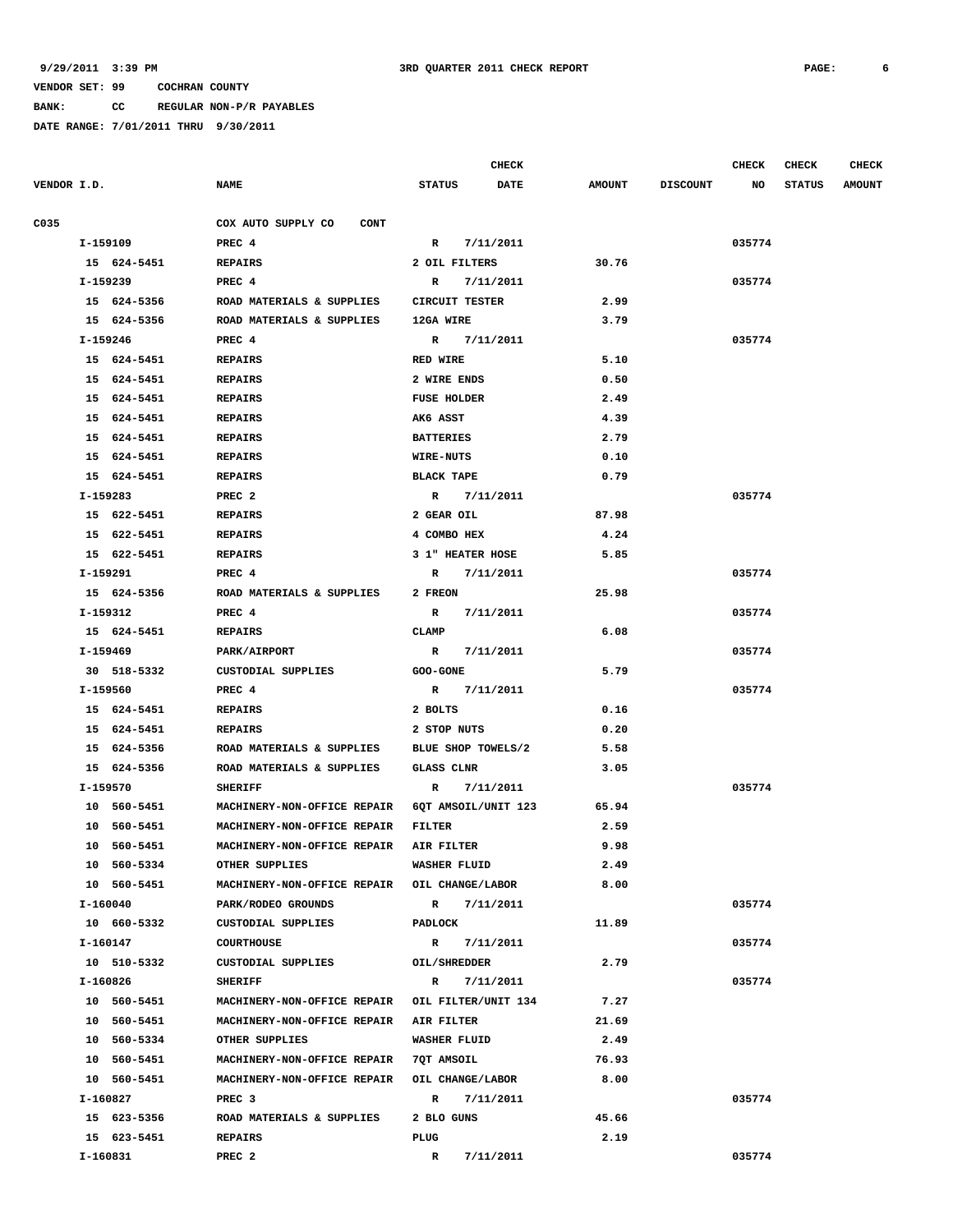**BANK: CC REGULAR NON-P/R PAYABLES**

|             |          |                      |                                   |                           | <b>CHECK</b> |                |                 | <b>CHECK</b> | <b>CHECK</b>  | <b>CHECK</b>  |
|-------------|----------|----------------------|-----------------------------------|---------------------------|--------------|----------------|-----------------|--------------|---------------|---------------|
| VENDOR I.D. |          |                      | <b>NAME</b>                       | <b>STATUS</b>             | DATE         | <b>AMOUNT</b>  | <b>DISCOUNT</b> | NO           | <b>STATUS</b> | <b>AMOUNT</b> |
| C035        |          |                      | COX AUTO SUPPLY CO<br><b>CONT</b> |                           |              |                |                 |              |               |               |
|             |          | I-160831             | PREC <sub>2</sub>                 | $\mathbf R$               | 7/11/2011    |                |                 | 035774       |               |               |
|             |          | 15 622-5356          | ROAD MATERIALS & SUPPLIES         | 2 BLO GUNS                |              | 24.04          |                 |              |               |               |
|             |          | 15 622-5451          | <b>REPAIRS</b>                    | PLUG                      |              | 2.19           |                 |              |               |               |
|             | I-160960 |                      | PREC 1                            | R                         | 7/11/2011    |                |                 | 035774       |               |               |
|             |          | 15 621-5356          | ROAD MATERIALS & SUPPLIES         | LINESMAN PLIERS           |              | 32.99          |                 |              |               |               |
|             | I-161080 |                      | PREC <sub>3</sub>                 | $\mathbf{R}$              | 7/11/2011    |                |                 | 035774       |               |               |
|             |          | 15 623-5451          | <b>REPAIRS</b>                    | 3-1GAL ROTELLA            |              | 146.91         |                 |              |               |               |
|             | I-161213 |                      | PREC <sub>3</sub>                 | $\mathbb{R}$              | 7/11/2011    |                |                 | 035774       |               |               |
|             |          | 15 623-5451          | <b>REPAIRS</b>                    | 4 BOLTS                   |              | 0.56           |                 |              |               |               |
|             |          | 15 623-5451          | <b>REPAIRS</b>                    | 4 HEX NUTS                |              | 0.20           |                 |              |               |               |
|             |          | 15 623-5451          | <b>REPAIRS</b>                    | 4 LOCK WASHERS            |              | 0.16           |                 |              |               |               |
|             |          | 15 623-5451          | <b>REPAIRS</b>                    | 8 FLAT WASHERS            |              | 0.40           |                 |              |               |               |
|             |          | 15 623-5451          | <b>REPAIRS</b>                    | 10 COMBO-HEX              |              | 10.10          |                 |              |               |               |
|             |          | 15 623-5451          | <b>REPAIRS</b>                    | 2 VALVES                  |              | 77.58          |                 |              |               |               |
|             | 15       | 623-5451             |                                   |                           |              | 8.28           |                 |              |               |               |
|             |          |                      | <b>REPAIRS</b>                    | 3 NIPPLES                 |              |                |                 |              |               |               |
|             | 15<br>15 | 623-5451<br>623-5451 | <b>REPAIRS</b>                    | 3 BARBS                   |              | 9.00           |                 |              |               |               |
|             | 15       | 623-5451             | <b>REPAIRS</b><br><b>REPAIRS</b>  | 10 BLK 2" SUC HOSE<br>TEE |              | 41.50<br>11.19 |                 |              |               |               |
|             |          |                      |                                   |                           |              |                |                 |              |               |               |
|             | 15       | 623-5451             | <b>REPAIRS</b>                    | <b>ELBOW</b>              |              | 7.68           |                 |              |               |               |
|             | 15       | 623-5451             | <b>REPAIRS</b>                    | 3QT HAV OIL               |              | 12.87          |                 |              |               |               |
|             |          | 15 623-5451          | <b>REPAIRS</b>                    | WATER PUMP                |              | 399.99         |                 |              |               |               |
|             |          | I-161376             | PREC <sub>3</sub>                 | $\mathbb{R}$              | 7/11/2011    |                |                 | 035774       |               |               |
|             |          | 15 623-5451          | <b>REPAIRS</b>                    | 4 1/4-HOSE                |              | 1.40           |                 |              |               |               |
|             |          | 15 623-5451          | <b>REPAIRS</b>                    | <b>NIPPLE</b>             |              | 2.76           |                 |              |               |               |
|             |          | 15 623-5451          | <b>REPAIRS</b>                    | <b>ELBOW</b>              |              | 7.68           |                 |              |               |               |
|             |          | 15 623-5451          | <b>REPAIRS</b>                    | PVC MALE FTNG             |              | 4.69           |                 |              |               |               |
|             |          | 15 623-5451          | <b>REPAIRS</b>                    | PVC FEMALE FTNG           |              | 4.29           |                 |              |               |               |
|             |          | 15 623-5451          | <b>REPAIRS</b>                    | 3M CEMENT                 |              | 8.99           |                 |              |               |               |
|             |          | $I-161476$           | PREC 4                            | $\mathbb{R}$              | 7/11/2011    |                |                 | 035774       |               |               |
|             |          | 15 624-5451          | <b>REPAIRS</b>                    | 2 SPRAY PAINT             |              | 9.50           |                 |              |               |               |
|             | I-161557 |                      | <b>SHERIFF</b>                    | R                         | 7/11/2011    |                |                 | 035774       |               |               |
|             |          | 10 560-5334          | OTHER SUPPLIES                    | LIQ WAXY SUDS             |              | 9.99           |                 |              |               |               |
|             |          | 10 560-5334          | OTHER SUPPLIES                    | ARMOR ALL                 |              | 7.49           |                 |              |               |               |
|             |          | I-161901             | <b>SHERIFF</b>                    | $\mathbb{R}$              | 7/11/2011    |                |                 | 035774       |               |               |
|             |          | 10 560-5451          | MACHINERY-NON-OFFICE REPAIR       | <b>SPRAY PAINT</b>        |              | 5.89           |                 |              |               |               |
|             |          | I-161925             | PREC 4                            | $\mathbb{R}$              | 7/11/2011    |                |                 | 035774       |               |               |
|             |          | 15 624-5356          | ROAD MATERIALS & SUPPLIES         | $20 - FAN$                |              | 58.15          |                 |              |               |               |
|             |          | 15 624-5356          | ROAD MATERIALS & SUPPLIES         | 2 FREON 134A              |              | 25.98          |                 |              |               | 1,967.64      |
| C065        |          |                      | CITY OF WHITEFACE F D             |                           |              |                |                 |              |               |               |
|             |          | I-FIRE SCHOOL 2011   | CITY OF WHITEFACE F D             | $\mathbb{R}$              | 7/11/2011    |                |                 | 035778       |               |               |
|             |          | 10 409-5499          | MISCELLANEOUS                     | FIRE SCHOOL EXPENSES      |              | 1,500.00       |                 |              |               |               |
|             |          | <b>I-JUNE 2011</b>   | PUBLIC SAFETY*OTHER*              | $\mathbf R$               | 7/11/2011    |                |                 | 035778       |               |               |
|             |          | 10 580-5414          | FIRE PROTECTION CONTRACTS         | 6MI S, 2W OF WHTF, GR     |              | 350.00         |                 |              |               |               |
|             |          | 10 580-5414          | FIRE PROTECTION CONTRACTS         | 1780&CR210, GRASS         |              | 350.00         |                 |              |               |               |
|             |          | 10 580-5414          | FIRE PROTECTION CONTRACTS         | 214/GAS PLT, TO197&12     |              | 350.00         |                 |              |               | 2,550.00      |
|             |          |                      |                                   |                           |              |                |                 |              |               |               |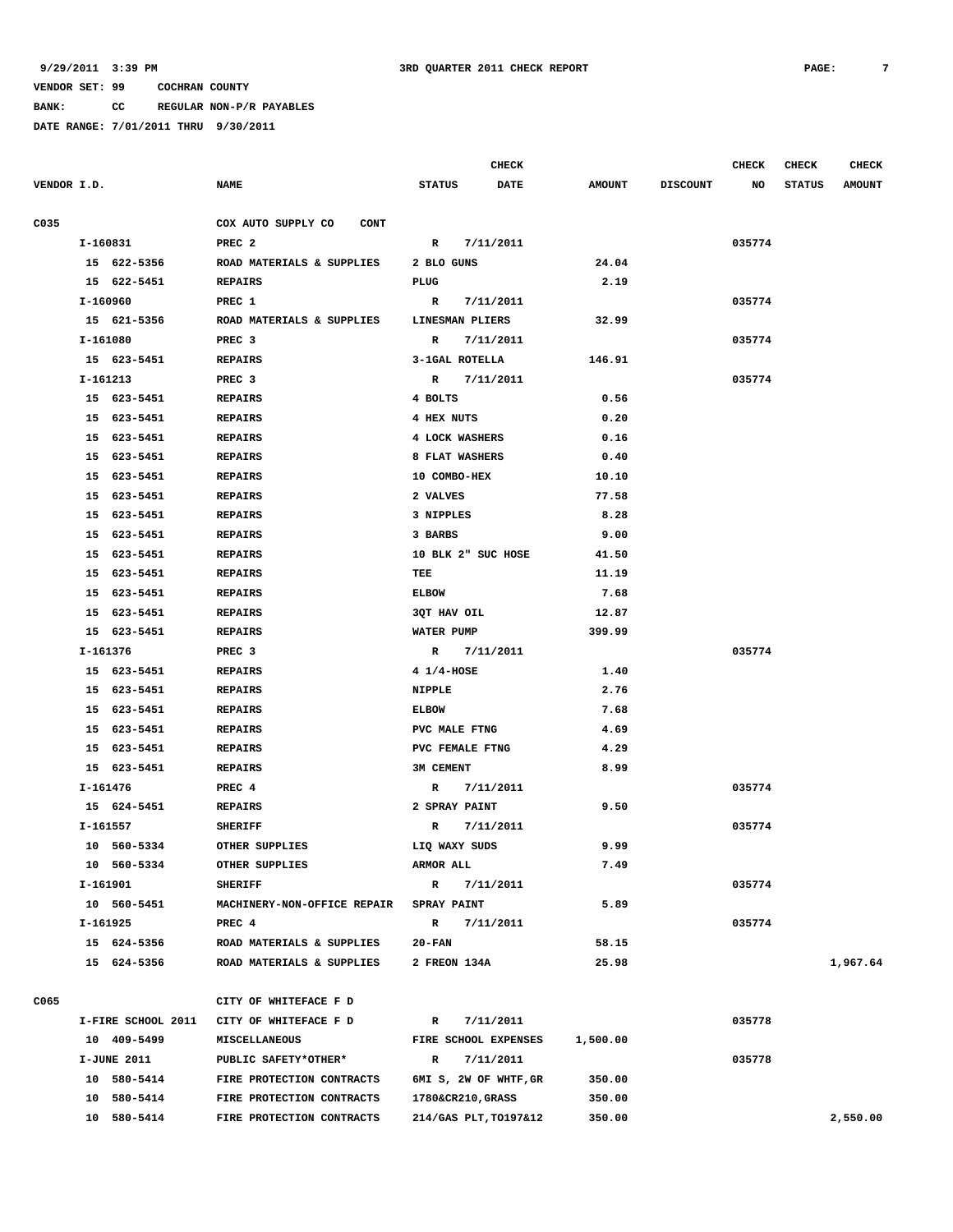**BANK: CC REGULAR NON-P/R PAYABLES**

|                  |             |                              |                                                              |                       | CHECK                                    |               |                 | <b>CHECK</b> | <b>CHECK</b>  | <b>CHECK</b>  |
|------------------|-------------|------------------------------|--------------------------------------------------------------|-----------------------|------------------------------------------|---------------|-----------------|--------------|---------------|---------------|
| VENDOR I.D.      |             |                              | <b>NAME</b>                                                  | <b>STATUS</b>         | <b>DATE</b>                              | <b>AMOUNT</b> | <b>DISCOUNT</b> | <b>NO</b>    | <b>STATUS</b> | <b>AMOUNT</b> |
| C069             |             |                              | COUNTRY DUMPSTERS, INC.                                      |                       |                                          |               |                 |              |               |               |
|                  | I-26080     |                              | PREC 3, PREC 4                                               | $\mathbb{R}$          | 7/11/2011                                |               |                 | 035779       |               |               |
|                  |             | 15 623-5440                  | UTILITIES                                                    | JULY DUMPSTER SVC     |                                          | 47.75         |                 |              |               |               |
|                  |             | 15 624-5440                  | UTILITIES                                                    | JULY DUMPSTER SVC     |                                          | 47.75         |                 |              |               | 95.50         |
|                  |             |                              |                                                              |                       |                                          |               |                 |              |               |               |
| C084             |             |                              | CLERK, SEVENTH COURT OF APPEAL                               |                       |                                          |               |                 |              |               |               |
|                  | I-JUN11     |                              | STATE FEES                                                   | R                     | 7/11/2011                                |               |                 | 035780       |               |               |
|                  |             | 90 000-4379.002              | 7th Crt of Appeal Gov't22.2081JUN COLLECTIONS/CO C           |                       |                                          | 5.00          |                 |              |               |               |
|                  |             | 90 000-4379.002              | 7th Crt of Appeal Gov't22.2081JUN COLLECTIONS/DIST           |                       |                                          | 5.00          |                 |              |               | 10.00         |
|                  |             |                              |                                                              |                       |                                          |               |                 |              |               |               |
| C <sub>260</sub> |             |                              | CITY BANK                                                    |                       |                                          |               |                 |              |               |               |
|                  |             | I-JP CKS 07/06/11            | <b>JUSTICE OF PEACE</b>                                      | $\mathbb{R}$          | 7/11/2011                                |               |                 | 035781       |               |               |
|                  |             | 10 455-5310                  | OFFICE SUPPLIES                                              | CHECKS PRINTED        |                                          | 78.49         |                 |              |               | 78.49         |
|                  |             |                              |                                                              |                       |                                          |               |                 |              |               |               |
| D048             |             |                              | DATA-LINE OFFICE SYSTEMS                                     |                       |                                          |               |                 |              |               |               |
|                  | I-55954     |                              | LIBRARY                                                      | R                     | 7/11/2011                                |               |                 | 035782       |               |               |
|                  |             | 10 650-5411                  | MAINTENANCE CONTRACTS                                        |                       | COPIER MAINTENANCE                       | 37.50         |                 |              |               |               |
|                  |             | 10 650-5411                  | MAINTENANCE CONTRACTS                                        | <b>FUEL SURCHARGE</b> |                                          | 1.50          |                 |              |               |               |
|                  | $I - 56361$ |                              | LIBRARY                                                      | R                     | 7/11/2011                                |               |                 | 035782       |               |               |
|                  |             | 10 650-5310                  | OFFICE SUPPLIES                                              | 71 COLOR COPIES       |                                          | 7.10          |                 |              |               | 46.10         |
|                  |             |                              |                                                              |                       |                                          |               |                 |              |               |               |
| F002             |             |                              | CHARLES D HESTER dba                                         |                       |                                          |               |                 |              |               |               |
|                  | I-R28734    |                              | PREC 1                                                       | R                     | 7/11/2011                                |               |                 | 035783       |               |               |
|                  |             | 15 621-5451                  | <b>REPAIRS</b>                                               | MUFFLER FOR #1570     |                                          | 348.48        |                 |              |               |               |
|                  |             | 15 621-5451                  | <b>REPAIRS</b>                                               | LABOR                 |                                          | 70.00         |                 |              |               | 418.48        |
|                  |             |                              |                                                              |                       |                                          |               |                 |              |               |               |
| F010             |             |                              | FIVE-AREA TELEPHONE CO-OP                                    |                       |                                          |               |                 |              |               |               |
|                  |             | I-927-5510 JUL11             | PREC 4                                                       | R                     | 7/11/2011                                |               |                 | 035784       |               |               |
|                  |             | 15 624-5420                  | <b>TELECOMMUNICATIONS</b>                                    | JULY PHONE SVC        |                                          | 40.19         |                 |              |               | 40.19         |
|                  |             |                              |                                                              |                       |                                          |               |                 |              |               |               |
| F073             |             |                              | FRONTIER VALLEY INC.                                         |                       |                                          |               |                 |              |               |               |
|                  | $I-353111$  |                              | <b>COURTHOUSE</b>                                            | R                     | 7/11/2011                                |               |                 | 035785       |               |               |
|                  |             | 10 510-5451                  | <b>REPAIR</b>                                                | 2 POP-UP ROTORS       |                                          | 19.70         |                 |              |               | 19.70         |
|                  |             |                              |                                                              |                       |                                          |               |                 |              |               |               |
| G005             |             |                              | <b>GENERAL FUND</b><br>I-2ND QTR CIVIL 2011 STATE CIVIL FEES |                       |                                          |               |                 |              |               |               |
|                  |             | 90 000-4363.004              | CO FILING FEE IND LGL SERV.                                  | R                     | 7/11/2011                                | 0.60          |                 | 035786       |               |               |
|                  |             |                              | CO FILING FEE IND LGL SERV.                                  |                       | 2ND QTR CIVIL FEES<br>2ND OTR CIVIL FEES |               |                 |              |               |               |
|                  | 90<br>90    | 000-4363.004<br>000-4363.001 | DIVORCE&FAMILY GOV.133.151                                   |                       | 2ND QTR CIVIL FEES                       | 0.50<br>1.50  |                 |              |               |               |
|                  | 90          | 000-4363.002                 | OTHER THAN DIVORCE/FAMILY 10B 2ND QTR CIVIL FEES             |                       |                                          | 3.50          |                 |              |               |               |
|                  | 90          | 000-4363.004                 | CO FILING FEE IND LGL SERV.                                  |                       | 2ND QTR CIVIL FEES                       | 7.25          |                 |              |               |               |
|                  |             |                              | I-2ND QTR CRIM 2011 STATE CRIMINAL FEES                      | R                     | 7/11/2011                                |               |                 | 035786       |               |               |
|                  | 90          | 000-4358.001                 | STATE CCC DATE 01-01-04FORWORD2ND QTR CRIM FEES              |                       |                                          | 449.08        |                 |              |               |               |
|                  | 90          | 000-4368                     | BB BOND FEE (GVMT CD 41.258)                                 | 2ND QTR CRIM FEES     |                                          | 15.00         |                 |              |               |               |
|                  | 90          | 000-4369                     | EMS TRAUMA SEC49.02 SB1131                                   | 2ND QTR CRIM FEES     |                                          | 0.40          |                 |              |               |               |
|                  | 90          | 000-4378                     | JRF JURY REIMB FEE/CCP102.00452ND QTR CRIM FEES              |                       |                                          | 42.00         |                 |              |               |               |
|                  | 90          | 000-4363.003                 | INDIGENT DEFENSE FEE                                         | 2ND QTR CRIM FEES     |                                          | 18.60         |                 |              |               |               |
|                  | 90          | $000 - 4355$                 | MVF CCP 102.022                                              | 2ND QTR CRIM FEES     |                                          | 0.43          |                 |              |               |               |
|                  |             |                              |                                                              |                       |                                          |               |                 |              |               |               |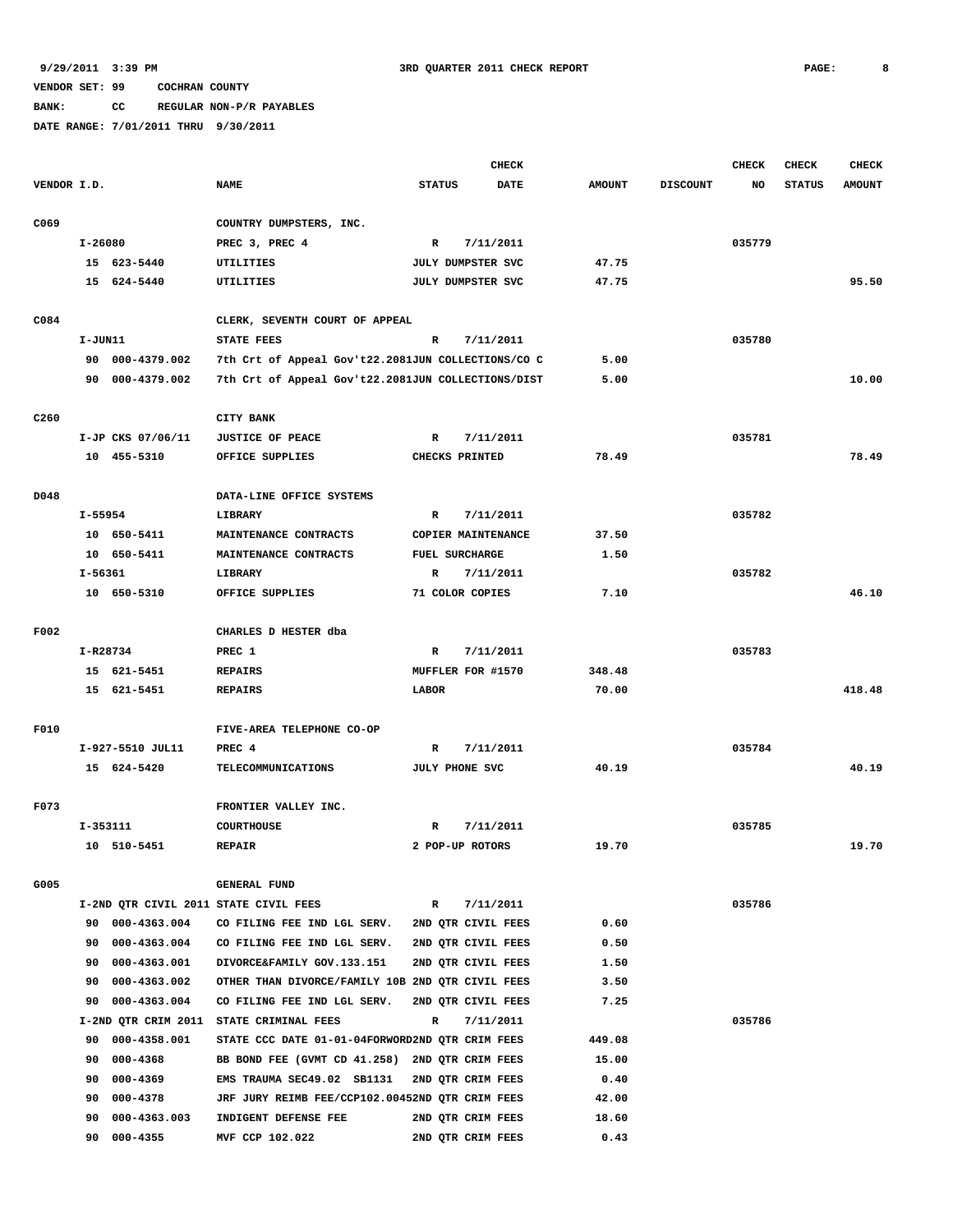**BANK: CC REGULAR NON-P/R PAYABLES**

|             |         |                             |                                                |                    | <b>CHECK</b>           |               |                 | <b>CHECK</b> | <b>CHECK</b>  | <b>CHECK</b>  |
|-------------|---------|-----------------------------|------------------------------------------------|--------------------|------------------------|---------------|-----------------|--------------|---------------|---------------|
| VENDOR I.D. |         |                             | <b>NAME</b>                                    | <b>STATUS</b>      | DATE                   | <b>AMOUNT</b> | <b>DISCOUNT</b> | NO           | <b>STATUS</b> | <b>AMOUNT</b> |
| G005        |         |                             | <b>GENERAL FUND</b><br>CONT                    |                    |                        |               |                 |              |               |               |
|             |         |                             | I-2ND QTR CRIM 2011 STATE CRIMINAL FEES        | R                  | 7/11/2011              |               |                 | 035786       |               |               |
|             |         | 90 000-4367                 | STF-SUB 95% C(TRANS CD542.40 2ND QTR CRIM FEES |                    |                        | 75.00         |                 |              |               |               |
|             |         |                             | I-2ND QTR DRUG 2011 DRUG COURT COSTS           | R                  | 7/11/2011              |               |                 | 035786       |               |               |
|             |         | 90 000-4379.001             | DRUG COURT FEE CCP102.0178                     |                    | 2ND OTR DRUG REMITTA   | 6.00          |                 |              |               |               |
|             |         | I-LEASE #3                  | <b>JUVENILE PROBATION</b>                      | R                  | 7/11/2011              |               |                 | 035786       |               |               |
|             |         | 10 571-5464                 | VEHICLE LEASE                                  |                    | VEHICLE LEASE 6/25-7   | 833.00        |                 |              |               | 1,452.86      |
| H022        |         |                             | LINDA HUCKABEE                                 |                    |                        |               |                 |              |               |               |
|             |         | I-TREND MICRO '11           | TAX OFFICE                                     | R                  | 7/11/2011              |               |                 | 035787       |               |               |
|             |         | 10 499-5310                 | OFFICE SUPPLIES                                |                    | INTERNET SECURITY 1Y   | 62.95         |                 |              |               |               |
|             |         | 10 499-5310                 | OFFICE SUPPLIES                                |                    | REIMB SALES TAX        | 4.88          |                 |              |               | 67.83         |
| I109        |         |                             | INTERSTATE ALL BATTERY CENTER                  |                    |                        |               |                 |              |               |               |
|             |         | I-20907589                  | <b>SHERIFF</b>                                 | R                  | 7/11/2011              |               |                 | 035788       |               |               |
|             |         | 10 560-5451                 | MACHINERY-NON-OFFICE REPAIR                    | 6V NICD BATT       |                        | 13.99         |                 |              |               |               |
|             |         | 10 560-5451                 | MACHINERY-NON-OFFICE REPAIR                    |                    | 2 6V NICD STRMLIGHT    | 27.98         |                 |              |               |               |
|             |         | 10 560-5451                 | MACHINERY-NON-OFFICE REPAIR                    | <b>FREIGHT</b>     |                        | 7.82          |                 |              |               | 49.79         |
|             |         |                             |                                                |                    |                        |               |                 |              |               |               |
| J067        |         |                             | KATHERINE JOYCE                                |                    |                        |               |                 |              |               |               |
|             |         | I-MEALS, BUFFALO '11 MUSEUM |                                                | $\mathbb{R}$       | 7/11/2011              |               |                 | 035789       |               |               |
|             |         | 31 652-5499                 | MISCELLANEOUS                                  |                    | 6 MEALS, BUFFALO SOL   | 60.00         |                 |              |               | 60.00         |
| J082        |         |                             | JOHN DEERE FINANCIAL                           |                    |                        |               |                 |              |               |               |
|             |         | I-5038703                   | PREC <sub>2</sub>                              | $\mathbf{R}$       | 7/11/2011              |               |                 | 035790       |               |               |
|             |         | 15 622-5451                 | <b>REPAIRS</b>                                 | <b>MUFFLER</b>     |                        | 155.30        |                 |              |               |               |
|             |         | 15 622-5451                 | <b>REPAIRS</b>                                 | <b>CLAMP</b>       |                        | 9.44          |                 |              |               |               |
|             |         | I-6027057                   | PREC <sub>2</sub>                              | R                  | 7/11/2011              |               |                 | 035790       |               |               |
|             |         | 15 622-5451                 | <b>REPAIRS</b>                                 | LUBRICANT/2        |                        | 15.58         |                 |              |               |               |
|             |         | I-6027156                   | PREC 4                                         | R                  | 7/11/2011              |               |                 | 035790       |               |               |
|             |         | 15 624-5451                 | <b>REPAIRS</b>                                 | $V-BELT$           |                        | 8.14          |                 |              |               |               |
|             |         | 15 624-5451                 | <b>REPAIRS</b>                                 | $V-BELT$           |                        | 20.21         |                 |              |               |               |
|             |         | 15 624-5451                 | <b>REPAIRS</b>                                 | <b>BELT SET</b>    |                        | 76.65         |                 |              |               |               |
|             |         | 15 624-5451                 | <b>REPAIRS</b>                                 | $_{\rm CAP}$       |                        | 22.58         |                 |              |               |               |
|             |         | 15 624-5451                 | <b>REPAIRS</b>                                 | <b>MUFFLER EXT</b> |                        | 55.65         |                 |              |               |               |
|             |         | I-6027157                   | PREC 4                                         |                    | R 7/11/2011            |               |                 | 035790       |               |               |
|             |         | 15 624-5451                 | REPAIRS                                        | CLAMP              |                        | 18.64         |                 |              |               | 382.19        |
| L010        |         |                             | LEWIS FARM & RANCH STORE INC                   |                    |                        |               |                 |              |               |               |
|             | I-17457 |                             | JAIL                                           |                    | R 7/11/2011            |               |                 | 035791       |               |               |
|             |         | 10 512-5499                 | MISCELLANEOUS                                  | 4 GRASS SEED       |                        | 15.80         |                 |              |               |               |
|             | I-17517 |                             | PREC 1                                         | $\mathbb{R}$       | 7/11/2011              |               |                 | 035791       |               |               |
|             |         | 15 621-5356                 | ROAD MATERIALS & SUPPLIES                      |                    | <b>COMPOUND THREAD</b> | 4.29          |                 |              |               |               |
|             | I-17551 |                             | ACTIVITY BLDG                                  | $\mathbb{R}$       | 7/11/2011              |               |                 | 035791       |               |               |
|             |         | 10 662-5451                 | <b>REPAIR</b>                                  | 4 FUSES            |                        | 9.96          |                 |              |               |               |
|             |         | 10 662-5332                 | CUSTODIAL SUPPLIES                             |                    | HIGH VOL FAN, COMM     | 84.99         |                 |              |               |               |
|             |         | 10 662-5332                 | CUSTODIAL SUPPLIES                             | LESS DISC          |                        | 9.49CR        |                 |              |               |               |
|             | I-17641 |                             | PREC 1                                         |                    | R 7/11/2011            |               |                 | 035791       |               |               |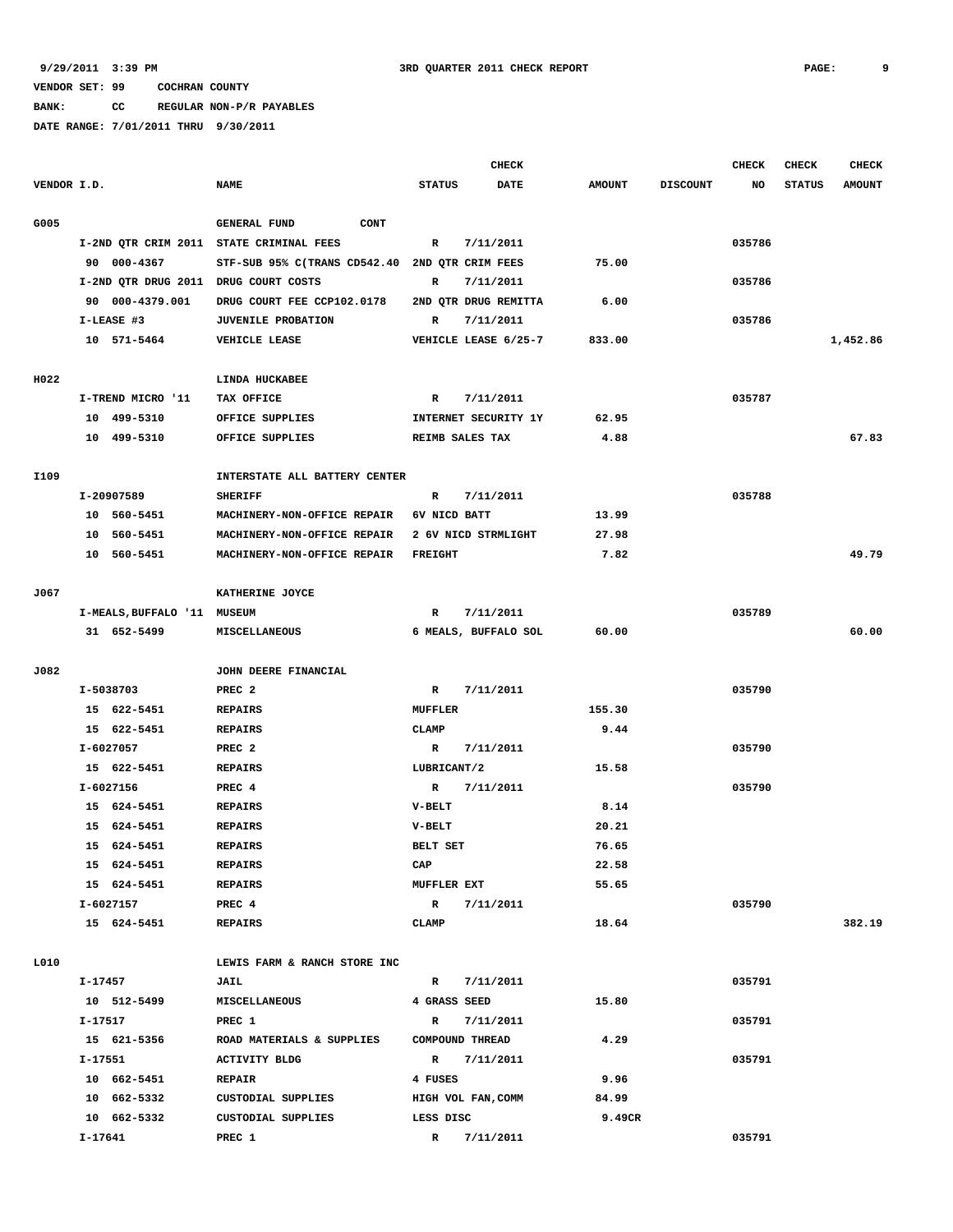**BANK: CC REGULAR NON-P/R PAYABLES**

|             |             |                            |                    | <b>CHECK</b>         |               |                 | <b>CHECK</b> | <b>CHECK</b>  | <b>CHECK</b>  |
|-------------|-------------|----------------------------|--------------------|----------------------|---------------|-----------------|--------------|---------------|---------------|
| VENDOR I.D. |             | <b>NAME</b>                | <b>STATUS</b>      | <b>DATE</b>          | <b>AMOUNT</b> | <b>DISCOUNT</b> | NO           | <b>STATUS</b> | <b>AMOUNT</b> |
| L010        |             | LEWIS FARM & RANCH STOCONT |                    |                      |               |                 |              |               |               |
|             | I-17641     | PREC 1                     | $\mathbb{R}$       | 7/11/2011            |               |                 | 035791       |               |               |
|             | 15 621-5356 | ROAD MATERIALS & SUPPLIES  | <b>FLAGS</b>       |                      | 11.23         |                 |              |               |               |
|             | I-17799     | <b>ACTIVITY BLDG</b>       | $\mathbb{R}$       | 7/11/2011            |               |                 | 035791       |               |               |
|             | 10 662-5332 | CUSTODIAL SUPPLIES         | DRUM LINER         |                      | 17.99         |                 |              |               |               |
|             | 10 662-5332 | CUSTODIAL SUPPLIES         | BARKEEP FRND/4     |                      | 9.16          |                 |              |               |               |
|             | 10 662-5332 | CUSTODIAL SUPPLIES         | LESS DISC          |                      | 2.72CR        |                 |              |               |               |
|             | I-17853     | <b>CEMETERY</b>            |                    | R 7/11/2011          |               |                 | 035791       |               |               |
|             | 10 516-5451 | <b>REPAIR</b>              | <b>SILICONE</b>    |                      | 2.29          |                 |              |               |               |
|             | I-18038     | PREC <sub>3</sub>          |                    | R 7/11/2011          |               |                 | 035791       |               |               |
|             | 15 623-5451 | <b>REPAIRS</b>             | 100FT A/C HOSE     |                      | 9.99          |                 |              |               |               |
|             | 15 623-5451 | <b>REPAIRS</b>             | 50FT A/C HOSE      |                      | 4.29          |                 |              |               |               |
|             | 15 623-5451 | <b>REPAIRS</b>             |                    | 6 A/C PADS 24X27     | 19.74         |                 |              |               |               |
|             | 15 623-5451 | <b>REPAIRS</b>             | LESS DISC          |                      | 3.40CR        |                 |              |               |               |
|             | I-18202     | PARK                       |                    | R 7/11/2011          |               |                 | 035791       |               |               |
|             | 10 660-5332 | CUSTODIAL SUPPLIES         | <b>CHAIN SAW</b>   |                      | 149.99        |                 |              |               |               |
|             | I-18213     | PREC 4                     |                    | R 7/11/2011          |               |                 | 035791       |               |               |
|             | 15 624-5451 | REPAIRS                    | FUSES              |                      | 2.79          |                 |              |               |               |
|             | I-18371     | ACTIVITY BLDG              |                    | R 7/11/2011          |               |                 | 035791       |               |               |
|             | 10 662-5332 | CUSTODIAL SUPPLIES         |                    | 2 PREMIX FOR OIL     | 14.98         |                 |              |               |               |
|             | I-18393     | JAIL                       |                    | R 7/11/2011          |               |                 | 035791       |               |               |
|             | 10 512-5392 | MISCELLANEOUS SUPPLIES     | <b>1CS BLEACH</b>  |                      | 16.14         |                 |              |               |               |
|             | 10 512-5392 | MISCELLANEOUS SUPPLIES     | LESS DISC          |                      | 1.61CR        |                 |              |               |               |
|             | I-18413     | JAIL                       |                    | R 7/11/2011          |               |                 | 035791       |               |               |
|             | 10 512-5499 | <b>MISCELLANEOUS</b>       | 2 FESCUE SEED      |                      | 7.90          |                 |              |               |               |
|             | I-18491     | JAIL                       | $\mathbb{R}$       | 7/11/2011            |               |                 | 035791       |               |               |
|             | 10 512-5392 | MISCELLANEOUS SUPPLIES     | SOP/2              |                      | 4.58          |                 |              |               |               |
|             | 10 512-5392 | MISCELLANEOUS SUPPLIES     | TRASH BAGS/2       |                      | 25.98         |                 |              |               |               |
|             | I-18647     | PARK/AIRPORT               |                    | R 7/11/2011          |               |                 | 035791       |               |               |
|             | 30 518-5332 | CUSTODIAL SUPPLIES         | <b>DUST MASK</b>   |                      | 2.49          |                 |              |               |               |
|             | I-18732     | <b>SHERIFF</b>             | R                  | 7/11/2011            |               |                 | 035791       |               |               |
|             | 10 560-5334 | OTHER SUPPLIES             | <b>FAN</b>         |                      | 39.99         |                 |              |               |               |
|             | I-19159     | PREC 4                     | $\mathbf{R}$       | 7/11/2011            |               |                 | 035791       |               |               |
|             | 15 624-5356 | ROAD MATERIALS & SUPPLIES  | <b>VIPER</b>       |                      | 7.95          |                 |              |               |               |
|             | 15 624-5356 | ROAD MATERIALS & SUPPLIES  | SOAP               |                      | 2.49          |                 |              |               |               |
|             | I-19415     | JAIL                       |                    | R 7/11/2011          |               |                 | 035791       |               |               |
|             | 10 512-5499 | <b>MISCELLANEOUS</b>       |                    | MAYTAG DRYER W/TRADE | 559.95        |                 |              |               |               |
|             | 10 512-5499 | <b>MISCELLANEOUS</b>       | LESS DISC          |                      | 56.00CR       |                 |              |               |               |
|             | I-19445     | PUBLIC SAFETY*OTHER*       |                    | R 7/11/2011          |               |                 | 035791       |               |               |
|             | 10 580-5571 | CAPITAL OUTLAY             |                    | 5 1-1/4 JTS GALV PIP | 310.95        |                 |              |               |               |
|             | 10 580-5571 | CAPITAL OUTLAY             | 4 REBAR POSTS      |                      | 3.60          |                 |              |               |               |
|             | 10 580-5571 | CAPITAL OUTLAY             | 3/8 WOOD ROD       |                      | 1.49          |                 |              |               |               |
|             | I-19453     | <b>CEMETERY</b>            |                    | R 7/11/2011          |               |                 | 035791       |               |               |
|             | 10 516-5451 | <b>REPAIR</b>              | 3 1X3/4" BELLS     |                      | 9.87          |                 |              |               |               |
|             | 10 516-5451 | <b>REPAIR</b>              | LESS DISC          |                      | 0.99CR        |                 |              |               |               |
|             | I-19469     | PARK                       |                    | R 7/11/2011          |               |                 | 035791       |               |               |
|             | 10 660-5451 | <b>REPAIR</b>              | <b>HOSE REPAIR</b> |                      | 2.79          |                 |              |               |               |
|             | I-19534     | <b>EXTENSION SVC</b>       |                    | R 7/11/2011          |               |                 | 035791       |               |               |
|             |             |                            |                    |                      |               |                 |              |               |               |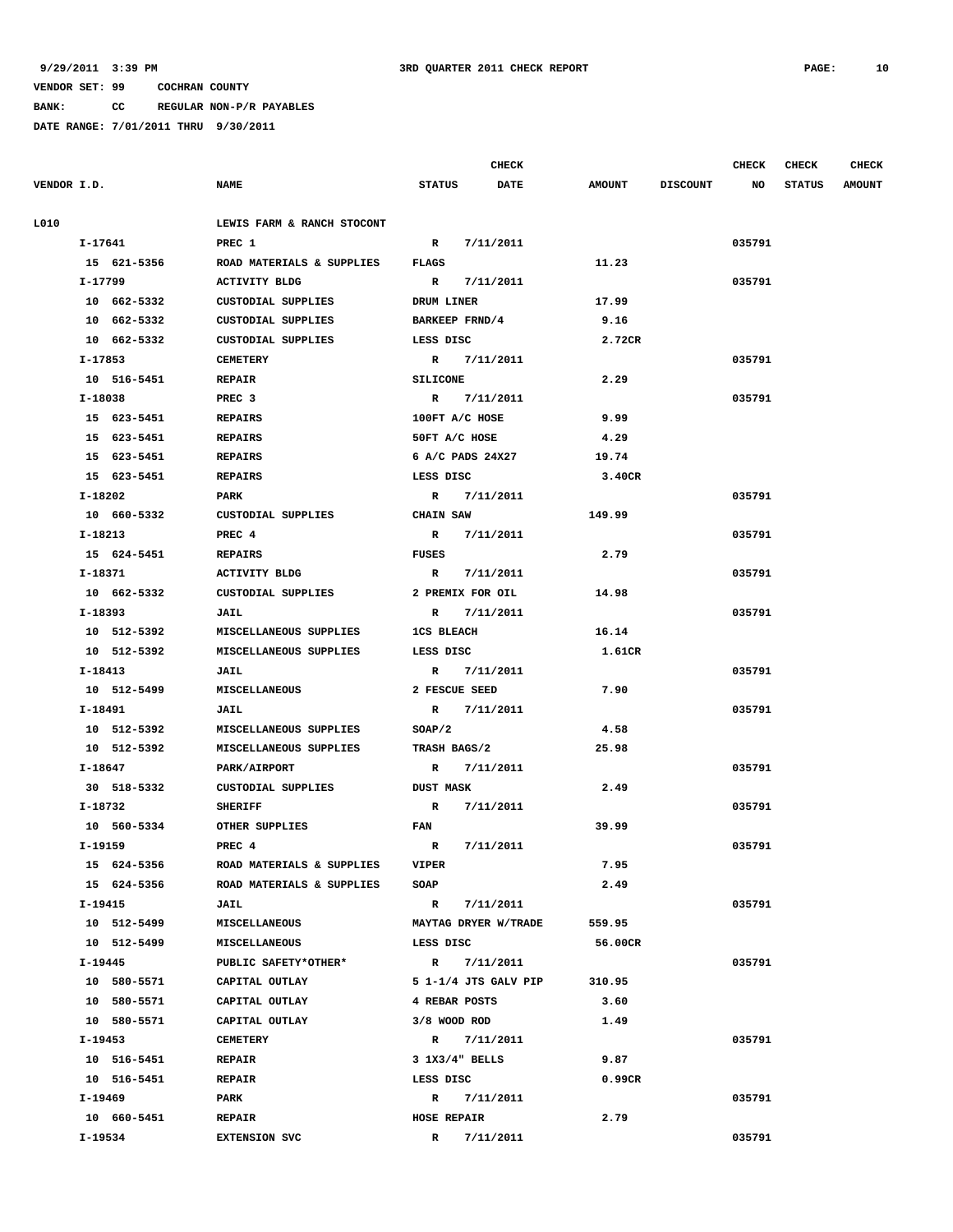# **BANK: CC REGULAR NON-P/R PAYABLES**

|             |                             |                             |                       | CHECK       |               |                 | CHECK     | CHECK         | <b>CHECK</b>  |
|-------------|-----------------------------|-----------------------------|-----------------------|-------------|---------------|-----------------|-----------|---------------|---------------|
| VENDOR I.D. |                             | <b>NAME</b>                 | <b>STATUS</b>         | <b>DATE</b> | <b>AMOUNT</b> | <b>DISCOUNT</b> | <b>NO</b> | <b>STATUS</b> | <b>AMOUNT</b> |
| L010        |                             | LEWIS FARM & RANCH STOCONT  |                       |             |               |                 |           |               |               |
|             | I-19534                     | <b>EXTENSION SVC</b>        | $\mathbb{R}$          | 7/11/2011   |               |                 | 035791    |               |               |
|             | 10 665-5499                 | <b>MISCELLANEOUS</b>        | TOWEL                 |             | 2.99          |                 |           |               |               |
|             | 10 665-5499                 | <b>MISCELLANEOUS</b>        | HAND CLNR             |             | 4.49          |                 |           |               |               |
|             | 10<br>665-5310              | OFFICE SUPPLIES             | NOTE CARDS            |             | 0.79          |                 |           |               |               |
|             | 10 665-5499                 | MISCELLANEOUS               | PLIERS                |             | 8.49          |                 |           |               |               |
|             | 10 665-5499                 | <b>MISCELLANEOUS</b>        | LESS DISC             |             | 1.68CR        |                 |           |               |               |
|             | I-1962                      | <b>PARK</b>                 | R                     | 7/11/2011   |               |                 | 035791    |               |               |
|             | 10 660-5451                 | <b>REPAIR</b>               | WATER NOZZLE          |             | 5.99          |                 |           |               |               |
|             | 10 660-5332                 | CUSTODIAL SUPPLIES          | PINE SOL              |             | 2.49          |                 |           |               |               |
|             | 10 660-5332                 | CUSTODIAL SUPPLIES          | LESS DISC             |             | 0.85CR        |                 |           |               |               |
|             | I-19761                     | PARK                        | R                     | 7/11/2011   |               |                 | 035791    |               |               |
|             | 10 660-5451                 | <b>REPAIR</b>               | <b>FLUSH VALVE</b>    |             | 11.99         |                 |           |               | 1,314.15      |
|             |                             |                             |                       |             |               |                 |           |               |               |
| L015        |                             | LUBBOCK COUNTY, TEXAS       |                       |             |               |                 |           |               |               |
|             | I-JUN '11 ADR FEES          | DISTRICT COURT              | R                     | 7/11/2011   |               |                 | 035794    |               |               |
|             | 19 435-5409                 | A.D.R. CONTRACT             | DISTRICT ADR          |             | 10.00         |                 |           |               |               |
|             | 19 435-5409                 | A.D.R. CONTRACT             | COUNTY ADR            |             | 10.00         |                 |           |               | 20.00         |
|             |                             |                             |                       |             |               |                 |           |               |               |
| L059        |                             | FREDDY LEWIS                |                       |             |               |                 |           |               |               |
|             | I-MUSIC, BUFFALO '11 MUSEUM |                             | R                     | 7/11/2011   |               |                 | 035795    |               |               |
|             | 31 652-5499                 | <b>MISCELLANEOUS</b>        | MUSIC IN THE PARK     |             | 800.00        |                 |           |               | 800.00        |
|             |                             |                             |                       |             |               |                 |           |               |               |
| M031        |                             | MILLER PAPER & PACKAGING CO |                       |             |               |                 |           |               |               |
|             | C-S1931065.005              | <b>COURTHOUSE</b>           | R                     | 7/11/2011   |               |                 | 035796    |               |               |
|             | 10 510-5332                 | CUSTODIAL SUPPLIES          | RET 11 TOILET BOWL C  |             | 63.11CR       |                 |           |               |               |
|             | I-S1966696.001              | <b>COURTHOUSE, PARK</b>     | R                     | 7/11/2011   |               |                 | 035796    |               |               |
|             | 10 660-5332                 | CUSTODIAL SUPPLIES          | 3 TOILET RIM HNGR, CH |             | 38.26         |                 |           |               |               |
|             | 10<br>510-5332              | CUSTODIAL SUPPLIES          | 2 TOILET RIM HNGR, CH |             | 25.51         |                 |           |               |               |
|             | 10 510-5332                 | CUSTODIAL SUPPLIES          | 1CS ANGEL SOFT TISSU  |             | 79.09         |                 |           |               |               |
|             | 10 510-5332                 | CUSTODIAL SUPPLIES          | 1CS SINGLEFOLD TOWEL  |             | 43.07         |                 |           |               | 122.82        |
|             |                             |                             |                       |             |               |                 |           |               |               |
| M267        |                             | CHRISTY MENDOZA             |                       |             |               |                 |           |               |               |
|             | I-DEPOSIT 5/28              | <b>SHOW BARN</b>            | v                     | 7/11/2011   |               |                 | 035797    |               |               |
|             | I-DW#14367                  | <b>ACTIVITY BLDG/RENT</b>   | v                     | 7/11/2011   |               |                 | 035797    |               | 250.00        |
|             |                             |                             |                       |             |               |                 |           |               |               |
| M267        |                             | CHRISTY MENDOZA             |                       |             |               |                 |           |               |               |
|             | $C-CHECK$                   | CHRISTY MENDOZA<br>VOIDED   | $\mathbf v$           | 7/11/2011   |               |                 | 035797    |               | 250.00        |
| M277        |                             | <b>MORTON SUPERMARKET</b>   |                       |             |               |                 |           |               |               |
|             | I-0910002 062311            | <b>JAIL</b>                 | $\mathbb{R}$          | 7/11/2011   |               |                 | 035798    |               |               |
|             |                             |                             |                       |             |               |                 |           |               |               |
|             | 10 512-5333                 | FOOD-PRISONERS              | BAR S CHOPPED HAM/6   |             | 14.34         |                 |           |               |               |
|             | I-1110002 062311            | <b>JAIL</b>                 | R                     | 7/11/2011   |               |                 | 035798    |               |               |
|             | 10 512-5333                 | <b>FOOD-PRISONERS</b>       | 16 JD BRKFST BOWLS    |             | 52.64         |                 |           |               |               |
|             | I-11710002 062311           | JAIL                        | R                     | 7/11/2011   |               |                 | 035798    |               |               |
|             | 10 512-5333                 | FOOD-PRISONERS              | SF SHRD CHDDR/JACK    |             | 2.39          |                 |           |               |               |
|             | 10 512-5333                 | <b>FOOD-PRISONERS</b>       | 2% MILK               |             | 4.09          |                 |           |               |               |
|             | 10 512-5333                 | FOOD-PRISONERS              | BIMBO WHEAT BRD/8     |             | 17.52         |                 |           |               |               |
|             | I-1510002 060511            | <b>JAIL</b>                 | $\mathbb{R}$          | 7/11/2011   |               |                 | 035798    |               |               |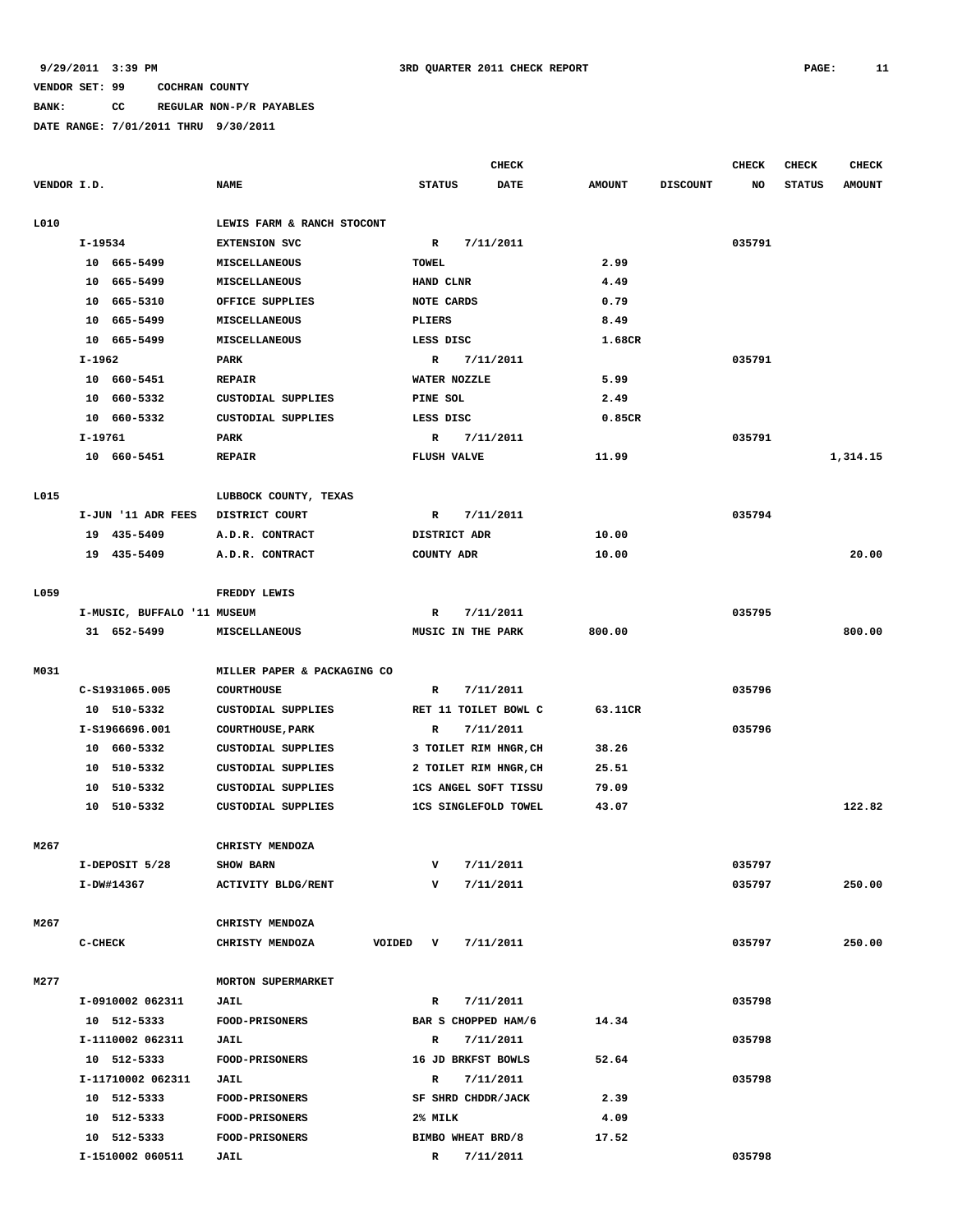**BANK: CC REGULAR NON-P/R PAYABLES**

**DATE RANGE: 7/01/2011 THRU 9/30/2011**

|             |    |                  |                                   |                    |           | <b>CHECK</b> |               |                 | <b>CHECK</b> | <b>CHECK</b>  | <b>CHECK</b>  |
|-------------|----|------------------|-----------------------------------|--------------------|-----------|--------------|---------------|-----------------|--------------|---------------|---------------|
| VENDOR I.D. |    |                  | <b>NAME</b>                       | <b>STATUS</b>      |           | <b>DATE</b>  | <b>AMOUNT</b> | <b>DISCOUNT</b> | NO           | <b>STATUS</b> | <b>AMOUNT</b> |
| M277        |    |                  | MORTON SUPERMARKET<br><b>CONT</b> |                    |           |              |               |                 |              |               |               |
|             |    | I-1510002 060511 | JAIL                              | R                  | 7/11/2011 |              |               |                 | 035798       |               |               |
|             |    | 10 512-5333      | <b>FOOD-PRISONERS</b>             | 6 BIMBO WHEAT BRD  |           |              | 13.14         |                 |              |               |               |
|             |    | 10 512-5333      | <b>FOOD-PRISONERS</b>             | LETTUCE CELLO      |           |              | 1.69          |                 |              |               |               |
|             | 10 | 512-5333         | <b>FOOD-PRISONERS</b>             | 3 GAL MILK         |           |              | 12.27         |                 |              |               |               |
|             | 10 | 512-5333         | <b>FOOD-PRISONERS</b>             | SF PORK SAUS/2     |           |              | 5.98          |                 |              |               |               |
|             | 10 | 512-5333         | <b>FOOD-PRISONERS</b>             | 18 CT LG EGGS      |           |              | 2.29          |                 |              |               |               |
|             | 10 | 512-5333         | <b>FOOD-PRISONERS</b>             | <b>PRODUCE</b>     |           |              | 2.00          |                 |              |               |               |
|             | 10 | 512-5333         | FOOD-PRISONERS                    | TORTILLAS/2        |           |              | 3.78          |                 |              |               |               |
|             |    | 10 512-5333      | <b>FOOD-PRISONERS</b>             | <b>PRODUCE</b>     |           |              | 6.54          |                 |              |               |               |
|             |    | I-1610306 062111 | JAIL                              | $\mathbb{R}$       | 7/11/2011 |              |               |                 | 035798       |               |               |
|             |    | 10 512-5333      | <b>FOOD-PRISONERS</b>             | LETTUCE CELLO      |           |              | 1.09          |                 |              |               |               |
|             |    | 10 512-5333      | FOOD-PRISONERS                    | <b>PRODUCE</b>     |           |              | 1.75          |                 |              |               |               |
|             | 10 | 512-5333         | <b>FOOD-PRISONERS</b>             | <b>APPLES</b>      |           |              | 2.65          |                 |              |               |               |
|             | 10 | 512-5333         | <b>FOOD-PRISONERS</b>             | <b>ENSURE VAN</b>  |           |              | 11.99         |                 |              |               |               |
|             | 10 | 512-5333         | <b>FOOD-PRISONERS</b>             | <b>ENSURE STR</b>  |           |              | 11.99         |                 |              |               |               |
|             | 10 | 512-5333         | FOOD-PRISONERS                    | DICED PEACHES      |           |              | 3.19          |                 |              |               |               |
|             | 10 | 512-5333         | FOOD-PRISONERS                    | MOTTS APPLE SC     |           |              | 2.79          |                 |              |               |               |
|             | 10 | 512-5333         | <b>FOOD-PRISONERS</b>             | MIXED FRUIT        |           |              | 3.19          |                 |              |               |               |
|             | 10 | 512-5333         | FOOD-PRISONERS                    | MIRACLE WHIP SQZ/3 |           |              | 8.97          |                 |              |               |               |
|             | 10 | 512-5333         | <b>FOOD-PRISONERS</b>             | SF KETCHUP SQZ/3   |           |              | 4.47          |                 |              |               |               |
|             | 10 | 512-5333         | <b>FOOD-PRISONERS</b>             | IWS CHIPOTLE/2     |           |              | 4.18          |                 |              |               |               |
|             | 10 | 512-5333         | <b>FOOD-PRISONERS</b>             | TRIPLE CHERRY      |           |              | 2.49          |                 |              |               |               |
|             |    |                  |                                   |                    |           |              |               |                 |              |               |               |

| 10 512-5333      | <b>FOOD-PRISONERS</b>  | SUGAR/2                   | 14.18 |        |
|------------------|------------------------|---------------------------|-------|--------|
| I-2110301 060211 | JAIL                   | $\mathbb{R}$<br>7/11/2011 |       | 035798 |
| 10 512-5333      | <b>FOOD-PRISONERS</b>  | 12 BQT CHKN FR STK        | 15.48 |        |
| 10 512-5333      | FOOD-PRISONERS         | 12 BOT MEATLOAF DNR       | 21.48 |        |
| 10 512-5333      | FOOD-PRISONERS         | 12 BOT SALS STK DNR       | 21.48 |        |
| 512-5333<br>10   | <b>FOOD-PRISONERS</b>  | 12 BOT PORK RIB ML        | 15.48 |        |
| 512-5333<br>10   | FOOD-PRISONERS         | 12 BOT CHKN NUG DNR       | 15.48 |        |
| 10 512-5333      | <b>FOOD-PRISONERS</b>  | 8 JD BRKFST BOWLS         | 26.32 |        |
| 512-5333<br>10   | <b>FOOD-PRISONERS</b>  | 8 JD BRKFST BOWLS         | 26.32 |        |
| 10 512-5333      | <b>FOOD-PRISONERS</b>  | 12 BOT CHKN DNR           | 23.88 |        |
| I-2310003 060911 | JAIL                   | $\mathbb{R}$<br>7/11/2011 |       | 035798 |
| 10 512-5333      | <b>FOOD-PRISONERS</b>  | SUGAR/2                   | 14.18 |        |
| 512-5391<br>10   | MEDICAL CARE-PRISONERS | ANBESOL MAX GEL           | 8.79  |        |
| 10 512-5391      | MEDICAL CARE-PRISONERS | RED CROSS T/ACHE KIT      | 6.19  |        |
| 512-5391<br>10   | MEDICAL CARE-PRISONERS | ORAJEL ADULT/2            | 11.58 |        |
| 512-5333<br>10   | <b>FOOD-PRISONERS</b>  | 18CT LG EGGS              | 2.29  |        |
| 512-5333<br>10   | FOOD-PRISONERS         | SF KETCHUP/4              | 5.96  |        |
| 10 512-5333      | <b>FOOD-PRISONERS</b>  | LETTUCE CELLO             | 1.69  |        |
| I-3110002 062411 | JAIL                   | 7/11/2011<br>R            |       | 035798 |
| 10 512-5333      | <b>FOOD-PRISONERS</b>  | HAMB DILL SLICES/2        | 4.38  |        |
| 512-5333<br>10   | <b>FOOD-PRISONERS</b>  | SALAD BLEND/2             | 6.58  |        |
| 10<br>512-5333   | <b>FOOD-PRISONERS</b>  | LETTUCE CELLO             | 1.09  |        |
| I-3110302 060811 | <b>JAIL</b>            | $\mathbb{R}$<br>7/11/2011 |       | 035798 |
|                  |                        |                           |       |        |

 **10 512-5333 FOOD-PRISONERS MOTTS APPLE SC 2.79 10 512-5333 FOOD-PRISONERS TRIPLE CHERRY 2.49**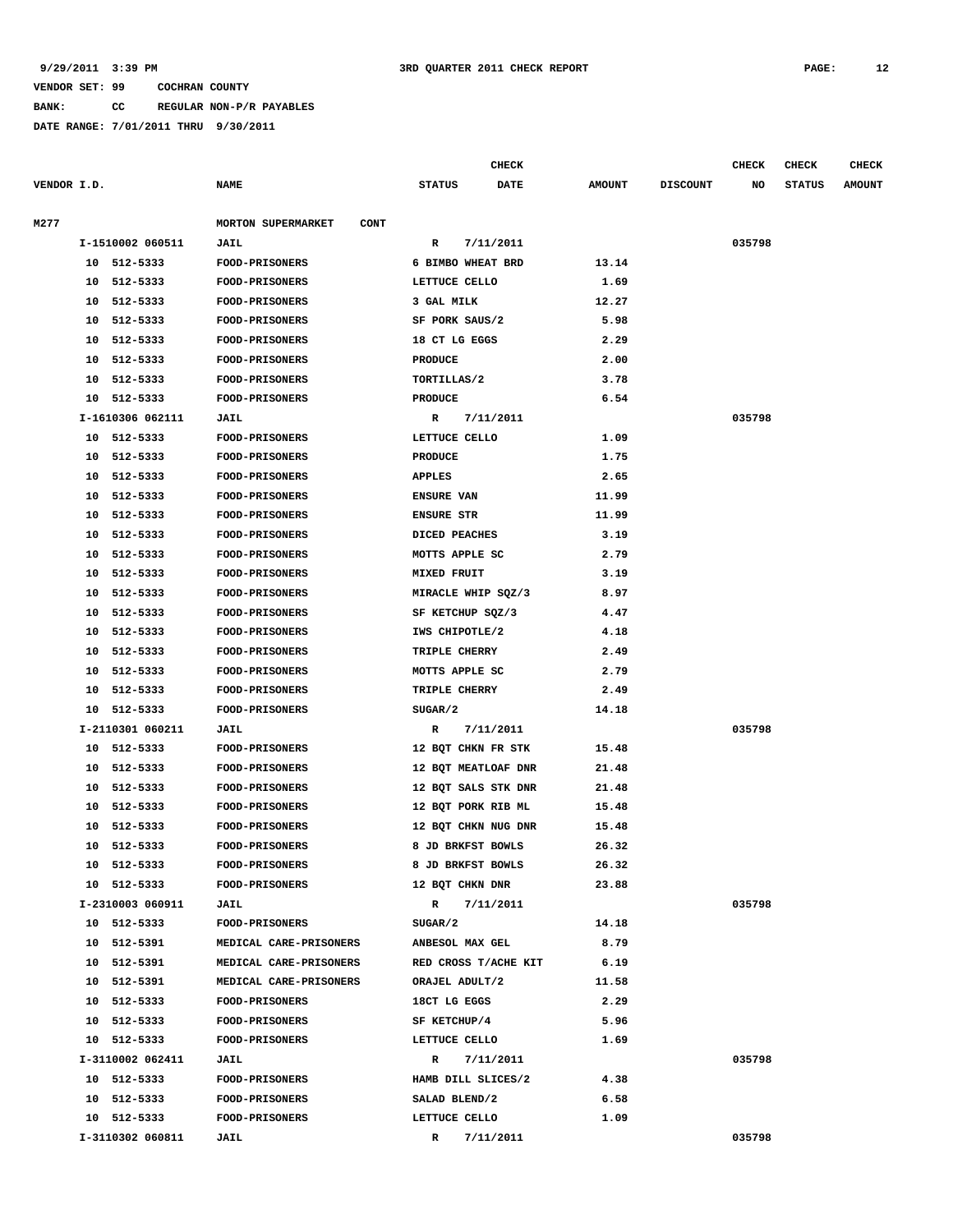## **9/29/2011 3:39 PM 3RD QUARTER 2011 CHECK REPORT PAGE: 13**

### **VENDOR SET: 99 COCHRAN COUNTY**

**BANK: CC REGULAR NON-P/R PAYABLES**

**DATE RANGE: 7/01/2011 THRU 9/30/2011**

| VENDOR I.D. |    |                  | <b>NAME</b>                              | <b>STATUS</b>        | <b>DATE</b> | <b>AMOUNT</b> | <b>DISCOUNT</b> | NO     | <b>STATUS</b> | <b>AMOUNT</b> |
|-------------|----|------------------|------------------------------------------|----------------------|-------------|---------------|-----------------|--------|---------------|---------------|
| M277        |    |                  | <b>MORTON SUPERMARKET</b><br><b>CONT</b> |                      |             |               |                 |        |               |               |
|             |    | I-3110302 060811 | <b>JAIL</b>                              | R                    | 7/11/2011   |               |                 | 035798 |               |               |
|             |    | 10 512-5333      | FOOD-PRISONERS                           | 12 BIMBO WHEAT BRD   |             | 26.28         |                 |        |               |               |
|             |    | 10 512-5333      | FOOD-PRISONERS                           | LETTUCE CELLO        |             | 1.69          |                 |        |               |               |
|             | 10 | 512-5333         | <b>FOOD-PRISONERS</b>                    | <b>PRODUCE</b>       |             | 4.00          |                 |        |               |               |
|             | 10 | 512-5333         | <b>FOOD-PRISONERS</b>                    | MIRACLE WHIP SQZ     |             | 6.19          |                 |        |               |               |
|             | 10 | 512-5333         | <b>FOOD-PRISONERS</b>                    | MIXED FRUIT          |             | 3.19          |                 |        |               |               |
|             | 10 | 512-5333         | <b>FOOD-PRISONERS</b>                    | <b>APPLES</b>        |             | 5.90          |                 |        |               |               |
|             | 10 | 512-5333         | FOOD-PRISONERS                           | SNACK PK/VAN         |             | 1.59          |                 |        |               |               |
|             | 10 | 512-5333         | FOOD-PRISONERS                           | MIXED FRUIT          |             | 3.19          |                 |        |               |               |
|             | 10 | 512-5333         | <b>FOOD-PRISONERS</b>                    | SLICED BACON/4       |             | 15.96         |                 |        |               |               |
|             | 10 | 512-5333         | <b>FOOD-PRISONERS</b>                    | IWS CHIPOTLE         |             | 4.18          |                 |        |               |               |
|             | 10 | 512-5333         | <b>FOOD-PRISONERS</b>                    | SALT                 |             | 0.49          |                 |        |               |               |
|             | 10 | 512-5333         | <b>FOOD-PRISONERS</b>                    | CHOPPED HAM/2        |             | 6.18          |                 |        |               |               |
|             | 10 | 512-5333         | <b>FOOD-PRISONERS</b>                    | DICED PEACHES        |             | 3.19          |                 |        |               |               |
|             | 10 | 512-5333         | <b>FOOD-PRISONERS</b>                    | 18CT LG EGGS         |             | 2.29          |                 |        |               |               |
|             | 10 | 512-5333         | <b>FOOD-PRISONERS</b>                    | DILL SLICES          |             | 2.19          |                 |        |               |               |
|             | 10 | 512-5333         | <b>FOOD-PRISONERS</b>                    | MEX BLND SHRD/3      |             | 7.17          |                 |        |               |               |
|             |    | 10 512-5333      | <b>FOOD-PRISONERS</b>                    | TORTILLAS/3          |             | 6.27          |                 |        |               |               |
|             |    | I-3510002 060211 | <b>JAIL</b>                              | R                    | 7/11/2011   |               |                 | 035798 |               |               |
|             |    | 10 512-5333      | <b>FOOD-PRISONERS</b>                    | CLASSIC MI/2         |             | 13.98         |                 |        |               |               |
|             | 10 | 512-5333         | FOOD-PRISONERS                           | VAN WAFERS           |             | 1.79          |                 |        |               |               |
|             | 10 | 512-5333         | <b>FOOD-PRISONERS</b>                    | CINN GRAHAM          |             | 2.79          |                 |        |               |               |
|             | 10 | 512-5333         | <b>FOOD-PRISONERS</b>                    | MOTTS APPLE SAUCE    |             | 2.79          |                 |        |               |               |
|             | 10 | 512-5333         | <b>FOOD-PRISONERS</b>                    | DICED PEACHES        |             | 3.19          |                 |        |               |               |
|             | 10 | 512-5333         | <b>FOOD-PRISONERS</b>                    | BORDEN IWS CHIPOTLE  |             | 2.09          |                 |        |               |               |
|             | 10 | 512-5333         | <b>FOOD-PRISONERS</b>                    | BORDEN IWS CHIPOTLE  |             | 2.09          |                 |        |               |               |
|             | 10 | 512-5333         | FOOD-PRISONERS                           | LETTUCE CELLO        |             | 2.59          |                 |        |               |               |
|             | 10 | 512-5333         | <b>FOOD-PRISONERS</b>                    | DRINK MIX/GR         |             | 2.89          |                 |        |               |               |
|             | 10 | 512-5333         | <b>FOOD-PRISONERS</b>                    | DRINK MIX/CH         |             | 2.89          |                 |        |               |               |
|             | 10 | 512-5333         | <b>FOOD-PRISONERS</b>                    | DRINK MIX/LEM        |             | 2.89          |                 |        |               |               |
|             | 10 | 512-5333         | <b>FOOD-PRISONERS</b>                    | MIXED FRUIT          |             | 3.19          |                 |        |               |               |
|             | 10 | 512-5333         | <b>FOOD-PRISONERS</b>                    | BAR S BACON/2        |             | 9.18          |                 |        |               |               |
|             | 10 | 512-5333         | <b>FOOD-PRISONERS</b>                    | 18CT LG EGGS         |             | 2.29          |                 |        |               |               |
|             | 10 | 512-5333         | <b>FOOD-PRISONERS</b>                    | <b>SUGAR</b>         |             | 7.09          |                 |        |               |               |
|             | 10 | 512-5333         | <b>FOOD-PRISONERS</b>                    | NAVEL ORANGES        |             | 2.08          |                 |        |               |               |
|             |    | 10 512-5333      | FOOD-PRISONERS                           | <b>PRODUCE</b>       |             | 6.39          |                 |        |               |               |
|             |    | I-4910002 062911 | <b>JAIL</b>                              | R                    | 7/11/2011   |               |                 | 035798 |               |               |
|             |    | 10 512-5333      | <b>FOOD-PRISONERS</b>                    | BIMBO WHEAT BRD/4    |             | 8.76          |                 |        |               |               |
|             | 10 | 512-5333         | <b>FOOD-PRISONERS</b>                    | <b>SUGAR</b>         |             | 8.39          |                 |        |               |               |
|             | 10 | 512-5333         | <b>FOOD-PRISONERS</b>                    | DRNK MX/GR           |             | 2.89          |                 |        |               |               |
|             | 10 | 512-5333         | <b>FOOD-PRISONERS</b>                    | DRNK MX/FRT PNCH     |             | 2.89          |                 |        |               |               |
|             | 10 | 512-5333         | FOOD-PRISONERS                           | DRNK MX/CHERRY       |             | 2.89          |                 |        |               |               |
|             | 10 | 512-5333         | <b>FOOD-PRISONERS</b>                    | DRNK MX/FRT PNCH     |             | 2.89          |                 |        |               |               |
|             | 10 | 512-5333         | <b>FOOD-PRISONERS</b>                    | DRNK MX/CHERRY       |             | 2.89          |                 |        |               |               |
|             | 10 | 512-5333         | <b>FOOD-PRISONERS</b>                    | DRNK MX/GRAPE        |             | 2.89          |                 |        |               |               |
|             | 10 | 512-5392         | MISCELLANEOUS SUPPLIES                   | BABY WIPES/FINGERPRI |             | 3.09          |                 |        |               |               |
|             |    | 10 512-5333      | <b>FOOD-PRISONERS</b>                    | 2% MILK              |             | 4.09          |                 |        |               |               |
|             |    |                  |                                          |                      |             |               |                 |        |               |               |

**CHECK CHECK CHECK CHECK CHECK CHECK CHECK**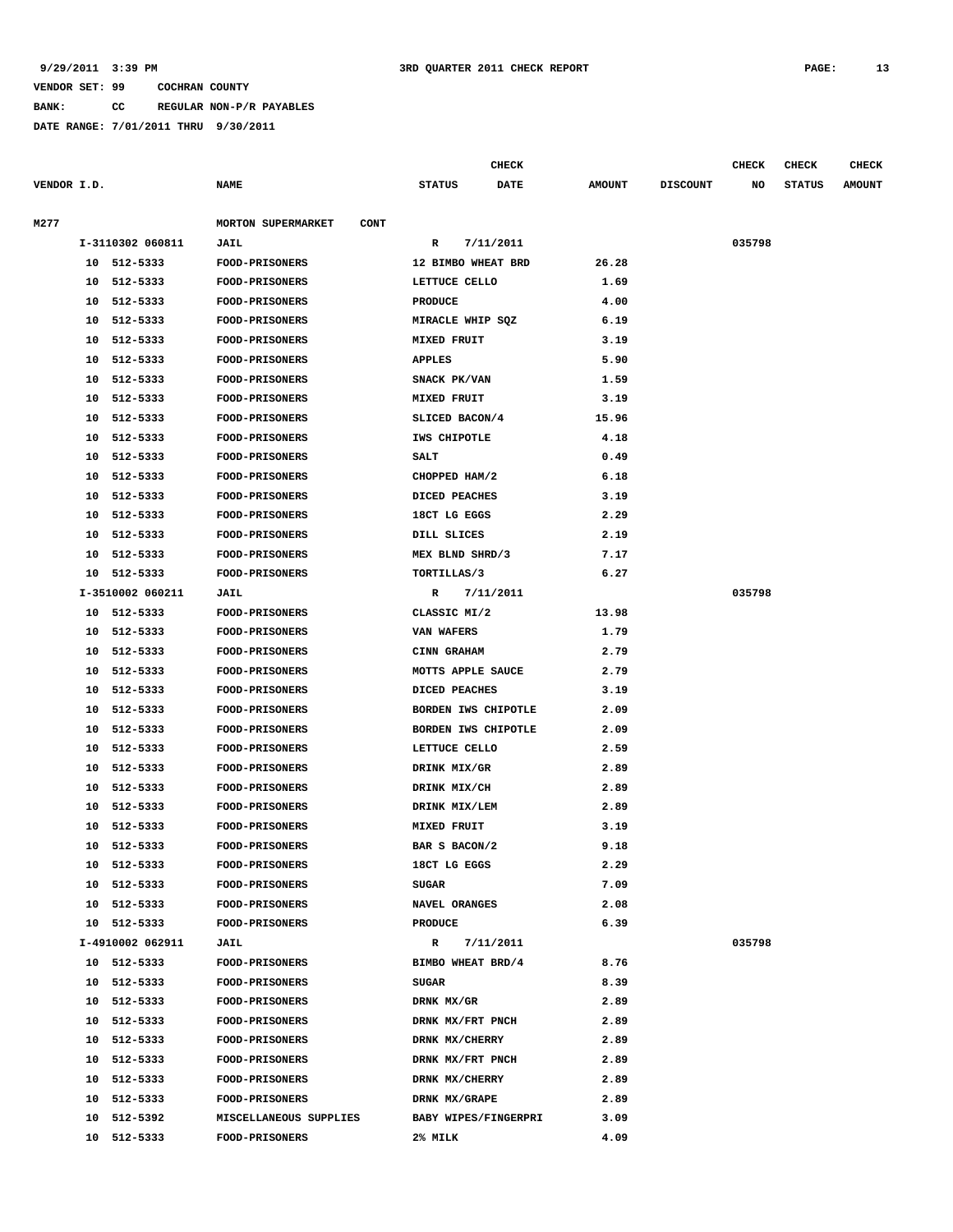**BANK: CC REGULAR NON-P/R PAYABLES**

|             |                  |                                          |                    | <b>CHECK</b> |               |                 | <b>CHECK</b> | <b>CHECK</b>  | <b>CHECK</b>  |
|-------------|------------------|------------------------------------------|--------------------|--------------|---------------|-----------------|--------------|---------------|---------------|
| VENDOR I.D. |                  | <b>NAME</b>                              | <b>STATUS</b>      | DATE         | <b>AMOUNT</b> | <b>DISCOUNT</b> | NO           | <b>STATUS</b> | <b>AMOUNT</b> |
|             |                  |                                          |                    |              |               |                 |              |               |               |
| M277        |                  | <b>MORTON SUPERMARKET</b><br><b>CONT</b> |                    |              |               |                 |              |               |               |
|             | I-4910002 062911 | JAIL                                     | R                  | 7/11/2011    |               |                 | 035798       |               |               |
|             | 10 512-5333      | FOOD-PRISONERS                           | 18CT LG EGGS       |              | 2.29          |                 |              |               |               |
|             | I-5310002 062111 | JAIL                                     | R                  | 7/11/2011    |               |                 | 035798       |               |               |
|             | 10 512-5333      | FOOD-PRISONERS                           | JD BRKFST BOWLS/14 |              | 46.06         |                 |              |               |               |
|             | 10 512-5333      | <b>FOOD-PRISONERS</b>                    | TORTILLAS/2        |              | 3.78          |                 |              |               |               |
|             | 512-5333<br>10   | <b>FOOD-PRISONERS</b>                    | <b>APPLES</b>      |              | 6.84          |                 |              |               |               |
|             | 512-5333<br>10   | <b>FOOD-PRISONERS</b>                    | <b>PRODUCE</b>     |              | 4.00          |                 |              |               |               |
|             | 512-5333<br>10   | <b>FOOD-PRISONERS</b>                    | TATER TOTS         |              | 2.89          |                 |              |               |               |
|             | 512-5333<br>10   | <b>FOOD-PRISONERS</b>                    | HASH BROWNS SO     |              | 2.39          |                 |              |               |               |
|             | 512-5333<br>10   | <b>FOOD-PRISONERS</b>                    | 18CT LG EGGS/2     |              | 4.58          |                 |              |               |               |
|             | I-5310103 061211 | <b>JAIL</b>                              | R                  | 7/11/2011    |               |                 | 035798       |               |               |
|             | 10<br>512-5333   | <b>FOOD-PRISONERS</b>                    | REG CUT FF         |              | 2.99          |                 |              |               |               |
|             | 512-5333<br>10   | FOOD-PRISONERS                           | CRINKLE CUT FF     |              | 2.99          |                 |              |               |               |
|             | 512-5333<br>10   | <b>FOOD-PRISONERS</b>                    | HASH BROWNS SO/2   |              | 4.78          |                 |              |               |               |
|             | 512-5333<br>10   | FOOD-PRISONERS                           | PORK SAUS/2        |              | 5.98          |                 |              |               |               |
|             | 512-5333<br>10   | FOOD-PRISONERS                           | LETTUCE CELLO/2    |              | 3.38          |                 |              |               |               |
|             | 512-5333<br>10   | FOOD-PRISONERS                           | 18CT LG EGGS/2     |              | 4.58          |                 |              |               |               |
|             | I-5710301 061511 | JAIL                                     | R                  | 7/11/2011    |               |                 | 035798       |               |               |
|             | 512-5333<br>10   | FOOD-PRISONERS                           | BIMBO WHEAT BRD/5  |              | 10.95         |                 |              |               |               |
|             | 512-5333<br>10   | <b>FOOD-PRISONERS</b>                    | DILL SLICES        |              | 2.19          |                 |              |               |               |
|             | 512-5333<br>10   | <b>FOOD-PRISONERS</b>                    | TRIPLE CHERRY/4    |              | 9.96          |                 |              |               |               |
|             | 512-5333<br>10   | <b>FOOD-PRISONERS</b>                    | BAR S BACON/2      |              | 9.18          |                 |              |               |               |
|             | 512-5333<br>10   | <b>FOOD-PRISONERS</b>                    | SF SHRD CHDDR/JACK |              | 2.39          |                 |              |               |               |
|             | 10<br>512-5333   | <b>FOOD-PRISONERS</b>                    | LETTUCE CELLO/2    |              | 3.38          |                 |              |               |               |
|             | 512-5333<br>10   | <b>FOOD-PRISONERS</b>                    | <b>PRODUCE</b>     |              | 3.99          |                 |              |               |               |
|             | 512-5333<br>10   | <b>FOOD-PRISONERS</b>                    | GRAPEFRUIT/5       |              | 2.95          |                 |              |               |               |
|             | 512-5333<br>10   | <b>FOOD-PRISONERS</b>                    | PORK SAUS/2        |              | 5.98          |                 |              |               |               |
|             | 512-5333<br>10   | FOOD-PRISONERS                           | 2 GAL MILK         |              | 8.18          |                 |              |               |               |
|             | 512-5333<br>10   | <b>FOOD-PRISONERS</b>                    | GRAPEFRUIT/6       |              | 3.54          |                 |              |               |               |
|             | 10<br>512-5333   | <b>FOOD-PRISONERS</b>                    | SF AMER CHZ IWS/2  |              | 3.98          |                 |              |               |               |
|             | 512-5333<br>10   | <b>FOOD-PRISONERS</b>                    | 18CT LG EGGS/2     |              | 4.58          |                 |              |               |               |
|             | I-6410103 061911 | JAIL                                     | R                  | 7/11/2011    |               |                 | 035798       |               |               |
|             | 10 512-5333      | <b>FOOD-PRISONERS</b>                    | BIMBO WHEAT BRD/6  |              | 13.14         |                 |              |               |               |
|             | 10 512-5333      | FOOD-PRISONERS                           | <b>PRODUCE</b>     |              | 3.00          |                 |              |               |               |
|             | 10 512-5333      | FOOD-PRISONERS                           | <b>APPLES</b>      |              | 5.48          |                 |              |               |               |
|             | 10 512-5333      | FOOD-PRISONERS                           | 4 GAL MILK         |              | 12.27         |                 |              |               |               |
|             | I-8310103 062811 | <b>JAIL</b>                              | R                  | 7/11/2011    |               |                 | 035798       |               |               |
|             | 10 512-5333      | <b>FOOD-PRISONERS</b>                    | WHEAT BREAD/6      |              | 11.34         |                 |              |               |               |
|             | 10 512-5333      | <b>FOOD-PRISONERS</b>                    | LETTUCE CELLO      |              | 1.09          |                 |              |               |               |
|             | 10 512-5333      | FOOD-PRISONERS                           | NAVEL ORANGE/1     |              | 0.25          |                 |              |               |               |
|             | 10 512-5333      | <b>FOOD-PRISONERS</b>                    | <b>APPLES</b>      |              | 7.28          |                 |              |               |               |
|             | I-9310301 062511 | <b>JAIL</b>                              | $\mathbb{R}$       | 7/11/2011    |               |                 | 035798       |               |               |
|             | 10 512-5333      | <b>FOOD-PRISONERS</b>                    | HASH BROWNS SO     |              | 2.39          |                 |              |               |               |
|             | 10 512-5333      | <b>FOOD-PRISONERS</b>                    | TORTILLAS/2        |              | 3.78          |                 |              |               |               |
|             | 10 512-5333      | FOOD-PRISONERS                           | TATER TOTS         |              | 2.89          |                 |              |               |               |
|             | 10 512-5333      | FOOD-PRISONERS                           | HASH BROWNS SO     |              | 2.39          |                 |              |               |               |
|             | 10 512-5333      | <b>FOOD-PRISONERS</b>                    | REG CUT FF/2       |              | 5.98          |                 |              |               |               |
|             |                  |                                          |                    |              |               |                 |              |               |               |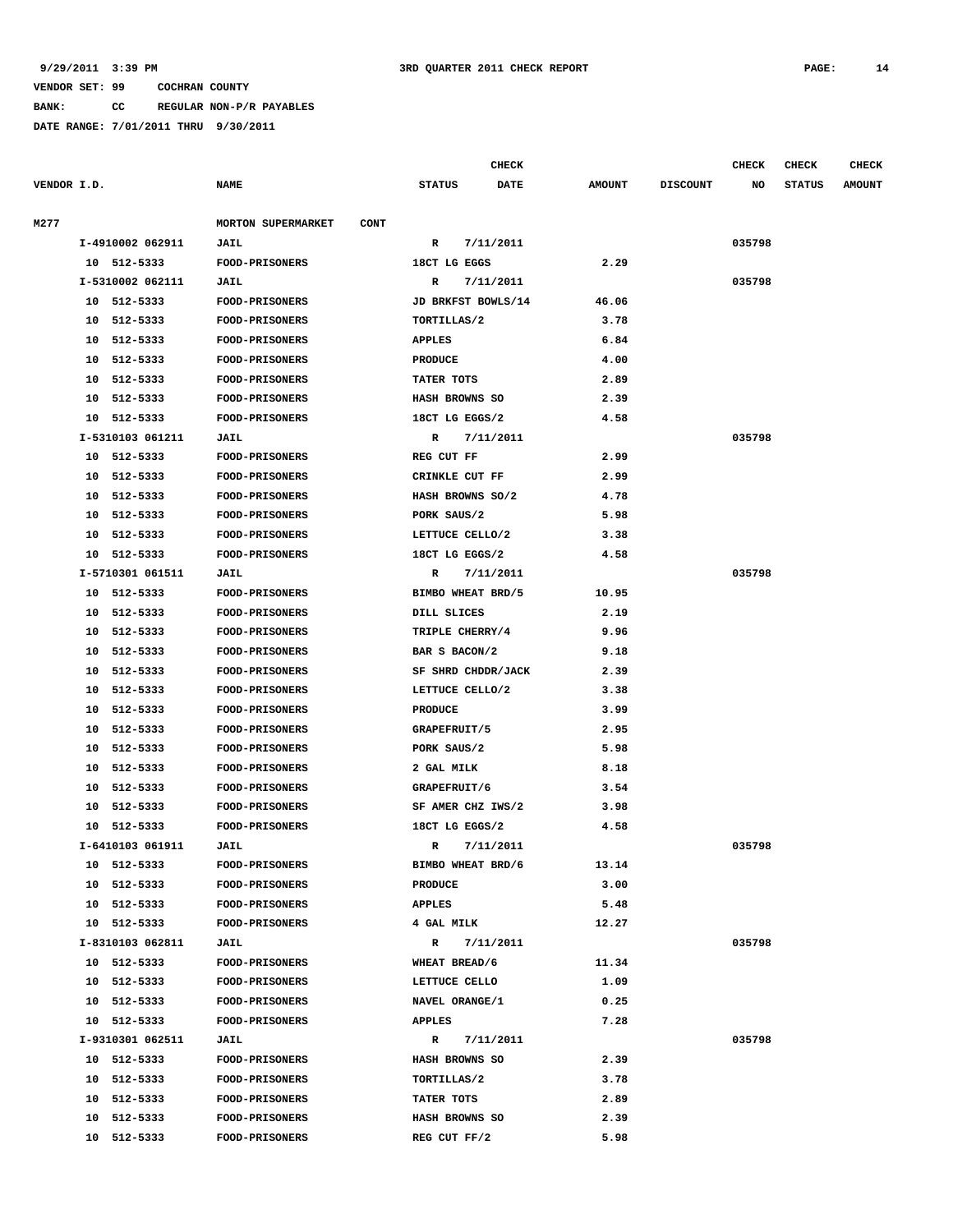## **BANK: CC REGULAR NON-P/R PAYABLES**

|             |                    |                                          | CHECK                        |                      |                 | <b>CHECK</b> | CHECK         | <b>CHECK</b>  |
|-------------|--------------------|------------------------------------------|------------------------------|----------------------|-----------------|--------------|---------------|---------------|
| VENDOR I.D. |                    | <b>NAME</b>                              | <b>STATUS</b><br><b>DATE</b> | <b>AMOUNT</b>        | <b>DISCOUNT</b> | NO           | <b>STATUS</b> | <b>AMOUNT</b> |
| M277        |                    | <b>MORTON SUPERMARKET</b><br><b>CONT</b> |                              |                      |                 |              |               |               |
|             | I-9310301 062511   | <b>JAIL</b>                              | R<br>7/11/2011               |                      |                 | 035798       |               |               |
|             | 10 512-5333        | <b>FOOD-PRISONERS</b>                    | TATER TOTS                   | 2.89                 |                 |              |               |               |
|             | 10 512-5333        | FOOD-PRISONERS                           | PORK SAUS/2                  | 5.98                 |                 |              |               |               |
|             | 512-5333<br>10     | <b>FOOD-PRISONERS</b>                    | 18CT LG EGGS/2               | 4.58                 |                 |              |               |               |
|             | 512-5333<br>10     | <b>FOOD-PRISONERS</b>                    | <b>BAR S BACON</b>           | 4.59                 |                 |              |               |               |
|             | 10<br>512-5333     | FOOD-PRISONERS                           | MEX BLND SHRD/2              | 4.78                 |                 |              |               |               |
|             | 512-5333<br>10     | <b>FOOD-PRISONERS</b>                    | AMER DLX CHZ SL/2            | 8.58                 |                 |              |               | 928.81        |
| M278        |                    | MULKEY SPECIALTY WELDING                 |                              |                      |                 |              |               |               |
|             | I-100601           | PUBLIC SAFETY*OTHER*                     | 7/11/2011<br>R               |                      |                 | 035800       |               |               |
|             | 10 580-5571        | CAPITAL OUTLAY                           | 4HRS CRANE&OPER/ TOW         | 1,000.00             |                 |              |               |               |
|             | 10 580-5571        | CAPITAL OUTLAY                           | 4 HRS RIGGER TIME            | 160.00               |                 |              |               |               |
|             | 580-5571<br>10     | CAPITAL OUTLAY                           | 4 HRS HAUL, TRUCK TI         | 380.00               |                 |              |               | 1,540.00      |
|             |                    |                                          |                              |                      |                 |              |               |               |
| N066        |                    | NTS COMMUNICATIONS                       |                              |                      |                 |              |               |               |
|             | I-8062660032 07/11 | COMM'R CT/CO JUDGE                       | 7/11/2011<br>R               |                      |                 | 035801       |               |               |
|             | 15 610-5420        | <b>TELECOMMUNICATIONS</b>                | MONTHLY FEE/WATTS LI         | 1.00                 |                 |              |               |               |
|             | 15 610-5420        | TELECOMMUNICATIONS                       | OTHER FEES                   | 3.99                 |                 |              |               |               |
|             | 610-5420<br>15     | TELECOMMUNICATIONS                       | INCOMING CALL                | 0.04                 |                 |              |               | 5.03          |
| 0038        |                    | O'GRADY PUBLISHING CO.                   |                              |                      |                 |              |               |               |
|             | I-999 070811       | LIBRARY                                  | R<br>7/11/2011               |                      |                 | 035802       |               |               |
|             | 10 650-5590        | <b>BOOKS</b>                             | THE ROOKIE, paperbac         | 18.00                |                 |              |               | 18.00         |
|             |                    |                                          |                              |                      |                 |              |               |               |
| P017        |                    | <b>POSTMASTER</b>                        |                              |                      |                 |              |               |               |
|             | I-060211 JP        | <b>JUSTICE OF PEACE</b>                  | R<br>7/11/2011               |                      |                 | 035803       |               |               |
|             | 10 455-5311        | POSTAL EXPENSES                          | $100$ \$.44 STAMPS           | 44.00                |                 |              |               | 44.00         |
| P231        |                    | <b>JACOB PENNER DBA</b>                  |                              |                      |                 |              |               |               |
|             | I-CEMETERY BLDG    | <b>CEMETERY</b>                          | 7/11/2011<br>R               |                      |                 | 035804       |               |               |
|             | 516-5451<br>10     | <b>REPAIR</b>                            | METAL ROOF 16x16 STR         |                      |                 |              |               |               |
|             | 10 516-5451        | <b>REPAIR</b>                            | INSTALL 4x7 COMM. ST         | 1,300.00<br>1,200.00 |                 |              |               | 2,500.00      |
|             |                    |                                          |                              |                      |                 |              |               |               |
| R043        |                    | RAY RAMON                                |                              |                      |                 |              |               |               |
|             | I-122673           | <b>COURTHOUSE</b>                        | $\mathbb{R}$<br>7/11/2011    |                      |                 | 035805       |               |               |
|             | 10 510-5411        | MAINTENANCE CONTRACTS                    | YARD CUT                     | 150.00               |                 |              |               | 150.00        |
| R099        |                    | CYNDIA LEA GUAJARDO dba                  |                              |                      |                 |              |               |               |
|             | I-98185            | PREC 1                                   | $\mathbf R$<br>7/11/2011     |                      |                 | 035806       |               |               |
|             | 15 621-5454        | TIRES                                    | P235/75R15                   | 90.95                |                 |              |               |               |
|             | 15 621-5454        | TIRES                                    | 15" ML TIRE ON SP            | 15.00                |                 |              |               |               |
|             | 15 621-5454        | TIRES                                    | 2 TBLS #418                  | 3.90                 |                 |              |               |               |
|             | 15 621-5454        | TIRES                                    | 2 TDF                        | 6.00                 |                 |              |               |               |
|             | 15 621-5454        | TIRES                                    | 2 TIRE CHG                   | 16.00                |                 |              |               |               |
|             | I-98325            | <b>SHERIFF</b>                           | $\mathbb{R}$<br>7/11/2011    |                      |                 | 035806       |               |               |
|             | 10 560-5454        | TIRES                                    | FLAT 235/55/17, LR (         | 13.00                |                 |              |               |               |
|             | 10 560-5454        | TIRES                                    | #1 PATCH                     | 1.95                 |                 |              |               |               |
|             | I-98330            | PREC 1                                   | $\mathbb{R}$<br>7/11/2011    |                      |                 | 035806       |               |               |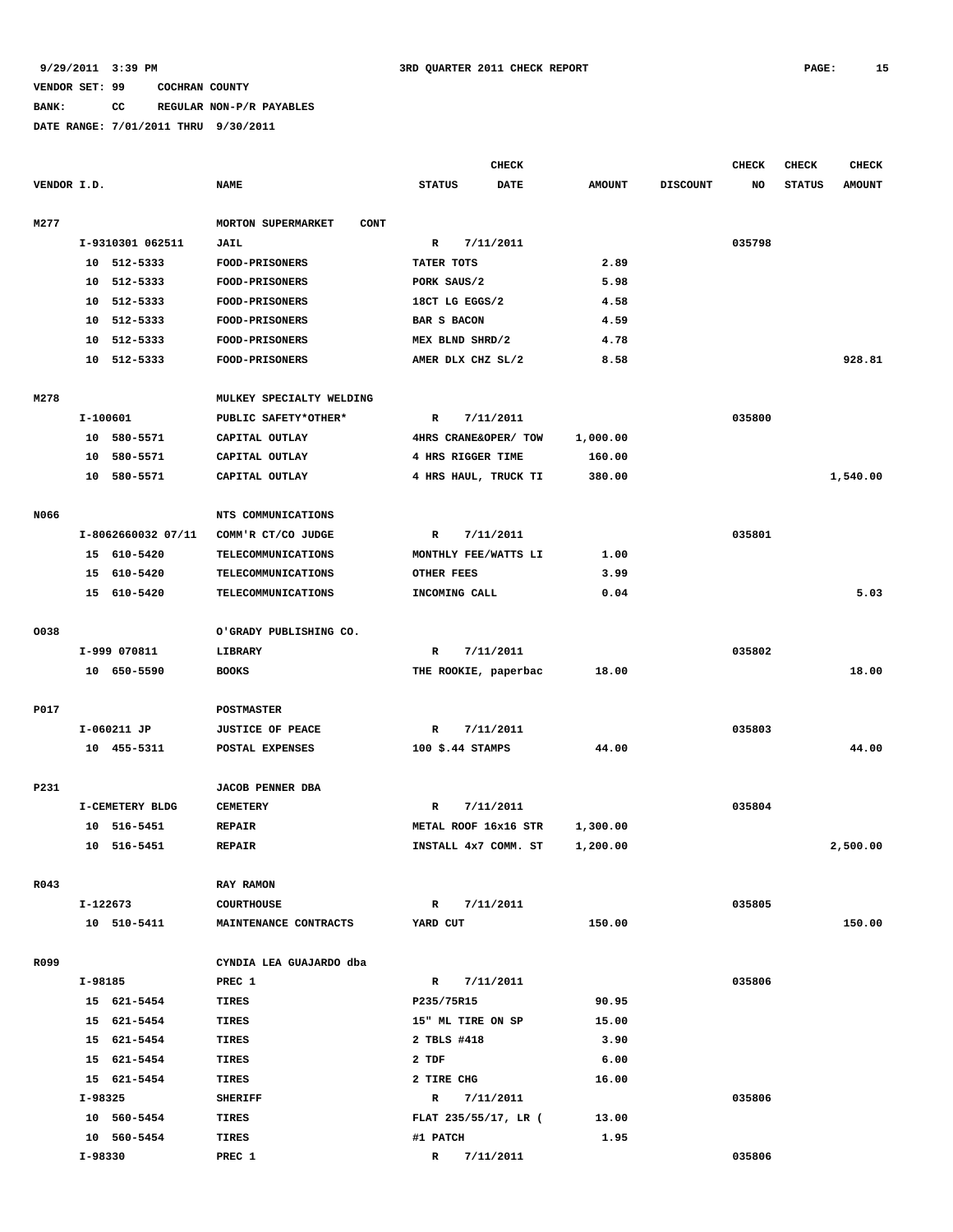**BANK: CC REGULAR NON-P/R PAYABLES**

|             |                    |                                          |                      | <b>CHECK</b> |               |                 | <b>CHECK</b> | <b>CHECK</b>  | CHECK         |
|-------------|--------------------|------------------------------------------|----------------------|--------------|---------------|-----------------|--------------|---------------|---------------|
| VENDOR I.D. |                    | <b>NAME</b>                              | <b>STATUS</b>        | <b>DATE</b>  | <b>AMOUNT</b> | <b>DISCOUNT</b> | NO           | <b>STATUS</b> | <b>AMOUNT</b> |
| R099        |                    | CYNDIA LEA GUAJARDO dbCONT               |                      |              |               |                 |              |               |               |
|             | I-98330            | PREC 1                                   | R                    | 7/11/2011    |               |                 | 035806       |               |               |
|             | 15 621-5454        | TIRES                                    | 3 FLATS, 14.00-24    |              | 150.00        |                 |              |               |               |
|             | 15 621-5454        | TIRES                                    | 3 #4 RIMS            |              | 12.00         |                 |              |               |               |
|             | I-98506            | PREC <sub>3</sub>                        | R                    | 7/11/2011    |               |                 | 035806       |               |               |
|             | 15 623-5454        | <b>TIRES</b>                             | 14.00-24 TIRE CHG R/ |              | 50.00         |                 |              |               |               |
|             | 15 623-5454        | TIRES                                    | TDF                  |              | 35.00         |                 |              |               |               |
|             | 15 623-5454        | <b>TIRES</b>                             | SVC CALL             |              | 40.00         |                 |              |               |               |
|             | I-98562            | PREC <sub>4</sub>                        | $\mathbf R$          | 7/11/2011    |               |                 | 035806       |               |               |
|             | 15 624-5454        | TIRES                                    | 1400X24              |              | 50.00         |                 |              |               |               |
|             | 15 624-5454        | TIRES                                    | #4 PATCH             |              | 4.00          |                 |              |               | 487.80        |
| S010        |                    | SILVERS COMPANY                          |                      |              |               |                 |              |               |               |
|             | I-CONSTABLE 06/11  | <b>CONSTABLE</b>                         | R                    | 7/11/2011    |               |                 | 035807       |               |               |
|             | 10 550-5330        | FUEL & OIL                               | 43.43GAL PREM UNL    |              | 172.28        |                 |              |               |               |
|             | 10 550-5330        | FUEL & OIL                               | CR FED TAX ON 43.43  |              | 7.99CR        |                 |              |               |               |
|             | I-EXT AGENT 06/11  | <b>EXTENSION SVC</b>                     | $\mathbf{R}$         | 7/11/2011    |               |                 | 035807       |               |               |
|             | 10 665-5330        | FUEL AND OIL                             | 152.64GAL UNL        |              | 571.27        |                 |              |               |               |
|             | 10 665-5330        | FUEL AND OIL                             | CR FED TAX ON 152.64 |              | 28.09CR       |                 |              |               |               |
|             | $I-JUV$ PROB 06/11 | JUVENILE PROBATION                       | R                    | 7/11/2011    |               |                 | 035807       |               |               |
|             | 10 571-5330        | FUEL                                     | 102.66GAL UNL        |              | 381.37        |                 |              |               |               |
|             | 10 571-5330        | FUEL                                     | CR FED TAX ON 102.66 |              | 18.89CR       |                 |              |               |               |
|             | I-NON-DEPT 06/11   | <b>EXTENSION SVC</b>                     | R                    | 7/11/2011    |               |                 | 035807       |               |               |
|             | 10 665-5330        | FUEL AND OIL                             | 6.8GAL UNL/CO CAR 6/ |              | 25.43         |                 |              |               |               |
|             | 10 665-5330        | FUEL AND OIL                             | CR FED TAX           |              | 1.25CR        |                 |              |               |               |
|             | I-PARK/AIRPT 06/11 | PARK/AIRPORT                             | R                    | 7/11/2011    |               |                 | 035807       |               |               |
|             | 30 518-5330        | FUEL & OIL                               | 26GAL UNL            |              | 97.21         |                 |              |               |               |
|             | 30 518-5330        | FUEL & OIL                               | CR FED TAX ON 26 GAL |              | 4.78CR        |                 |              |               |               |
|             | I-PREC 1 06/11     | PREC 1                                   | R                    | 7/11/2011    |               |                 | 035807       |               |               |
|             | 15 621-5330        | FUEL & OIL                               | 85GAL HS DIESEL      |              | 289.00        |                 |              |               |               |
|             | 15 621-5330        | FUEL & OIL                               | 87.2GAL HS DIESEL    |              | 299.97        |                 |              |               |               |
|             | 15<br>621-5330     | FUEL & OIL                               | 65GAL HS DIESEL      |              | 223.60        |                 |              |               |               |
|             | 15 621-5330        | FUEL & OIL                               | 25GAL HS DIESEL      |              | 86.00         |                 |              |               |               |
|             | 621-5330           | FUEL & OIL                               | 70GAL HS DIESEL      |              | 240.80        |                 |              |               |               |
|             | 15<br>15 621-5330  | FUEL & OIL                               | 30GAL LS DIESEL      |              | 101.43        |                 |              |               |               |
|             | 15 621-5330        | FUEL & OIL                               | STATE TAX ON 30GAL L |              | 7.32          |                 |              |               |               |
|             | 15 621-5330        | FUEL & OIL                               | 17GAL HS DIESEL      |              | 57.63         |                 |              |               |               |
|             | 15 621-5330        | FUEL & OIL                               | 75GAL HS DIESEL      |              | 254.25        |                 |              |               |               |
|             | 15 621-5330        | FUEL & OIL                               | 40GAL HS DIESEL      |              | 130.40        |                 |              |               |               |
|             | I-PREC 2 06/11     | PREC <sub>2</sub>                        | $\mathbb{R}$         | 7/11/2011    |               |                 | 035807       |               |               |
|             | 15 622-5330        |                                          | 30.21GAL UNL         |              | 111.75        |                 |              |               |               |
|             | 15 622-5330        | FUEL AND OIL<br>FUEL AND OIL             | CR FED TAX           |              | 5.56CR        |                 |              |               |               |
|             | I-PREC 4 06/11     | PREC 4                                   | $\mathbb{R}$         | 7/11/2011    |               |                 | 035807       |               |               |
|             | 15 624-5330        | FUEL AND OIL                             | 725GAL HS DIESEL     |              | 2,530.25      |                 |              |               |               |
|             |                    | I-ROAD/BRIDGE 06/11 PUBLIC SAFETY*OTHER* | $\mathbb{R}$         | 7/11/2011    |               |                 | 035807       |               |               |
|             | 10 580-5499        |                                          | 71GAL LS DIESEL/WATE |              | 249.56        |                 |              |               |               |
|             |                    | MISCELLANEOUS                            |                      |              |               |                 |              |               |               |
|             | 10 580-5499        | MISCELLANEOUS                            | STATE TAX ON 71 GAL  |              | 14.20         |                 |              |               |               |
|             | I-SHERIFF 06/11    | <b>SHERIFF</b>                           | R                    | 7/11/2011    |               |                 | 035807       |               |               |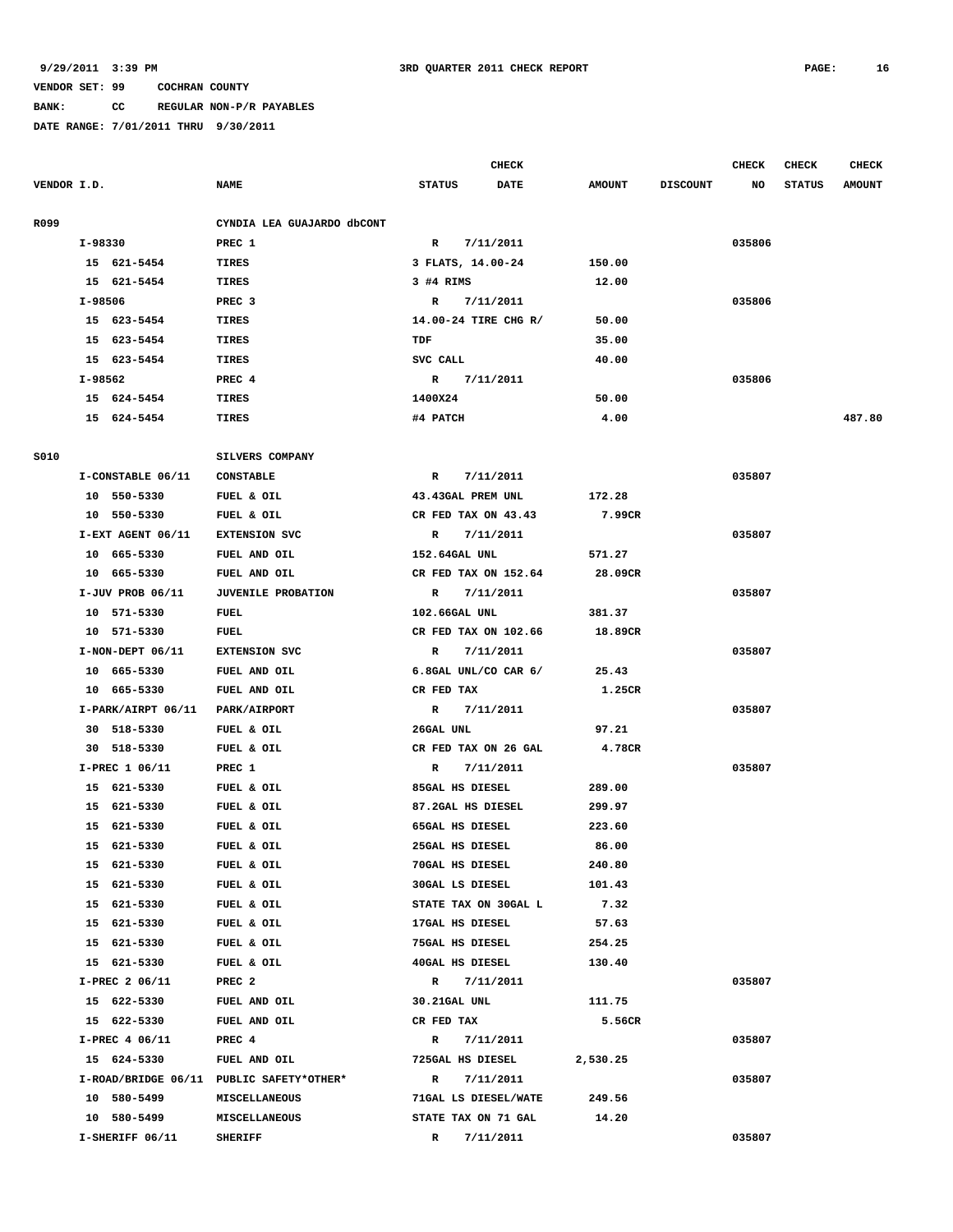# **BANK: CC REGULAR NON-P/R PAYABLES**

|             |         |                 |                               |                        | <b>CHECK</b> |               |                 | <b>CHECK</b> | CHECK         | <b>CHECK</b>  |
|-------------|---------|-----------------|-------------------------------|------------------------|--------------|---------------|-----------------|--------------|---------------|---------------|
| VENDOR I.D. |         |                 | <b>NAME</b>                   | <b>STATUS</b>          | DATE         | <b>AMOUNT</b> | <b>DISCOUNT</b> | NO           | <b>STATUS</b> | <b>AMOUNT</b> |
| S010        |         |                 | CONT<br>SILVERS COMPANY       |                        |              |               |                 |              |               |               |
|             |         | I-SHERIFF 06/11 | <b>SHERIFF</b>                | R                      | 7/11/2011    |               |                 | 035807       |               |               |
|             |         | 10 560-5330     | FUEL AND OIL                  | CR FED TAX ON 473.31   |              | 87.09CR       |                 |              |               |               |
|             |         | 10 560-5330     | FUEL AND OIL                  | CARD #0640/33.02GAL    |              | 124.52        |                 |              |               |               |
|             | 10      | 560-5330        | FUEL AND OIL                  | CARD #0662/126.66 GA   |              | 468.96        |                 |              |               |               |
|             | 10      | 560-5330        | FUEL AND OIL                  | CARD #0697/13 GAL      |              | 48.09         |                 |              |               |               |
|             | 10      | 560-5330        | FUEL AND OIL                  | CARD #0720/161.63GAL   |              | 600.02        |                 |              |               |               |
|             | 10      | 560-5330        | FUEL AND OIL                  | CARD #0760/61.43 GAL   |              | 228.73        |                 |              |               |               |
|             | 10      | 560-5330        | FUEL AND OIL                  | CARD #0692/77.57GAL    |              | 287.75        |                 |              |               | 7,448.14      |
|             |         |                 |                               |                        |              |               |                 |              |               |               |
| S047        |         |                 | SHELL FLEET PLUS              |                        |              |               |                 |              |               |               |
|             |         | I-065177891106  | <b>EXTENSION SVC</b>          | R                      | 7/11/2011    |               |                 | 035808       |               |               |
|             |         | 10 665-5330     | FUEL AND OIL                  | 14.762GL UNL, PLVW, 6/ |              | 54.31         |                 |              |               |               |
|             |         | 10 665-5330     | FUEL AND OIL                  | 22.063GL UNL, PLVW, 6/ |              | 81.17         |                 |              |               |               |
|             | 10      | 665-5330        | FUEL AND OIL                  | 13.47GL UNL, SWTWTR, 6 |              | 49.84         |                 |              |               |               |
|             |         | 10 665-5330     | FUEL AND OIL                  | CR FED TAX             |              | 9.21CR        |                 |              |               | 176.11        |
| S071        |         |                 | SCRIPT OFFICE PRODUCTS, INC.  |                        |              |               |                 |              |               |               |
|             | I-36400 |                 | CLERK                         | R                      | 7/11/2011    |               |                 | 035809       |               |               |
|             |         | 10 403-5310     | OFFICE SUPPLIES               | 1DZ LEGAL PADS         |              | 15.95         |                 |              |               |               |
|             | 10      | 403-5310        | OFFICE SUPPLIES               | 1DZ JR LEGAL PADS      |              | 7.95          |                 |              |               |               |
|             | I-36444 |                 | <b>CLERK</b>                  | R                      | 7/11/2011    |               |                 | 035809       |               |               |
|             |         | 10 403-5310     | OFFICE SUPPLIES               | 1DZ PROFILE ELITE PE   |              | 20.16         |                 |              |               |               |
|             |         | 10 403-5310     | OFFICE SUPPLIES               | 2 UNIBALL SIGNO 207    |              | 3.90          |                 |              |               |               |
|             |         | 10 403-5310     | OFFICE SUPPLIES               | 2 PILOT VARSITY PENS   |              | 5.90          |                 |              |               |               |
|             | 10      | 403-5310        | OFFICE SUPPLIES               | 1 SHARPIE GEL, YELLO   |              | 1.95          |                 |              |               |               |
|             | 10      | 403-5310        | OFFICE SUPPLIES               | 1DZ SHARPIE XFINE, RE  |              | 12.95         |                 |              |               |               |
|             | 10      | 403-5310        | OFFICE SUPPLIES               | 1DZ PROFILE ELITE PE   |              | 20.16         |                 |              |               |               |
|             | I-36445 |                 | <b>AUDITOR</b>                | R                      | 7/11/2011    |               |                 | 035809       |               |               |
|             |         | 10 495-5310     | OFFICE SUPPLIES               | 1 PROFILE ELITE PEN,   |              | 1.68          |                 |              |               |               |
|             | 10      | 495-5310        | OFFICE SUPPLIES               | 1 ENERGEL PEN, BLUE    |              | 3.35          |                 |              |               |               |
|             | 10      | 495-5310        | OFFICE SUPPLIES               | 3 RULERS, 12" WOOD     |              | 1.65          |                 |              |               |               |
|             | I-36581 |                 | CO JUDGE/COMM'R CT            | $\mathbb{R}$           | 7/11/2011    |               |                 | 035809       |               |               |
|             |         | 15 610-5310     | OFFICE SUPPLIES               | 1-12PK POP-UP TAPE S   |              | 11.00         |                 |              |               |               |
|             | I-36638 |                 | CO JUDGE/COMM'R CT            | $\mathbb{R}$           | 7/11/2011    |               |                 | 035809       |               |               |
|             |         | 15 610-5310     | OFFICE SUPPLIES               | <b>SCISSORS</b>        |              | 3.95          |                 |              |               |               |
|             |         | 15 610-5310     | OFFICE SUPPLIES               | STAND-UP STAPLER       |              | 19.14         |                 |              |               | 129.69        |
|             |         |                 |                               |                        |              |               |                 |              |               |               |
| S210        |         |                 | SHAMBURGER AUTO & FARM SUPPLY |                        |              |               |                 |              |               |               |
|             |         | I-283733        | PREC <sub>2</sub>             | $\mathbb{R}$           | 7/11/2011    |               |                 | 035810       |               |               |
|             |         | 15 622-5356     | ROAD MATERIALS & SUPPLIES     | <b>GAUGE</b>           |              | 21.49         |                 |              |               | 21.49         |
| S212        |         |                 | WALLACE STALCUP               |                        |              |               |                 |              |               |               |
|             |         | I-063011        | SHERIFF, PUBLIC SAFETY*OTHER* | R                      | 7/11/2011    |               |                 | 035811       |               |               |
|             |         | 10 560-5499     | <b>MISCELLANEOUS</b>          | DONUTS-SCHOOL          |              | 33.82         |                 |              |               |               |
|             |         | 10 580-5571     | CAPITAL OUTLAY                | MEAL, TO EXAMINE BLD   |              | 17.07         |                 |              |               |               |
|             |         | 10 580-5571     | CAPITAL OUTLAY                | LOCK, KEY FOR TOWER    |              | 64.50         |                 |              |               | 115.39        |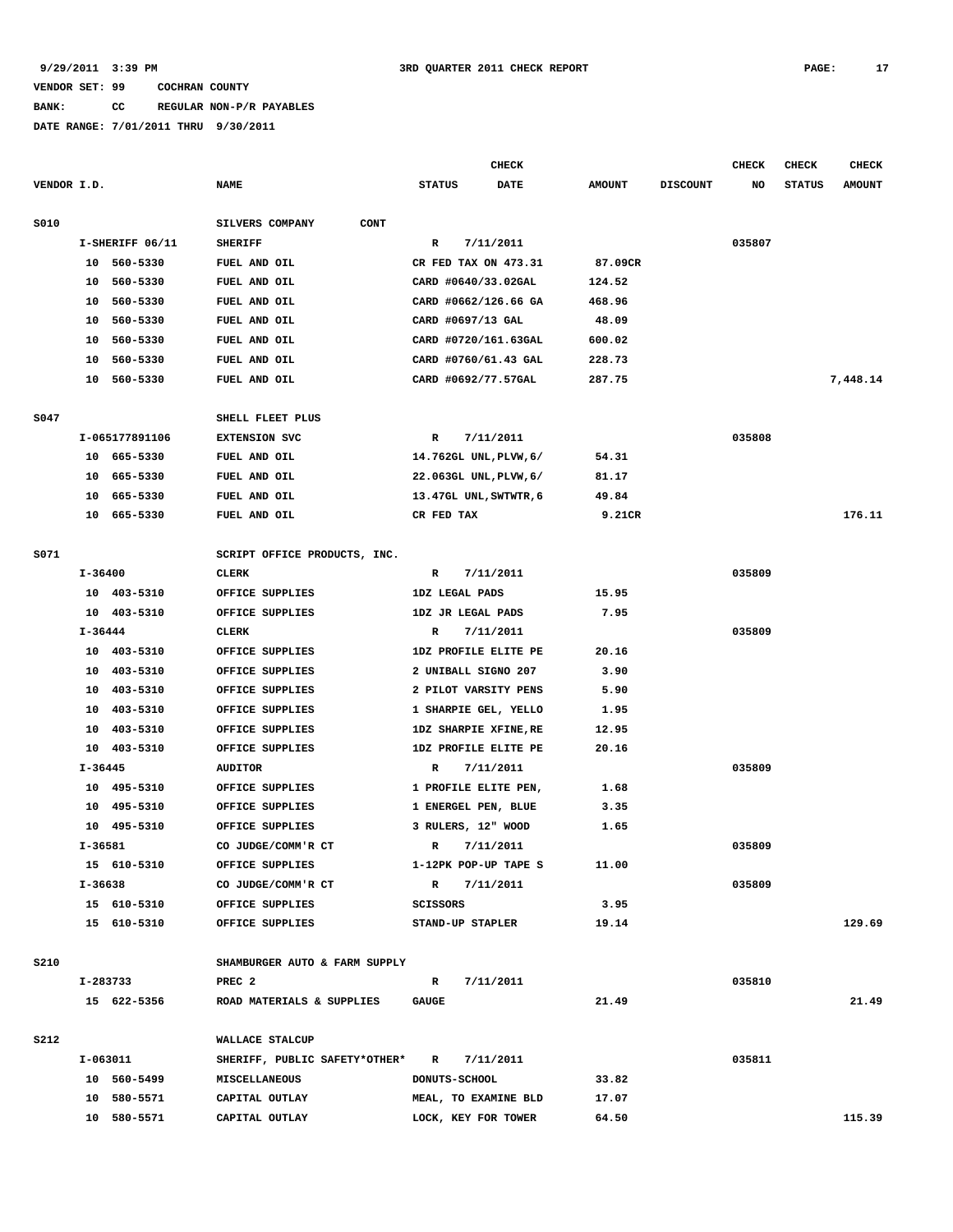**BANK: CC REGULAR NON-P/R PAYABLES**

|             |     |                    |                                                      |               | <b>CHECK</b>         |               |                 | <b>CHECK</b> | <b>CHECK</b>  | <b>CHECK</b>  |
|-------------|-----|--------------------|------------------------------------------------------|---------------|----------------------|---------------|-----------------|--------------|---------------|---------------|
| VENDOR I.D. |     |                    | <b>NAME</b>                                          | <b>STATUS</b> | <b>DATE</b>          | <b>AMOUNT</b> | <b>DISCOUNT</b> | NO           | <b>STATUS</b> | <b>AMOUNT</b> |
| <b>S217</b> |     |                    | STATE COMPTROLLER                                    |               |                      |               |                 |              |               |               |
|             |     |                    | I-2ND OTR CIVIL 2011 STATE CIVIL COSTS               | R             | 7/11/2011            |               |                 | 035812       |               |               |
|             | 90  | 000-4372           | BIRTH CERT. GOV118.015                               |               | 2ND QTR REMITTANCE F | 82.80         |                 |              |               |               |
|             | 90  | 000-4373           | MARRIAGE LICENSE GOV 118.011                         |               | 2ND QTR REMITTANCE F | 90.00         |                 |              |               |               |
|             | 90  | 000-4363.004       | CO FILING FEE IND LGL SERV.                          |               | 2ND QTR REMITTANCE F | 11.40         |                 |              |               |               |
|             | 90  | 000-4363.004       | CO FILING FEE IND LGL SERV.                          |               | 2ND QTR REMITTANCE F | 9.50          |                 |              |               |               |
|             | 90  | 000-4363.001       | DIVORCE&FAMILY GOV.133.151                           |               | 2ND QTR REMITTANCE F | 225.60        |                 |              |               |               |
|             | 90  | 000-4363.002       | OTHER THAN DIVORCE/FAMILY 10B 2ND QTR REMITTANCE F   |               |                      | 346.50        |                 |              |               |               |
|             | 90  | 000-4363.004       | CO FILING FEE IND LGL SERV.                          |               | 2ND OTR REMITTANCE F | 137.75        |                 |              |               |               |
|             | 90  | 000-4379           | JUDICIAL SUPPORT FEE/L133.105 2ND QTR REMITTANCE F   |               |                      | 553.80        |                 |              |               | 1,457.35      |
|             |     |                    |                                                      |               |                      |               |                 |              |               |               |
| S217        |     |                    | STATE COMPTROLLER                                    |               |                      |               |                 |              |               |               |
|             |     |                    | I-2ND QTR DRUG 2011 DRUG COURT COSTS                 | R             | 7/11/2011            |               |                 | 035813       |               |               |
|             | 90. | 000-4379.001       | DRUG COURT FEE CCP102.0178                           |               | 2ND OTR DRUG REMITTA | 54.00         |                 |              |               | 54.00         |
| <b>S217</b> |     |                    | STATE COMPTROLLER                                    |               |                      |               |                 |              |               |               |
|             |     | I-2NDQTR CRIM 2011 | STATE CRIM COSTS                                     | R             | 7/11/2011            |               |                 | 035814       |               |               |
|             | 90  | 000-4358.001       | STATE CCC DATE 01-01-04FORWORD2ND QTR REMITTANCE F   |               |                      | 4,041.75      |                 |              |               |               |
|             | 90  | 000-4368           | BB BOND FEE (GVMT CD 41.258)                         |               | 2ND QTR REMITTANCE F | 135.00        |                 |              |               |               |
|             | 90  | 000-4369           | EMS TRAUMA SEC49.02 SB1131                           |               | 2ND OTR REMITTANCE F | 3.60          |                 |              |               |               |
|             | 90  | 000-4378           | JRF JURY REIMB FEE/CCP102.00452ND QTR REMITTANCE F   |               |                      | 378.00        |                 |              |               |               |
|             | 90  | 000-4363.003       | INDIGENT DEFENSE FEE                                 |               | 2ND QTR REMITTANCE F | 167.40        |                 |              |               |               |
|             | 90  | $000 - 4355$       | MVF CCP 102.022                                      |               | 2ND QTR REMITTANCE F | 3.87          |                 |              |               |               |
|             | 90  | 000-4367           | STF-SUB 95% C(TRANS CD542.40                         |               | 2ND QTR REMITTANCE F | 1,425.00      |                 |              |               |               |
|             | 90  | 000-4342           | ARREST FEES - STATE OFFICERS                         |               | 2ND QTR REMITTANCE F | 41.00         |                 |              |               |               |
|             | 90  | 000-4363.004       | CO FILING FEE IND LGL SERV.                          |               | 2ND OTR REMITTANCE F | 15.00         |                 |              |               |               |
|             | 90  | 000-4376           | CO. CRTCRIMINAL JUDICIAL FUND 2ND QTR REMITTANCE F   |               |                      | 40.00         |                 |              |               |               |
|             | 90  | 000-4361           | 50% OF TIME PAYMENT TO STATE                         |               | 2ND QTR REMITTANCE F | 150.00        |                 |              |               |               |
|             | 90  | 000-4379           | JUDICIAL SUPPORT FEE/L133.105 2ND QTR REMITTANCE F   |               |                      | 546.00        |                 |              |               | 6,946.62      |
| S294        |     |                    | SHIRLEY SEARS                                        |               |                      |               |                 |              |               |               |
|             |     | I-JUNE '11 TRAVEL  | <b>EXTENSION SVC</b>                                 | R             | 7/11/2011            |               |                 | 035815       |               |               |
|             |     | 10 665-5311        | POSTAL EXPENSES                                      |               | CERT MAIL FPM CLASSE | 15.40         |                 |              |               |               |
|             |     | 10 665-5428        | FCS AGENT-TRAVEL-OUT OF COUNTY126 MI @\$.51, LBK, 4H |               |                      | 64.26         |                 |              |               | 79.66         |
|             |     |                    |                                                      |               |                      |               |                 |              |               |               |
| S325        |     |                    | DONNA SCHMIDT                                        |               |                      |               |                 |              |               |               |
|             |     |                    | I-TX JCT TRG REG '11 JUSTICE OF PEACE                | $\mathbb{R}$  | 7/11/2011            |               |                 | 035816       |               |               |
|             |     | 10 455-5427        | CONTINUING EDUCATION                                 |               | TX JUSTICE CT TRNG 8 | 100.00        |                 |              |               | 100.00        |
| S347        |     |                    | SOUTHERN TIRE MART, LLC                              |               |                      |               |                 |              |               |               |
|             |     | I-70106978         | PREC <sub>3</sub>                                    | R             | 7/11/2011            |               |                 | 035817       |               |               |
|             |     | 15 623-5454        | TIRES                                                |               | 4 V-STEEL ULTRA TRAC | 3,556.72      |                 |              |               | 3,556.72      |
|             |     |                    |                                                      |               |                      |               |                 |              |               |               |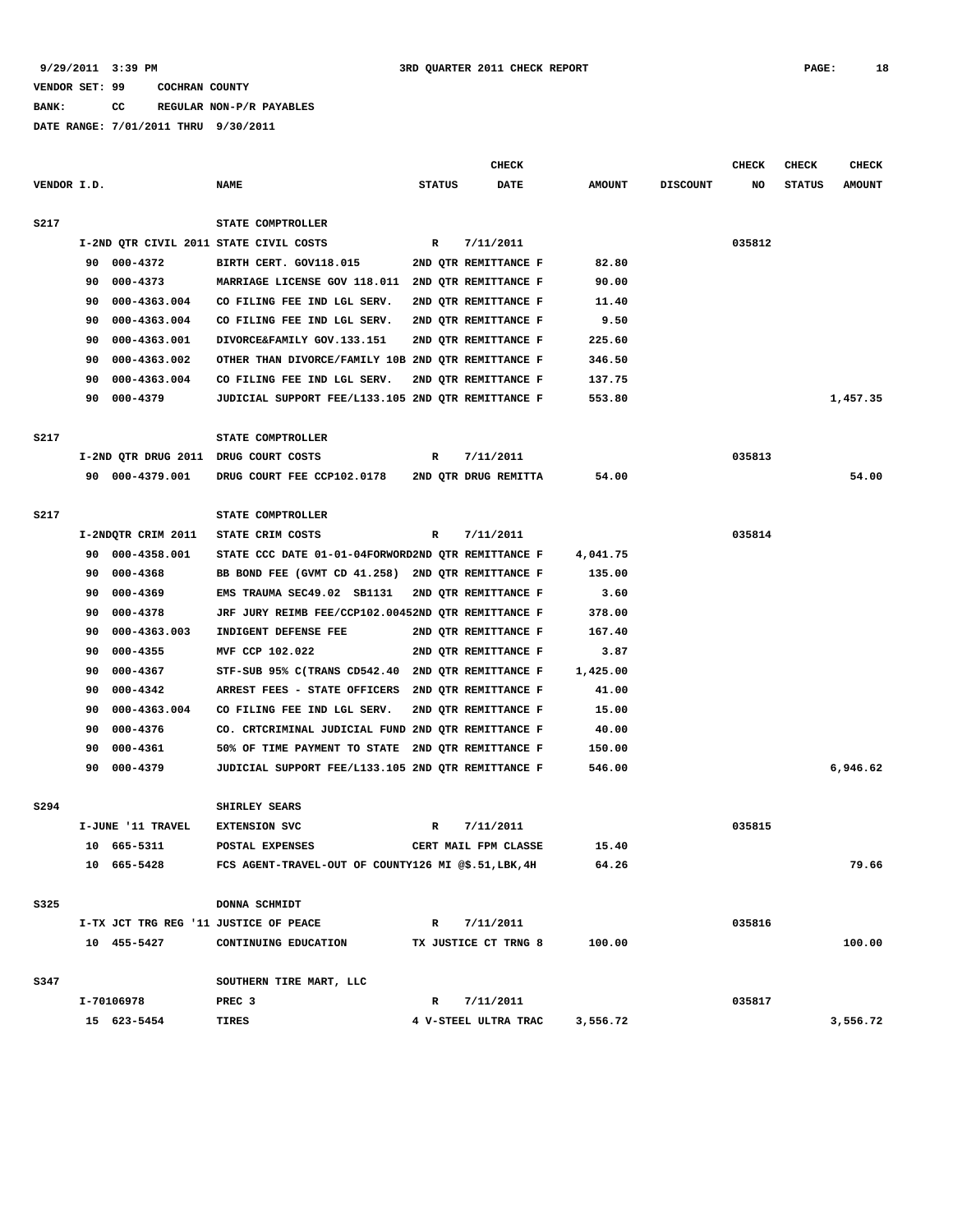**BANK: CC REGULAR NON-P/R PAYABLES**

|             |          |                                     |                                          | <b>CHECK</b>  |                                   |               |                 | <b>CHECK</b> | <b>CHECK</b>  | <b>CHECK</b>  |
|-------------|----------|-------------------------------------|------------------------------------------|---------------|-----------------------------------|---------------|-----------------|--------------|---------------|---------------|
| VENDOR I.D. |          |                                     | <b>NAME</b>                              | <b>STATUS</b> | <b>DATE</b>                       | <b>AMOUNT</b> | <b>DISCOUNT</b> | NO           | <b>STATUS</b> | <b>AMOUNT</b> |
|             |          |                                     |                                          |               |                                   |               |                 |              |               |               |
| S379        |          |                                     | SOUTH PLAINS FORENSIC PATHOLOG           |               |                                   |               |                 |              |               |               |
|             | $I-510$  |                                     | <b>JUSTICE OF PEACE</b>                  | R             | 7/11/2011                         |               |                 | 035818       |               |               |
|             |          | 10 455-5405                         | <b>AUTOPSY</b>                           |               | LEV1 AUTOPSY/DENNIS               | 2,000.00      |                 |              |               | 2,000.00      |
|             |          |                                     |                                          |               |                                   |               |                 |              |               |               |
| T050        |          |                                     | TAC UNEMPLOYMENT FUND                    |               |                                   |               |                 |              |               |               |
|             |          | I-1ST QTR AUDIT '11 SHERIFF, PREC 1 |                                          | R             | 7/11/2011                         |               |                 | 035819       |               |               |
|             |          | 10 560-5206                         | UNEMPLOYMENT                             |               | 1ST QTR UNEMPL AUDIT              | 3,214.25      |                 |              |               |               |
|             |          | 15 621-5206                         | UNEMPLOYMENT                             |               | 1ST QTR UNEMPL AUDIT              | 510.26        |                 |              |               | 3,724.51      |
|             |          |                                     |                                          |               |                                   |               |                 |              |               |               |
| T058        |          |                                     | RITA TYSON, CO & DIST CLERK              |               |                                   |               |                 |              |               |               |
|             |          | I-CLERK DIR 2011                    | CO & DIST CLERK                          | R             | 7/11/2011                         |               |                 | 035820       |               |               |
|             |          | 10 403-5310                         | OFFICE SUPPLIES                          |               | CLERK DIRECTORY 2011              | 20.00         |                 |              |               | 20.00         |
|             |          |                                     |                                          |               |                                   |               |                 |              |               |               |
| T081        |          |                                     | TAC RISK MANAGEMENT POOL                 |               |                                   |               |                 |              |               |               |
|             | I-121875 |                                     | NON-DEPT'L/PROPERTY 2011-12              | R             | 7/11/2011                         |               |                 | 035821       |               |               |
|             |          | 10 409-5482                         | PROPERTY INSURANCE                       |               | BLDG & CONTENTS                   | 19,170.00     |                 |              |               |               |
|             |          | 10 409-5482                         | PROPERTY INSURANCE                       |               | VOTING EQUIPMENT                  | 555.00        |                 |              |               |               |
|             |          | 10 409-5482                         | PROPERTY INSURANCE                       | EDP EQUIPMENT |                                   | 237.00        |                 |              |               |               |
|             |          | 10 409-5482                         | PROPERTY INSURANCE                       | <b>TOWERS</b> |                                   | 575.00        |                 |              |               |               |
|             |          | 10 409-5482                         | PROPERTY INSURANCE                       | MOTOR GRADERS |                                   | 5,702.00      |                 |              |               | 26,239.00     |
|             |          |                                     |                                          |               |                                   |               |                 |              |               |               |
| T087        |          |                                     | TEXAS DEPARTMENT OF HEALTH               |               |                                   |               |                 | 035822       |               |               |
|             | I-14095  | 10 403-5310                         | <b>CLERK</b><br>OFFICE SUPPLIES          | R             | 7/11/2011<br>15 REMOTE BIRTH ACCE | 27.45         |                 |              |               | 27.45         |
|             |          |                                     |                                          |               |                                   |               |                 |              |               |               |
| T148        |          |                                     | TASCOSA OFFICE MACHINES INC              |               |                                   |               |                 |              |               |               |
|             | I-9AY426 |                                     | <b>SHERIFF</b>                           | R             | 7/11/2011                         |               |                 | 035823       |               |               |
|             |          | 10 560-5411                         | MAINTENANCE CONTRACTS                    |               | COPIER MAINTENANCE                | 69.00         |                 |              |               |               |
|             |          | 10 560-5310                         | OFFICE SUPPLIES                          |               | ****2909 COPIES, OVG*             | 75.63         |                 |              |               | 144.63        |
|             |          |                                     |                                          |               |                                   |               |                 |              |               |               |
| T184        |          |                                     | THYSSENKRUPP ELEVATOR COR                |               |                                   |               |                 |              |               |               |
|             | I-916873 |                                     | <b>COURTHOUSE</b>                        | R             | 7/11/2011                         |               |                 | 035824       |               |               |
|             |          | 10 510-5411                         | MAINTENANCE CONTRACTS                    |               | ELEVATOR MAINTENANCE              | 540.67        |                 |              |               | 540.67        |
|             |          |                                     |                                          |               |                                   |               |                 |              |               |               |
| <b>W052</b> |          |                                     | DANNY WISELEY                            |               |                                   |               |                 |              |               |               |
|             |          |                                     | I-070611 HOME DEPOT PUBLIC SAFETY*OTHER* | $\mathbb{R}$  | 7/11/2011                         |               |                 | 035825       |               |               |
|             |          | 10 580-5571                         | CAPITAL OUTLAY                           |               | 2-2"X10' EMT CONDUIT              | 32.48         |                 |              |               |               |
|             |          | 10 580-5571                         | CAPITAL OUTLAY                           |               | 2-2"X10' PVC CONDUIT              | 23.95         |                 |              |               |               |
|             |          | 10 580-5571                         | CAPITAL OUTLAY                           |               | 3 EMT COMP CONN 2" S              | 14.91         |                 |              |               |               |
|             |          | 10 580-5571                         | CAPITAL OUTLAY                           |               | 1 PVC SOLVENT CEMENT              | 3.66          |                 |              |               |               |
|             |          | 10 580-5571                         | CAPITAL OUTLAY                           |               | 1 EMT COMP COUPLING               | 5.25          |                 |              |               |               |
|             | 10       | 580-5571                            | CAPITAL OUTLAY                           |               | 2 RIGID CLAMP STRUTS              | 3.74          |                 |              |               |               |
|             | 10       | 580-5571                            | CAPITAL OUTLAY                           |               | 4-2" ELBOW 90* BELL               | 50.16         |                 |              |               |               |
|             | 10       | 580-5571                            | CAPITAL OUTLAY                           |               | 1-200A OUTDR ENCL                 | 134.00        |                 |              |               |               |
|             | 10       | 580-5571                            | CAPITAL OUTLAY                           |               | 240' 1/0 STRANDED TH              | 576.00        |                 |              |               |               |
|             |          | 10 580-5571                         | CAPITAL OUTLAY                           |               | FOR COMM TOWER BLDG               |               |                 |              |               | 844.15        |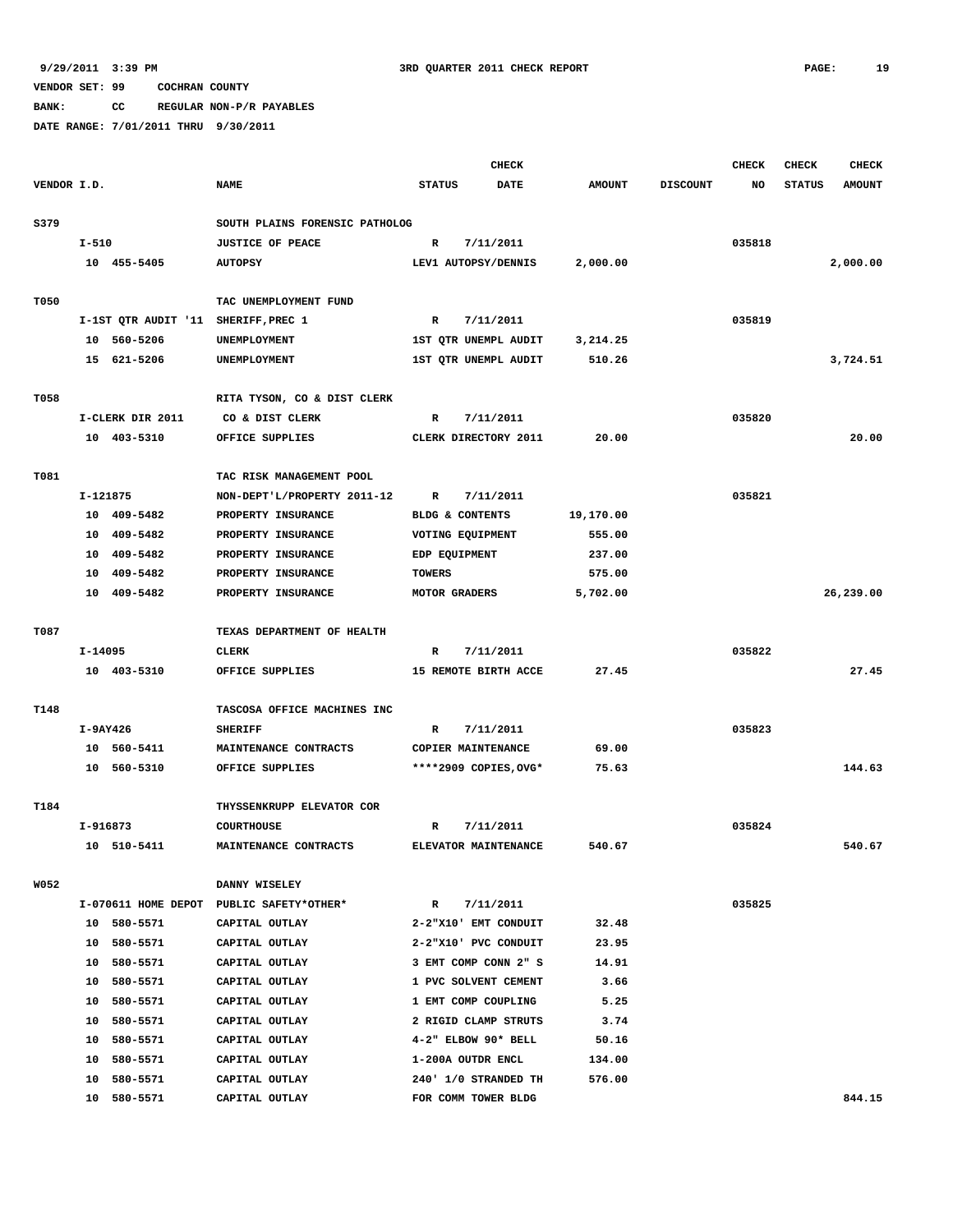**BANK: CC REGULAR NON-P/R PAYABLES**

|             |                  |                              |                   | <b>CHECK</b> |               |                 | <b>CHECK</b> | <b>CHECK</b>  | <b>CHECK</b>  |
|-------------|------------------|------------------------------|-------------------|--------------|---------------|-----------------|--------------|---------------|---------------|
| VENDOR I.D. |                  | <b>NAME</b>                  | <b>STATUS</b>     | DATE         | <b>AMOUNT</b> | <b>DISCOUNT</b> | NO           | <b>STATUS</b> | <b>AMOUNT</b> |
| <b>W055</b> |                  | WINDSTREAM COMMUNICATIONS SW |                   |              |               |                 |              |               |               |
|             | I-266-0638 JUL11 | <b>MUSEUM</b>                | R                 | 7/11/2011    |               |                 | 035826       |               |               |
|             | 10 652-5420      | <b>TELECOMMUNICATIONS</b>    | PHONE SVC         |              | 48.47         |                 |              |               |               |
|             | 10 652-5420      | TELECOMMUNICATIONS           | LATE CHARGES      |              | 5.28          |                 |              |               |               |
|             | 10<br>652–5420   | <b>TELECOMMUNICATIONS</b>    | INTERNET SVC      |              | 52.92         |                 |              |               |               |
|             | 10 652-5420      | <b>TELECOMMUNICATIONS</b>    | LONG DISTANCE SVC |              | 4.56          |                 |              |               |               |
|             | I-266-5051 JUL11 | <b>LIBRARY</b>               | R                 | 7/11/2011    |               |                 | 035826       |               |               |
|             | 10 650-5420      | <b>TELECOMMUNICATIONS</b>    | PHONE SVC         |              | 170.01        |                 |              |               |               |
|             | 650-5420<br>10   | TELECOMMUNICATIONS           | INTERNET SVC      |              | 49.99         |                 |              |               |               |
|             | 650-5420<br>10   | TELECOMMUNICATIONS           | LONG DISTANCE SVC |              | 0.64          |                 |              |               |               |
|             | 10 650-5420      | <b>TELECOMMUNICATIONS</b>    | DIR ASST          |              | 1.99          |                 |              |               |               |
|             | I-266-5074 JUL11 | ADULT PROBATION              | R                 | 7/11/2011    |               |                 | 035826       |               |               |
|             | 10 570-5420      | TELECOMMUNICATIONS           | PHONE SVC         |              | 46.65         |                 |              |               |               |
|             | 10 570-5420      | <b>TELECOMMUNICATIONS</b>    | VOICEMAIL SVC     |              | 11.97         |                 |              |               |               |
|             | 10 570-5420      | <b>TELECOMMUNICATIONS</b>    | LONG DISTANCE SVC |              | 0.35          |                 |              |               |               |
|             | I-266-5161 JUL11 | <b>TREASURER</b>             | R                 | 7/11/2011    |               |                 | 035826       |               |               |
|             | 10 497-5420      | <b>TELECOMMUNICATIONS</b>    | PHONE SVC         |              | 46.65         |                 |              |               |               |
|             | 10 497-5420      | <b>TELECOMMUNICATIONS</b>    | LONG DISTANCE     |              | 0.07          |                 |              |               |               |
|             | I-266-5171 JUL11 | TAX A/C                      | R                 | 7/11/2011    |               |                 | 035826       |               |               |
|             | 10 499-5420      | <b>TELECOMMUNICATIONS</b>    | PHONE SVC         |              | 140.66        |                 |              |               |               |
|             | 499-5420<br>10   | <b>TELECOMMUNICATIONS</b>    | INTERNET SVC      |              | 102.94        |                 |              |               |               |
|             | 499-5420<br>10   | TELECOMMUNICATIONS           | TERM AGRMT        |              | 20.00CR       |                 |              |               |               |
|             | 10 499-5420      | <b>TELECOMMUNICATIONS</b>    | LONG DISTANCE SVC |              | 5.42          |                 |              |               |               |
|             | I-266-5211 JUL11 | <b>SHERIFF</b>               | R                 | 7/11/2011    |               |                 | 035826       |               |               |
|             | 10 560-5420      | TELECOMMUNICATIONS           | PHONE SVC         |              | 156.16        |                 |              |               |               |
|             | 10 560-5420      | <b>TELECOMMUNICATIONS</b>    | 1HR LABOR 6/16/11 |              | 85.00         |                 |              |               |               |
|             | 560-5420<br>10   | <b>TELECOMMUNICATIONS</b>    | CALL RETURN       |              | 1.50          |                 |              |               |               |
|             | 560-5420<br>10   | TELECOMMUNICATIONS           | DIR ASST          |              | 1.99          |                 |              |               |               |
|             | 10<br>560-5420   | <b>TELECOMMUNICATIONS</b>    | LONG DISTANCE SVC |              | 17.16         |                 |              |               |               |
|             | I-266-5215 JUL11 | <b>EXTENSION SVC</b>         | R                 | 7/11/2011    |               |                 | 035826       |               |               |
|             | 10 665-5420      | TELECOMMUNICATIONS           | PHONE SVC/3 LINES |              | 147.87        |                 |              |               |               |
|             | 10<br>665-5420   | <b>TELECOMMUNICATIONS</b>    | INTERNET SVC      |              | 154.99        |                 |              |               |               |
|             | 10 665-5420      | <b>TELECOMMUNICATIONS</b>    | TERM AGRMT        |              | 35.00CR       |                 |              |               |               |
|             | 665-5420<br>10   | TELECOMMUNICATIONS           | 3 CALL RETURNS    |              | 4.50          |                 |              |               |               |
|             | 10 665-5420      | <b>TELECOMMUNICATIONS</b>    | 3-WAY CALLING     |              | 1.50          |                 |              |               |               |
|             | 10 665-5420      | TELECOMMUNICATIONS           | CALL RETURN       |              | 1.50          |                 |              |               |               |
|             | 10 665-5420      | TELECOMMUNICATIONS           | LONG DISTANCE SVC |              | 4.78          |                 |              |               |               |
|             | I-266-5302 JUL11 | <b>JUSTICE OF PEACE</b>      | $\mathbf{R}$      | 7/11/2011    |               |                 | 035826       |               |               |
|             | 10 455-5420      | <b>TELECOMMUNICATIONS</b>    | PHONE SVC         |              | 46.65         |                 |              |               |               |
|             | 10 455-5420      | <b>TELECOMMUNICATIONS</b>    | LONG DISTANCE     |              | 1.01          |                 |              |               |               |
|             | I-266-5411 JUL11 | <b>JUVENILE PROBATION</b>    | R                 | 7/11/2011    |               |                 | 035826       |               |               |
|             | 10 571-5420      | <b>TELECOMMUNICATIONS</b>    | PHONE SVC         |              | 46.65         |                 |              |               |               |
|             | 10 571-5420      | <b>TELECOMMUNICATIONS</b>    | LONG DISTANCE SVC |              | 2.44          |                 |              |               |               |
|             | I-266-5412 JUL11 | DISTRICT COURT               | R                 | 7/11/2011    |               |                 | 035826       |               |               |
|             | 10 435-5420      | <b>TELECOMMUNICATIONS</b>    | PHONE SVC         |              | 98.77         |                 |              |               |               |
|             | 10 435-5420      | <b>TELECOMMUNICATIONS</b>    | INTERNET SVC      |              | 139.98        |                 |              |               |               |
|             | 10 435-5420      | TELECOMMUNICATIONS           | TERM AGRMT        |              | 30.00CR       |                 |              |               |               |
|             | I-266-5450 JUL11 | COUNTY/DIST CLERK            | R                 | 7/11/2011    |               |                 | 035826       |               |               |
|             |                  |                              |                   |              |               |                 |              |               |               |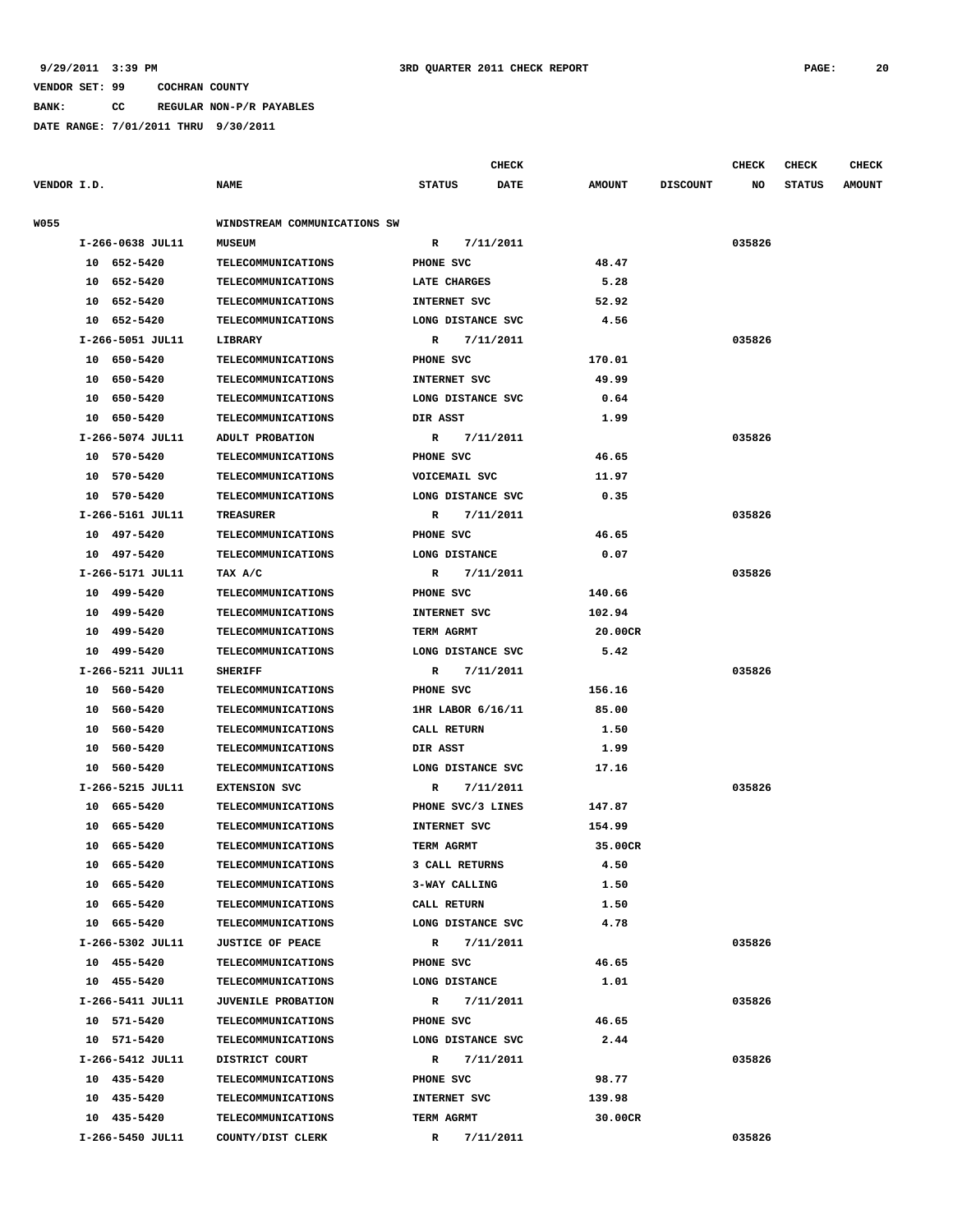**BANK: CC REGULAR NON-P/R PAYABLES**

**DATE RANGE: 7/01/2011 THRU 9/30/2011**

| VENDOR I.D.<br><b>NAME</b><br><b>STATUS</b><br><b>DATE</b><br><b>AMOUNT</b><br><b>DISCOUNT</b><br>NO<br><b>STATUS</b><br><b>AMOUNT</b><br>WINDSTREAM COMMUNICATICONT<br>I-266-5450 JUL11<br>COUNTY/DIST CLERK<br>R<br>7/11/2011<br>035826<br>10 403-5420<br>PHONE SVC<br>155.60<br><b>TELECOMMUNICATIONS</b><br>10 403-5420<br>TELECOMMUNICATIONS<br>LONG DISTANCE SVC<br>13.51<br>I-266-5508 JUL11<br>035826<br>COUNTY JUDGE/COMM'R CT<br>R<br>7/11/2011<br>15 610-5420<br>PHONE SVC<br>109.34<br><b>TELECOMMUNICATIONS</b><br>15 610-5420<br>TELECOMMUNICATIONS<br>LONG DISTANCE SVC<br>0.07<br>I-266-5700 JUL11<br>7/11/2011<br>035826<br><b>SHERIFF</b><br>R<br>10 560-5420<br>PHONE SVC<br>55.04<br><b>TELECOMMUNICATIONS</b><br>10 560-5420<br>TELECOMMUNICATIONS<br>LONG DISTANCE SVC<br>5.16<br>I-266-5822 JUL11<br>035826<br>AUDITOR&NON-DEPT'L<br>R<br>7/11/2011<br>10 495-5420<br>PHONE SVC/1 LINE<br>46.65<br><b>TELECOMMUNICATIONS</b><br>10 495-5420<br><b>BUS BROADBAND</b><br>59.99<br><b>TELECOMMUNICATIONS</b><br>495-5420<br>10<br><b>TELECOMMUNICATIONS</b><br>TERM AGRMT<br>35.00CR<br>495-5420<br>LONG DISTANCE<br>0.03<br>10<br><b>TELECOMMUNICATIONS</b><br>FAX LINE 266-5629<br>409-5420<br>TELECOMMUNICATIONS<br>46.64<br>10<br>409-5420<br>INTERNET SVC<br>154.99<br>10<br><b>TELECOMMUNICATIONS</b><br>409-5420<br><b>TELECOMMUNICATIONS</b><br>TERM AGRMT<br>10.00CR<br>10<br>10 409-5420<br>TELECOMMUNICATIONS<br>FAX LONG DISTANCE<br>2.63<br>I-266-8661 JUL11<br>COUNTY ATTORNEY<br>7/11/2011<br>035826<br>R<br>10 475-5420<br><b>TELECOMMUNICATIONS</b><br>PHONE SVC/2 LINES<br>104.86<br>79.99<br>10 475-5420<br>TELECOMMUNICATIONS<br>INTERNET SVC<br>20.00CR<br>10<br>475-5420<br><b>TELECOMMUNICATIONS</b><br>TERM AGRMT<br>10 475-5420<br>LONG DISSTANCE SVC<br>3.02<br><b>TELECOMMUNICATIONS</b><br>I-266-8888 JUL11<br>7/11/2011<br>035826<br><b>SHERIFF</b><br>R<br>10 560-5420<br><b>TELECOMMUNICATIONS</b><br>FAX LINE & CRIME CON<br>44.02<br>10 560-5420<br>LONG DISTANCE SVC<br>1.35<br>2,333.91<br><b>TELECOMMUNICATIONS</b><br>R D WALLACE OIL CO INC<br>$I-1400$ 06/11<br>PREC <sub>4</sub><br>7/11/2011<br>035828<br>R<br>417.21<br>15 624-5330<br>FUEL AND OIL<br>120.2GAL UNL<br>$I-3440$ 06/11<br>7/11/2011<br>035828<br>PREC 1<br>R<br>15 621-5330<br>FUEL & OIL<br>55GAL UNL<br>190.53<br>I-3540 06/11<br>PREC <sub>3</sub><br>7/11/2011<br>035828<br>R<br>15 623-5330<br>415.2GAL HS DIESEL<br>FUEL AND OIL<br>1,449.05<br>15 623-5330<br>FUEL AND OIL<br>2 80 OZ PWR SVC<br>21.96<br>15 623-5330<br>FUEL AND OIL<br>100.7GAL UNL<br>353.96<br>$I-3600$ 06/11<br>7/11/2011<br>035828<br>PARK<br>R<br>10 660-5330<br>FUEL AND OIL<br>53GAL UNL<br>183.50<br>I-3700 06/11<br><b>SHERIFF</b><br>7/11/2011<br>035828<br>R<br>10 560-5330<br>35.4GAL UNL/#121<br>123.43<br>FUEL AND OIL<br>10 560-5330<br>FUEL AND OIL<br>94GAL UNL/#123<br>326.26<br>560-5330<br>FUEL AND OIL<br>188.92<br>10<br>54.1GAL UNL/#125<br>63.27<br>10 |             |          |              | <b>CHECK</b>   |  | <b>CHECK</b> | <b>CHECK</b> | <b>CHECK</b> |
|--------------------------------------------------------------------------------------------------------------------------------------------------------------------------------------------------------------------------------------------------------------------------------------------------------------------------------------------------------------------------------------------------------------------------------------------------------------------------------------------------------------------------------------------------------------------------------------------------------------------------------------------------------------------------------------------------------------------------------------------------------------------------------------------------------------------------------------------------------------------------------------------------------------------------------------------------------------------------------------------------------------------------------------------------------------------------------------------------------------------------------------------------------------------------------------------------------------------------------------------------------------------------------------------------------------------------------------------------------------------------------------------------------------------------------------------------------------------------------------------------------------------------------------------------------------------------------------------------------------------------------------------------------------------------------------------------------------------------------------------------------------------------------------------------------------------------------------------------------------------------------------------------------------------------------------------------------------------------------------------------------------------------------------------------------------------------------------------------------------------------------------------------------------------------------------------------------------------------------------------------------------------------------------------------------------------------------------------------------------------------------------------------------------------------------------------------------------------------------------------------------------------------------------------------------------------------------------------------------------------------------------------------------------------------------------------------------------------------------------------------------------------------------------------------------------------------------------------------------------------------------------------------------------------------------------------------------------------------------------|-------------|----------|--------------|----------------|--|--------------|--------------|--------------|
|                                                                                                                                                                                                                                                                                                                                                                                                                                                                                                                                                                                                                                                                                                                                                                                                                                                                                                                                                                                                                                                                                                                                                                                                                                                                                                                                                                                                                                                                                                                                                                                                                                                                                                                                                                                                                                                                                                                                                                                                                                                                                                                                                                                                                                                                                                                                                                                                                                                                                                                                                                                                                                                                                                                                                                                                                                                                                                                                                                                      |             |          |              |                |  |              |              |              |
|                                                                                                                                                                                                                                                                                                                                                                                                                                                                                                                                                                                                                                                                                                                                                                                                                                                                                                                                                                                                                                                                                                                                                                                                                                                                                                                                                                                                                                                                                                                                                                                                                                                                                                                                                                                                                                                                                                                                                                                                                                                                                                                                                                                                                                                                                                                                                                                                                                                                                                                                                                                                                                                                                                                                                                                                                                                                                                                                                                                      | W055        |          |              |                |  |              |              |              |
|                                                                                                                                                                                                                                                                                                                                                                                                                                                                                                                                                                                                                                                                                                                                                                                                                                                                                                                                                                                                                                                                                                                                                                                                                                                                                                                                                                                                                                                                                                                                                                                                                                                                                                                                                                                                                                                                                                                                                                                                                                                                                                                                                                                                                                                                                                                                                                                                                                                                                                                                                                                                                                                                                                                                                                                                                                                                                                                                                                                      |             |          |              |                |  |              |              |              |
|                                                                                                                                                                                                                                                                                                                                                                                                                                                                                                                                                                                                                                                                                                                                                                                                                                                                                                                                                                                                                                                                                                                                                                                                                                                                                                                                                                                                                                                                                                                                                                                                                                                                                                                                                                                                                                                                                                                                                                                                                                                                                                                                                                                                                                                                                                                                                                                                                                                                                                                                                                                                                                                                                                                                                                                                                                                                                                                                                                                      |             |          |              |                |  |              |              |              |
|                                                                                                                                                                                                                                                                                                                                                                                                                                                                                                                                                                                                                                                                                                                                                                                                                                                                                                                                                                                                                                                                                                                                                                                                                                                                                                                                                                                                                                                                                                                                                                                                                                                                                                                                                                                                                                                                                                                                                                                                                                                                                                                                                                                                                                                                                                                                                                                                                                                                                                                                                                                                                                                                                                                                                                                                                                                                                                                                                                                      |             |          |              |                |  |              |              |              |
|                                                                                                                                                                                                                                                                                                                                                                                                                                                                                                                                                                                                                                                                                                                                                                                                                                                                                                                                                                                                                                                                                                                                                                                                                                                                                                                                                                                                                                                                                                                                                                                                                                                                                                                                                                                                                                                                                                                                                                                                                                                                                                                                                                                                                                                                                                                                                                                                                                                                                                                                                                                                                                                                                                                                                                                                                                                                                                                                                                                      |             |          |              |                |  |              |              |              |
|                                                                                                                                                                                                                                                                                                                                                                                                                                                                                                                                                                                                                                                                                                                                                                                                                                                                                                                                                                                                                                                                                                                                                                                                                                                                                                                                                                                                                                                                                                                                                                                                                                                                                                                                                                                                                                                                                                                                                                                                                                                                                                                                                                                                                                                                                                                                                                                                                                                                                                                                                                                                                                                                                                                                                                                                                                                                                                                                                                                      |             |          |              |                |  |              |              |              |
|                                                                                                                                                                                                                                                                                                                                                                                                                                                                                                                                                                                                                                                                                                                                                                                                                                                                                                                                                                                                                                                                                                                                                                                                                                                                                                                                                                                                                                                                                                                                                                                                                                                                                                                                                                                                                                                                                                                                                                                                                                                                                                                                                                                                                                                                                                                                                                                                                                                                                                                                                                                                                                                                                                                                                                                                                                                                                                                                                                                      |             |          |              |                |  |              |              |              |
|                                                                                                                                                                                                                                                                                                                                                                                                                                                                                                                                                                                                                                                                                                                                                                                                                                                                                                                                                                                                                                                                                                                                                                                                                                                                                                                                                                                                                                                                                                                                                                                                                                                                                                                                                                                                                                                                                                                                                                                                                                                                                                                                                                                                                                                                                                                                                                                                                                                                                                                                                                                                                                                                                                                                                                                                                                                                                                                                                                                      |             |          |              |                |  |              |              |              |
|                                                                                                                                                                                                                                                                                                                                                                                                                                                                                                                                                                                                                                                                                                                                                                                                                                                                                                                                                                                                                                                                                                                                                                                                                                                                                                                                                                                                                                                                                                                                                                                                                                                                                                                                                                                                                                                                                                                                                                                                                                                                                                                                                                                                                                                                                                                                                                                                                                                                                                                                                                                                                                                                                                                                                                                                                                                                                                                                                                                      |             |          |              |                |  |              |              |              |
|                                                                                                                                                                                                                                                                                                                                                                                                                                                                                                                                                                                                                                                                                                                                                                                                                                                                                                                                                                                                                                                                                                                                                                                                                                                                                                                                                                                                                                                                                                                                                                                                                                                                                                                                                                                                                                                                                                                                                                                                                                                                                                                                                                                                                                                                                                                                                                                                                                                                                                                                                                                                                                                                                                                                                                                                                                                                                                                                                                                      |             |          |              |                |  |              |              |              |
|                                                                                                                                                                                                                                                                                                                                                                                                                                                                                                                                                                                                                                                                                                                                                                                                                                                                                                                                                                                                                                                                                                                                                                                                                                                                                                                                                                                                                                                                                                                                                                                                                                                                                                                                                                                                                                                                                                                                                                                                                                                                                                                                                                                                                                                                                                                                                                                                                                                                                                                                                                                                                                                                                                                                                                                                                                                                                                                                                                                      |             |          |              |                |  |              |              |              |
|                                                                                                                                                                                                                                                                                                                                                                                                                                                                                                                                                                                                                                                                                                                                                                                                                                                                                                                                                                                                                                                                                                                                                                                                                                                                                                                                                                                                                                                                                                                                                                                                                                                                                                                                                                                                                                                                                                                                                                                                                                                                                                                                                                                                                                                                                                                                                                                                                                                                                                                                                                                                                                                                                                                                                                                                                                                                                                                                                                                      |             |          |              |                |  |              |              |              |
|                                                                                                                                                                                                                                                                                                                                                                                                                                                                                                                                                                                                                                                                                                                                                                                                                                                                                                                                                                                                                                                                                                                                                                                                                                                                                                                                                                                                                                                                                                                                                                                                                                                                                                                                                                                                                                                                                                                                                                                                                                                                                                                                                                                                                                                                                                                                                                                                                                                                                                                                                                                                                                                                                                                                                                                                                                                                                                                                                                                      |             |          |              |                |  |              |              |              |
|                                                                                                                                                                                                                                                                                                                                                                                                                                                                                                                                                                                                                                                                                                                                                                                                                                                                                                                                                                                                                                                                                                                                                                                                                                                                                                                                                                                                                                                                                                                                                                                                                                                                                                                                                                                                                                                                                                                                                                                                                                                                                                                                                                                                                                                                                                                                                                                                                                                                                                                                                                                                                                                                                                                                                                                                                                                                                                                                                                                      |             |          |              |                |  |              |              |              |
|                                                                                                                                                                                                                                                                                                                                                                                                                                                                                                                                                                                                                                                                                                                                                                                                                                                                                                                                                                                                                                                                                                                                                                                                                                                                                                                                                                                                                                                                                                                                                                                                                                                                                                                                                                                                                                                                                                                                                                                                                                                                                                                                                                                                                                                                                                                                                                                                                                                                                                                                                                                                                                                                                                                                                                                                                                                                                                                                                                                      |             |          |              |                |  |              |              |              |
|                                                                                                                                                                                                                                                                                                                                                                                                                                                                                                                                                                                                                                                                                                                                                                                                                                                                                                                                                                                                                                                                                                                                                                                                                                                                                                                                                                                                                                                                                                                                                                                                                                                                                                                                                                                                                                                                                                                                                                                                                                                                                                                                                                                                                                                                                                                                                                                                                                                                                                                                                                                                                                                                                                                                                                                                                                                                                                                                                                                      |             |          |              |                |  |              |              |              |
|                                                                                                                                                                                                                                                                                                                                                                                                                                                                                                                                                                                                                                                                                                                                                                                                                                                                                                                                                                                                                                                                                                                                                                                                                                                                                                                                                                                                                                                                                                                                                                                                                                                                                                                                                                                                                                                                                                                                                                                                                                                                                                                                                                                                                                                                                                                                                                                                                                                                                                                                                                                                                                                                                                                                                                                                                                                                                                                                                                                      |             |          |              |                |  |              |              |              |
|                                                                                                                                                                                                                                                                                                                                                                                                                                                                                                                                                                                                                                                                                                                                                                                                                                                                                                                                                                                                                                                                                                                                                                                                                                                                                                                                                                                                                                                                                                                                                                                                                                                                                                                                                                                                                                                                                                                                                                                                                                                                                                                                                                                                                                                                                                                                                                                                                                                                                                                                                                                                                                                                                                                                                                                                                                                                                                                                                                                      |             |          |              |                |  |              |              |              |
|                                                                                                                                                                                                                                                                                                                                                                                                                                                                                                                                                                                                                                                                                                                                                                                                                                                                                                                                                                                                                                                                                                                                                                                                                                                                                                                                                                                                                                                                                                                                                                                                                                                                                                                                                                                                                                                                                                                                                                                                                                                                                                                                                                                                                                                                                                                                                                                                                                                                                                                                                                                                                                                                                                                                                                                                                                                                                                                                                                                      |             |          |              |                |  |              |              |              |
|                                                                                                                                                                                                                                                                                                                                                                                                                                                                                                                                                                                                                                                                                                                                                                                                                                                                                                                                                                                                                                                                                                                                                                                                                                                                                                                                                                                                                                                                                                                                                                                                                                                                                                                                                                                                                                                                                                                                                                                                                                                                                                                                                                                                                                                                                                                                                                                                                                                                                                                                                                                                                                                                                                                                                                                                                                                                                                                                                                                      |             |          |              |                |  |              |              |              |
|                                                                                                                                                                                                                                                                                                                                                                                                                                                                                                                                                                                                                                                                                                                                                                                                                                                                                                                                                                                                                                                                                                                                                                                                                                                                                                                                                                                                                                                                                                                                                                                                                                                                                                                                                                                                                                                                                                                                                                                                                                                                                                                                                                                                                                                                                                                                                                                                                                                                                                                                                                                                                                                                                                                                                                                                                                                                                                                                                                                      |             |          |              |                |  |              |              |              |
|                                                                                                                                                                                                                                                                                                                                                                                                                                                                                                                                                                                                                                                                                                                                                                                                                                                                                                                                                                                                                                                                                                                                                                                                                                                                                                                                                                                                                                                                                                                                                                                                                                                                                                                                                                                                                                                                                                                                                                                                                                                                                                                                                                                                                                                                                                                                                                                                                                                                                                                                                                                                                                                                                                                                                                                                                                                                                                                                                                                      |             |          |              |                |  |              |              |              |
|                                                                                                                                                                                                                                                                                                                                                                                                                                                                                                                                                                                                                                                                                                                                                                                                                                                                                                                                                                                                                                                                                                                                                                                                                                                                                                                                                                                                                                                                                                                                                                                                                                                                                                                                                                                                                                                                                                                                                                                                                                                                                                                                                                                                                                                                                                                                                                                                                                                                                                                                                                                                                                                                                                                                                                                                                                                                                                                                                                                      |             |          |              |                |  |              |              |              |
|                                                                                                                                                                                                                                                                                                                                                                                                                                                                                                                                                                                                                                                                                                                                                                                                                                                                                                                                                                                                                                                                                                                                                                                                                                                                                                                                                                                                                                                                                                                                                                                                                                                                                                                                                                                                                                                                                                                                                                                                                                                                                                                                                                                                                                                                                                                                                                                                                                                                                                                                                                                                                                                                                                                                                                                                                                                                                                                                                                                      |             |          |              |                |  |              |              |              |
|                                                                                                                                                                                                                                                                                                                                                                                                                                                                                                                                                                                                                                                                                                                                                                                                                                                                                                                                                                                                                                                                                                                                                                                                                                                                                                                                                                                                                                                                                                                                                                                                                                                                                                                                                                                                                                                                                                                                                                                                                                                                                                                                                                                                                                                                                                                                                                                                                                                                                                                                                                                                                                                                                                                                                                                                                                                                                                                                                                                      |             |          |              |                |  |              |              |              |
|                                                                                                                                                                                                                                                                                                                                                                                                                                                                                                                                                                                                                                                                                                                                                                                                                                                                                                                                                                                                                                                                                                                                                                                                                                                                                                                                                                                                                                                                                                                                                                                                                                                                                                                                                                                                                                                                                                                                                                                                                                                                                                                                                                                                                                                                                                                                                                                                                                                                                                                                                                                                                                                                                                                                                                                                                                                                                                                                                                                      |             |          |              |                |  |              |              |              |
|                                                                                                                                                                                                                                                                                                                                                                                                                                                                                                                                                                                                                                                                                                                                                                                                                                                                                                                                                                                                                                                                                                                                                                                                                                                                                                                                                                                                                                                                                                                                                                                                                                                                                                                                                                                                                                                                                                                                                                                                                                                                                                                                                                                                                                                                                                                                                                                                                                                                                                                                                                                                                                                                                                                                                                                                                                                                                                                                                                                      |             |          |              |                |  |              |              |              |
|                                                                                                                                                                                                                                                                                                                                                                                                                                                                                                                                                                                                                                                                                                                                                                                                                                                                                                                                                                                                                                                                                                                                                                                                                                                                                                                                                                                                                                                                                                                                                                                                                                                                                                                                                                                                                                                                                                                                                                                                                                                                                                                                                                                                                                                                                                                                                                                                                                                                                                                                                                                                                                                                                                                                                                                                                                                                                                                                                                                      | <b>W070</b> |          |              |                |  |              |              |              |
|                                                                                                                                                                                                                                                                                                                                                                                                                                                                                                                                                                                                                                                                                                                                                                                                                                                                                                                                                                                                                                                                                                                                                                                                                                                                                                                                                                                                                                                                                                                                                                                                                                                                                                                                                                                                                                                                                                                                                                                                                                                                                                                                                                                                                                                                                                                                                                                                                                                                                                                                                                                                                                                                                                                                                                                                                                                                                                                                                                                      |             |          |              |                |  |              |              |              |
|                                                                                                                                                                                                                                                                                                                                                                                                                                                                                                                                                                                                                                                                                                                                                                                                                                                                                                                                                                                                                                                                                                                                                                                                                                                                                                                                                                                                                                                                                                                                                                                                                                                                                                                                                                                                                                                                                                                                                                                                                                                                                                                                                                                                                                                                                                                                                                                                                                                                                                                                                                                                                                                                                                                                                                                                                                                                                                                                                                                      |             |          |              |                |  |              |              |              |
|                                                                                                                                                                                                                                                                                                                                                                                                                                                                                                                                                                                                                                                                                                                                                                                                                                                                                                                                                                                                                                                                                                                                                                                                                                                                                                                                                                                                                                                                                                                                                                                                                                                                                                                                                                                                                                                                                                                                                                                                                                                                                                                                                                                                                                                                                                                                                                                                                                                                                                                                                                                                                                                                                                                                                                                                                                                                                                                                                                                      |             |          |              |                |  |              |              |              |
|                                                                                                                                                                                                                                                                                                                                                                                                                                                                                                                                                                                                                                                                                                                                                                                                                                                                                                                                                                                                                                                                                                                                                                                                                                                                                                                                                                                                                                                                                                                                                                                                                                                                                                                                                                                                                                                                                                                                                                                                                                                                                                                                                                                                                                                                                                                                                                                                                                                                                                                                                                                                                                                                                                                                                                                                                                                                                                                                                                                      |             |          |              |                |  |              |              |              |
|                                                                                                                                                                                                                                                                                                                                                                                                                                                                                                                                                                                                                                                                                                                                                                                                                                                                                                                                                                                                                                                                                                                                                                                                                                                                                                                                                                                                                                                                                                                                                                                                                                                                                                                                                                                                                                                                                                                                                                                                                                                                                                                                                                                                                                                                                                                                                                                                                                                                                                                                                                                                                                                                                                                                                                                                                                                                                                                                                                                      |             |          |              |                |  |              |              |              |
|                                                                                                                                                                                                                                                                                                                                                                                                                                                                                                                                                                                                                                                                                                                                                                                                                                                                                                                                                                                                                                                                                                                                                                                                                                                                                                                                                                                                                                                                                                                                                                                                                                                                                                                                                                                                                                                                                                                                                                                                                                                                                                                                                                                                                                                                                                                                                                                                                                                                                                                                                                                                                                                                                                                                                                                                                                                                                                                                                                                      |             |          |              |                |  |              |              |              |
|                                                                                                                                                                                                                                                                                                                                                                                                                                                                                                                                                                                                                                                                                                                                                                                                                                                                                                                                                                                                                                                                                                                                                                                                                                                                                                                                                                                                                                                                                                                                                                                                                                                                                                                                                                                                                                                                                                                                                                                                                                                                                                                                                                                                                                                                                                                                                                                                                                                                                                                                                                                                                                                                                                                                                                                                                                                                                                                                                                                      |             |          |              |                |  |              |              |              |
|                                                                                                                                                                                                                                                                                                                                                                                                                                                                                                                                                                                                                                                                                                                                                                                                                                                                                                                                                                                                                                                                                                                                                                                                                                                                                                                                                                                                                                                                                                                                                                                                                                                                                                                                                                                                                                                                                                                                                                                                                                                                                                                                                                                                                                                                                                                                                                                                                                                                                                                                                                                                                                                                                                                                                                                                                                                                                                                                                                                      |             |          |              |                |  |              |              |              |
|                                                                                                                                                                                                                                                                                                                                                                                                                                                                                                                                                                                                                                                                                                                                                                                                                                                                                                                                                                                                                                                                                                                                                                                                                                                                                                                                                                                                                                                                                                                                                                                                                                                                                                                                                                                                                                                                                                                                                                                                                                                                                                                                                                                                                                                                                                                                                                                                                                                                                                                                                                                                                                                                                                                                                                                                                                                                                                                                                                                      |             |          |              |                |  |              |              |              |
|                                                                                                                                                                                                                                                                                                                                                                                                                                                                                                                                                                                                                                                                                                                                                                                                                                                                                                                                                                                                                                                                                                                                                                                                                                                                                                                                                                                                                                                                                                                                                                                                                                                                                                                                                                                                                                                                                                                                                                                                                                                                                                                                                                                                                                                                                                                                                                                                                                                                                                                                                                                                                                                                                                                                                                                                                                                                                                                                                                                      |             |          |              |                |  |              |              |              |
|                                                                                                                                                                                                                                                                                                                                                                                                                                                                                                                                                                                                                                                                                                                                                                                                                                                                                                                                                                                                                                                                                                                                                                                                                                                                                                                                                                                                                                                                                                                                                                                                                                                                                                                                                                                                                                                                                                                                                                                                                                                                                                                                                                                                                                                                                                                                                                                                                                                                                                                                                                                                                                                                                                                                                                                                                                                                                                                                                                                      |             |          |              |                |  |              |              |              |
|                                                                                                                                                                                                                                                                                                                                                                                                                                                                                                                                                                                                                                                                                                                                                                                                                                                                                                                                                                                                                                                                                                                                                                                                                                                                                                                                                                                                                                                                                                                                                                                                                                                                                                                                                                                                                                                                                                                                                                                                                                                                                                                                                                                                                                                                                                                                                                                                                                                                                                                                                                                                                                                                                                                                                                                                                                                                                                                                                                                      |             |          |              |                |  |              |              |              |
|                                                                                                                                                                                                                                                                                                                                                                                                                                                                                                                                                                                                                                                                                                                                                                                                                                                                                                                                                                                                                                                                                                                                                                                                                                                                                                                                                                                                                                                                                                                                                                                                                                                                                                                                                                                                                                                                                                                                                                                                                                                                                                                                                                                                                                                                                                                                                                                                                                                                                                                                                                                                                                                                                                                                                                                                                                                                                                                                                                                      |             |          |              |                |  |              |              |              |
|                                                                                                                                                                                                                                                                                                                                                                                                                                                                                                                                                                                                                                                                                                                                                                                                                                                                                                                                                                                                                                                                                                                                                                                                                                                                                                                                                                                                                                                                                                                                                                                                                                                                                                                                                                                                                                                                                                                                                                                                                                                                                                                                                                                                                                                                                                                                                                                                                                                                                                                                                                                                                                                                                                                                                                                                                                                                                                                                                                                      |             |          |              |                |  |              |              |              |
|                                                                                                                                                                                                                                                                                                                                                                                                                                                                                                                                                                                                                                                                                                                                                                                                                                                                                                                                                                                                                                                                                                                                                                                                                                                                                                                                                                                                                                                                                                                                                                                                                                                                                                                                                                                                                                                                                                                                                                                                                                                                                                                                                                                                                                                                                                                                                                                                                                                                                                                                                                                                                                                                                                                                                                                                                                                                                                                                                                                      |             | 560-5330 | FUEL AND OIL | 18GAL UNL/#134 |  |              |              |              |

 **10 560-5330 FUEL AND OIL 12.5GAL UNL/#137 43.94 3,362.03**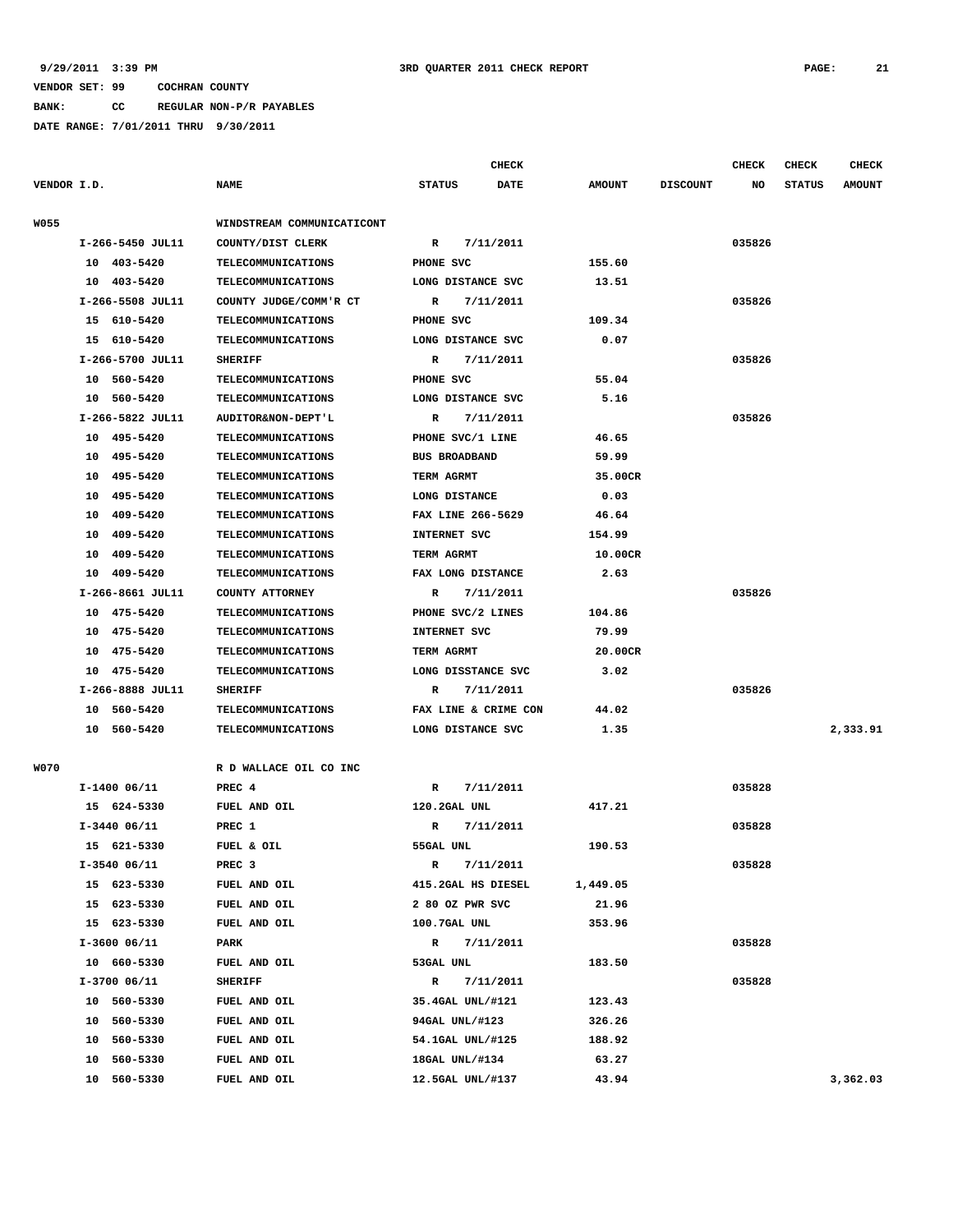### **BANK: CC REGULAR NON-P/R PAYABLES**

|             |          |                     |                              |                | <b>CHECK</b>         |               |                 | <b>CHECK</b> | <b>CHECK</b>  | <b>CHECK</b>  |
|-------------|----------|---------------------|------------------------------|----------------|----------------------|---------------|-----------------|--------------|---------------|---------------|
| VENDOR I.D. |          |                     | <b>NAME</b>                  | <b>STATUS</b>  | <b>DATE</b>          | <b>AMOUNT</b> | <b>DISCOUNT</b> | NO           | <b>STATUS</b> | <b>AMOUNT</b> |
|             |          |                     |                              |                |                      |               |                 |              |               |               |
| W092        |          |                     | WTG FUELS, INC               |                |                      |               |                 |              |               |               |
|             |          | I-15006-03496 JUL11 | <b>SHERIFF</b>               | $\mathbb{R}$   | 7/11/2011            |               |                 | 035829       |               |               |
|             |          | 10 560-5330         | FUEL AND OIL                 |                | 22.64GL UNL/#112     | 389.71        |                 |              |               |               |
|             |          | 10 560-5330         | FUEL AND OIL                 |                | 16.61GL UNL/#123     | 293.10        |                 |              |               |               |
|             | 10       | 560-5330            | FUEL AND OIL                 |                | 27.84GL UNL/#137     | 492.51        |                 |              |               |               |
|             | 10       | 560-5330            | FUEL AND OIL                 |                | 26.52GL UNL/#135     | 468.76        |                 |              |               |               |
|             |          | 10 560-5330         | FUEL AND OIL                 |                | 36.05GL UNL/#136     | 637.12        |                 |              |               | 2,281.20      |
|             |          |                     |                              |                |                      |               |                 |              |               |               |
| Y001        |          |                     | YELLOWHOUSE MACHINERY COM    |                |                      |               |                 |              |               |               |
|             | I-207529 |                     | PREC <sub>2</sub>            | R              | 7/11/2011            |               |                 | 035830       |               |               |
|             |          | 15 622-5451         | <b>REPAIRS</b>               | FUEL FILTER    |                      | 11.75         |                 |              |               |               |
|             | 15       | 622-5451            | <b>REPAIRS</b>               | O-RINGS/2      |                      | 3.72          |                 |              |               |               |
|             |          | 15 622-5451         | <b>REPAIRS</b>               | <b>GASKET</b>  |                      | 2.76          |                 |              |               |               |
|             | 15       | 622-5451            | <b>REPAIRS</b>               | THERMOSTATS/2  |                      | 21.58         |                 |              |               |               |
|             |          | 15 622-5451         | <b>REPAIRS</b>               | <b>GASKET</b>  |                      | 2.10          |                 |              |               |               |
|             | I-207654 |                     | PREC <sub>2</sub>            | $\mathbb{R}$   | 7/11/2011            |               |                 | 035830       |               |               |
|             |          | 15 622-5451         | <b>REPAIRS</b>               | LENS           |                      | 5.94          |                 |              |               |               |
|             |          | 15 622-5451         | <b>REPAIRS</b>               | <b>FREIGHT</b> |                      | 11.20         |                 |              |               | 59.05         |
|             |          |                     |                              |                |                      |               |                 |              |               |               |
| M267        |          |                     | CHRISTY MENDOZA              |                |                      |               |                 |              |               |               |
|             |          | $I-DEPOST - 5/28$   | ACTBLDG/SHOWBARN DW14367     | R              | 7/11/2011            |               |                 | 035831       |               |               |
|             |          | 10 000-4370.101     | RENT-ACTIVITY BUILDING       |                | ACTBLDG/SHOWBARN DW1 | 125.00        |                 |              |               | 125.00        |
|             |          |                     |                              |                |                      |               |                 |              |               |               |
| <b>W014</b> |          |                     | WHITEFACE CEMETERY ASSOCI    |                |                      |               |                 |              |               |               |
|             |          | I-2011 CONTRACT     | <b>CEMETERY</b>              | R              | 7/12/2011            |               |                 | 035832       |               |               |
|             |          | 10 516-5471         | CARE OF WHFC CEMETERY        | 2011 CONTRACT  |                      | 3,000.00      |                 |              |               | 3,000.00      |
|             |          |                     |                              |                |                      |               |                 |              |               |               |
| P083        |          |                     | PHILPOTT MOTORS LTD          |                |                      |               |                 |              |               |               |
|             | I-230609 |                     | PREC 4                       | R              | 7/18/2011            |               |                 | 035833       |               |               |
|             |          | 15 624-5571         | CAPITAL OUTLAY               | 2011 FORD F150 |                      | 20, 119. 15   |                 |              |               |               |
|             |          | 15 624-5571         | CAPITAL OUTLAY               | BUY BOARD FEE  |                      | 400.00        |                 |              |               | 20,519.15     |
|             |          |                     |                              |                |                      |               |                 |              |               |               |
| A042        |          |                     | J C ADAMS JR                 |                |                      |               |                 |              |               |               |
|             |          | I-LOISLAW JUL11     | COUNTY ATTY/LAW LIBRARY      | R              | 7/28/2011            |               |                 | 035873       |               |               |
|             |          | 10 475-5590         | LAW LIBRARY MTRLS/UPDATES    |                | LOISLAW JUL 11 BILLI | 202.46        |                 |              |               | 202.46        |
|             |          |                     |                              |                |                      |               |                 |              |               |               |
| A079        |          |                     | AMARILLO COLLEGE             |                |                      |               |                 |              |               |               |
|             |          | I-#451707 JUN'11    | <b>JUVENILE PROBATION</b>    | $\mathbf{R}$   | 7/28/2011            |               |                 | 035874       |               |               |
|             |          | 10 571-5427         | CONTINUING EDUCATION         |                | DEF TACTICS CONF 6/2 | 53.00         |                 |              |               | 53.00         |
|             |          |                     |                              |                |                      |               |                 |              |               |               |
| A165        |          |                     | AFFILIATED COMPUTER SERVICES |                |                      |               |                 |              |               |               |
|             |          | I-687753            | <b>CLERK</b>                 | R              | 7/28/2011            |               |                 | 035875       |               |               |
|             |          | 10 403-5416         | FILMING & INDEXING           |                | 20/20 VISION SYSTEM  | 1,000.00      |                 |              |               |               |
|             |          | 10 403-5416         | FILMING & INDEXING           |                | 190 ARCHIVAL PRINTS  | 169.10        |                 |              |               |               |
|             |          | 10 403-5416         | FILMING & INDEXING           | <b>FREIGHT</b> |                      | 44.89         |                 |              |               | 1,213.99      |
|             |          |                     |                              |                |                      |               |                 |              |               |               |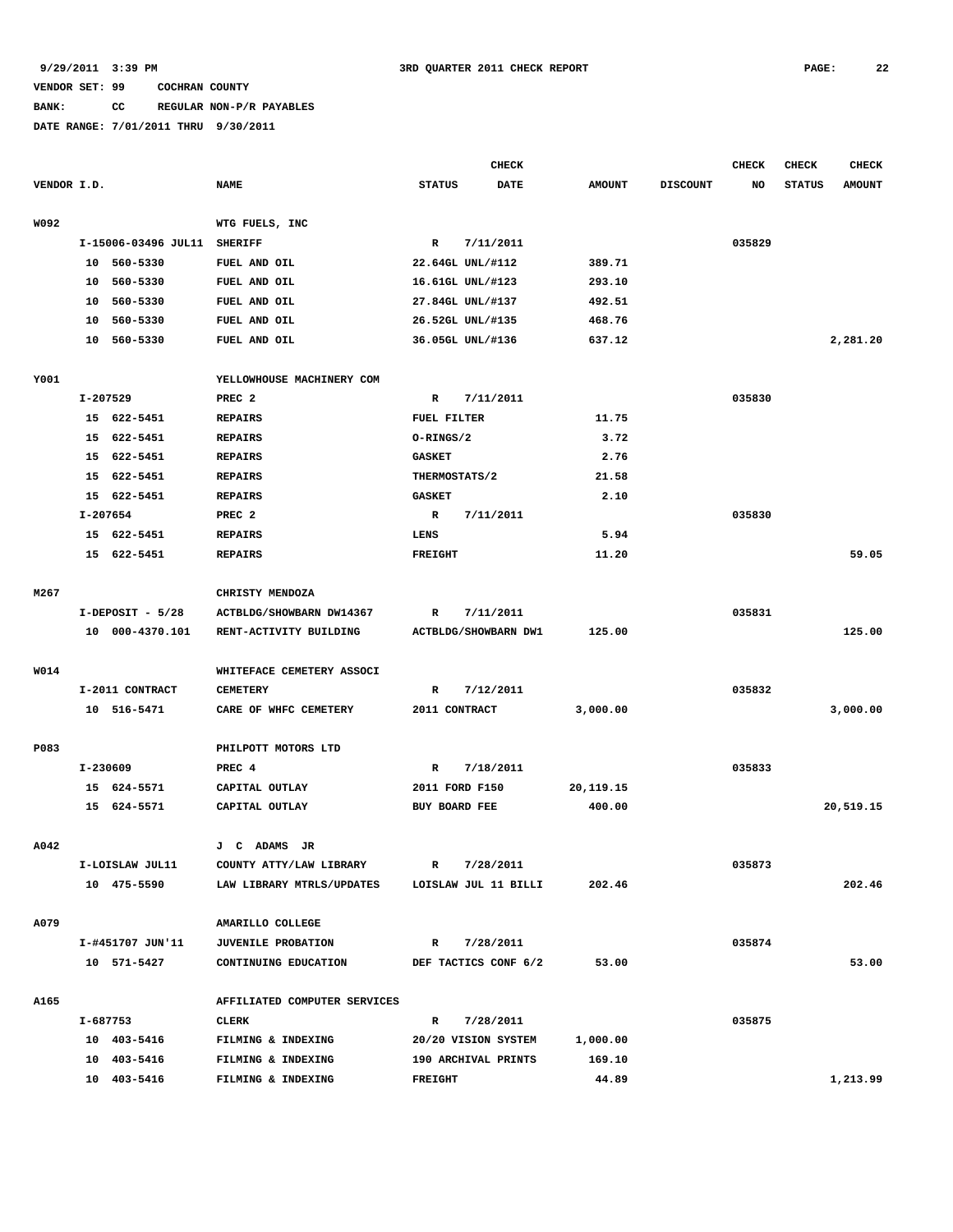**A178 AMAZON**

### **VENDOR SET: 99 COCHRAN COUNTY**

**BANK: CC REGULAR NON-P/R PAYABLES**

**DATE RANGE: 7/01/2011 THRU 9/30/2011**

**CHECK CHECK CHECK CHECK** 

| VENDOR I.D. |    |                | <b>NAME</b>   | <b>STATUS</b>          | <b>DATE</b> | <b>AMOUNT</b> | <b>DISCOUNT</b> | NO     | <b>STATUS</b> | <b>AMOUNT</b> |
|-------------|----|----------------|---------------|------------------------|-------------|---------------|-----------------|--------|---------------|---------------|
| <b>A178</b> |    |                | <b>AMAZON</b> |                        |             |               |                 |        |               |               |
|             |    | I-063400253107 | LIBRARY       | R                      | 7/28/2011   |               |                 | 035876 |               |               |
|             |    | 10 650-5590    | <b>BOOKS</b>  | PETE THE CAT: LOVE M   |             | 9.99          |                 |        |               |               |
|             |    | 10 650-5590    | <b>BOOKS</b>  | BIG NATE STRIKES AGA   |             | 7.38          |                 |        |               |               |
|             |    | 10 650-5590    | <b>BOOKS</b>  | <b>GRAPES OF WRATH</b> |             | 9.60          |                 |        |               |               |
|             | 10 | 650-5590       | <b>BOOKS</b>  | SISTER: A NOVEL        |             | 14.16         |                 |        |               |               |
|             | 10 | 650-5590       | <b>BOOKS</b>  | INDIAN IN THE CUPBOA   |             | 11.53         |                 |        |               |               |
|             | 10 | 650-5590       | <b>BOOKS</b>  | H POTTER AND THE PRI   |             | 14.37         |                 |        |               |               |
|             | 10 | 650-5590       | <b>BOOKS</b>  | HORRID HENRY AND MEG   |             | 12.54         |                 |        |               |               |
|             | 10 | 650-5590       | <b>BOOKS</b>  | HORRID HENRY AND ABO   |             | 12.54         |                 |        |               |               |
|             | 10 | 650-5590       | <b>BOOKS</b>  | BOUND TO BE BAD        |             | 12.48         |                 |        |               |               |
|             | 10 | 650-5590       | <b>BOOKS</b>  | SHORT AND TALL         |             | 10.67         |                 |        |               |               |
|             | 10 | 650-5590       | <b>BOOKS</b>  | CORK AND FUZZ          |             | 9.79          |                 |        |               |               |
|             | 10 | 650-5590       | <b>BOOKS</b>  | LLAMA LLAMA RED PAJA   |             | 9.99          |                 |        |               |               |
|             | 10 | 650-5590       | <b>BOOKS</b>  | <b>JUST LISTEN</b>     |             | 12.23         |                 |        |               |               |
|             |    | 10 650-5590    | <b>BOOKS</b>  | THE HICCUPOTAMUS       |             | 9.09          |                 |        |               |               |
|             |    | 10 650-5590    | <b>BOOKS</b>  | IVY & BEAN: DOOMED TO  |             | 10.49         |                 |        |               |               |
|             | 10 | 650-5590       | <b>BOOKS</b>  | HEAVEN IS FOR REAL     |             | 9.34          |                 |        |               |               |
|             | 10 | 650–5590       | <b>BOOKS</b>  | DONT' SIT ON MY LUNC   |             | 12.48         |                 |        |               |               |
|             |    | 10 650-5590    | <b>BOOKS</b>  | LOVE FIND YOU IN SIL   |             | 10.39         |                 |        |               |               |
|             |    | I-063401382197 | LIBRARY       | R                      | 7/28/2011   |               |                 | 035876 |               |               |
|             |    | 10 650-5590    | <b>BOOKS</b>  | DIRTY LIAR             |             | 12.74         |                 |        |               |               |
|             |    | 10 650-5590    | <b>BOOKS</b>  | READY, FREDDY!HMWRK    |             | 11.33         |                 |        |               |               |
|             |    | 10 650-5590    | <b>BOOKS</b>  | MRS ROOPY IS LOOPY!    |             | 10.48         |                 |        |               |               |
|             |    | 10 650-5590    | <b>BOOKS</b>  | MICK HARTE WAS HERE    |             | 11.33         |                 |        |               |               |
|             |    | I-063403600885 | LIBRARY       | R                      | 7/28/2011   |               |                 | 035876 |               |               |
|             |    | 10 650-5590    | <b>BOOKS</b>  | YIKES! BIKES!          |             | 11.33         |                 |        |               |               |
|             |    | I-063404184031 | LIBRARY       | R                      | 7/28/2011   |               |                 | 035876 |               |               |
|             |    | 10 650-5590    | <b>BOOKS</b>  | THE COLLECTORS         |             | 11.52         |                 |        |               |               |
|             |    | 10 650-5590    | <b>BOOKS</b>  | MISS PEREGRINE'S HOM   |             | 10.52         |                 |        |               |               |
|             |    | I-063405456379 | LIBRARY       | R                      | 7/28/2011   |               |                 | 035876 |               |               |
|             |    | 10 650-5590    | <b>BOOKS</b>  | OLD YELLER             |             | 17.94         |                 |        |               |               |
|             |    | 10 650-5590    | <b>BOOKS</b>  | THE LONG WINTER        |             | 11.60         |                 |        |               |               |
|             |    | 10 650-5590    | <b>BOOKS</b>  | OF MICE AND MEN        |             | 9.00          |                 |        |               |               |
|             | 10 | 650-5590       | <b>BOOKS</b>  | DYING TO MEET YOU      |             | 10.20         |                 |        |               |               |
|             | 10 | 650-5590       | <b>BOOKS</b>  | OVER MY DEAD BODY      |             | 9.08          |                 |        |               |               |
|             | 10 | 650-5590       | <b>BOOKS</b>  | NIAGARA FALLS, OR DO   |             | 11.69         |                 |        |               |               |
|             | 10 | 650-5590       | <b>BOOKS</b>  | I GOT A D IN SALAMI    |             | 11.89         |                 |        |               |               |
|             | 10 | 650-5590       | <b>BOOKS</b>  | GOOD SPORTS            |             | 11.52         |                 |        |               |               |
|             | 10 | 650-5590       | <b>BOOKS</b>  | TOOTH TROUBLE          |             | 11.78         |                 |        |               |               |
|             |    | 10 650-5590    | <b>BOOKS</b>  | LEGENDARY FARM TRACT   |             | 16.47         |                 |        |               |               |
|             |    | I-063409321890 | LIBRARY       | R                      | 7/28/2011   |               |                 | 035876 |               |               |
|             |    | 10 650-5590    | <b>BOOKS</b>  | SPLAT THE CAT          |             | 9.99          |                 |        |               |               |
|             | 10 | 650-5590       | <b>BOOKS</b>  | HARVESTING HOPE        |             | 11.56         |                 |        |               |               |
|             | 10 | 650-5590       | <b>BOOKS</b>  | WATCH ME DIE           |             | 14.99         |                 |        |               |               |
|             | 10 | 650-5590       | <b>BOOKS</b>  | FALLEN: A NOVEL        |             | 14.44         |                 |        |               |               |
|             | 10 | 650-5590       | <b>BOOKS</b>  | WHERE THE RED FERN G   |             | 11.53         |                 |        |               |               |
|             | 10 | 650-5590       | <b>BOOKS</b>  | HARRY POTTER AND CHA   |             | 14.23         |                 |        |               |               |
|             |    |                |               |                        |             |               |                 |        |               |               |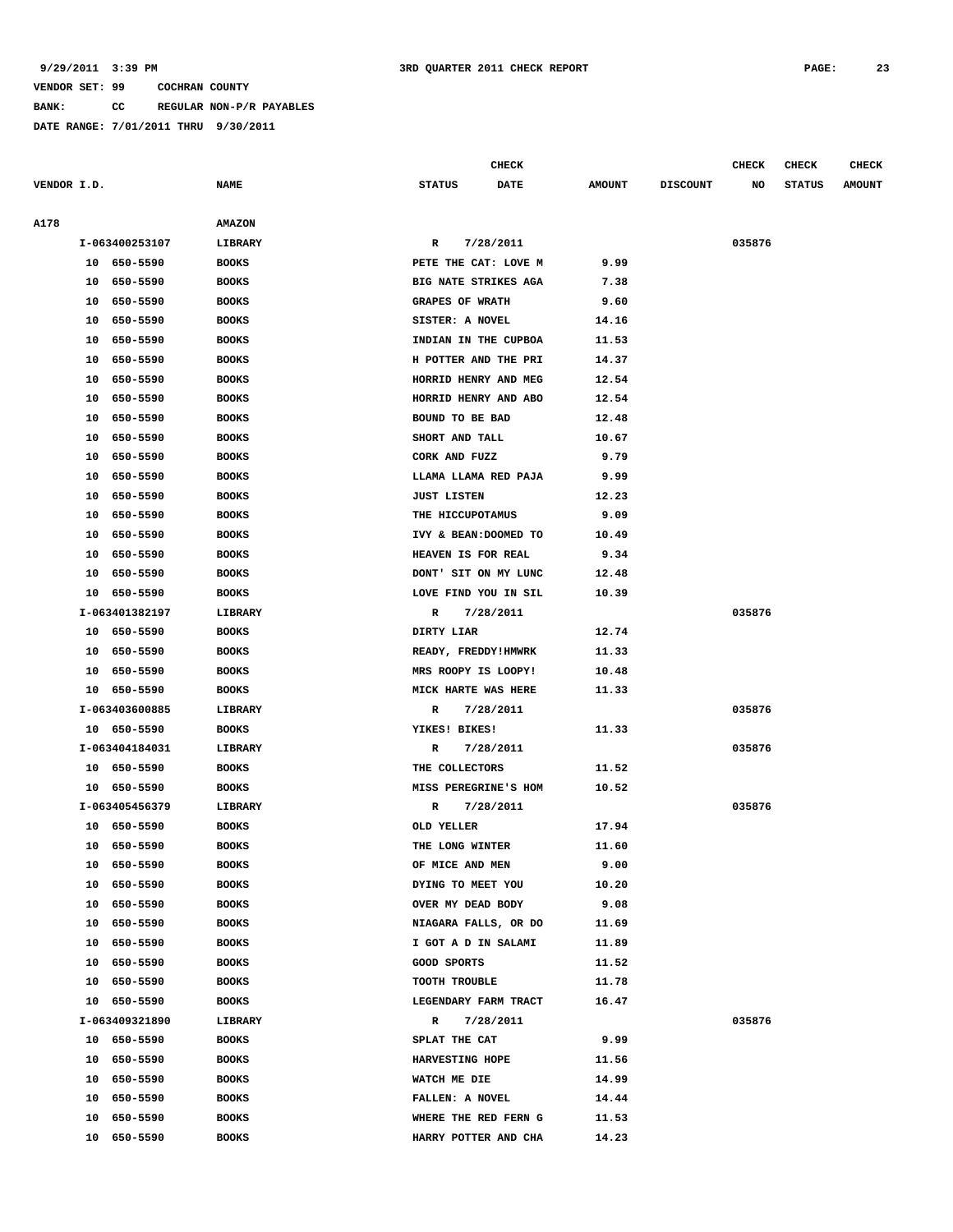**BANK: CC REGULAR NON-P/R PAYABLES**

|             |    |                |               |             |                          | <b>CHECK</b> |               |                 | CHECK  | <b>CHECK</b>  | <b>CHECK</b>  |
|-------------|----|----------------|---------------|-------------|--------------------------|--------------|---------------|-----------------|--------|---------------|---------------|
| VENDOR I.D. |    |                | <b>NAME</b>   |             | <b>STATUS</b>            | <b>DATE</b>  | <b>AMOUNT</b> | <b>DISCOUNT</b> | NO     | <b>STATUS</b> | <b>AMOUNT</b> |
|             |    |                |               |             |                          |              |               |                 |        |               |               |
| A178        |    |                | <b>AMAZON</b> | <b>CONT</b> |                          |              |               |                 |        |               |               |
|             |    | I-063409321890 | LIBRARY       |             | R                        | 7/28/2011    |               |                 | 035876 |               |               |
|             |    | 10 650-5590    | <b>BOOKS</b>  |             | WHERE THE RED FERN G     |              | 6.99          |                 |        |               |               |
|             | 10 | 650-5590       | <b>BOOKS</b>  |             | H POTTER AND THE SOR     |              | 14.80         |                 |        |               |               |
|             | 10 | 650-5590       | <b>BOOKS</b>  |             | LLAMA LLAMA MISSES M     |              | 9.99          |                 |        |               |               |
|             | 10 | 650-5590       | <b>BOOKS</b>  |             | BRIDGE TO TERABITHIA     |              | 10.87         |                 |        |               |               |
|             | 10 | 650-5590       | <b>BOOKS</b>  |             | POISON STUDY             |              | 9.99          |                 |        |               |               |
|             | 10 | 650-5590       | <b>BOOKS</b>  |             | <b>DRAGONBREATH</b>      |              | 7.79          |                 |        |               |               |
|             | 10 | 650-5590       | <b>BOOKS</b>  |             | <b>CHAINS</b>            |              | 11.55         |                 |        |               |               |
|             | 10 | 650-5590       | <b>BOOKS</b>  |             | DORK DIARIES 3: TALE     |              | 7.79          |                 |        |               |               |
|             | 10 | 650-5590       | <b>BOOKS</b>  |             | THE BRIDE BARGAIN        |              | 8.79          |                 |        |               |               |
|             | 10 | 650-5590       | <b>BOOKS</b>  |             | SWORD OF DARROW          |              | 12.23         |                 |        |               |               |
|             |    | I-063409671148 | LIBRARY       |             | R                        | 7/28/2011    |               |                 | 035876 |               |               |
|             | 10 | 650-5590       | <b>BOOKS</b>  |             | THIS LULLABY             |              | 11.89         |                 |        |               |               |
|             |    | 10 650-5590    | <b>BOOKS</b>  |             | THE KING OF SHOW/TEL     |              | 11.33         |                 |        |               |               |
|             |    | I-229582621234 | LIBRARY       |             | R                        | 7/28/2011    |               |                 | 035876 |               |               |
|             |    | 10 650-5590    | <b>BOOKS</b>  |             | LION & THE MOUSE         |              | 9.99          |                 |        |               |               |
|             | 10 | 650-5590       | <b>BOOKS</b>  |             | THE PARIS WIFE: A NO     |              | 15.00         |                 |        |               |               |
|             | 10 | 650-5590       | <b>BOOKS</b>  |             | <b>CUTTING FOR STONE</b> |              | 16.74         |                 |        |               |               |
|             | 10 | 650-5590       | <b>BOOKS</b>  |             | SIXKILL (SPENSER MYS     |              | 15.59         |                 |        |               |               |
|             | 10 | 650-5590       | <b>BOOKS</b>  |             | THE HOUSE IN THE NIG     |              | 10.00         |                 |        |               |               |
|             | 10 | 650-5590       | <b>BOOKS</b>  |             | CALEB'S CROSSING         |              | 14.82         |                 |        |               |               |
|             | 10 | 650-5590       | <b>BOOKS</b>  |             | A TURN IN THE ROAD       |              | 14.97         |                 |        |               |               |
|             | 10 | 650-5590       | <b>BOOKS</b>  |             | CASE OF THE FIDDLE P     |              | 12.48         |                 |        |               |               |
|             | 10 | 650-5590       | <b>BOOKS</b>  |             | DREAM BIG, LITTLE PI     |              | 10.39         |                 |        |               |               |
|             | 10 | 650-5590       | <b>BOOKS</b>  |             | A CONFLICT OF INTERE     |              | 16.08         |                 |        |               |               |
|             | 10 | 650-5590       | <b>BOOKS</b>  |             | WWE CHAMPIONSHIP         |              | 18.43         |                 |        |               |               |
|             |    | I-229583418637 | LIBRARY       |             | R                        | 7/28/2011    |               |                 | 035876 |               |               |
|             |    | 10 650-5590    | <b>BOOKS</b>  |             | DRAGON RIDER             |              | 13.36         |                 |        |               |               |
|             |    | 10 650-5590    | <b>BOOKS</b>  |             | CARTE BLANCHE            |              | 13.49         |                 |        |               |               |
|             |    | I-229584204438 | LIBRARY       |             | R                        | 7/28/2011    |               |                 | 035876 |               |               |
|             | 10 | 650-5590       | <b>BOOKS</b>  |             | <b>GOLDILICIOUS</b>      |              | 10.58         |                 |        |               |               |
|             |    | 10 650-5590    | <b>BOOKS</b>  |             | THE JEFFERSON KEY        |              | 14.15         |                 |        |               |               |
|             |    | 10 650-5590    | <b>BOOKS</b>  |             | OWL MOON                 |              | 9.99          |                 |        |               |               |
|             | 10 | 650-5590       | <b>BOOKS</b>  |             | <b>INKHEART</b>          |              | 16.49         |                 |        |               |               |
|             | 10 | 650-5590       | <b>BOOKS</b>  |             | <b>SWINDLE</b>           |              | 11.55         |                 |        |               |               |
|             | 10 | 650-5590       | <b>BOOKS</b>  |             | STORY OF BEAUTIFUL G     |              | 14.97         |                 |        |               |               |
|             | 10 | 650-5590       | <b>BOOKS</b>  |             | <b>ZOOBREAK</b>          |              | 11.55         |                 |        |               |               |
|             | 10 | 650-5590       | <b>BOOKS</b>  |             | DIARY OF A WIMPY KID     |              | 8.11          |                 |        |               |               |
|             | 10 | 650-5590       | <b>BOOKS</b>  |             | RODRICK RULES            |              | 8.98          |                 |        |               |               |
|             | 10 | 650-5590       | <b>BOOKS</b>  |             | DORK DIARIES/2 #8006     |              | 15.58         |                 |        |               |               |
|             | 10 | 650-5590       | <b>BOOKS</b>  |             | DORK DIAARIES/2 #800     |              | 15.58         |                 |        |               |               |
|             |    | 10 650-5590    | <b>BOOKS</b>  |             | CHICKEN LITTLE           |              | 11.89         |                 |        |               |               |
|             |    | I-264454188805 | LIBRARY       |             | R                        | 7/28/2011    |               |                 | 035876 |               |               |
|             |    | 10 650-5590    | <b>BOOKS</b>  |             | FROG AND TOAD TOGETH     |              | 3.99          |                 |        |               |               |
|             |    | 10 650-5590    | <b>BOOKS</b>  |             | <b>DISCOUNT</b>          |              | 0.52CR        |                 |        |               |               |
|             |    | I-264458469105 | LIBRARY       |             | R                        | 7/28/2011    |               |                 | 035876 |               |               |
|             |    | 10 650-5590    | <b>BOOKS</b>  |             | FROG AND TOAD ALL YE     |              | 3.99          |                 |        |               |               |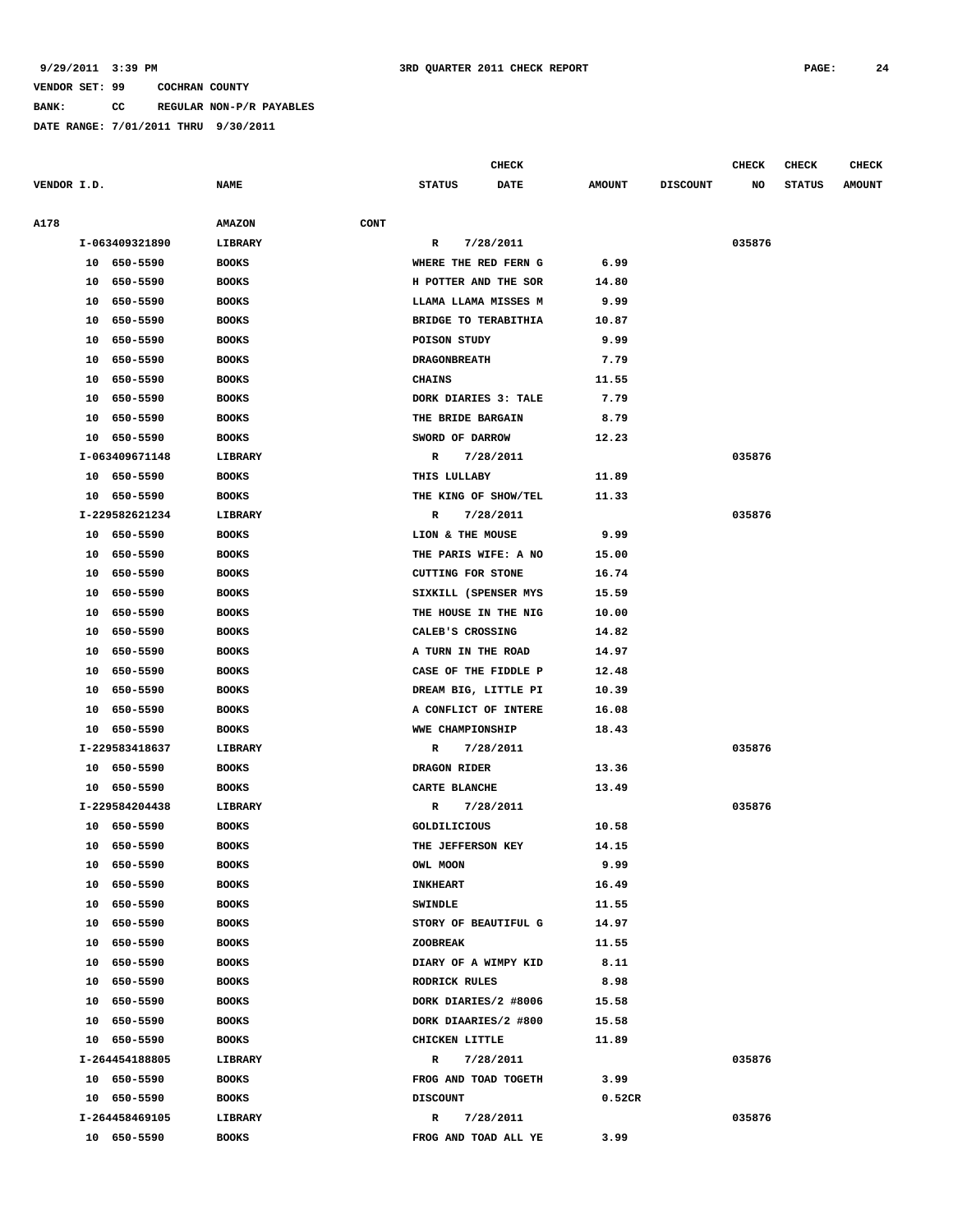### **BANK: CC REGULAR NON-P/R PAYABLES**

|             |                |                              | <b>CHECK</b>              |               |                 | CHECK  | CHECK         | <b>CHECK</b>  |
|-------------|----------------|------------------------------|---------------------------|---------------|-----------------|--------|---------------|---------------|
| VENDOR I.D. |                | <b>NAME</b>                  | <b>STATUS</b><br>DATE     | <b>AMOUNT</b> | <b>DISCOUNT</b> | NO     | <b>STATUS</b> | <b>AMOUNT</b> |
| A178        |                | <b>CONT</b><br><b>AMAZON</b> |                           |               |                 |        |               |               |
|             | I-264458469105 | LIBRARY                      | 7/28/2011<br>R            |               |                 | 035876 |               |               |
|             | 10 650-5590    | <b>BOOKS</b>                 | MORTAL INSTRUMENTS        | 31.49         |                 |        |               |               |
|             | 10<br>650-5590 | <b>BOOKS</b>                 | INFINITY: CHRONICLES      | 7.20          |                 |        |               |               |
|             | 10 650-5590    | <b>BOOKS</b>                 | <b>DISCOUNT</b>           | 0.61CR        |                 |        |               |               |
|             | I-264458633631 | LIBRARY                      | 7/28/2011<br>R            |               |                 | 035876 |               |               |
|             | 10 650-5590    | <b>BOOKS</b>                 | DANNY AND THE DINOSA      | 11.89         |                 |        |               |               |
|             | 10<br>650-5590 | <b>BOOKS</b>                 | <b>DIVERGENT</b>          | 10.79         |                 |        |               |               |
|             | 650-5590<br>10 | <b>BOOKS</b>                 | FROG AND TOAD ARE FR      | 3.99          |                 |        |               |               |
|             | 650-5590<br>10 | <b>BOOKS</b>                 | DAYS W FROG AND TOAD      | 3.99          |                 |        |               |               |
|             | 650-5590<br>10 | <b>BOOKS</b>                 | INVINCIBLE: CHRONICL      | 10.29         |                 |        |               |               |
|             | 650-5590<br>10 | <b>BOOKS</b>                 | THE BOOK THIEF            | 9.99          |                 |        |               |               |
|             | 650-5590<br>10 | <b>BOOKS</b>                 | CHAINS (SEEDS OF AME      | 6.99          |                 |        |               |               |
|             | 10<br>650-5590 | <b>BOOKS</b>                 | CLOCKWORK ANGEL           | 12.17         |                 |        |               |               |
|             | 650-5590<br>10 | <b>BOOKS</b>                 | CITY OF FALLEN ANGEL      | 11.33         |                 |        |               |               |
|             | 10<br>650-5590 | <b>BOOKS</b>                 | <b>WITHER</b>             | 10.15         |                 |        |               |               |
|             | 10<br>650-5590 | <b>BOOKS</b>                 | 13 REASONS WHY            | 9.79          |                 |        |               |               |
|             | 650-5590<br>10 | <b>BOOKS</b>                 | <b>DISCOUNT</b>           | 2.55CR        |                 |        |               |               |
|             | I-97067012376  | <b>LIBRARY</b>               | 7/28/2011<br>R            |               |                 | 035876 |               |               |
|             | 10 650-5590    | <b>BOOKS</b>                 | ONE SUMMER                | 13.26         |                 |        |               |               |
|             | 10 650-5590    | <b>BOOKS</b>                 | CARTE BLANCHE             | 13.49         |                 |        |               | 1,102.10      |
|             |                |                              |                           |               |                 |        |               |               |
| B029        |                | BRUCKNER'S TRUCK SALES, INC  |                           |               |                 |        |               |               |
|             | C-CM288133L    | PREC 1                       | 7/28/2011<br>R            |               |                 | 035878 |               |               |
|             | 15 621-5451    | <b>REPAIRS</b>               | RET'D TUBE #17E6 PD       | 16.61CR       |                 |        |               |               |
|             | 15 621-5451    | <b>REPAIRS</b>               | ORIG INV#288133L          |               |                 |        |               |               |
|             | I-282434L      | PREC <sub>3</sub>            | 7/28/2011<br>R            |               |                 | 035878 |               |               |
|             | 15 623-5451    | <b>REPAIRS</b>               | REPAIR A/C ON 81 MAC      | 686.00        |                 |        |               |               |
|             | 15<br>623-5451 | <b>REPAIRS</b>               | <b>PARTS</b>              | 461.43        |                 |        |               |               |
|             | 623-5451<br>15 | <b>REPAIRS</b>               | STATE INSP 81 MACK        | 14.50         |                 |        |               |               |
|             | 623-5451<br>15 | <b>REPAIRS</b>               | REPAIRS TO PASS INSP      | 343.00        |                 |        |               |               |
|             | 15<br>623-5451 | <b>REPAIRS</b>               | <b>PARTS</b>              | 83.82         |                 |        |               |               |
|             | 15 623-5451    | <b>REPAIRS</b>               | INSTALL BACKUP ALARM      | 294.00        |                 |        |               |               |
|             | 15 623-5451    | <b>REPAIRS</b>               | <b>PARTS</b>              | 36.72         |                 |        |               |               |
|             | 15 623-5451    | <b>REPAIRS</b>               | CALIBRATE SPEEDOMTR       | 147.00        |                 |        |               |               |
|             | 15 623-5451    | <b>REPAIRS</b>               | RATIO ADAPTER             | 86.93         |                 |        |               |               |
|             | 15 623-5451    | <b>REPAIRS</b>               | FREIGHT/INCOMING          | 22.60         |                 |        |               |               |
|             | 15 623-5451    | <b>REPAIRS</b>               | REPL SEAT BELT W/SHL      | 49.00         |                 |        |               |               |
|             | 15 623-5451    | REPAIRS                      | <b>BELT KIT</b>           | 68.46         |                 |        |               |               |
|             | 15 623-5451    | REPAIRS                      | MISC CHGS                 | 60.00         |                 |        |               | 2,336.85      |
|             |                |                              |                           |               |                 |        |               |               |
| B102        |                | BEAR GRAPHICS INC.           |                           |               |                 |        |               |               |
|             | I-598849       | COUNTY/DIST CLERK            | 7/28/2011<br>R            |               |                 | 035879 |               |               |
|             | 10 403-5310    | OFFICE SUPPLIES              | CNVS CVR-MARKS & BRA      | 180.00        |                 |        |               |               |
|             | 10 403-5310    | OFFICE SUPPLIES              | <b>FREIGHT</b>            | 15.36         |                 |        |               |               |
|             | I-598851       | COUNTY/DISTRICT CLERK        | 7/28/2011<br>$\mathbb{R}$ |               |                 | 035879 |               |               |
|             | 10 403-5310    | OFFICE SUPPLIES              | CNVS CVR-PROBATE MIN      | 180.00        |                 |        |               |               |
|             | I-598854       | COUNTY/DIST CLERK            | 7/28/2011<br>R            |               |                 | 035879 |               |               |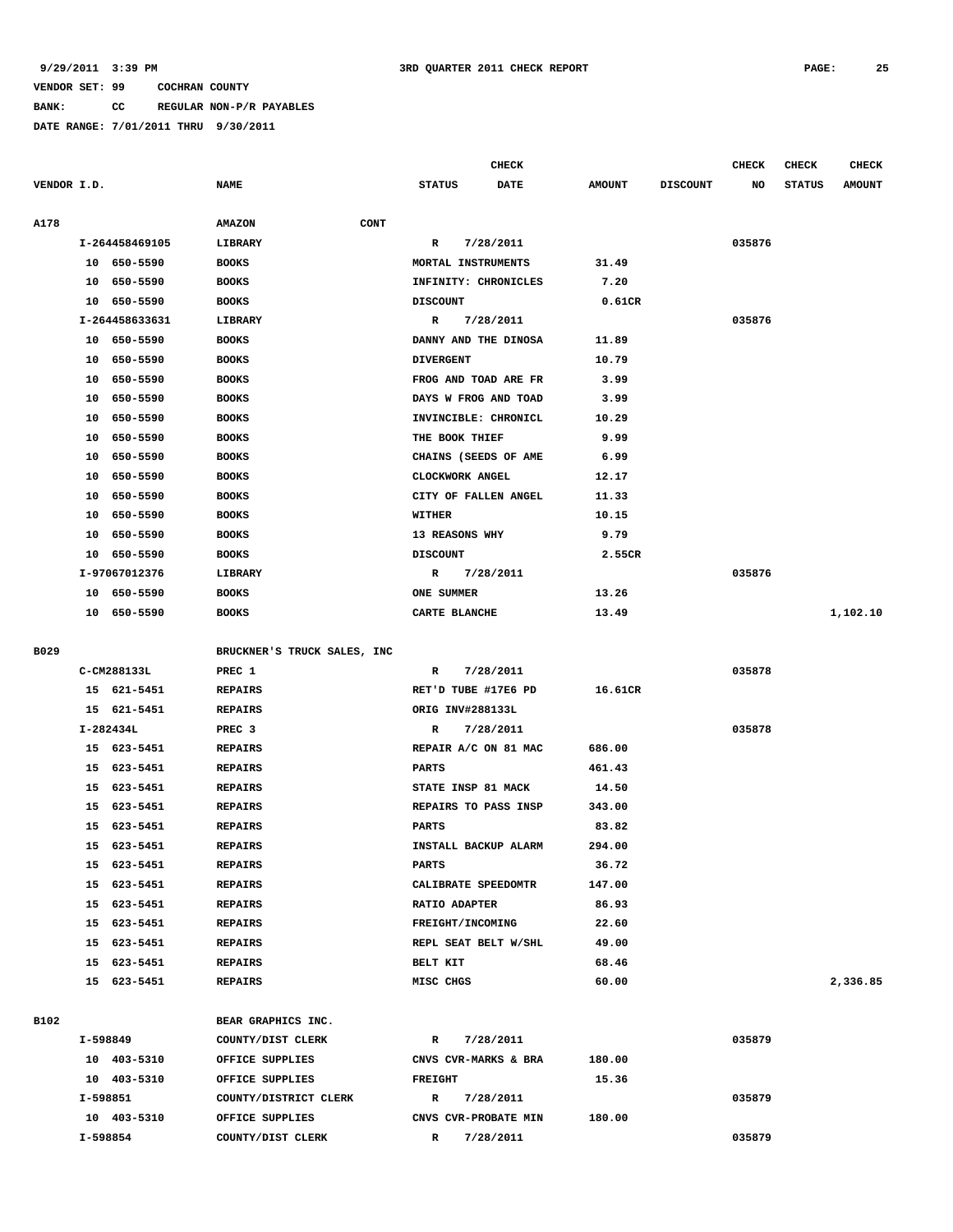**BANK: CC REGULAR NON-P/R PAYABLES**

|                  |          |               |                                   |                | <b>CHECK</b>         |               |                 | <b>CHECK</b> | CHECK         | <b>CHECK</b>  |
|------------------|----------|---------------|-----------------------------------|----------------|----------------------|---------------|-----------------|--------------|---------------|---------------|
| VENDOR I.D.      |          |               | <b>NAME</b>                       | <b>STATUS</b>  | <b>DATE</b>          | <b>AMOUNT</b> | <b>DISCOUNT</b> | NO           | <b>STATUS</b> | <b>AMOUNT</b> |
| B102             |          |               | BEAR GRAPHICS INC.<br><b>CONT</b> |                |                      |               |                 |              |               |               |
|                  |          | I-598854      | COUNTY/DIST CLERK                 | R              | 7/28/2011            |               |                 | 035879       |               |               |
|                  |          | 10 403-5310   | OFFICE SUPPLIES                   |                | CNVS CVR-OIL&GAS #15 | 180.00        |                 |              |               |               |
|                  |          | I-598855      | COUNTY/DIST CLERK                 | $\mathbb{R}$   | 7/28/2011            |               |                 | 035879       |               |               |
|                  |          | 10 403-5310   | OFFICE SUPPLIES                   |                | CNVS CVR-REC OF FLD  | 180.00        |                 |              |               |               |
|                  | I-598856 |               | COUNTY/DIST CLERK                 | $\mathbb{R}$   | 7/28/2011            |               |                 | 035879       |               |               |
|                  |          | 10 403-5310   | OFFICE SUPPLIES                   |                | CNVS CVR-OIL&GAS #6  | 180.00        |                 |              |               |               |
|                  |          | I-598859      | COUNTY/DIST CLERK                 | R              | 7/28/2011            |               |                 | 035879       |               |               |
|                  |          | 10 403-5310   | OFFICE SUPPLIES                   |                | CNVS CVR-OIL&GAS #9  | 180.00        |                 |              |               |               |
|                  | I-598860 |               | COUNTY/DIST CLERK                 | R              | 7/28/2011            |               |                 | 035879       |               |               |
|                  |          | 10 403-5310   | OFFICE SUPPLIES                   |                | CNVS CVR-OIL&GAS #10 | 180.00        |                 |              |               |               |
|                  | I-598861 |               | COUNTY/DIST CLERK                 | R              | 7/28/2011            |               |                 | 035879       |               |               |
|                  |          | 10 403-5310   | OFFICE SUPPLIES                   |                | CNVS CVR-OIL&GAS #5  | 180.00        |                 |              |               |               |
|                  |          | I-599048      | COUNTY/DIST CLERK                 | R              | 7/28/2011            |               |                 | 035879       |               |               |
|                  |          | 10 403-5310   | OFFICE SUPPLIES                   |                | CERT OF REG MKS/BRND | 119.95        |                 |              |               |               |
|                  |          | 10 403-5310   | OFFICE SUPPLIES                   | COMP. CHGS     |                      | 12.50         |                 |              |               |               |
|                  |          | 10 403-5310   | OFFICE SUPPLIES                   | <b>FREIGHT</b> |                      | 11.08         |                 |              |               | 1,598.89      |
| C008             |          |               | CITY OF WHITEFACE                 |                |                      |               |                 |              |               |               |
|                  |          | $I-409$ 07/11 | PREC <sub>2</sub>                 | R              | 7/28/2011            |               |                 | 035880       |               |               |
|                  |          | 15 622-5440   | UTILITIES                         | GAS            |                      | 16.25         |                 |              |               |               |
|                  |          | 15 622-5440   | UTILITIES                         | <b>WATER</b>   |                      | 14.00         |                 |              |               |               |
|                  |          | 15 622-5440   | UTILITIES                         | <b>GARBAGE</b> |                      | 50.10         |                 |              |               |               |
|                  |          | 15 622-5440   | UTILITIES                         | <b>SEWER</b>   |                      | 22.50         |                 |              |               | 102.85        |
| C015             |          |               | COCHRAN COUNTY SENIOR             |                |                      |               |                 |              |               |               |
|                  |          | I-JUL 11 MEAT | SENIOR CITIZENS                   | R              | 7/28/2011            |               |                 | 035881       |               |               |
|                  |          | 10 663-5333   | FOOD                              | <b>MEAT</b>    |                      | 150.00        |                 |              |               | 150.00        |
| C062             |          |               | CHIEF SUPPLY, INC                 |                |                      |               |                 |              |               |               |
|                  |          | I-408685      | <b>SHERIFF</b>                    | R              | 7/28/2011            |               |                 | 035882       |               |               |
|                  |          | 10 560-5334   | OTHER SUPPLIES                    | DC CHARGER     |                      | 36.63         |                 |              |               |               |
|                  |          | 10 560-5334   | OTHER SUPPLIES                    | SHIPPING       |                      | 8.99          |                 |              |               | 45.62         |
|                  |          |               |                                   |                |                      |               |                 |              |               |               |
| C183             |          |               | SHAHEEN CORP dba                  |                |                      |               |                 |              |               |               |
|                  |          | I-0110610     | <b>JUSTICE OF PEACE</b>           | $\mathbb{R}$   | 7/28/2011            |               |                 | 035883       |               |               |
|                  |          | 10 455-5405   | <b>AUTOPSY</b>                    |                | TRANSPORT BODY TO MI | 175.00        |                 |              |               | 175.00        |
| C <sub>293</sub> |          |               | CAVENDER'S WESTERN OUTFITTER      |                |                      |               |                 |              |               |               |
|                  |          | I-8-10014     | <b>SHERIFF</b>                    | R              | 7/28/2011            |               |                 | 035884       |               |               |
|                  |          | 10 560-5205   | UNIFORMS                          |                | 5 WRNGLR WRK SHIRT X | 106.20        |                 |              |               | 106.20        |
| D016             |          |               | DELL COMPUTER CORPORATION         |                |                      |               |                 |              |               |               |
|                  |          | I-XFDCFKTP3   | <b>LIBRARY</b>                    | R              | 7/28/2011            |               |                 | 035885       |               |               |
|                  |          | 10 650-5310   | OFFICE SUPPLIES                   |                | VOSTRO 260 W/INTL CO | 1,488.00      |                 |              |               | 1,488.00      |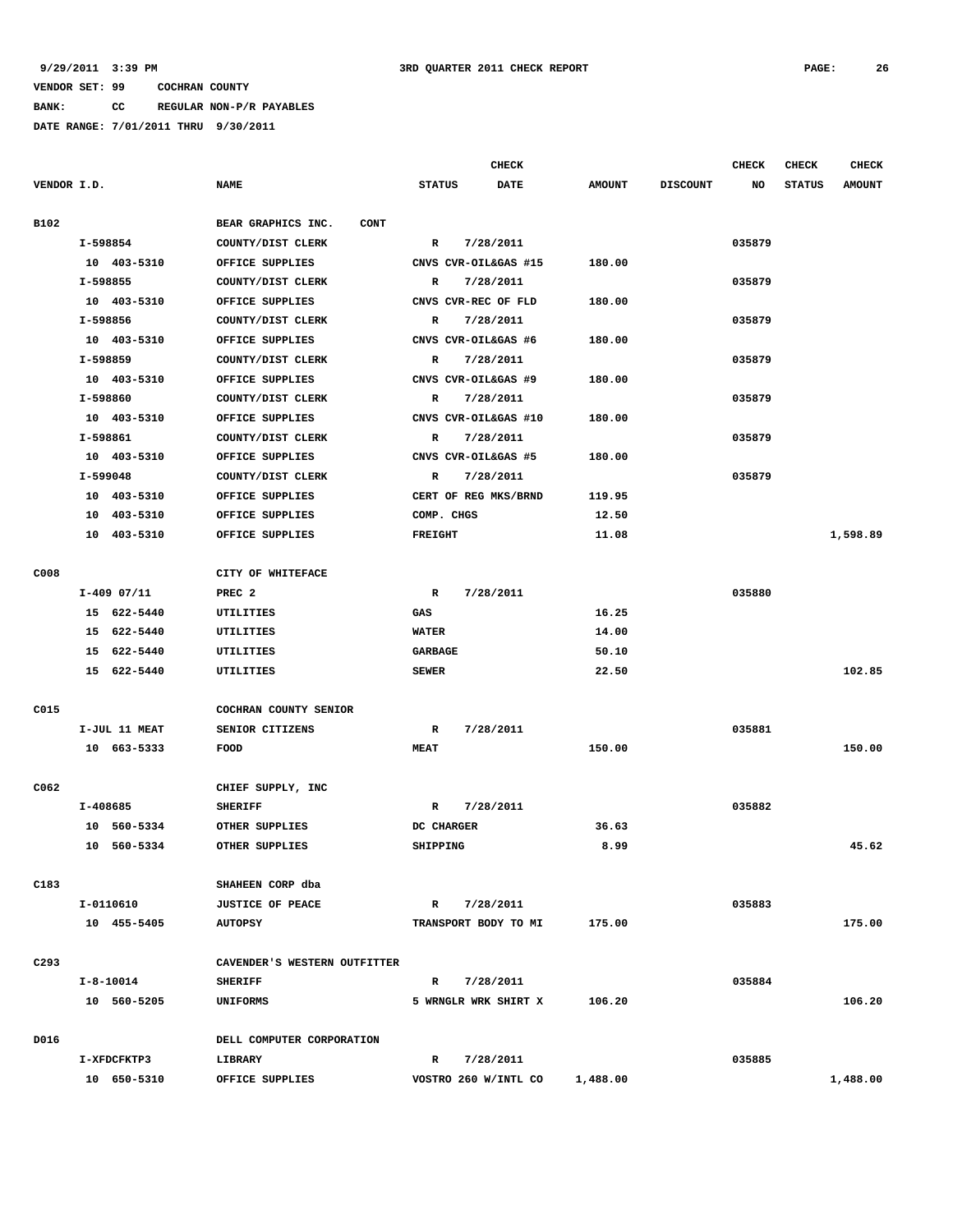## **BANK: CC REGULAR NON-P/R PAYABLES**

|             |    |                   |                                |                       | <b>CHECK</b>             |               |                 | <b>CHECK</b> | <b>CHECK</b>  | <b>CHECK</b>  |
|-------------|----|-------------------|--------------------------------|-----------------------|--------------------------|---------------|-----------------|--------------|---------------|---------------|
| VENDOR I.D. |    |                   | <b>NAME</b>                    | <b>STATUS</b><br>DATE |                          | <b>AMOUNT</b> | <b>DISCOUNT</b> | NO           | <b>STATUS</b> | <b>AMOUNT</b> |
| E011        |    |                   | <b>EXXONMOBIL</b>              |                       |                          |               |                 |              |               |               |
|             |    | I-328265306626107 | <b>EXTENSION SVC</b>           | R                     | 7/28/2011                |               |                 | 035886       |               |               |
|             |    | 10 665-5330       | FUEL AND OIL                   |                       | 17.159GL UNL, TEMPLE,    | 61.43         |                 |              |               |               |
|             | 10 | 665-5330          | FUEL AND OIL                   |                       | UNL, COLLEGE STA. 6/     | 44.21         |                 |              |               |               |
|             | 10 | 665-5330          | FUEL AND OIL                   |                       | 17.297GL UNL, CRS PLA    | 60.37         |                 |              |               |               |
|             |    | 10 665-5330       | FUEL AND OIL                   |                       | CR FED TAX ON 34.4GL     | 6.31CR        |                 |              |               | 159.70        |
|             |    |                   |                                |                       |                          |               |                 |              |               |               |
| F215        |    |                   | 1ST CLASS PLUMBING HEATING & A |                       |                          |               |                 |              |               |               |
|             |    | I-2041037         | <b>ACTIVITY BLDG</b>           | R                     | 7/28/2011                |               |                 | 035887       |               |               |
|             |    | 10 662-5451       | <b>REPAIR</b>                  |                       | <b>3PHASE COMPRESSOR</b> | 1,854.99      |                 |              |               |               |
|             |    | 10 662-5451       | <b>REPAIR</b>                  |                       | 12 R-22 REFRIGERANT      | 264.00        |                 |              |               |               |
|             |    | 10 662-5451       | <b>REPAIR</b>                  |                       | <b>6HRS BASE RATE</b>    | 450.00        |                 |              |               |               |
|             |    | 10 662-5451       | <b>REPAIR</b>                  |                       | 6 HRS APPRENTICE RAT     | 150.00        |                 |              |               |               |
|             |    | 10 662-5451       | <b>REPAIR</b>                  | <b>SHIPPING</b>       |                          | 253.40        |                 |              |               |               |
|             |    | I-2041088         | <b>ACTIVITY BLDG</b>           | R                     | 7/28/2011                |               |                 | 035887       |               |               |
|             |    | 10 662-5451       | <b>REPAIR</b>                  | <b>30AMP FUSE</b>     |                          | 5.32          |                 |              |               |               |
|             |    | 10 662-5451       | <b>REPAIR</b>                  | 2HR LABOR             |                          | 150.00        |                 |              |               | 3,127.71      |
| G031        |    |                   | <b>GRAINGER</b>                |                       |                          |               |                 |              |               |               |
|             |    | I-9578450539      | <b>COURTHOUSE</b>              | R                     | 7/28/2011                |               |                 | 035888       |               |               |
|             |    | 10 510-5332       | CUSTODIAL SUPPLIES             |                       | 36 FLOR BULBS #F32T8     | 135.00        |                 |              |               |               |
|             |    | I-9579515421      | MOST DEPTS                     | R                     | 7/28/2011                |               |                 | 035888       |               |               |
|             |    | 15 621-5356       | ROAD MATERIALS & SUPPLIES      |                       | 4 SNAKEBITE KITS         | 77.44         |                 |              |               |               |
|             |    | 15 622-5356       | ROAD MATERIALS & SUPPLIES      |                       | 4 SNAKEBITE KITS         | 77.44         |                 |              |               |               |
|             |    |                   |                                |                       |                          |               |                 |              |               |               |
|             |    | 15 623-5356       | ROAD MATERIALS & SUPPLIES      |                       | 4 SNAKEBITE KITS         | 77.44         |                 |              |               |               |
|             |    | 15 624-5356       | ROAD MATERIALS & SUPPLIES      |                       | 4 SNAKEBITE KITS         | 77.44         |                 |              |               |               |
|             | 10 | 665–5334          | OTHER SUPPLIES                 |                       | SNAKEBITE KIT            | 19.36         |                 |              |               |               |
|             | 10 | 560-5334          | OTHER SUPPLIES                 |                       | 10 SNAKEBITE KITS        | 193.60        |                 |              |               |               |
|             | 10 | 516-5332          | CUSTODIAL SUPPLIES             |                       | 2 SNAKEBITE KITS         | 38.72         |                 |              |               |               |
|             |    | 10 571-5310       | OFFICE SUPPLIES                |                       | SNAKEBITE KIT            | 19.36         |                 |              |               | 715.80        |
| G161        |    |                   | GEBO'S CREDIT CORPORATION      |                       |                          |               |                 |              |               |               |
|             |    | I-8231431 072011  | PREC 4                         | R                     | 7/28/2011                |               |                 | 035889       |               |               |
|             |    | 15 624-5356       | ROAD MATERIALS & SUPPLIES      |                       | SET MECH TOOL            | 89.99         |                 |              |               | 89.99         |
|             |    |                   |                                |                       |                          |               |                 |              |               |               |
| G186        |    |                   | GAYLORD BROS.                  |                       |                          |               |                 |              |               |               |
|             |    | I-15012218        | GAYLORD BROS.                  | R                     | 7/28/2011                |               |                 | 035890       |               |               |
|             |    | 10 650-5499       | MISCELLANEOUS                  | 4-BIKE RACK           |                          | 216.80        |                 |              |               |               |
|             |    | 10 650-5499       | MISCELLANEOUS                  |                       | ANCHOR KIT/GALV          | 23.20         |                 |              |               |               |
|             |    | 10 650-5499       | <b>MISCELLANEOUS</b>           | SHIPPING              |                          | 49.83         |                 |              |               | 289.83        |
| H091        |    |                   | HIGGINBOTHAM-BARTLETT CO       |                       |                          |               |                 |              |               |               |
|             |    | I-590987 071611   | PUBLIC SAFETY*OTHER            | R                     | 7/28/2011                |               |                 | 035891       |               |               |
|             |    | 10 580-5571       | CAPITAL OUTLAY                 |                       | 2" EMT CMP CONNECTOR     | 6.49          |                 |              |               | 6.49          |
|             |    |                   |                                |                       |                          |               |                 |              |               |               |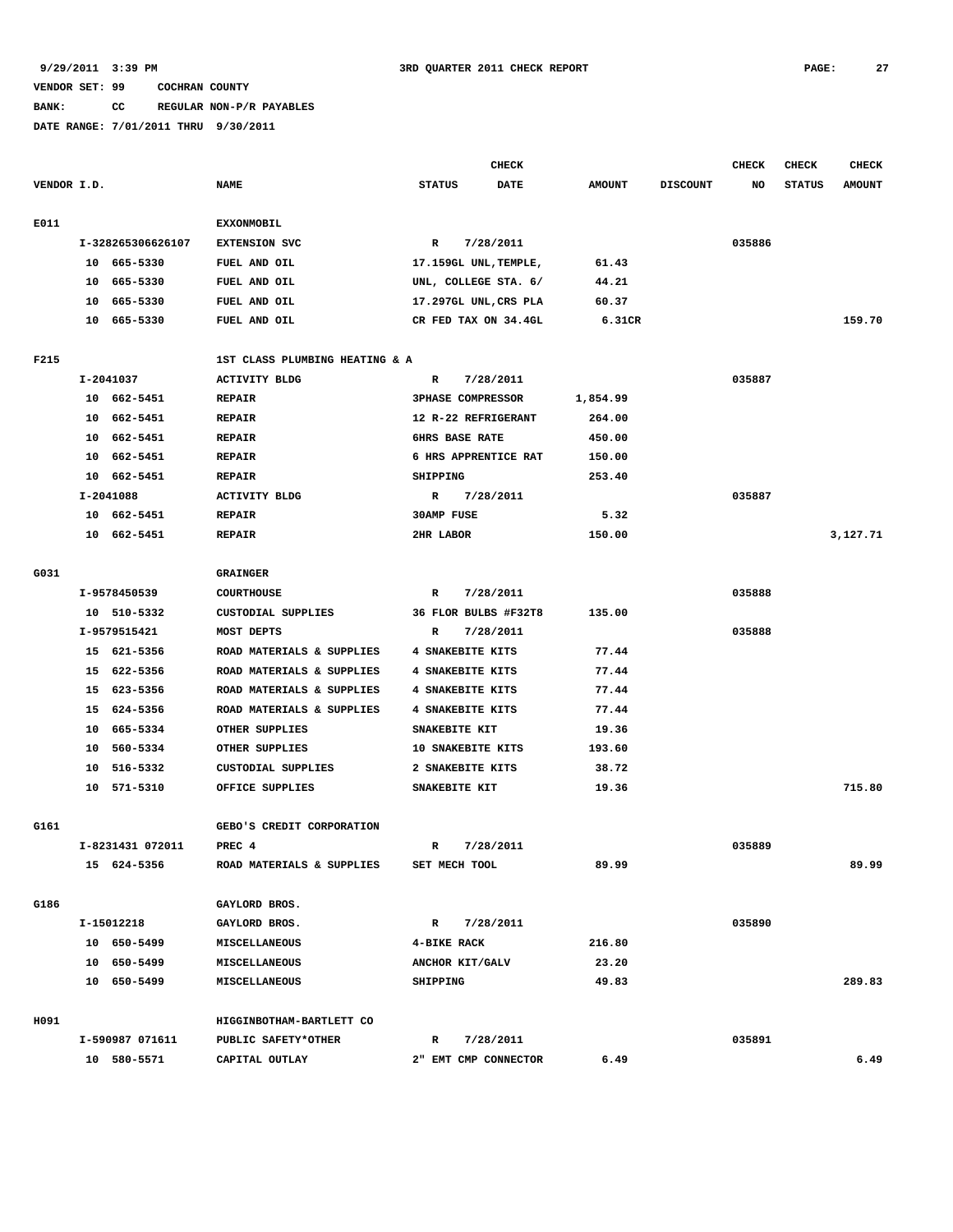**BANK: CC REGULAR NON-P/R PAYABLES**

|             |                  |                                                    | <b>CHECK</b>          |             |               |                 | CHECK  | <b>CHECK</b>  | <b>CHECK</b>  |
|-------------|------------------|----------------------------------------------------|-----------------------|-------------|---------------|-----------------|--------|---------------|---------------|
| VENDOR I.D. |                  | <b>NAME</b>                                        | <b>STATUS</b>         | <b>DATE</b> | <b>AMOUNT</b> | <b>DISCOUNT</b> | NO     | <b>STATUS</b> | <b>AMOUNT</b> |
|             |                  |                                                    |                       |             |               |                 |        |               |               |
| H301        |                  | HAYS COUNTY TREASURER                              |                       |             |               |                 |        |               |               |
|             | I-070711 #807    | <b>JUVENILE PROBATION</b>                          | R                     | 7/28/2011   |               |                 | 035892 |               |               |
|             | 17 575-5413      | PURCHASED RESIDENTIAL SERVICE 3 DAS/JUV#807 JUNE 2 |                       |             | 300.00        |                 |        |               | 300.00        |
|             |                  |                                                    |                       |             |               |                 |        |               |               |
| L057        |                  | L KENLEY, dba                                      |                       |             |               |                 |        |               |               |
|             | I-4407 071511    | PUBLIC SAFETY*OTHER*                               | $\mathbb{R}$          | 7/28/2011   |               |                 | 035893 |               |               |
|             | 10 580-5499      | MISCELLANEOUS                                      | 11" RFLCTV LTRS/NOS,  |             | 96.00         |                 |        |               |               |
|             | 10 580-5499      | <b>MISCELLANEOUS</b>                               | 7" RFLCTV LTRS/NOS, G |             | 250.00        |                 |        |               |               |
|             | $I - 4410$       | <b>SHERIFF</b>                                     | R                     | 7/28/2011   |               |                 | 035893 |               |               |
|             | 10 560-5451      | MACHINERY-NON-OFFICE REPAIR                        | RE-LETTER VEHICLE     |             | 250.00        |                 |        |               |               |
|             | I-4431           | PREC 4                                             | R                     | 7/28/2011   |               |                 | 035893 |               |               |
|             | 15 624-5571      | CAPITAL OUTLAY                                     | DOOR DECALS/11 F150   |             | 35.00         |                 |        |               | 631.00        |
|             |                  |                                                    |                       |             |               |                 |        |               |               |
| M018        |                  | MORTON INSURANCE AGENCY                            |                       |             |               |                 |        |               |               |
|             | I-114988         | <b>ATTORNEY</b>                                    | R                     | 7/28/2011   |               |                 | 035894 |               |               |
|             | 10 475-5480      | BONDS & NOTARY FEES                                | NOTARY BOND/ADAMS     |             | 50.00         |                 |        |               |               |
|             | 10 475-5480      | BONDS & NOTARY FEES                                | FILING FEE            |             | 21.00         |                 |        |               |               |
|             | I-114989         | <b>ATTORNEY</b>                                    | $\mathbb{R}$          | 7/28/2011   |               |                 | 035894 |               |               |
|             | 10 475-5480      | BONDS & NOTARY FEES                                | NOTARY BOND/RICE      |             | 50.00         |                 |        |               |               |
|             | 10 475-5480      | BONDS & NOTARY FEES                                | FILING FEE            |             | 21.00         |                 |        |               | 142.00        |
|             |                  |                                                    |                       |             |               |                 |        |               |               |
| M031        |                  | MILLER PAPER & PACKAGING CO                        |                       |             |               |                 |        |               |               |
|             | I-S1957881.001   | <b>ACTIVITY BLDG</b>                               | R                     | 7/28/2011   |               |                 | 035895 |               |               |
|             | 10 662-5332      | CUSTODIAL SUPPLIES                                 | 3EA WD HNDL FOR DUST  |             | 33.78         |                 |        |               | 33.78         |
|             |                  |                                                    |                       |             |               |                 |        |               |               |
| M179        |                  | MEDICAL, ACCOUNTING &                              |                       |             |               |                 |        |               |               |
|             | I-28458          | <b>CLERK</b>                                       | R                     | 7/28/2011   |               |                 | 035896 |               |               |
|             | 10 403-5451      | <b>REPAIRS</b>                                     | BACKUP/RELOAD OS/RST  |             | 190.00        |                 |        |               |               |
|             | I-28459          | TAX A/C                                            | R                     | 7/28/2011   |               |                 | 035896 |               |               |
|             | 10 499-5451      | <b>REPAIR</b>                                      | REPL PWR SUPPLY IN P  |             | 142.50        |                 |        |               |               |
|             | 10 499-5451      | <b>REPAIR</b>                                      | ATX PWR SUPPLY        |             | 39.00         |                 |        |               | 371.50        |
|             |                  |                                                    |                       |             |               |                 |        |               |               |
| M239        |                  | MIDAMERICA BOOKS                                   |                       |             |               |                 |        |               |               |
|             | I-222435         | LIBRARY                                            | R                     | 7/28/2011   |               |                 | 035897 |               |               |
|             | 10 650-5590      | <b>BOOKS</b>                                       | 61 BUDGET SAVER BOOK  |             | 304.39        |                 |        |               |               |
|             | 10 650-5590      | <b>BOOKS</b>                                       | SHIPPING              |             | 30.44         |                 |        |               | 334.83        |
|             |                  |                                                    |                       |             |               |                 |        |               |               |
| M252        |                  | <b>JEFF MOLLOY</b>                                 |                       |             |               |                 |        |               |               |
|             | $I-TCAAA$ 07/11  | <b>EXTENSION SVC</b>                               | $\mathbb{R}$          | 7/28/2011   |               |                 | 035898 |               |               |
|             | 10 665-5427      | CO AGENT-TRAVEL-OUT OF COUNTY 2 NITES, WICHITA FAL |                       |             | 150.00        |                 |        |               | 150.00        |
|             |                  |                                                    |                       |             |               |                 |        |               |               |
| M271        |                  | ELVIRA MENDEZ dba                                  |                       |             |               |                 |        |               |               |
|             | I-JUV#610 071311 | COUNTY COURT                                       | R                     | 7/28/2011   |               |                 | 035899 |               |               |
|             | 10 426-5400      | ATTORNEY AD LITEM                                  | JUV #610/MOD HRNG     |             | 300.00        |                 |        |               | 300.00        |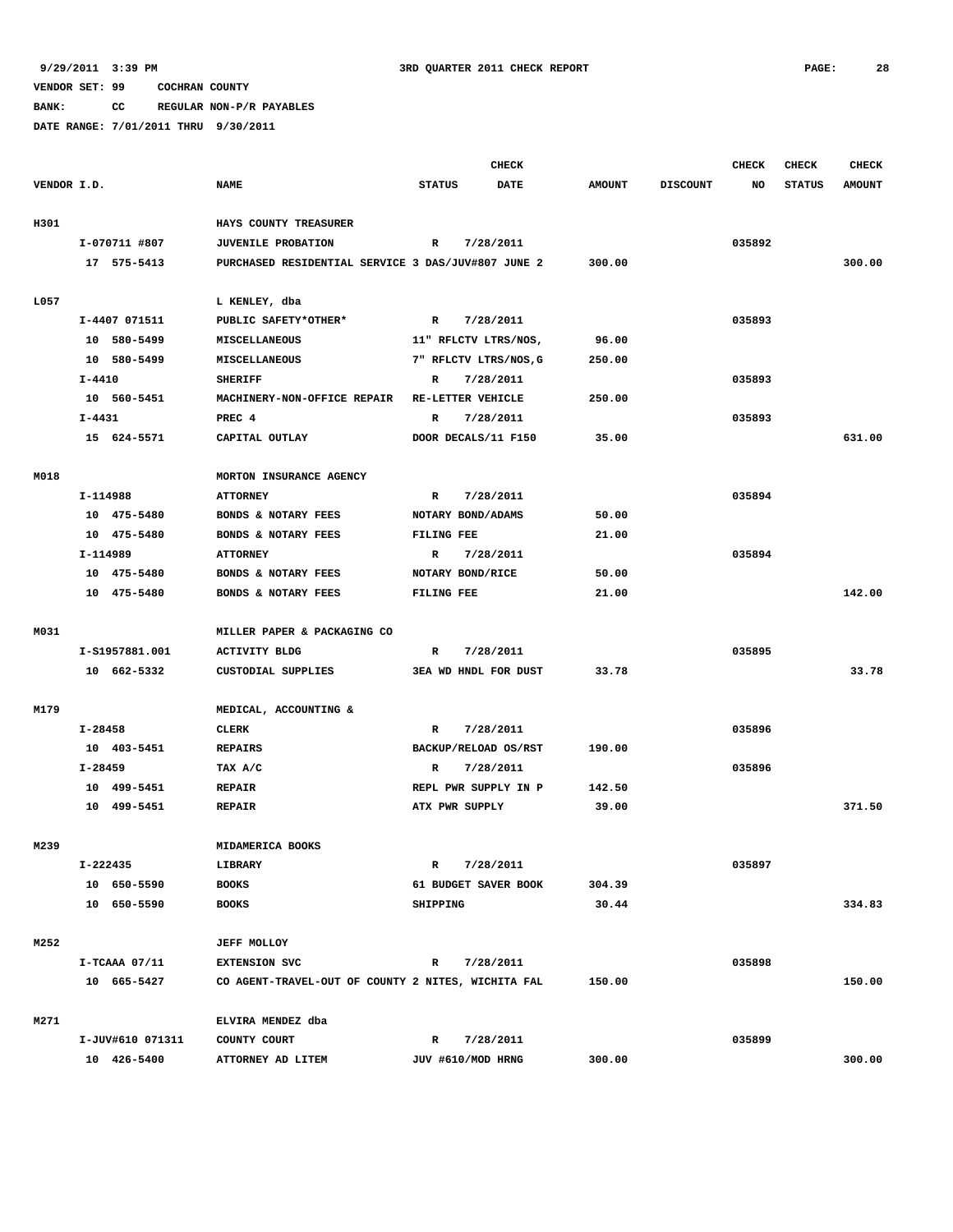**BANK: CC REGULAR NON-P/R PAYABLES**

|             |                    |                                                                    |                      | <b>CHECK</b> |                    |                 | <b>CHECK</b> | <b>CHECK</b>  | <b>CHECK</b>  |
|-------------|--------------------|--------------------------------------------------------------------|----------------------|--------------|--------------------|-----------------|--------------|---------------|---------------|
| VENDOR I.D. |                    | <b>NAME</b>                                                        | <b>STATUS</b>        | <b>DATE</b>  | <b>AMOUNT</b>      | <b>DISCOUNT</b> | NO           | <b>STATUS</b> | <b>AMOUNT</b> |
| 0033        |                    | DALLAS O'BRIEN                                                     |                      |              |                    |                 |              |               |               |
|             | I-REIMB 4H TRAP    | EXTENSION SVC/TRAP SHOOT                                           | $\mathbb{R}$         | 7/28/2011    |                    |                 | 035900       |               |               |
|             | 10 665-5334        | OTHER SUPPLIES                                                     | 10CS ORANGE DOME /13 |              | 99.90              |                 |              |               | 99.90         |
|             |                    |                                                                    |                      |              |                    |                 |              |               |               |
| 0037        |                    | ANGELA OVERMAN                                                     |                      |              |                    |                 |              |               |               |
|             | I-#6242 CORNISH    | COUNTY COURT                                                       | R                    | 7/28/2011    |                    |                 | 035901       |               |               |
|             | 10 426-5400        | ATTORNEY AD LITEM                                                  | REV HRNG/RHONDA CORN |              | 300.00             |                 |              |               |               |
|             | I-2 CPS CS 7/12/11 | DISTRICT COURT                                                     | $\mathbb{R}$         | 7/28/2011    |                    |                 | 035901       |               |               |
|             | 10 435-5400        | ATTORNEY AD LITEM                                                  | CPS#10-05-4178, CHIL |              | 300.00             |                 |              |               |               |
|             | 10 435-5400        | ATTORNEY AD LITEM                                                  | CPS#11-06-4239, CHIL |              | 250.00             |                 |              |               | 850.00        |
| 0109        |                    | 110TH JUDICIAL DISTRICT JUVENI                                     |                      |              |                    |                 |              |               |               |
|             | I-146 070811       | <b>JUVENILE PROBATION</b>                                          | R                    | 7/28/2011    |                    |                 | 035902       |               |               |
|             | 10 571-5413        |                                                                    |                      |              |                    |                 |              |               |               |
|             | 10 571-5412        | RESIDENTIAL SERVICES<br>COUNTY-NON RESIDENTIAL SERVICEUNIFORM #804 | 30DAS/#804 (JUN1-JUN |              | 1,800.00<br>100.00 |                 |              |               | 1,900.00      |
|             |                    |                                                                    |                      |              |                    |                 |              |               |               |
| 0116        |                    | OASIS WORSHIP CENTER                                               |                      |              |                    |                 |              |               |               |
|             | I-070811           | MUSEUM                                                             | $\mathbb{R}$         | 7/28/2011    |                    |                 | 035903       |               |               |
|             | 31 652-5499        | MISCELLANEOUS                                                      | 2 PKG PLATES @11.88  |              | 23.76              |                 |              |               |               |
|             | 31 652-5499        | MISCELLANEOUS                                                      | FORKS, SPOONS        |              | 16.00              |                 |              |               |               |
|             | 31 652-5499        | MISCELLANEOUS                                                      | 500 CUPS             |              | 11.72              |                 |              |               |               |
|             | 31 652-5499        | MISCELLANEOUS                                                      | 15 PLATES @7.00      |              | 105.00             |                 |              |               | 156.48        |
|             |                    |                                                                    |                      |              |                    |                 |              |               |               |
| P017        |                    | <b>POSTMASTER</b>                                                  |                      |              |                    |                 |              |               |               |
|             | I-071511 JAIL      | <b>SHERIFF</b>                                                     | $\mathbf R$          | 7/28/2011    |                    |                 | 035904       |               |               |
|             | 10 560-5311        | POSTAL EXPENSES                                                    | 2 ROLLS \$.44 STAMPS |              | 88.00              |                 |              |               | 88.00         |
| R033        |                    | <b>GERALD RAMSEY</b>                                               |                      |              |                    |                 |              |               |               |
|             | I-AUG '11 RENT     | NON-DEPT'L/STORAGE                                                 | R                    | 7/28/2011    |                    |                 | 035905       |               |               |
|             | 10 409-5499        | MISCELLANEOUS                                                      | STORAGE BLDG RENT AU |              | 300.00             |                 |              |               | 300.00        |
|             |                    |                                                                    |                      |              |                    |                 |              |               |               |
| R043        |                    | <b>RAY RAMON</b>                                                   |                      |              |                    |                 |              |               |               |
|             | I-122674           | <b>COURTHOUSE</b>                                                  | $\mathbb{R}$         | 7/28/2011    |                    |                 | 035906       |               |               |
|             | 10 510-5411        | MAINTENANCE CONTRACTS                                              | YARD CUT             |              | 150.00             |                 |              |               |               |
|             | I-122675           | <b>COURTHOUSE</b>                                                  | $\mathbb{R}$         | 7/28/2011    |                    |                 | 035906       |               |               |
|             | 10 510-5411        | MAINTENANCE CONTRACTS                                              | YARD CUT             |              | 150.00             |                 |              |               |               |
|             | I-122676           | <b>COURTHOUSE</b>                                                  | R                    | 7/28/2011    |                    |                 | 035906       |               |               |
|             | 10 510-5411        | MAINTENANCE CONTRACTS                                              | YARD CUT             |              | 150.00             |                 |              |               | 450.00        |
| R205        |                    | RELIABLE OFFICE SUPPLIES                                           |                      |              |                    |                 |              |               |               |
|             | I-CDZ72900         | LIBRARY                                                            | R                    | 7/28/2011    |                    |                 | 035907       |               |               |
|             | 10 650-5310        | OFFICE SUPPLIES                                                    | "DO NOT USE"         |              | 6.99               |                 |              |               |               |
|             | 10 650-5310        | OFFICE SUPPLIES                                                    | 1PK LIQUID PAPER     |              |                    |                 |              |               |               |
|             | 10 650-5310        | OFFICE SUPPLIES                                                    | 2 COMPUTER DUSTERS   |              | 15.96              |                 |              |               |               |
|             | 10 650-5310        | OFFICE SUPPLIES                                                    | 3 CS COPY PAPER      |              | 107.70             |                 |              |               |               |
|             | 10 650-5310        | OFFICE SUPPLIES                                                    | SHIPPING             |              | 1.48               |                 |              |               |               |
|             | 10 650-5310        | OFFICE SUPPLIES                                                    | <b>DISCOUNT</b>      |              | 20.00CR            |                 |              |               |               |
|             | I-CDZ72901         | LIBRARY                                                            | $\mathbb{R}$         | 7/28/2011    |                    |                 | 035907       |               |               |
|             |                    |                                                                    |                      |              |                    |                 |              |               |               |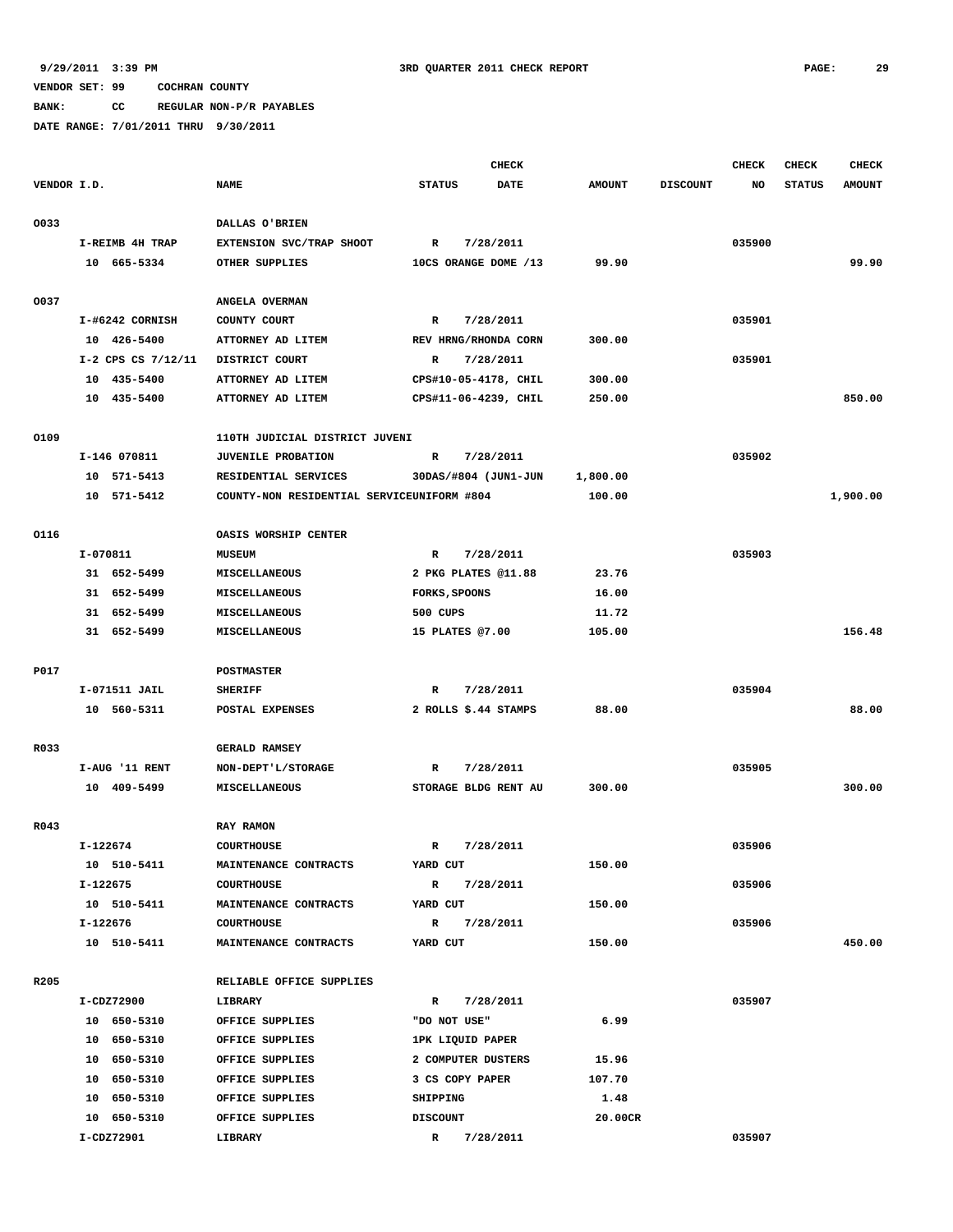**BANK: CC REGULAR NON-P/R PAYABLES**

|             |           |                                    |                              |                              | <b>CHECK</b>         |               |                 | <b>CHECK</b> | <b>CHECK</b>  | CHECK         |
|-------------|-----------|------------------------------------|------------------------------|------------------------------|----------------------|---------------|-----------------|--------------|---------------|---------------|
| VENDOR I.D. |           |                                    | <b>NAME</b>                  | <b>STATUS</b><br><b>DATE</b> |                      | <b>AMOUNT</b> | <b>DISCOUNT</b> | NO           | <b>STATUS</b> | <b>AMOUNT</b> |
| R205        |           |                                    | RELIABLE OFFICE SUPPLICONT   |                              |                      |               |                 |              |               |               |
|             |           | I-CDZ72901                         | LIBRARY                      | $\mathbb{R}$<br>7/28/2011    |                      |               |                 | 035907       |               |               |
|             |           | 10 650-5310                        | OFFICE SUPPLIES              | 1PK LIQUID PAPER             |                      | 4.19          |                 |              |               | 116.32        |
| R206        |           |                                    | RODRIQUEZ GARAGE             |                              |                      |               |                 |              |               |               |
|             | I-6917    |                                    | PREC 1                       | $\mathbb{R}$                 | 7/28/2011            |               |                 | 035908       |               |               |
|             |           | 15 621-5451                        | <b>REPAIRS</b>               | 3 FREON 134A                 |                      | 51.00         |                 |              |               |               |
|             |           | 15 621-5451                        | <b>REPAIRS</b>               |                              | CHARGE A/C 1994 MACK | 25.00         |                 |              |               |               |
|             | I-6979    |                                    | PREC 1                       | $\mathbb{R}$                 | 7/28/2011            |               |                 | 035908       |               |               |
|             |           | 15 621-5451                        | <b>REPAIRS</b>               | 4 FREON 134A                 |                      | 76.00         |                 |              |               |               |
|             |           | 15 621-5451                        | <b>REPAIRS</b>               | OIL                          |                      | 10.00         |                 |              |               |               |
|             |           | 15 621-5451                        | <b>REPAIRS</b>               |                              | SEAL FOR 134A        | 24.00         |                 |              |               |               |
|             |           | 15 621-5451                        | <b>REPAIRS</b>               | 2 CAPS                       |                      | 5.00          |                 |              |               |               |
|             |           | 15 621-5451                        | <b>REPAIRS</b>               |                              | CHARGE A/C ON MACK T | 45.00         |                 |              |               | 236.00        |
|             |           |                                    |                              |                              |                      |               |                 |              |               |               |
| R264        |           |                                    | TINA DAVIS RINCONES          |                              |                      |               |                 |              |               |               |
|             |           | I-07-01-1303 071411 DISTRICT COURT |                              | $\mathbb{R}$                 | 7/28/2011            |               |                 | 035909       |               |               |
|             |           | 10 435-5400                        | ATTORNEY AD LITEM            |                              | #07-01-1301/G LUCERO | 300.00        |                 |              |               | 300.00        |
|             |           |                                    |                              |                              |                      |               |                 |              |               |               |
| S016        |           |                                    | SOUTH PLAINS ASSN. OF GOV    |                              |                      |               |                 |              |               |               |
|             | I-281     |                                    | <b>SHERIFF</b>               | R                            | 7/28/2011            |               |                 | 035910       |               |               |
|             |           | 10 560-5310                        | OFFICE SUPPLIES              |                              | 2011 RED BOOK        | 15.00         |                 |              |               | 15.00         |
|             |           |                                    |                              |                              |                      |               |                 |              |               |               |
| S047        |           |                                    | SHELL FLEET PLUS             |                              |                      |               |                 |              |               |               |
|             |           | I-065174922107                     | <b>JUVENILE PROBATION</b>    | R                            | 7/28/2011            |               |                 | 035911       |               |               |
|             |           | 10 571-5330                        | <b>FUEL</b>                  |                              | 5GAL UNL/LAMPASAS 7/ | 18.00         |                 |              |               |               |
|             |           | 10 571-5330                        | FUEL                         | CR FED TAX                   |                      | 0.92CR        |                 |              |               | 17.08         |
| S071        |           |                                    | SCRIPT OFFICE PRODUCTS, INC. |                              |                      |               |                 |              |               |               |
|             |           |                                    | <b>SHERIFF</b>               | R                            |                      |               |                 | 035912       |               |               |
|             | I-36666   | 10 560-5310                        |                              |                              | 7/28/2011            | 79.00         |                 |              |               |               |
|             |           | 10 560-5310                        | OFFICE SUPPLIES              |                              | 2CS COPY PAPER       |               |                 |              |               |               |
|             |           |                                    | OFFICE SUPPLIES              |                              | CALCULATOR CNMP170DH | 51.95         |                 |              |               |               |
|             | $I-36694$ |                                    | <b>JUVENILE PROBATION</b>    | R                            | 7/28/2011            |               |                 | 035912       |               |               |
|             |           | 10 571-5310                        | OFFICE SUPPLIES              |                              | 1 HP CRTG IJ94 BK    | 26.95         |                 |              |               |               |
|             |           | 10 571-5310                        | OFFICE SUPPLIES              |                              | 1 HP CRTG IJ95 CLR   | 28.95         |                 |              |               |               |
|             | I-36725   |                                    | COMM'R CT/CO JUDGE           |                              | R 7/28/2011          |               |                 | 035912       |               |               |
|             |           | 15 610-5310                        | OFFICE SUPPLIES              |                              | 2PK BIC REFILLS, BK  | 3.70          |                 |              |               |               |
|             |           | 15 610-5310                        | OFFICE SUPPLIES              |                              | 12 ENERGEL PENS, BK  | 40.20         |                 |              |               |               |
|             |           | I-36732                            | <b>MUSEUM</b>                |                              | R 7/28/2011          |               |                 | 035912       |               |               |
|             |           | 31 652-5310                        | OFFICE SUPPLIES              |                              | 1PK HP14 CARTRIDGE   | 57.95         |                 |              |               | 288.70        |
| S089        |           |                                    | DELMA SWINNEY                |                              |                      |               |                 |              |               |               |
|             |           | I-DW#14483                         | <b>ACTIVITY BLDG</b>         |                              | R 7/28/2011          |               |                 | 035913       |               |               |
|             |           | 10 000-4370.101                    | RENT-ACTIVITY BUILDING       |                              | REF DEP FOR 7/9/11   | 125.00        |                 |              |               | 125.00        |
|             |           |                                    |                              |                              |                      |               |                 |              |               |               |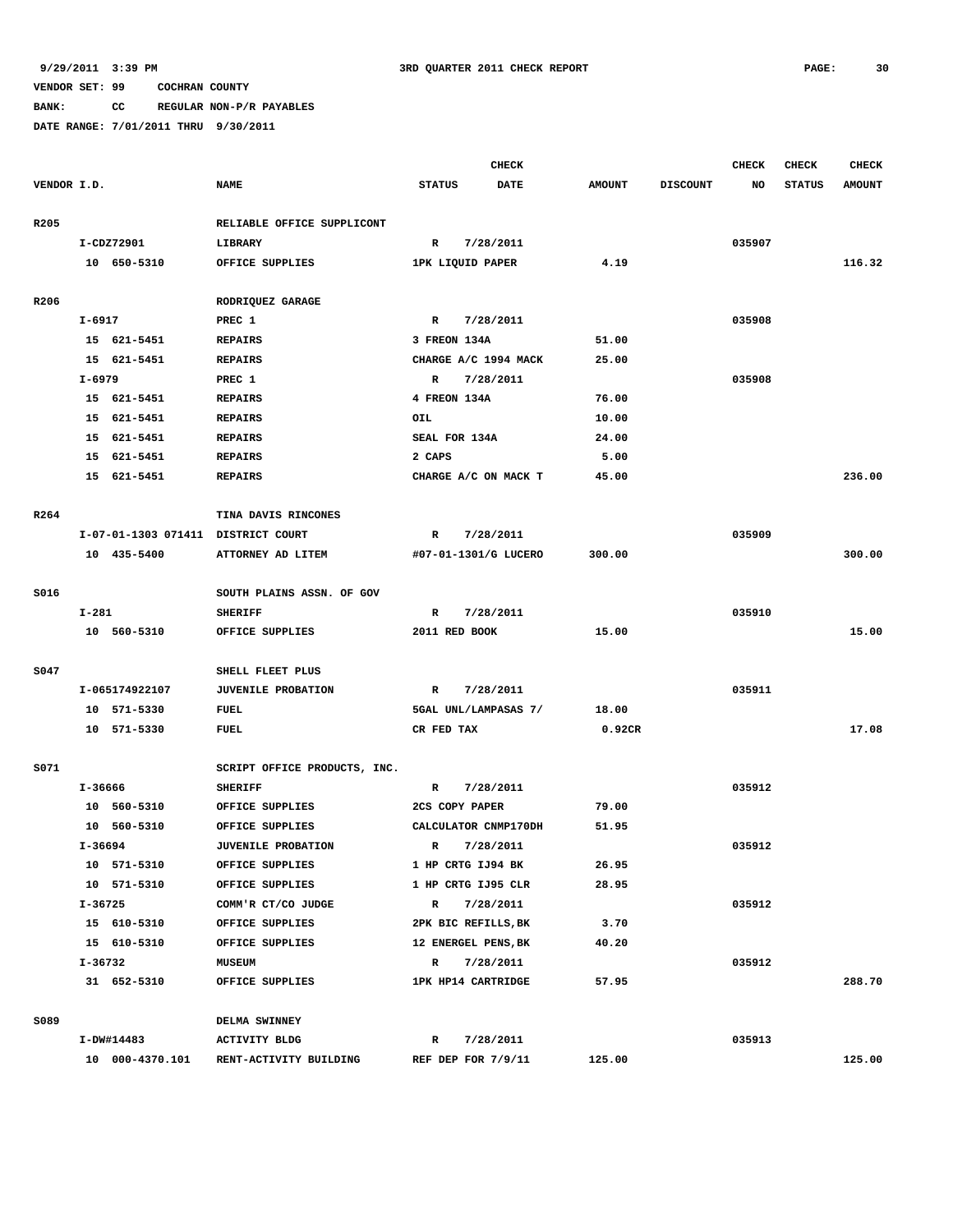**BANK: CC REGULAR NON-P/R PAYABLES**

|             |          |                              |                             |                      | <b>CHECK</b> |               |                 | <b>CHECK</b> | <b>CHECK</b>  | <b>CHECK</b>  |
|-------------|----------|------------------------------|-----------------------------|----------------------|--------------|---------------|-----------------|--------------|---------------|---------------|
| VENDOR I.D. |          |                              | <b>NAME</b>                 | <b>STATUS</b>        | <b>DATE</b>  | <b>AMOUNT</b> | <b>DISCOUNT</b> | NO           | <b>STATUS</b> | <b>AMOUNT</b> |
| S126        |          |                              | SECRETARY OF STATE'S OFFICE |                      |              |               |                 |              |               |               |
|             |          | I-ELEC SEM 08/11             | COUNTY/DIST CLERK           | R                    | 7/28/2011    |               |                 | 035914       |               |               |
|             |          | 10 403-5481                  | DUES AND REGISTRATION       | 29TH ANN ELEC LAW SE |              |               |                 |              |               |               |
|             |          | 10 403-5481                  | DUES AND REGISTRATION       | LATE REGIS FEE       |              | 215.00        |                 |              |               | 215.00        |
|             |          |                              |                             |                      |              |               |                 |              |               |               |
| <b>S212</b> |          |                              | WALLACE STALCUP             |                      |              |               |                 |              |               |               |
|             | I-071411 |                              | <b>SHERIFF</b>              | R                    | 7/28/2011    |               |                 | 035915       |               |               |
|             |          | 10 560-5499                  | MISCELLANEOUS               | DONUTS/GRAND JURY    |              | 14.98         |                 |              |               |               |
|             |          | 10 560-5499                  | MISCELLANEOUS               | MEAL BG SPRG/TRNSPRT |              | 6.81          |                 |              |               |               |
|             |          | I-SHERIFF CONF 07/11 SHERIFF |                             | $\mathbb{R}$         | 7/28/2011    |               |                 | 035915       |               |               |
|             |          | 10 560-5427                  | CONTINUING EDUCATION        | 4 NITES/HILTON, HOUS |              | 612.00        |                 |              |               |               |
|             |          | 10 560-5427                  | CONTINUING EDUCATION        | LODGING TAX          |              | 104.04        |                 |              |               |               |
|             |          | 10 560-5427                  | CONTINUING EDUCATION        | PARKING/3            |              | 90.00         |                 |              |               |               |
|             |          | 10 560-5427                  | CONTINUING EDUCATION        | STATE TAX            |              | 7.44          |                 |              |               |               |
|             | 10       | 560-5427                     | CONTINUING EDUCATION        | <b>MEALS</b>         |              | 67.58         |                 |              |               |               |
|             | 10       | 560-5427                     | CONTINUING EDUCATION        | 1 NITE/SAN ANGELO/RE |              | 54.99         |                 |              |               |               |
|             | 10       | 560-5427                     | CONTINUING EDUCATION        | LODGING TAX          |              | 7.15          |                 |              |               |               |
|             | 10       | 560-5427                     | CONTINUING EDUCATION        | 1200 MI RD TRIP/HOUS |              | 666.00        |                 |              |               | 1,630.99      |
|             |          |                              |                             |                      |              |               |                 |              |               |               |
| <b>S222</b> |          |                              | SOUTH PLAINS COMMUNICATIONS |                      |              |               |                 |              |               |               |
|             | I-642432 |                              | PREC 4                      | R                    | 7/28/2011    |               |                 | 035916       |               |               |
|             |          | 15 624-5356                  | ROAD MATERIALS & SUPPLIES   | TK3360 PORTABLE RADI |              | 401.50        |                 |              |               |               |
|             |          | 15 624-5571                  | CAPITAL OUTLAY              | MAG MT W/MINI U IN ' |              | 40.00         |                 |              |               |               |
|             |          | 15 624-5571                  | CAPITAL OUTLAY              | UHF GAIN ANTENNA     |              | 35.00         |                 |              |               |               |
|             |          | 15 624-5571                  | CAPITAL OUTLAY              | UHF QW               |              | 10.00         |                 |              |               | 486.50        |
| <b>S242</b> |          |                              | SAM'S CLUB                  |                      |              |               |                 |              |               |               |
|             |          | I-3190 070811                | JAIL, NON-DEPT'L            | R                    | 7/28/2011    |               |                 | 035917       |               |               |
|             |          | 10 512-5392                  | MISCELLANEOUS SUPPLIES      | 2BX FORKS            |              | 17.96         |                 |              |               |               |
|             |          | 10 409-5300                  | COUNTY-WIDE SUPPLIES        | 2BX FORKS            |              | 17.96         |                 |              |               |               |
|             | 10       | 409-5300                     | COUNTY-WIDE SUPPLIES        | 2BX SPOONS           |              | 17.96         |                 |              |               |               |
|             |          | 10 512-5392                  | MISCELLANEOUS SUPPLIES      | <b>1BX SPOONS</b>    |              | 8.98          |                 |              |               |               |
|             |          | I-7327 070811                | JAIL, NON-DEPT'L            | R                    | 7/28/2011    |               |                 | 035917       |               |               |
|             | 10       | 409-5300                     | COUNTY-WIDE SUPPLIES        | 2PK BOWLS/300CT      |              | 16.64         |                 |              |               |               |
|             |          | 10 409-5300                  | COUNTY-WIDE SUPPLIES        | 2PK PLATES           |              | 14.44         |                 |              |               |               |
|             |          | 10 560-5310                  | OFFICE SUPPLIES             | PC SOFTWARE          |              | 49.84         |                 |              |               |               |
|             | 10       | 512-5392                     | MISCELLANEOUS SUPPLIES      | CLOROX ULTRA/2       |              | 14.96         |                 |              |               |               |
|             |          | 10 512-5333                  | FOOD-PRISONERS              | SIMPLE FIT/2         |              | 19.96         |                 |              |               |               |
|             |          | 10 512-5333                  | <b>FOOD-PRISONERS</b>       | FLAVOR PACK/2        |              | 22.44         |                 |              |               |               |
|             | 10       | 512-5333                     | <b>FOOD-PRISONERS</b>       | <b>TROP 100% OJ</b>  |              | 7.98          |                 |              |               |               |
|             |          | 10 512-5333                  | FOOD-PRISONERS              | GRAPE JUICE/2        |              | 11.96         |                 |              |               |               |
|             | 10       | 512-5333                     | <b>FOOD-PRISONERS</b>       | MM APPLE/2           |              | 9.88          |                 |              |               |               |
|             | 10       | 512-5333                     | <b>FOOD-PRISONERS</b>       | HVR DRESSING         |              | 8.98          |                 |              |               |               |
|             |          | 10 512-5333                  | FOOD-PRISONERS              | FROSTED FLAKES       |              | 7.47          |                 |              |               |               |
|             |          | 10 512-5392                  | MISCELLANEOUS SUPPLIES      | 80Z FOAM CUPS        |              | 14.48         |                 |              |               |               |
|             |          | 10 512-5392                  | MISCELLANEOUS SUPPLIES      | 200Z FOAM CUPS/2     |              | 37.48         |                 |              |               |               |
|             |          | 10 512-5392                  | MISCELLANEOUS SUPPLIES      | 12SR BOUNTY          |              | 18.48         |                 |              |               |               |
|             |          | 10 512-5392                  | MISCELLANEOUS SUPPLIES      | 33GAL BAGS           |              | 13.58         |                 |              |               | 331.43        |
|             |          |                              |                             |                      |              |               |                 |              |               |               |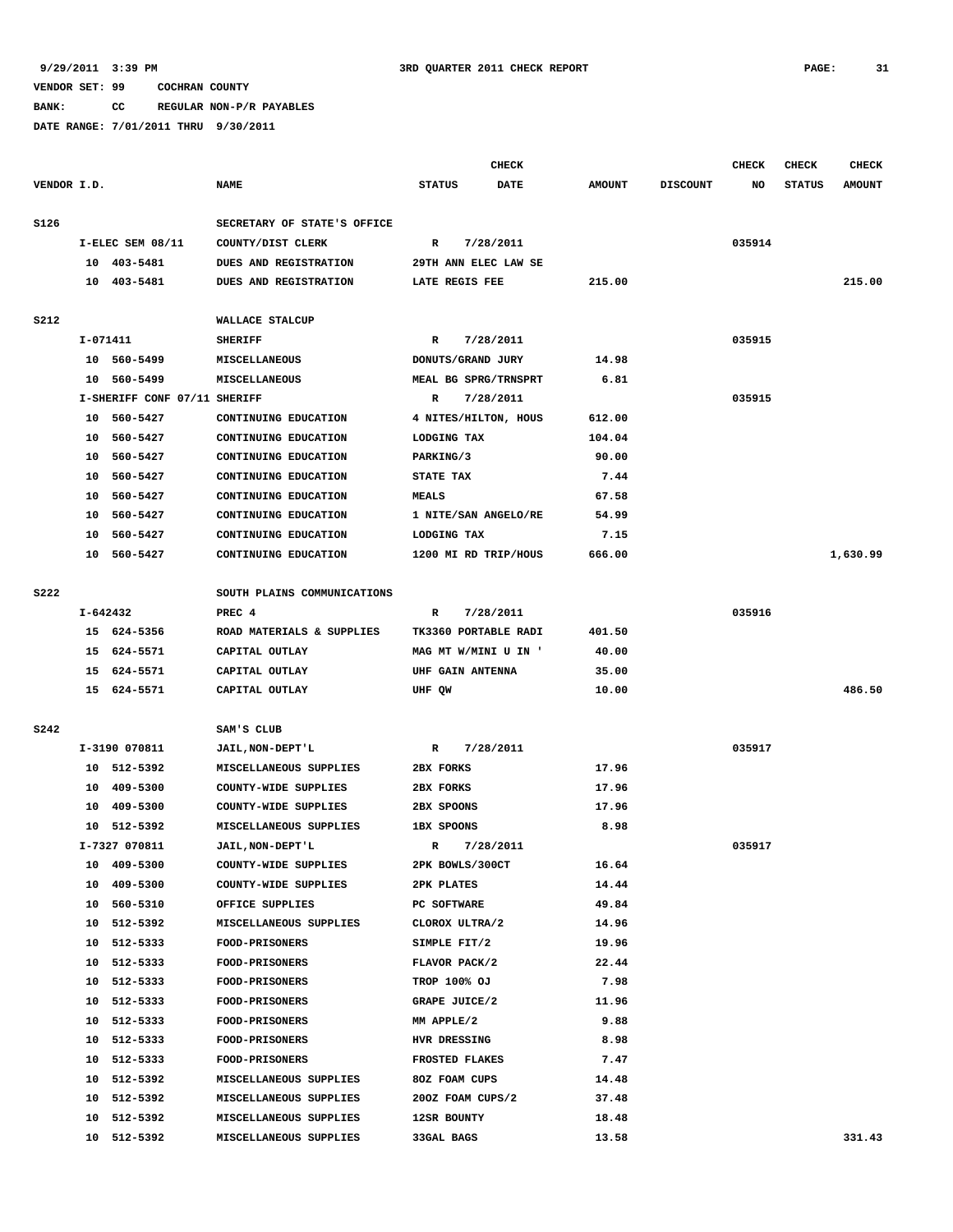### **VENDOR SET: 99 COCHRAN COUNTY BANK: CC REGULAR NON-P/R PAYABLES**

| VENDOR I.D. |                            |                                              | CHECK                        |                |                 | <b>CHECK</b> | CHECK         | <b>CHECK</b>  |
|-------------|----------------------------|----------------------------------------------|------------------------------|----------------|-----------------|--------------|---------------|---------------|
|             |                            | <b>NAME</b>                                  | <b>STATUS</b><br><b>DATE</b> | <b>AMOUNT</b>  | <b>DISCOUNT</b> | NO           | <b>STATUS</b> | <b>AMOUNT</b> |
| S315        |                            | DARLON JAMES SOJAK                           |                              |                |                 |              |               |               |
|             | I-JUV#608 071311           | COUNTY COURT                                 | $\mathbb{R}$<br>7/28/2011    |                |                 | 035918       |               |               |
|             | 10 426-5400                | ATTORNEY AD LITEM                            | JUV#608/PLEA                 | 300.00         |                 |              |               | 300.00        |
|             |                            |                                              |                              |                |                 |              |               |               |
| S316        |                            | BRYANT SEARS                                 |                              |                |                 |              |               |               |
|             | I-JUL'11 TRAVEL            | <b>JUVENILE PROBATION</b>                    | 7/28/2011<br>R               |                |                 | 035919       |               |               |
|             | 10 571-5427                | CONTINUING EDUCATION                         | MEAL&TIP 7/15                | 15.83          |                 |              |               |               |
|             | 10 571-5427                | CONTINUING EDUCATION                         | MEAL 7/6/11                  | 14.43          |                 |              |               |               |
|             | 10 571-5427                | CONTINUING EDUCATION                         | MEAL&TIP 7/7/11              | 14.79          |                 |              |               |               |
|             | 10<br>571-5427             | CONTINUING EDUCATION                         | MEAL 7/8/11                  | 9.29           |                 |              |               |               |
|             | 571-5427<br>10             | CONTINUING EDUCATION                         | MEAL 7/8/11                  | 10.58          |                 |              |               |               |
|             | 571-5427<br>10             | CONTINUING EDUCATION                         | 3 NITES/POST-LEG, BUD        | 282.00         |                 |              |               |               |
|             | 10<br>571-5427             | CONTINUING EDUCATION                         | LODGING TAX                  | 42.30          |                 |              |               | 389.22        |
| S331        |                            | STANDARD COFFEE SERVICE                      |                              |                |                 |              |               |               |
|             | I-8311-74279               | NON-DEPT'L                                   | $\mathbb{R}$<br>7/28/2011    |                |                 | 035920       |               |               |
|             | 10 409-5300                | COUNTY-WIDE SUPPLIES                         | TEA                          | 27.71          |                 |              |               |               |
|             | 10 409-5300                | COUNTY-WIDE SUPPLIES                         | FR VAN CRMR/6                | 43.98          |                 |              |               |               |
|             | 409-5300<br>10             | COUNTY-WIDE SUPPLIES                         | AAA EXC DECAF                | 47.55          |                 |              |               |               |
|             | 10<br>409-5300             | COUNTY-WIDE SUPPLIES                         | AAA EXC/3                    | 119.70         |                 |              |               |               |
|             | 10 409-5300                | COUNTY-WIDE SUPPLIES                         | FUEL ADJ                     | 4.05           |                 |              |               | 242.99        |
|             |                            |                                              |                              |                |                 |              |               |               |
| S387        |                            | IRENE SEALY                                  |                              |                |                 |              |               |               |
|             | I-SMR RDG PROG '11         | LIBRARY                                      | 7/28/2011<br>R               |                |                 | 035921       |               |               |
|             |                            |                                              |                              |                |                 |              |               |               |
|             | 10 650-5427                | CONTINUING EDUCATION                         | 24 MI WCISD, 6/1, 24         | 12.24          |                 |              |               |               |
|             | 10 650-5427                | CONTINUING EDUCATION                         | 24 MI WCISD, 6/22, 2         | 12.24          |                 |              |               |               |
|             | 10 650-5427                | CONTINUING EDUCATION                         | 24 MI WCISD, 7/20, 2         | 13.32          |                 |              |               | 37.80         |
|             |                            |                                              |                              |                |                 |              |               |               |
| T058        |                            | RITA TYSON, CO & DIST CLERK                  |                              |                |                 |              |               |               |
|             | I-JULY 11 TRAVEL           | <b>CLERK</b>                                 | 7/28/2011<br>R               |                |                 | 035922       |               |               |
|             | 10 403-5427<br>10          | CONTINUING EDUCATION                         | 455.04MI@\$.555/ABILE        | 252.53         |                 |              |               |               |
|             | 403-5427<br>10 403-5427    | CONTINUING EDUCATION                         | 1 NITE/ABILENE, PASSP        | 85.00<br>12.75 |                 |              |               |               |
|             |                            | CONTINUING EDUCATION                         | LODGING TAX<br><b>MEALS</b>  | 32.23          |                 |              |               |               |
|             | 10 403-5427<br>10 403-5427 | CONTINUING EDUCATION<br>CONTINUING EDUCATION | 1 NITE, AMARILLO, SHAN       | 90.00          |                 |              |               |               |
|             | 10 403-5427                | CONTINUING EDUCATION                         | 146 MI/LUBBOCK @\$.5         | 81.03          |                 |              |               | 553.54        |
|             |                            |                                              |                              |                |                 |              |               |               |
| T076        |                            | HENRY TARANGO                                |                              |                |                 |              |               |               |
|             | I-DW#14479                 | <b>ACTIVITY BLDG</b>                         | 7/28/2011<br>R               |                |                 | 035923       |               |               |
|             | 10 000-4370.101            | RENT-ACTIVITY BUILDING                       | REF DEP FOR 7/3/11           | 125.00         |                 |              |               | 125.00        |
| T083        |                            | TYLER TECHNOLOGIES, INC                      |                              |                |                 |              |               |               |
|             | I-16488                    | NON-DEPT'L                                   | $\mathbb{R}$<br>7/28/2011    |                |                 | 035924       |               |               |
|             | 10 409-5411                | MAINTENANCE CONTRACTS                        | MONTHLY NETWORK FEE          | 200.00         |                 |              |               |               |
|             | I-187513                   | TAX OFFICE                                   | 7/28/2011<br>R               |                |                 | 035924       |               |               |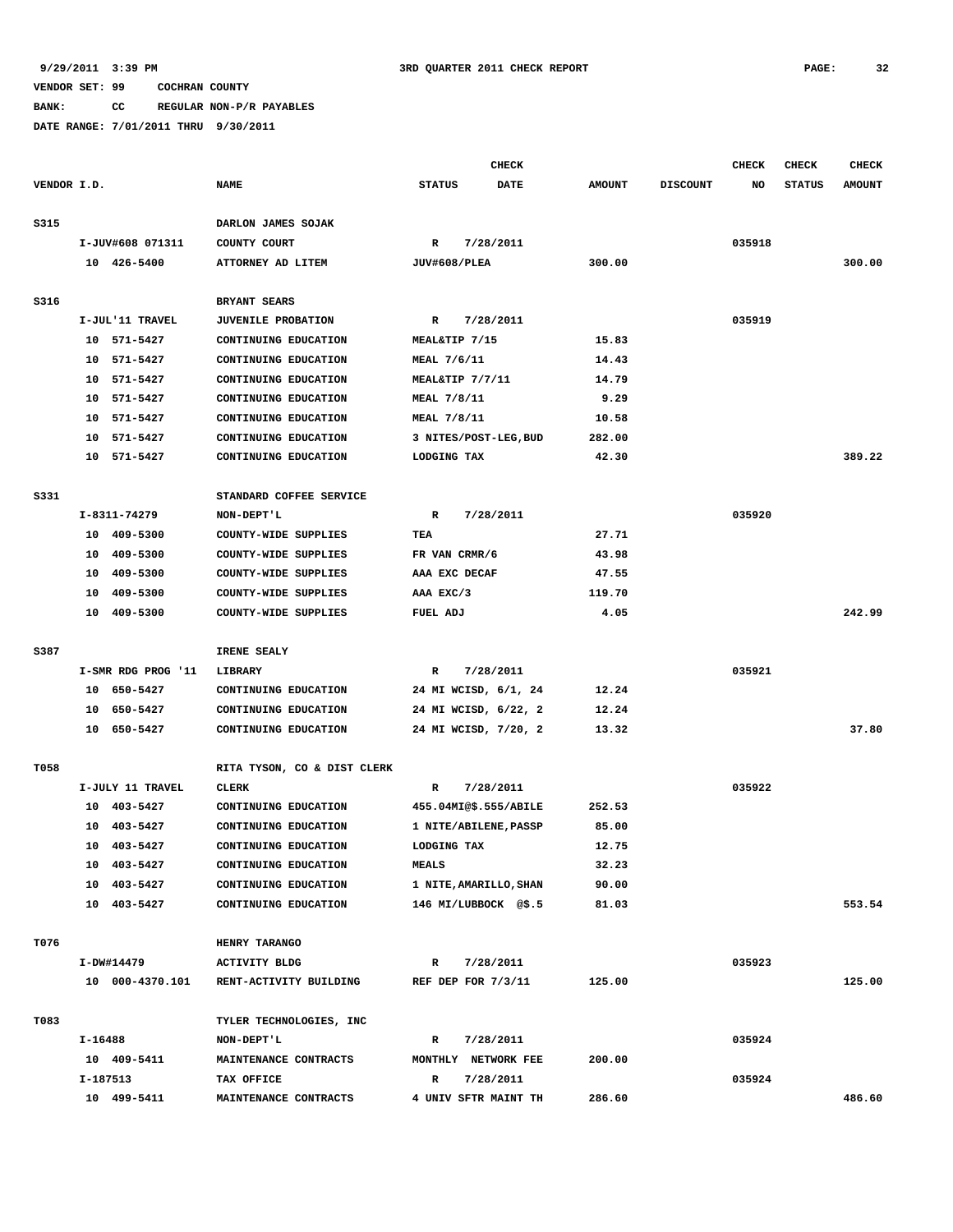# **9/29/2011 3:39 PM 3RD QUARTER 2011 CHECK REPORT PAGE: 33**

### **VENDOR SET: 99 COCHRAN COUNTY**

**BANK: CC REGULAR NON-P/R PAYABLES**

|             |                 |                               |                                   |                          | <b>CHECK</b>         |               |                 | <b>CHECK</b> | <b>CHECK</b>  | <b>CHECK</b>  |
|-------------|-----------------|-------------------------------|-----------------------------------|--------------------------|----------------------|---------------|-----------------|--------------|---------------|---------------|
| VENDOR I.D. |                 |                               | <b>NAME</b>                       | <b>STATUS</b>            | <b>DATE</b>          | <b>AMOUNT</b> | <b>DISCOUNT</b> | NO           | <b>STATUS</b> | <b>AMOUNT</b> |
| U003        |                 |                               | UNIVERSITY OF TEXAS               |                          |                      |               |                 |              |               |               |
|             | I-848811005     |                               | COMM'R COURT                      | R                        | 7/28/2011            |               |                 | 035925       |               |               |
|             | 15 610-5427     |                               | COMM-CONTINUING EDUCATION         |                          | NEW COMM'R SEMINAR 1 | 350.00        |                 |              |               | 350.00        |
| U019        |                 |                               | UNITED SUPERMARKETS, INC          |                          |                      |               |                 |              |               |               |
|             | I-9852 071411   |                               | <b>JAIL</b>                       | R                        | 7/28/2011            |               |                 | 035926       |               |               |
|             | 10 512-5333     |                               | <b>FOOD-PRISONERS</b>             | DILL PICKLES/2           |                      | 1.98          |                 |              |               |               |
|             | 10 512-5333     |                               | <b>FOOD-PRISONERS</b>             | VALENCIA ORANGES/2       |                      | 5.98          |                 |              |               | 7.96          |
| U030        |                 |                               | U S SCRIPT, INC                   |                          |                      |               |                 |              |               |               |
|             | I-07/11/11 RUFF |                               | <b>JAIL/MEDS</b>                  | R                        | 7/28/2011            |               |                 | 035927       |               |               |
|             | 10 512-5391     |                               | MEDICAL CARE-PRISONERS            |                          | MEDS #1/MICHAEL RUFF | 263.55        |                 |              |               |               |
|             | 10 512-5391     |                               | MEDICAL CARE-PRISONERS            | MEDS#2/MICHAEL RUFF      |                      | 26.90         |                 |              |               |               |
|             | 10 512-5391     |                               | MEDICAL CARE-PRISONERS            | MEDS#3/MICHAEL RUFF      |                      | 12.90         |                 |              |               |               |
|             | 10              | 512-5391                      | MEDICAL CARE-PRISONERS            | MEDS#4/MICHAEL RUFF      |                      | 9.90          |                 |              |               |               |
|             | 10 512-5391     |                               | MEDICAL CARE-PRISONERS            | MEDS#5/MICHAEL RUFF      |                      | 17.74         |                 |              |               |               |
|             | 10 512-5391     |                               | MEDICAL CARE-PRISONERS            | MEDS#6/MICHAEL RUFF      |                      | 31.98         |                 |              |               | 362.97        |
|             |                 |                               |                                   |                          |                      |               |                 |              |               |               |
| V042        |                 |                               | RICK VANDERPOOL                   |                          |                      |               |                 |              |               |               |
|             | I-PICS 070811   |                               | <b>MUSEUM</b>                     | R                        | 7/28/2011            |               |                 | 035928       |               |               |
|             | 31 652-5499     |                               | MISCELLANEOUS                     |                          | PARADE PICTURES/BUFF | 150.00        |                 |              |               | 150.00        |
|             |                 |                               |                                   |                          |                      |               |                 |              |               |               |
| W010        |                 |                               | WEST TEXAS GAS<br>INC             |                          |                      |               |                 |              |               |               |
|             |                 | I-004036001501 0711 PARK/SHOP |                                   | R                        | 7/28/2011            |               |                 | 035929       |               |               |
|             | 10 660-5440     |                               | UTILITIES & IRRIGATION            | $0.8MCF$ 6/2-7/6/11      |                      | 14.54         |                 |              |               |               |
|             |                 |                               | I-004036002501 0711 PARK/SHOWBARN | R                        | 7/28/2011            |               |                 | 035929       |               |               |
|             | 10 660-5440     |                               | UTILITIES & IRRIGATION            | $0.2$ MCF $6/2 - 7/6/11$ |                      | 10.38         |                 |              |               |               |
|             |                 | I-004049022001 0711 PREC 3    |                                   | R                        | 7/28/2011            |               |                 | 035929       |               |               |
|             | 15 623-5440     |                               | UTILITIES                         | $6/3 - 7/7/11$           |                      | 9.00          |                 |              |               | 33.92         |
| W062        |                 |                               | WAL-MART COMMUNITY                |                          |                      |               |                 |              |               |               |
|             | I-022980 072211 |                               | JAIL                              | R                        | 7/28/2011            |               |                 | 035930       |               |               |
|             | 10 512-5333     |                               | <b>FOOD-PRISONERS</b>             | 150 FROZEN DINNERS       |                      | 315.75        |                 |              |               |               |
|             | 10 512-5392     |                               | MISCELLANEOUS SUPPLIES            | ALCOHOL                  |                      | 1.82          |                 |              |               |               |
|             | 10 512-5391     |                               | MEDICAL CARE-PRISONERS            | ALLEGRA                  |                      | 23.94         |                 |              |               |               |
|             | 10 512-5391     |                               | MEDICAL CARE-PRISONERS            | EQ ASH CAPS              |                      | 3.12          |                 |              |               |               |
|             | 10 512-5391     |                               | MEDICAL CARE-PRISONERS            | ZYRTEC                   |                      | 34.94         |                 |              |               |               |
|             | 10 512-5392     |                               | MISCELLANEOUS SUPPLIES            | <b>COTTON SWABS</b>      |                      | 3.32          |                 |              |               |               |
|             |                 | I-118700066254 07061 JAIL     |                                   | R                        | 7/28/2011            |               |                 | 035930       |               |               |
|             | 10 512-5333     |                               | <b>FOOD-PRISONERS</b>             | EL CH MEX ST/8           |                      | 16.00         |                 |              |               |               |
|             | 10 512-5333     |                               | <b>FOOD-PRISONERS</b>             | EL CH MEX ST/10          |                      | 20.00         |                 |              |               |               |
|             | 10 512-5333     |                               | <b>FOOD-PRISONERS</b>             | BEEF ENCH/7              |                      | 14.00         |                 |              |               |               |
|             | 10 512-5333     |                               | <b>FOOD-PRISONERS</b>             | ENCH DINNER/8            |                      | 16.00         |                 |              |               |               |
|             | 10 512-5333     |                               | <b>FOOD-PRISONERS</b>             | EC SALTILLO/3            |                      | 6.00          |                 |              |               |               |
|             | 10 512-5333     |                               | <b>FOOD-PRISONERS</b>             | BEEF ENCH/13             |                      | 15.34         |                 |              |               |               |
|             | 10 512-5333     |                               | FOOD-PRISONERS                    | SALTILLO DINNER/9        |                      | 10.62         |                 |              |               |               |
|             | 10 512-5333     |                               | <b>FOOD-PRISONERS</b>             | MEATLOAF/10              |                      | 24.70         |                 |              |               |               |
|             | 10 512-5333     |                               | <b>FOOD-PRISONERS</b>             | CHKN DINNER/2            |                      | 4.94          |                 |              |               |               |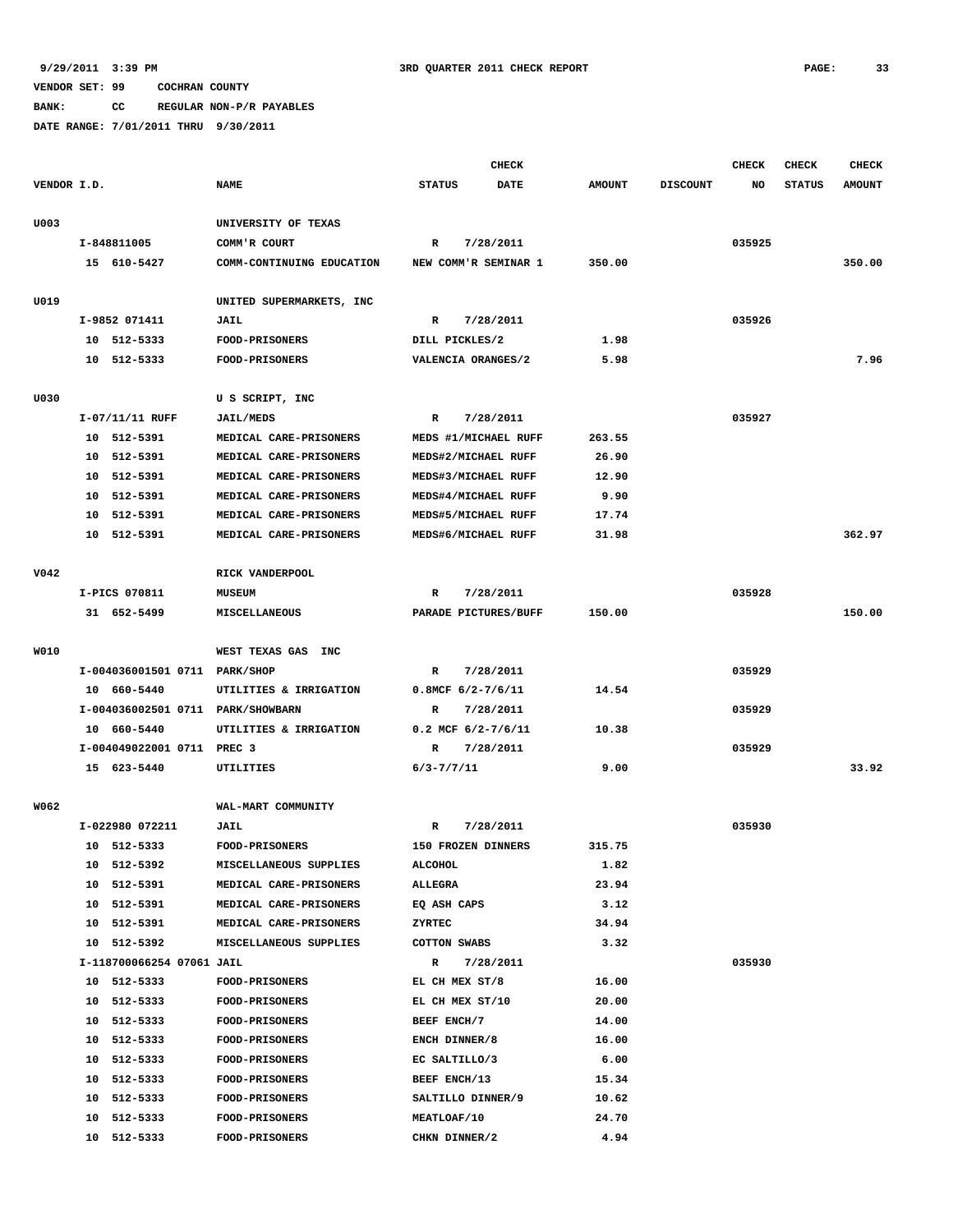**BANK: CC REGULAR NON-P/R PAYABLES**

|             |          |                             |                                   |                         | <b>CHECK</b> |               |                 | <b>CHECK</b> | CHECK         | <b>CHECK</b>  |
|-------------|----------|-----------------------------|-----------------------------------|-------------------------|--------------|---------------|-----------------|--------------|---------------|---------------|
| VENDOR I.D. |          |                             | <b>NAME</b>                       | <b>STATUS</b>           | <b>DATE</b>  | <b>AMOUNT</b> | <b>DISCOUNT</b> | NO           | <b>STATUS</b> | <b>AMOUNT</b> |
| W062        |          |                             | WAL-MART COMMUNITY<br><b>CONT</b> |                         |              |               |                 |              |               |               |
|             |          | I-118700066254 07061 JAIL   |                                   | R                       | 7/28/2011    |               |                 | 035930       |               |               |
|             |          | 10 512-5333                 | FOOD-PRISONERS                    | 14 FROZEN DINNERS @2    |              | 34.58         |                 |              |               |               |
|             |          | 10 512-5333                 | <b>FOOD-PRISONERS</b>             | FRIED CHKN DNR/2        |              | 5.56          |                 |              |               |               |
|             | 10       | 512-5333                    | <b>FOOD-PRISONERS</b>             | 2 CHOPPED STK DNR       |              | 4.94          |                 |              |               |               |
|             | 10       | 512-5333                    | <b>FOOD-PRISONERS</b>             | EL CHAR DNR             |              | 1.18          |                 |              |               |               |
|             | 10       | 512-5333                    | <b>FOOD-PRISONERS</b>             | 5 FROZEN DINNERS @2.    |              | 12.35         |                 |              |               |               |
|             | 10       | 512-5333                    | FOOD-PRISONERS                    | 9 FROZEN DINNERS @1.    |              | 10.62         |                 |              |               |               |
|             | 10       | 512-5333                    | <b>FOOD-PRISONERS</b>             | 19 FROZEN DINNERS @2    |              | 46.93         |                 |              |               |               |
|             | 10       | 512-5333                    | FOOD-PRISONERS                    | PKG SALAD               |              | 2.68          |                 |              |               |               |
|             | 10       | 512-5392                    | MISCELLANEOUS SUPPLIES            | FEBREZE/3 @8.87         |              | 26.61         |                 |              |               | 655.94        |
| <b>W097</b> |          |                             | WILDRED L. MATHENY dba            |                         |              |               |                 |              |               |               |
|             | I-28890  |                             | CRTHSE/ACT BLDG/LIBRARY           | R                       | 7/28/2011    |               |                 | 035931       |               |               |
|             |          | 10 510-5332                 | CUSTODIAL SUPPLIES                | SPRAY BUGS              |              | 70.00         |                 |              |               |               |
|             | 10       | 662-5332                    | CUSTODIAL SUPPLIES                | SPRAY BUGS              |              | 45.00         |                 |              |               |               |
|             | 10       | 650-5332                    | CUSTODIAL SUPPLIES                | SPRAY BUGS              |              | 35.00         |                 |              |               | 150.00        |
|             |          |                             |                                   |                         |              |               |                 |              |               |               |
| W115        |          |                             | RAYMOND D WEBER                   |                         |              |               |                 |              |               |               |
|             | I-070811 |                             | PUBLIC SAFETY*OTHER*              | R                       | 7/28/2011    |               |                 | 035932       |               |               |
|             | 10       | 580-5571                    | CAPITAL OUTLAY                    | REIMB FOR COMM TOWER    |              |               |                 |              |               |               |
|             | 10       | 580-5571                    | CAPITAL OUTLAY                    | HUSKY 14PC COMBO T-H    |              | 24.97         |                 |              |               |               |
|             | 10       | 580-5571                    | CAPITAL OUTLAY                    | $1 - 1/2$ " BOLT ON HUB |              | 8.97          |                 |              |               |               |
|             | 10       | 580-5571                    | CAPITAL OUTLAY                    | 2" FEMALE ADAPTER/2     |              | 2.46          |                 |              |               | 36.40         |
| W209        |          |                             | WRIGHT COLLISION CENTER, INC      |                         |              |               |                 |              |               |               |
|             | I-5021   |                             | <b>SHERIFF</b>                    | R                       | 7/28/2011    |               |                 | 035933       |               |               |
|             |          | 10 560-5451                 | MACHINERY-NON-OFFICE REPAIR       | REPAIR DMG TO '10 FO    |              | 675.00        |                 |              |               |               |
|             | 10       | 560-5451                    | MACHINERY-NON-OFFICE REPAIR       | PAINT LABOR--DEER DA    |              | 661.50        |                 |              |               |               |
|             | 10       | 560-5451                    | MACHINERY-NON-OFFICE REPAIR       | PAINT SUPPLIES-DEER     |              | 470.40        |                 |              |               |               |
|             | 10       | 560-5451                    | MACHINERY-NON-OFFICE REPAIR       | <b>PARTS-DEER</b>       |              | 1,564.16      |                 |              |               | 3,371.06      |
| X001        |          |                             | XCEL ENERGY                       |                         |              |               |                 |              |               |               |
|             |          | I-54-1829977-7 JUL11 PREC 2 |                                   | $\mathbf{R}$            | 7/28/2011    |               |                 | 035934       |               |               |
|             |          | 15 622-5440                 | UTILITIES                         | 6 KWH 6/13-7/13/11      |              | 11.72         |                 |              |               |               |
|             |          | 15 622-5440                 | UTILITIES                         | AREA LIGHT              |              | 15.76         |                 |              |               | 27.48         |
|             |          |                             |                                   |                         |              |               |                 |              |               |               |
| Y001        |          |                             | YELLOWHOUSE MACHINERY COM         |                         |              |               |                 |              |               |               |
|             |          | I-101948                    | PREC 1                            | R                       | 7/28/2011    |               |                 | 035935       |               |               |
|             |          | 15 621-5451                 | <b>REPAIRS</b>                    | REPL MAIN OIL SEAL,     |              |               |                 |              |               |               |
|             |          | 15 621-5451                 | <b>REPAIRS</b>                    | CALIBRATE TRANS ON J    |              | 546.00        |                 |              |               |               |
|             |          | 15 621-5451                 | <b>REPAIRS</b>                    | HYDRAULIC               |              | 198.90        |                 |              |               |               |
|             |          | 15 621-5451                 | <b>REPAIRS</b>                    | GREASE/2                |              | 10.34         |                 |              |               |               |
|             | I-208226 | 15 621-5451                 | REPAIRS<br>PREC 4                 | ENV FEE<br>$\mathbb{R}$ | 7/28/2011    | 9.44          |                 | 035935       |               |               |
|             |          | 15 624-5451                 | <b>REPAIRS</b>                    | 2 PINS/770G JOHN DEE    |              | 181.82        |                 |              |               |               |
|             |          | 15 624-5451                 | <b>REPAIRS</b>                    | <b>FREIGHT</b>          |              | 14.87         |                 |              |               | 961.37        |
|             |          |                             |                                   |                         |              |               |                 |              |               |               |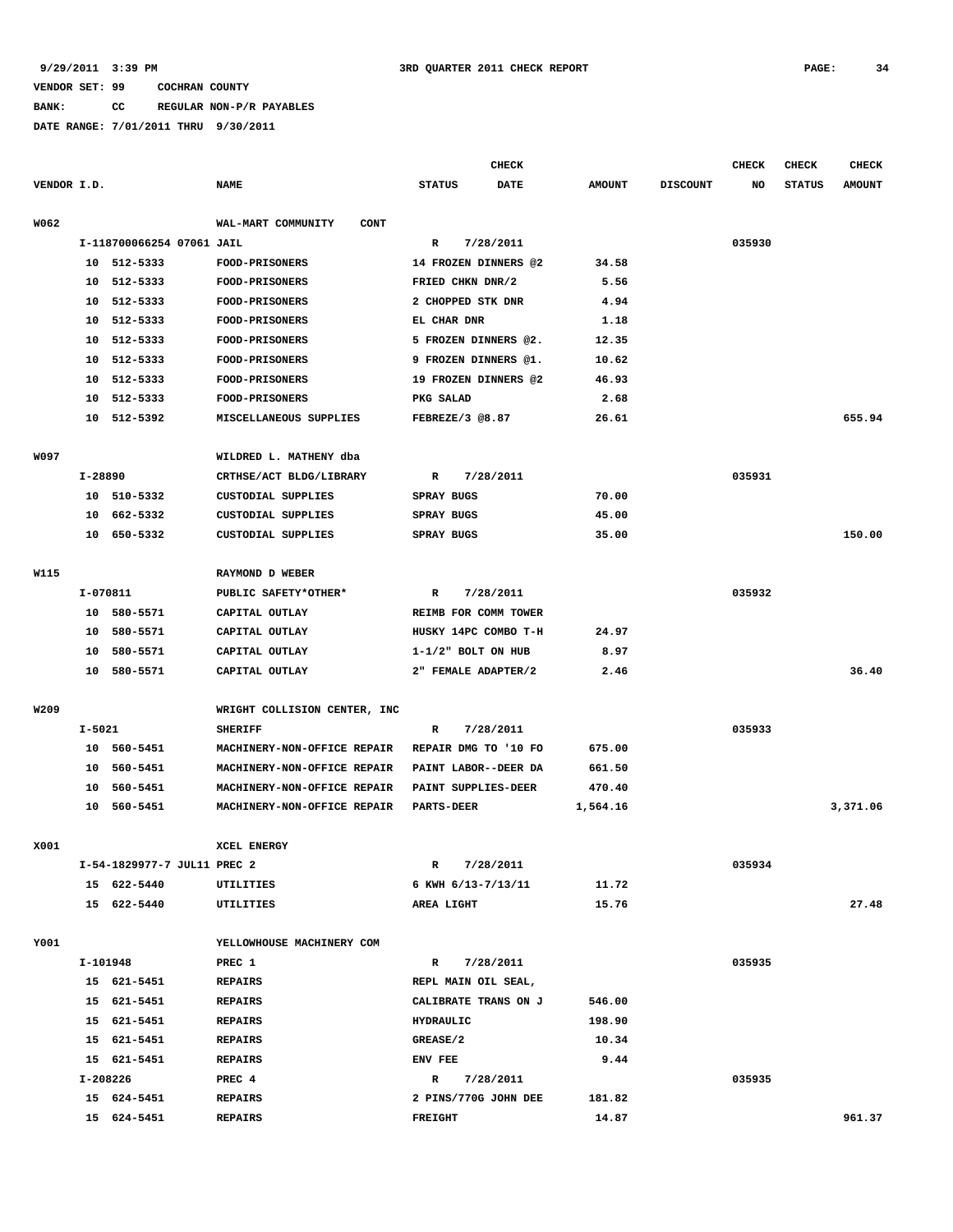### **BANK: CC REGULAR NON-P/R PAYABLES**

|             |                                     |              |                               | <b>CHECK</b>              |                      |  |               |                 | <b>CHECK</b> | <b>CHECK</b>  | <b>CHECK</b>  |
|-------------|-------------------------------------|--------------|-------------------------------|---------------------------|----------------------|--|---------------|-----------------|--------------|---------------|---------------|
| VENDOR I.D. |                                     |              | <b>NAME</b>                   | <b>STATUS</b>             | <b>DATE</b>          |  | <b>AMOUNT</b> | <b>DISCOUNT</b> | NO           | <b>STATUS</b> | <b>AMOUNT</b> |
| A053        |                                     |              | AMERICAN TIRE DISTRIBUTORS    |                           |                      |  |               |                 |              |               |               |
|             | I-S016170087                        |              | <b>CONSTABLE</b>              | $\mathbb{R}$<br>8/08/2011 |                      |  |               |                 | 035936       |               |               |
|             |                                     | 10 550-5454  | TIRES                         | 4 275/60R17               |                      |  | 684.12        |                 |              |               |               |
|             |                                     | I-S016357413 | <b>SHERIFF</b>                | R                         | 8/08/2011            |  |               |                 | 035936       |               |               |
|             |                                     | 10 560-5454  | TIRES                         | 4 275/60R17               |                      |  | 684.12        |                 |              |               | 1,368.24      |
| A109        |                                     |              | ALBUS FARM EQUIPMENT          |                           |                      |  |               |                 |              |               |               |
|             | I-33397                             |              | PREC <sub>4</sub>             | R                         | 8/08/2011            |  |               |                 | 035937       |               |               |
|             |                                     | 15 624-5451  | <b>REPAIRS</b>                |                           | REFLECTOR DRIVER     |  | 60.00         |                 |              |               |               |
|             | $I - 33482$                         |              | PREC 1                        | R                         | 8/08/2011            |  |               |                 | 035937       |               |               |
|             |                                     | 15 621-5451  | <b>REPAIRS</b>                |                           | 22" 34X3 FLAT        |  | 18.26         |                 |              |               |               |
|             |                                     | 15 621-5451  | <b>REPAIRS</b>                |                           | 92" 14GA TUBING      |  | 13.80         |                 |              |               |               |
|             |                                     | 15 621-5451  | <b>REPAIRS</b>                |                           | 92" 1/8X1 FLAT       |  | 5.52          |                 |              |               |               |
|             |                                     | 15 621-5451  | <b>REPAIRS</b>                |                           | 2.5HR REFLECTOR DRIV |  | 125.00        |                 |              |               |               |
|             | I-35552                             |              | PREC <sub>3</sub>             | R                         | 8/08/2011            |  |               |                 | 035937       |               |               |
|             |                                     | 15 623-5451  | <b>REPAIRS</b>                |                           | 12' 1/8X2X2 ANGLE    |  | 24.00         |                 |              |               | 246.58        |
| A133        |                                     |              | ALLIED COMPLIANCE SERVICE     |                           |                      |  |               |                 |              |               |               |
|             | I-20498                             |              | COMMISSIONERS COURT           | R                         | 8/08/2011            |  |               |                 | 035938       |               |               |
|             |                                     | 15 610-5499  | <b>MISCELLANEOUS</b>          |                           | 2 DOT RANDOM DRUG TE |  |               |                 |              |               |               |
|             |                                     | 15 610-5499  | MISCELLANEOUS                 |                           | 1 DOT ALCOHOL SCREEN |  | 32.00         |                 |              |               |               |
|             |                                     | 15 610-5499  | MISCELLANEOUS                 | ON SITE FEE               |                      |  | 55.00         |                 |              |               | 87.00         |
| A234        |                                     |              | AMERIKIT TECHNOLOGY SOLUTIONS |                           |                      |  |               |                 |              |               |               |
|             |                                     | I-K301991    | LIBRARY                       | $\mathbb{R}$              | 8/08/2011            |  |               |                 | 035939       |               |               |
|             |                                     | 10 650-5310  | OFFICE SUPPLIES               |                           | DEEP FREEZE STD/5    |  | 98.80         |                 |              |               |               |
|             |                                     | 10 650-5310  | OFFICE SUPPLIES               | 5YR MAINT/5               |                      |  | 79.00         |                 |              |               | 177.80        |
|             |                                     |              |                               |                           |                      |  |               |                 |              |               |               |
| <b>B001</b> |                                     |              | BAILEY CO. ELECTRIC COOP      |                           |                      |  |               |                 |              |               |               |
|             | I-241265                            |              | PREC 4                        | R                         | 8/08/2011            |  |               |                 | 035940       |               |               |
|             |                                     | 15 624-5440  | UTILITIES                     |                           | 300KWH 6/22-7/25/11  |  | 41.00         |                 |              |               |               |
|             |                                     | 15 624-5440  | UTILITIES                     | AREA LIGHT                |                      |  | 8.77          |                 |              |               |               |
|             | I-241266                            |              | PREC <sub>3</sub>             | $\mathbb{R}$              | 8/08/2011            |  |               |                 | 035940       |               |               |
|             |                                     | 15 623-5440  | UTILITIES                     |                           | 193 KWH 6/20-7/20/11 |  | 30.73         |                 |              |               |               |
|             |                                     | 15 623-5440  | UTILITIES                     |                           | 2 AREA LIGHTS        |  | 19.37         |                 |              |               |               |
|             | I-241267<br>NON-DEPTL/SHERIFF POSSE |              | R 8/08/2011                   |                           |                      |  |               | 035940          |              |               |               |
|             |                                     | 10 409-5440  | UTILITIES                     |                           | 98KWH 6/8-7/12/11    |  | 39.49         |                 |              |               | 139.36        |
| B102        |                                     |              | BEAR GRAPHICS INC.            |                           |                      |  |               |                 |              |               |               |
|             |                                     | I-599613     | COUNTY/DIST CLERK             | $\mathbf R$               | 8/08/2011            |  |               |                 | 035941       |               |               |
|             |                                     | 10 403-5310  | OFFICE SUPPLIES               |                           | 100 ASSUMED NAME CER |  | 109.95        |                 |              |               |               |
|             |                                     | 10 403-5310  | OFFICE SUPPLIES               | <b>FREIGHT</b>            |                      |  | 11.47         |                 |              |               | 121.42        |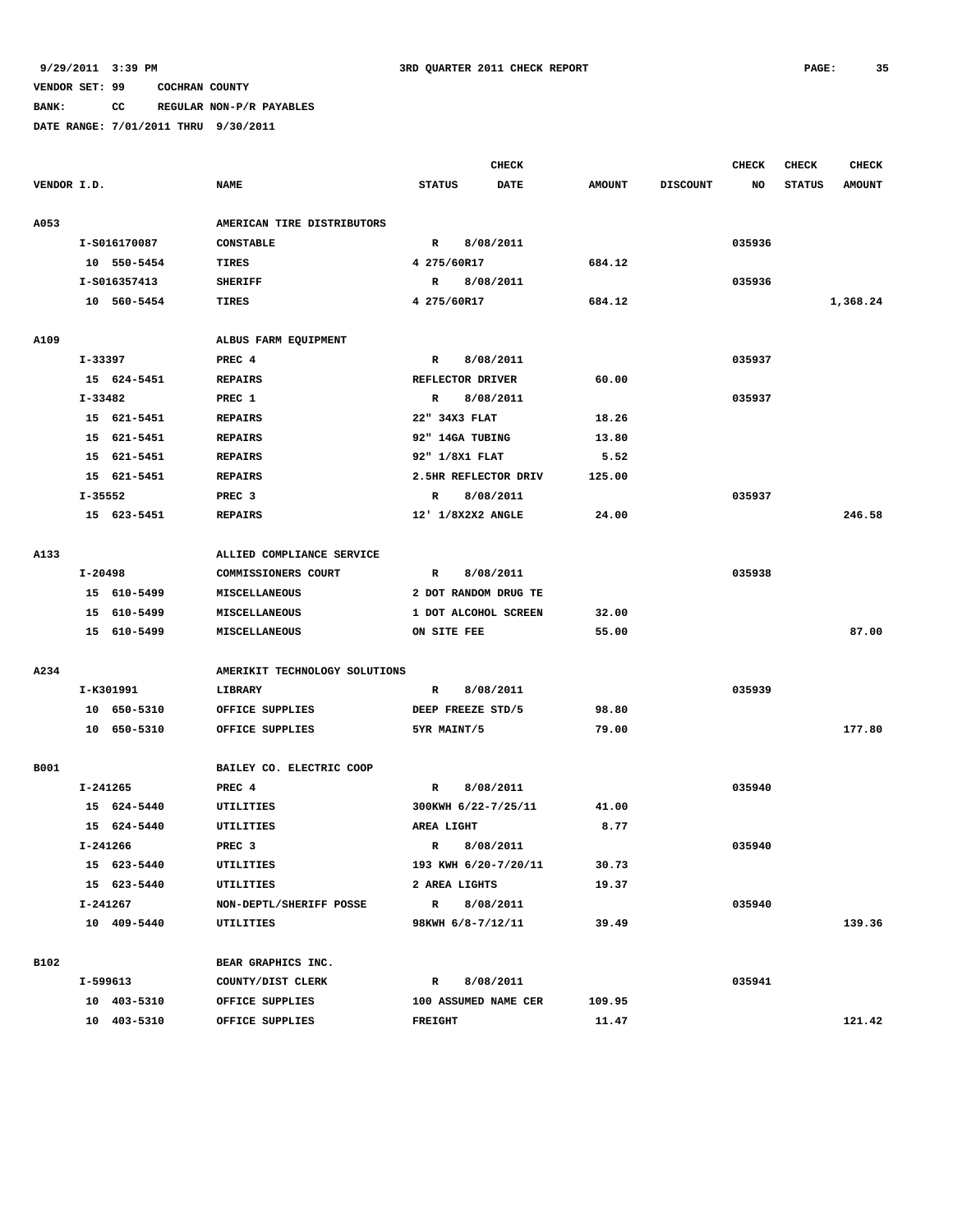**BANK: CC REGULAR NON-P/R PAYABLES**

**DATE RANGE: 7/01/2011 THRU 9/30/2011**

|             |                                     |             |                                            | <b>CHECK</b>             |                         |                       |               |                 | <b>CHECK</b> | CHECK         | <b>CHECK</b>  |
|-------------|-------------------------------------|-------------|--------------------------------------------|--------------------------|-------------------------|-----------------------|---------------|-----------------|--------------|---------------|---------------|
| VENDOR I.D. |                                     |             | <b>NAME</b>                                | <b>STATUS</b>            |                         | DATE                  | <b>AMOUNT</b> | <b>DISCOUNT</b> | NO           | <b>STATUS</b> | <b>AMOUNT</b> |
| C007        |                                     |             | CITY OF MORTON                             |                          |                         |                       |               |                 |              |               |               |
|             | I-04-0448-05 AUG11                  |             |                                            |                          | 8/08/2011               |                       |               |                 | 035942       |               |               |
|             |                                     | 10 640-5440 | WELFARE<br>UTILITIES                       | R<br>DAVID VILLAREAL     |                         |                       | 265.03        |                 |              |               |               |
|             | I-072911                            |             |                                            | R                        |                         |                       |               |                 |              |               |               |
|             |                                     | 10 650-5440 | LIB/MUS/ACT BLDG/CRTHS/PREC 1<br>UTILITIES | LIBRARY GAS              | 8/08/2011               |                       | 18.25         |                 | 035942       |               |               |
|             |                                     | 10 650-5440 | UTILITIES                                  | LIBRARY WATER            |                         |                       | 13.00         |                 |              |               |               |
|             |                                     | 10 650-5440 | UTILITIES                                  | LIBRARY GARBAGE          |                         |                       | 43.50         |                 |              |               |               |
|             |                                     | 10 650-5440 | UTILITIES                                  | LIBRARY SEWER            |                         |                       | 14.00         |                 |              |               |               |
|             |                                     | 10 652-5440 | UTILITIES                                  | <b>MUSEUM GAS</b>        |                         |                       | 18.25         |                 |              |               |               |
|             |                                     | 10 652-5440 | UTILITIES                                  | <b>MUSEUM WATER</b>      |                         |                       | 13.00         |                 |              |               |               |
|             | 10                                  | 652-5440    | UTILITIES                                  | <b>MUSEUM GARBAGE</b>    |                         |                       | 20.25         |                 |              |               |               |
|             |                                     | 10 652-5440 | UTILITIES                                  | <b>MUSEUM SEWER</b>      |                         |                       | 12.00         |                 |              |               |               |
|             |                                     | 10 662-5440 | UTILITIES                                  | <b>ACTIVITY BLDG GAS</b> |                         |                       | 18.25         |                 |              |               |               |
|             | 10                                  | 662-5440    | UTILITIES                                  | ACT. BLDG WATER          |                         |                       | 13.00         |                 |              |               |               |
|             | 10                                  | 662-5440    | UTILITIES                                  | ACT. BLDG GARBAGE        |                         |                       | 69.00         |                 |              |               |               |
|             | 10                                  | 662–5440    | UTILITIES                                  | ACT. BLDG SEWER          |                         |                       | 36.00         |                 |              |               |               |
|             |                                     | 10 510-5440 | UTILITIES                                  |                          | <b>COURTHOUSE GAS</b>   |                       | 33.63         |                 |              |               |               |
|             |                                     | 10 510-5440 | UTILITIES                                  |                          | <b>COURTHOUSE WATER</b> |                       | 294.00        |                 |              |               |               |
|             |                                     | 10 510-5440 | UTILITIES                                  |                          | <b>CRTHSE GARBAGE</b>   |                       | 243.00        |                 |              |               |               |
|             | 10                                  | 510-5440    | UTILITIES                                  |                          | <b>COURTHOUSE SEWER</b> |                       | 42.00         |                 |              |               |               |
|             |                                     | 15 621-5440 | UTILITIES                                  | PREC 1 GAS               |                         |                       | 18.25         |                 |              |               |               |
|             |                                     | 15 621-5440 | UTILITIES                                  | PREC 1 WATER             |                         |                       | 13.00         |                 |              |               |               |
|             |                                     | 15 621-5440 | UTILITIES                                  |                          | PREC 1 GARBAGE          |                       | 43.50         |                 |              |               | 1,240.91      |
|             |                                     |             |                                            |                          |                         |                       |               |                 |              |               |               |
| C031        |                                     |             | COUNTY & DISTRICT CLERKS ASSN              |                          |                         |                       |               |                 |              |               |               |
|             | I-2011 DUES                         |             | COUNTY & DIST CLERK                        | R                        | 8/08/2011               |                       |               |                 | 035943       |               |               |
|             |                                     | 10 403-5481 | DUES AND REGISTRATION                      |                          |                         | 07/11 - 06/12 DUES/C  | 80.00         |                 |              |               | 80.00         |
|             |                                     |             |                                            |                          |                         |                       |               |                 |              |               |               |
| C035        |                                     |             | COX AUTO SUPPLY CO                         |                          |                         |                       |               |                 |              |               |               |
|             | I-162233                            |             | PREC 2/ALL PREC                            | $\mathbf R$              | 8/08/2011               |                       |               |                 | 035944       |               |               |
|             |                                     | 15 621-5451 | <b>REPAIRS</b>                             |                          |                         | HOSE, NIPPLE, FILTER/ | 15.12         |                 |              |               |               |
|             |                                     | 15 622-5451 | <b>REPAIRS</b>                             |                          |                         | HOSE, NIPPLE, FILTER/ | 15.12         |                 |              |               |               |
|             |                                     | 15 623-5451 | <b>REPAIRS</b>                             |                          |                         | HOSE, NIPPLE, FILTER/ | 15.12         |                 |              |               |               |
|             |                                     | 15 624-5451 | <b>REPAIRS</b>                             |                          |                         | HOSE, NIPPLE, FILTER/ | 15.12         |                 |              |               |               |
|             | I-162295                            |             | PREC 4                                     |                          | R 8/08/2011             |                       |               |                 | 035944       |               |               |
|             |                                     | 15 624-5451 | <b>REPAIRS</b>                             | <b>BATTERY</b>           |                         |                       | 61.09         |                 |              |               |               |
|             |                                     | 15 624-5451 | <b>REPAIRS</b>                             | BATT FEE                 |                         |                       | 3.00          |                 |              |               |               |
|             | I-162401                            |             | CLERK                                      | $\mathbf R$              | 8/08/2011               |                       |               |                 | 035944       |               |               |
|             |                                     | 10 403-5310 | OFFICE SUPPLIES                            |                          | 2PK AA BATTERIES        |                       | 9.38          |                 |              |               |               |
|             | I-162700<br>15 622-5356<br>I-163188 |             | PREC <sub>2</sub>                          | $\mathbb{R}$             | 8/08/2011               |                       |               |                 | 035944       |               |               |
|             |                                     |             | ROAD MATERIALS & SUPPLIES                  | 4 FREON                  |                         |                       | 51.96         |                 |              |               |               |
|             |                                     |             | PREC 1                                     | $\mathbb{R}$             | 8/08/2011               |                       |               |                 | 035944       |               |               |
|             |                                     | 15 621-5454 | TIRES                                      | <b>TIRE REPAIR</b>       |                         |                       | 2.99          |                 |              |               |               |
|             |                                     | I-163301    | <b>SHERIFF</b>                             |                          | R 8/08/2011             |                       |               |                 | 035944       |               |               |
|             | 10 560-5451                         |             | MACHINERY-NON-OFFICE REPAIR                | <b>BUSHING</b>           |                         |                       | 1.87          |                 |              |               |               |
|             |                                     | I-163732    | <b>EXTENSION SVC</b>                       |                          | R 8/08/2011             |                       |               |                 | 035944       |               |               |
|             |                                     | 10 665-5451 | <b>REPAIRS</b>                             | AIR FILTER               |                         |                       | 20.74         |                 |              |               |               |

 **10 665-5451 REPAIRS OIL FILTER 6.63**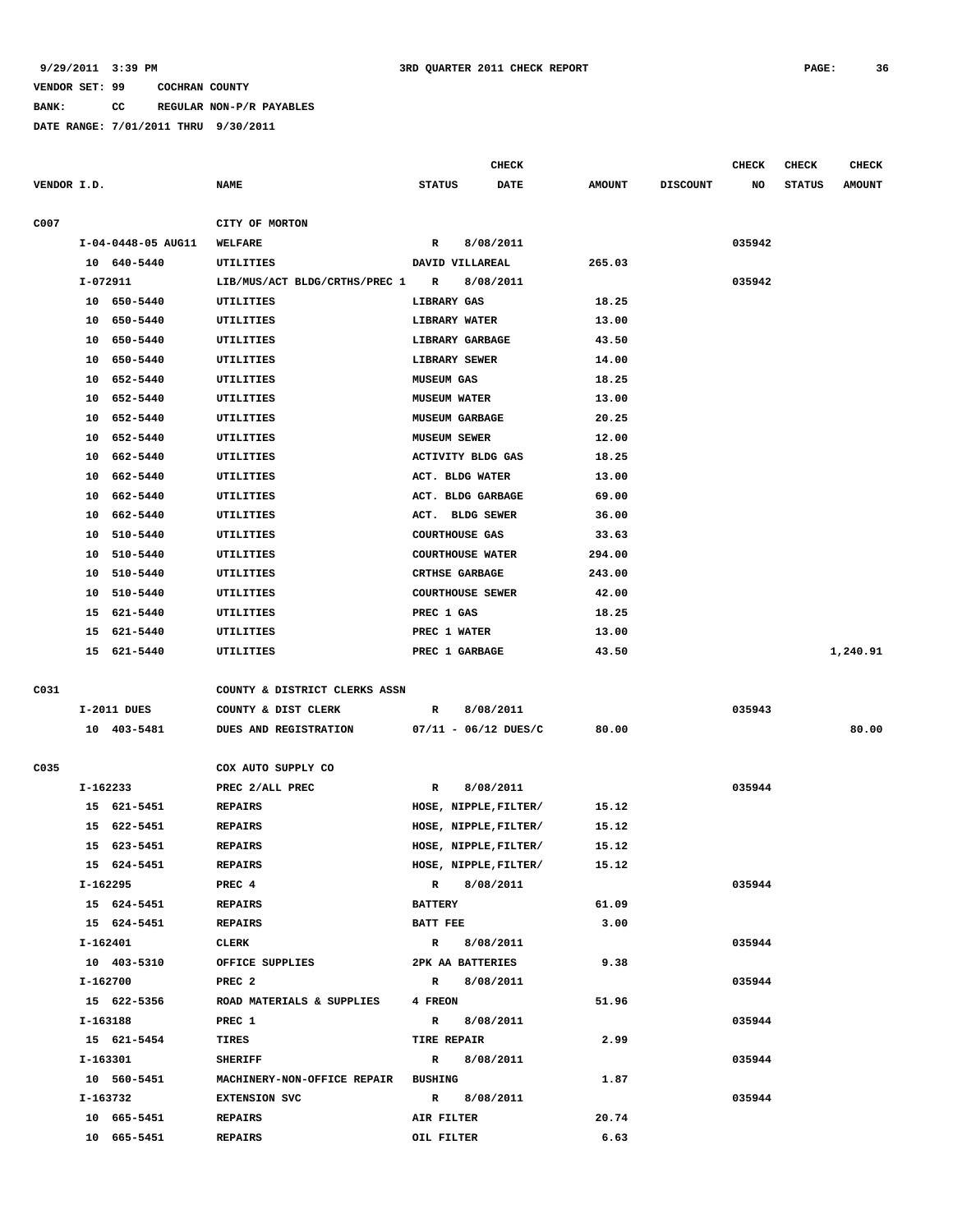**BANK: CC REGULAR NON-P/R PAYABLES**

|             |                            |                                                        |                                          | <b>CHECK</b> |               |                 | CHECK  | <b>CHECK</b>  | <b>CHECK</b>  |
|-------------|----------------------------|--------------------------------------------------------|------------------------------------------|--------------|---------------|-----------------|--------|---------------|---------------|
| VENDOR I.D. |                            | <b>NAME</b>                                            | <b>STATUS</b>                            | <b>DATE</b>  | <b>AMOUNT</b> | <b>DISCOUNT</b> | NO     | <b>STATUS</b> | <b>AMOUNT</b> |
| C035        |                            | COX AUTO SUPPLY CO<br><b>CONT</b>                      |                                          |              |               |                 |        |               |               |
|             | I-163732                   | <b>EXTENSION SVC</b>                                   | $\mathbb{R}$                             | 8/08/2011    |               |                 | 035944 |               |               |
|             | 10 665-5451                | <b>REPAIRS</b>                                         | CS PENNZOIL 10/30                        |              | 51.99         |                 |        |               |               |
|             | I-163809                   | PREC <sub>2</sub>                                      | R                                        | 8/08/2011    |               |                 | 035944 |               |               |
|             | 15 622-5356                | ROAD MATERIALS & SUPPLIES                              | GLASS CLNR                               |              | 3.05          |                 |        |               |               |
|             | 15 622-5356                | ROAD MATERIALS & SUPPLIES                              | <b>BOWL-TICKETS</b>                      |              | 1.99          |                 |        |               |               |
|             | 15 622-5451                | <b>REPAIRS</b>                                         | <b>ANTENNA</b>                           |              | 12.26         |                 |        |               |               |
|             | I-163845                   | PARK                                                   | R 8/08/2011                              |              |               |                 | 035944 |               |               |
|             | 10 660-5451                | <b>REPAIR</b>                                          | FILTER                                   |              | 6.14          |                 |        |               |               |
|             | I-164278                   | <b>JAIL</b>                                            | R 8/08/2011                              |              |               |                 | 035944 |               |               |
|             | 10 512-5451                | <b>REPAIR</b>                                          | 2" COUPLING                              |              | 0.71          |                 |        |               |               |
|             | I-164298                   | JAIL                                                   | R 8/08/2011                              |              |               |                 | 035944 |               |               |
|             | 10 512-5451                | <b>REPAIR</b>                                          | <b>GAL NIPPLE</b>                        |              | 1.35          |                 |        |               |               |
|             | 10 512-5451                | <b>REPAIR</b>                                          | 6 SCREWS                                 |              | 1.70          |                 |        |               |               |
|             | 10 512-5451                | <b>REPAIR</b>                                          | 8 SAKCRETE                               |              | 35.92         |                 |        |               |               |
|             |                            |                                                        |                                          |              |               |                 |        |               |               |
|             | I-164421                   | JAIL                                                   | R 8/08/2011                              |              |               |                 | 035944 |               |               |
|             | 10 512-5392                | MISCELLANEOUS SUPPLIES<br><b>ACTIVITY BLDG</b>         | WEEDER STRING<br>R 8/08/2011             |              | 6.39          |                 |        |               |               |
|             | I-164528                   | CUSTODIAL SUPPLIES                                     |                                          |              |               |                 | 035944 |               |               |
|             | 10 662-5332                |                                                        | <b>BLADES</b>                            |              | 1.15          |                 |        |               |               |
|             | 10 662-5332                | CUSTODIAL SUPPLIES                                     | <b>BLADES</b>                            |              | 4.99          |                 |        |               |               |
|             | I-164569                   | PREC 4                                                 | $\mathbb{R}$                             | 8/08/2011    |               |                 | 035944 |               |               |
|             | 15 624-5356                | ROAD MATERIALS & SUPPLIES                              | 2 BLUE SHOP TOWELS                       |              | 5.58          |                 |        |               |               |
|             | 15 624-5356<br>15 624-5451 | ROAD MATERIALS & SUPPLIES<br><b>REPAIRS</b>            | 2 PAPER TOWELS<br><b>SCREWS</b>          |              | 7.58<br>0.14  |                 |        |               |               |
|             | I-164623                   | PREC 4                                                 | $\mathbb{R}$                             |              |               |                 | 035944 |               |               |
|             |                            |                                                        |                                          | 8/08/2011    |               |                 |        |               |               |
|             | 15 624-5356<br>15 624-5356 | ROAD MATERIALS & SUPPLIES<br>ROAD MATERIALS & SUPPLIES | <b>SCREWDRIVER</b><br><b>SCREWDRIVER</b> |              | 1.49<br>1.99  |                 |        |               |               |
|             |                            |                                                        |                                          |              |               |                 | 035944 |               |               |
|             | I-164692<br>15 621-5451    | PREC 1                                                 | $\mathbb{R}$<br>2GAL 15/50 MYSTIK        | 8/08/2011    | 29.99         |                 |        |               |               |
|             | I-164883                   | <b>REPAIRS</b><br>PREC 1                               | $\mathbb{R}$                             | 8/08/2011    |               |                 | 035944 |               |               |
|             | 15 621-5356                | ROAD MATERIALS & SUPPLIES                              | GAUGE                                    |              | 18.94         |                 |        |               |               |
|             | I-165004                   | PARK/AIRPORT                                           | R 8/08/2011                              |              |               |                 | 035944 |               |               |
|             | 30 518-5451                | <b>REPAIR</b>                                          | 6QT 5/20 OIL                             |              | 28.74         |                 |        |               |               |
|             | 30 518-5451                | <b>REPAIR</b>                                          | 2-CYCLE OIL                              |              | 6.19          |                 |        |               |               |
|             | I-165306                   | PREC 1                                                 | $\mathbb{R}$                             | 8/08/2011    |               |                 | 035944 |               |               |
|             | 15 621-5451                | <b>REPAIRS</b>                                         | 2QT PWR STR FLUID                        |              | 7.38          |                 |        |               |               |
|             | I-165469                   | PREC 3                                                 | $\mathbf{R}$                             | 8/08/2011    |               |                 | 035944 |               |               |
|             | 15 623-5451                | <b>REPAIRS</b>                                         | <b>NIPPLE</b>                            |              | 6.79          |                 |        |               |               |
|             | 15 623-5451                | <b>REPAIRS</b>                                         | NIPPLE                                   |              | 0.89          |                 |        |               |               |
|             | 15 623-5451                | <b>REPAIRS</b>                                         | 3 NIPPLES/GALV                           |              | 1.77          |                 |        |               |               |
|             | 15 623-5451                | <b>REPAIRS</b>                                         | 2 TEFLON                                 |              | 1.98          |                 |        |               |               |
|             | 15 623-5451                | <b>REPAIRS</b>                                         | 2 3M TAPE                                |              | 9.38          |                 |        |               |               |
|             | 15 623-5451                | <b>REPAIRS</b>                                         | BELL                                     |              | 2.07          |                 |        |               |               |
|             | 15 623-5451                | REPAIRS                                                | 2 ELBOWS                                 |              | 1.38          |                 |        |               |               |
|             | 15 623-5451                | <b>REPAIRS</b>                                         | <b>ELBOW</b>                             |              | 0.79          |                 |        |               |               |
|             | 15 623-5451                | <b>REPAIRS</b>                                         | COUPLING                                 |              | 0.89          |                 |        |               |               |
|             | 15 623-5451                | <b>REPAIRS</b>                                         | <b>BLACK TEE</b>                         |              | 0.81          |                 |        |               |               |
|             | I-165614                   | <b>SHERIFF</b>                                         | $\mathbb{R}$                             | 8/08/2011    |               |                 | 035944 |               |               |
|             |                            |                                                        |                                          |              |               |                 |        |               |               |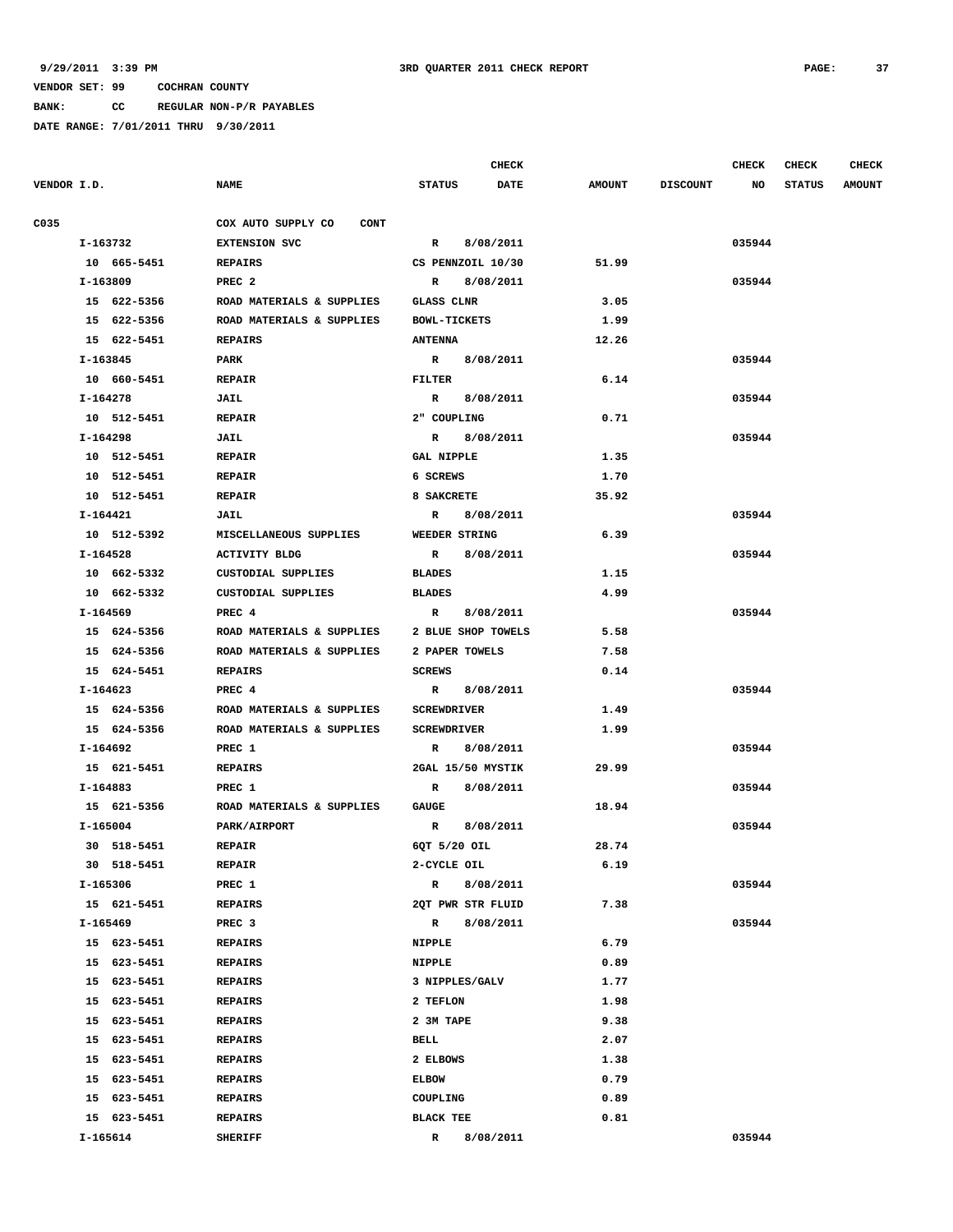**BANK: CC REGULAR NON-P/R PAYABLES**

|             |             |                 |                                                    |                    | <b>CHECK</b>            |               |                 | <b>CHECK</b> | CHECK         | <b>CHECK</b>  |
|-------------|-------------|-----------------|----------------------------------------------------|--------------------|-------------------------|---------------|-----------------|--------------|---------------|---------------|
| VENDOR I.D. |             |                 | <b>NAME</b>                                        | <b>STATUS</b>      | <b>DATE</b>             | <b>AMOUNT</b> | <b>DISCOUNT</b> | NO.          | <b>STATUS</b> | <b>AMOUNT</b> |
| C035        |             |                 | COX AUTO SUPPLY CO<br><b>CONT</b>                  |                    |                         |               |                 |              |               |               |
|             |             | I-165614        | <b>SHERIFF</b>                                     | R                  | 8/08/2011               |               |                 | 035944       |               |               |
|             |             | 10 560-5451     | MACHINERY-NON-OFFICE REPAIR                        | WIPER REFILLS      |                         | 8.10          |                 |              |               | 488.65        |
| C065        |             |                 | CITY OF WHITEFACE F D                              |                    |                         |               |                 |              |               |               |
|             |             | I-JULY 2011     | PUBLIC SAFETY*OTHER*                               | $\mathbb{R}$       | 8/08/2011               |               |                 | 035946       |               |               |
|             |             | 10 580-5414     | FIRE PROTECTION CONTRACTS                          |                    | 114&595, GRASS, 7/5/1   | 350.00        |                 |              |               |               |
|             | 10          | 580-5414        | FIRE PROTECTION CONTRACTS                          |                    | 1169&105, GRASS, 7/13/  | 350.00        |                 |              |               |               |
|             |             | 10 580-5414     | FIRE PROTECTION CONTRACTS                          |                    | 214&1585, TANK BATTER   | 350.00        |                 |              |               |               |
|             | 10          | 580-5414        | FIRE PROTECTION CONTRACTS                          |                    | 214&260, TANK BATTERY   | 350.00        |                 |              |               |               |
|             | 10          | 580-5414        | FIRE PROTECTION CONTRACTS                          |                    | 214&1585, BTW57, 77, GR | 350.00        |                 |              |               |               |
|             |             | 10 580-5414     | FIRE PROTECTION CONTRACTS                          |                    | 1780,7MI S;E SIDE, GR   | 350.00        |                 |              |               | 2,100.00      |
| C069        |             |                 | COUNTRY DUMPSTERS, INC.                            |                    |                         |               |                 |              |               |               |
|             | $I - 26349$ |                 | PREC 3, PREC 4                                     | R                  | 8/08/2011               |               |                 | 035947       |               |               |
|             |             | 15 623-5440     | UTILITIES                                          | AUG DUMPSTER SVC   |                         | 47.75         |                 |              |               |               |
|             |             | 15 624-5440     | UTILITIES                                          | AUG DUMPSTER SVC   |                         | 47.75         |                 |              |               | 95.50         |
| C084        |             |                 | CLERK, SEVENTH COURT OF APPEAL                     |                    |                         |               |                 |              |               |               |
|             | I-JUL11     |                 | <b>STATE FEES</b>                                  | R                  | 8/08/2011               |               |                 | 035948       |               |               |
|             | 90          | 000-4379.002    | 7th Crt of Appeal Gov't22.2081JUL COLLECTIONS/CO C |                    |                         | 5.00          |                 |              |               |               |
|             |             | 90 000-4379.002 | 7th Crt of Appeal Gov't22.2081JUL COLLECTIONS/DIST |                    |                         | 5.00          |                 |              |               | 10.00         |
| D037        |             |                 | DRIVERS LICENSE GUIDE COMPANY                      |                    |                         |               |                 |              |               |               |
|             |             | I-603726        | <b>CLERK</b>                                       | R                  | 8/08/2011               |               |                 | 035949       |               |               |
|             |             | 10 403-5310     | OFFICE SUPPLIES                                    |                    | 2011 ID CHECKING GUI    | 23.95         |                 |              |               |               |
|             |             | 10 403-5310     | OFFICE SUPPLIES                                    | SHIPPING           |                         | 5.00          |                 |              |               | 28.95         |
| D048        |             |                 | DATA-LINE OFFICE SYSTEMS                           |                    |                         |               |                 |              |               |               |
|             | I-56725     |                 | LIBRARY                                            | R                  | 8/08/2011               |               |                 | 035950       |               |               |
|             |             | 10 650-5411     | MAINTENANCE CONTRACTS                              |                    | COPIER MAINTENANCE      | 37.50         |                 |              |               |               |
|             |             | 10 650-5411     | MAINTENANCE CONTRACTS                              | <b>FUEL SURCHG</b> |                         | 1.50          |                 |              |               |               |
|             | I-57173     |                 | LIBRARY                                            | R                  | 8/08/2011               |               |                 | 035950       |               |               |
|             |             | 10 650-5310     | OFFICE SUPPLIES                                    | 224 COLOR COPIES   |                         | 22.40         |                 |              |               | 61.40         |
| E005        |             |                 | EAGLE RUBBER & SUPPLY                              |                    |                         |               |                 |              |               |               |
|             |             | I-42999         | PREC 2                                             | $\mathbb{R}$       | 8/08/2011               |               |                 | 035951       |               |               |
|             |             | 15 622-5451     | <b>REPAIRS</b>                                     |                    | 3/8 R2 HOSE ASSM X 2    | 83.58         |                 |              |               | 83.58         |
| E025        |             |                 | AMY ENRIQUEZ                                       |                    |                         |               |                 |              |               |               |
|             |             | I-DW#14457      | <b>ACTIVITY BLDG</b>                               | $\mathbb{R}$       | 8/08/2011               |               |                 | 035952       |               |               |
|             |             |                 | 10 000-4370.101 RENT-ACTIVITY BUILDING             |                    | REFUND IN FULL--NOT     | 160.00        |                 |              |               | 160.00        |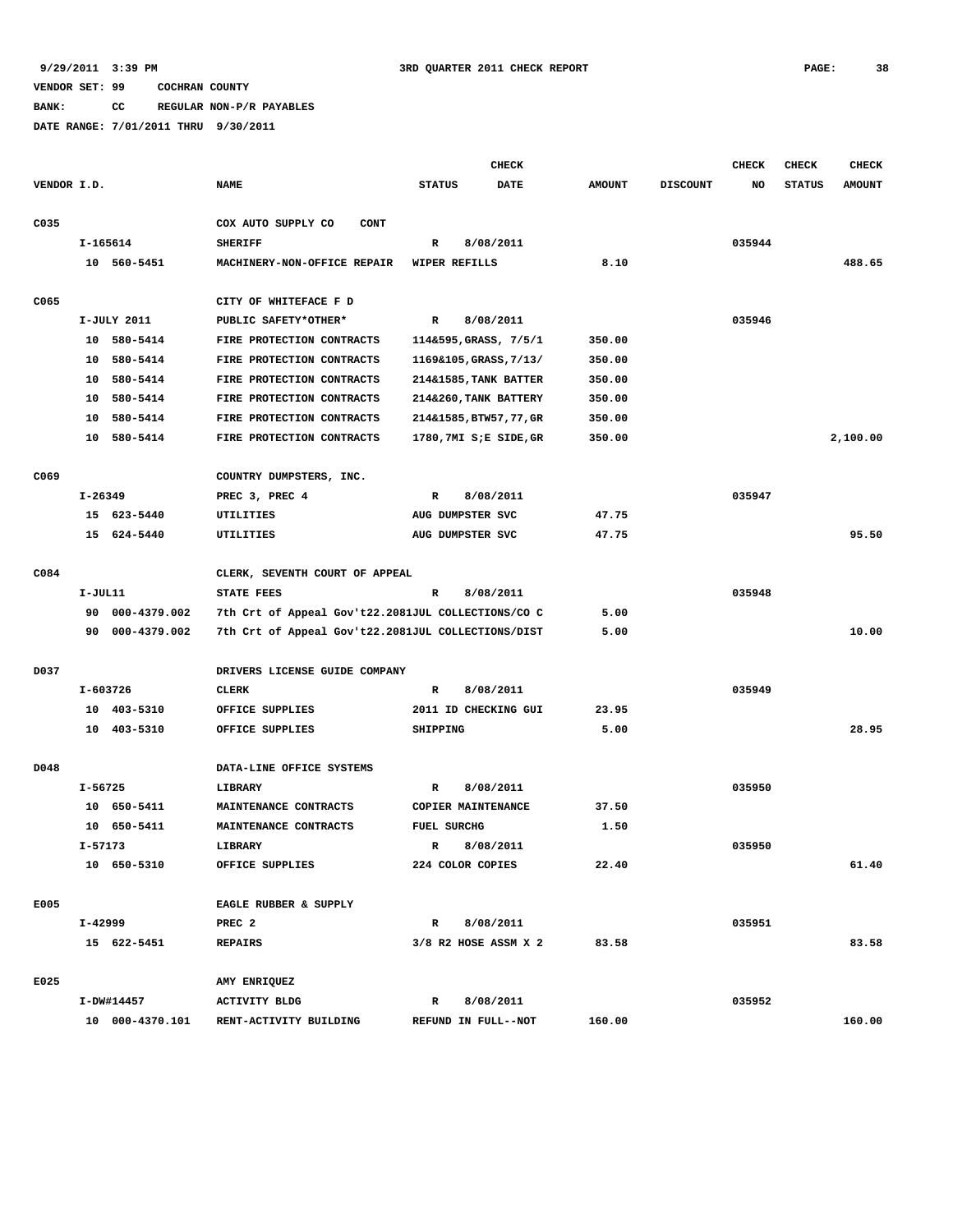**BANK: CC REGULAR NON-P/R PAYABLES**

|             |          |                            |                                        |                                     | <b>CHECK</b>          |               |                 | <b>CHECK</b> | <b>CHECK</b>  | <b>CHECK</b>  |
|-------------|----------|----------------------------|----------------------------------------|-------------------------------------|-----------------------|---------------|-----------------|--------------|---------------|---------------|
| VENDOR I.D. |          |                            | <b>NAME</b>                            | <b>STATUS</b>                       | DATE                  | <b>AMOUNT</b> | <b>DISCOUNT</b> | NO           | <b>STATUS</b> | <b>AMOUNT</b> |
|             |          |                            |                                        |                                     |                       |               |                 |              |               |               |
| F010        |          |                            | FIVE-AREA TELEPHONE CO-OP              |                                     |                       |               |                 |              |               |               |
|             |          | I-927-5510 AUG11           | PREC 4                                 | R                                   | 8/08/2011             |               |                 | 035953       |               |               |
|             |          | 15 624-5420                | <b>TELECOMMUNICATIONS</b>              | AUG PHONE SVC                       |                       | 40.19         |                 |              |               | 40.19         |
|             |          |                            |                                        |                                     |                       |               |                 |              |               |               |
| F073        |          |                            | FRONTIER VALLEY INC.                   |                                     |                       |               |                 |              |               |               |
|             | I-354007 |                            | <b>SHERIFF</b>                         | R                                   | 8/08/2011             |               |                 | 035954       |               |               |
|             |          | 10 560-5499                | MISCELLANEOUS                          |                                     | 10 12/1 250R BX CABL  | 7.60          |                 |              |               |               |
|             |          | 10 560-5499                | MISCELLANEOUS                          |                                     | 2 1/2" BX CONNECTORS  | 2.08          |                 |              |               |               |
|             | 10       | 560-5499                   | <b>MISCELLANEOUS</b>                   | 2 WIRE NUTS                         |                       | 0.10          |                 |              |               |               |
|             |          | 10 560-5499                | MISCELLANEOUS                          | WIRE IN AUTOLOCK BY                 |                       | 89.00         |                 |              |               | 98.78         |
| F215        |          |                            | 1ST CLASS PLUMBING HEATING & A         |                                     |                       |               |                 |              |               |               |
|             |          | I-2041334                  | <b>ACTIVITY BLDG</b>                   | $\mathbb{R}$                        | 8/08/2011             |               |                 | 035955       |               |               |
|             |          | 10 662-5451                | <b>REPAIR</b>                          | 2 30A FUSES                         |                       | 10.63         |                 |              |               |               |
|             | 10       | 662-5451                   | <b>REPAIR</b>                          | 12.5MFD CAPACITOR                   |                       | 36.60         |                 |              |               |               |
|             |          | 10 662-5451                | <b>REPAIR</b>                          | COMM BASE RATE/2HR                  |                       | 150.00        |                 |              |               | 197.23        |
|             |          |                            |                                        |                                     |                       |               |                 |              |               |               |
| G005        |          |                            | <b>GENERAL FUND</b>                    |                                     |                       |               |                 |              |               |               |
|             |          | I-LEASE #4                 | <b>JUVENILE PROBATION</b>              | $\mathbb{R}$                        | 8/08/2011             |               |                 | 035956       |               |               |
|             |          | 10 571-5464                | VEHICLE LEASE                          |                                     | VEHICLE LEASE 7/25/1  | 833.00        |                 |              |               | 833.00        |
|             |          |                            |                                        |                                     |                       |               |                 |              |               |               |
| G144        |          |                            | GENE MESSER AUTO GROUP                 |                                     |                       |               |                 |              |               |               |
|             | I-251619 |                            | <b>SHERIFF</b>                         | R                                   | 8/08/2011             |               |                 | 035957       |               |               |
|             |          | 10 560-5451                | MACHINERY-NON-OFFICE REPAIR            | LAMP ASSM/UNIT 123                  |                       | 94.38         |                 |              |               | 94.38         |
|             |          |                            |                                        |                                     |                       |               |                 |              |               |               |
| J074        |          |                            | TREVA JACKSON                          |                                     |                       |               |                 |              |               |               |
|             |          |                            | I-VOT REG SEM 08/11 VOTER REGISTRATION | R                                   | 8/08/2011             |               |                 | 035958       |               |               |
|             | 10       | 410-5427                   | CONTINUING EDUCATION                   |                                     | VOTER REG SEM, AUSTIN |               |                 |              |               |               |
|             | 10       | 410-5427                   | CONTINUING EDUCATION                   | 3 NITES/T JACKSON                   |                       | 253.50        |                 |              |               |               |
|             | 10       | 410-5427                   | CONTINUING EDUCATION                   | LODGING TAX                         |                       | 38.04         |                 |              |               |               |
|             |          | 10 410-5427                | CONTINUING EDUCATION                   | MEALS 7/31-8/3                      |                       | 62.20         |                 |              |               | 353.74        |
|             |          |                            |                                        |                                     |                       |               |                 |              |               |               |
| J082        |          |                            | JOHN DEERE FINANCIAL                   |                                     |                       |               |                 |              |               |               |
|             |          | I-508153                   | PREC <sub>2</sub>                      | R                                   | 8/08/2011             |               |                 | 035959       |               |               |
|             |          | 15 622-5451                | <b>REPAIRS</b>                         |                                     | REPL FUEL INJ PUMP, I | 665.00        |                 |              |               |               |
|             |          | 15 622-5451                | <b>REPAIRS</b>                         | <b>PARTS</b>                        |                       | 2,050.17      |                 |              |               |               |
|             |          | 15 622-5451                | <b>REPAIRS</b>                         | CORE CR                             |                       | 190.09CR      |                 |              |               |               |
|             |          | I-6027726                  | <b>CEMETERY</b>                        | $\mathbb{R}$                        | 8/08/2011             |               |                 | 035959       |               |               |
|             |          | 10 516-5451                | <b>REPAIR</b>                          | FILTER                              |                       | 19.69         |                 |              |               |               |
|             |          | 10 516-5451                | <b>REPAIR</b>                          | FILTER                              |                       | 33.59         |                 |              |               |               |
|             |          | 10 516-5451                | <b>REPAIR</b>                          | <b>FILTER</b>                       |                       | 30.71         |                 |              |               |               |
|             |          | 10 516-5451<br>10 516-5451 | <b>REPAIR</b><br><b>REPAIR</b>         | OIL FILTER/2<br><b>EJECTOR</b>      |                       | 17.86<br>8.14 |                 |              |               |               |
|             |          | I-6028024                  |                                        |                                     | 8/08/2011             |               |                 | 035959       |               |               |
|             |          | 10 516-5451                | <b>CEMETERY</b><br><b>REPAIR</b>       | $\mathbb{R}$<br><b>BALL BEARING</b> |                       | 15.49         |                 |              |               |               |
|             |          | 10 516-5451                | <b>REPAIR</b>                          | HAND CLNR                           |                       | 4.24          |                 |              |               |               |
|             |          | 10 516-5451                | <b>REPAIR</b>                          | PTO SHAFT FOR MOWER                 |                       | 493.50        |                 |              |               | 3,148.30      |
|             |          |                            |                                        |                                     |                       |               |                 |              |               |               |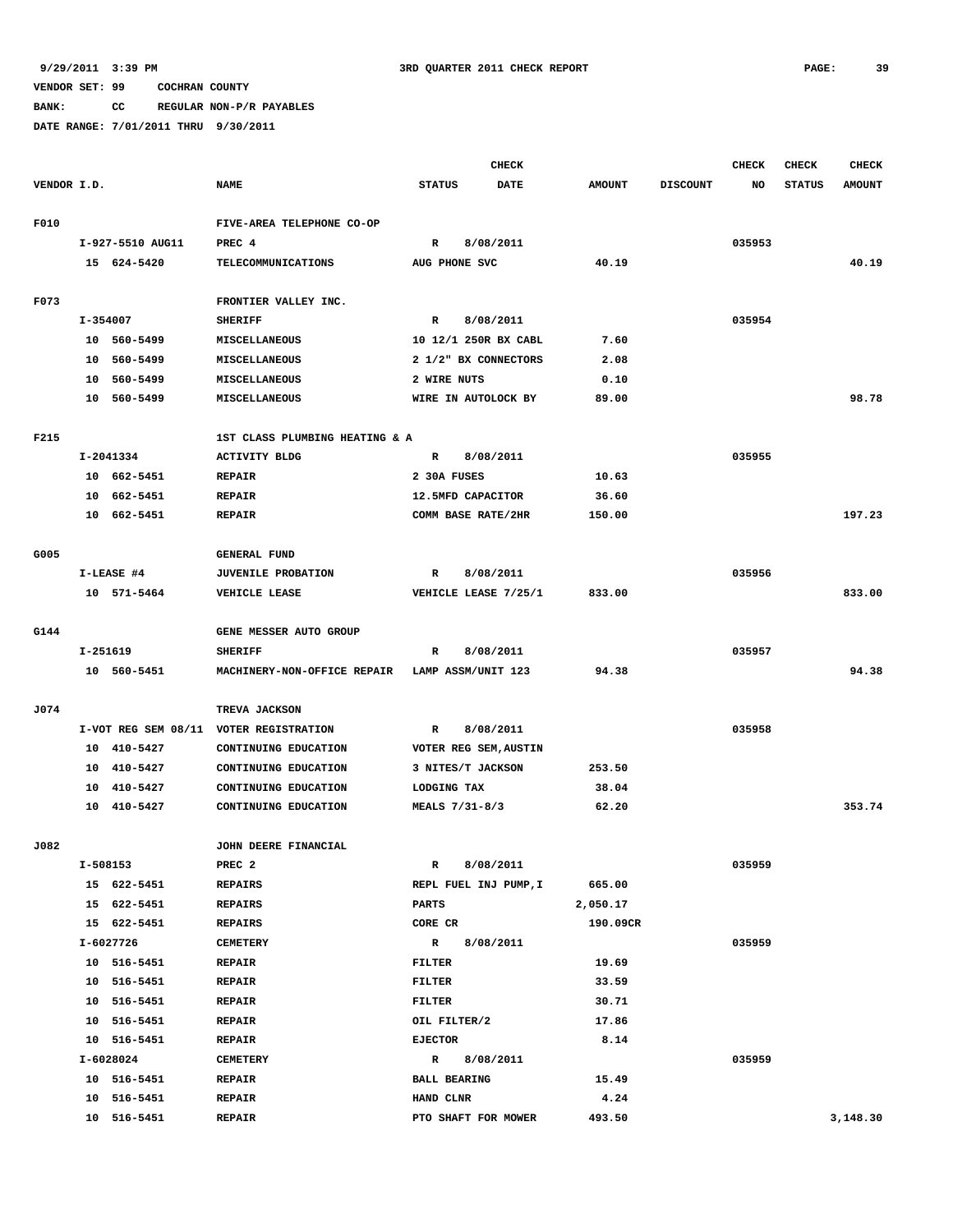**BANK: CC REGULAR NON-P/R PAYABLES**

|             |                |                              | <b>CHECK</b>                 |               |                 | CHECK  | <b>CHECK</b>  | <b>CHECK</b>  |
|-------------|----------------|------------------------------|------------------------------|---------------|-----------------|--------|---------------|---------------|
| VENDOR I.D. |                | <b>NAME</b>                  | <b>STATUS</b><br><b>DATE</b> | <b>AMOUNT</b> | <b>DISCOUNT</b> | NO     | <b>STATUS</b> | <b>AMOUNT</b> |
| J083        |                | JOHN WRIGHT ASSOCIATES, INC  |                              |               |                 |        |               |               |
|             | I-32536        | <b>SHERIFF</b>               | R 8/08/2011                  |               |                 | 035960 |               |               |
|             | 10 560-5451    | MACHINERY-NON-OFFICE REPAIR  | LENS KIT/UNIT 123            | 133.25        |                 |        |               |               |
|             | 10 560-5451    | MACHINERY-NON-OFFICE REPAIR  | FREIGHT                      | 10.00         |                 |        |               | 143.25        |
| L010        |                | LEWIS FARM & RANCH STORE INC |                              |               |                 |        |               |               |
|             | $C - 22196$    | <b>ACTIVITY BLDG</b>         | $\mathbb{R}$<br>8/08/2011    |               |                 | 035961 |               |               |
|             | 10 662-5451    | <b>REPAIR</b>                | RET A/C FILTERS              | 11.81CR       |                 |        |               |               |
|             | I-19892        | PREC 4                       | 8/08/2011<br>R               |               |                 | 035961 |               |               |
|             | 15 624-5356    | ROAD MATERIALS & SUPPLIES    | CONTACT CLNR                 | 8.47          |                 |        |               |               |
|             | 15 624-5356    | ROAD MATERIALS & SUPPLIES    | LESS DISCOUNT                | 0.85CR        |                 |        |               |               |
|             | I-19977 062811 | <b>PARK</b>                  | 8/08/2011<br>R               |               |                 | 035961 |               |               |
|             | 10 660-5332    | <b>CUSTODIAL SUPPLIES</b>    | GLUE                         | 4.49          |                 |        |               |               |
|             | 10 660-5332    | CUSTODIAL SUPPLIES           | <b>CLEANER</b>               | 3.99          |                 |        |               |               |
|             | 10 660-5332    | CUSTODIAL SUPPLIES           | LESS DISCOUNT                | 0.85CR        |                 |        |               |               |
|             | I-19983        | <b>SHERIFF</b>               | $\mathbb{R}$<br>8/08/2011    |               |                 | 035961 |               |               |
|             | 10 560-5499    | MISCELLANEOUS                | <b>AMDRO</b>                 | 7.49          |                 |        |               |               |
|             | 10 560-5499    | MISCELLANEOUS                | LESS DISC                    | 0.75CR        |                 |        |               |               |
|             | I-20153        | JAIL                         | 8/08/2011<br>R               |               |                 | 035961 |               |               |
|             | 10 512-5499    | <b>MISCELLANEOUS</b>         | GRASS SEED                   | 3.95          |                 |        |               |               |
|             | I-20179        | PREC 4                       | 8/08/2011<br>R               |               |                 | 035961 |               |               |
|             | 15 624-5356    | ROAD MATERIALS & SUPPLIES    | ANT BLOCK                    | 16.49         |                 |        |               |               |
|             | 15 624-5356    | ROAD MATERIALS & SUPPLIES    | LESS DISCOUNT                | 1.65CR        |                 |        |               |               |
|             | $I - 20248$    | <b>JAIL</b>                  | 8/08/2011<br>R               |               |                 | 035961 |               |               |
|             | 10 512-5392    | MISCELLANEOUS SUPPLIES       | 6 WATER SOFTENER SAL         | 35.70         |                 |        |               |               |
|             | I-20281        | PREC 4                       | 8/08/2011<br>R               |               |                 | 035961 |               |               |
|             | 15 624-5356    | ROAD MATERIALS & SUPPLIES    | 3 CREAMER                    | 5.85          |                 |        |               |               |
|             | 15 624-5356    | ROAD MATERIALS & SUPPLIES    | 3 SUGAR                      | 5.85          |                 |        |               |               |
|             | I-20479        | JAIL                         | $\mathbb{R}$<br>8/08/2011    |               |                 | 035961 |               |               |
|             | 10 512-5499    | MISCELLANEOUS                | WASHER W/TRADE-IN            | 594.95        |                 |        |               |               |
|             | 10 512-5499    | <b>MISCELLANEOUS</b>         | LESS DISCOUNT                | 55.00CR       |                 |        |               |               |
|             | I-20824        | <b>ACTIVITY BLDG</b>         | 8/08/2011<br>R               |               |                 | 035961 |               |               |
|             | 10 662-5332    | CUSTODIAL SUPPLIES           | WEED FREE ZONE/2             | 67.90         |                 |        |               |               |
|             | 10 662-5332    | CUSTODIAL SUPPLIES           | LESS DISCOUNT                | 6.79CR        |                 |        |               |               |
|             | I-20933        | PREC <sub>3</sub>            | $\mathbb{R}$<br>8/08/2011    |               |                 | 035961 |               |               |
|             | 15 623-5451    | REPAIRS                      | <b>FAUCET</b>                | 6.99          |                 |        |               |               |
|             | 15 623-5451    | <b>REPAIRS</b>               | <b>VALVE</b>                 | 3.79          |                 |        |               |               |
|             | 15 623-5356    | ROAD MATERIALS & SUPPLIES    | AIR CONDITIONER              | 499.95        |                 |        |               |               |
|             | 15 623-5356    | ROAD MATERIALS & SUPPLIES    | 4 CASTERS                    | 33.96         |                 |        |               |               |
|             | 15 623-5356    | ROAD MATERIALS & SUPPLIES    | LESS DISCOUNT                | 54.47CR       |                 |        |               |               |
|             | I-20964        | PARK                         | $\mathbf{R}$<br>8/08/2011    |               |                 | 035961 |               |               |
|             | 10 660-5332    | CUSTODIAL SUPPLIES           | CLIPS                        | 1.00          |                 |        |               |               |
|             | I-21164        | PREC 4                       | $\mathbb{R}$<br>8/08/2011    |               |                 | 035961 |               |               |
|             | 15 624-5356    | ROAD MATERIALS & SUPPLIES    | <b>AMDRO</b>                 | 12.49         |                 |        |               |               |
|             | I-21218        | <b>CEMETERY</b>              | $\mathbb{R}$<br>8/08/2011    |               |                 | 035961 |               |               |
|             | 10 516-5332    | CUSTODIAL SUPPLIES           | GAS CAN                      | 12.99         |                 |        |               |               |
|             | 10 516-5332    | CUSTODIAL SUPPLIES           | LESS DISCOUNT                | 1.30CR        |                 |        |               |               |
|             | I-21246        | PARK                         | 8/08/2011<br>R               |               |                 | 035961 |               |               |
|             |                |                              |                              |               |                 |        |               |               |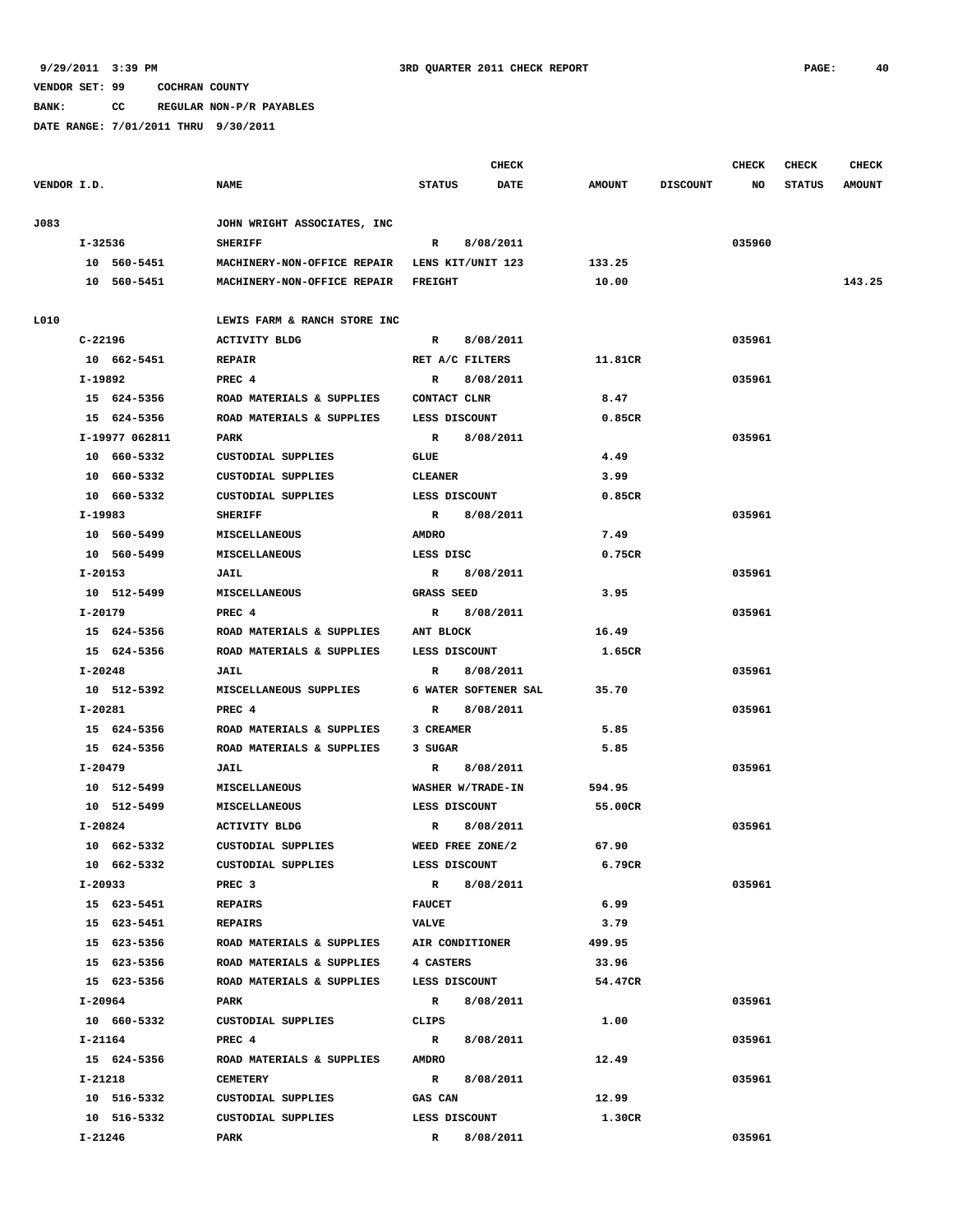**BANK: CC REGULAR NON-P/R PAYABLES**

|             |             |                    |                            |                          | <b>CHECK</b>          |               |                 | <b>CHECK</b> | <b>CHECK</b>  | <b>CHECK</b>  |
|-------------|-------------|--------------------|----------------------------|--------------------------|-----------------------|---------------|-----------------|--------------|---------------|---------------|
| VENDOR I.D. |             |                    | <b>NAME</b>                | <b>STATUS</b>            | <b>DATE</b>           | <b>AMOUNT</b> | <b>DISCOUNT</b> | NO           | <b>STATUS</b> | <b>AMOUNT</b> |
| L010        |             |                    | LEWIS FARM & RANCH STOCONT |                          |                       |               |                 |              |               |               |
|             | $I - 21246$ |                    | PARK                       | $\mathbb{R}$             | 8/08/2011             |               |                 | 035961       |               |               |
|             |             | 10 660-5332        | CUSTODIAL SUPPLIES         | ANT POISON               |                       | 12.49         |                 |              |               |               |
|             | I-21316     |                    | <b>CEMETERY</b>            | $\mathbb{R}$             | 8/08/2011             |               |                 | 035961       |               |               |
|             |             | 10 516-5330        | FUEL & OIL                 | <b>1CS MYSTIK 30W</b>    |                       | 39.95         |                 |              |               |               |
|             |             | 10 516-5330        | FUEL & OIL                 | <b>1CS MYSTIK GREASE</b> |                       | 27.90         |                 |              |               |               |
|             |             | 10 516-5330        | FUEL & OIL                 | <b>DISCOUNT</b>          |                       | 6.79CR        |                 |              |               |               |
|             | I-21541     |                    | PARK                       | R                        | 8/08/2011             |               |                 | 035961       |               |               |
|             |             | 10 660-5451        | <b>REPAIR</b>              | <b>TISSUE HOLDER</b>     |                       | 7.49          |                 |              |               |               |
|             | I-21668     |                    | <b>ACTIVITY BLDG</b>       | $\mathbb{R}$             | 8/08/2011             |               |                 | 035961       |               |               |
|             |             | 10 662-5332        | CUSTODIAL SUPPLIES         | 2FT CHAIN                |                       | 1.90          |                 |              |               |               |
|             |             | 10 662-5332        | CUSTODIAL SUPPLIES         | <b>GOPHER TRAP</b>       |                       | 6.49          |                 |              |               |               |
|             |             | 10 662-5332        | CUSTODIAL SUPPLIES         | LESS DISCOUNT            |                       | 0.84CR        |                 |              |               |               |
|             | I-21823     |                    | PUBLIC SAFETY*OTHER*       | R                        | 8/08/2011             |               |                 | 035961       |               |               |
|             |             | 10 580-5499        | <b>MISCELLANEOUS</b>       | LEVEL/COMM TOWER BLD     |                       | 9.44          |                 |              |               |               |
|             | I-21907     |                    | PARK/AIRPORT               | R                        | 8/08/2011             |               |                 | 035961       |               |               |
|             |             | 30 518-5332        | CUSTODIAL SUPPLIES         | 3 "OFF" SPRAY            |                       | 20.97         |                 |              |               |               |
|             |             | 30 518-5332        | CUSTODIAL SUPPLIES         | LESS DISCOUNT            |                       | 2.10CR        |                 |              |               |               |
|             | I-22075     |                    | <b>COURTHOUSE, SHERIFF</b> | $\mathbb{R}$             | 8/08/2011             |               |                 | 035961       |               |               |
|             |             | 10 560-5334        | OTHER SUPPLIES             | 5 PKG LIGHT BULBS        |                       | 8.95          |                 |              |               |               |
|             |             | 10 510-5332        | CUSTODIAL SUPPLIES         | 8 PK LIGHT BULBS         |                       | 14.32         |                 |              |               |               |
|             |             | 10 510-5332        | CUSTODIAL SUPPLIES         | 5 MR CLEAN               |                       | 16.45         |                 |              |               |               |
|             |             | 10 510-5332        | CUSTODIAL SUPPLIES         | 12 WINDOW CLNR           |                       | 29.88         |                 |              |               |               |
|             |             | 10 510-5332        | CUSTODIAL SUPPLIES         | <b>30 PAPER TOWELS</b>   |                       | 38.70         |                 |              |               |               |
|             |             | 10 510-5332        | CUSTODIAL SUPPLIES         | <b>1CS BLEACH</b>        |                       | 14.94         |                 |              |               |               |
|             |             | 10 510-5451        | <b>REPAIR</b>              | 16 CEILING TILES         |                       | 127.84        |                 |              |               |               |
|             |             | 10 510-5451        | <b>REPAIR</b>              | LESS DISC                |                       | 23.68CR       |                 |              |               |               |
|             | I-22186     |                    | <b>ACTIVITY BLDG</b>       | $\mathbf R$              | 8/08/2011             |               |                 | 035961       |               |               |
|             |             | 10 662-5451        | <b>REPAIR</b>              | 4 A/C PADS 16X20X1       |                       | 3.96          |                 |              |               |               |
|             |             | 10 662-5451        | <b>REPAIR</b>              | 4 A/C PADS 16X25X1       |                       | 9.16          |                 |              |               |               |
|             |             | 10 662-5451        | <b>REPAIR</b>              | LESS DISCOUNT            |                       | 1.31CR        |                 |              |               |               |
|             | I-22197     |                    | <b>ACTIVITY BLDG</b>       | R                        | 8/08/2011             |               |                 | 035961       |               |               |
|             |             | 10 662-5451        | <b>REPAIR</b>              |                          | 20X25, 16X25 AIR FILT | 29.77         |                 |              |               |               |
|             |             | 10 662-5451        | <b>REPAIR</b>              | LESS DISC                |                       | 2.98CR        |                 |              |               |               |
|             | I-22382     |                    | PARK/AIRPORT               | $\mathbb{R}$             | 8/08/2011             |               |                 | 035961       |               |               |
|             |             | 30 518-5332        | CUSTODIAL SUPPLIES         | <b>PUNCH</b>             |                       | 18.99         |                 |              |               |               |
|             |             | 30 518-5332        | CUSTODIAL SUPPLIES         | LESS DISCOUNT            |                       | 1.90CR        |                 |              |               |               |
|             |             | I-22397            | <b>ACTIVITY BLDG</b>       | $\mathbb{R}$             | 8/08/2011             |               |                 | 035961       |               |               |
|             |             | 10 662-5332        | CUSTODIAL SUPPLIES         | 2 DISH SOAP              |                       | 5.98          |                 |              |               |               |
|             |             | 10 662-5332        | CUSTODIAL SUPPLIES         | LESS DISCOUNT            |                       | 0.60CR        |                 |              |               | 1,598.20      |
| L015        |             |                    | LUBBOCK COUNTY, TEXAS      |                          |                       |               |                 |              |               |               |
|             |             | I-JUL '11 ADR FEES | DISTRICT COURT             | $\mathbf{R}$             | 8/08/2011             |               |                 | 035964       |               |               |
|             |             | 19 435-5409        | A.D.R. CONTRACT            | DISTRICT ADR             |                       | 10.00         |                 |              |               |               |
|             |             | 19 435-5409        | A.D.R. CONTRACT            | COUNTY ADR               |                       | 10.00         |                 |              |               | 20.00         |
|             |             |                    |                            |                          |                       |               |                 |              |               |               |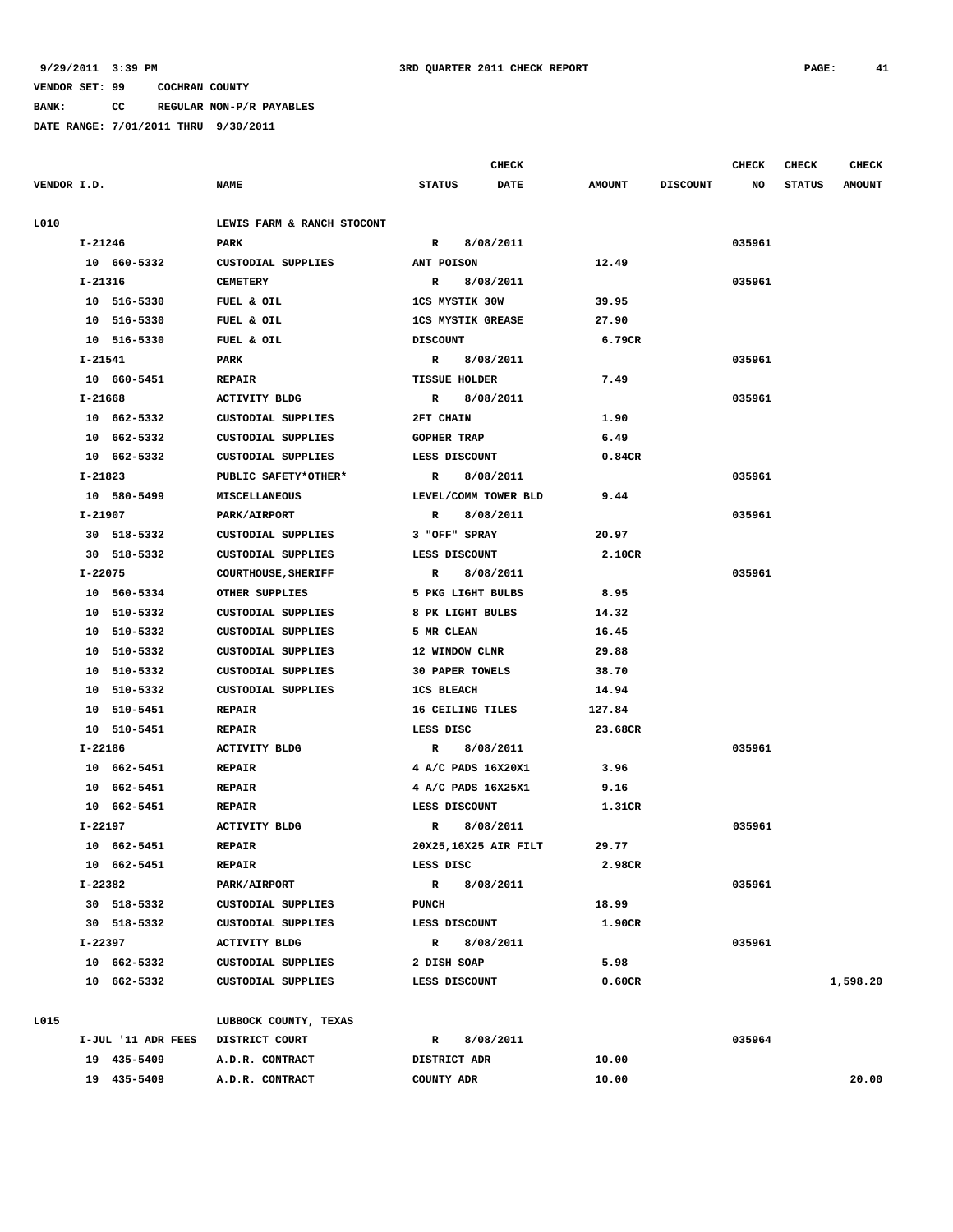## **BANK: CC REGULAR NON-P/R PAYABLES**

|             |          |                 |                             |                 | <b>CHECK</b>                |               |                 | <b>CHECK</b> | <b>CHECK</b>  | <b>CHECK</b>  |
|-------------|----------|-----------------|-----------------------------|-----------------|-----------------------------|---------------|-----------------|--------------|---------------|---------------|
| VENDOR I.D. |          |                 | <b>NAME</b>                 | <b>STATUS</b>   | <b>DATE</b>                 | <b>AMOUNT</b> | <b>DISCOUNT</b> | NO           | <b>STATUS</b> | <b>AMOUNT</b> |
| L085        |          |                 | NANCY LUPER                 |                 |                             |               |                 |              |               |               |
|             |          | I-JUL 11 TRAVEL | SENIOR CITIZENS             | $\mathbb{R}$    | 8/08/2011                   |               |                 | 035965       |               |               |
|             |          | 10 663-5427     | CONTINUING EDUCATION        |                 | SPAG DIR MTG, LBK, 7/2      | 66.82         |                 |              |               |               |
|             |          | 10 663-5427     | CONTINUING EDUCATION        |                 | SPAG DIR MTG, LBK, 7/2      | 66.82         |                 |              |               | 133.64        |
| L197        |          |                 | THE LIBRARY STORE, INC      |                 |                             |               |                 |              |               |               |
|             | I-845315 |                 | LIBRARY                     | R               | 8/08/2011                   |               |                 | 035966       |               |               |
|             |          | 10 650-5310     | OFFICE SUPPLIES             |                 | <b>10 DELUXE HEADPHONES</b> | 99.50         |                 |              |               |               |
|             |          | 10 650-5310     | OFFICE SUPPLIES             | SHIPPING        |                             | 12.15         |                 |              |               | 111.65        |
| M018        |          |                 | MORTON INSURANCE AGENCY     |                 |                             |               |                 |              |               |               |
|             | I-115026 |                 | <b>SHERIFF</b>              | R               | 8/08/2011                   |               |                 | 035967       |               |               |
|             |          | 10 560-5480     | BONDS & NOTARY FEES         |                 | RES DEP BOND/VILLANU        | 50.00         |                 |              |               | 50.00         |
| M031        |          |                 | MILLER PAPER & PACKAGING CO |                 |                             |               |                 |              |               |               |
|             |          | I-S1978512.001  | <b>ACTIVITY BLDG</b>        | $\mathbb{R}$    | 8/08/2011                   |               |                 | 035968       |               |               |
|             |          | 10 662-5332     | CUSTODIAL SUPPLIES          |                 | 3 60" WOOD HANDLE           | 9.74          |                 |              |               |               |
|             | 10       | 662-5332        | <b>CUSTODIAL SUPPLIES</b>   |                 | 2 SPRAY FOR DISP            | 9.99          |                 |              |               |               |
|             |          | 10 662-5332     | CUSTODIAL SUPPLIES          |                 | 2 CINNA-MIST METERED        | 7.19          |                 |              |               | 26.92         |
| M059        |          |                 | MUNICIPAL SERVICES BUREAU   |                 |                             |               |                 |              |               |               |
|             |          | I-R20365        | JUVENILE PROBATION          | $\mathbb{R}$    | 8/08/2011                   |               |                 | 035969       |               |               |
|             |          | 10 571-5427     | CONTINUING EDUCATION        |                 | TOLL CHG 7/5/11, PARK       | 2.07          |                 |              |               |               |
|             | 10       | 571-5427        | CONTINUING EDUCATION        |                 | TOLL CHG 7/5/11, LAK        | 0.60          |                 |              |               |               |
|             |          | 10 571-5427     | CONTINUING EDUCATION        |                 | PROCESSING FEE              | 1.00          |                 |              |               | 3.67          |
| M277        |          |                 | <b>MORTON SUPERMARKET</b>   |                 |                             |               |                 |              |               |               |
|             |          | I-05 071711     | <b>JAIL</b>                 | $\mathbb{R}$    | 8/08/2011                   |               |                 | 035970       |               |               |
|             |          | 10 512-5333     | <b>FOOD-PRISONERS</b>       | 2GAL MILK       |                             | 8.18          |                 |              |               |               |
|             |          | I-14071211      | <b>JAIL</b>                 | R               | 8/08/2011                   |               |                 | 035970       |               |               |
|             |          | 10 512-5333     | FOOD-PRISONERS              |                 | BIMBO WHEAT BRD/4           | 8.76          |                 |              |               |               |
|             | 10       | 512-5333        | <b>FOOD-PRISONERS</b>       |                 | LETTUCE CELLO               | 1.09          |                 |              |               |               |
|             |          | 10 512-5333     | FOOD-PRISONERS              |                 | SALAD BLEND                 | 3.29          |                 |              |               |               |
|             |          | 10 512-5333     | <b>FOOD-PRISONERS</b>       |                 | APPLES RED DEL              | 3.52          |                 |              |               |               |
|             |          | 10 512-5333     | <b>FOOD-PRISONERS</b>       |                 | 18CT LG EGGS                | 2.29          |                 |              |               |               |
|             |          | I-150071411     | JAIL                        |                 | R 8/08/2011                 |               |                 | 035970       |               |               |
|             |          | 10 512-5333     | <b>FOOD-PRISONERS</b>       |                 | 18CT LG EGGS                | 2.29          |                 |              |               |               |
|             |          | 10 512-5333     | <b>FOOD-PRISONERS</b>       |                 | MIRACLE WHIP SQZ            | 6.19          |                 |              |               |               |
|             |          | 10 512-5333     | <b>FOOD-PRISONERS</b>       |                 | 2 GAL MILK                  | 8.18          |                 |              |               |               |
|             |          | I-18071811      | JAIL                        |                 | R 8/08/2011                 |               |                 | 035970       |               |               |
|             |          | 10 512-5333     | <b>FOOD-PRISONERS</b>       |                 | SF DRINK MIX/10@2.89        | 28.90         |                 |              |               |               |
|             |          | 10 512-5333     | <b>FOOD-PRISONERS</b>       |                 | NAVEL ORANGE                | 5.00          |                 |              |               |               |
|             |          | 10 512-5333     | <b>FOOD-PRISONERS</b>       |                 | APPLES RED DEL              | 6.18          |                 |              |               |               |
|             |          | 10 512-5333     | <b>FOOD-PRISONERS</b>       |                 | SF SUGAR/2                  | 14.18         |                 |              |               |               |
|             |          | I-19070211      | JAIL                        |                 | R 8/08/2011                 |               |                 | 035970       |               |               |
|             |          | 10 512-5333     | FOOD-PRISONERS              | <b>GAL MILK</b> |                             | 4.09          |                 |              |               |               |
|             |          | 10 512-5333     | <b>FOOD-PRISONERS</b>       | GAL MILK        |                             | 4.09          |                 |              |               |               |
|             |          | 10 512-5333     | <b>FOOD-PRISONERS</b>       | SF SUGAR        |                             | 7.09          |                 |              |               |               |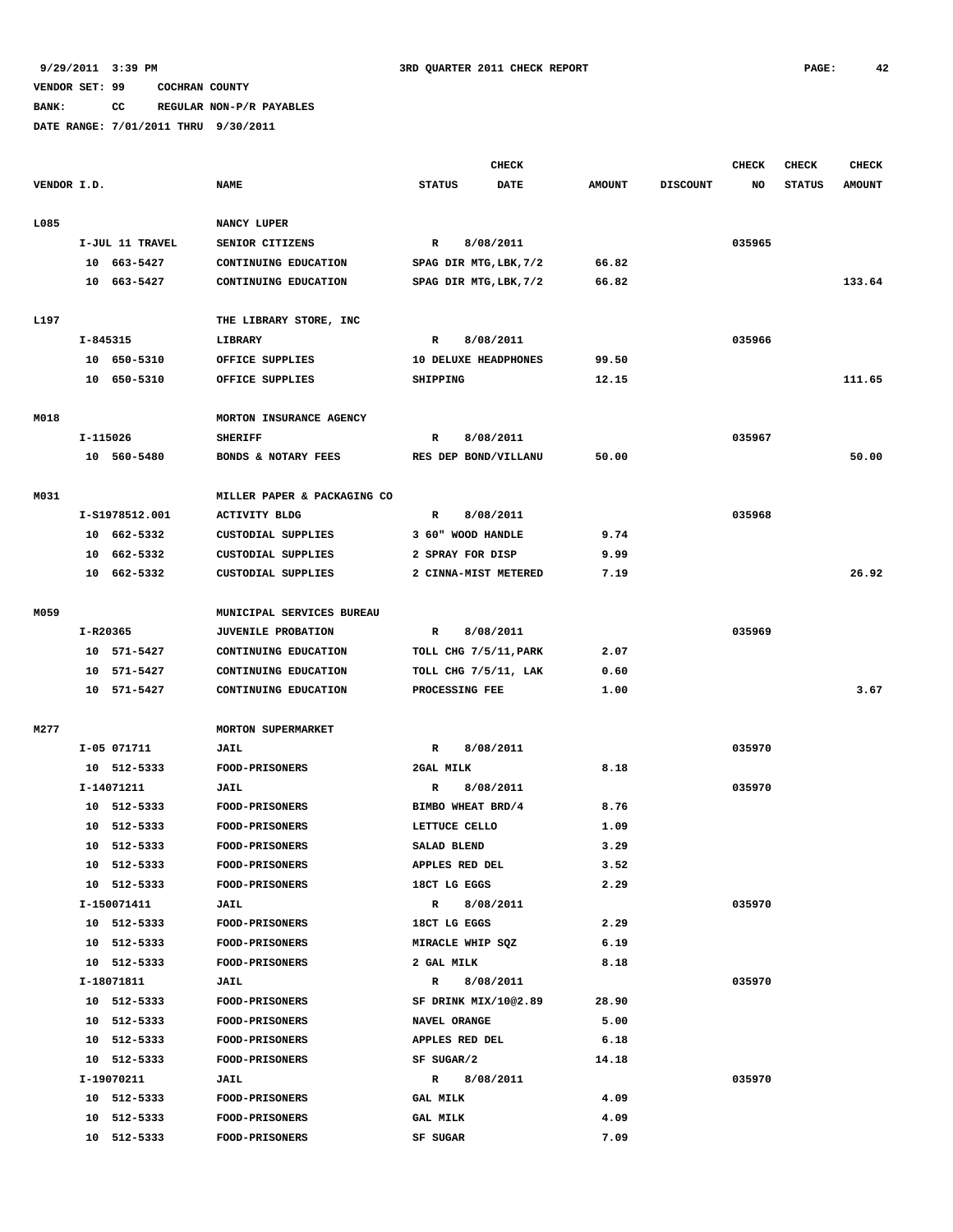**BANK: CC REGULAR NON-P/R PAYABLES**

|             |    |             |                                          |                       | <b>CHECK</b>         |               |                 | <b>CHECK</b> | <b>CHECK</b>  | <b>CHECK</b>  |
|-------------|----|-------------|------------------------------------------|-----------------------|----------------------|---------------|-----------------|--------------|---------------|---------------|
| VENDOR I.D. |    |             | <b>NAME</b>                              | <b>STATUS</b>         | <b>DATE</b>          | <b>AMOUNT</b> | <b>DISCOUNT</b> | NO           | <b>STATUS</b> | <b>AMOUNT</b> |
| M277        |    |             | <b>MORTON SUPERMARKET</b><br><b>CONT</b> |                       |                      |               |                 |              |               |               |
|             |    | I-19070211  | JAIL                                     | R                     | 8/08/2011            |               |                 | 035970       |               |               |
|             |    | 10 512-5333 | <b>FOOD-PRISONERS</b>                    | SF SUGAR              |                      | 7.09          |                 |              |               |               |
|             | 10 | 512-5333    | <b>FOOD-PRISONERS</b>                    | 2 SF PORK SAUS        |                      | 5.98          |                 |              |               |               |
|             | 10 | 512-5333    | <b>FOOD-PRISONERS</b>                    | SF TATER TOTS         |                      | 2.89          |                 |              |               |               |
|             | 10 | 512-5333    | <b>FOOD-PRISONERS</b>                    | 18CT LG EGGS          |                      | 1.99          |                 |              |               |               |
|             | 10 | 512-5333    | FOOD-PRISONERS                           | LETTUCE CELLO.        |                      | 1.09          |                 |              |               |               |
|             | 10 | 512-5333    | FOOD-PRISONERS                           | <b>SF HASH BROWNS</b> |                      | 2.39          |                 |              |               |               |
|             | 10 | 512-5333    | FOOD-PRISONERS                           | SF SLICED BACON       |                      | 4.59          |                 |              |               |               |
|             |    | I-26072111  | JAIL                                     | R                     | 8/08/2011            |               |                 | 035970       |               |               |
|             |    | 10 512-5392 | MISCELLANEOUS SUPPLIES                   | FLV CINCH BAGS        |                      | 7.99          |                 |              |               |               |
|             | 10 | 512-5333    | <b>FOOD-PRISONERS</b>                    | J DEAN SAUS EGG CH B  |                      | 38.94         |                 |              |               |               |
|             | 10 | 512-5391    | MEDICAL CARE-PRISONERS                   | ALAVERT SINUS TAB     |                      | 8.39          |                 |              |               |               |
|             | 10 | 512-5391    | MEDICAL CARE-PRISONERS                   | CLARITIN ALLERGY TAB  |                      | 8.99          |                 |              |               |               |
|             | 10 | 512-5391    | MEDICAL CARE-PRISONERS                   | ADHESIVE PAD 2X3      |                      | 2.29          |                 |              |               |               |
|             | 10 | 512-5391    | MEDICAL CARE-PRISONERS                   | BNDG SHEER LG PAD     |                      | 2.49          |                 |              |               |               |
|             | 10 | 512-5391    | MEDICAL CARE-PRISONERS                   | EYE CARE EX DROPS     |                      | 2.59          |                 |              |               |               |
|             | 10 | 512-5391    | MEDICAL CARE-PRISONERS                   | FLEX KNKL/FNGR BN     |                      | 2.49          |                 |              |               |               |
|             | 10 | 512-5333    | FOOD-PRISONERS                           | APPLES RED DEL        |                      | 6.95          |                 |              |               |               |
|             | 10 | 512-5333    | FOOD-PRISONERS                           | NAVEL ORANGE          |                      | 3.08          |                 |              |               |               |
|             | 10 | 512-5333    | FOOD-PRISONERS                           | LETTUCE CELLO         |                      | 1.09          |                 |              |               |               |
|             | 10 | 512-5333    | FOOD-PRISONERS                           | NAVEL ORANGE          |                      | 1.79          |                 |              |               |               |
|             | 10 | 512-5333    | <b>FOOD-PRISONERS</b>                    | BIMBO WHEAT/7@2.19    |                      | 15.33         |                 |              |               |               |
|             | 10 | 512-5333    | <b>FOOD-PRISONERS</b>                    | <b>GAL MILK</b>       |                      | 4.09          |                 |              |               |               |
|             | 10 | 512-5333    | FOOD-PRISONERS                           | 20CT TORTILLAS/3      |                      | 5.97          |                 |              |               |               |
|             | 10 | 512-5333    | <b>FOOD-PRISONERS</b>                    | BAR S CHOPPED HAM/4   |                      | 9.56          |                 |              |               |               |
|             | 10 | 512-5333    | <b>FOOD-PRISONERS</b>                    | DILL SLICES           |                      | 2.19          |                 |              |               |               |
|             | 10 | 512-5333    | FOOD-PRISONERS                           | MIRACLE WHIP SQZ      |                      | 6.19          |                 |              |               |               |
|             | 10 | 512-5333    | <b>FOOD-PRISONERS</b>                    | VELVEETA IWS/3        |                      | 14.37         |                 |              |               |               |
|             |    | I-27072111  | JAIL                                     | R                     | 8/08/2011            |               |                 | 035970       |               |               |
|             |    | 10 512-5333 | <b>FOOD-PRISONERS</b>                    | 12 BQT MEATLOAF DNR   |                      | 21.48         |                 |              |               |               |
|             | 10 | 512-5333    | <b>FOOD-PRISONERS</b>                    | 12 BQT TRKY DNR       |                      | 15.48         |                 |              |               |               |
|             | 10 | 512-5333    | <b>FOOD-PRISONERS</b>                    | 12 BQT CHKN NUGGER D  |                      | 15.48         |                 |              |               |               |
|             | 10 | 512-5333    | <b>FOOD-PRISONERS</b>                    |                       | 12 BQT PORK RIBLET M | 15.48         |                 |              |               |               |
|             |    | 10 512-5333 | <b>FOOD-PRISONERS</b>                    | 12 BQT CHKN FRIED ST  |                      | 15.48         |                 |              |               |               |
|             |    | 10 512-5333 | <b>FOOD-PRISONERS</b>                    | 12 BOT SALS STK DNR   |                      | 21.48         |                 |              |               |               |
|             |    | 10 512-5333 | <b>FOOD-PRISONERS</b>                    |                       | 24 J DEAN BRKFST BOW | 78.96         |                 |              |               |               |
|             |    | 10 512-5333 | <b>FOOD-PRISONERS</b>                    |                       | 24 J DEAN BRKFST BOW | 78.96         |                 |              |               |               |
|             |    | I-34072311  | <b>JAIL</b>                              | $\mathbb{R}$          | 8/08/2011            |               |                 | 035970       |               |               |
|             |    | 10 512-5333 | <b>FOOD-PRISONERS</b>                    | SF HASH BROWNS        |                      | 2.39          |                 |              |               |               |
|             |    | 10 512-5333 | <b>FOOD-PRISONERS</b>                    | SF CRNKL CUT FF       |                      | 2.99          |                 |              |               |               |
|             |    | 10 512-5333 | <b>FOOD-PRISONERS</b>                    | LG EGGS/2             |                      | 3.58          |                 |              |               |               |
|             |    | 10 512-5333 | <b>FOOD-PRISONERS</b>                    | APPLES RED DEL        |                      | 7.39          |                 |              |               |               |
|             |    | 10 512-5333 | <b>FOOD-PRISONERS</b>                    | 2 GAL MILK            |                      | 8.18          |                 |              |               |               |
|             |    | I-35070411  | <b>JAIL</b>                              | $\mathbb{R}$          | 8/08/2011            |               |                 | 035970       |               |               |
|             |    | 10 512-5333 | <b>FOOD-PRISONERS</b>                    | 12 PORK RIBLET MEAL   |                      | 15.48         |                 |              |               |               |
|             |    | 10 512-5333 | <b>FOOD-PRISONERS</b>                    | 12 BQT TRKY DNR       |                      | 15.48         |                 |              |               |               |
|             |    | 10 512-5333 | <b>FOOD-PRISONERS</b>                    | 12 CHKN NUGGET DNR    |                      | 15.48         |                 |              |               |               |
|             |    |             |                                          |                       |                      |               |                 |              |               |               |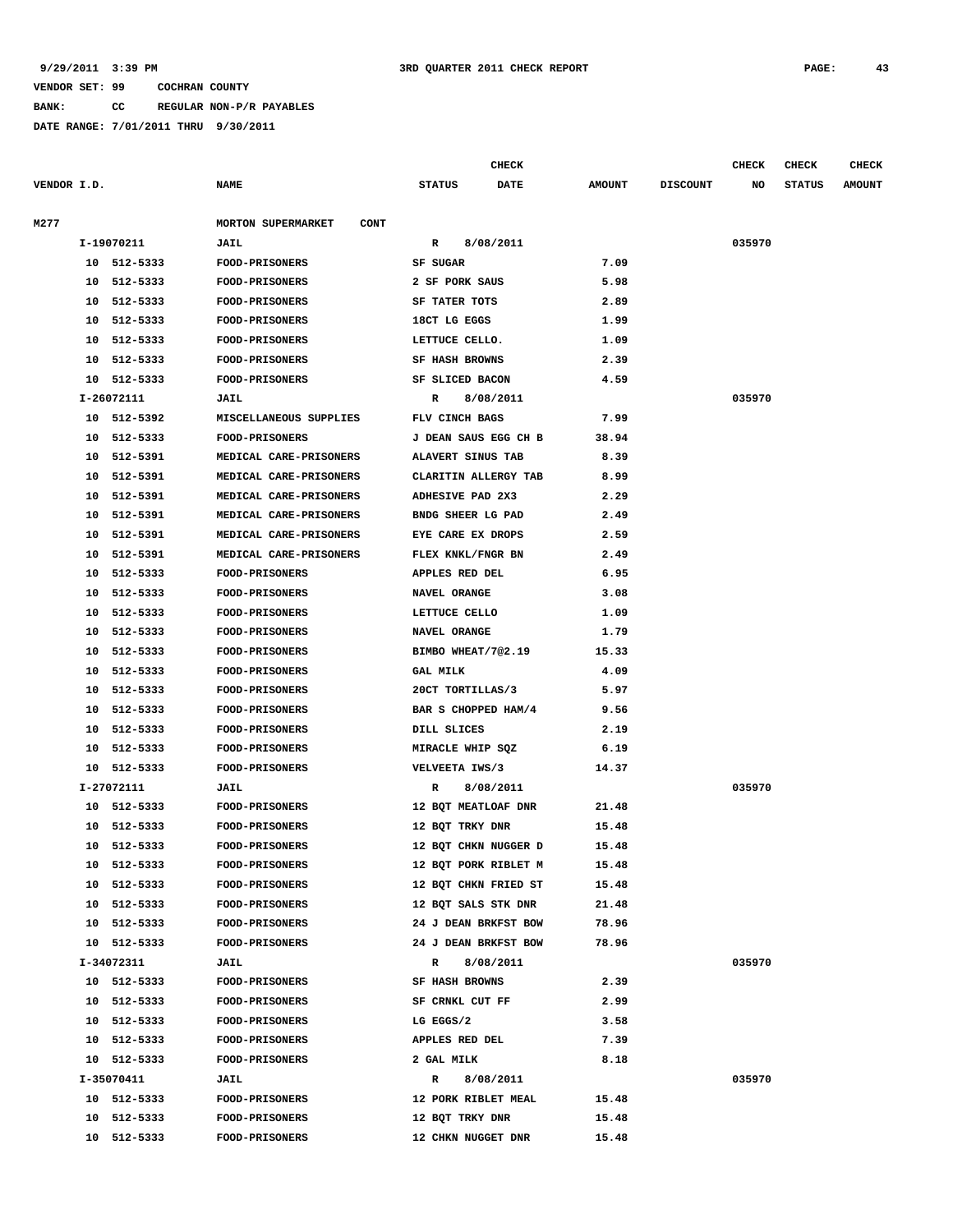**BANK: CC REGULAR NON-P/R PAYABLES**

|             |    |             |                                   |                  | <b>CHECK</b>         |               |                 | CHECK  | <b>CHECK</b>  | CHECK         |
|-------------|----|-------------|-----------------------------------|------------------|----------------------|---------------|-----------------|--------|---------------|---------------|
| VENDOR I.D. |    |             | <b>NAME</b>                       | <b>STATUS</b>    | DATE                 | <b>AMOUNT</b> | <b>DISCOUNT</b> | NO     | <b>STATUS</b> | <b>AMOUNT</b> |
| M277        |    |             | MORTON SUPERMARKET<br><b>CONT</b> |                  |                      |               |                 |        |               |               |
|             |    | I-35070411  | JAIL                              | R                | 8/08/2011            |               |                 | 035970 |               |               |
|             |    | 10 512-5333 | <b>FOOD-PRISONERS</b>             |                  | 12 BOT CHKN FRIED ST | 15.48         |                 |        |               |               |
|             | 10 | 512-5333    | <b>FOOD-PRISONERS</b>             |                  | 12 BQT CHKN NUGGET D | 15.48         |                 |        |               |               |
|             | 10 | 512-5333    | <b>FOOD-PRISONERS</b>             |                  | 12 PORK RIBLET MEAL  | 15.48         |                 |        |               |               |
|             | 10 | 512-5333    | <b>FOOD-PRISONERS</b>             |                  | 12 BQT SALS STK DNR  | 21.48         |                 |        |               |               |
|             | 10 | 512-5333    | FOOD-PRISONERS                    |                  | 12 BQT MEATLOAF DNR  | 21.48         |                 |        |               |               |
|             | 10 | 512-5333    | FOOD-PRISONERS                    |                  | PIERRE BIG AZ W/CHS  | 2.69          |                 |        |               |               |
|             | 10 | 512-5333    | <b>FOOD-PRISONERS</b>             | BACON CHE/3      |                      | 7.47          |                 |        |               |               |
|             | 10 | 512-5333    | <b>FOOD-PRISONERS</b>             |                  | PIERRE BIG AZ W/CHS  | 2.69          |                 |        |               |               |
|             | 10 | 512-5333    | <b>FOOD-PRISONERS</b>             | <b>BACON CHE</b> |                      | 4.98          |                 |        |               |               |
|             | 10 | 512-5333    | <b>FOOD-PRISONERS</b>             |                  | PIERRE BIG AZ FRIED  | 2.89          |                 |        |               |               |
|             | 10 | 512-5333    | <b>FOOD-PRISONERS</b>             | <b>BACON CHE</b> |                      | 2.49          |                 |        |               |               |
|             | 10 | 512-5333    | <b>FOOD-PRISONERS</b>             |                  | PIERRE BIG AZ FRIED/ | 11.56         |                 |        |               |               |
|             | 10 | 512-5333    | <b>FOOD-PRISONERS</b>             |                  | PIERRE BIG AZ W/CHS  | 2.69          |                 |        |               |               |
|             | 10 | 512-5333    | <b>FOOD-PRISONERS</b>             |                  | PIERRE BIG AZ FRIED  | 2.89          |                 |        |               |               |
|             | 10 | 512-5333    | <b>FOOD-PRISONERS</b>             |                  | PIERRE BIG JBO JALP  | 4.98          |                 |        |               |               |
|             | 10 | 512-5333    | <b>FOOD-PRISONERS</b>             |                  | PIERRE BIG AZ FRIED  | 2.89          |                 |        |               |               |
|             | 10 | 512-5333    | <b>FOOD-PRISONERS</b>             |                  | PIERRE JBO JALP CHEE | 9.96          |                 |        |               |               |
|             | 10 | 512-5333    | <b>FOOD-PRISONERS</b>             | BIMBO WHEAT/4    |                      | 8.76          |                 |        |               |               |
|             | 10 | 512-5333    | <b>FOOD-PRISONERS</b>             |                  | SF TRIPLE CHERRY/2   | 4.98          |                 |        |               |               |
|             | 10 | 512-5333    | <b>FOOD-PRISONERS</b>             | <b>GAL MILK</b>  |                      | 4.09          |                 |        |               |               |
|             | 10 | 512-5333    | <b>FOOD-PRISONERS</b>             | DILL SLICES      |                      | 2.19          |                 |        |               |               |
|             | 10 | 512-5333    | <b>FOOD-PRISONERS</b>             | DAIRY 302.79     |                      | 8.37          |                 |        |               |               |
|             | 10 | 512-5333    | <b>FOOD-PRISONERS</b>             | <b>PRODUCE</b>   |                      | 2.00          |                 |        |               |               |
|             | 10 | 512-5333    | <b>FOOD-PRISONERS</b>             | APPLES RED DEL   |                      | 3.66          |                 |        |               |               |
|             | 10 | 512-5333    | <b>FOOD-PRISONERS</b>             |                  | BAR S HAM CHOP/4     | 9.56          |                 |        |               |               |
|             |    | I-35070611  | <b>JAIL</b>                       | R                | 8/08/2011            |               |                 | 035970 |               |               |
|             | 10 | 512-5333    | FOOD-PRISONERS                    |                  | JD BRKFST BOWLS/2503 | 82.25         |                 |        |               |               |
|             | 10 | 512-5333    | <b>FOOD-PRISONERS</b>             |                  | JDEAN SAUS EGG CH B/ | 19.47         |                 |        |               |               |
|             | 10 | 512-5333    | <b>FOOD-PRISONERS</b>             |                  | BIMBO WHEAT BRD/4    | 8.76          |                 |        |               |               |
|             | 10 | 512-5333    | FOOD-PRISONERS                    | NAVEL ORANGES    |                      | 4.50          |                 |        |               |               |
|             | 10 | 512-5333    | <b>FOOD-PRISONERS</b>             | APPLES RED DEL   |                      | 3.09          |                 |        |               |               |
|             | 10 | 512-5333    | <b>FOOD-PRISONERS</b>             | LETTUCE CELLO    |                      | 1.09          |                 |        |               |               |
|             |    | 10 512-5333 | <b>FOOD-PRISONERS</b>             |                  | SF TATER TOTS/2      | 5.78          |                 |        |               |               |
|             |    | 10 512-5333 | <b>FOOD-PRISONERS</b>             |                  | SF CRNKL CUT FF/2    | 5.98          |                 |        |               |               |
|             |    | 10 512-5333 | <b>FOOD-PRISONERS</b>             |                  | SF SHRD TACO CHZ/2   | 4.78          |                 |        |               |               |
|             |    | 10 512-5333 | <b>FOOD-PRISONERS</b>             | DAIRY            |                      | 2.29          |                 |        |               |               |
|             |    | 10 512-5333 | <b>FOOD-PRISONERS</b>             |                  | HMSTYL TORTILLA/2    | 7.98          |                 |        |               |               |
|             |    | 10 512-5333 | <b>FOOD-PRISONERS</b>             |                  | SF DRINK MIX/GR      | 2.89          |                 |        |               |               |
|             |    | 10 512-5333 | <b>FOOD-PRISONERS</b>             |                  | SF DRINK MIX/CHRRY   | 2.89          |                 |        |               |               |
|             |    | 10 512-5333 | FOOD-PRISONERS                    | SF DRINK MIX/GR  |                      | 2.89          |                 |        |               |               |
|             |    | 10 512-5333 | <b>FOOD-PRISONERS</b>             |                  | SF DRNK MIX/CHRRY    | 2.89          |                 |        |               |               |
|             |    | 10 512-5333 | <b>FOOD-PRISONERS</b>             |                  | SF DRNK MIX/FRT PNCH | 5.78          |                 |        |               |               |
|             |    | 10 512-5333 | <b>FOOD-PRISONERS</b>             | VEG OIL/2        |                      | 7.38          |                 |        |               |               |
|             |    | 10 512-5333 | <b>FOOD-PRISONERS</b>             | C&H SUGAR        |                      | 8.39          |                 |        |               |               |
|             |    | I-45072811  | <b>JAIL</b>                       | R                | 8/08/2011            |               |                 | 035970 |               |               |
|             |    | 10 512-5333 | <b>FOOD-PRISONERS</b>             | SF TATER TOTS/2  |                      | 5.78          |                 |        |               |               |
|             |    |             |                                   |                  |                      |               |                 |        |               |               |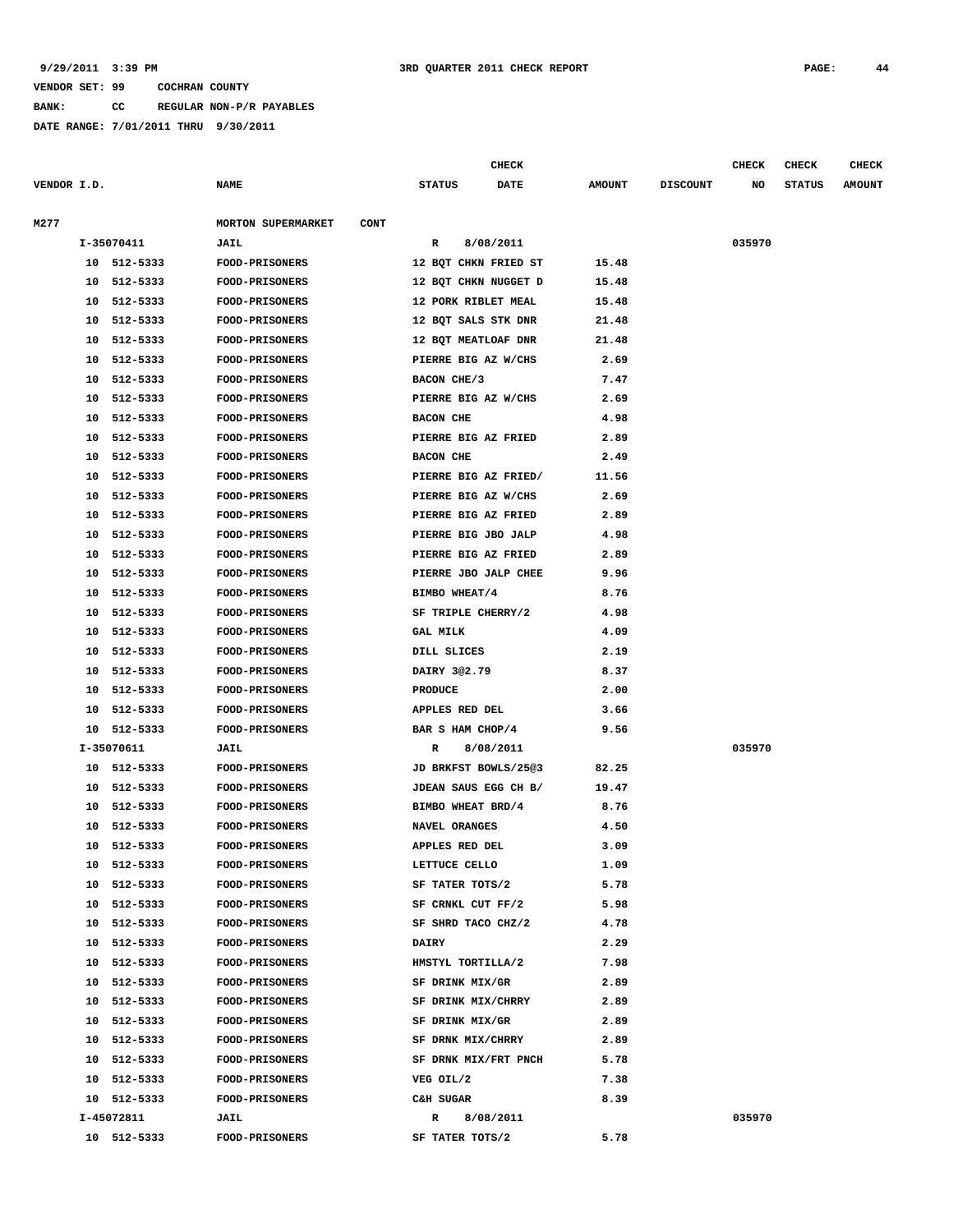**BANK: CC REGULAR NON-P/R PAYABLES**

|             |    |                  |                                          |                       | <b>CHECK</b> |               |                 | <b>CHECK</b> | <b>CHECK</b>  | <b>CHECK</b>  |
|-------------|----|------------------|------------------------------------------|-----------------------|--------------|---------------|-----------------|--------------|---------------|---------------|
| VENDOR I.D. |    |                  | <b>NAME</b>                              | <b>STATUS</b>         | <b>DATE</b>  | <b>AMOUNT</b> | <b>DISCOUNT</b> | NO           | <b>STATUS</b> | <b>AMOUNT</b> |
|             |    |                  |                                          |                       |              |               |                 |              |               |               |
| M277        |    |                  | <b>MORTON SUPERMARKET</b><br><b>CONT</b> |                       |              |               |                 |              |               |               |
|             |    | I-45072811       | <b>JAIL</b>                              | R                     | 8/08/2011    |               |                 | 035970       |               |               |
|             |    | 10 512-5333      | <b>FOOD-PRISONERS</b>                    | CRNKL CUT FF/2        |              | 5.98          |                 |              |               |               |
|             | 10 | 512-5333         | FOOD-PRISONERS                           | <b>GROCERY</b>        |              | 20.59         |                 |              |               |               |
|             | 10 | 512-5333         | <b>FOOD-PRISONERS</b>                    | DRNK MIX/4            |              | 11.56         |                 |              |               |               |
|             | 10 | 512-5391         | MEDICAL CARE-PRISONERS                   | PEPTO BISMOL          |              | 5.09          |                 |              |               |               |
|             | 10 | 512-5391         | MEDICAL CARE-PRISONERS                   | PEPTO BISMOL          |              | 6.79          |                 |              |               |               |
|             | 10 | 512-5391         | MEDICAL CARE-PRISONERS                   | ZANTAC 150 TABLT      |              | 6.59          |                 |              |               |               |
|             | 10 | 512-5392         | MISCELLANEOUS SUPPLIES                   | SENS SKIN             |              | 2.99          |                 |              |               |               |
|             | 10 | 512-5392         | MISCELLANEOUS SUPPLIES                   | BARBASOL SHAVE CRM    |              | 2.19          |                 |              |               |               |
|             | 10 | 512-5333         | <b>FOOD-PRISONERS</b>                    | NAVEL ORANGES         |              | 2.73          |                 |              |               |               |
|             | 10 | 512-5333         | <b>FOOD-PRISONERS</b>                    | APPLES RED DEL        |              | 7.39          |                 |              |               |               |
|             | 10 | 512-5333         | FOOD-PRISONERS                           | BAR S HAM CHOP/2      |              | 4.78          |                 |              |               |               |
|             | 10 | 512-5333         | FOOD-PRISONERS                           | SF MUSTARD SQZ/2      |              | 2.38          |                 |              |               |               |
|             | 10 | 512-5333         | FOOD-PRISONERS                           | SLICED DILL           |              | 2.49          |                 |              |               |               |
|             | 10 | 512-5333         | FOOD-PRISONERS                           | C&H GRAN SUGAR        |              | 8.39          |                 |              |               |               |
|             |    | I-54071211       | <b>JAIL</b>                              | R                     | 8/08/2011    |               |                 | 035970       |               |               |
|             | 10 | 512-5391         | MEDICAL CARE-PRISONERS                   | WF ALLERGY RELIEF/2   |              | 10.98         |                 |              |               |               |
|             | 10 | 512-5391         | MEDICAL CARE-PRISONERS                   | WF COMP ALRGY MED     |              | 3.29          |                 |              |               |               |
|             | 10 | 512-5391         | MEDICAL CARE-PRISONERS                   | WF COMP ALRGY CAP     |              | 3.69          |                 |              |               |               |
|             | 10 | 512-5333         | <b>FOOD-PRISONERS</b>                    | BIMBO WHEAT BRD/8     |              | 17.52         |                 |              |               |               |
|             | 10 | 512-5333         | <b>FOOD-PRISONERS</b>                    | 18CT LG EGGS/2        |              | 4.58          |                 |              |               |               |
|             | 10 | 512-5333         | <b>FOOD-PRISONERS</b>                    | SF PORK SAUS/2        |              | 5.98          |                 |              |               |               |
|             | 10 | 512-5333         | <b>FOOD-PRISONERS</b>                    | KR MIRACLE WHIP SQZ/  |              | 12.38         |                 |              |               |               |
|             | 10 | 512-5333         | <b>FOOD-PRISONERS</b>                    | SF KETCHUP SQZ/2      |              | 2.98          |                 |              |               |               |
|             | 10 | 512-5333         | <b>FOOD-PRISONERS</b>                    | APPLES RED DEL        |              | 3.09          |                 |              |               |               |
|             | 10 | 512-5333         | FOOD-PRISONERS                           | NAVEL ORANGES         |              | 4.50          |                 |              |               |               |
|             | 10 | 512-5333         | <b>FOOD-PRISONERS</b>                    | BAR S BACON SLCD      |              | 4.59          |                 |              |               |               |
|             | 10 | 512-5333         | <b>FOOD-PRISONERS</b>                    | SALAD BLND/2          |              | 6.58          |                 |              |               |               |
|             | 10 | 512-5333         | <b>FOOD-PRISONERS</b>                    | SF MEX BLND SHRD/2    |              | 4.78          |                 |              |               |               |
|             | 10 | 512-5333         | FOOD-PRISONERS                           | PRODUCE/2             |              | 1.78          |                 |              |               |               |
|             |    | I-80072111       | <b>JAIL</b>                              | R                     | 8/08/2011    |               |                 | 035970       |               |               |
|             | 10 | 512-5333         | FOOD-PRISONERS                           | PIERRE JBO JALP CHEE  |              | 24.90         |                 |              |               |               |
|             |    | 10 512-5333      | <b>FOOD-PRISONERS</b>                    | PIERRE BIG AZ W/CHS/  |              | 16.14         |                 |              |               |               |
|             |    | 10 512-5333      | <b>FOOD-PRISONERS</b>                    | PIERRE BIG AZ W/CHS   |              | 2.69          |                 |              |               |               |
|             |    | 10 512-5333      | <b>FOOD-PRISONERS</b>                    | PIERRE BIG AZ FRIED/  |              | 17.34         |                 |              |               |               |
|             |    | 10 512-5333      | FOOD-PRISONERS                           | BACON CHE/7@2.49      |              | 17.43         |                 |              |               | 1,249.10      |
|             |    |                  |                                          |                       |              |               |                 |              |               |               |
| N004        |    |                  | NATIONAL GEOGRAPHIC SOCIETY              |                       |              |               |                 |              |               |               |
|             |    | I-2012 SUBSCRIPT | LIBRARY                                  | $\mathbb{R}$          | 8/08/2011    |               |                 | 035972       |               |               |
|             |    | 10 650-5590      | <b>BOOKS</b>                             | 12 ISSUES, 01/12-12/1 |              | 34.00         |                 |              |               | 34.00         |
|             |    |                  |                                          |                       |              |               |                 |              |               |               |
| P221        |    |                  | PERDUE, BRANDON, FIELDER, COLLINS        |                       |              |               |                 |              |               |               |
|             |    | I-JUL 2011 FEES  | <b>JUSTICE OF PEACE</b>                  | R                     | 8/08/2011    |               |                 | 035973       |               |               |
|             |    | 10 000-2206.002  | ATTORNEY COLLECTION FEES                 | JULY COLLECTIONS      |              | 534.19        |                 |              |               | 534.19        |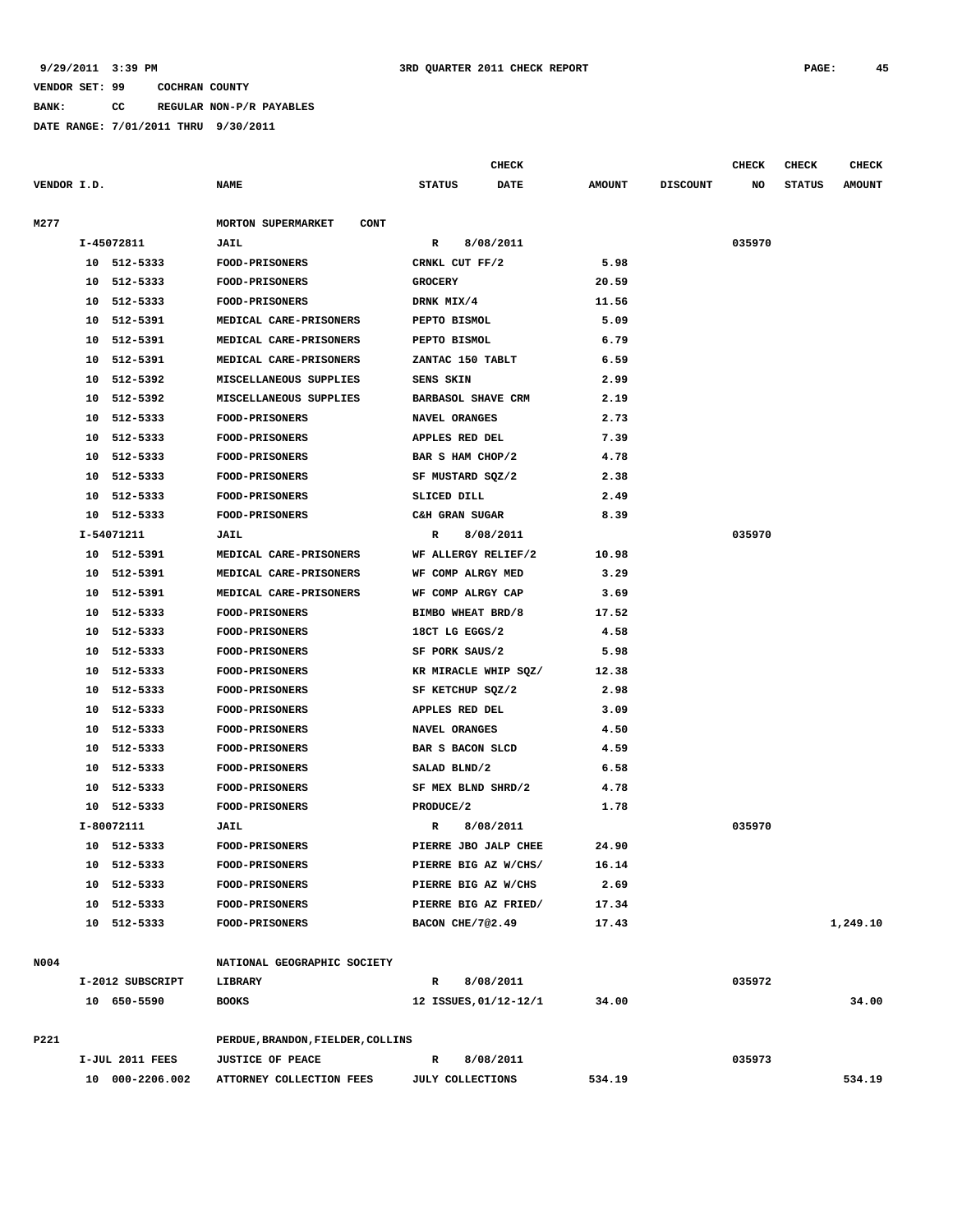**BANK: CC REGULAR NON-P/R PAYABLES**

|             |          |             |                         |               | <b>CHECK</b>         |               |                 | <b>CHECK</b> | <b>CHECK</b>  | <b>CHECK</b>  |
|-------------|----------|-------------|-------------------------|---------------|----------------------|---------------|-----------------|--------------|---------------|---------------|
| VENDOR I.D. |          |             | <b>NAME</b>             | <b>STATUS</b> | <b>DATE</b>          | <b>AMOUNT</b> | <b>DISCOUNT</b> | NO           | <b>STATUS</b> | <b>AMOUNT</b> |
|             |          |             |                         |               |                      |               |                 |              |               |               |
| R043        |          |             | <b>RAY RAMON</b>        |               |                      |               |                 |              |               |               |
|             | I-122677 |             | <b>COURTHOUSE</b>       | $\mathbb{R}$  | 8/08/2011            |               |                 | 035974       |               |               |
|             | 10       | 510-5411    | MAINTENANCE CONTRACTS   | YARD CUT      |                      | 150.00        |                 |              |               | 150.00        |
|             |          |             |                         |               |                      |               |                 |              |               |               |
| R099        |          |             | CYNDIA LEA GUAJARDO dba |               |                      |               |                 |              |               |               |
|             | I-98622  |             | <b>SHERIFF</b>          | $\mathbb{R}$  | 8/08/2011            |               |                 | 035975       |               |               |
|             |          | 10 560-5454 | TIRES                   |               | FLAT 255/65/17 RF, U | 13.00         |                 |              |               |               |
|             | I-98689  |             | <b>SHERIFF</b>          | $\mathbb{R}$  | 8/08/2011            |               |                 | 035975       |               |               |
|             | 10       | 560-5454    | TIRES                   |               | FLAT 275/60/17 RR, U | 13.00         |                 |              |               |               |

|      | I-122677    | <b>COURTHOUSE</b>       | 8/08/2011<br>$\mathbf{R}$ |        | 035974 |        |
|------|-------------|-------------------------|---------------------------|--------|--------|--------|
|      | 10 510-5411 | MAINTENANCE CONTRACTS   | YARD CUT                  | 150.00 |        | 150.00 |
| R099 |             | CYNDIA LEA GUAJARDO dba |                           |        |        |        |
|      | I-98622     | <b>SHERIFF</b>          | 8/08/2011<br>$\mathbf{R}$ |        | 035975 |        |
|      | 10 560-5454 | TIRES                   | FLAT 255/65/17 RF, U      | 13.00  |        |        |
|      | I-98689     | <b>SHERIFF</b>          | 8/08/2011<br>$\mathbb{R}$ |        | 035975 |        |
|      | 10 560-5454 | <b>TIRES</b>            | FLAT 275/60/17 RR, U      | 13.00  |        |        |
|      | I-98715     | PREC 1                  | 8/08/2011<br>$\mathbb{R}$ |        | 035975 |        |
|      | 15 621-5454 | <b>TIRES</b>            | 245.75X16 FLAT RR         | 20.00  |        |        |
|      | I-98755     | <b>EXTENSION SVC</b>    | 8/08/2011<br>$\mathbb{R}$ |        | 035975 |        |
|      | 10 665-5454 | TIRES                   | FLAT 225/60/16 RR, SH     | 10.00  |        |        |
|      | 10 665-5454 | <b>TIRES</b>            | #2 BOOT                   | 1.95   |        |        |
|      | I-98774     | PREC 1                  | R 8/08/2011               |        | 035975 |        |
|      | 15 621-5454 | TIRES                   | 1400X24 FLAT LR           | 55.00  |        |        |
|      | 15 621-5454 | <b>TIRES</b>            | #4 PATCH                  | 4.00   |        |        |
|      | I-98782     | PREC <sub>3</sub>       | R 8/08/2011               |        | 035975 |        |
|      | 15 623-5454 | <b>TIRES</b>            | 2 1400X24 CHGS            | 110.00 |        |        |
|      | I-98806     | PREC 1                  | 8/08/2011<br>$\mathbb{R}$ |        | 035975 |        |
|      | 15 621-5454 | TIRES                   | 1400.24 FLAT RR           | 55.00  |        |        |
|      | 15 621-5454 | <b>TIRES</b>            | 2 RIM #2                  | 4.00   |        |        |
|      | I-98869     | <b>SHERIFF</b>          | R 8/08/2011               |        | 035975 |        |
|      | 10 560-5454 | <b>TIRES</b>            | FLAT 235/55/17            | 13.00  |        |        |
|      | I-98902     | <b>CEMETERY</b>         | R 8/08/2011               |        | 035975 |        |
|      | 10 516-5454 | <b>TIRES</b>            | 12 SHOTS TTS              | 33.00  |        |        |
|      | I-98913     | <b>CONSTABLE</b>        | 8/08/2011<br>$\mathbb{R}$ |        | 035975 |        |
|      | 10 550-5454 | <b>TIRES</b>            | 4 275/60/17 TIRE CHG      |        |        |        |
|      | 10 550-5454 | <b>TIRES</b>            | 4 TDF                     | 12.00  |        |        |
|      | 10 550-5454 | <b>TIRES</b>            | 4 TIRE BALANCE            | 52.00  |        |        |
|      | 10 550-5454 | TIRES                   | 4 NEUTRONS                | 32.00  |        |        |
|      | I-98941     | PREC 4                  | 8/08/2011<br>$\mathbb{R}$ |        | 035975 |        |
|      | 15 624-5454 | TIRES                   | 1400X24 TIRE CHG          | 55.00  |        |        |
|      | 15 624-5454 | TIRES                   | 418715 TIRE MT            | 12.95  |        |        |
|      | 15 624-5454 | TIRES                   | INSTALL "24" O-RING       | 9.95   |        |        |
|      | I-98972     | PARK/AIRPORT            | 8/08/2011<br>$\mathbf{R}$ |        | 035975 |        |
|      | 30 518-5454 | TIRES                   | P23575X17 FLAT RR         | 13.00  |        |        |
|      | I-98982     | PREC <sub>2</sub>       | 8/08/2011<br>$\mathbf{R}$ |        | 035975 |        |
|      | 15 622-5454 | <b>TIRES</b>            | <b>TIRE CHG 14.00.24</b>  | 55.00  |        |        |
|      | 15 622-5454 | <b>TIRES</b>            | TDF                       | 35.00  |        |        |
|      | I-98998     | <b>SHERIFF</b>          | 8/08/2011<br>$\mathbf{R}$ |        | 035975 |        |
|      | 10 560-5454 | TIRES                   | FLAT 235/75/17            | 13.00  |        | 621.85 |
|      |             |                         |                           |        |        |        |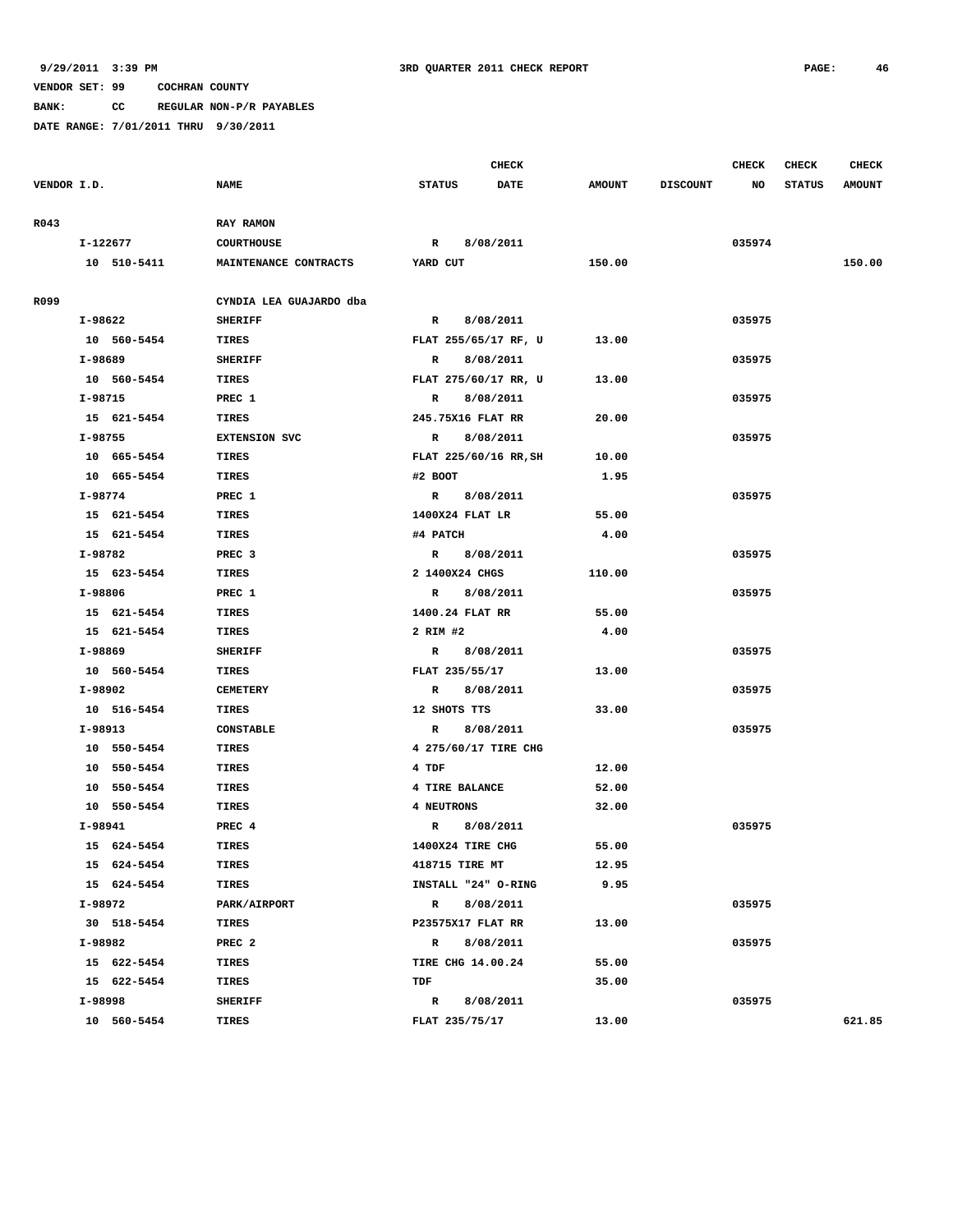**BANK: CC REGULAR NON-P/R PAYABLES**

|             |                   |                          |                       | <b>CHECK</b> |               |                 | CHECK  | CHECK         | <b>CHECK</b>  |
|-------------|-------------------|--------------------------|-----------------------|--------------|---------------|-----------------|--------|---------------|---------------|
| VENDOR I.D. |                   | <b>NAME</b>              | <b>STATUS</b>         | <b>DATE</b>  | <b>AMOUNT</b> | <b>DISCOUNT</b> | NO     | <b>STATUS</b> | <b>AMOUNT</b> |
| R205        |                   | RELIABLE OFFICE SUPPLIES |                       |              |               |                 |        |               |               |
|             | I-CFF03400        | LIBRARY                  | R                     | 8/08/2011    |               |                 | 035977 |               |               |
|             | 10 650-5310       | OFFICE SUPPLIES          | 2 TASK CHAIRS         |              | 89.98         |                 |        |               |               |
|             | 10 650-5310       | OFFICE SUPPLIES          | 5 CAT CABLE 7'        |              | 24.95         |                 |        |               |               |
|             | 10 650-5310       | OFFICE SUPPLIES          | SHIPPING              |              | 1.48          |                 |        |               | 116.41        |
|             |                   |                          |                       |              |               |                 |        |               |               |
| S010        |                   | SILVERS COMPANY          |                       |              |               |                 |        |               |               |
|             | I-CEMETERY 07/11  | <b>CEMETERY</b>          | R                     | 8/08/2011    |               |                 | 035978 |               |               |
|             | 10 516-5330       | FUEL & OIL               | 330GL HS DIESEL       |              | 1,115.40      |                 |        |               |               |
|             | I-CONSTABLE 07/11 | <b>CONSTABLE</b>         | R                     | 8/08/2011    |               |                 | 035978 |               |               |
|             | 10 550-5330       | FUEL & OIL               | 21.54GL PREM UNL      |              | 83.98         |                 |        |               |               |
|             | 10 550-5330       | FUEL & OIL               | CR FED TAX            |              | 3.96CR        |                 |        |               |               |
|             | I-EXT OFC 07/11   | <b>EXTENSION SVC</b>     | $\mathbb{R}$          | 8/08/2011    |               |                 | 035978 |               |               |
|             | 10 665-5330       | FUEL AND OIL             | 122.55GL UNL          |              | 448.89        |                 |        |               |               |
|             | 10 665-5330       | FUEL AND OIL             | CR FED TAX            |              | 22.55CR       |                 |        |               |               |
|             | I-JUV PROB 07/11  | JUVENILE PROBATION       | R                     | 8/08/2011    |               |                 | 035978 |               |               |
|             | 10 571-5330       | FUEL                     | 97.25GL UNL           |              | 358.36        |                 |        |               |               |
|             | 10 571-5330       | FUEL                     | CR FED TAX ON 97.25G  |              | 17.89CR       |                 |        |               |               |
|             | I-NON-DEPT 07/11  | <b>EXTENSION SVC</b>     | R 8/08/2011           |              |               |                 | 035978 |               |               |
|             | 10 665-5330       | FUEL AND OIL             | 38.74GL UNL           |              | 142.12        |                 |        |               |               |
|             | 10 665-5330       | FUEL AND OIL             | CR FED TAX            |              | 7.13CR        |                 |        |               |               |
|             | $I-PARK$ 07/11    | PARK                     | R                     | 8/08/2011    |               |                 | 035978 |               |               |
|             | 10 660-5330       | FUEL AND OIL             | 52GL UNL              |              | 189.95        |                 |        |               |               |
|             | 10 660-5330       | FUEL AND OIL             | CR FED TAX            |              | 9.57CR        |                 |        |               |               |
|             | I-PREC 1 07/11    | PREC 1                   | $\mathbf{R}$          | 8/08/2011    |               |                 | 035978 |               |               |
|             | 15 621-5330       | FUEL & OIL               | 59GL HS DIESEL        |              | 205.32        |                 |        |               |               |
|             | 15 621-5330       | FUEL & OIL               | 56.5GL HS DIESEL      |              | 196.62        |                 |        |               |               |
|             | 15 621-5330       | FUEL & OIL               | 2.5GL UNL             |              | 9.25          |                 |        |               |               |
|             | 15 621-5330       | FUEL & OIL               | CR FED TAX            |              | 0.46CR        |                 |        |               |               |
|             | 15 621-5330       | FUEL & OIL               | 85GL HS DIESEL        |              | 277.10        |                 |        |               |               |
|             | 15 621-5330       | FUEL & OIL               | 80GL HS DIESEL        |              | 266.40        |                 |        |               |               |
|             | 15<br>621-5330    | FUEL & OIL               | 19GL HS DIESEL        |              | 63.27         |                 |        |               |               |
|             | 15 621-5330       | FUEL & OIL               | OGL HS DIESEL         |              | 166.50        |                 |        |               |               |
|             | 621-5330<br>15    | FUEL & OIL               | 77GL LS DIESEL        |              | 263.73        |                 |        |               |               |
|             | 15<br>621-5330    | FUEL & OIL               | STATE TAX             |              | 15.40         |                 |        |               |               |
|             | 621-5330<br>15    | FUEL & OIL               | <b>35GL HS DIESEL</b> |              | 116.55        |                 |        |               |               |
|             | 621-5330<br>15    | FUEL & OIL               | 50GL HS DIESEL        |              | 166.50        |                 |        |               |               |
|             | 621-5330<br>15    | FUEL & OIL               | 60GL HS DIESEL        |              | 199.80        |                 |        |               |               |
|             | 621-5330<br>15    | FUEL & OIL               | 40GL HS DIESEL        |              | 139.20        |                 |        |               |               |
|             | 621-5330<br>15    | FUEL & OIL               | 31GL HS DIESEL        |              | 103.23        |                 |        |               |               |
|             | 15<br>621-5330    | FUEL & OIL               | 77GL HS DIESEL        |              | 267.96        |                 |        |               |               |
|             | 621-5330<br>15    | FUEL & OIL               | 80GL HS DIESEL        |              | 278.40        |                 |        |               |               |
|             | 621-5330<br>15    | FUEL & OIL               | 112GL HS DIESEL       |              | 389.76        |                 |        |               |               |
|             | 15<br>621-5330    | FUEL & OIL               | 57.9GL HS DIESEL      |              | 201.49        |                 |        |               |               |
|             | 621-5330<br>15    | FUEL & OIL               | 45GL HS DIESEL        |              | 156.60        |                 |        |               |               |
|             | 15<br>621-5330    | FUEL & OIL               | 59GL HS DIESEL        |              | 205.32        |                 |        |               |               |
|             | 15<br>621-5330    | FUEL & OIL               | 55GL HS DIESEL        |              | 191.40        |                 |        |               |               |
|             | I-PREC 2 07/11    | PREC 2                   | R                     | 8/08/2011    |               |                 | 035978 |               |               |
|             |                   |                          |                       |              |               |                 |        |               |               |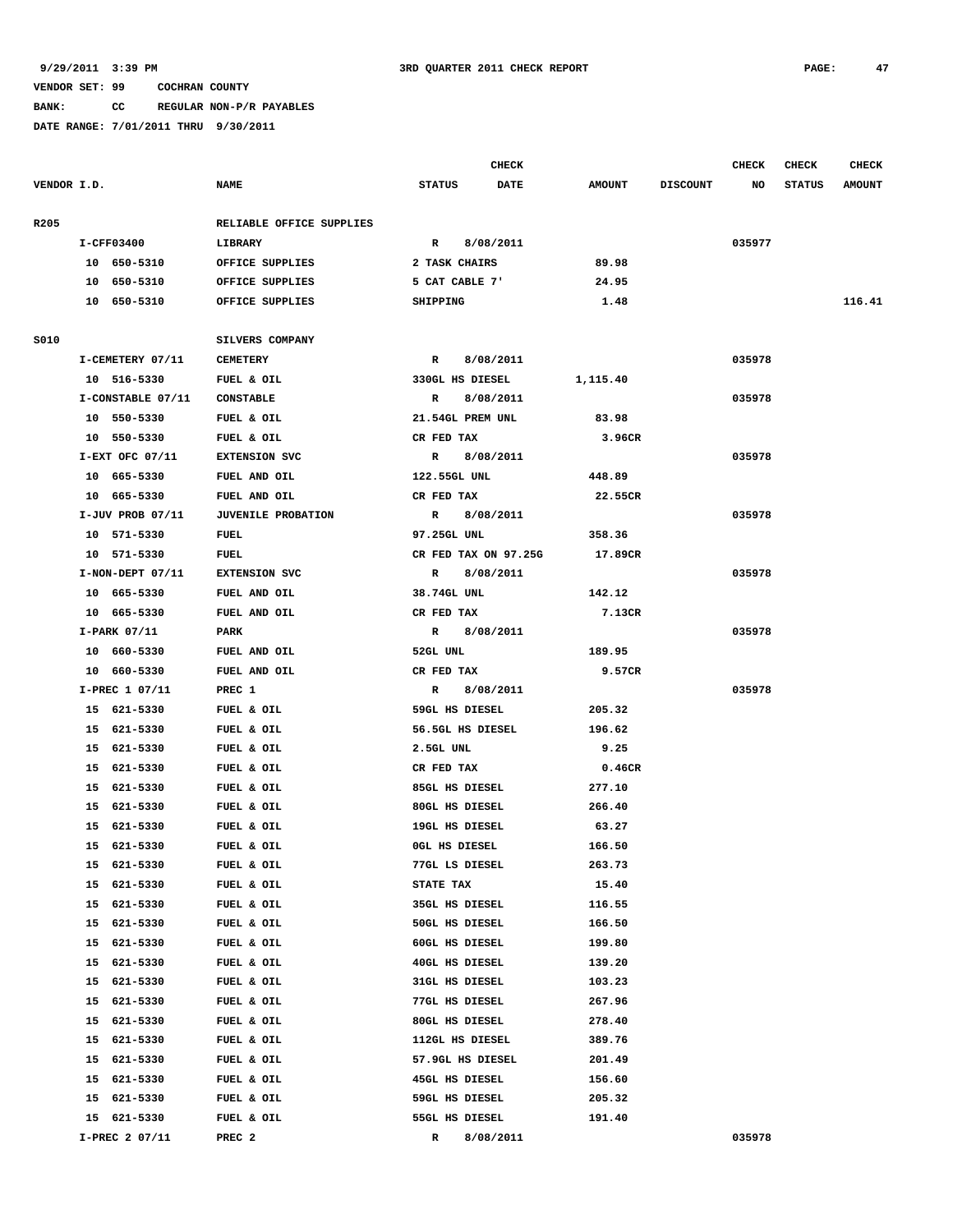**BANK: CC REGULAR NON-P/R PAYABLES**

|             |         |                   |                                |                       | CHECK                |                |                 | <b>CHECK</b> | <b>CHECK</b>  | <b>CHECK</b>  |
|-------------|---------|-------------------|--------------------------------|-----------------------|----------------------|----------------|-----------------|--------------|---------------|---------------|
| VENDOR I.D. |         |                   | <b>NAME</b>                    | <b>STATUS</b>         | DATE                 | <b>AMOUNT</b>  | <b>DISCOUNT</b> | NO           | <b>STATUS</b> | <b>AMOUNT</b> |
| S010        |         |                   | SILVERS COMPANY<br><b>CONT</b> |                       |                      |                |                 |              |               |               |
|             |         | I-PREC 2 07/11    | PREC <sub>2</sub>              | R                     | 8/08/2011            |                |                 | 035978       |               |               |
|             |         | 15 622-5330       | FUEL AND OIL                   | 65.05GL UNL           |                      | 236.12         |                 |              |               |               |
|             | 15      | 622-5330          | FUEL AND OIL                   | CR FED TAX ON 65.05   |                      | 11.97CR        |                 |              |               |               |
|             | 15      | 622-5330          | FUEL AND OIL                   | 900GL HS DIESEL       |                      | 3,177.00       |                 |              |               |               |
|             | 15      | 622-5330          | FUEL AND OIL                   | 285GL LS DIESEL       |                      | 984.68         |                 |              |               |               |
|             | 15      | 622-5330          | FUEL AND OIL                   | STATE TAX             |                      | 57.00          |                 |              |               |               |
|             |         | I-PREC 3 07/11    | PREC <sub>3</sub>              | R                     | 8/08/2011            |                |                 | 035978       |               |               |
|             |         | 15 623-5330       | FUEL AND OIL                   | 21GL UNL              |                      | 75.58          |                 |              |               |               |
|             |         | 15 623-5330       | FUEL AND OIL                   | CR FED TAX            |                      | 3.86CR         |                 |              |               |               |
|             |         | I-PREC 4 07/11    | PREC 4                         | R                     | 8/08/2011            |                |                 | 035978       |               |               |
|             |         | 15 624-5330       | FUEL AND OIL                   | 700GL HS DIESEL       |                      | 2,471.00       |                 |              |               |               |
|             |         | I-RD/BRD 19894    | PUBLIC SAFETY*OTHER*           | R                     | 8/08/2011            |                |                 | 035978       |               |               |
|             |         | 10 580-5499       | MISCELLANEOUS                  | 87GL LS DIESEL/WATER  |                      | 297.98         |                 |              |               |               |
|             | 10      | 580-5499          | <b>MISCELLANEOUS</b>           | STATE TAX             |                      | 17.40          |                 |              |               |               |
|             |         | I-SHERIFF 07/11   | <b>SHERIFF</b>                 | $\mathbb{R}$          | 8/08/2011            |                |                 | 035978       |               |               |
|             | 10      | 560-5330          | FUEL AND OIL                   | 56.77GL UNL/#640      |                      | 208.09         |                 |              |               |               |
|             | 10      | 560-5330          | FUEL AND OIL                   | 24.54GL UNL/#662      |                      | 88.32          |                 |              |               |               |
|             | 10      | 560-5330          | FUEL AND OIL                   | 76.98GL UNL/#697      |                      | 284.74         |                 |              |               |               |
|             | 10      | 560-5330          | FUEL AND OIL                   | 122.15GL UNL/#720     |                      | 447.47         |                 |              |               |               |
|             | 10      | 560-5330          | <b>FUEL AND OIL</b>            | 22.08GAL UNL/#720     |                      | 81.67          |                 |              |               |               |
|             | 10      | 560-5330          | FUEL AND OIL                   | 10.05GL UNL/#759      |                      | 37.17          |                 |              |               |               |
|             | 10      | 560-5330          | FUEL AND OIL                   | 68.55GL UNL/#692      |                      | 251.31         |                 |              |               |               |
|             | 10      | 560-5330          | FUEL AND OIL                   | CR FED TAX ON 381.12  |                      | 70.13CR        |                 |              |               | 14,786.51     |
| S047        |         |                   | SHELL FLEET PLUS               |                       |                      |                |                 |              |               |               |
|             |         | I-065177891107    | <b>EXTENSION SVC</b>           | R                     | 8/08/2011            |                |                 | 035980       |               |               |
|             |         | 10 665-5330       | FUEL AND OIL                   | 25.42GL UNL+, LBK 6/2 |                      | 89.48          |                 |              |               |               |
|             | 10      | 665-5330          | FUEL AND OIL                   | 13.412GL UNL, IDALOU, |                      | 46.93          |                 |              |               |               |
|             | 10      | 665-5330          | FUEL AND OIL                   | 20.752GL UNL, SEYMOUR |                      | 76.35          |                 |              |               |               |
|             |         | 10 665-5330       | FUEL AND OIL                   | CR FED TAX ON 59.5GA  |                      | 10.90CR        |                 |              |               | 201.86        |
| S050        |         |                   | FEDERAL SURPLUS PROP.          |                       |                      |                |                 |              |               |               |
|             |         | I-1611238 TRAILER | PUBLIC SAFETY*OTHER            | R                     | 8/08/2011            |                |                 | 035981       |               |               |
|             |         | 10 580-5499       | <b>MISCELLANEOUS</b>           | CARGO TRAILER         |                      | 400.00         |                 |              |               | 400.00        |
|             |         |                   |                                |                       |                      |                |                 |              |               |               |
| S071        |         |                   | SCRIPT OFFICE PRODUCTS, INC.   |                       |                      |                |                 |              |               |               |
|             | I-36670 | 10 403-5310       | CLERK, AUDITOR                 | $\mathbf{R}$          | 8/08/2011            |                |                 | 035982       |               |               |
|             |         |                   | OFFICE SUPPLIES                | 7CS COPY PAPER 8.5X1  |                      | 276.50         |                 |              |               |               |
|             |         | 10 495-5310       | OFFICE SUPPLIES                | 3CS COPY PAPER 8.5X1  |                      | 118.50         |                 |              |               |               |
|             | I-36763 |                   | <b>ATTORNEY</b>                | R                     | 8/08/2011            |                |                 | 035982       |               |               |
|             |         | 10 475-5310       | OFFICE SUPPLIES                | NOTARY STAMP/RICE     |                      | 20.54<br>15.70 |                 |              |               |               |
|             |         | 10 475-5310       | OFFICE SUPPLIES                | NOTARY RECORD BOOK    |                      |                |                 |              |               |               |
|             |         | 10 475-5310       | OFFICE SUPPLIES                |                       | NOTARY EMBOSSER/ADAM | 47.74          |                 |              |               |               |
|             | I-36815 |                   | LIBRARY                        | R                     | 8/08/2011            |                |                 | 035982       |               |               |
|             |         | 10 650-5310       | OFFICE SUPPLIES                | 2 WORKSTATIONS        |                      | 296.00         |                 |              |               | 774.98        |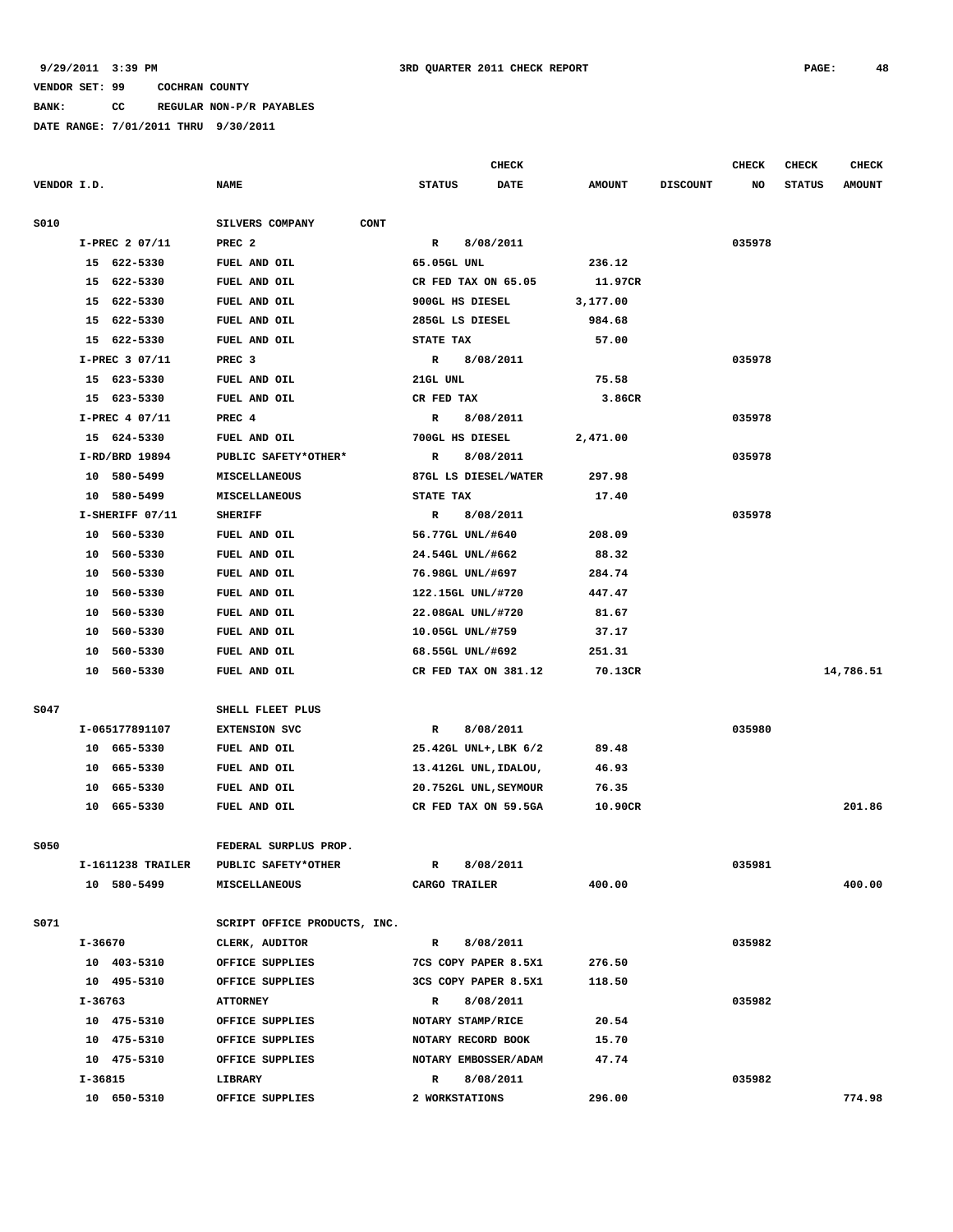**BANK: CC REGULAR NON-P/R PAYABLES**

|             |          |                    |                                                     | <b>CHECK</b>         |             |               |                 | <b>CHECK</b> | <b>CHECK</b>  | <b>CHECK</b>  |
|-------------|----------|--------------------|-----------------------------------------------------|----------------------|-------------|---------------|-----------------|--------------|---------------|---------------|
| VENDOR I.D. |          |                    | <b>NAME</b>                                         | <b>STATUS</b>        | <b>DATE</b> | <b>AMOUNT</b> | <b>DISCOUNT</b> | NO           | <b>STATUS</b> | <b>AMOUNT</b> |
|             |          |                    |                                                     |                      |             |               |                 |              |               |               |
| S210        |          |                    | SHAMBURGER AUTO & FARM SUPPLY                       |                      |             |               |                 |              |               |               |
|             |          | I-284778           | PREC <sub>2</sub>                                   | R                    | 8/08/2011   |               |                 | 035983       |               |               |
|             |          | 15 622-5451        | <b>REPAIRS</b>                                      | EZ OUICK CHG         |             | 49.99         |                 |              |               |               |
|             |          | 15 622-5451        | <b>REPAIRS</b>                                      | STOP LEAK FREON      |             | 7.99          |                 |              |               | 57.98         |
|             |          |                    |                                                     |                      |             |               |                 |              |               |               |
| <b>S222</b> |          |                    | SOUTH PLAINS COMMUNICATIONS                         |                      |             |               |                 |              |               |               |
|             | I-642483 |                    | <b>SHERIFF</b>                                      | R                    | 8/08/2011   |               |                 | 035984       |               |               |
|             |          | 10 560-5451        | MACHINERY-NON-OFFICE REPAIR                         | REPL GALLS STROBE/1. |             | 112.50        |                 |              |               |               |
|             |          | 10 560-5451        | MACHINERY-NON-OFFICE REPAIR                         | STROBE BULB/UNIT 123 |             | 75.00         |                 |              |               | 187.50        |
|             |          |                    |                                                     |                      |             |               |                 |              |               |               |
| <b>S242</b> |          |                    | SAM'S CLUB                                          |                      |             |               |                 |              |               |               |
|             |          | I-2932 07/29/11    | <b>JAIL/SHERIFF</b>                                 | R                    | 8/08/2011   |               |                 | 035985       |               |               |
|             |          | 10 512-5333        | <b>FOOD-PRISONERS</b>                               | HVR DRESSING         |             | 8.98          |                 |              |               |               |
|             |          | 10 512-5333        | <b>FOOD-PRISONERS</b>                               | PEPPER PKTS          |             | 2.88          |                 |              |               |               |
|             | 10       | 560-5310           | OFFICE SUPPLIES                                     | HP564XL BLK          |             | 59.98         |                 |              |               |               |
|             | 10       | 560-5310           | OFFICE SUPPLIES                                     | HP 564XL CLR         |             | 64.87         |                 |              |               |               |
|             |          | I-699811744 072811 | JAIL                                                | R                    | 8/08/2011   |               |                 | 035985       |               |               |
|             |          | 10 512-5333        | FOOD-PRISONERS                                      | TROP OJ              |             | 7.98          |                 |              |               |               |
|             |          | 10 512-5333        | <b>FOOD-PRISONERS</b>                               | WELCH GR JUICE/2     |             | 11.96         |                 |              |               |               |
|             |          | 10 512-5333        | FOOD-PRISONERS                                      | OS CRNBRY CKTL       |             | 4.97          |                 |              |               |               |
|             |          | 10 512-5333        | <b>FOOD-PRISONERS</b>                               | MM 100% APPLE JC/2   |             | 9.88          |                 |              |               |               |
|             |          | 10 512-5392        | MISCELLANEOUS SUPPLIES                              | LAUNDRY DET/2        |             | 27.96         |                 |              |               |               |
|             |          | 10 512-5392        | MISCELLANEOUS SUPPLIES                              | CLOROX 3-182 OZ/2    |             | 14.96         |                 |              |               |               |
|             |          | 10 512-5392        | MISCELLANEOUS SUPPLIES                              | COMET 6-280Z/3       |             | 17.94         |                 |              |               |               |
|             |          | 10 512-5392        | MISCELLANEOUS SUPPLIES                              | CLOROX DISINF WIPES/ |             | 23.96         |                 |              |               |               |
|             |          | 10 512-5392        | MISCELLANEOUS SUPPLIES                              | 12 RL BOUNTY SEL-A-S |             | 19.48         |                 |              |               |               |
|             |          | 10 512-5392        | MISCELLANEOUS SUPPLIES                              | PINE SOL/3           |             | 23.94         |                 |              |               | 299.74        |
|             |          |                    |                                                     |                      |             |               |                 |              |               |               |
| S294        |          |                    | SHIRLEY SEARS                                       |                      |             |               |                 |              |               |               |
|             |          | I-JULY TRAVEL '11  | <b>EXTENSION SVC</b>                                | R                    | 8/08/2011   |               |                 | 035986       |               |               |
|             |          | 10 665-5428        | FCS AGENT-TRAVEL-OUT OF COUNTYTEAFCS CONF/FRBRG, 7/ |                      |             |               |                 |              |               |               |
|             |          | 10 665-5428        | FCS AGENT-TRAVEL-OUT OF COUNTY1/2 OF 3 NITES LODGI  |                      |             | 127.50        |                 |              |               |               |
|             |          | 10 665-5428        | FCS AGENT-TRAVEL-OUT OF COUNTY1/2 LODGING TAX       |                      |             | 8.92          |                 |              |               |               |
|             |          | 10 665-5428        | FCS AGENT-TRAVEL-OUT OF COUNTYMEALS                 |                      |             | 39.33         |                 |              |               | 175.75        |
|             |          |                    |                                                     |                      |             |               |                 |              |               |               |
| S389        |          |                    | STATE RUBBER & ENVIRONMENTAL                        |                      |             |               |                 |              |               |               |
|             | I-7341   |                    | PREC <sub>3</sub>                                   | $\mathbb{R}$         | 8/08/2011   |               |                 | 035987       |               |               |
|             |          | 15 623-5454        | TIRES                                               | TIRE DISP FEE/1.56 T |             | 124.80        |                 |              |               | 124.80        |
| T075        |          |                    | TEXAS TOOL & EQUIPMENT                              |                      |             |               |                 |              |               |               |
|             | I-325176 |                    | PREC <sub>3</sub>                                   | R                    | 8/08/2011   |               |                 | 035988       |               |               |
|             |          | 15 623-5356        | ROAD MATERIALS & SUPPLIES                           | CHAMPION COMPRESSOR  |             | 1,899.00      |                 |              |               |               |
|             |          | 15 623-5356        | ROAD MATERIALS & SUPPLIES                           | SER#dM022917         |             |               |                 |              |               |               |
|             |          | 15 623-5356        | ROAD MATERIALS & SUPPLIES                           | 29PC DRILL BIT SET   |             | 65.00         |                 |              |               | 1,964.00      |
|             |          |                    |                                                     |                      |             |               |                 |              |               |               |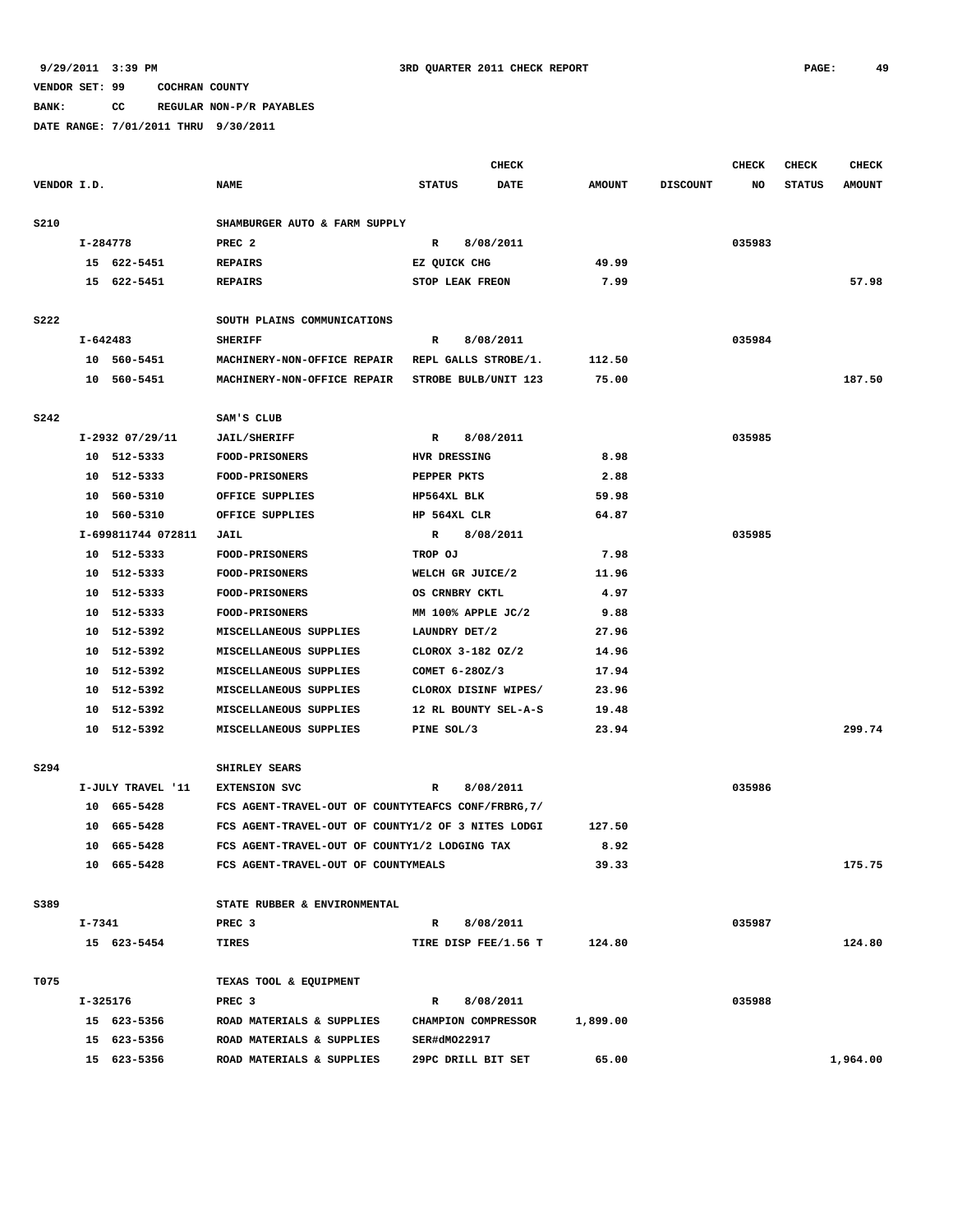**BANK: CC REGULAR NON-P/R PAYABLES**

|             |                  |                                               |                        | <b>CHECK</b> |               |                 | CHECK  | CHECK         | <b>CHECK</b>  |
|-------------|------------------|-----------------------------------------------|------------------------|--------------|---------------|-----------------|--------|---------------|---------------|
| VENDOR I.D. |                  | <b>NAME</b>                                   | <b>STATUS</b>          | <b>DATE</b>  | <b>AMOUNT</b> | <b>DISCOUNT</b> | NO.    | <b>STATUS</b> | <b>AMOUNT</b> |
| T148        |                  | TASCOSA OFFICE MACHINES INC                   |                        |              |               |                 |        |               |               |
|             | I-9B0224         | <b>SHERIFF</b>                                | R                      | 8/08/2011    |               |                 | 035989 |               |               |
|             | 10 560-5411      | MAINTENANCE CONTRACTS                         | COPIER MAINTENANCE     |              | 69.00         |                 |        |               |               |
|             | 10 560-5310      | OFFICE SUPPLIES                               | 15 COPIES OVERAGE      |              | 0.39          |                 |        |               | 69.39         |
|             |                  |                                               |                        |              |               |                 |        |               |               |
| T184        |                  | THYSSENKRUPP ELEVATOR COR                     |                        |              |               |                 |        |               |               |
|             | I-943750         | <b>COURTHOUSE</b>                             | R                      | 8/08/2011    |               |                 | 035990 |               |               |
|             | 10 510-5411      | MAINTENANCE CONTRACTS                         | ELEVATOR MAINTENANCE   |              | 540.67        |                 |        |               | 540.67        |
| U030        |                  | U S SCRIPT, INC                               |                        |              |               |                 |        |               |               |
|             | I-17087 BENSON   | <b>JAIL/MEDS</b>                              | $\mathbb{R}$           | 8/08/2011    |               |                 | 035991 |               |               |
|             | 10 512-5391      | MEDICAL CARE-PRISONERS                        | MEDS/BENSON 7/28/11    |              | 13.09         |                 |        |               | 13.09         |
|             |                  |                                               |                        |              |               |                 |        |               |               |
| <b>W055</b> | I-266-0638 AUG11 | WINDSTREAM COMMUNICATIONS SW<br><b>MUSEUM</b> | R                      | 8/08/2011    |               |                 | 035992 |               |               |
|             | 10 652-5420      | <b>TELECOMMUNICATIONS</b>                     | PHONE SVC              |              | 48.44         |                 |        |               |               |
|             | 10 652-5420      | <b>TELECOMMUNICATIONS</b>                     | INTERNET SVC           |              | 52.92         |                 |        |               |               |
|             | 10 652-5420      | TELECOMMUNICATIONS                            | LONG DISTANCE SVC      |              | 4.56          |                 |        |               |               |
|             | 10 652-5420      | <b>TELECOMMUNICATIONS</b>                     | LATE FEES              |              | 5.28          |                 |        |               |               |
|             | I-266-5051 AUG11 | LIBRARY                                       | R                      | 8/08/2011    |               |                 | 035992 |               |               |
|             | 10 650-5420      | TELECOMMUNICATIONS                            | PHONE SVC              |              | 169.90        |                 |        |               |               |
|             | 10 650-5420      | <b>TELECOMMUNICATIONS</b>                     | INTERNET SVC           |              | 49.99         |                 |        |               |               |
|             | 10 650-5420      | TELECOMMUNICATIONS                            | LONG DISTANCE          |              | 2.10          |                 |        |               |               |
|             | I-266-5074 AUG11 | ADULT PROBATION                               | $\mathbb{R}$           | 8/08/2011    |               |                 | 035992 |               |               |
|             | 10 570-5420      | TELECOMMUNICATIONS                            | PHONE SVC              |              | 46.65         |                 |        |               |               |
|             | 10 570-5420      | TELECOMMUNICATIONS                            | VOICEMAIL              |              | 11.97         |                 |        |               |               |
|             | 10 570-5420      | <b>TELECOMMUNICATIONS</b>                     | LONG DISTANCE          |              | 0.36          |                 |        |               |               |
|             | I-266-5161 AUG11 | TREASURER                                     | R                      | 8/08/2011    |               |                 | 035992 |               |               |
|             | 10 497-5420      | <b>TELECOMMUNICATIONS</b>                     | PHONE SVC              |              | 46.61         |                 |        |               |               |
|             | I-266-5171 AUG11 | TAX A/C                                       | R                      | 8/08/2011    |               |                 | 035992 |               |               |
|             | 10 499-5420      | TELECOMMUNICATIONS                            | PHONE SVC              |              | 140.54        |                 |        |               |               |
|             | 499-5420<br>10   | <b>TELECOMMUNICATIONS</b>                     | INTERNET SVC           |              | 102.94        |                 |        |               |               |
|             | 10 499-5420      | TELECOMMUNICATIONS                            | TERM AGRMT             |              | 20.00CR       |                 |        |               |               |
|             | 10 499-5420      | <b>TELECOMMUNICATIONS</b>                     | LONG DISTANCE          |              | 4.72          |                 |        |               |               |
|             | I-266-5211 AUG11 | <b>SHERIFF</b>                                | $\mathbb{R}$           | 8/08/2011    |               |                 | 035992 |               |               |
|             | 10 560-5420      | <b>TELECOMMUNICATIONS</b>                     | PHONE SVC              |              | 155.89        |                 |        |               |               |
|             | 10 560-5420      | TELECOMMUNICATIONS                            | LONG DISTANCE          |              | 4.61          |                 |        |               |               |
|             | I-266-5215 AUG11 | <b>EXTENSION SVC</b>                          | R 8/08/2011            |              |               |                 | 035992 |               |               |
|             | 10 665-5420      | TELECOMMUNICATIONS                            | PHONE SVC              |              | 147.74        |                 |        |               |               |
|             | 10 665-5420      | <b>TELECOMMUNICATIONS</b>                     | <b>INTERNET SVC</b>    |              | 154.99        |                 |        |               |               |
|             | 10 665-5420      | <b>TELECOMMUNICATIONS</b>                     | <b>3YR CONTRACT CR</b> |              | 35.00CR       |                 |        |               |               |
|             | 10 665-5420      | TELECOMMUNICATIONS                            | LONG DISTANCE          |              | 2.07          |                 |        |               |               |
|             | 10 665-5420      | <b>TELECOMMUNICATIONS</b>                     | 3 CALL RETURNS         |              | 4.50          |                 |        |               |               |
|             | I-266-5302 AUG11 | <b>JUSTICE OF PEACE</b>                       | $\mathbb{R}$           | 8/08/2011    |               |                 | 035992 |               |               |
|             | 10 455-5420      | TELECOMMUNICATIONS                            | PHONE SVC              |              | 46.61         |                 |        |               |               |
|             | 10 455-5420      | <b>TELECOMMUNICATIONS</b>                     | LONG DISTANCE          |              | 1.33          |                 |        |               |               |
|             | I-266-5411 AUG11 | <b>JUVENILE PROBATION</b>                     | $\mathbb{R}$           | 8/08/2011    |               |                 | 035992 |               |               |
|             | 10 571-5420      | TELECOMMUNICATIONS                            | PHONE SVC              |              | 46.61         |                 |        |               |               |
|             |                  |                                               |                        |              |               |                 |        |               |               |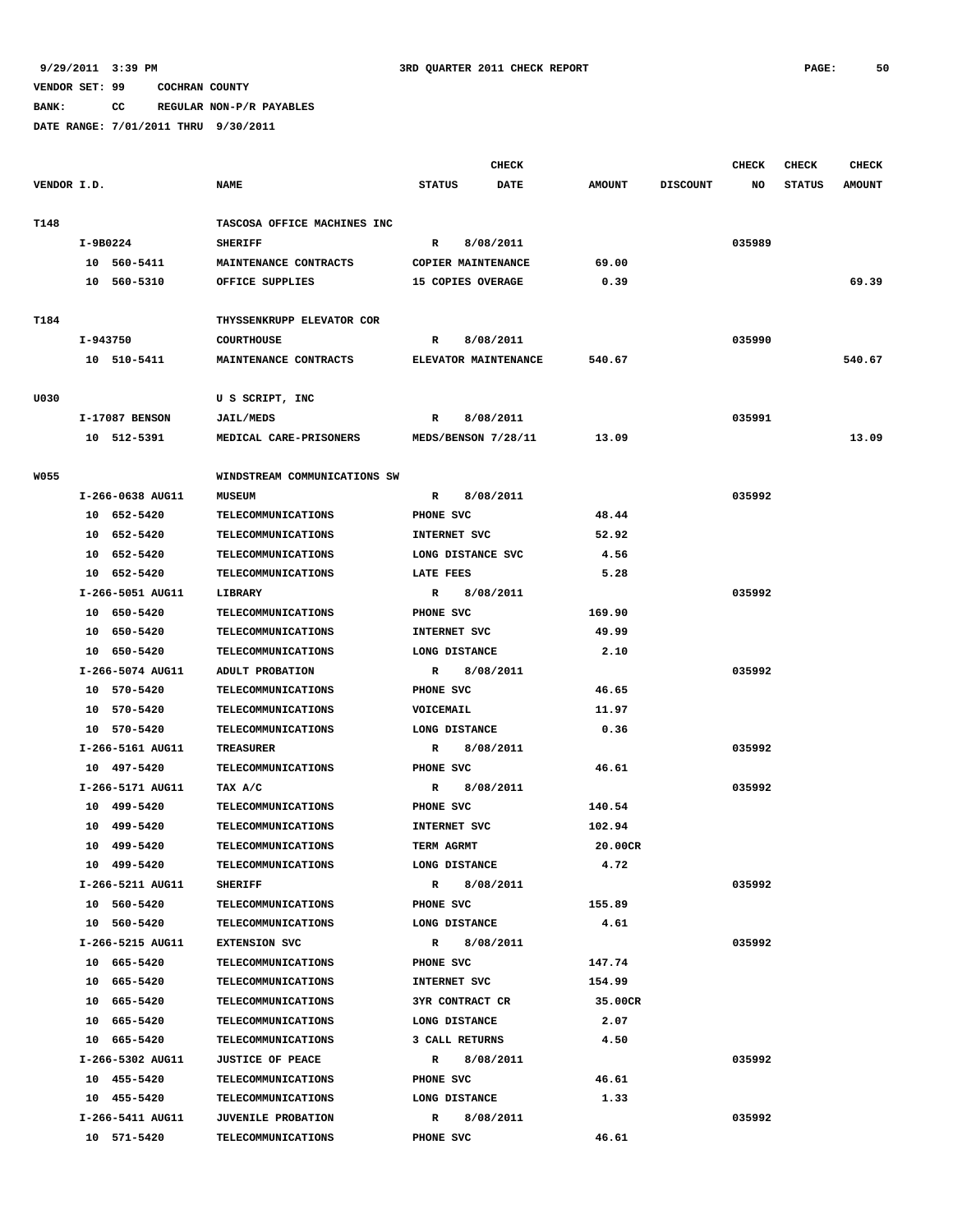**BANK: CC REGULAR NON-P/R PAYABLES**

|             |                  |                            | <b>CHECK</b>                 |               |                 | <b>CHECK</b> | <b>CHECK</b>  | CHECK         |
|-------------|------------------|----------------------------|------------------------------|---------------|-----------------|--------------|---------------|---------------|
| VENDOR I.D. |                  | <b>NAME</b>                | <b>STATUS</b><br><b>DATE</b> | <b>AMOUNT</b> | <b>DISCOUNT</b> | NO           | <b>STATUS</b> | <b>AMOUNT</b> |
| <b>W055</b> |                  | WINDSTREAM COMMUNICATICONT |                              |               |                 |              |               |               |
|             | I-266-5411 AUG11 | <b>JUVENILE PROBATION</b>  | 8/08/2011<br>R               |               |                 | 035992       |               |               |
|             | 10 571-5420      | <b>TELECOMMUNICATIONS</b>  | LONG DISTANCE                | 0.93          |                 |              |               |               |
|             | I-266-5412 AUG11 | DISTRICT COURT             | 8/08/2011<br>R               |               |                 | 035992       |               |               |
|             | 10 435-5420      | <b>TELECOMMUNICATIONS</b>  | PHONE SVC                    | 98.69         |                 |              |               |               |
|             | 10 435-5420      | <b>TELECOMMUNICATIONS</b>  | 3MB STATIC                   | 79.99         |                 |              |               |               |
|             | 10 435-5420      | <b>TELECOMMUNICATIONS</b>  | <b>3YR CONTRACT CR</b>       | 10.00CR       |                 |              |               |               |
|             | 10<br>435-5420   | <b>TELECOMMUNICATIONS</b>  | 12MB INTERNET                | 59.99         |                 |              |               |               |
|             | 435-5420<br>10   | <b>TELECOMMUNICATIONS</b>  | TERM AGRMT                   | 20.00CR       |                 |              |               |               |
|             | I-266-5450 AUG11 | <b>CLERK</b>               | $\mathbb{R}$<br>8/08/2011    |               |                 | 035992       |               |               |
|             | 10 403-5420      | <b>TELECOMMUNICATIONS</b>  | PHONE SVC                    | 155.42        |                 |              |               |               |
|             | 10 403-5420      | <b>TELECOMMUNICATIONS</b>  | LONG DISTANCE                | 11.35         |                 |              |               |               |
|             | I-266-5508 AUG11 | COUNTY JUDGE/COMMR CT      | 8/08/2011<br>R               |               |                 | 035992       |               |               |
|             | 15 610-5420      | <b>TELECOMMUNICATIONS</b>  | PHONE SVC/2 LINES            | 109.20        |                 |              |               |               |
|             | 15 610-5420      | <b>TELECOMMUNICATIONS</b>  | LONG DISTANCE                | 0.21          |                 |              |               |               |
|             | I-266-5700 AUG11 | <b>SHERIFF</b>             | 8/08/2011<br>R               |               |                 | 035992       |               |               |
|             | 10 560-5420      | <b>TELECOMMUNICATIONS</b>  | PHONE SVC                    | 55.01         |                 |              |               |               |
|             | 10 560-5420      | <b>TELECOMMUNICATIONS</b>  | LONG DISTANCE                | 6.25          |                 |              |               |               |
|             | I-266-5822 AUG11 | AUDITOR&NON-DEPTL          | 8/08/2011<br>R               |               |                 | 035992       |               |               |
|             | 10<br>495–5420   | <b>TELECOMMUNICATIONS</b>  | PHONE SVC/1 LINE             | 46.60         |                 |              |               |               |
|             | 495-5420<br>10   | <b>TELECOMMUNICATIONS</b>  | <b>BUS BROADBAND</b>         | 59.99         |                 |              |               |               |
|             | 495-5420<br>10   | TELECOMMUNICATIONS         | 3YR CONTRACT CR              | 35.00CR       |                 |              |               |               |
|             | 495-5420<br>10   | <b>TELECOMMUNICATIONS</b>  | LONG DISTANCE                | 0.03          |                 |              |               |               |
|             | 409-5420<br>10   | <b>TELECOMMUNICATIONS</b>  | FAX LINE 266-5629            | 46.61         |                 |              |               |               |
|             | 409-5420<br>10   | <b>TELECOMMUNICATIONS</b>  | INTERNET SVC                 | 154.99        |                 |              |               |               |
|             | 10<br>409-5420   | <b>TELECOMMUNICATIONS</b>  | <b>3YR CONTRACT CR</b>       | 10.00CR       |                 |              |               |               |
|             | 409-5420<br>10   | <b>TELECOMMUNICATIONS</b>  | LONG DISTANCE                | 1.64          |                 |              |               |               |
|             | I-266-8661 AUG11 | <b>ATTORNEY</b>            | 8/08/2011<br>R               |               |                 | 035992       |               |               |
|             | 10 475-5420      | <b>TELECOMMUNICATIONS</b>  | PHONE & FAX LINE             | 104.78        |                 |              |               |               |
|             | 475-5420<br>10   | <b>TELECOMMUNICATIONS</b>  | 6MB STATIC                   | 79.99         |                 |              |               |               |
|             | 10 475-5420      | <b>TELECOMMUNICATIONS</b>  | TERM AGRMT                   | 20.00CR       |                 |              |               |               |
|             | I-266-8888 AUG11 | <b>SHERIFF</b>             | R<br>8/08/2011               |               |                 | 035992       |               |               |
|             | 10 560-5420      | <b>TELECOMMUNICATIONS</b>  | FAX LINE & CRIME CON         | 44.02         |                 |              |               |               |
|             | 10 560-5420      | <b>TELECOMMUNICATIONS</b>  | LONG DISTANCE                | 1.01          |                 |              |               | 2,218.03      |
| <b>W070</b> |                  | R D WALLACE OIL CO INC     |                              |               |                 |              |               |               |
|             | I-1400 07/11     | PREC 4                     | R 8/08/2011                  |               |                 | 035994       |               |               |
|             | 15 624-5330      | FUEL AND OIL               | 67GAL UNL                    | 230.47        |                 |              |               |               |
|             | $I-3440$ $07/11$ | PREC 1                     | 8/08/2011<br>$\mathbb{R}$    |               |                 | 035994       |               |               |
|             | 15 621-5330      | FUEL & OIL                 | 52.3GAL UNL                  | 178.63        |                 |              |               |               |
|             | $I-3540$ 07/11   | PREC <sub>3</sub>          | R 8/08/2011                  |               |                 | 035994       |               |               |
|             | 15 623-5330      | FUEL AND OIL               | 210GAL HS DIESEL             | 737.10        |                 |              |               |               |
|             | 15 623-5330      | FUEL AND OIL               | 80-OZ PWR SVC                | 10.98         |                 |              |               |               |
|             | 15 623-5330      | FUEL AND OIL               | 34.8GAL LS DIESEL            | 123.71        |                 |              |               |               |
|             | 15 623-5330      | FUEL AND OIL               | 59.8GAL UNL                  | 206.52        |                 |              |               |               |
|             | $I-3600$ $07/11$ | PARK/AIRPORT               | R 8/08/2011                  |               |                 | 035994       |               |               |
|             | 10 660-5330      | FUEL AND OIL               | 24GAL UNL                    | 83.40         |                 |              |               |               |
|             | 30 518-5330      | FUEL & OIL                 | 27GAL UNL                    | 93.83         |                 |              |               |               |
|             | $I-3700$ 07/11   | <b>SHERIFF</b>             | R 8/08/2011                  |               |                 | 035994       |               |               |
|             |                  |                            |                              |               |                 |              |               |               |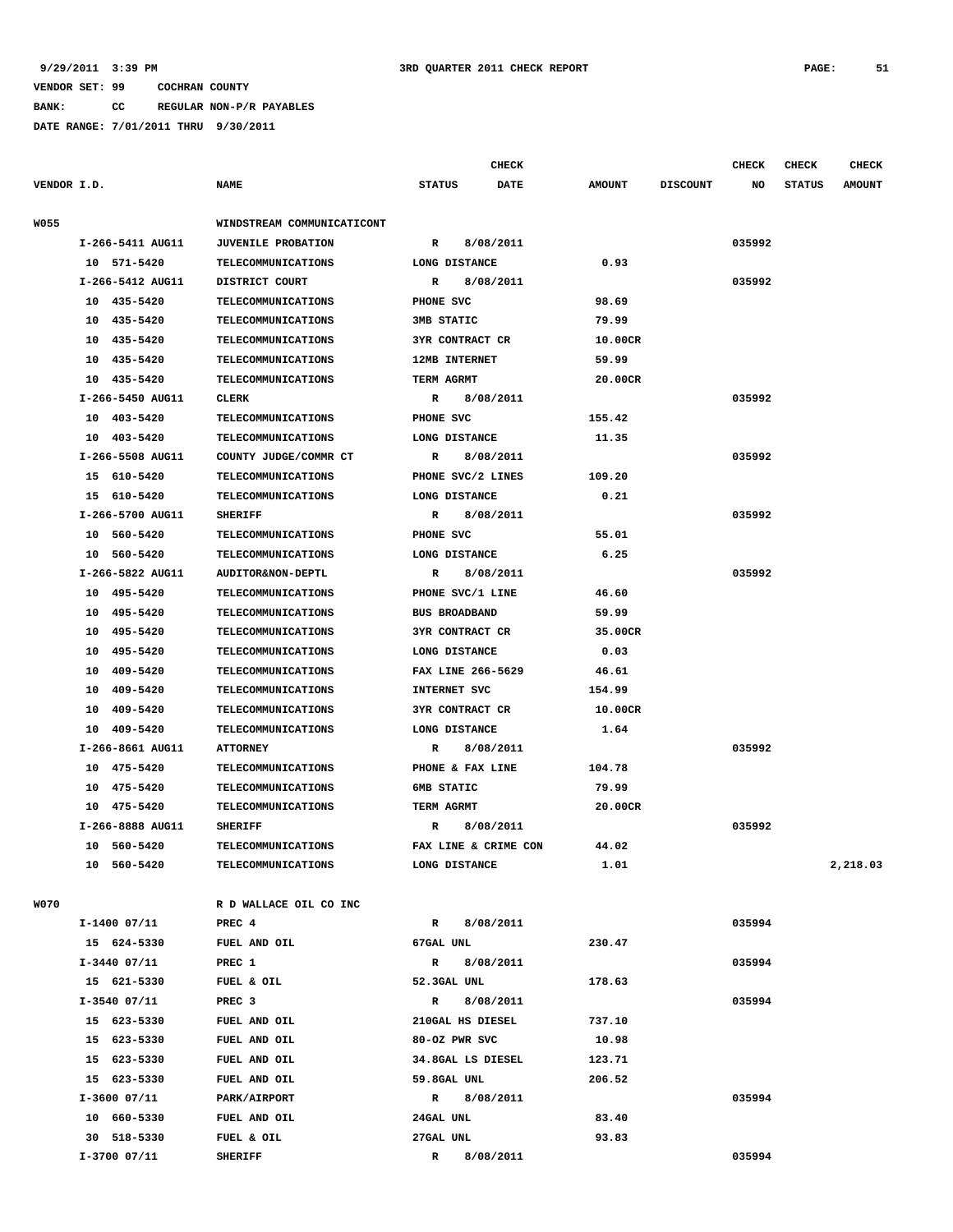## **BANK: CC REGULAR NON-P/R PAYABLES**

|             |    |                     |                                       |                      | <b>CHECK</b> |               |                 | <b>CHECK</b> | <b>CHECK</b>  | <b>CHECK</b>  |
|-------------|----|---------------------|---------------------------------------|----------------------|--------------|---------------|-----------------|--------------|---------------|---------------|
| VENDOR I.D. |    |                     | <b>NAME</b>                           | <b>STATUS</b>        | <b>DATE</b>  | <b>AMOUNT</b> | <b>DISCOUNT</b> | NO           | <b>STATUS</b> | <b>AMOUNT</b> |
| <b>W070</b> |    |                     | R D WALLACE OIL CO INCCONT            |                      |              |               |                 |              |               |               |
|             |    | $I-3700$ 07/11      | <b>SHERIFF</b>                        | R                    | 8/08/2011    |               |                 | 035994       |               |               |
|             |    | 10 560-5330         | FUEL AND OIL                          | 15.6GAL UNL/#111     |              | 54.21         |                 |              |               |               |
|             | 10 | 560-5330            | FUEL AND OIL                          | 80GAL UNL/#123       |              | 275.15        |                 |              |               |               |
|             | 10 | 560-5330            | FUEL AND OIL                          | 22.6GAL UNL/#125     |              | 76.05         |                 |              |               |               |
|             | 10 | 560-5330            | FUEL AND OIL                          | 41GAL UNL/#134       |              | 141.00        |                 |              |               |               |
|             |    | 10 560-5330         | FUEL AND OIL                          | 14.5GAL UNL/#137     |              | 48.79         |                 |              |               | 2,259.84      |
| W092        |    |                     | WTG FUELS, INC                        |                      |              |               |                 |              |               |               |
|             |    | I-15006-03496 AUG11 | <b>SHERIFF</b>                        | R                    | 8/08/2011    |               |                 | 035995       |               |               |
|             |    | 10 560-5330         | FUEL AND OIL                          | 55.25GL UNL/#112     |              | 185.45        |                 |              |               |               |
|             |    | 10 560-5330         | FUEL AND OIL                          | 21GL UNL/#111        |              | 65.23         |                 |              |               |               |
|             |    | 10 560-5330         | FUEL AND OIL                          | 114.23GL UNL/#125    |              | 400.11        |                 |              |               |               |
|             | 10 | 560-5330            | FUEL AND OIL                          | 103.67GL UNL/#123    |              | 360.82        |                 |              |               |               |
|             | 10 | 560-5330            | FUEL AND OIL                          | 35.04GL UNL/#137     |              | 121.88        |                 |              |               |               |
|             | 10 | 560-5330            | FUEL AND OIL                          | 10GL UNL/#134        |              | 35.16         |                 |              |               |               |
|             | 10 | 560-5330            | FUEL AND OIL                          | 171.57GL UNL/#135    |              | 596.11        |                 |              |               |               |
|             | 10 | 560-5330            | FUEL AND OIL                          | 104.06GL UNL/#136    |              | 357.41        |                 |              |               | 2,122.17      |
|             |    |                     |                                       |                      |              |               |                 |              |               |               |
| W164        |    |                     | WARREN CAT                            |                      |              |               |                 |              |               |               |
|             |    | C-CS020024218       | PREC <sub>2</sub>                     | R                    | 8/08/2011    |               |                 | 035996       |               |               |
|             |    | 15 622-5451         | <b>REPAIRS</b>                        | RET FILTER/2         |              | 18.88CR       |                 |              |               |               |
|             |    | 15 622-5451         | <b>REPAIRS</b>                        | RET TRANS FILTER/4   |              | 114.80CR      |                 |              |               |               |
|             |    | 15 622-5451         | <b>REPAIRS</b>                        | RET FILTER/3         |              | 28.89CR       |                 |              |               |               |
|             |    | I-PS020223689       | PREC <sub>2</sub>                     | R                    | 8/08/2011    |               |                 | 035996       |               |               |
|             |    | 15 622-5451         | <b>REPAIRS</b>                        | HYDRO OIL/5          |              | 542.85        |                 |              |               |               |
|             |    | I-W0080068678       | PREC <sub>3</sub>                     | R                    | 8/08/2011    |               |                 | 035996       |               |               |
|             |    | 15 623-5451         | <b>REPAIRS</b>                        | REPL HEUI PUMP ON CA |              | 400.00        |                 |              |               |               |
|             |    | 15 623-5451         | <b>REPAIRS</b>                        | 2 TRIPS TO 2.5MI N O |              | 780.00        |                 |              |               | 1,560.28      |
| W189        |    |                     | DORIS WILLIAMS                        |                      |              |               |                 |              |               |               |
|             |    | I-DW#14505          | <b>ACTIVITY BLDG</b>                  | R                    | 8/08/2011    |               |                 | 035997       |               |               |
|             |    | 10 000-4370.101     | RENT-ACTIVITY BUILDING                | REF DEP FOR 7/22,23/ |              | 125.00        |                 |              |               | 125.00        |
|             |    |                     |                                       |                      |              |               |                 |              |               |               |
| X001        |    |                     | XCEL ENERGY                           |                      |              |               |                 |              |               |               |
|             |    |                     | I-54-1324315-7 AUG11 ALMOST ALL DEPTS | $\mathbb{R}$         | 8/08/2011    |               |                 | 035998       |               |               |
|             |    | 30 518-5440         | UTILITIES                             | 300210167 RUNWAY LIG |              | 73.18         |                 |              |               |               |
|             |    | 10 510-5440         | UTILITIES                             | 300240736 COURTHOUSE |              | 2,172.48      |                 |              |               |               |
|             |    | 10 660-5440         | UTILITIES & IRRIGATION                | 300265059 SOFTBALL P |              | 21.60         |                 |              |               |               |
|             |    | 10 580-5440         | UTILITIES [TOWER]                     | 300282806 TOWER      |              | 100.73        |                 |              |               |               |
|             |    | 15 621-5440         | <b>UTILITIES</b>                      | 300294119 PREC 1 SHO |              | 62.97         |                 |              |               |               |
|             |    | 10 650-5440         | <b>UTILITIES</b>                      | 300338546 LIBRARY    |              | 548.80        |                 |              |               |               |
|             |    | 10 652-5440         | <b>UTILITIES</b>                      | 300342232 MUSEUM     |              | 121.43        |                 |              |               |               |
|             |    | 10 662-5440         | UTILITIES                             | 300390484 ACTIVITY B |              | 884.55        |                 |              |               |               |
|             |    | 10 660-5440         | UTILITIES & IRRIGATION                | 300410370 PARK       |              | 545.13        |                 |              |               |               |
|             |    | 10 660-5440         | UTILITIES & IRRIGATION                | 300457515 PARK/SHOP  |              | 12.25         |                 |              |               |               |
|             |    | 10 660-5440         | UTILITIES & IRRIGATION                | 300505444 HOFMAN BAS |              | 25.11         |                 |              |               |               |
|             |    | 10 516-5440         | UTILITIES                             | 300555198 CEMETERY   |              | 260.03        |                 |              |               |               |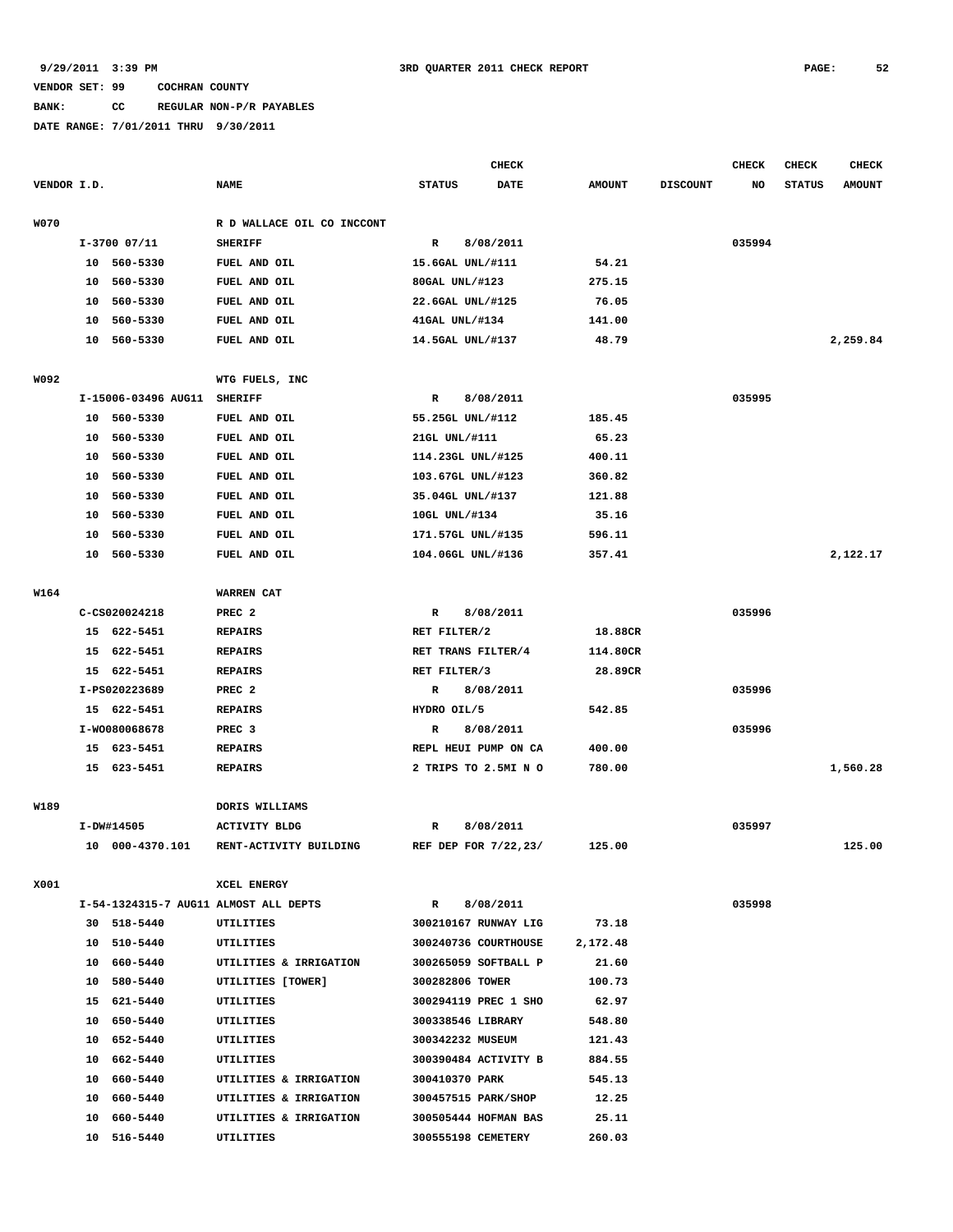**BANK: CC REGULAR NON-P/R PAYABLES**

|             |          |                              |                                       |                     | <b>CHECK</b>         |               |                 | <b>CHECK</b> | <b>CHECK</b>  | <b>CHECK</b>  |
|-------------|----------|------------------------------|---------------------------------------|---------------------|----------------------|---------------|-----------------|--------------|---------------|---------------|
| VENDOR I.D. |          |                              | <b>NAME</b>                           | <b>STATUS</b>       | DATE                 | <b>AMOUNT</b> | <b>DISCOUNT</b> | <b>NO</b>    | <b>STATUS</b> | <b>AMOUNT</b> |
| X001        |          |                              | XCEL ENERGY<br><b>CONT</b>            |                     |                      |               |                 |              |               |               |
|             |          |                              | I-54-1324315-7 AUG11 ALMOST ALL DEPTS | $\mathbf R$         | 8/08/2011            |               |                 | 035998       |               |               |
|             |          | 10 409-5440                  | UTILITIES                             |                     | 300577364 102 N MAIN | 11.24         |                 |              |               |               |
|             |          | 10 660-5440                  | UTILITIES & IRRIGATION                | 300587052 SHOWBARN  |                      | 222.18        |                 |              |               |               |
|             | 10       | 660-5440                     | UTILITIES & IRRIGATION                |                     | 300587753 RODEO GROU | 98.99         |                 |              |               |               |
|             | 10       | 516-5440                     | UTILITIES                             | 300603417 CEMETERY  |                      | 15.34         |                 |              |               |               |
|             | 10       | 516-5440                     | UTILITIES                             |                     | 300637038 CEMETERY S | 360.30        |                 |              |               |               |
|             | 10       | 650-5440                     | UTILITIES                             | AREA LIGHT LIBRARY  |                      | 15.12         |                 |              |               |               |
|             | 10       | 662-5440                     | UTILITIES                             |                     | 2 AREA LIGHTS ACT BL | 45.35         |                 |              |               |               |
|             |          | 10 660-5440                  | UTILITIES & IRRIGATION                |                     | AREA LIGHT PARK SHOP | 14.56         |                 |              |               | 5,611.34      |
| X001        |          |                              | XCEL ENERGY                           |                     |                      |               |                 |              |               |               |
|             |          | I-54-1677037-7 AUG11 WELFARE |                                       | R                   | 8/08/2011            |               |                 | 035999       |               |               |
|             |          | 10 640-5440                  | UTILITIES                             | DAVID VILLAREAL     |                      | 256.57        |                 |              |               | 256.57        |
|             |          |                              |                                       |                     |                      |               |                 |              |               |               |
| Y001        |          |                              | YELLOWHOUSE MACHINERY COM             |                     |                      |               |                 |              |               |               |
|             | I-208145 |                              | PREC 4                                | $\mathbb{R}$        | 8/08/2011            |               |                 | 036000       |               |               |
|             |          | 15 624-5451                  | <b>REPAIRS</b>                        | 2 WET CHG           |                      | 468.96        |                 |              |               |               |
|             |          | 15 624-5451                  | <b>REPAIRS</b>                        | 2 LESS CORE         |                      | 72.00CR       |                 |              |               | 396.96        |
| A042        |          |                              | J C ADAMS JR                          |                     |                      |               |                 |              |               |               |
|             |          | I-LOISLAW AUG11              | COUNTY ATTY/LAW LIBRARY               | $\mathbb{R}$        | 8/30/2011            |               |                 | 036040       |               |               |
|             |          | 10 475-5590                  | LAW LIBRARY MTRLS/UPDATES             |                     | LOISLAW AUG11 BILLIN | 202.43        |                 |              |               | 202.43        |
|             |          |                              |                                       |                     |                      |               |                 |              |               |               |
| A164        |          |                              | ADVANTAGE GLASS & MIRROR              |                     |                      |               |                 |              |               |               |
|             | I-16818  |                              | <b>ACTIVITY BLDG</b>                  | $\mathbf R$         | 8/30/2011            |               |                 | 036041       |               |               |
|             |          | 10 662-5451                  | <b>REPAIR</b>                         | REPL SIDE LITE      |                      | 85.00         |                 |              |               |               |
|             |          | 10 662-5451                  | <b>REPAIR</b>                         |                     | 1/4 CIR LAM GLASS 25 | 188.80        |                 |              |               |               |
|             |          | 10 662-5451                  | <b>REPAIR</b>                         | <b>MILEAGE</b>      |                      | 45.00         |                 |              |               | 318.80        |
| A165        |          |                              | AFFILIATED COMPUTER SERVICES          |                     |                      |               |                 |              |               |               |
|             | I-699354 |                              | <b>CLERK</b>                          | R                   | 8/30/2011            |               |                 | 036042       |               |               |
|             |          | 10 403-5416                  | FILMING & INDEXING                    |                     | 20/20 PERFECT VISION | 1,000.00      |                 |              |               |               |
|             |          | 10 403-5416                  | FILMING & INDEXING                    | 232 COUNTY ARCHIVAL |                      | 206.48        |                 |              |               |               |
|             |          | 10 403-5416                  | FILMING & INDEXING                    | FREIGHT             |                      | 46.10         |                 |              |               | 1,252.58      |
| A178        |          |                              | <b>AMAZON</b>                         |                     |                      |               |                 |              |               |               |
|             |          | C-264459173478               | LIBRARY                               | R                   | 8/30/2011            |               |                 | 036043       |               |               |
|             |          | 10 650-5590                  | <b>BOOKS</b>                          | PETER PAN           |                      | 6.93CR        |                 |              |               |               |
|             |          | I-224435151257               | LIBRARY                               | R                   | 8/30/2011            |               |                 | 036043       |               |               |
|             |          | 10 650-5590                  | <b>BOOKS</b>                          |                     | SKIPPIJON JONES, CLA | 9.89          |                 |              |               |               |
|             |          | I-229594462357               | LIBRARY                               | R                   | 8/30/2011            |               |                 | 036043       |               |               |
|             |          | 10 650-5590                  | <b>BOOKS</b>                          | <b>GHOST GAME</b>   |                      | 11.14         |                 |              |               |               |
|             |          | 10 650-5590                  | <b>BOOKS</b>                          | GHOST CLASS         |                      | 11.14         |                 |              |               |               |
|             |          | 10 650-5590                  | <b>BOOKS</b>                          |                     | MISS DAISY IS CRAZY  | 11.14         |                 |              |               |               |
|             |          | 10 650-5590                  | <b>BOOKS</b>                          |                     | STRBRY SHORTCAKE: BE | 4.95          |                 |              |               |               |
|             |          | 10 650-5590                  | <b>BOOKS</b>                          | $\mathtt{CPN}$      |                      | 0.68CR        |                 |              |               |               |
|             |          | I-229594873181               | LIBRARY                               | R                   | 8/30/2011            |               |                 | 036043       |               |               |
|             |          |                              |                                       |                     |                      |               |                 |              |               |               |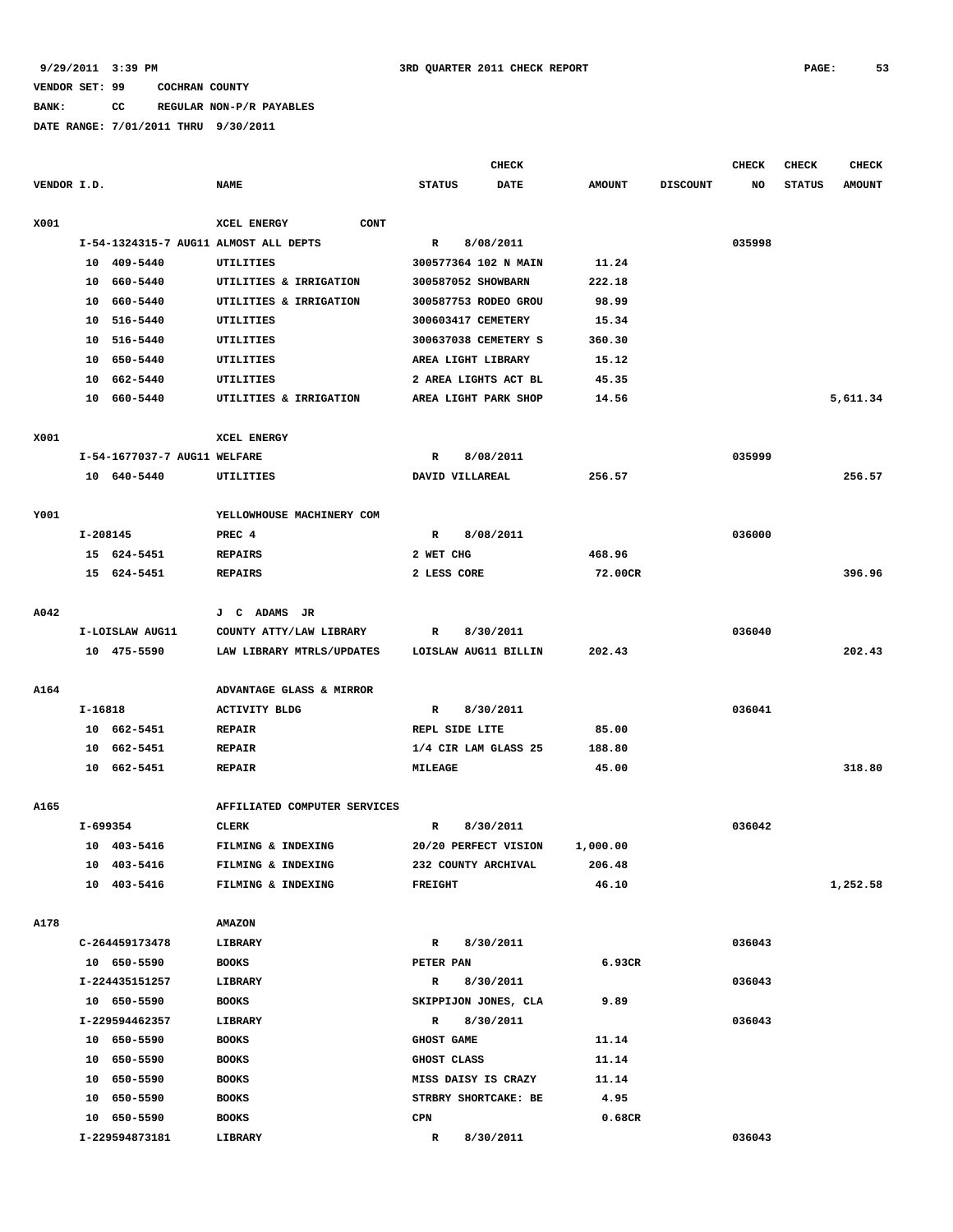## **BANK: CC REGULAR NON-P/R PAYABLES**

|             |                |                              |                           | <b>CHECK</b> |               |                 | <b>CHECK</b> | <b>CHECK</b>  | <b>CHECK</b>  |
|-------------|----------------|------------------------------|---------------------------|--------------|---------------|-----------------|--------------|---------------|---------------|
| VENDOR I.D. |                | <b>NAME</b>                  | <b>STATUS</b>             | <b>DATE</b>  | <b>AMOUNT</b> | <b>DISCOUNT</b> | NO           | <b>STATUS</b> | <b>AMOUNT</b> |
| A178        |                | <b>CONT</b><br><b>AMAZON</b> |                           |              |               |                 |              |               |               |
|             | I-229594873181 | LIBRARY                      | R                         | 8/30/2011    |               |                 | 036043       |               |               |
|             | 10 650-5590    | <b>BOOKS</b>                 | FLY BY NIGHT              |              | 7.99          |                 |              |               |               |
|             | 650-5590<br>10 | <b>BOOKS</b>                 | BIG NATE BOREDOM BUS      |              | 6.17          |                 |              |               |               |
|             | 10<br>650-5590 | <b>BOOKS</b>                 | YOUNG CAM JANSEN & P      |              | 3.99          |                 |              |               |               |
|             | 10<br>650-5590 | <b>BOOKS</b>                 | YOUNG CAM JANSEN & L      |              | 3.99          |                 |              |               |               |
|             | 650-5590<br>10 | <b>BOOKS</b>                 | YOUNG CAM JANSEN & 1      |              | 3.99          |                 |              |               |               |
|             | 10<br>650-5590 | <b>BOOKS</b>                 | NOW YOU SEE HER           |              | 19.79         |                 |              |               |               |
|             | 10<br>650-5590 | <b>BOOKS</b>                 | THE SILENT GIRL           |              | 16.37         |                 |              |               |               |
|             | 650-5590<br>10 | <b>BOOKS</b>                 | 44 CHARLES ST: A NOV      |              | 15.90         |                 |              |               |               |
|             | 650-5590<br>10 | <b>BOOKS</b>                 | <b>ESCAPE</b>             |              | 16.40         |                 |              |               |               |
|             | 10<br>650-5590 | <b>BOOKS</b>                 | SPLIT SECOND (FBI TH      |              | 15.09         |                 |              |               |               |
|             | 650-5590<br>10 | <b>BOOKS</b>                 | 8TH GRADE BITES           |              | 11.55         |                 |              |               |               |
|             | 10<br>650-5590 | <b>BOOKS</b>                 | SHIVER (WOLVES)           |              | 10.39         |                 |              |               |               |
|             | 10<br>650-5590 | <b>BOOKS</b>                 | FOREVER $(WOLVES)$        |              | 10.79         |                 |              |               |               |
|             | 650-5590<br>10 | <b>BOOKS</b>                 | STINK & INCREDIBLE S      |              | 9.09          |                 |              |               |               |
|             | 10<br>650-5590 | <b>BOOKS</b>                 | STINK & WORLD'S WORS      |              | 9.09          |                 |              |               |               |
|             | 10<br>650-5590 | <b>BOOKS</b>                 | SECRET DIARY OF ASHL      |              | 6.80          |                 |              |               |               |
|             | 650-5590<br>10 | <b>BOOKS</b>                 | CPN                       |              | 2.75CR        |                 |              |               |               |
|             | I-229599878806 | LIBRARY                      | R                         | 8/30/2011    |               |                 | 036043       |               |               |
|             | 10 650-5590    | <b>BOOKS</b>                 | BIG NATE: IN A CLASS      |              | 7.30          |                 |              |               |               |
|             | 650-5590<br>10 | <b>BOOKS</b>                 | YOUNG CAM JANSEN & D      |              | 3.99          |                 |              |               |               |
|             | 10<br>650-5590 | <b>BOOKS</b>                 | CPN                       |              | 0.56CR        |                 |              |               |               |
|             | I-264453973017 | LIBRARY                      | R                         | 8/30/2011    |               |                 | 036043       |               |               |
|             | 10 650-5590    | <b>BOOKS</b>                 | DANNY & DINOSAUR GO       |              | 11.52         |                 |              |               |               |
|             | 10 650-5590    | <b>BOOKS</b>                 | PETER PAN                 |              | 7.95          |                 |              |               |               |
|             | 10<br>650-5590 | <b>BOOKS</b>                 | CPN                       |              | 1.02CR        |                 |              |               |               |
|             | I-287724705394 | LIBRARY                      | R                         | 8/30/2011    |               |                 | 036043       |               |               |
|             | 10<br>650-5590 | <b>BOOKS</b>                 | 1.5X9" 2X POWER B         |              | 6.95          |                 |              |               |               |
|             | 10<br>650-5590 | <b>BOOKS</b>                 | 1.5X6" BAR MAGNIFIER      |              | 3.95          |                 |              |               |               |
|             | 650-5590<br>10 | <b>BOOKS</b>                 | SHIPPING                  |              | 5.15          |                 |              |               | 250.52        |
| B026        |                | BLEDSOE WATER SUPPLY CORP    |                           |              |               |                 |              |               |               |
|             | I-3004 0811    | PREC 3                       | R                         | 8/30/2011    |               |                 | 036044       |               |               |
|             | 15 623-5440    | UTILITIES                    | WATER BILL DATED 8/8      |              | 20.10         |                 |              |               | 20.10         |
|             |                |                              |                           |              |               |                 |              |               |               |
| B102        |                | BEAR GRAPHICS INC.           |                           |              |               |                 |              |               |               |
|             | I-601215       | COUNTY/DIST CLERK            | $\mathbb{R}$              | 8/30/2011    |               |                 | 036045       |               |               |
|             | 10 403-5310    | OFFICE SUPPLIES              | CIVIL FILE DOCKET &       |              | 449.00        |                 |              |               |               |
|             | 10 403-5310    | OFFICE SUPPLIES              | SHIPPING                  |              | 16.70         |                 |              |               |               |
|             | $I - 601274$   | COUNTY/DIST CLERK            | 8/30/2011<br>$\mathbb{R}$ |              |               |                 | 036045       |               |               |
|             | 10 403-5310    | OFFICE SUPPLIES              | 9X11-5/8 VINYL DOC J      |              | 319.00        |                 |              |               |               |
|             | 10 403-5310    | OFFICE SUPPLIES              | SHIPPING                  |              | 12.44         |                 |              |               |               |
|             | I-602040       | COUNTY/DIST CLERK            | $\mathbb{R}$              | 8/30/2011    |               |                 | 036045       |               |               |
|             | 10 403-5310    | OFFICE SUPPLIES              | ROLLER SHELVING           |              | 4,498.00      |                 |              |               | 5,295.14      |
|             |                |                              |                           |              |               |                 |              |               |               |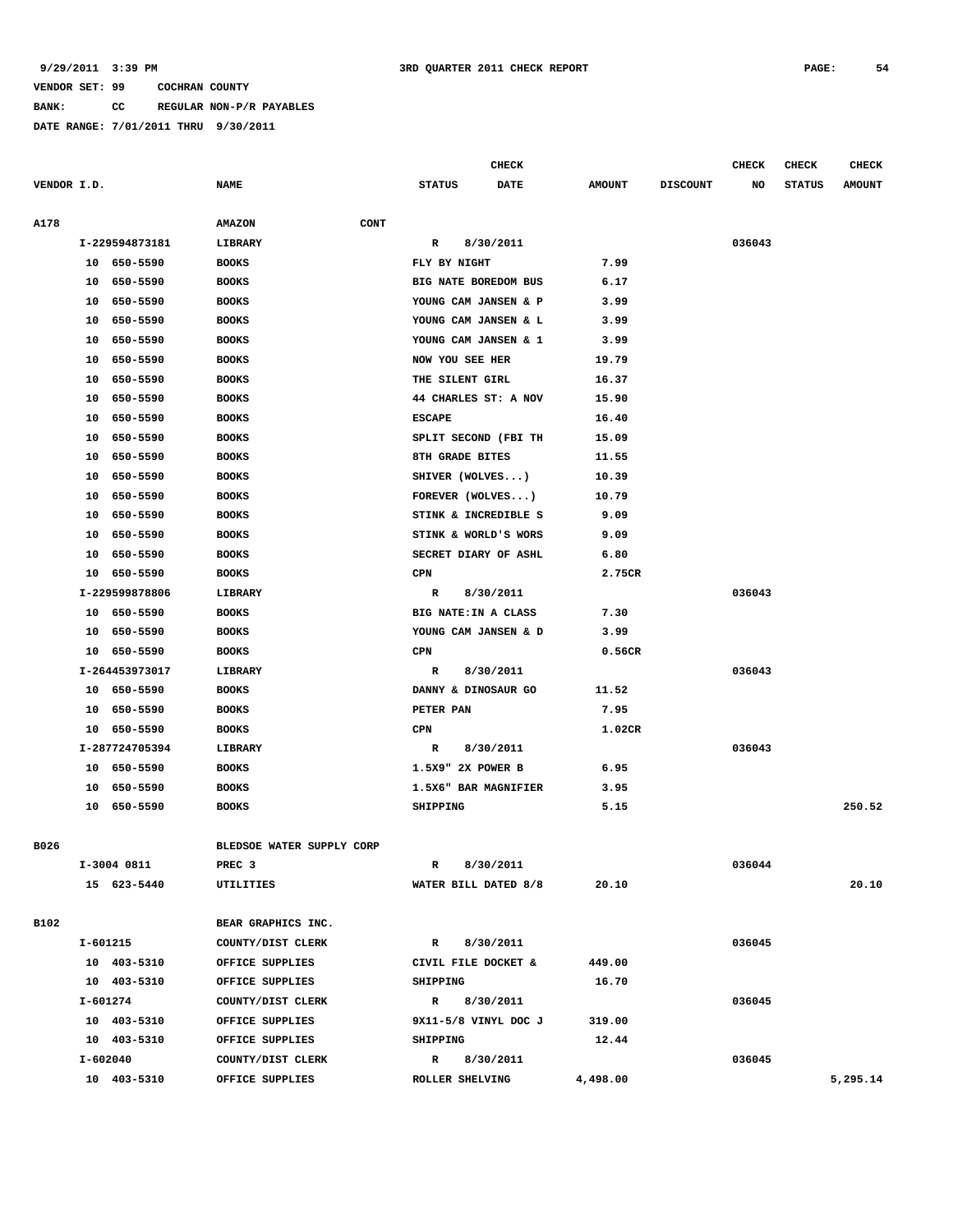# **BANK: CC REGULAR NON-P/R PAYABLES**

|             |               |             |                           |                  | <b>CHECK</b>           |               |                 | CHECK  | <b>CHECK</b>  | <b>CHECK</b>  |
|-------------|---------------|-------------|---------------------------|------------------|------------------------|---------------|-----------------|--------|---------------|---------------|
| VENDOR I.D. |               |             | <b>NAME</b>               | <b>STATUS</b>    | DATE                   | <b>AMOUNT</b> | <b>DISCOUNT</b> | NO     | <b>STATUS</b> | <b>AMOUNT</b> |
| C008        |               |             | CITY OF WHITEFACE         |                  |                        |               |                 |        |               |               |
|             | $I-409$ 08/11 |             | PREC <sub>2</sub>         | R                | 8/30/2011              |               |                 | 036046 |               |               |
|             |               | 15 622-5440 | <b>UTILITIES</b>          | GAS 7/14-8/16/11 |                        | 16.25         |                 |        |               |               |
|             |               | 15 622-5440 | UTILITIES                 | <b>WATER</b>     |                        | 14.00         |                 |        |               |               |
|             | 15            | 622-5440    | UTILITIES                 | GARBAGE          |                        | 50.10         |                 |        |               |               |
|             |               | 15 622-5440 | UTILITIES                 | <b>SEWER</b>     |                        | 22.50         |                 |        |               | 102.85        |
| C015        |               |             | COCHRAN COUNTY SENIOR     |                  |                        |               |                 |        |               |               |
|             | I-AUG 11 MEAT |             | SENIOR CITIZENS           | R                | 8/30/2011              |               |                 | 036047 |               |               |
|             |               | 10 663-5333 | <b>FOOD</b>               |                  | BEEF BRISKET/SYSCO     | 150.00        |                 |        |               | 150.00        |
| C064        |               |             | CITY OF MORTON F D        |                  |                        |               |                 |        |               |               |
|             | I-APRIL 2011  |             | PUBLIC SAFETY*OTHER       | R                | 8/30/2011              |               |                 | 036048 |               |               |
|             |               | 10 580-5414 | FIRE PROTECTION CONTRACTS |                  | 2300BLK 769, GRASS 4/  | 350.00        |                 |        |               |               |
|             | 10            | 580-5414    | FIRE PROTECTION CONTRACTS |                  | 2400BLK 769, GRASS 4/  | 350.00        |                 |        |               |               |
|             | 10            | 580-5414    | FIRE PROTECTION CONTRACTS |                  | 1900BLK 769, GRASS, 4/ | 350.00        |                 |        |               |               |
|             | 10            | 580-5414    | FIRE PROTECTION CONTRACTS |                  | 2200BLK 769, GRASS 4/  | 350.00        |                 |        |               |               |
|             | 10            | 580-5414    | FIRE PROTECTION CONTRACTS |                  | 1900BLK 1585, PASTURE  | 350.00        |                 |        |               |               |
|             | 10            | 580-5414    | FIRE PROTECTION CONTRACTS |                  | 1900BLK N/1585, PASTU  | 350.00        |                 |        |               |               |
|             | 10            | 580-5414    | FIRE PROTECTION CONTRACTS |                  | 400BLK CR155, VEHICLE  | 350.00        |                 |        |               |               |
|             | 10            | 580-5414    | FIRE PROTECTION CONTRACTS |                  | 1000BLK 1169, GRASS 4  | 350.00        |                 |        |               |               |
|             | 10            | 580-5414    | FIRE PROTECTION CONTRACTS |                  | E OF 108NE8TH, CNTRL   | 350.00        |                 |        |               |               |
|             |               | 10 580-5414 | FIRE PROTECTION CONTRACTS |                  | 2700BLKW/1780, GRASS   | 350.00        |                 |        |               |               |
|             | I-FEB 2011    |             | PUBLIC SAFETY*OTHER       | R                | 8/30/2011              |               |                 | 036048 |               |               |
|             |               | 10 580-5414 | FIRE PROTECTION CONTRACTS |                  | 2ND&MCKIN, BLDSO, SHED | 350.00        |                 |        |               |               |
|             | 10            | 580-5414    | FIRE PROTECTION CONTRACTS |                  | 1300BLK CR170, GRASS   | 350.00        |                 |        |               |               |
|             | 10            | 580-5414    | FIRE PROTECTION CONTRACTS |                  | 1900BLK 214, GRASS 2/  | 350.00        |                 |        |               |               |
|             | I-JAN 2011    |             | PUBLIC SAFETY*OTHER       | R                | 8/30/2011              |               |                 | 036048 |               |               |
|             | 10            | 580-5414    | FIRE PROTECTION CONTRACTS |                  | 1100BLK 125, COTTONX4  | 350.00        |                 |        |               |               |
|             | 10            | 580-5414    | FIRE PROTECTION CONTRACTS |                  | 1200BLK 2195, GRASS 1  | 350.00        |                 |        |               |               |
|             | 10            | 580-5414    | FIRE PROTECTION CONTRACTS |                  | 1400BLK 214, GRASS 1/  | 350.00        |                 |        |               |               |
|             | 10            | 580-5414    | FIRE PROTECTION CONTRACTS |                  | 1400BLK 214, GRASS 1/  | 350.00        |                 |        |               |               |
|             | 10            | 580-5414    | FIRE PROTECTION CONTRACTS |                  | 1400BLK 125, GRASS 1/  | 350.00        |                 |        |               |               |
|             | I-JUNE 2011   |             | PUBLIC SAFETY*OTHER       | R                | 8/30/2011              |               |                 | 036048 |               |               |
|             |               | 10 580-5414 | FIRE PROTECTION CONTRACTS |                  | 2300BLK 301, WRECK 6/  | 350.00        |                 |        |               |               |
|             | 10            | 580-5414    | FIRE PROTECTION CONTRACTS |                  | 2400BLK 214, GRASS 6/  | 350.00        |                 |        |               |               |
|             |               | 10 580-5414 | FIRE PROTECTION CONTRACTS |                  | 2300BLK 1780, GRASS 6  | 350.00        |                 |        |               |               |
|             | 10            | 580-5414    | FIRE PROTECTION CONTRACTS |                  | GRASS, 6/18, SEE NOTE  |               |                 |        |               |               |
|             | I-MARCH 2011  |             | PUBLIC SAFETY*OTHER       | R                | 8/30/2011              |               |                 | 036048 |               |               |
|             |               | 10 580-5414 | FIRE PROTECTION CONTRACTS |                  | E OF 108 NE8TH, PIT 3  | 350.00        |                 |        |               |               |
|             |               | 10 580-5414 | FIRE PROTECTION CONTRACTS |                  | E OF 108 NE8TH, PIT 3  | 350.00        |                 |        |               |               |
|             |               | 10 580-5414 | FIRE PROTECTION CONTRACTS |                  | 2400BLK 214, PASTURE   | 350.00        |                 |        |               |               |
|             | I-MAY 2011    |             | PUBLIC SAFETY*OTHER       | R                | 8/30/2011              |               |                 | 036048 |               |               |
|             | 10            | 580-5414    | FIRE PROTECTION CONTRACTS |                  | 1600BLK 1585, GRASS 5  | 350.00        |                 |        |               |               |
|             | 10            | 580-5414    | FIRE PROTECTION CONTRACTS |                  | SW/LEHMAN, GRS, UTL 5/ | 350.00        |                 |        |               |               |
|             | 10            | 580-5414    | FIRE PROTECTION CONTRACTS |                  | 1700BLK CR260, GRASS   | 350.00        |                 |        |               |               |
|             | 10            | 580-5414    | FIRE PROTECTION CONTRACTS |                  | 1100BLK 1169, GRASS 5  | 350.00        |                 |        |               |               |
|             |               | 10 580-5414 | FIRE PROTECTION CONTRACTS |                  | 1200BLK 1169, BURRS 5  | 350.00        |                 |        |               | 10,150.00     |
|             |               |             |                           |                  |                        |               |                 |        |               |               |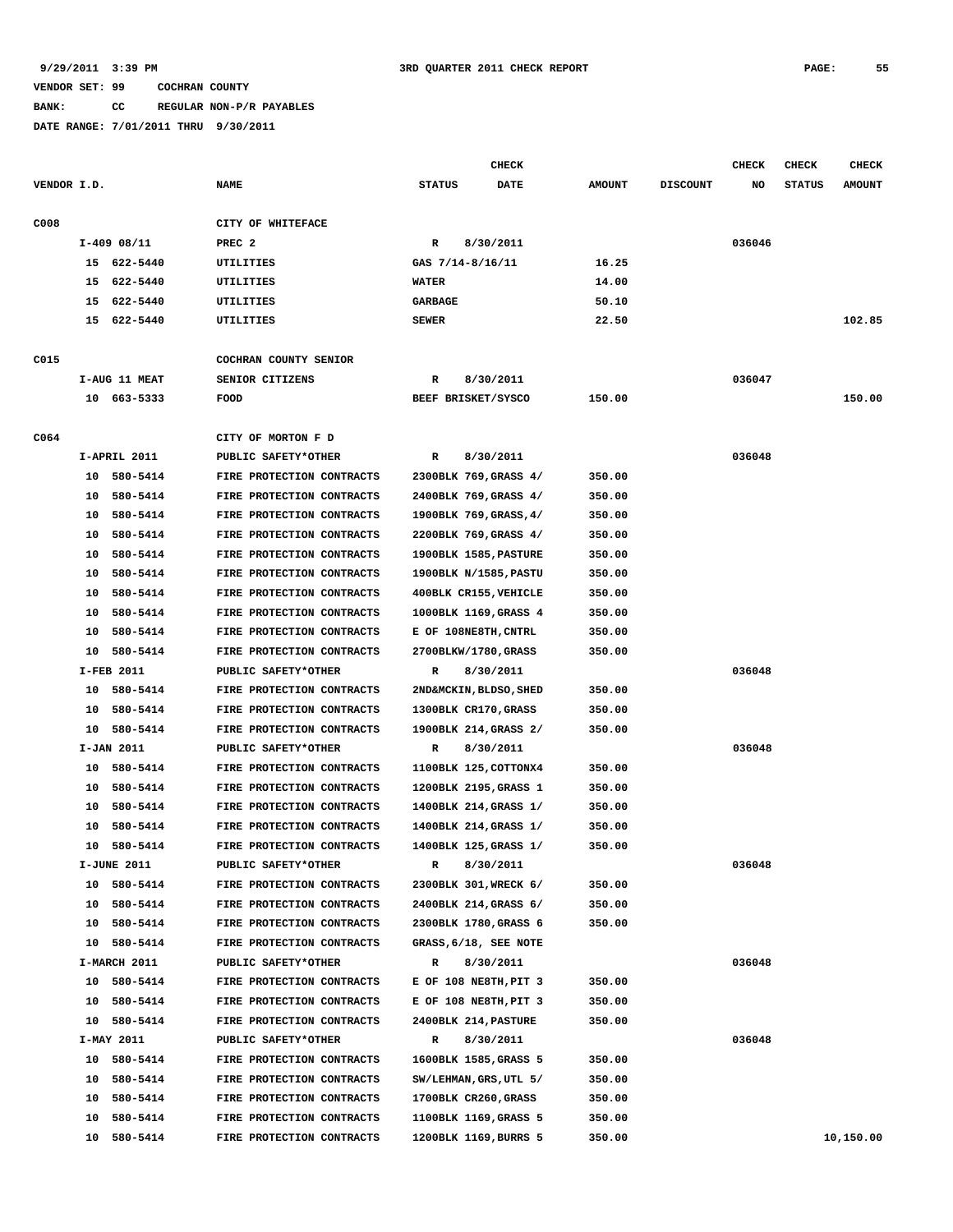**BANK: CC REGULAR NON-P/R PAYABLES**

|                  |                    |                                                 |                       | <b>CHECK</b> |               |                 | <b>CHECK</b> | <b>CHECK</b>  | <b>CHECK</b>  |
|------------------|--------------------|-------------------------------------------------|-----------------------|--------------|---------------|-----------------|--------------|---------------|---------------|
| VENDOR I.D.      |                    | <b>NAME</b>                                     | <b>STATUS</b><br>DATE |              | <b>AMOUNT</b> | <b>DISCOUNT</b> | NO           | <b>STATUS</b> | <b>AMOUNT</b> |
| C <sub>284</sub> |                    | CORNERSTONE PROGRAMS CORP                       |                       |              |               |                 |              |               |               |
|                  | $I-SLS-04137$      | <b>JUVENILE PROBATION</b>                       | $\mathbb{R}$          | 8/30/2011    |               |                 | 036049       |               |               |
|                  | 10 571-5413        | RESIDENTIAL SERVICES                            | JUV#808,19 DAYS       |              | 2,128.00      |                 |              |               | 2,128.00      |
|                  |                    |                                                 |                       |              |               |                 |              |               |               |
| C336             |                    | CULTURAL & ARCHITECTURAL RESOU                  |                       |              |               |                 |              |               |               |
|                  | I-031011 BALANCE   | WEB PROJECT/THC GRANT                           | R                     | 8/30/2011    |               |                 | 036050       |               |               |
|                  | 31 652-5499        | MISCELLANEOUS                                   | BAL DUE ON WEB PROJ/  |              | 3,000.00      |                 |              |               |               |
|                  | I-LTR INV 08/27/11 | BSE 1877 PROJECT EXPENSES                       | R                     | 8/30/2011    |               |                 | 036050       |               |               |
|                  | 31 652-5499        | MISCELLANEOUS                                   | BSE 1877 PROJECT EXP  |              | 2,197.00      |                 |              |               | 5,197.00      |
| F215             |                    | 1ST CLASS PLUMBING HEATING & A                  |                       |              |               |                 |              |               |               |
|                  | I-2041376          | <b>COURTHOUSE</b>                               | $\mathbb{R}$          | 8/30/2011    |               |                 | 036051       |               |               |
|                  | 10 510-5451        | <b>REPAIR</b>                                   | <b>SM MACHINE</b>     |              | 10.00         |                 |              |               |               |
|                  | 10 510-5451        | <b>REPAIR</b>                                   | 2HRS, UNSTOP WOM TOIL |              | 150.00        |                 |              |               |               |
|                  | 10 510-5451        | <b>REPAIR</b>                                   | <b>1HR APPRENTICE</b> |              | 25.00         |                 |              |               |               |
|                  | I-2041377          | <b>ACTIVITY BLDG</b>                            | R                     | 8/30/2011    |               |                 | 036051       |               |               |
|                  | 10 662-5451        | <b>REPAIR</b>                                   | TIGHTEN BLOWER BELT,  |              | 75.00         |                 |              |               |               |
|                  | 10 662-5451        | <b>REPAIR</b>                                   | 1 HR APPRENTICE RT    |              | 25.00         |                 |              |               |               |
|                  | I-2041378          | <b>JAIL</b>                                     | R                     | 8/30/2011    |               |                 | 036051       |               |               |
|                  | 10 512-5451        | <b>REPAIR</b>                                   | HYDR FLUSHOMETER      |              | 236.01        |                 |              |               |               |
|                  | 10 512-5451        | <b>REPAIR</b>                                   | METAL BUTTON PANEL M  |              | 91.73         |                 |              |               |               |
|                  | 10 512-5451        | <b>REPAIR</b>                                   | 75 HRS, INCL TIME FO  |              | 525.00        |                 |              |               |               |
|                  | 10 512-5451        | <b>REPAIR</b>                                   | SHIPPING              |              | 18.59         |                 |              |               |               |
|                  | I-2041490          | <b>COURTHOUSE</b>                               | $\mathbb{R}$          | 8/30/2011    |               |                 | 036051       |               |               |
|                  | 10 510-5451        | <b>REPAIR</b>                                   | SINK MACHINE          |              | 10.00         |                 |              |               |               |
|                  | 10 510-5451        | <b>REPAIR</b>                                   | TOILET AUGER WMN RR   |              | 5.00          |                 |              |               |               |
|                  | 10 510-5451        | <b>REPAIR</b>                                   | 3HR BASE; SNAKE MEN R |              | 225.00        |                 |              |               |               |
|                  | 10 510-5451        | <b>REPAIR</b>                                   | TOILET, WSHR DRAIN    |              |               |                 |              |               |               |
|                  | I-2041710          | JAIL                                            | R                     | 8/30/2011    |               |                 | 036051       |               |               |
|                  | 10 512-5451        | <b>REPAIR</b>                                   | 2 MALE ADAPT PEX      |              | 6.58          |                 |              |               |               |
|                  | 10 512-5451        | <b>REPAIR</b>                                   | 6 90 PEX              |              | 14.58         |                 |              |               |               |
|                  | 512-5451<br>10     | <b>REPAIR</b>                                   | 14 CRIMP RING PEX     |              | 6.98          |                 |              |               |               |
|                  | 10 512-5451        | <b>REPAIR</b>                                   | 4 SHARKBITE COUPLING  |              | 58.28         |                 |              |               |               |
|                  | 10 512-5451        | <b>REPAIR</b>                                   | 5HR COMM BASE RATE    |              | 375.00        |                 |              |               |               |
|                  | 10 512-5451        | <b>REPAIR</b>                                   | <b>5HR APPR RATE</b>  |              | 125.00        |                 |              |               | 1,982.75      |
|                  |                    |                                                 |                       |              |               |                 |              |               |               |
| G031             |                    | <b>GRAINGER</b>                                 |                       |              |               |                 |              |               |               |
|                  | I-9615694180       | <b>SHERIFF</b>                                  | R                     | 8/30/2011    |               |                 | 036052       |               |               |
|                  | 10 560-5451        | MACHINERY-NON-OFFICE REPAIR LIGHT FIXTURE, LENS |                       |              | 92.39         |                 |              |               | 92.39         |
| G101             |                    | LISA GRANADO                                    |                       |              |               |                 |              |               |               |
|                  | I-DW#14525         | <b>ACTIVITY BLDG</b>                            | R                     | 8/30/2011    |               |                 | 036053       |               |               |
|                  | 10 000-4370.101    | RENT-ACTIVITY BUILDING                          | REF DEP FOR 8/13/11   |              | 125.00        |                 |              |               | 125.00        |
|                  |                    |                                                 |                       |              |               |                 |              |               |               |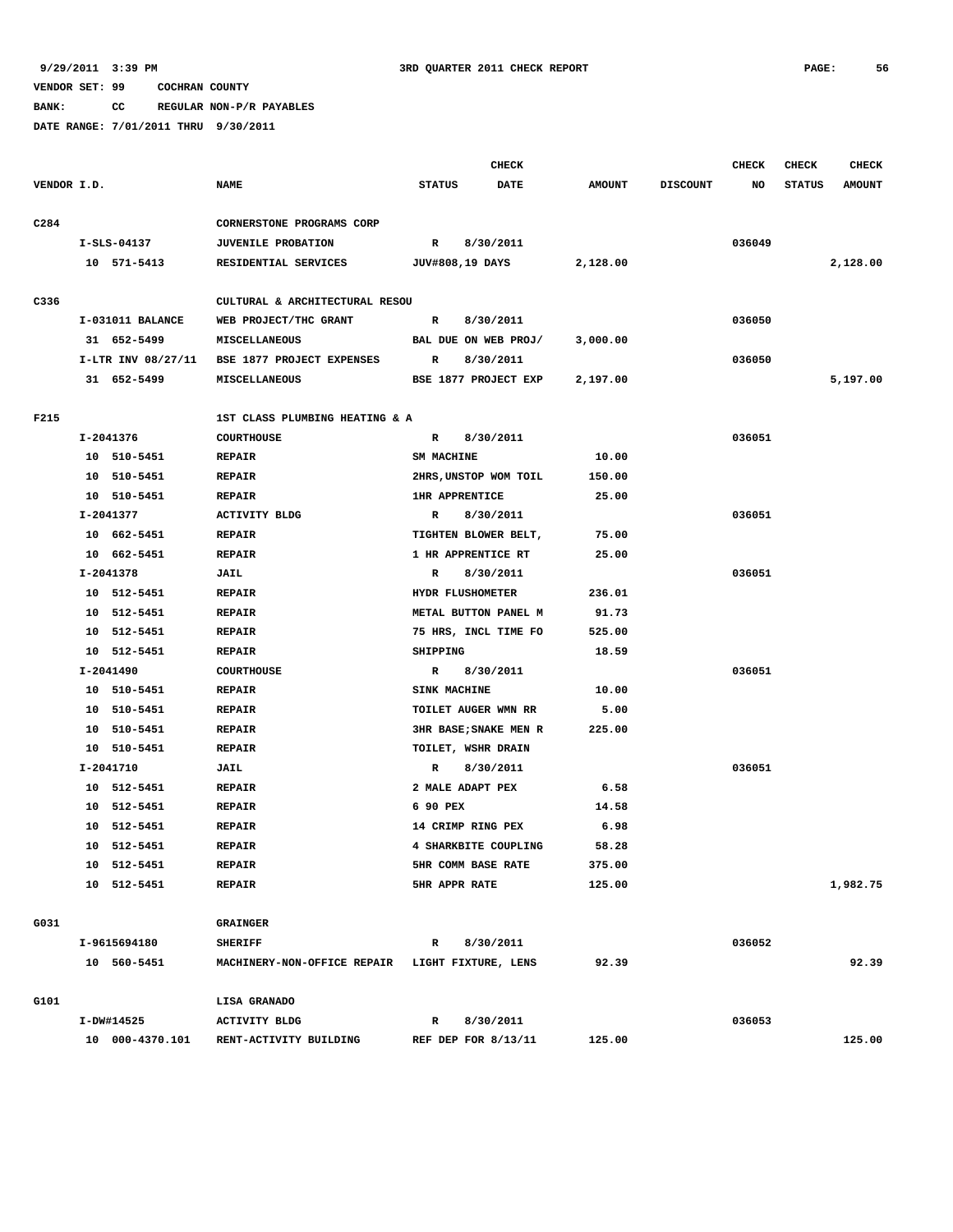**BANK: CC REGULAR NON-P/R PAYABLES**

|             |          |                  |                                                   |                | <b>CHECK</b>             |               |                 | <b>CHECK</b> | <b>CHECK</b>  | <b>CHECK</b>  |
|-------------|----------|------------------|---------------------------------------------------|----------------|--------------------------|---------------|-----------------|--------------|---------------|---------------|
| VENDOR I.D. |          |                  | <b>NAME</b>                                       | <b>STATUS</b>  | <b>DATE</b>              | <b>AMOUNT</b> | <b>DISCOUNT</b> | NO           | <b>STATUS</b> | <b>AMOUNT</b> |
| H026        |          |                  | RICHARD L. HUSEN, ATTY.                           |                |                          |               |                 |              |               |               |
|             |          | I-05-06-3921/CPS | DISTRICT COURT                                    | $\mathbb{R}$   | 8/30/2011                |               |                 | 036054       |               |               |
|             |          | 10 435-5400      | ATTORNEY AD LITEM                                 |                | CPS HEARING/PARENT       | 300.00        |                 |              |               | 300.00        |
|             |          |                  |                                                   |                |                          |               |                 |              |               |               |
| J049        |          |                  | JUVENILE PROBATION FUND                           |                |                          |               |                 |              |               |               |
|             |          |                  | I-ADD'L SUBSIDY 2011 JUVENILE PROBATION FUND      | R              | 8/30/2011                |               |                 | 036055       |               |               |
|             | 10       | 571-5413         | RESIDENTIAL SERVICES                              |                | UNIFORM-CK #34961        | 100.00        |                 |              |               |               |
|             | 10       | 571-5413         | RESIDENTIAL SERVICES                              |                | MEDICAL CK-UP CK#355     | 25.00         |                 |              |               |               |
|             | 10       | 571-5413         | RESIDENTIAL SERVICES                              |                | PART OF 3DAYS-CK#358     | 160.00        |                 |              |               |               |
|             | 10       | 571-5102         | JUV PROBATION OFFICER SALARY ADD'L SUBSIDY-SALARY |                |                          | 4,524.60      |                 |              |               |               |
|             | 10       | 571-5201         | SOCIAL SECURITY                                   |                | ADD'L SUBSIDY-SOC SE     | 2,555.98      |                 |              |               |               |
|             | 10       | 571-5202         | GROUP INSURANCE                                   |                | ADD'L SUBSIDY-GRP IN     | 8,166.06      |                 |              |               |               |
|             | 10       | 571-5203         | <b>RETIREMENT</b>                                 |                | ADD'L SUBSIDY-RETIRE     | 4,272.77      |                 |              |               | 19,804.41     |
| J056        |          |                  | JIMMY EARL STUDDARD dba                           |                |                          |               |                 |              |               |               |
|             |          | I-09 CHEV INSP   | <b>EXTENSION SVC</b>                              | $\mathbb{R}$   | 8/30/2011                |               |                 | 036056       |               |               |
|             |          | 10 665-5451      | <b>REPAIRS</b>                                    |                | STATE INSPECTION         | 14.50         |                 |              |               | 14.50         |
|             |          |                  |                                                   |                |                          |               |                 |              |               |               |
| J057        |          |                  | JUNIOR LIBRARY GUILD                              |                |                          |               |                 |              |               |               |
|             | I-120420 |                  | LIBRARY                                           | R              | 8/30/2011                |               |                 | 036057       |               |               |
|             |          | 10 650-5590      | <b>BOOKS</b>                                      |                | 11 RDG LEVELS @41.85     | 460.35        |                 |              |               | 460.35        |
| J082        |          |                  | JOHN DEERE FINANCIAL                              |                |                          |               |                 |              |               |               |
|             |          | I-6028116        | PREC 4                                            | $\mathbb{R}$   | 8/30/2011                |               |                 | 036058       |               |               |
|             |          | 15 624-5451      | <b>REPAIRS</b>                                    | FILTER ELEM    |                          | 61.95         |                 |              |               |               |
|             |          | I-6028128        | <b>CEMETERY</b>                                   | R              | 8/30/2011                |               |                 | 036058       |               |               |
|             |          | 10 516-5451      | <b>REPAIR</b>                                     | SPOOL &SCY     |                          | 9.19          |                 |              |               |               |
|             | 10       | 516-5451         | <b>REPAIR</b>                                     | KNOB           |                          | 3.73          |                 |              |               |               |
|             |          | 10 516-5451      | <b>REPAIR</b>                                     | <b>FREIGHT</b> |                          | 7.00          |                 |              |               | 81.87         |
|             |          |                  |                                                   |                |                          |               |                 |              |               |               |
| K025        |          |                  | K-BAR TEXAS ELECTRIC, INC                         |                |                          |               |                 |              |               |               |
|             |          | I-2068984        | PREC 3                                            | R              | 8/30/2011                |               |                 | 036059       |               |               |
|             |          | 15 623-5451      | <b>REPAIRS</b>                                    |                | $2 \frac{1}{2}$ str CONN | 9.35          |                 |              |               |               |
|             |          | 15 623-5451      | <b>REPAIRS</b>                                    |                | 6 1/2" SEALTITE          | 8.32          |                 |              |               |               |
|             |          | 15 623-5451      | <b>REPAIRS</b>                                    |                | 20" WIRE 10STR           | 8.04          |                 |              |               |               |
|             |          | 15 623-5451      | REPAIRS                                           |                | Q0250 GFI BREAKER        | 129.11        |                 |              |               |               |
|             |          | 15 623-5451      | <b>REPAIRS</b>                                    |                | LABOR, 4HR BASE RATE     | 280.00        |                 |              |               | 434.82        |
| L189        |          |                  | HOCKLEY COUNTY PUBLISHING CO.I                    |                |                          |               |                 |              |               |               |
|             | I-2843   |                  | COMMISSIONERS COURT                               | $\mathbf{R}$   | 8/30/2011                |               |                 | 036060       |               |               |
|             |          | 15 610-5430      | LEGAL NOTICES                                     |                | NOT/PUBL HRNG ON RED     | 92.00         |                 |              |               | 92.00         |
|             |          |                  |                                                   |                |                          |               |                 |              |               |               |
| M018        |          |                  | MORTON INSURANCE AGENCY                           |                |                          |               |                 |              |               |               |
|             | I-115075 |                  | TAX OFFICE                                        | $\mathbb{R}$   | 8/30/2011                |               |                 | 036061       |               |               |
|             |          | 10 499-5480      | BONDS & NOTARY FEES                               |                | NOTARY BOND/S WISELE     | 50.00         |                 |              |               |               |
|             |          | 10 499-5480      | BONDS & NOTARY FEES                               | FILING FEE     |                          | 21.00         |                 |              |               |               |
|             |          | I-115076         | COMMISSIONERS COURT                               | $\mathbb{R}$   | 8/30/2011                |               |                 | 036061       |               |               |
|             |          | 15 610-5480      | BONDS & NOTARY FEES                               |                | NOTARY BOND/S MARTIN     | 50.00         |                 |              |               |               |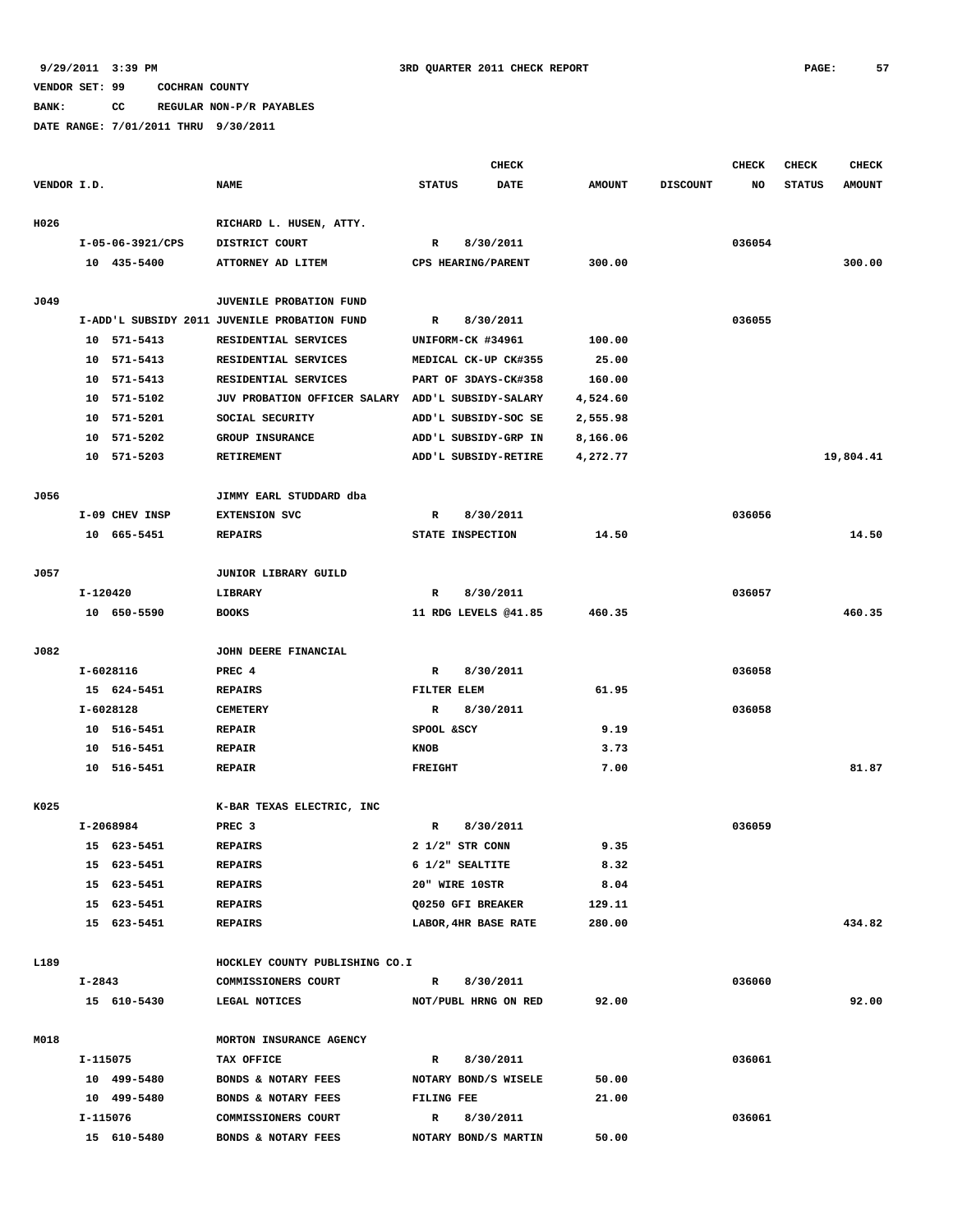**BANK: CC REGULAR NON-P/R PAYABLES**

|             |         |                    |                             | <b>CHECK</b>                 |                          |                        |               |                 | <b>CHECK</b> | <b>CHECK</b>  | <b>CHECK</b>  |
|-------------|---------|--------------------|-----------------------------|------------------------------|--------------------------|------------------------|---------------|-----------------|--------------|---------------|---------------|
| VENDOR I.D. |         |                    | <b>NAME</b>                 | <b>STATUS</b><br><b>DATE</b> |                          |                        | <b>AMOUNT</b> | <b>DISCOUNT</b> | NO           | <b>STATUS</b> | <b>AMOUNT</b> |
|             |         |                    |                             |                              |                          |                        |               |                 |              |               |               |
| M018        |         |                    | MORTON INSURANCE AGENCCONT  |                              |                          |                        |               |                 |              |               |               |
|             |         | I-115076           | COMMISSIONERS COURT         | $\mathbb{R}$<br>8/30/2011    |                          |                        |               |                 | 036061       |               |               |
|             |         | 15 610-5480        | BONDS & NOTARY FEES         | FILING FEE                   |                          |                        | 21.00         |                 |              |               | 142.00        |
|             |         |                    |                             |                              |                          |                        |               |                 |              |               |               |
| M031        |         |                    | MILLER PAPER & PACKAGING CO |                              |                          |                        |               |                 |              |               |               |
|             |         | C-S1957881.002     | <b>ACTIVITY BLDG</b>        | $\mathbb{R}$                 |                          | 8/30/2011              |               |                 | 036062       |               |               |
|             |         | 10 662-5332        | CUSTODIAL SUPPLIES          |                              | RET 3 WD HANDLES         |                        | 33.78CR       |                 |              |               |               |
|             |         | C-S1978512.003     | <b>ACTIVITY BLDG</b>        | R                            |                          | 8/30/2011              |               |                 | 036062       |               |               |
|             |         | 10 662-5332        | CUSTODIAL SUPPLIES          |                              |                          | RET 3 60" WD HANDLES   | 9.74CR        |                 |              |               |               |
|             |         | I-S1990814.001     | PARK/COURTHOUSE             | R                            |                          | 8/30/2011              |               |                 | 036062       |               |               |
|             |         | 10 660-5332        | CUSTODIAL SUPPLIES          |                              | <b>1CS TOILET TISSUE</b> |                        | 79.09         |                 |              |               |               |
|             |         | 10 510-5332        | CUSTODIAL SUPPLIES          |                              |                          | 2CS 20" RED BUFF PAD   | 44.90         |                 |              |               | 80.47         |
|             |         |                    |                             |                              |                          |                        |               |                 |              |               |               |
| M034        |         |                    | MATTHEW BENDER & CO, INC    |                              |                          |                        |               |                 |              |               |               |
|             |         | I-2034001X         | <b>SHERIFF</b>              | $\mathbb{R}$                 |                          | 8/30/2011              |               |                 | 036063       |               |               |
|             |         | 10 560-5310        | OFFICE SUPPLIES             |                              |                          | 7TH CIV PROCESS 11-1   | 32.00         |                 |              |               |               |
|             | 10      | 560-5310           | OFFICE SUPPLIES             | SHIPPING                     |                          |                        | 8.47          |                 |              |               | 40.47         |
|             |         |                    |                             |                              |                          |                        |               |                 |              |               |               |
| M092        |         |                    | SYLVIA MARTINEZ             |                              |                          |                        |               |                 |              |               |               |
|             |         | I-DW#14535         | <b>ACTIVITY BLDG</b>        | $\mathbb{R}$                 |                          | 8/30/2011              |               |                 | 036064       |               |               |
|             |         | 10 000-4370.101    | RENT-ACTIVITY BUILDING      |                              |                          | REF DEP FOR 8/27/11    | 125.00        |                 |              |               | 125.00        |
|             |         |                    |                             |                              |                          |                        |               |                 |              |               |               |
| M179        |         |                    | MEDICAL, ACCOUNTING &       |                              |                          |                        |               |                 |              |               |               |
|             | I-28465 |                    | <b>SHERIFF</b>              | $\mathbb{R}$                 |                          | 8/30/2011              |               |                 | 036065       |               |               |
|             |         | 10 560-5452        | OFFICE EQUIPMENT REPAIR     |                              |                          | LENOVO FACTORY RSTR/   | 51.99         |                 |              |               |               |
|             |         | 10 560-5452        | OFFICE EQUIPMENT REPAIR     |                              |                          | BKUP, INSTL WIN7, RSTR | 95.00         |                 |              |               | 146.99        |
|             |         |                    |                             |                              |                          |                        |               |                 |              |               |               |
| M277        |         |                    | <b>MORTON SUPERMARKET</b>   |                              |                          |                        |               |                 |              |               |               |
|             |         | I-91071811         | <b>JAIL</b>                 | R                            |                          | 8/30/2011              |               |                 | 036066       |               |               |
|             |         | 10 512-5333        | FOOD-PRISONERS              | 9 WHEAT BRD                  |                          |                        | 19.71         |                 |              |               |               |
|             |         | 10 512-5333        | <b>FOOD-PRISONERS</b>       |                              | 3 SF HASH BRNS           |                        | 7.17          |                 |              |               |               |
|             | 10      | 512-5333           | FOOD-PRISONERS              |                              | 3 SALAD BLEND            |                        | 9.87          |                 |              |               |               |
|             |         | 10 512-5333        | FOOD-PRISONERS              | 2 PRODUCE                    |                          |                        | 1.78          |                 |              |               |               |
|             |         | I-98070921         | <b>JAIL</b>                 | R                            |                          | 8/30/2011              |               |                 | 036066       |               |               |
|             |         | 10 512-5333        | FOOD-PRISONERS              | 2 GAL MILK                   |                          |                        | 8.18          |                 |              |               |               |
|             |         | 10 512-5333        | FOOD-PRISONERS              | 2 SF SAUS                    |                          |                        | 5.98          |                 |              |               |               |
|             |         | 10 512-5333        | <b>FOOD-PRISONERS</b>       |                              | 2 BAR S BACON            |                        | 9.18          |                 |              |               | 61.87         |
|             |         |                    |                             |                              |                          |                        |               |                 |              |               |               |
| N066        |         |                    | NTS COMMUNICATIONS          |                              |                          |                        |               |                 |              |               |               |
|             |         | I-8062660032 08/11 | COMM'R CT/CO JUDGE          | R                            |                          | 8/30/2011              |               |                 | 036067       |               |               |
|             |         | 15 610-5420        | TELECOMMUNICATIONS          |                              | WATTS LINE CHG           |                        | 1.00          |                 |              |               |               |
|             |         | 15 610-5420        | <b>TELECOMMUNICATIONS</b>   | FEES                         |                          |                        | 4.99          |                 |              |               | 5.99          |
|             |         |                    |                             |                              |                          |                        |               |                 |              |               |               |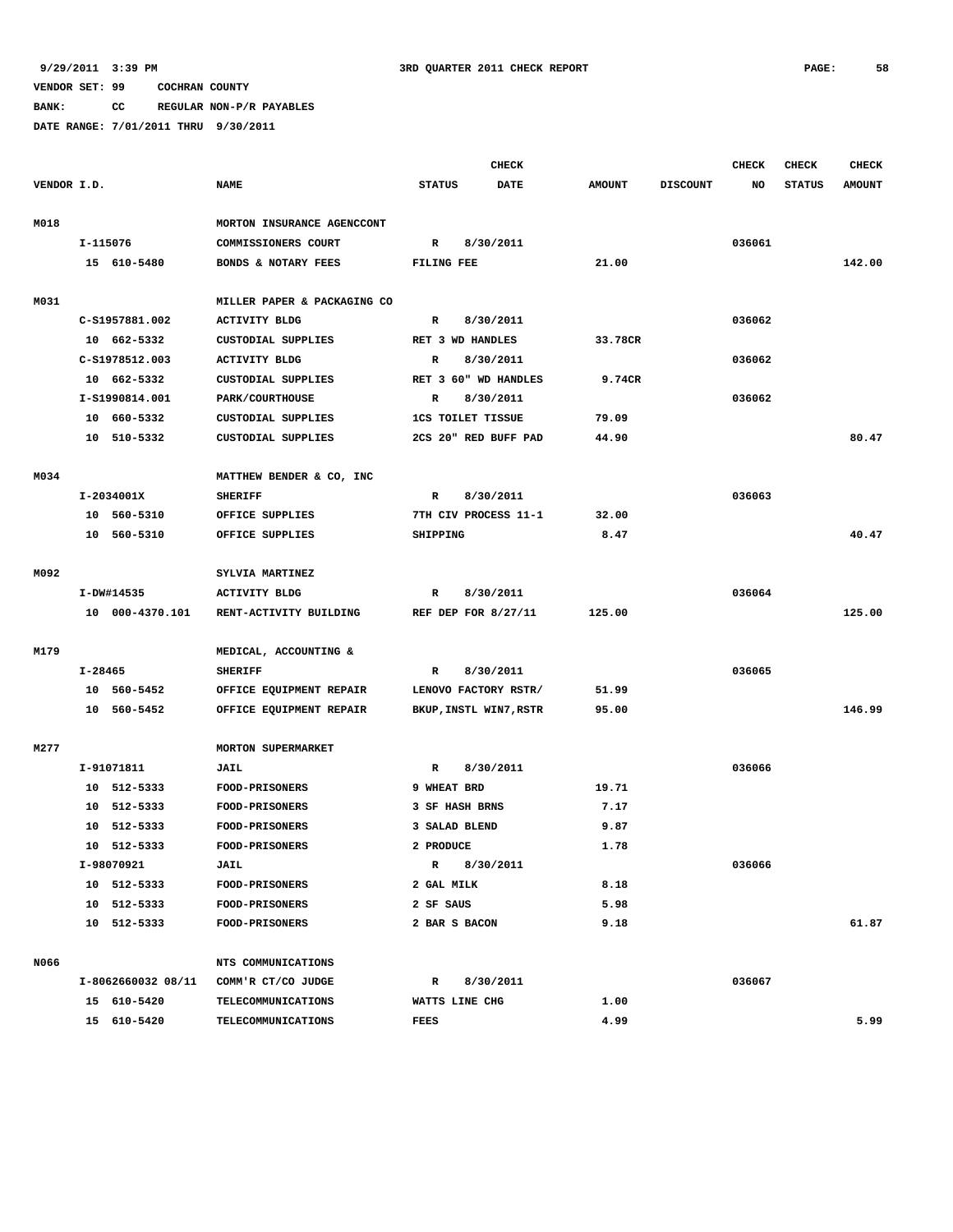**BANK: CC REGULAR NON-P/R PAYABLES**

|             |                              |                                               |                       | <b>CHECK</b> |               |                 | <b>CHECK</b> | <b>CHECK</b>  | <b>CHECK</b>  |
|-------------|------------------------------|-----------------------------------------------|-----------------------|--------------|---------------|-----------------|--------------|---------------|---------------|
| VENDOR I.D. |                              | <b>NAME</b>                                   | <b>STATUS</b>         | <b>DATE</b>  | <b>AMOUNT</b> | <b>DISCOUNT</b> | NO           | <b>STATUS</b> | <b>AMOUNT</b> |
|             |                              |                                               |                       |              |               |                 |              |               |               |
| 0109        |                              | 110TH JUDICIAL DISTRICT JUVENI                |                       |              |               |                 |              |               |               |
|             | I-161 081011                 | <b>JUVENILE PROBATION</b>                     | $\mathbf{R}$          | 8/30/2011    |               |                 | 036068       |               |               |
|             | 10 571-5413                  | RESIDENTIAL SERVICES                          | 31 DAS/JUV#804        |              | 1,860.00      |                 |              |               |               |
|             | 10 571-5413                  | RESIDENTIAL SERVICES                          | 19 DAS/JUV#810        |              | 1,140.00      |                 |              |               |               |
|             | 10 571-5412                  | COUNTY-NON RESIDENTIAL SERVICEUNIFORM/JUV#810 |                       |              | 100.00        |                 |              |               | 3,100.00      |
|             |                              |                                               |                       |              |               |                 |              |               |               |
| P092        |                              | U.S. POSTAL SERVICE                           |                       |              |               |                 |              |               |               |
|             | I-E95919443 0811             | <b>TREASURER</b>                              | $\mathbf{R}$          | 8/30/2011    |               |                 | 036069       |               |               |
|             | 10 497-5310                  | OFFICE SUPPLIES                               | 3BX #10 STMP ENV, 500 |              | 741.00        |                 |              |               |               |
|             | 10 497-5310                  | OFFICE SUPPLIES                               | SHIPPING              |              | 12.60         |                 |              |               | 753.60        |
| R033        |                              | <b>GERALD RAMSEY</b>                          |                       |              |               |                 |              |               |               |
|             | I-SEP '11 RENT               | NON-DEPT'L/STORAGE BLDG                       | R                     | 8/30/2011    |               |                 | 036070       |               |               |
|             | 10 409-5499                  | <b>MISCELLANEOUS</b>                          | STORAGE BLDG RENT SE  |              | 300.00        |                 |              |               | 300.00        |
|             |                              |                                               |                       |              |               |                 |              |               |               |
| R043        |                              | RAY RAMON                                     |                       |              |               |                 |              |               |               |
|             | I-122678                     | <b>COURTHOUSE</b>                             | R                     | 8/30/2011    |               |                 | 036071       |               |               |
|             | 10 510-5411                  | MAINTENANCE CONTRACTS                         | YARD CUT              |              | 150.00        |                 |              |               |               |
|             | I-122679                     | <b>COURTHOUSE</b>                             | R                     | 8/30/2011    |               |                 | 036071       |               |               |
|             | 10 510-5411                  | MAINTENANCE CONTRACTS                         | YARD CUT              |              | 150.00        |                 |              |               |               |
|             | I-122680                     | <b>COURTHOUSE</b>                             | R                     | 8/30/2011    |               |                 | 036071       |               |               |
|             | 10 510-5411                  | MAINTENANCE CONTRACTS                         | YARD CUT              |              | 150.00        |                 |              |               |               |
|             | I-122681                     | <b>COURTHOUSE</b>                             | R                     | 8/30/2011    |               |                 | 036071       |               |               |
|             | 10 510-5411                  | MAINTENANCE CONTRACTS                         | YARD CUT              |              | 150.00        |                 |              |               | 600.00        |
|             |                              |                                               |                       |              |               |                 |              |               |               |
| R152        |                              | REIMAN PUBLICATIONS                           |                       |              |               |                 |              |               |               |
|             | I-TASTE OF HOME 0811 LIBRARY |                                               | R                     | 8/30/2011    |               |                 | 036072       |               |               |
|             | 10 650-5590                  | <b>BOOKS</b>                                  | 12 ISSUES TASTE OF H  |              | 19.98         |                 |              |               | 19.98         |
|             |                              |                                               |                       |              |               |                 |              |               |               |
| R207        |                              | MARYLENE RODRIQUEZ                            |                       |              |               |                 |              |               |               |
|             | $I-OIL$ $08/08/11$           | <b>COURTHOUSE</b>                             | R                     | 8/30/2011    |               |                 | 036073       |               |               |
|             | 10 510-5332                  | CUSTODIAL SUPPLIES                            | MINERAL OIL           |              | 4.89          |                 |              |               | 4.89          |
|             |                              |                                               |                       |              |               |                 |              |               |               |
| S047        |                              | SHELL FLEET PLUS                              |                       |              |               |                 |              |               |               |
|             | I-065174922108               | <b>JUVENILE PROBATION</b>                     | R                     | 8/30/2011    |               |                 | 036074       |               |               |
|             | 10 571-5330                  | FUEL                                          | 22.801GL UNL, AUSTIN, |              | 79.12         |                 |              |               |               |
|             | 10 571-5330                  | FUEL                                          | 24.63GL UNL, LBK, 7/9 |              | 83.72         |                 |              |               |               |
|             | 10 571-5330                  | FUEL                                          | 14.67GL UNL, SAN ANGE |              | 53.27         |                 |              |               |               |
|             | 10 571-5330                  | FUEL                                          | 11.121GL UNL, LAMPASA |              | 41.15         |                 |              |               |               |
|             | 10 571-5330                  | FUEL                                          | CR FED TAX ON 73.2GL  |              | 13.40CR       |                 |              |               | 243.86        |
|             |                              |                                               |                       |              |               |                 |              |               |               |
| S071        |                              | SCRIPT OFFICE PRODUCTS, INC.                  |                       |              |               |                 |              |               |               |
|             | I-36822                      | <b>JUSTICE OF PEACE</b>                       | R                     | 8/30/2011    |               |                 | 036075       |               |               |
|             | 10 455-5310                  | OFFICE SUPPLIES                               | 1SET A-Z FILE GUIDES  |              | 30.95         |                 |              |               |               |
|             | 10 455-5310                  | OFFICE SUPPLIES                               | 2 SETS A-Z CARD GUID  |              | 25.00         |                 |              |               |               |
|             | 10 455-5310                  | OFFICE SUPPLIES                               | 1 HP CE278A TONER     |              | 78.95         |                 |              |               |               |
|             | I-36911                      | AUDITOR/CO JUDGE                              | R                     | 8/30/2011    |               |                 | 036075       |               |               |
|             | 10 495-5310                  | OFFICE SUPPLIES                               | 1.5CS COPY PAPER      |              | 59.25         |                 |              |               |               |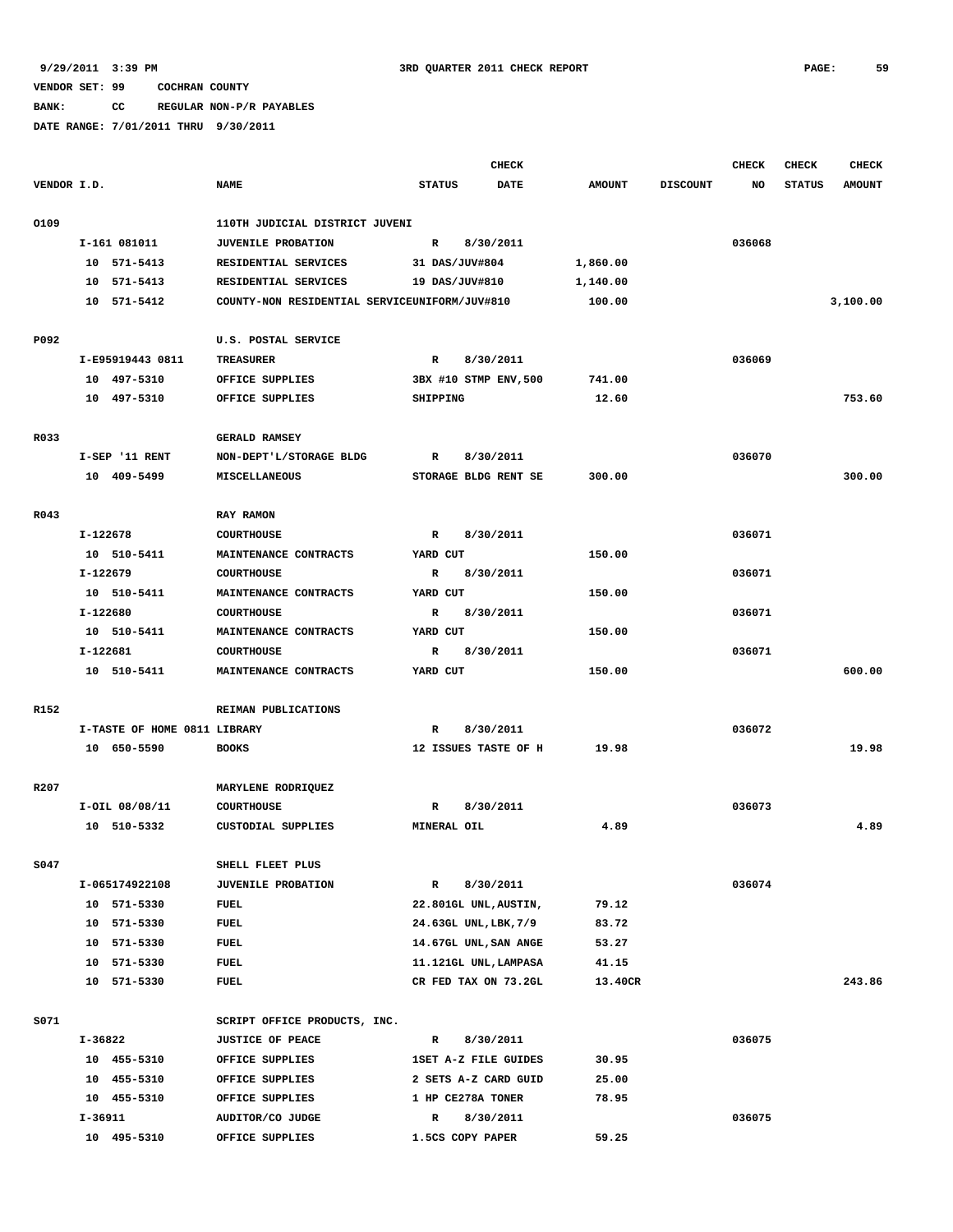# **BANK: CC REGULAR NON-P/R PAYABLES**

|                  |             |                   |                                                  |                      | <b>CHECK</b> |               |                 | <b>CHECK</b> | <b>CHECK</b>  | <b>CHECK</b>  |
|------------------|-------------|-------------------|--------------------------------------------------|----------------------|--------------|---------------|-----------------|--------------|---------------|---------------|
| VENDOR I.D.      |             |                   | <b>NAME</b>                                      | <b>STATUS</b>        | <b>DATE</b>  | <b>AMOUNT</b> | <b>DISCOUNT</b> | NO           | <b>STATUS</b> | <b>AMOUNT</b> |
| S071             |             |                   | SCRIPT OFFICE PRODUCTSCONT                       |                      |              |               |                 |              |               |               |
|                  | $I - 36911$ |                   | AUDITOR/CO JUDGE                                 | $\mathbb{R}$         | 8/30/2011    |               |                 | 036075       |               |               |
|                  |             | 15 610-5310       | OFFICE SUPPLIES                                  | 0.5 CS COPY PAPER    |              | 19.75         |                 |              |               |               |
|                  | I-36939     |                   | <b>TREASURER</b>                                 | R                    | 8/30/2011    |               |                 | 036075       |               |               |
|                  |             | 10 497-5310       | OFFICE SUPPLIES                                  | 3PK PEN REFILL, BK   |              | 8.10          |                 |              |               |               |
|                  |             | 10 497-5310       | OFFICE SUPPLIES                                  | 3PK 1" FLAG, RD      |              | 20.85         |                 |              |               |               |
|                  |             | 10 497-5310       | OFFICE SUPPLIES                                  | 2PK SIGN HERE FLAG   |              | 15.90         |                 |              |               | 258.75        |
|                  |             |                   |                                                  |                      |              |               |                 |              |               |               |
| S212             |             |                   | WALLACE STALCUP                                  |                      |              |               |                 |              |               |               |
|                  |             | I-080911          | JAIL/PUBLIC SAFETY*OTHER                         | $\mathbf R$          | 8/30/2011    |               |                 | 036076       |               |               |
|                  |             | 10 580-5499       | MISCELLANEOUS                                    | MEAL/TO PICK UP COMM |              | 14.83         |                 |              |               |               |
|                  |             | 10 512-5392       | MISCELLANEOUS SUPPLIES                           | TOTE                 |              | 6.00          |                 |              |               |               |
|                  |             | 10 512-5392       | MISCELLANEOUS SUPPLIES                           | OVEN CLNR            |              | 4.50          |                 |              |               |               |
|                  |             | I-081211          | PUBLIC SAFETY*OTHER                              | R                    | 8/30/2011    |               |                 | 036076       |               |               |
|                  |             | 10 580-5450       | <b>REPAIR</b>                                    | TOOLS FOR COMM BLDG  |              | 28.03         |                 |              |               | 53.36         |
| <b>S222</b>      |             |                   | SOUTH PLAINS COMMUNICATIONS                      |                      |              |               |                 |              |               |               |
|                  |             | I-642521          | <b>SHERIFF</b>                                   | $\mathbb{R}$         | 8/30/2011    |               |                 | 036077       |               |               |
|                  |             | 10 560-5451       | MACHINERY-NON-OFFICE REPAIR BATTERY/WIRELESS MIC |                      |              | 22.00         |                 |              |               | 22.00         |
| <b>S242</b>      |             |                   | SAM'S CLUB                                       |                      |              |               |                 |              |               |               |
|                  |             | I-798 081911      | <b>JAIL</b>                                      | R                    | 8/30/2011    |               |                 | 036078       |               |               |
|                  |             | 10 512-5333       | <b>FOOD-PRISONERS</b>                            | <b>RAISIN BRAN</b>   |              | 7.98          |                 |              |               |               |
|                  |             | 10 512-5333       | <b>FOOD-PRISONERS</b>                            | <b>CHEERIOS</b>      |              | 5.98          |                 |              |               |               |
|                  |             | 10 512-5333       | <b>FOOD-PRISONERS</b>                            | <b>GRAPE JUICE</b>   |              | 5.98          |                 |              |               |               |
|                  | 10          | 512-5333          | <b>FOOD-PRISONERS</b>                            | <b>TROP 100% OJ</b>  |              | 7.98          |                 |              |               |               |
|                  | 10          | 512-5333          | <b>FOOD-PRISONERS</b>                            | MM APPLE/2           |              | 9.88          |                 |              |               |               |
|                  |             | 10 512-5392       | MISCELLANEOUS SUPPLIES                           | ZIPLOC SAND          |              | 8.68          |                 |              |               |               |
|                  | 10          | 512-5333          | <b>FOOD-PRISONERS</b>                            | CB JUICE             |              | 4.97          |                 |              |               |               |
|                  | 10          | 512-5392          | MISCELLANEOUS SUPPLIES                           | BOUNTY 12SR          |              | 19.48         |                 |              |               |               |
|                  |             | 10 512-5392       | MISCELLANEOUS SUPPLIES                           | ON BATH TISS         |              | 18.98         |                 |              |               | 89.91         |
|                  |             |                   |                                                  |                      |              |               |                 |              |               |               |
| S <sub>254</sub> |             |                   | <b>JAMES ST CLAIR</b>                            |                      |              |               |                 |              |               |               |
|                  |             | I-OFC SUPP 081011 | CO JUDGE/COMM'R CT                               | R                    | 8/30/2011    |               |                 | 036079       |               |               |
|                  |             | 15 610-5310       | OFFICE SUPPLIES                                  | HP920 INK COMBO PK   |              | 23.19         |                 |              |               |               |
|                  |             | 15 610-5310       | OFFICE SUPPLIES                                  | HP920XL BLK INK PK   |              | 25.59         |                 |              |               |               |
|                  |             | 15 610-5310       | OFFICE SUPPLIES                                  | 12FT USB CORD/PRNTR  |              | 34.99         |                 |              |               | 83.77         |
| S281             |             |                   | <b>STAPLES</b>                                   |                      |              |               |                 |              |               |               |
|                  |             | I-1854942002      | SHERIFF/JAIL                                     | $\mathbb R$          | 8/30/2011    |               |                 | 036080       |               |               |
|                  |             | 10 560-5310       | OFFICE SUPPLIES                                  | 1BX 6X9 ENV CLASP    |              | 13.29         |                 |              |               |               |
|                  |             | 10 560-5310       | OFFICE SUPPLIES                                  | 1PK 25 DVD-R         |              | 7.98          |                 |              |               |               |
|                  |             | 10 560-5310       | OFFICE SUPPLIES                                  | 1DZ PILOT G-2 GEL PE |              | 17.99         |                 |              |               |               |
|                  |             | 10 560-5310       | OFFICE SUPPLIES                                  | <b>COUPON</b>        |              | 8.25CR        |                 |              |               |               |
|                  |             | 10 560-5310       | OFFICE SUPPLIES                                  | <b>COUPON</b>        |              | 5.00CR        |                 |              |               |               |
|                  |             | 10 560-5310       | OFFICE SUPPLIES                                  | 9.5X12 ENV, CLSP     |              | 22.49         |                 |              |               |               |
|                  |             | 10 512-5310       | OFFICE SUPPLIES                                  | NIKON COOLPIX L120 B |              | 279.99        |                 |              |               | 328.49        |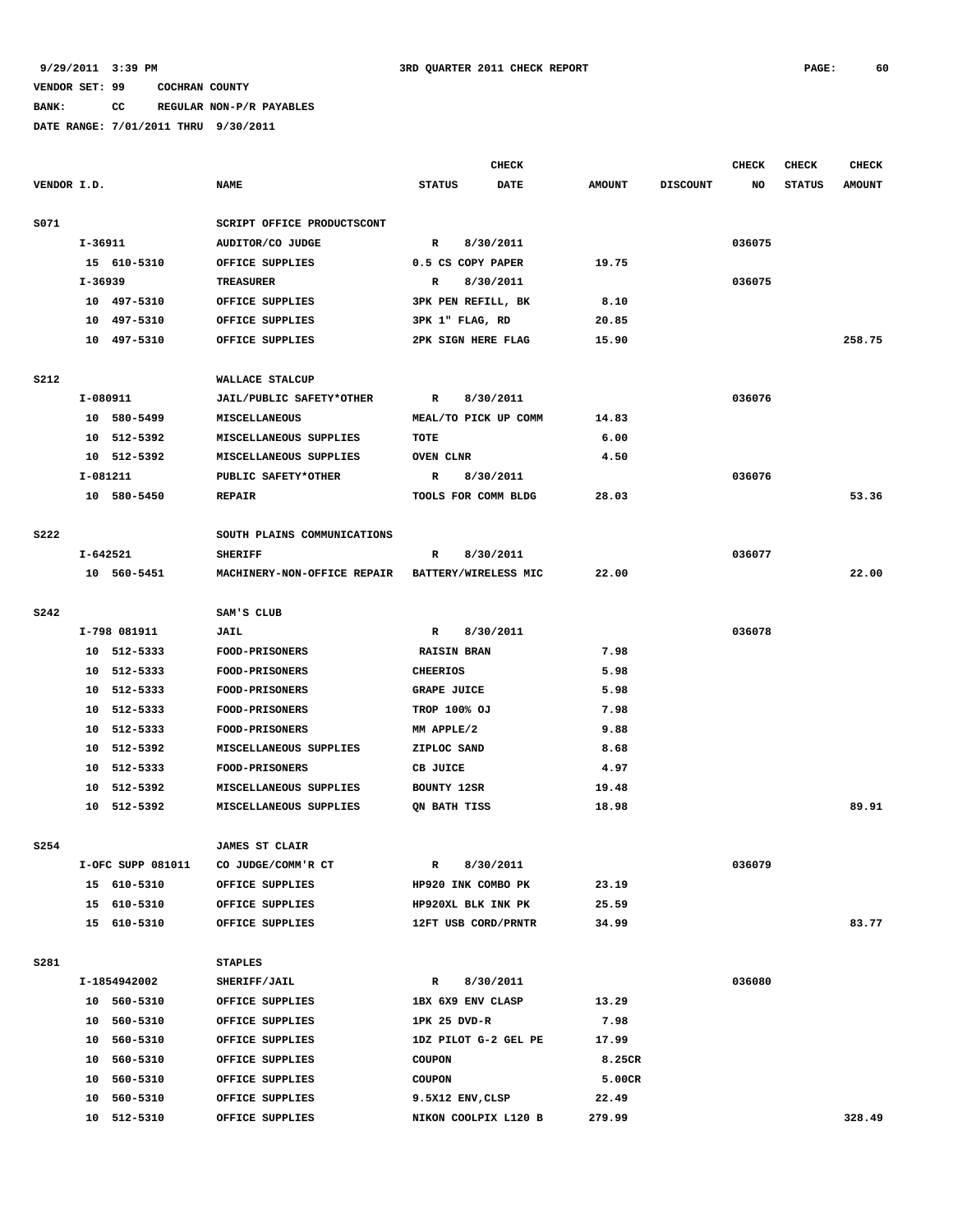**BANK: CC REGULAR NON-P/R PAYABLES**

|             |             |                                   |                                                    |               | <b>CHECK</b>          |               |                 | <b>CHECK</b> | <b>CHECK</b>  | <b>CHECK</b>  |
|-------------|-------------|-----------------------------------|----------------------------------------------------|---------------|-----------------------|---------------|-----------------|--------------|---------------|---------------|
| VENDOR I.D. |             |                                   | <b>NAME</b>                                        | <b>STATUS</b> | <b>DATE</b>           | <b>AMOUNT</b> | <b>DISCOUNT</b> | NO           | <b>STATUS</b> | <b>AMOUNT</b> |
|             |             |                                   |                                                    |               |                       |               |                 |              |               |               |
| S316        |             |                                   | BRYANT SEARS                                       |               |                       |               |                 |              |               |               |
|             |             | I-NORTON 081111                   | <b>JUVENILE PROBATION</b>                          | R             | 8/30/2011             |               |                 | 036081       |               |               |
|             |             | 10 571-5310                       | OFFICE SUPPLIES                                    |               | NORTON ANTI-VIRUS 1Y  | 63.55         |                 |              |               | 63.55         |
| S325        |             |                                   | DONNA SCHMIDT                                      |               |                       |               |                 |              |               |               |
|             |             | I-LEG UPD SEM 0811                | <b>JUSTICE OF PEACE</b>                            | $\mathbb{R}$  | 8/30/2011             |               |                 | 036082       |               |               |
|             |             | 10 455-5427                       | CONTINUING EDUCATION                               |               | 113 MI, LBK, 2011 LEG | 62.72         |                 |              |               | 62.72         |
|             |             |                                   |                                                    |               |                       |               |                 |              |               |               |
| S331        |             |                                   | STANDARD COFFEE SERVICE                            |               |                       |               |                 |              |               |               |
|             |             | I-8311-75195                      | NON-DEPT'L                                         | $\mathbf R$   | 8/30/2011             |               |                 | 036083       |               |               |
|             |             | 10 409-5300                       | COUNTY-WIDE SUPPLIES                               | 2 AAA EXC     |                       | 79.80         |                 |              |               |               |
|             |             | 10 409-5300                       | COUNTY-WIDE SUPPLIES                               | FUEL ADJ      |                       | 3.95          |                 |              |               | 83.75         |
|             |             |                                   |                                                    |               |                       |               |                 |              |               |               |
| T058        |             |                                   | RITA TYSON, CO & DIST CLERK                        |               |                       |               |                 |              |               |               |
|             |             | I-081011                          | <b>ELECTIONS</b>                                   | R             | 8/30/2011             |               |                 | 036084       |               |               |
|             |             | 10 490-5427                       | CONTINUING EDUCATION                               |               | AIRFARE TO/FR AUSTIN  | 313.40        |                 |              |               |               |
|             |             | 10 490-5427                       | CONTINUING EDUCATION                               |               | 3 NITES @ \$104       | 312.00        |                 |              |               |               |
|             | 10          | 490-5427                          | CONTINUING EDUCATION                               |               | 3 NITES LODGING TAX   | 46.80         |                 |              |               |               |
|             | 10          | 490-5427                          | CONTINUING EDUCATION                               |               | <b>TRANSPORTATION</b> | 41.00         |                 |              |               |               |
|             |             | 10 490-5427                       | CONTINUING EDUCATION                               |               | AIRPORT PARKING       | 32.00         |                 |              |               |               |
|             | 10          | 490-5427                          | CONTINUING EDUCATION                               |               | MEALS & GRAT.         | 164.75        |                 |              |               |               |
|             |             | 10 490-5427                       | CONTINUING EDUCATION                               |               | SVC GRATUITIES        | 40.00         |                 |              |               |               |
|             |             | 10 490-5427                       | CONTINUING EDUCATION                               |               | 151MI TO/FR AIRPORT   | 83.81         |                 |              |               | 1,033.76      |
|             |             |                                   |                                                    |               |                       |               |                 |              |               |               |
| T074        |             |                                   | TEXAS AGRILIFE EXTENSION SERVI                     |               |                       |               |                 |              |               |               |
|             |             | I-DIST FALL TRG '11 EXTENSION SVC |                                                    | R             | 8/30/2011             |               |                 | 036085       |               |               |
|             |             | 10 665-5427                       | CO AGENT-TRAVEL-OUT OF COUNTY D-2 FALL TRNG 9/7-8/ |               |                       | 16.00         |                 |              |               | 16.00         |
| T083        |             |                                   | TYLER TECHNOLOGIES, INC                            |               |                       |               |                 |              |               |               |
|             | $I - 28517$ |                                   | NON-DEPT'L                                         | R             | 8/30/2011             |               |                 | 036086       |               |               |
|             |             | 10 409-5411                       | MAINTENANCE CONTRACTS                              |               | MONTHLY NETWORK FEE   | 200.00        |                 |              |               | 200.00        |
|             |             |                                   |                                                    |               |                       |               |                 |              |               |               |
| T087        |             |                                   | TEXAS DEPARTMENT OF HEALTH                         |               |                       |               |                 |              |               |               |
|             | I-14292     |                                   | CLERK                                              | R             | 8/30/2011             |               |                 | 036087       |               |               |
|             |             | 10 403-5310                       | OFFICE SUPPLIES                                    |               | 15 REMOTE BIRTH ACCE  | 27.45         |                 |              |               | 27.45         |
|             |             |                                   |                                                    |               |                       |               |                 |              |               |               |
| T225        |             |                                   | TEXAS STATE LIBRARY AND ARCHIV                     |               |                       |               |                 |              |               |               |
|             |             | I-30612452 TXSHARE                | <b>LIBRARY</b>                                     | $\mathbb{R}$  | 8/30/2011             |               |                 | 036088       |               |               |
|             |             | 10 650-5499                       | <b>MISCELLANEOUS</b>                               |               | TEXSHARE PARTIC FEE   | 98.00         |                 |              |               | 98.00         |
|             |             |                                   |                                                    |               |                       |               |                 |              |               |               |
| <b>W007</b> |             |                                   | WEST, A THOMSON REUTERS BUSINE                     |               |                       |               |                 |              |               |               |
|             |             | I-823354971                       | COUNTY ATTY/LAW LIBRARY                            | $\mathbf{R}$  | 8/30/2011             |               |                 | 036089       |               |               |
|             |             | 10 475-5590                       | LAW LIBRARY MTRLS/UPDATES                          |               | 2011 TX PROBATE CODE  | 102.50        |                 |              |               | 102.50        |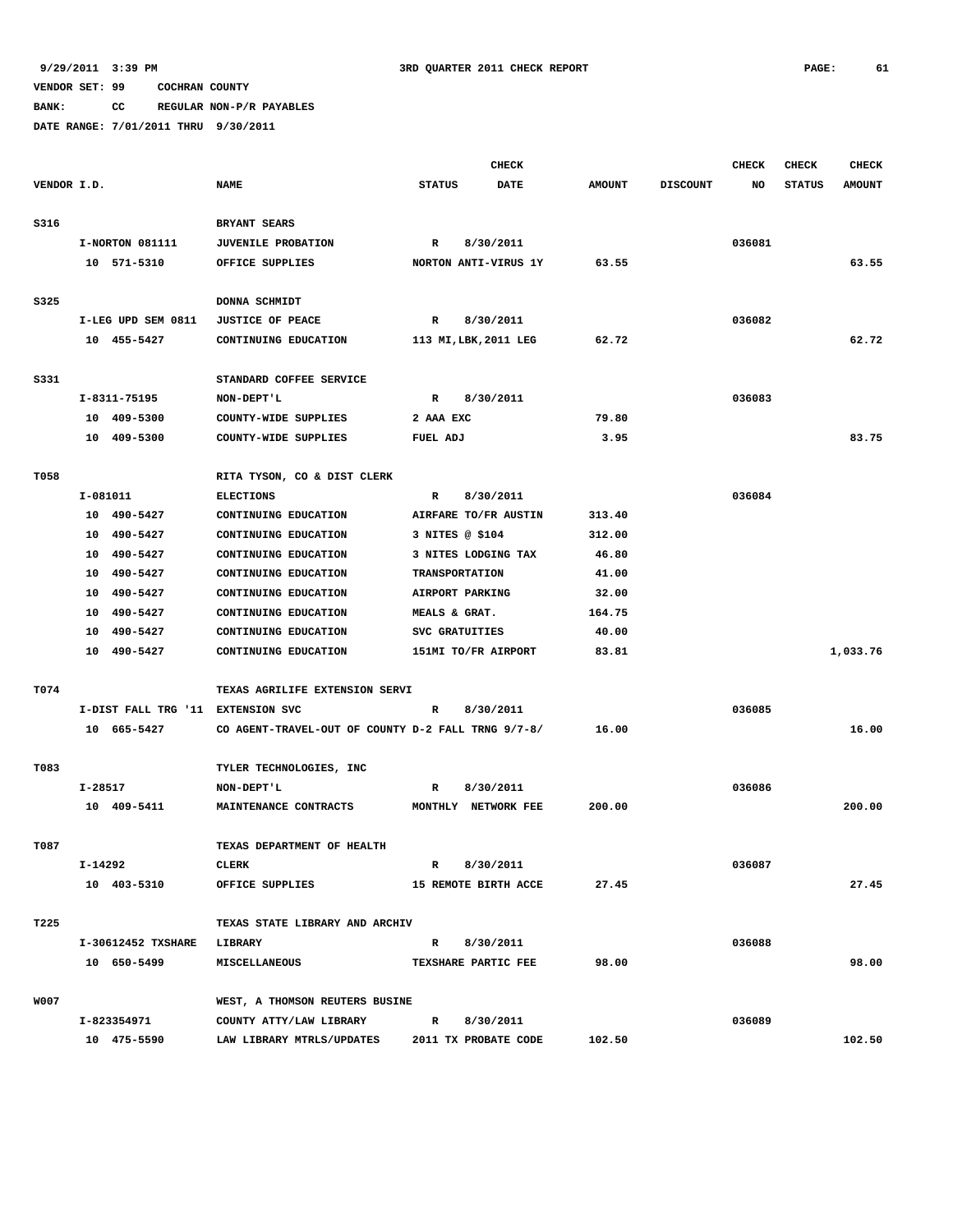# **BANK: CC REGULAR NON-P/R PAYABLES**

|             |                                   |                              |                        | <b>CHECK</b> |               |                 | CHECK  | <b>CHECK</b>  | <b>CHECK</b>  |
|-------------|-----------------------------------|------------------------------|------------------------|--------------|---------------|-----------------|--------|---------------|---------------|
| VENDOR I.D. |                                   | <b>NAME</b>                  | <b>STATUS</b>          | DATE         | <b>AMOUNT</b> | <b>DISCOUNT</b> | NO     | <b>STATUS</b> | <b>AMOUNT</b> |
| W010        |                                   | WEST TEXAS GAS INC           |                        |              |               |                 |        |               |               |
|             | I-004036001501 0811 PARK/SHOP     |                              | $\mathbb{R}$           | 8/30/2011    |               |                 | 036090 |               |               |
|             | 10 660-5440                       | UTILITIES & IRRIGATION       | $0.6MCF$ 7/06-8/01/11  |              | 13.21         |                 |        |               |               |
|             | I-004036002501 0811 PARK/SHOWBARN |                              | R                      | 8/30/2011    |               |                 | 036090 |               |               |
|             | 10 660-5440                       | UTILITIES & IRRIGATION       | $0.2MCF 7/06-8/01/11$  |              | 10.40         |                 |        |               |               |
|             | I-004049022001 0811 PREC 3        |                              | R                      | 8/30/2011    |               |                 | 036090 |               |               |
|             | 15 623-5440                       | UTILITIES                    | SVC 07/07-08/01/11     |              | 9.00          |                 |        |               | 32.61         |
|             |                                   |                              |                        |              |               |                 |        |               |               |
| <b>W055</b> |                                   | WINDSTREAM COMMUNICATIONS SW |                        |              |               |                 |        |               |               |
|             | I-266-0638 SEP11                  | <b>MUSEUM</b>                | R                      | 8/30/2011    |               |                 | 036091 |               |               |
|             | 10 652-5420                       | <b>TELECOMMUNICATIONS</b>    | PHONE SVC              |              | 48.44         |                 |        |               |               |
|             | 10 652-5420                       | <b>TELECOMMUNICATIONS</b>    | INTERNET SVC           |              | 52.92         |                 |        |               |               |
|             | 10 652-5420                       | <b>TELECOMMUNICATIONS</b>    | LONG DISTANCE          |              | 4.54          |                 |        |               |               |
|             | 10 652-5420                       | <b>TELECOMMUNICATIONS</b>    | <b>LATE FEES</b>       |              | 5.28          |                 |        |               |               |
|             | I-266-5051 SEP11                  | LIBRARY                      | R                      | 8/30/2011    |               |                 | 036091 |               |               |
|             | 10 650-5420                       | <b>TELECOMMUNICATIONS</b>    | PHONE SVC              |              | 169.90        |                 |        |               |               |
|             | 10 650-5420                       | <b>TELECOMMUNICATIONS</b>    | INTERNET SVC           |              | 49.99         |                 |        |               |               |
|             | 10 650-5420                       | <b>TELECOMMUNICATIONS</b>    | LONG DISTANCE SVC      |              | 1.88          |                 |        |               |               |
|             | I-266-5074 SEP11                  | ADULT PROBATION              | R                      | 8/30/2011    |               |                 | 036091 |               |               |
|             | 10 570-5420                       | <b>TELECOMMUNICATIONS</b>    | PHONE SVC              |              | 46.61         |                 |        |               |               |
|             | 10 570-5420                       | <b>TELECOMMUNICATIONS</b>    | VOICEMAIL SVC          |              | 11.97         |                 |        |               |               |
|             | 10 570-5420                       | <b>TELECOMMUNICATIONS</b>    | LONG DISTANCE SVC      |              | 0.68          |                 |        |               |               |
|             | I-266-5161 SEP11                  | <b>TREASURER</b>             | R                      | 8/30/2011    |               |                 | 036091 |               |               |
|             | 10 497-5420                       | <b>TELECOMMUNICATIONS</b>    | PHONE SVC              |              | 46.61         |                 |        |               |               |
|             | 10 497-5420                       | TELECOMMUNICATIONS           | LONG DISTANCE          |              | 0.39          |                 |        |               |               |
|             | I-266-5171 SEP11                  | TAX A/C                      | R                      | 8/30/2011    |               |                 | 036091 |               |               |
|             | 10 499-5420                       | <b>TELECOMMUNICATIONS</b>    | PHONE SVC              |              | 140.54        |                 |        |               |               |
|             | 10<br>499-5420                    | <b>TELECOMMUNICATIONS</b>    | INTERNET SVC           |              | 102.94        |                 |        |               |               |
|             | 499-5420<br>10                    | <b>TELECOMMUNICATIONS</b>    | TERM AGRMT             |              | 20.00CR       |                 |        |               |               |
|             | 10 499-5420                       | <b>TELECOMMUNICATIONS</b>    | LONG DISTANCE SVC      |              | 5.34          |                 |        |               |               |
|             | I-266-5211 SEP11                  | <b>SHERIFF</b>               | R                      | 8/30/2011    |               |                 | 036091 |               |               |
|             | 10 560-5420                       | <b>TELECOMMUNICATIONS</b>    | PHONE SVC              |              | 155.89        |                 |        |               |               |
|             | 10 560-5420                       | TELECOMMUNICATIONS           | CALL RETURN            |              | 1.50          |                 |        |               |               |
|             | 10 560-5420                       | <b>TELECOMMUNICATIONS</b>    | LONG DISTANCE SVC      |              | 3.42          |                 |        |               |               |
|             | I-266-5215 SEP11                  | <b>EXTENSION SVC</b>         | R                      | 8/30/2011    |               |                 | 036091 |               |               |
|             | 10 665-5420                       | TELECOMMUNICATIONS           | PHONE SVC              |              | 147.76        |                 |        |               |               |
|             | 10 665-5420                       | <b>TELECOMMUNICATIONS</b>    | INTERNET SVC           |              | 154.99        |                 |        |               |               |
|             | 10 665-5420                       | <b>TELECOMMUNICATIONS</b>    | <b>3YR CONTRACT CR</b> |              | 35.00CR       |                 |        |               |               |
|             | 10 665-5420                       | TELECOMMUNICATIONS           | CALL RETURN            |              | 12.00         |                 |        |               |               |
|             | 10 665-5420                       | <b>TELECOMMUNICATIONS</b>    | 3-WAY CALLING          |              | 1.50          |                 |        |               |               |
|             | 10 665-5420                       | <b>TELECOMMUNICATIONS</b>    | LONG DISTANCE          |              | 4.53          |                 |        |               |               |
|             | I-266-5302 SEP11                  | <b>JUSTICE OF PEACE</b>      | $\mathbb{R}$           | 8/30/2011    |               |                 | 036091 |               |               |
|             | 10 455-5420                       | <b>TELECOMMUNICATIONS</b>    | PHONE SVC              |              | 46.61         |                 |        |               |               |
|             | 10 455-5420                       | <b>TELECOMMUNICATIONS</b>    | LONG DISTANCE SVC      |              | 2.42          |                 |        |               |               |
|             | I-266-5411 SEP11                  | <b>JUVENILE PROBATION</b>    | R                      | 8/30/2011    |               |                 | 036091 |               |               |
|             | 10 571-5420                       | <b>TELECOMMUNICATIONS</b>    | PHONE SVC              |              | 46.61         |                 |        |               |               |
|             | 10 571-5420                       | <b>TELECOMMUNICATIONS</b>    | LONG DISTANCE SVC      |              | 2.65          |                 |        |               |               |
|             | I-266-5412 SEP11                  | DISTRICT COURT               | R                      |              |               |                 | 036091 |               |               |
|             |                                   |                              |                        | 8/30/2011    |               |                 |        |               |               |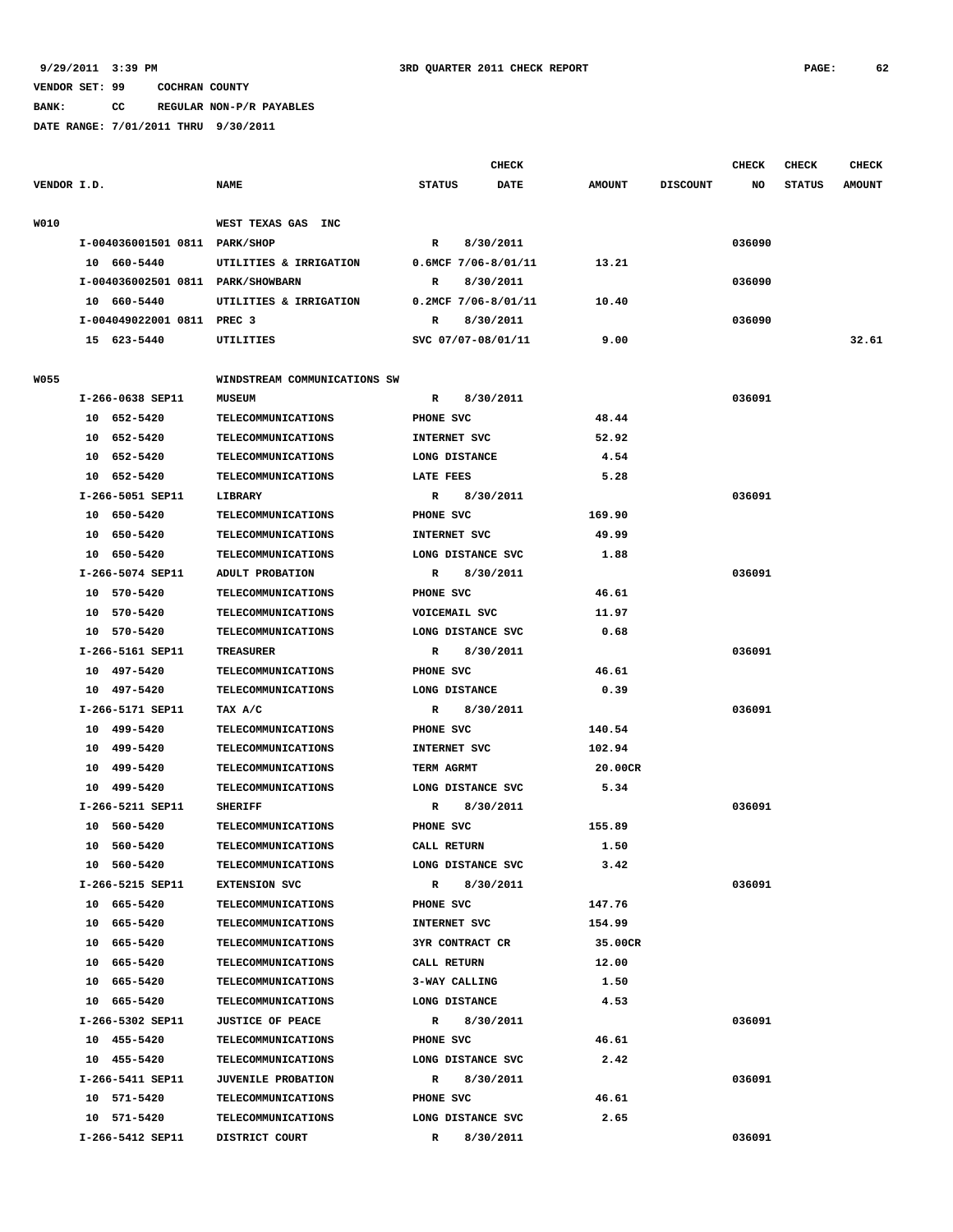**BANK: CC REGULAR NON-P/R PAYABLES**

|             |         |                          |                               |               |                        | <b>CHECK</b>         |               |                 | <b>CHECK</b> | <b>CHECK</b>  | <b>CHECK</b>  |
|-------------|---------|--------------------------|-------------------------------|---------------|------------------------|----------------------|---------------|-----------------|--------------|---------------|---------------|
| VENDOR I.D. |         |                          | <b>NAME</b>                   | <b>STATUS</b> |                        | DATE                 | <b>AMOUNT</b> | <b>DISCOUNT</b> | NO           | <b>STATUS</b> | <b>AMOUNT</b> |
| <b>W055</b> |         |                          | WINDSTREAM COMMUNICATICONT    |               |                        |                      |               |                 |              |               |               |
|             |         | I-266-5412 SEP11         | DISTRICT COURT                | R             |                        | 8/30/2011            |               |                 | 036091       |               |               |
|             |         | 10 435-5420              | <b>TELECOMMUNICATIONS</b>     |               | PHONE SVC              |                      | 98.69         |                 |              |               |               |
|             |         | 10 435-5420              | TELECOMMUNICATIONS            |               | 3MB STATIC             |                      | 79.99         |                 |              |               |               |
|             |         | 10 435-5420              | <b>TELECOMMUNICATIONS</b>     |               | 3YR CONTRACT CR        |                      | 10.00CR       |                 |              |               |               |
|             | 10      | 435-5420                 | <b>TELECOMMUNICATIONS</b>     |               | <b>12MB INTERNET</b>   |                      | 59.99         |                 |              |               |               |
|             |         | 10 435-5420              | TELECOMMUNICATIONS            |               | TERM AGRMT             |                      | 20.00CR       |                 |              |               |               |
|             |         | I-266-5450 SEP11         | COUNTY/DIST CLERK             | R             |                        | 8/30/2011            |               |                 | 036091       |               |               |
|             |         | 10 403-5420              | <b>TELECOMMUNICATIONS</b>     |               | PHONE SVC              |                      | 155.42        |                 |              |               |               |
|             |         | 10 403-5420              | <b>TELECOMMUNICATIONS</b>     | DIR ASST      |                        |                      | 1.99          |                 |              |               |               |
|             |         | 10 403-5420              | <b>TELECOMMUNICATIONS</b>     |               |                        | LONG DISTANCE SVC    | 17.31         |                 |              |               |               |
|             |         | I-266-5508 SEP11         | COUNTY JUDGE/COMM'R CT        | R             |                        | 8/30/2011            |               |                 | 036091       |               |               |
|             |         | 15 610-5420              | <b>TELECOMMUNICATIONS</b>     |               |                        | PHONE SVC/2 LINES    | 109.20        |                 |              |               |               |
|             |         | 15 610-5420              | <b>TELECOMMUNICATIONS</b>     |               |                        | LONG DISTANCE SVC    | 1.22          |                 |              |               |               |
|             |         | I-266-5700 SEP11         | <b>SHERIFF</b>                | R             |                        | 8/30/2011            |               |                 | 036091       |               |               |
|             |         | 10 560-5420              | <b>TELECOMMUNICATIONS</b>     |               | PHONE SVC              |                      | 55.01         |                 |              |               |               |
|             |         | 10 560-5420              | <b>TELECOMMUNICATIONS</b>     |               |                        | LONG DISTANCE SVC    | 11.15         |                 |              |               |               |
|             |         | I-266-5822 SEP11         | <b>AUDITOR&amp;NON-DEPT'L</b> | R             |                        | 8/30/2011            |               |                 | 036091       |               |               |
|             |         | 10 495-5420              | TELECOMMUNICATIONS            |               | PHONE SVC/1 LINE       |                      | 46.61         |                 |              |               |               |
|             | 10      | 495-5420                 | <b>TELECOMMUNICATIONS</b>     |               | <b>BUS BROADBAND</b>   |                      | 59.99         |                 |              |               |               |
|             | 10      | 495-5420                 | <b>TELECOMMUNICATIONS</b>     |               | <b>3YR CONTRACT CR</b> |                      | 35.00CR       |                 |              |               |               |
|             | 10      | 495-5420                 | TELECOMMUNICATIONS            |               | LONG DISTANCE          |                      | 0.04          |                 |              |               |               |
|             | 10      | 409-5420                 | <b>TELECOMMUNICATIONS</b>     |               |                        | FAX LINE 266-5629    | 46.60         |                 |              |               |               |
|             | 10      | 409-5420                 | TELECOMMUNICATIONS            |               | INTERNET SVC           |                      | 154.99        |                 |              |               |               |
|             | 10      | 409-5420                 | TELECOMMUNICATIONS            |               | 3YR CONTRACT CR        |                      | 10.00CR       |                 |              |               |               |
|             | 10      | 409-5420                 | <b>TELECOMMUNICATIONS</b>     |               |                        | LONG DISTANCE/FAX    | 0.98          |                 |              |               |               |
|             |         | I-266-8661 SEP11         | <b>ATTORNEY</b>               | R             |                        | 8/30/2011            |               |                 | 036091       |               |               |
|             |         | 10 475-5420              | TELECOMMUNICATIONS            |               | PHONE SVC              |                      | 104.78        |                 |              |               |               |
|             | 10      | 475-5420                 | <b>TELECOMMUNICATIONS</b>     |               | INTERNET SVC           |                      | 79.99         |                 |              |               |               |
|             |         | 10 475-5420              | <b>TELECOMMUNICATIONS</b>     |               | TERM AGRMT             |                      | 20.00CR       |                 |              |               |               |
|             |         | I-266-8888 SEP11         | <b>SHERIFF</b>                | R             |                        | 8/30/2011            |               |                 | 036091       |               |               |
|             | 10      | 560-5420                 | <b>TELECOMMUNICATIONS</b>     |               |                        | FAX LINE & CRIME CON | 43.99         |                 |              |               |               |
|             | 10      | 560-5420                 | TELECOMMUNICATIONS            |               |                        | LONG DISTANCE SVC    | 2.05          |                 |              |               | 2,247.90      |
|             |         |                          |                               |               |                        |                      |               |                 |              |               |               |
| W062        |         |                          | WAL-MART COMMUNITY            |               |                        |                      |               |                 |              |               |               |
|             |         | I-122800551103 0816 JAIL |                               | R             |                        | 8/30/2011            |               |                 | 036093       |               |               |
|             |         | 10 512-5333              | FOOD-PRISONERS                |               |                        | 207 FROZEN DINNERS   | 368.46        |                 |              |               | 368.46        |
| W097        |         |                          | WILDRED L. MATHENY dba        |               |                        |                      |               |                 |              |               |               |
|             | I-28369 |                          | CRTHSE/ACT BLDG/LIBRARY       | $\mathbb{R}$  |                        | 8/30/2011            |               |                 | 036094       |               |               |
|             |         | 10 510-5332              | CUSTODIAL SUPPLIES            |               | SPRAY BUGS             |                      | 70.00         |                 |              |               |               |
|             |         | 10 662-5332              | CUSTODIAL SUPPLIES            |               | <b>SPRAY BUGS</b>      |                      | 45.00         |                 |              |               |               |
|             |         | 10 650-5332              | CUSTODIAL SUPPLIES            |               | SPRAY BUGS             |                      | 35.00         |                 |              |               | 150.00        |
|             |         |                          |                               |               |                        |                      |               |                 |              |               |               |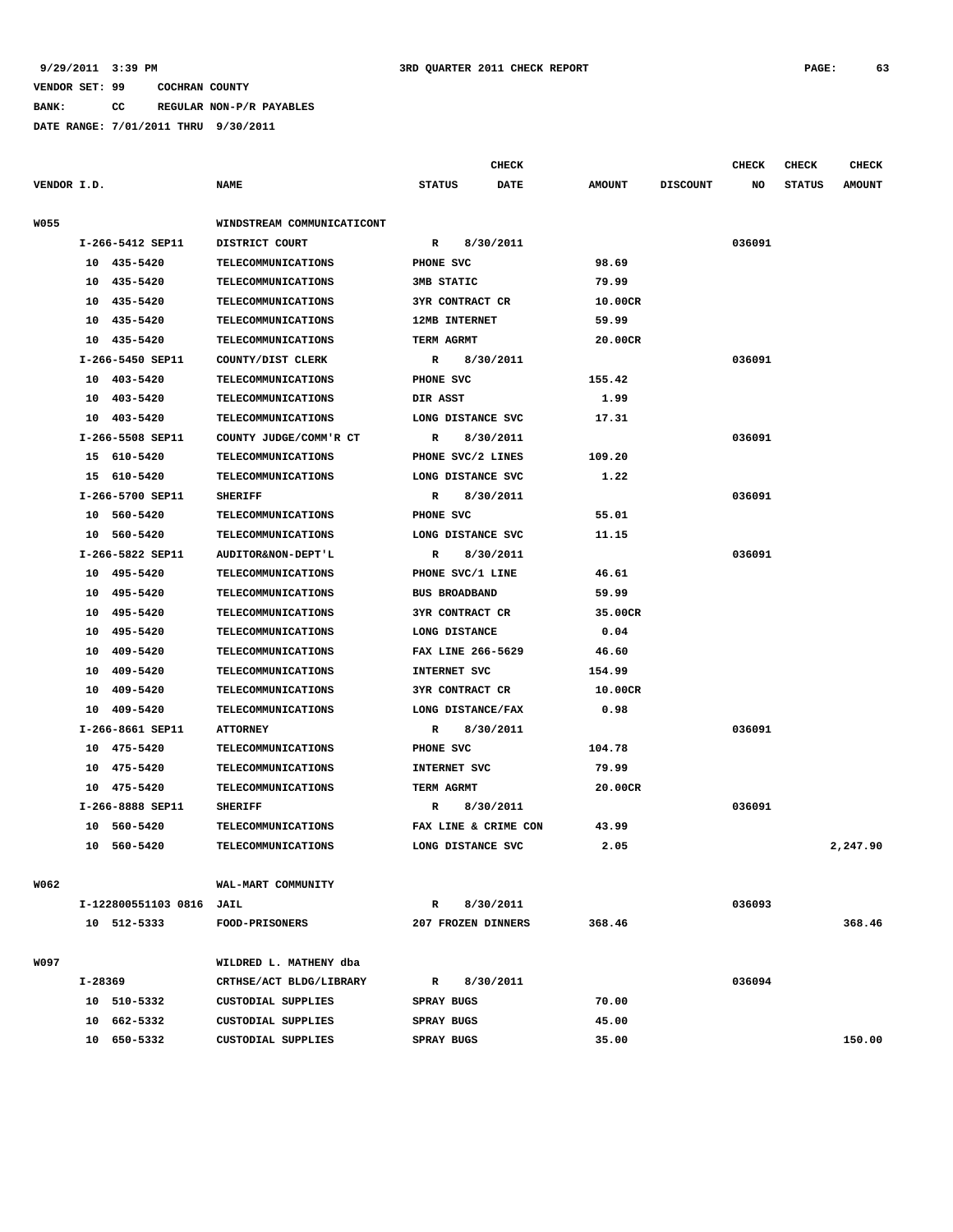**BANK: CC REGULAR NON-P/R PAYABLES**

|             |    |               |                                       |                      | <b>CHECK</b>         |               |                 | <b>CHECK</b> | <b>CHECK</b>  | CHECK         |
|-------------|----|---------------|---------------------------------------|----------------------|----------------------|---------------|-----------------|--------------|---------------|---------------|
| VENDOR I.D. |    |               | <b>NAME</b>                           | <b>STATUS</b>        | <b>DATE</b>          | <b>AMOUNT</b> | <b>DISCOUNT</b> | NO           | <b>STATUS</b> | <b>AMOUNT</b> |
| W125        |    |               | WESTERN BUILDING SPECIALT             |                      |                      |               |                 |              |               |               |
|             |    | I-11-97791    | SHERIFF/COURTHOUSE                    | R                    | 8/30/2011            |               |                 | 036095       |               |               |
|             |    | 10 560-5499   | <b>MISCELLANEOUS</b>                  | LOCKS & HINGES       |                      | 2,750.91      |                 |              |               |               |
|             |    | 10 510-5571   | CAPITAL OUTLAY                        | NEW ELECTRIC DOORS   |                      | 8,000.00      |                 |              |               | 10,750.91     |
|             |    |               |                                       |                      |                      |               |                 |              |               |               |
| W164        |    |               | WARREN CAT                            |                      |                      |               |                 |              |               |               |
|             |    | C-CS020024697 | PREC <sub>2</sub>                     | R                    | 8/30/2011            |               |                 | 036096       |               |               |
|             |    | 15 622-5451   | <b>REPAIRS</b>                        | RET 2 AIR FLT/PS0202 |                      | 36.68CR       |                 |              |               |               |
|             | 15 | 622-5451      | <b>REPAIRS</b>                        | RET 2 ELEMENT AS/PS0 |                      | 83.68CR       |                 |              |               |               |
|             |    | 15 622-5451   | <b>REPAIRS</b>                        | RET 2 ELEMENT AS/PS0 |                      | 117.32CR      |                 |              |               |               |
|             |    | I-PS020224439 | PREC <sub>2</sub>                     | R                    | 8/30/2011            |               |                 | 036096       |               |               |
|             |    | 15 622-5451   | <b>REPAIRS</b>                        | 2 ELEMENT ASM CAT#17 |                      | 114.38        |                 |              |               |               |
|             |    | 15 622-5451   | <b>REPAIRS</b>                        | 2 ELEMENT ASM        |                      | 71.58         |                 |              |               |               |
|             |    | 15 622-5451   | <b>REPAIRS</b>                        | 2 FUEL FILTERS       |                      | 56.26         |                 |              |               |               |
|             | 15 | 622-5451      | <b>REPAIRS</b>                        | 2 FILTER AS          |                      | 63.06         |                 |              |               |               |
|             | 15 | 622-5451      | <b>REPAIRS</b>                        | 2 LUBE FILTERS       |                      | 28.48         |                 |              |               |               |
|             | 15 | 622-5451      | <b>REPAIRS</b>                        | 2 ELEMENT AS         |                      | 168.60        |                 |              |               |               |
|             | 15 | 622-5451      | <b>REPAIRS</b>                        | 2 AIR FILTERS        |                      | 53.28         |                 |              |               |               |
|             | 15 | 622-5451      | <b>REPAIRS</b>                        | 2 AIR FILTER A       |                      | 36.68         |                 |              |               |               |
|             |    | I-PS020225240 | PREC <sub>2</sub>                     | R                    | 8/30/2011            |               |                 | 036096       |               |               |
|             |    | 15 622-5451   | <b>REPAIRS</b>                        | 2 AIR FILTERS        |                      | 79.16         |                 |              |               |               |
|             |    | I-W0020069128 | PREC <sub>3</sub>                     | R                    | 8/30/2011            |               |                 | 036096       |               |               |
|             |    | 15 623-5451   | <b>REPAIRS</b>                        | REPL INJ; CLEAN HUIE |                      | 300.00        |                 |              |               |               |
|             | 15 | 623-5451      | <b>REPAIRS</b>                        | CHG OIL ON CAT#1912  |                      |               |                 |              |               |               |
|             |    | 15 623-5451   | <b>REPAIRS</b>                        |                      | 216 MI TO/FRM BLEDSO | 540.00        |                 |              |               | 1,273.80      |
| X001        |    |               | XCEL ENERGY                           |                      |                      |               |                 |              |               |               |
|             |    |               | I-54-1324315-7 SEP11 ALMOST ALL DEPTS | R                    | 8/30/2011            |               |                 | 036097       |               |               |
|             |    | 30 518-5440   | UTILITIES                             |                      | 300210167 RUNWAY LIG | 73.26         |                 |              |               |               |
|             | 10 | 510-5440      | UTILITIES                             |                      | 300240736 COURTHOUSE | 2,042.46      |                 |              |               |               |
|             | 10 | 660-5440      | UTILITIES & IRRIGATION                |                      | 300265059 SOFTBALL P | 21.60         |                 |              |               |               |
|             | 10 | 580-5440      | UTILITIES [TOWER]                     | 300282806 TOWER      |                      | 133.08        |                 |              |               |               |
|             | 15 | 621-5440      | UTILITIES                             |                      | 300294119 PREC 1 SHO | 76.91         |                 |              |               |               |
|             | 10 | 650-5440      | UTILITIES                             | 300338546 LIBRARY    |                      | 531.10        |                 |              |               |               |
|             |    | 10 652-5440   | UTILITIES                             | 300342232 MUSEUM     |                      | 122.64        |                 |              |               |               |
|             |    | 10 662-5440   | UTILITIES                             |                      | 300390484 ACTIVITY B | 849.23        |                 |              |               |               |
|             |    | 10 660-5440   | UTILITIES & IRRIGATION                | 300410370 PARK       |                      | 500.22        |                 |              |               |               |
|             |    | 10 660-5440   | UTILITIES & IRRIGATION                | 300457515 PARK/SHOP  |                      | 11.16         |                 |              |               |               |
|             |    | 10 660-5440   | UTILITIES & IRRIGATION                |                      | 300505444 HOFMAN BAS | 25.11         |                 |              |               |               |
|             |    | 10 516-5440   | UTILITIES                             | 300555198 CEMETERY   |                      | 260.45        |                 |              |               |               |
|             |    |               |                                       |                      |                      |               |                 |              |               |               |
|             |    | 10 409-5440   | UTILITIES                             |                      | 300577364 102 N MAIN | 11.24         |                 |              |               |               |
|             |    | 10 660-5440   | UTILITIES & IRRIGATION                | 300587052 SHOWBARN   |                      | 132.61        |                 |              |               |               |
|             |    | 10 660-5440   | UTILITIES & IRRIGATION                |                      | 300587753 RODEO GROU | 142.89        |                 |              |               |               |
|             |    | 10 516-5440   | UTILITIES                             | 300603417 CEMETERY   |                      | 16.13         |                 |              |               |               |
|             |    | 10 516-5440   | UTILITIES                             |                      | 300637038 CEMETERY S | 364.37        |                 |              |               |               |
|             |    | 10 650-5440   | UTILITIES                             | AREA LIGHT LIBRARY   |                      | 14.91         |                 |              |               |               |
|             |    | 10 662-5440   | UTILITIES                             |                      | 2 AREA LIGHTS ACT BL | 44.75         |                 |              |               |               |
|             |    | 10 660-5440   | UTILITIES & IRRIGATION                | AREA LIGHT PARK SHOP |                      | 14.47         |                 |              |               | 5,388.59      |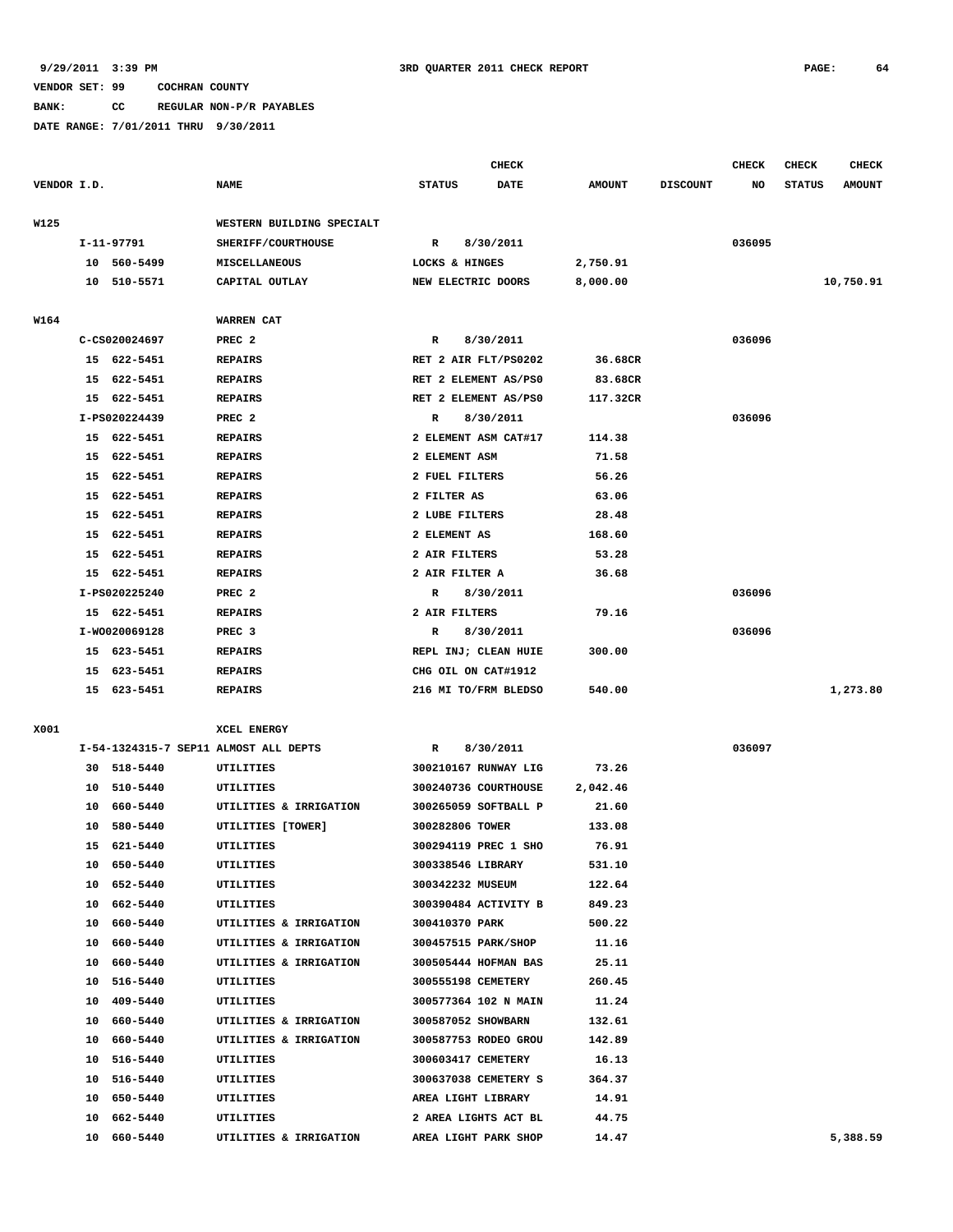# **BANK: CC REGULAR NON-P/R PAYABLES**

|             |             |                             |                                                    |                       | <b>CHECK</b> |               |                 | <b>CHECK</b> | <b>CHECK</b>  | <b>CHECK</b>  |
|-------------|-------------|-----------------------------|----------------------------------------------------|-----------------------|--------------|---------------|-----------------|--------------|---------------|---------------|
| VENDOR I.D. |             |                             | <b>NAME</b>                                        | <b>STATUS</b>         | <b>DATE</b>  | <b>AMOUNT</b> | <b>DISCOUNT</b> | NO           | <b>STATUS</b> | <b>AMOUNT</b> |
|             |             |                             |                                                    |                       |              |               |                 |              |               |               |
| X001        |             |                             | XCEL ENERGY                                        |                       |              |               |                 |              |               |               |
|             |             | I-54-1829977-7 AUG11 PREC 2 |                                                    | $\mathbb{R}$          | 8/30/2011    |               |                 | 036098       |               |               |
|             |             | 15 622-5440                 | UTILITIES                                          | 9KWH 7/13-8/11/11     |              | 11.97         |                 |              |               |               |
|             |             | 15 622-5440                 | UTILITIES                                          | AREA LIGHT            |              | 15.66         |                 |              |               | 27.63         |
|             |             |                             |                                                    |                       |              |               |                 |              |               |               |
| Y001        |             |                             | YELLOWHOUSE MACHINERY COM                          |                       |              |               |                 |              |               |               |
|             | I-102170    |                             | PREC <sub>3</sub>                                  | $\mathbb{R}$          | 8/30/2011    |               |                 | 036099       |               |               |
|             |             | 15 623-5451                 | <b>REPAIRS</b>                                     | RPR START CIRCUIT, RE |              | 520.52        |                 |              |               |               |
|             |             | 15 623-5451                 | <b>REPAIRS</b>                                     | 150 MILES/SVC #2      |              | 150.00        |                 |              |               |               |
|             |             | 15 623-5451                 | <b>REPAIRS</b>                                     | 2 WET CHG BATTERIES   |              | 277.26        |                 |              |               |               |
|             |             | 15 623-5451                 | <b>REPAIRS</b>                                     | 2 CORE CR             |              | 36.00CR       |                 |              |               |               |
|             |             | 15 623-5451                 | <b>REPAIRS</b>                                     | ENV FEE               |              | 11.39         |                 |              |               | 923.17        |
|             |             |                             |                                                    |                       |              |               |                 |              |               |               |
| A042        |             |                             | J C ADAMS JR                                       |                       |              |               |                 |              |               |               |
|             |             | I-090111 LAPTOP             | COUNTY ATTY                                        | R                     | 9/12/2011    |               |                 | 036100       |               |               |
|             |             | 10 475-5310                 | OFFICE SUPPLIES                                    | LAPTOP HP57-1150US    |              | 499.99        |                 |              |               | 499.99        |
|             |             |                             |                                                    |                       |              |               |                 |              |               |               |
| A109        |             |                             | ALBUS FARM EQUIPMENT                               |                       |              |               |                 |              |               |               |
|             | I-38076     |                             | PREC 4                                             | $\mathbb{R}$          | 9/12/2011    |               |                 | 036101       |               |               |
|             |             | 15 624-5451                 | <b>REPAIRS</b>                                     | CUT/GRND FLR PLAT, TA |              | 50.00         |                 |              |               |               |
|             | $I - 38087$ |                             | PREC 4                                             | R                     | 9/12/2011    |               |                 | 036101       |               |               |
|             |             | 15 624-5451                 | <b>REPAIRS</b>                                     | WELDING 2" PIN        |              | 20.00         |                 |              |               | 70.00         |
|             |             |                             |                                                    |                       |              |               |                 |              |               |               |
| <b>B001</b> |             |                             | BAILEY CO. ELECTRIC COOP                           |                       |              |               |                 |              |               |               |
|             | I-243265    |                             | PREC 4                                             | $\mathbf R$           | 9/12/2011    |               |                 | 036102       |               |               |
|             |             | 15 624-5440                 | UTILITIES                                          | 280 KWH 7/25-8/24/11  |              | 36.22         |                 |              |               |               |
|             |             | 15 624-5440                 | UTILITIES                                          | AREA LIGHT            |              | 8.00          |                 |              |               |               |
|             | I-243266    |                             | PREC <sub>3</sub>                                  | $\mathbb{R}$          | 9/12/2011    |               |                 | 036102       |               |               |
|             |             | 15 623-5440                 | UTILITIES                                          | 162 KWH 7/20-8/23/11  |              | 26.10         |                 |              |               |               |
|             |             | 15 623-5440                 | UTILITIES                                          | 2 AREA LIGHTS         |              | 18.25         |                 |              |               |               |
|             | I-243267    |                             | NON-DEPT'L/SHERIFF POSSE                           | R                     | 9/12/2011    |               |                 | 036102       |               |               |
|             |             | 10 409-5440                 | UTILITIES                                          | 57 KWH 7/12-8/9/11    |              | 23.98         |                 |              |               | 112.55        |
|             |             |                             |                                                    |                       |              |               |                 |              |               |               |
| B026        |             |                             | BLEDSOE WATER SUPPLY CORP                          |                       |              |               |                 |              |               |               |
|             |             | I-3004 0911                 | PREC <sub>3</sub>                                  | $\mathbb{R}$          | 9/12/2011    |               |                 | 036103       |               |               |
|             |             | 15 623-5440                 | <b>UTILITIES</b>                                   | WATER BILL DATED 9/6  |              | 20.10         |                 |              |               | 20.10         |
|             |             |                             |                                                    |                       |              |               |                 |              |               |               |
| B029        |             |                             | BRUCKNER'S TRUCK SALES, INC                        |                       |              |               |                 |              |               |               |
|             |             | I-297530L                   | PREC <sub>2</sub>                                  | R                     | 9/12/2011    |               |                 | 036104       |               |               |
|             |             | 15 622-5451                 | <b>REPAIRS</b>                                     | 2 MUD FLAPS BR2430    |              | 23.52         |                 |              |               |               |
|             |             | 15 622-5451                 | <b>REPAIRS</b>                                     | 2 MUD FLAPS BR2436    |              | 28.70         |                 |              |               | 52.22         |
|             |             |                             |                                                    |                       |              |               |                 |              |               |               |
| <b>B228</b> |             |                             | JULIE BATES, PH.D.                                 |                       |              |               |                 |              |               |               |
|             |             | I-3042/JUV#808              | <b>JUVENILE PROBATION</b>                          | R                     | 9/12/2011    |               |                 | 036105       |               |               |
|             |             | 10 571-5412                 | COUNTY-NON RESIDENTIAL SERVICEPSY TEST 7/20, JUV#8 |                       |              | 375.00        |                 |              |               | 375.00        |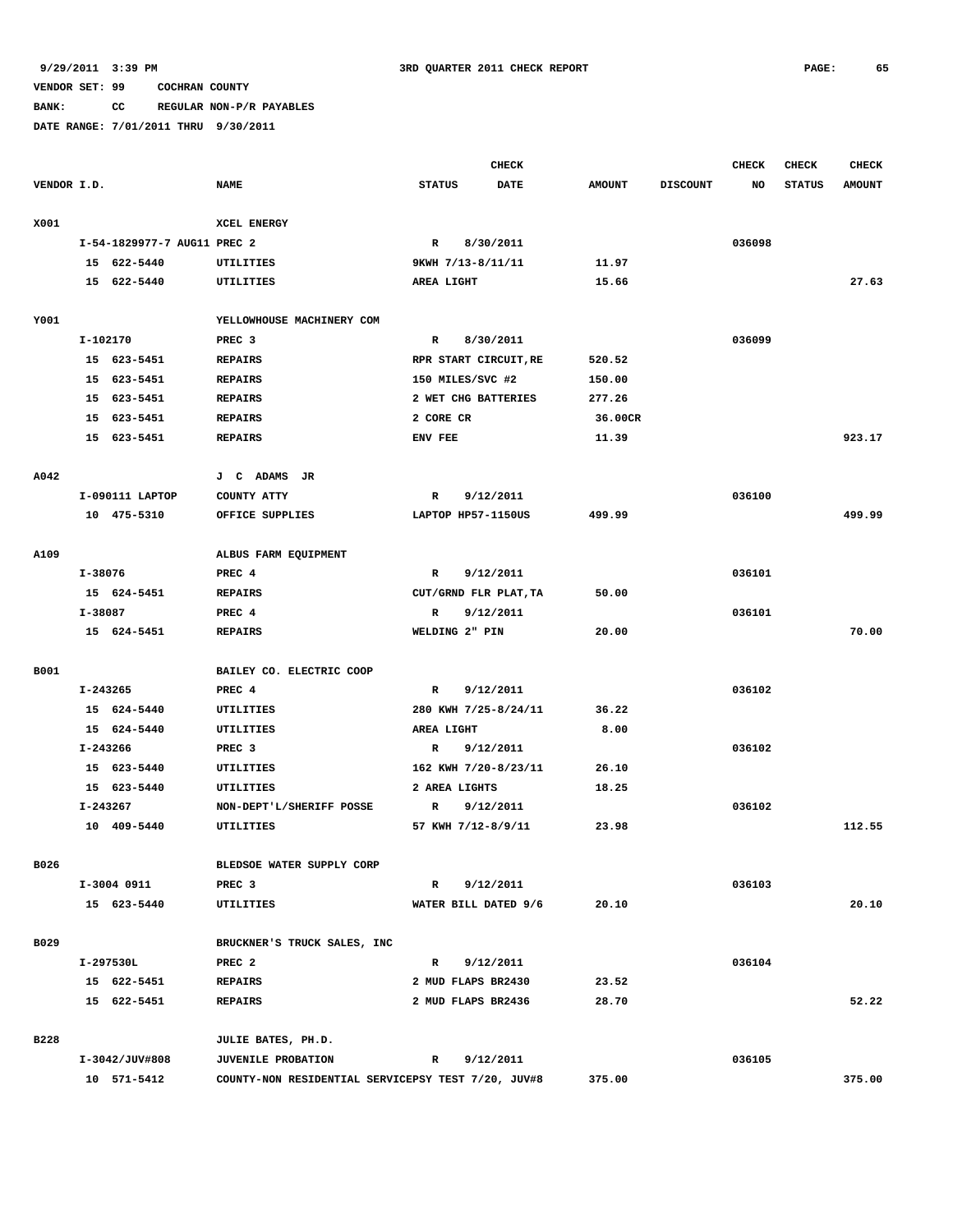**BANK: CC REGULAR NON-P/R PAYABLES**

|             |                    |                                               | <b>CHECK</b>                 |               |                 | CHECK  | CHECK         | <b>CHECK</b>  |
|-------------|--------------------|-----------------------------------------------|------------------------------|---------------|-----------------|--------|---------------|---------------|
| VENDOR I.D. |                    | <b>NAME</b>                                   | <b>STATUS</b><br><b>DATE</b> | <b>AMOUNT</b> | <b>DISCOUNT</b> | NO     | <b>STATUS</b> | <b>AMOUNT</b> |
|             |                    |                                               |                              |               |                 |        |               |               |
| C007        |                    | CITY OF MORTON                                |                              |               |                 |        |               |               |
|             | I-083111           | LIB/MUS/ACT BLDG/CTRHSE/PREC 1 R              | 9/12/2011                    |               |                 | 036106 |               |               |
|             | 10 650-5440        | UTILITIES                                     | LIBRARY GAS                  | 18.25         |                 |        |               |               |
|             | 10 650-5440        | UTILITIES                                     | LIBRARY WATER                | 13.00         |                 |        |               |               |
|             | 650-5440<br>10     | UTILITIES                                     | LIBRARY GARBAGE              | 43.50         |                 |        |               |               |
|             | 10 650-5440        | UTILITIES                                     | LIBRARY SEWER                | 14.00         |                 |        |               |               |
|             | 10 652-5440        | UTILITIES                                     | <b>MUSEUM GAS</b>            | 18.25         |                 |        |               |               |
|             | 10<br>652-5440     | UTILITIES                                     | <b>MUSEUM WATER</b>          | 13.00         |                 |        |               |               |
|             | 652-5440<br>10     | UTILITIES                                     | <b>MUSEUM GARBAGE</b>        | 20.25         |                 |        |               |               |
|             | 652-5440<br>10     | UTILITIES                                     | <b>MUSEUM SEWER</b>          | 12.00         |                 |        |               |               |
|             | 662-5440<br>10     | UTILITIES                                     | <b>ACTIVITY BLDG GAS</b>     | 18.25         |                 |        |               |               |
|             | 662-5440<br>10     | UTILITIES                                     | ACT. BLDG WATER              | 13.00         |                 |        |               |               |
|             | 10<br>662-5440     | UTILITIES                                     | ACT. BLDG GARBAGE            | 69.00         |                 |        |               |               |
|             | 662-5440<br>10     | UTILITIES                                     | ACT. BLDG SEWER              | 36.00         |                 |        |               |               |
|             | 510-5440<br>10     | UTILITIES                                     | <b>COURTHOUSE GAS</b>        | 18.25         |                 |        |               |               |
|             | 510-5440<br>10     | UTILITIES                                     | <b>COURTHOUSE WATER</b>      | 706.00        |                 |        |               |               |
|             | 510-5440<br>10     | UTILITIES                                     | <b>CRTHSE GARBAGE</b>        | 243.00        |                 |        |               |               |
|             | 510-5440<br>10     | UTILITIES                                     | <b>COURTHOUSE SEWER</b>      | 42.00         |                 |        |               |               |
|             | 15<br>621-5440     | UTILITIES                                     | PREC 1 GAS                   | 18.25         |                 |        |               |               |
|             | 15<br>621-5440     | UTILITIES                                     | PREC 1 WATER                 | 13.00         |                 |        |               |               |
|             | 15<br>621-5440     | UTILITIES                                     | PREC 1 GARBAGE               | 43.50         |                 |        |               |               |
|             | I-10-1702-00 SEP11 | WELFARE                                       | R<br>9/12/2011               |               |                 | 036106 |               |               |
|             | 10 640-5440        | UTILITIES                                     | <b>MARIA MONTEZ</b>          | 168.77        |                 |        |               | 1,541.27      |
|             |                    |                                               |                              |               |                 |        |               |               |
| C035        |                    | COX AUTO SUPPLY CO                            |                              |               |                 |        |               |               |
|             | $C-166470$         | PREC <sub>2</sub>                             | 9/12/2011<br>R               |               |                 | 036107 |               |               |
|             | 15 622-5451        | <b>REPAIRS</b>                                | RET AIR FILTER 46804         | 29.33CR       |                 |        |               |               |
|             | 15 622-5451        | <b>REPAIRS</b>                                | AIR FILTER 49883             | 21.69         |                 |        |               |               |
|             | I-165906           | PREC 1                                        | 9/12/2011<br>R               |               |                 | 036107 |               |               |
|             | 15 621-5454        | TIRES                                         | TIRE SEALER/2                | 15.98         |                 |        |               |               |
|             | 15 621-5356        | ROAD MATERIALS & SUPPLIES                     | BLUE SHOP TOWEL/4            | 11.16         |                 |        |               |               |
|             | I-166275           | LIBRARY                                       | R<br>9/12/2011               |               |                 | 036107 |               |               |
|             | 10 650-5499        | <b>MISCELLANEOUS</b>                          | <b>HOOKS</b>                 | 2.38          |                 |        |               |               |
|             | 10 650-5499        | <b>MISCELLANEOUS</b>                          | CLIPS                        | 1.44          |                 |        |               |               |
|             | 10 650-5499        | <b>MISCELLANEOUS</b>                          | <b>FLASHLIGHT</b>            | 2.99          |                 |        |               |               |
|             | I-166467           | PREC <sub>2</sub>                             | R 9/12/2011                  |               |                 | 036107 |               |               |
|             | 15 622-5451        | <b>REPAIRS</b>                                | FILTER                       | 2.59          |                 |        |               |               |
|             | 15 622-5451        | <b>REPAIRS</b>                                | AIR FILTER                   | 29.33         |                 |        |               |               |
|             | 15 622-5356        | ROAD MATERIALS & SUPPLIES                     | GLASS CLNR/2                 | 6.10          |                 |        |               |               |
|             | 15 622-5356        | ROAD MATERIALS & SUPPLIES                     | BLUE SHOP TOWELS/4           | 11.16         |                 |        |               |               |
|             | 15 622-5451        | <b>REPAIRS</b>                                | 1CS QS 40                    | 44.99         |                 |        |               |               |
|             | 15 622-5356        | ROAD MATERIALS & SUPPLIES                     | <b>BATH TISSUE</b>           | 1.99          |                 |        |               |               |
|             | I-166619           | <b>SHERIFF</b>                                | R 9/12/2011                  |               |                 | 036107 |               |               |
|             | 10 560-5451        | MACHINERY-NON-OFFICE REPAIR LENS KIT/UNIT 123 |                              | 14.39         |                 |        |               |               |
|             | I-166693           | PREC 1                                        | R 9/12/2011                  |               |                 | 036107 |               |               |
|             | 15 621-5356        | ROAD MATERIALS & SUPPLIES                     | <b>KEY MADE</b>              | 1.00          |                 |        |               |               |
|             | 15 621-5356        | ROAD MATERIALS & SUPPLIES                     | $T-TAPE/2$                   | 1.98          |                 |        |               |               |
|             | I-166771           | PREC <sub>3</sub>                             | $\mathbb{R}$<br>9/12/2011    |               |                 | 036107 |               |               |
|             |                    |                                               |                              |               |                 |        |               |               |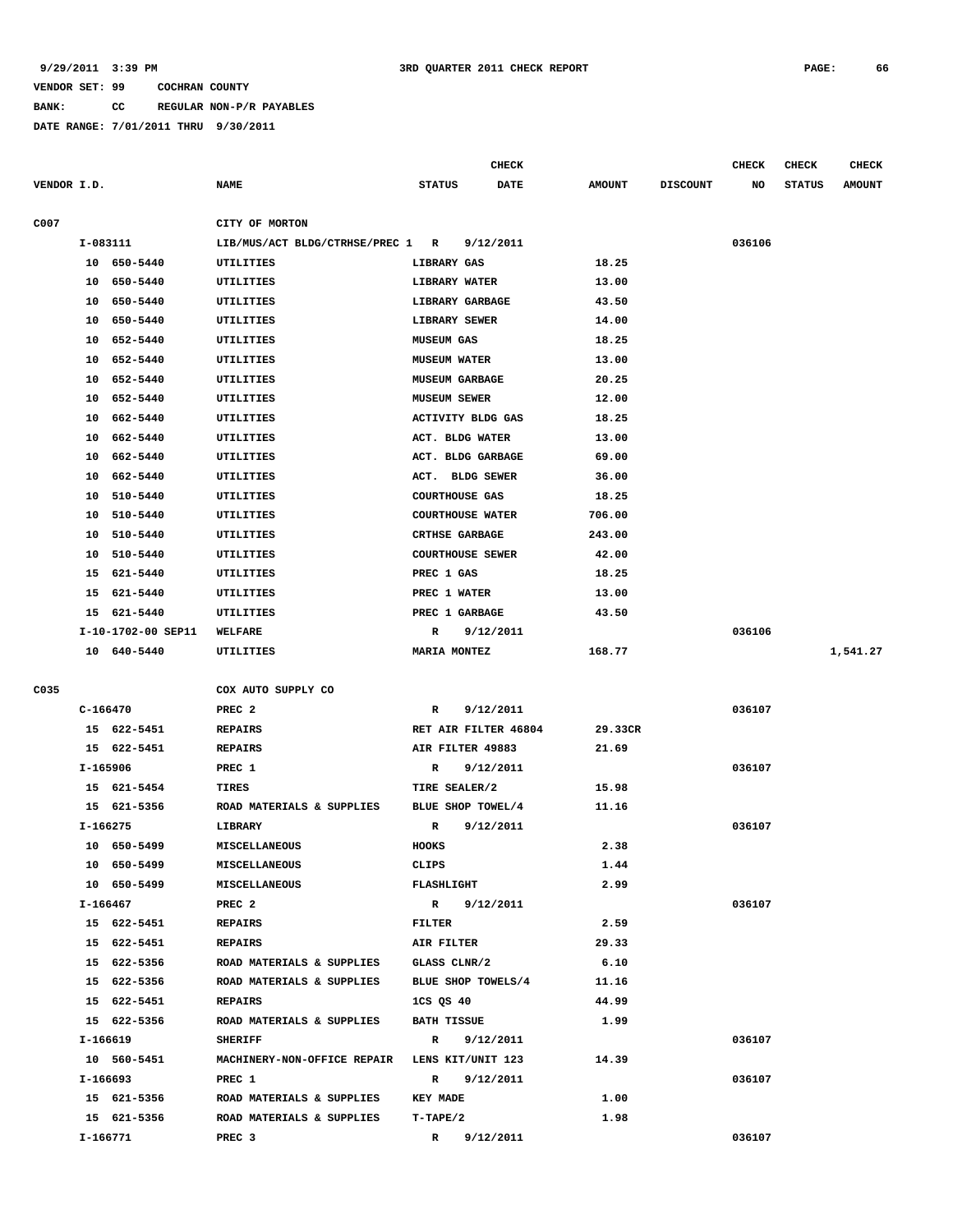**BANK: CC REGULAR NON-P/R PAYABLES**

|             |             |                                       | <b>CHECK</b>                 |               |                 | <b>CHECK</b> | <b>CHECK</b>  | <b>CHECK</b>  |
|-------------|-------------|---------------------------------------|------------------------------|---------------|-----------------|--------------|---------------|---------------|
| VENDOR I.D. |             | <b>NAME</b>                           | <b>STATUS</b><br><b>DATE</b> | <b>AMOUNT</b> | <b>DISCOUNT</b> | NO           | <b>STATUS</b> | <b>AMOUNT</b> |
| C035        |             | COX AUTO SUPPLY CO<br><b>CONT</b>     |                              |               |                 |              |               |               |
|             | I-166771    | PREC <sub>3</sub>                     | $\mathbb{R}$<br>9/12/2011    |               |                 | 036107       |               |               |
|             | 15 623-5451 | <b>REPAIRS</b>                        | 3-1GAL ROTELLA/4             | 207.96        |                 |              |               |               |
|             | I-167109    | <b>SHERIFF</b>                        | 9/12/2011<br>R               |               |                 | 036107       |               |               |
|             | 10 560-5451 | MACHINERY-NON-OFFICE REPAIR           | V-BELT/UNIT 123              | 45.44         |                 |              |               |               |
|             | I-167233    | PREC 1                                | 9/12/2011<br>$\mathbb{R}$    |               |                 | 036107       |               |               |
|             | 15 621-5451 | <b>REPAIRS</b>                        | <b>T-BRNG CUP</b>            | 10.08         |                 |              |               |               |
|             | 15 621-5451 | <b>REPAIRS</b>                        | T-BRNG CN                    | 15.52         |                 |              |               |               |
|             | 15 621-5451 | <b>REPAIRS</b>                        | T-BRNG CN                    | 31.47         |                 |              |               |               |
|             | 15 621-5451 | <b>REPAIRS</b>                        | T-BRNG CUP                   | 15.47         |                 |              |               |               |
|             | 15 621-5451 | <b>REPAIRS</b>                        | OIL SEAL                     | 19.22         |                 |              |               |               |
|             | I-167241    | PREC 1                                | $\mathbb{R}$<br>9/12/2011    |               |                 | 036107       |               |               |
|             | 15 621-5356 | ROAD MATERIALS & SUPPLIES             | HAMMER/3                     | 41.97         |                 |              |               |               |
|             | 15 621-5356 | ROAD MATERIALS & SUPPLIES             | BLUE SHOP TOWEL/2            | 5.58          |                 |              |               |               |
|             | I-167245    | <b>SHERIFF</b>                        | 9/12/2011<br>R               |               |                 | 036107       |               |               |
|             | 10 560-5334 | OTHER SUPPLIES                        | WINDEX                       | 4.49          |                 |              |               |               |
|             | 10 560-5334 | OTHER SUPPLIES                        | <b>ARMOR-ALL</b>             | 7.49          |                 |              |               |               |
|             | 10 560-5334 | OTHER SUPPLIES                        | RAIN-X                       | 4.99          |                 |              |               |               |
|             | I-167492    | PREC 4                                | R 9/12/2011                  |               |                 | 036107       |               |               |
|             | 15 624-5451 | REPAIRS                               | MUD FLAP                     | 13.99         |                 |              |               |               |
|             | I-167498    | <b>COURTHOUSE</b>                     | 9/12/2011<br>$\mathbf{R}$    |               |                 | 036107       |               |               |
|             | 10 510-5332 | CUSTODIAL SUPPLIES                    | FLASHLIGHTLAUNDRY RM         | 9.49          |                 |              |               |               |
|             | I-167505    | PREC <sub>4</sub>                     | $\mathbb{R}$<br>9/12/2011    |               |                 | 036107       |               |               |
|             | 15 624-5356 | ROAD MATERIALS & SUPPLIES             | <b>GLASS CLNR</b>            | 3.05          |                 |              |               |               |
|             | 15 624-5356 | ROAD MATERIALS & SUPPLIES             | <b>BLUE SHOP TOWEL</b>       | 2.79          |                 |              |               |               |
|             | 15 624-5356 | ROAD MATERIALS & SUPPLIES             | 4 BOLTS                      | 0.88          |                 |              |               |               |
|             | 15 624-5356 | ROAD MATERIALS & SUPPLIES             | <b>4 HEX NUTS</b>            | 0.28          |                 |              |               |               |
|             | 15 624-5356 | ROAD MATERIALS & SUPPLIES             | 4 FLAT WASHERS               | 0.24          |                 |              |               |               |
|             | I-167574    | PUBLIC SAFETY*OTHER                   | R<br>9/12/2011               |               |                 | 036107       |               |               |
|             | 10 580-5571 | CAPITAL OUTLAY                        | 2 OUTLETS/COMM BLDG          | 6.70          |                 |              |               |               |
|             | 10 580-5571 | CAPITAL OUTLAY                        | 2 20AMP BRKRS                | 21.18         |                 |              |               |               |
|             | I-167597    | PUBLIC SAFETY*OTHER                   | R<br>9/12/2011               |               |                 | 036107       |               |               |
|             | 10 580-5571 | CAPITAL OUTLAY                        | ELECTRIC BOX/COMM BL         | 2.79          |                 |              |               |               |
|             | 10 580-5571 | CAPITAL OUTLAY                        | <b>FACE PLATE</b>            | 1.59          |                 |              |               |               |
|             | I-168324    | PREC <sub>2</sub>                     | R 9/12/2011                  |               |                 | 036107       |               |               |
|             | 15 622-5451 | <b>REPAIRS</b>                        | AIR FILTER 46883             | 100.81        |                 |              |               |               |
|             | I-168448    | PARK                                  | R 9/12/2011                  |               |                 | 036107       |               |               |
|             | 10 660-5332 | CUSTODIAL SUPPLIES                    | 8 KEYS MADE                  | 8.00          |                 |              |               |               |
|             | 10 660-5332 | CUSTODIAL SUPPLIES                    | 2 NUTS                       | 0.46          |                 |              |               |               |
|             | I-168569    | PREC 4                                | R 9/12/2011                  |               |                 | 036107       |               |               |
|             | 15 624-5451 | REPAIRS                               | 3-1GAL ROTELLA               | 51.99         |                 |              |               |               |
|             | I-168654    | PREC <sub>2</sub>                     | R 9/12/2011                  |               |                 | 036107       |               |               |
|             | 15 622-5356 | ROAD MATERIALS & SUPPLIES             | 134A FREON/5                 | 64.95         |                 |              |               |               |
|             | I-168720    | PREC 1                                | $\mathbf R$<br>9/12/2011     |               |                 | 036107       |               |               |
|             | 15 621-5451 | REPAIRS                               | COOL HOSE/31                 | 19.84         |                 |              |               |               |
|             | I-168951    | PREC 4                                | R 9/12/2011                  |               |                 | 036107       |               |               |
|             |             | 15 624-5356 ROAD MATERIALS & SUPPLIES | DRILL SET                    | 16.95         |                 |              |               |               |
|             | 15 624-5451 | <b>REPAIRS</b>                        | 2GAL 15/50,2                 | 167.98        |                 |              |               |               |
|             |             |                                       |                              |               |                 |              |               |               |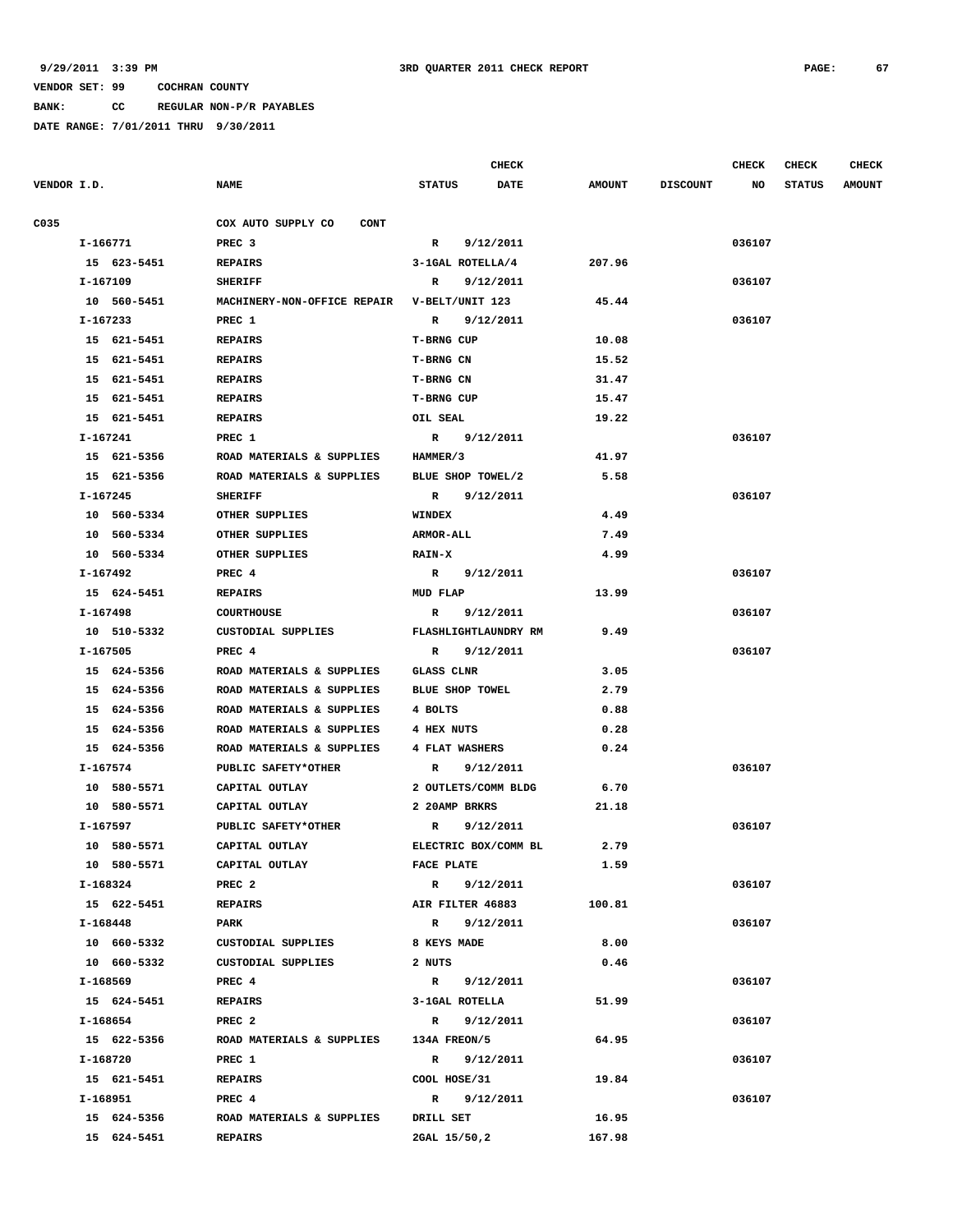**BANK: CC REGULAR NON-P/R PAYABLES**

|             |                |          |                                   |                   | <b>CHECK</b>           |               |                 | CHECK  | <b>CHECK</b>  | CHECK         |
|-------------|----------------|----------|-----------------------------------|-------------------|------------------------|---------------|-----------------|--------|---------------|---------------|
| VENDOR I.D. |                |          | <b>NAME</b>                       | <b>STATUS</b>     | DATE                   | <b>AMOUNT</b> | <b>DISCOUNT</b> | NO     | <b>STATUS</b> | <b>AMOUNT</b> |
| C035        |                |          | COX AUTO SUPPLY CO<br><b>CONT</b> |                   |                        |               |                 |        |               |               |
|             | I-168951       |          | PREC <sub>4</sub>                 | R                 | 9/12/2011              |               |                 | 036107 |               |               |
|             | 15 624-5451    |          | <b>REPAIRS</b>                    | 1CS 15/50 MYST    |                        | 44.95         |                 |        |               |               |
|             | 15 624-5451    |          | <b>REPAIRS</b>                    | 12 SCREWS         |                        | 0.84          |                 |        |               |               |
|             | 624-5356<br>15 |          | ROAD MATERIALS & SUPPLIES         | <b>NUT SETTER</b> |                        | 3.39          |                 |        |               |               |
|             | 15 624-5356    |          | ROAD MATERIALS & SUPPLIES         | P/BIT EXTN        |                        | 17.49         |                 |        |               |               |
|             | I-169131       |          | <b>CEMETERY</b>                   | R                 | 9/12/2011              |               |                 | 036107 |               |               |
|             | 10 516-5332    |          | CUSTODIAL SUPPLIES                | 3 CLEAR HOSE      |                        | 0.87          |                 |        |               |               |
|             | I-169438       |          | <b>SHERIFF</b>                    | R                 | 9/12/2011              |               |                 | 036107 |               |               |
|             | 10 560-5334    |          | OTHER SUPPLIES                    | GLASS CLEANER/24  |                        | 65.88         |                 |        |               |               |
|             | I-169460       |          | <b>SHERIFF</b>                    | R                 | 9/12/2011              |               |                 | 036107 |               |               |
|             | 10 560-5451    |          | MACHINERY-NON-OFFICE REPAIR       | 4 BOLTS/UNIT 134  |                        | 0.28          |                 |        |               |               |
|             | 10 560-5451    |          | MACHINERY-NON-OFFICE REPAIR       | 2 HEX NUTS 1/4"   |                        | 0.06          |                 |        |               |               |
|             | 10 560-5451    |          | MACHINERY-NON-OFFICE REPAIR       | 2 HEX NUTS 5/16"  |                        | 0.10          |                 |        |               |               |
|             | 10 560-5451    |          | MACHINERY-NON-OFFICE REPAIR       |                   | 8 FLAT WASHERS 1/4"    | 0.28          |                 |        |               |               |
|             | I-169498       |          | <b>SHERIFF</b>                    | R                 | 9/12/2011              |               |                 | 036107 |               |               |
|             | 10 560-5334    |          | OTHER SUPPLIES                    | BATTERY/3         |                        | 14.07         |                 |        |               | 1,191.69      |
|             |                |          |                                   |                   |                        |               |                 |        |               |               |
| C064        |                |          | CITY OF MORTON F D                |                   |                        |               |                 |        |               |               |
|             | I-AUG 2010     |          | PUBLIC SAFETY*OTHER               | R                 | 9/12/2011              |               |                 | 036110 |               |               |
|             | 10 580-5414    |          | FIRE PROTECTION CONTRACTS         |                   | 600 BLK 3304, GRASS, 8 | 350.00        |                 |        |               |               |
|             | I-AUG 2011     |          | PUBLIC SAFETY*OTHER               | R                 | 9/12/2011              |               |                 | 036110 |               |               |
|             | 10 580-5414    |          | FIRE PROTECTION CONTRACTS         |                   | 100 FM1585 3/4N;LZ R   | 350.00        |                 |        |               |               |
|             | 10 580-5414    |          | FIRE PROTECTION CONTRACTS         |                   | 2500 HWY1780, CTRL PI  | 350.00        |                 |        |               |               |
|             | 10 580-5414    |          | FIRE PROTECTION CONTRACTS         |                   | 2600 FM595, GRASS, 8/1 | 350.00        |                 |        |               |               |
|             | 10             | 580-5414 | FIRE PROTECTION CONTRACTS         |                   | 900 FM595, GRASS, 8/11 | 350.00        |                 |        |               |               |
|             | 10 580-5414    |          | FIRE PROTECTION CONTRACTS         |                   | 2500 CR95, GRASS, 8/20 | 350.00        |                 |        |               |               |
|             | I-DEC 2010     |          | PUBLIC SAFETY*OTHER               | R                 | 9/12/2011              |               |                 | 036110 |               |               |
|             | 10             | 580-5414 | FIRE PROTECTION CONTRACTS         |                   | 2400 HWY1780, CTTN MO  | 350.00        |                 |        |               |               |
|             | 10             | 580-5414 | FIRE PROTECTION CONTRACTS         |                   | 2400 HWY1780, CTTN MO  | 350.00        |                 |        |               |               |
|             | 10 580-5414    |          | FIRE PROTECTION CONTRACTS         |                   | 2400 CR217, CTTN STRP  | 350.00        |                 |        |               |               |
|             | 10             | 580-5414 | FIRE PROTECTION CONTRACTS         |                   | HORSE PLNT, HOUSE 12/  | 350.00        |                 |        |               |               |
|             | 10 580-5414    |          | FIRE PROTECTION CONTRACTS         |                   | 400 CR235, CTTN MOD, S | 350.00        |                 |        |               |               |
|             | 10             | 580-5414 | FIRE PROTECTION CONTRACTS         |                   | 2500 HWY597, CTTN MOD  | 350.00        |                 |        |               |               |
|             | 10             | 580-5414 | FIRE PROTECTION CONTRACTS         |                   | 600 CR87, CTTN STRPR   | 350.00        |                 |        |               |               |
|             | 10             | 580-5414 | FIRE PROTECTION CONTRACTS         |                   | 1200 HWY214, GRASS 12  | 350.00        |                 |        |               |               |
|             | 10             | 580-5414 | FIRE PROTECTION CONTRACTS         |                   | 1300 HWY214, GRASS, 12 | 350.00        |                 |        |               |               |
|             | 10             | 580-5414 | FIRE PROTECTION CONTRACTS         |                   | 1300 HWY214, GRASS 12  | 350.00        |                 |        |               |               |
|             | 10 580-5414    |          | FIRE PROTECTION CONTRACTS         |                   | 2200 HWY214, OILTRK 1  | 350.00        |                 |        |               |               |
|             | 10 580-5414    |          | FIRE PROTECTION CONTRACTS         |                   | E/HRS PLNT, GRASS, 12/ | 350.00        |                 |        |               |               |
|             | I-JULY 2011    |          | PUBLIC SAFETY*OTHER               | R                 | 9/12/2011              |               |                 | 036110 |               |               |
|             | 10 580-5414    |          | FIRE PROTECTION CONTRACTS         |                   | 1100 CR145, GRASS, 7/1 | 350.00        |                 |        |               |               |
|             | 10 580-5414    |          | FIRE PROTECTION CONTRACTS         |                   | 1700 FM1585,2MI S,OI   | 350.00        |                 |        |               |               |
|             | 10 580-5414    |          | FIRE PROTECTION CONTRACTS         |                   | 1800 FM1585, OIL TNK,  | 350.00        |                 |        |               |               |
|             | 10 580-5414    |          | FIRE PROTECTION CONTRACTS         |                   | 900 FM1585, GRASS, 7/1 | 350.00        |                 |        |               |               |
|             | 10 580-5414    |          | FIRE PROTECTION CONTRACTS         |                   | 200 HWY1780, PASTURE,  | 350.00        |                 |        |               |               |
|             | I-OCT 2010     |          | PUBLIC SAFETY*OTHER               | R                 | 9/12/2011              |               |                 | 036110 |               |               |
|             | 10 580-5414    |          | FIRE PROTECTION CONTRACTS         |                   | 1100 HWY214, BAR DTCH  | 350.00        |                 |        |               |               |
|             |                |          |                                   |                   |                        |               |                 |        |               |               |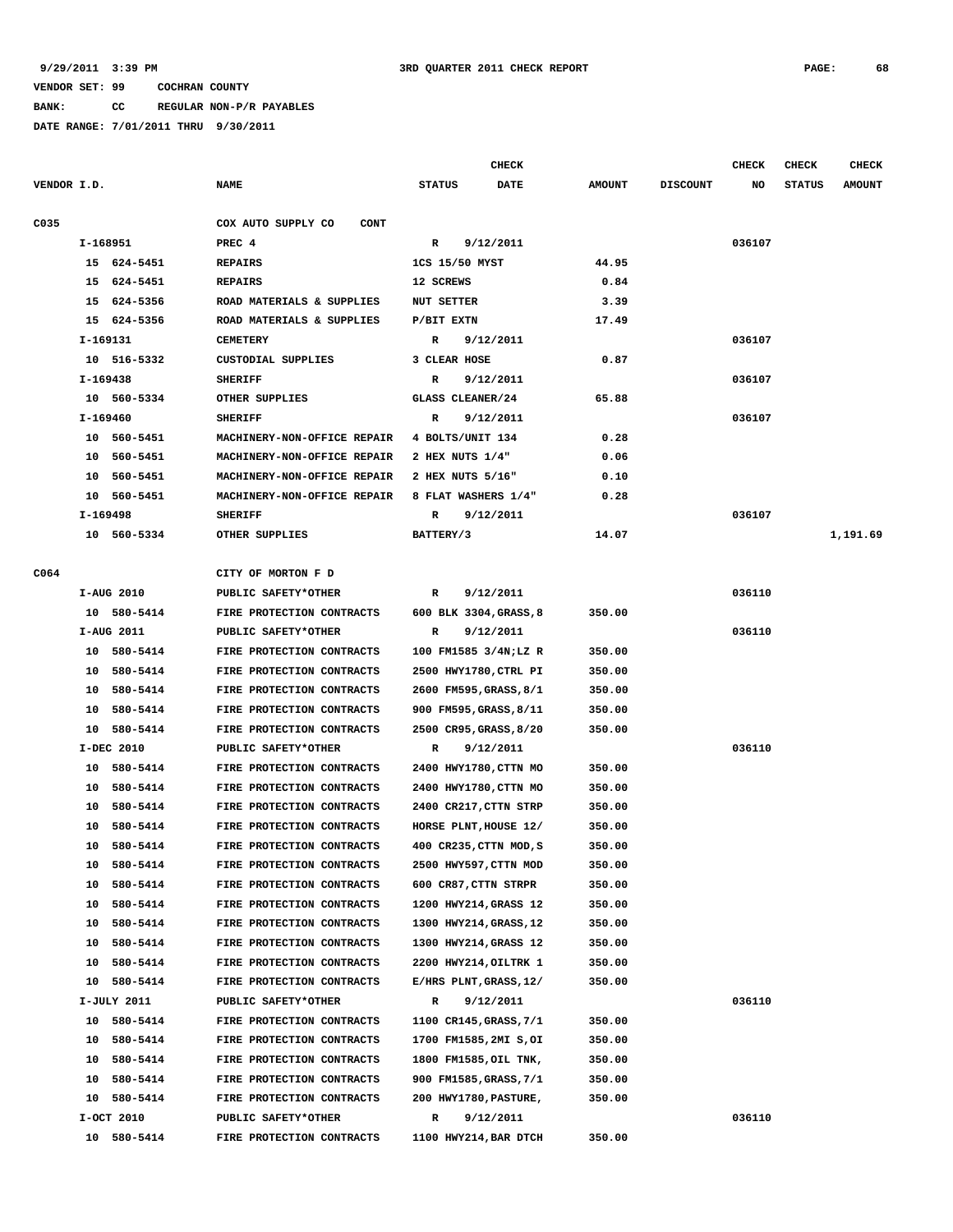# **BANK: CC REGULAR NON-P/R PAYABLES**

|                  |             |                  |                                                    |                |                    | CHECK                          |               |                 | <b>CHECK</b> | <b>CHECK</b>  | CHECK         |
|------------------|-------------|------------------|----------------------------------------------------|----------------|--------------------|--------------------------------|---------------|-----------------|--------------|---------------|---------------|
| VENDOR I.D.      |             |                  | <b>NAME</b>                                        | <b>STATUS</b>  |                    | DATE                           | <b>AMOUNT</b> | <b>DISCOUNT</b> | NO           | <b>STATUS</b> | <b>AMOUNT</b> |
| C <sub>064</sub> |             |                  | CITY OF MORTON F D<br><b>CONT</b>                  |                |                    |                                |               |                 |              |               |               |
|                  |             | I-OCT 2010       | PUBLIC SAFETY*OTHER                                | $\mathbb{R}$   |                    | 9/12/2011                      |               |                 | 036110       |               |               |
|                  |             | 10 580-5414      | FIRE PROTECTION CONTRACTS                          |                |                    | 2300 CR227, PSTUR, 10/         | 350.00        |                 |              |               |               |
|                  | 10          | 580-5414         | FIRE PROTECTION CONTRACTS                          |                |                    | 2900 CR95, GRASS, 10/2         | 350.00        |                 |              |               |               |
|                  | 10          | 580-5414         | FIRE PROTECTION CONTRACTS                          |                |                    | 1100 CR235, CTTN STRP          | 350.00        |                 |              |               |               |
|                  | 10          | 580-5414         | FIRE PROTECTION CONTRACTS                          |                |                    | 2400 CR107, CTTN, 10/2         | 350.00        |                 |              |               |               |
|                  |             | 10 580-5414      | FIRE PROTECTION CONTRACTS                          |                |                    | 600 HWY214, CTTN, 10/3         | 350.00        |                 |              |               | 10,150.00     |
| C069             |             |                  |                                                    |                |                    |                                |               |                 |              |               |               |
|                  |             |                  | COUNTRY DUMPSTERS, INC.                            |                |                    |                                |               |                 |              |               |               |
|                  | $I - 26668$ | 15 623-5440      | PREC 3, PREC 4                                     | $\mathbb{R}$   |                    | 9/12/2011<br>SEPT DUMPSTER SVC | 47.75         |                 | 036111       |               |               |
|                  |             |                  | UTILITIES                                          |                |                    |                                |               |                 |              |               | 95.50         |
|                  |             | 15 624-5440      | UTILITIES                                          |                |                    | SEPT DUMPSTER SVC              | 47.75         |                 |              |               |               |
| C084             |             |                  | CLERK, SEVENTH COURT OF APPEAL                     |                |                    |                                |               |                 |              |               |               |
|                  | I-AUG 11    |                  | STATE FEES                                         | R              |                    | 9/12/2011                      |               |                 | 036112       |               |               |
|                  |             | 90 000-4379.002  | 7th Crt of Appeal Gov't22.2081AUG COLLECTIONS/CO C |                |                    |                                | 5.00          |                 |              |               | 5.00          |
| D048             |             |                  | DATA-LINE OFFICE SYSTEMS                           |                |                    |                                |               |                 |              |               |               |
|                  | I-057550    |                  | <b>LIBRARY</b>                                     | $\mathbb{R}$   |                    | 9/12/2011                      |               |                 | 036113       |               |               |
|                  |             | 10 650-5411      | MAINTENANCE CONTRACTS                              |                |                    | COPIER MAINTENANCE             | 37.50         |                 |              |               |               |
|                  |             | 10 650-5411      | MAINTENANCE CONTRACTS                              |                | <b>FUEL SURCHG</b> |                                | 1.50          |                 |              |               |               |
|                  | I-57997     |                  | LIBRARY                                            | R              |                    | 9/12/2011                      |               |                 | 036113       |               |               |
|                  |             | 10 650-5411      | MAINTENANCE CONTRACTS                              |                |                    | 141 COLOR COPIES/MAI           | 14.10         |                 |              |               | 53.10         |
|                  |             |                  |                                                    |                |                    |                                |               |                 |              |               |               |
| E057             |             |                  | ELECTION SYSTEMS & SOFTWARE                        |                |                    |                                |               |                 |              |               |               |
|                  | I-784145    |                  | <b>ELECTIONS</b>                                   | R              |                    | 9/12/2011                      |               |                 | 036114       |               |               |
|                  |             | 10 490-5335      | <b>ELECTION SUPPLIES</b>                           |                |                    | PRECINCT KIT, EARLY V          | 40.66         |                 |              |               |               |
|                  |             | 10 490-5335      | <b>ELECTION SUPPLIES</b>                           |                |                    | PRECINCT KIT/ELEC DA           | 17.56         |                 |              |               |               |
|                  |             | 10 490-5335      | <b>ELECTION SUPPLIES</b>                           | SHIPPING       |                    |                                | 10.46         |                 |              |               | 68.68         |
| <b>F002</b>      |             |                  | CHARLES D HESTER dba                               |                |                    |                                |               |                 |              |               |               |
|                  | $I-28913$   |                  | PREC 1                                             | R              |                    | 9/12/2011                      |               |                 | 036115       |               |               |
|                  |             | 15 621-5356      | ROAD MATERIALS & SUPPLIES                          | DUST CAP       |                    |                                | 11.72         |                 |              |               |               |
|                  |             | 15 621-5356      | ROAD MATERIALS & SUPPLIES                          | <b>FREIGHT</b> |                    |                                | 10.26         |                 |              |               | 21.98         |
| F010             |             |                  | FIVE-AREA TELEPHONE CO-OP                          |                |                    |                                |               |                 |              |               |               |
|                  |             | I-927-5510 09/11 | PREC 4                                             | $\mathbb{R}$   |                    | 9/12/2011                      |               |                 | 036116       |               |               |
|                  |             | 15 624-5420      | TELECOMMUNICATIONS                                 |                | SEP PHONE SVC      |                                | 40.19         |                 |              |               | 40.19         |
| G005             |             |                  | <b>GENERAL FUND</b>                                |                |                    |                                |               |                 |              |               |               |
|                  |             | I-LEASE #5       | JUVENILE PROBATION                                 | $\mathbb{R}$   |                    | 9/12/2011                      |               |                 | 036117       |               |               |
|                  |             | 10 571-5464      | VEHICLE LEASE                                      |                |                    | VEHICLE LEASE 8/25-9           | 833.00        |                 |              |               | 833.00        |
|                  |             |                  |                                                    |                |                    |                                |               |                 |              |               |               |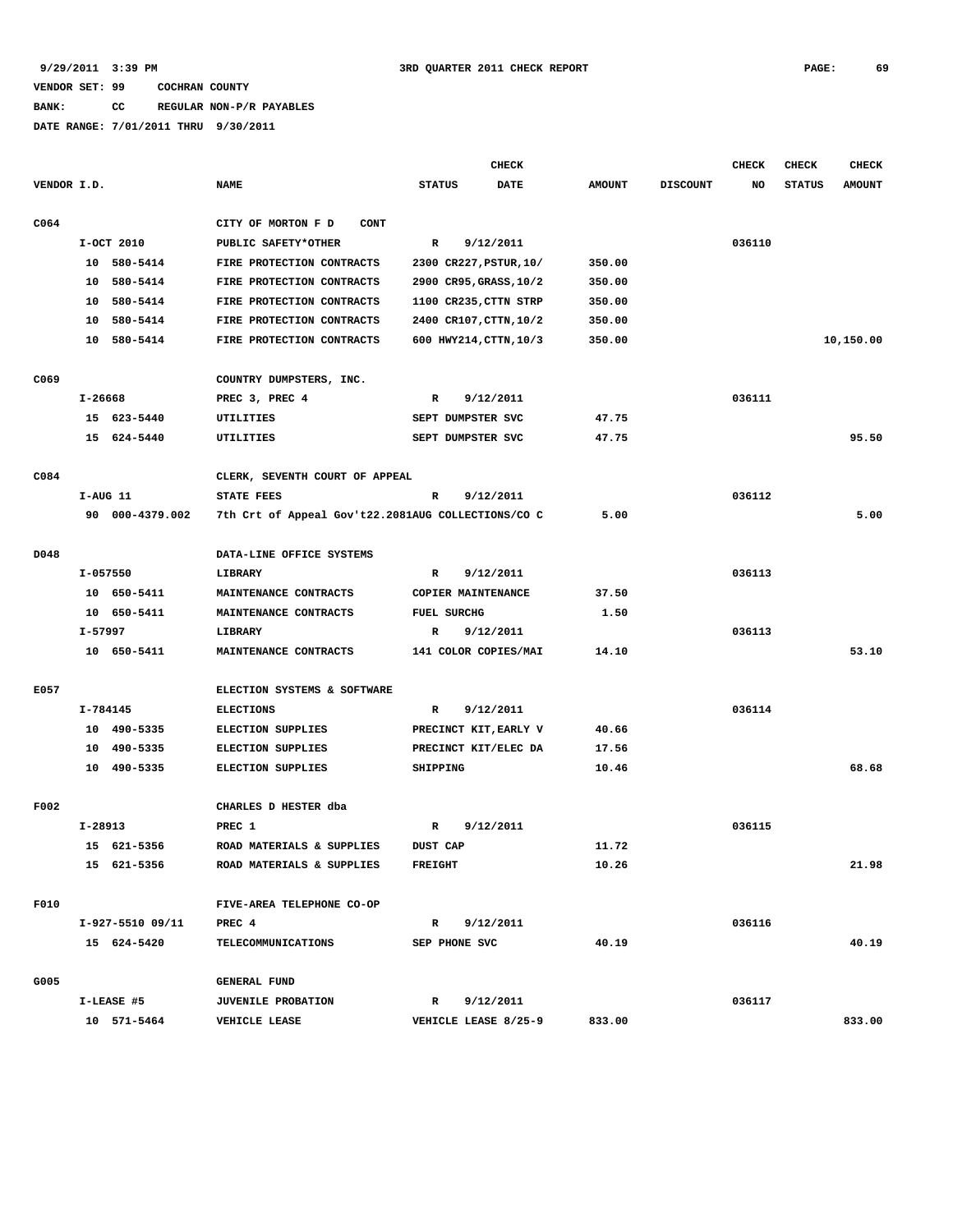**BANK: CC REGULAR NON-P/R PAYABLES**

|             |                |                               |                       | <b>CHECK</b> |               |                 | <b>CHECK</b> | <b>CHECK</b>  | <b>CHECK</b>  |
|-------------|----------------|-------------------------------|-----------------------|--------------|---------------|-----------------|--------------|---------------|---------------|
| VENDOR I.D. |                | <b>NAME</b>                   | <b>STATUS</b>         | DATE         | <b>AMOUNT</b> | <b>DISCOUNT</b> | NO           | <b>STATUS</b> | <b>AMOUNT</b> |
| G031        |                | <b>GRAINGER</b>               |                       |              |               |                 |              |               |               |
|             | I-9620625302   | COURTHOUSE                    | $\mathbb{R}$          | 9/12/2011    |               |                 | 036118       |               |               |
|             | 10 510-5332    | CUSTODIAL SUPPLIES            | F40DX LAMP/30         |              | 173.40        |                 |              |               | 173.40        |
|             |                |                               |                       |              |               |                 |              |               |               |
| G145        |                | GT DISTRIBUTORS, INC.         |                       |              |               |                 |              |               |               |
|             | I-0365273      | <b>SHERIFF</b>                | $\mathbb{R}$          | 9/12/2011    |               |                 | 036119       |               |               |
|             | 10 560-5571    | CAPITAL OUTLAY                | SIRCHIE II LP KIT, NE |              | 93.57         |                 |              |               |               |
|             | I-0365398      | <b>SHERIFF</b>                | R                     | 9/12/2011    |               |                 | 036119       |               |               |
|             | 10 560-5571    | CAPITAL OUTLAY                | PATHFINDR W/LE FOR N  |              | 3,188.04      |                 |              |               |               |
|             | I-0365451      | <b>SHERIFF</b>                | R                     | 9/12/2011    |               |                 | 036119       |               |               |
|             | 10 560-5571    | CAPITAL OUTLAY                | TRIPLE OUTLET BOX/NE  |              | 12.99         |                 |              |               |               |
|             | 10 560-5571    | CAPITAL OUTLAY                | LED AC/DC CHRGR       |              | 94.05         |                 |              |               |               |
|             | 10 560-5571    | CAPITAL OUTLAY                | 100W COMP SPKR/2      |              | 337.12        |                 |              |               |               |
|             | 10 560-5571    | CAPITAL OUTLAY                | <b>FREIGHT</b>        |              | 32.95         |                 |              |               |               |
|             | I-0365936      | <b>SHERIFF</b>                | R                     | 9/12/2011    |               |                 | 036119       |               |               |
|             | 10 560-5571    | CAPITAL OUTLAY                | GO LIGHT WRLS REMOTE  |              | 129.30        |                 |              |               | 3,888.02      |
| H126        |                | HOLLAND'S OFFICE TECHNOLOGIES |                       |              |               |                 |              |               |               |
|             | I-92641        | TAX A/C                       | $\mathbb{R}$          |              |               |                 | 036120       |               |               |
|             |                |                               |                       | 9/12/2011    |               |                 |              |               |               |
|             | 10 499-5310    | OFFICE SUPPLIES               | SELF INK STMP/WISELE  |              | 22.00         |                 |              |               |               |
|             | 10 499-5310    | OFFICE SUPPLIES               | 2DZ STIC PEN, BK      |              | 2.78          |                 |              |               |               |
|             | 10 499-5310    | OFFICE SUPPLIES               | 1DZ RBALL GEL PEN, BK |              | 7.79          |                 |              |               | 32.57         |
| J082        |                | JOHN DEERE FINANCIAL          |                       |              |               |                 |              |               |               |
|             | C-6028205      | PREC 1                        | $\mathbb{R}$          | 9/12/2011    |               |                 | 036121       |               |               |
|             | 15 621-5451    | <b>REPAIRS</b>                | RET HUB CAP/#6028202  |              | 6.32CR        |                 |              |               |               |
|             | I-6028202      | PREC 1                        | R                     | 9/12/2011    |               |                 | 036121       |               |               |
|             | 15 621-5451    | <b>REPAIRS</b>                | HUB CAP               |              | 6.32          |                 |              |               |               |
|             | I-6028233      | <b>CEMETERY</b>               | $\mathbb{R}$          | 9/12/2011    |               |                 | 036121       |               |               |
|             | 10 516-5451    | <b>REPAIR</b>                 | 2 CAPS                |              | 8.86          |                 |              |               |               |
|             | 516-5451<br>10 | <b>REPAIR</b>                 | KNOB                  |              | 3.73          |                 |              |               |               |
|             | 516-5451<br>10 | <b>REPAIR</b>                 | 2 SCREWS              |              | 1.78          |                 |              |               |               |
|             | 10 516-5451    | <b>REPAIR</b>                 | <b>SPOOL</b>          |              | 9.19          |                 |              |               |               |
|             | 10 516-5451    | <b>REPAIR</b>                 | 5 SPACERS             |              | 16.45         |                 |              |               |               |
|             | I-6028262      | PREC 4                        | $\mathbb{R}$          | 9/12/2011    |               |                 | 036121       |               |               |
|             | 15 624-5451    | <b>REPAIRS</b>                | 2 FILTER ELEM         |              | 123.90        |                 |              |               | 163.91        |
| L001        |                | L & B SUPPLY, INC             |                       |              |               |                 |              |               |               |
|             | I-83812        | <b>CEMETERY</b>               | $\mathbf{R}$          | 9/12/2011    |               |                 | 036122       |               |               |
|             | 10 516-5451    | <b>REPAIR</b>                 | 4 RAINBIRD 30         |              | 101.40        |                 |              |               |               |
|             | 10 516-5451    | <b>REPAIR</b>                 | <b>CREDIT</b>         |              | 0.02CR        |                 |              |               | 101.38        |
|             |                |                               |                       |              |               |                 |              |               |               |
| L010        |                | LEWIS FARM & RANCH STORE INC  |                       |              |               |                 |              |               |               |
|             | I-22437        | ACTIVITY BLDG                 | R 9/12/2011           |              |               |                 | 036123       |               |               |
|             | 10 662-5332    | CUSTODIAL SUPPLIES            | MEAS. CUP             |              | 1.99          |                 |              |               |               |
|             | I-22531        | PREC <sub>3</sub>             | $\mathbb{R}$          | 9/12/2011    |               |                 | 036123       |               |               |
|             | 15 623-5356    | ROAD MATERIALS & SUPPLIES     | AIR HOSE & REEL       |              | 119.95        |                 |              |               |               |
|             | $I - 22533$    | PARK                          | $\mathbb{R}$          | 9/12/2011    |               |                 | 036123       |               |               |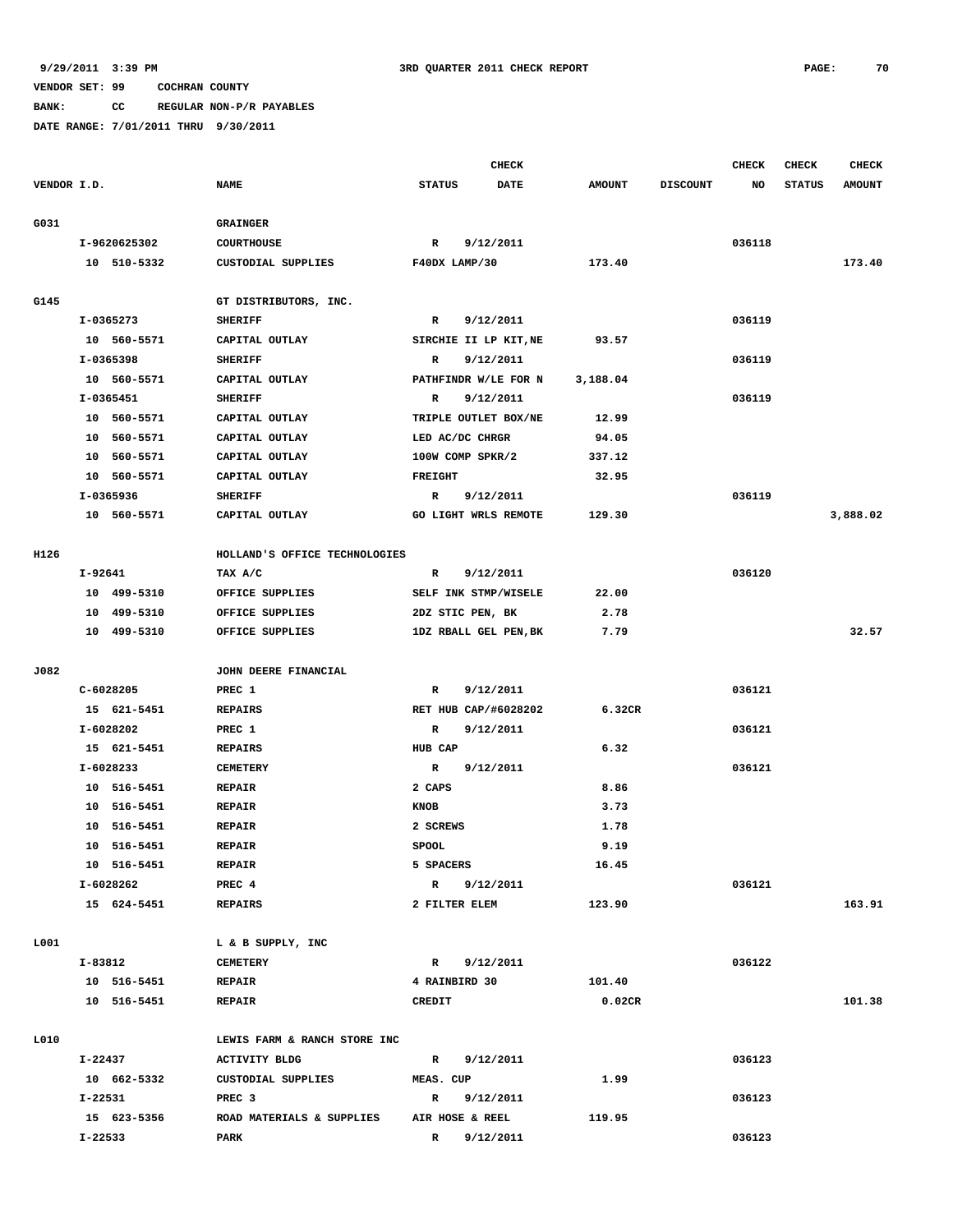**BANK: CC REGULAR NON-P/R PAYABLES**

|             |             |                            |                      | <b>CHECK</b>         |               |                 | <b>CHECK</b> | <b>CHECK</b>  | <b>CHECK</b>  |
|-------------|-------------|----------------------------|----------------------|----------------------|---------------|-----------------|--------------|---------------|---------------|
| VENDOR I.D. |             | <b>NAME</b>                | <b>STATUS</b>        | <b>DATE</b>          | <b>AMOUNT</b> | <b>DISCOUNT</b> | NO           | <b>STATUS</b> | <b>AMOUNT</b> |
|             |             |                            |                      |                      |               |                 |              |               |               |
| L010        |             | LEWIS FARM & RANCH STOCONT |                      |                      |               |                 |              |               |               |
|             | I-22533     | PARK                       | $\mathbb{R}$         | 9/12/2011            |               |                 | 036123       |               |               |
|             | 10 660-5332 | CUSTODIAL SUPPLIES         | TRIMMER LINE         |                      | 28.99         |                 |              |               |               |
|             | 10 660-5332 | CUSTODIAL SUPPLIES         | LESS DISC            |                      | 2.90CR        |                 |              |               |               |
|             | I-22560     | PREC 1                     |                      | R 9/12/2011          |               |                 | 036123       |               |               |
|             | 15 621-5356 | ROAD MATERIALS & SUPPLIES  | WELDING HELMET       |                      | 22.99         |                 |              |               |               |
|             | 15 621-5356 | ROAD MATERIALS & SUPPLIES  | LESS DISC            |                      | 2.30CR        |                 |              |               |               |
|             | I-22568     | PREC 1                     |                      | R 9/12/2011          |               |                 | 036123       |               |               |
|             | 15 621-5451 | <b>REPAIRS</b>             | CORE NOZZLE          |                      | 5.59          |                 |              |               |               |
|             | 15 621-5451 | REPAIRS                    | LESS DISC            |                      | 0.56CR        |                 |              |               |               |
|             | I-22610     | PREC <sub>3</sub>          |                      | R 9/12/2011          |               |                 | 036123       |               |               |
|             | 15 623-5451 | <b>REPAIRS</b>             | <b>CEILING FAN</b>   |                      | 46.99         |                 |              |               |               |
|             | 15 623-5356 | ROAD MATERIALS & SUPPLIES  | <b>AMDRO</b>         |                      | 16.49         |                 |              |               |               |
|             | 15 623-5356 | ROAD MATERIALS & SUPPLIES  | <b>FLASHLIGHT</b>    |                      | 9.99          |                 |              |               |               |
|             | 15 623-5451 | <b>REPAIRS</b>             | 22-10 WIRE GD        |                      | 2.49          |                 |              |               |               |
|             | 15 623-5451 | <b>REPAIRS</b>             | 22-14 WIRE GD        |                      | 1.99          |                 |              |               |               |
|             | 15 623-5451 | REPAIRS                    | LESS DISC            |                      | 7.80CR        |                 |              |               |               |
|             | I-22656     | ACTIVITY BLDG              |                      | R 9/12/2011          |               |                 | 036123       |               |               |
|             | 10 662-5332 | CUSTODIAL SUPPLIES         | <b>TRASH BAGS</b>    |                      | 18.99         |                 |              |               |               |
|             | 10 662-5332 | CUSTODIAL SUPPLIES         | <b>2 FANTASTIK</b>   |                      | 5.98          |                 |              |               |               |
|             | 10 662-5332 | CUSTODIAL SUPPLIES         | VAC FILTER           |                      | 15.99         |                 |              |               |               |
|             | 10 662-5332 | CUSTODIAL SUPPLIES         | LESS DISC            |                      | 4.10CR        |                 |              |               |               |
|             | I-22874     | PREC 1                     |                      | R 9/12/2011          |               |                 | 036123       |               |               |
|             | 15 621-5356 | ROAD MATERIALS & SUPPLIES  | <b>SPRAY TIP</b>     |                      | 5.59          |                 |              |               |               |
|             | I-23022     | PREC 1                     |                      | R 9/12/2011          |               |                 | 036123       |               |               |
|             | 15 621-5451 | REPAIRS                    | $2 \frac{3}{4}$ ELLS |                      | 2.50          |                 |              |               |               |
|             | I-23087     | ACTIVITY BLDG              |                      | R 9/12/2011          |               |                 | 036123       |               |               |
|             | 10 662-5332 | CUSTODIAL SUPPLIES         | 3 SCOUR STICK        |                      | 12.87         |                 |              |               |               |
|             | 10 662-5332 | CUSTODIAL SUPPLIES         | <b>12 SPRAYWAY</b>   |                      | 33.48         |                 |              |               |               |
|             | 10 662-5332 | CUSTODIAL SUPPLIES         | LESS DISC            |                      | 4.64CR        |                 |              |               |               |
|             | I-23535     | <b>JAIL</b>                |                      | R 9/12/2011          |               |                 | 036123       |               |               |
|             | 10 512-5392 | MISCELLANEOUS SUPPLIES     | WATER NOZZLE         |                      | 8.49          |                 |              |               |               |
|             | 10 512-5392 | MISCELLANEOUS SUPPLIES     | LESS DISC            |                      | 0.85CR        |                 |              |               |               |
|             | I-23549     | <b>AIRPORT</b>             |                      | R 9/12/2011          |               |                 | 036123       |               |               |
|             | 30 518-5451 | <b>REPAIR</b>              | 3 WASHERS            |                      | 1.53          |                 |              |               |               |
|             | 30 518-5451 | <b>REPAIR</b>              | LESS DISC            |                      | 0.15CR        |                 |              |               |               |
|             | I-23628     | PUBLIC SAFETY*OTHER        |                      | R 9/12/2011          |               |                 | 036123       |               |               |
|             | 10 580-5571 | CAPITAL OUTLAY             |                      | 4" SC 40 CAP/COMM BL | 9.49          |                 |              |               |               |
|             | I-23724     | <b>COURTHOUSE</b>          |                      | R 9/12/2011          |               |                 | 036123       |               |               |
|             | 10 510-5332 | CUSTODIAL SUPPLIES         | 3 WEED-B-GON         |                      | 35.97         |                 |              |               |               |
|             | 10 510-5332 | CUSTODIAL SUPPLIES         | <b>WEED-B-GON</b>    |                      | 10.99         |                 |              |               |               |
|             | 10 510-5332 | CUSTODIAL SUPPLIES         | LESS DISC            |                      | 4.70CR        |                 |              |               |               |
|             | I-23789     | PUBLIC SAFETY*OTHER        |                      | R 9/12/2011          |               |                 | 036123       |               |               |
|             | 10 580-5499 | <b>MISCELLANEOUS</b>       |                      | HACK SAW BLADE/COMM  | 3.99          |                 |              |               |               |
|             | 10 580-5499 | <b>MISCELLANEOUS</b>       | LESS DISC            |                      | 0.40CR        |                 |              |               |               |
|             | I-23803     | PREC 4                     |                      | R 9/12/2011          |               |                 | 036123       |               |               |
|             | 15 624-5356 | ROAD MATERIALS & SUPPLIES  | MISC SUPPLIES        |                      | 34.41         |                 |              |               |               |
|             | I-23887     | <b>CEMETERY</b>            |                      | R 9/12/2011          |               |                 | 036123       |               |               |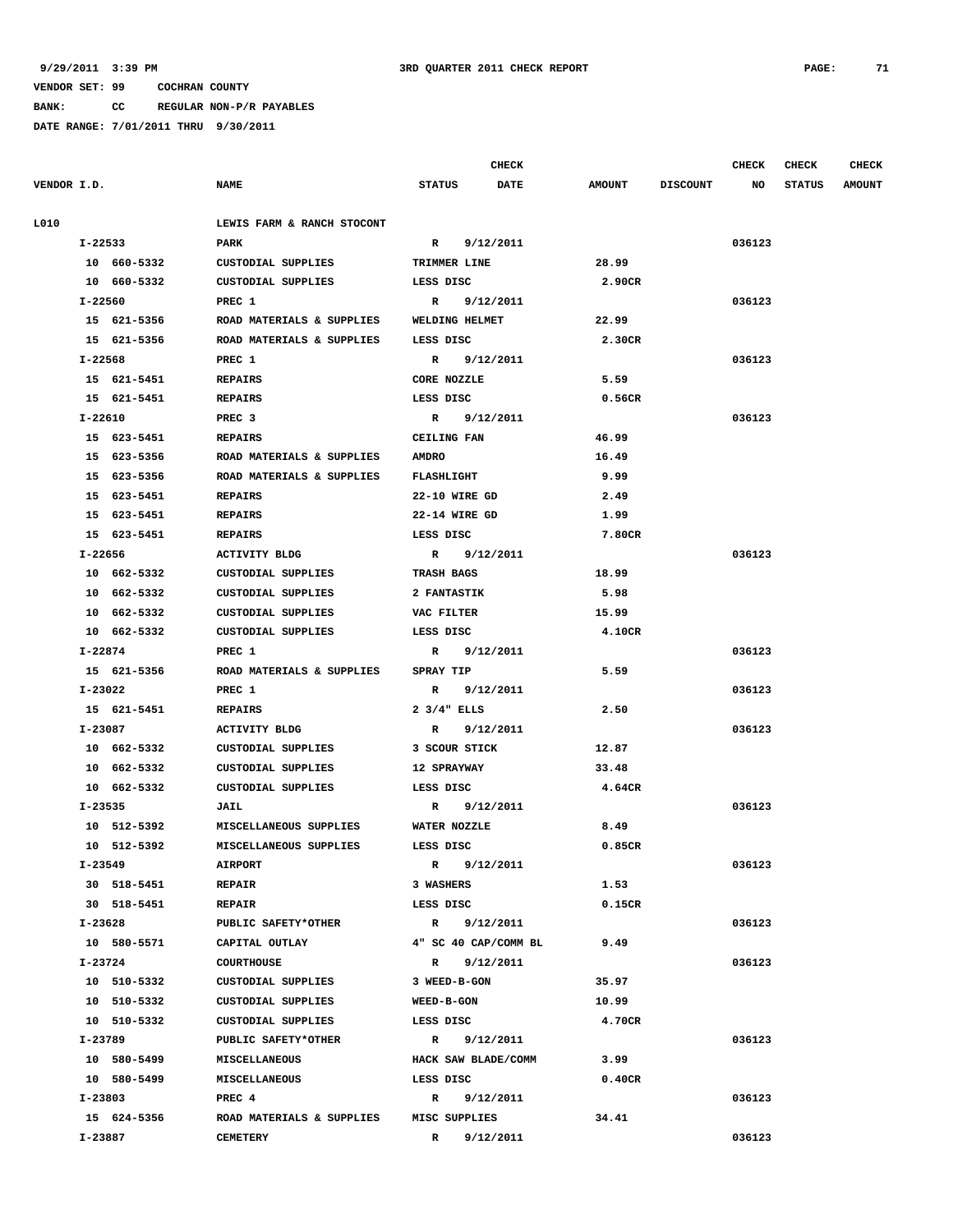**BANK: CC REGULAR NON-P/R PAYABLES**

|             |             |                                   |                           |                           |                   | <b>CHECK</b>          |               |                 | <b>CHECK</b> | <b>CHECK</b>  | <b>CHECK</b>  |
|-------------|-------------|-----------------------------------|---------------------------|---------------------------|-------------------|-----------------------|---------------|-----------------|--------------|---------------|---------------|
| VENDOR I.D. |             |                                   | <b>NAME</b>               | STATUS                    |                   | <b>DATE</b>           | <b>AMOUNT</b> | <b>DISCOUNT</b> | NO           | <b>STATUS</b> | <b>AMOUNT</b> |
|             |             |                                   |                           |                           |                   |                       |               |                 |              |               |               |
| L010        |             | LEWIS FARM & RANCH STOCONT        |                           |                           |                   |                       |               |                 |              |               |               |
|             | I-23887     |                                   | <b>CEMETERY</b>           | $\mathbb{R}$<br>9/12/2011 |                   |                       |               |                 | 036123       |               |               |
|             |             | 10 516-5451                       | <b>REPAIR</b>             |                           | 3/8" PLYWOOD      |                       | 13.95         |                 |              |               |               |
|             |             | 10 516-5451                       | <b>REPAIR</b>             | <b>BOLTS</b>              |                   |                       | 2.49          |                 |              |               |               |
|             |             | 10 516-5451                       | <b>REPAIR</b>             |                           | BOLTS, NUTS       |                       | 1.60          |                 |              |               |               |
|             |             | 10 516-5451                       | <b>REPAIR</b>             | LESS DISC                 |                   | 1.64CR                |               |                 |              |               |               |
|             | I-24048     |                                   | PREC 4                    |                           |                   | R 9/12/2011           |               |                 | 036123       |               |               |
|             |             | 15 624-5451                       | <b>REPAIRS</b>            |                           | FORM A GASKET     |                       | 6.49          |                 |              |               |               |
|             |             | 15 624-5451                       | <b>REPAIRS</b>            | LESS DISC                 |                   |                       | 0.65CR        |                 |              |               |               |
|             |             | I-24131<br>ACTIVITY BLDG          |                           |                           |                   | R 9/12/2011           |               |                 | 036123       |               |               |
|             |             | 10 662-5332                       | CUSTODIAL SUPPLIES        |                           | 2 GOPHER BAIT     |                       | 13.48         |                 |              |               |               |
|             | I-24133     |                                   | PARK                      |                           |                   | R 9/12/2011           |               |                 | 036123       |               |               |
|             |             | 10 660-5332                       | CUSTODIAL SUPPLIES        |                           | 2 ANTIFREEZE      |                       | 15.90         |                 |              |               |               |
|             |             | 10 660-5332                       | CUSTODIAL SUPPLIES        |                           | LESS DISC         |                       | 1.59CR        |                 |              |               |               |
|             | $I - 24355$ |                                   | <b>SHERIFF</b>            |                           |                   | R 9/12/2011           |               |                 | 036123       |               |               |
|             |             | 10 560-5499                       | <b>MISCELLANEOUS</b>      |                           |                   | 2 DOG FOOD/INMATE AN  | 33.90         |                 |              |               |               |
|             |             | I-24538<br>PREC <sub>3</sub>      |                           |                           |                   | R 9/12/2011           |               |                 | 036123       |               |               |
|             |             | 15 623-5356                       | ROAD MATERIALS & SUPPLIES |                           | 2 OFF SPRAY       |                       | 14.98         |                 |              |               |               |
|             |             | 15 623-5356                       | ROAD MATERIALS & SUPPLIES | OFF SPRAY                 |                   |                       | 6.99          |                 |              |               |               |
|             |             | 15 623-5356                       | ROAD MATERIALS & SUPPLIES | <b>AJAX</b>               |                   |                       | 0.69          |                 |              |               |               |
|             |             | 15 623-5356                       | ROAD MATERIALS & SUPPLIES | PINE SOL                  |                   |                       | 3.99          |                 |              |               |               |
|             |             | 15 623-5356                       | ROAD MATERIALS & SUPPLIES |                           | 2 SCOUR STK       |                       | 6.58          |                 |              |               |               |
|             |             | 15 623-5356                       | ROAD MATERIALS & SUPPLIES | <b>SCRUB PAD</b>          |                   |                       | 1.29          |                 |              |               |               |
|             |             | 15 623-5356                       | ROAD MATERIALS & SUPPLIES | LESS DISC                 |                   |                       | 3.45CR        |                 |              |               | 544.33        |
|             |             |                                   |                           |                           |                   |                       |               |                 |              |               |               |
| L015        |             | LUBBOCK COUNTY, TEXAS             |                           |                           |                   |                       |               |                 |              |               |               |
|             |             | I-AUG '11 ADR FEES DISTRICT COURT |                           | $\mathbb{R}$              |                   | 9/12/2011             |               |                 | 036126       |               |               |
|             |             | 19 435-5409                       | A.D.R. CONTRACT           |                           | COUNTY ADR        |                       | 10.00         |                 |              |               | 10.00         |
|             |             |                                   |                           |                           |                   |                       |               |                 |              |               |               |
| L015        |             |                                   | LUBBOCK COUNTY, TEXAS     |                           |                   |                       |               |                 |              |               |               |
|             |             | I-JUV#797/JUL 2011                | <b>JUVENILE PROBATION</b> | R                         |                   | 9/12/2011             |               |                 | 036127       |               |               |
|             |             | 10 571-5413                       | RESIDENTIAL SERVICES      |                           | 20DAS/JUV#797     |                       | 1,900.00      |                 |              |               | 1,900.00      |
|             |             |                                   |                           |                           |                   |                       |               |                 |              |               |               |
| L018        |             |                                   | LUBBOCK GRADER BLADE, INC |                           |                   |                       |               |                 |              |               |               |
|             | I-42528     |                                   | PREC 1                    | $\mathbb{R}$              |                   | 9/12/2011             |               |                 | 036128       |               |               |
|             |             | 15 621-5356                       | ROAD MATERIALS & SUPPLIES |                           |                   | 18X18 SIGN, 35MPH     | 20.25         |                 |              |               |               |
|             |             | 15 621-5356                       | ROAD MATERIALS & SUPPLIES |                           |                   | 2,18X18 SIGN, 15MPH   | 40.50         |                 |              |               |               |
|             |             | 15 621-5356                       | ROAD MATERIALS & SUPPLIES |                           | 30X30 SIGN, STOP  |                       | 45.00         |                 |              |               |               |
|             |             | 15 621-5356                       | ROAD MATERIALS & SUPPLIES |                           |                   | 30X30 SIGN, R DBL CRV | 50.00         |                 |              |               |               |
|             |             | 15 621-5356                       | ROAD MATERIALS & SUPPLIES |                           | 30X30 SIGN,L TRN  |                       | 50.00         |                 |              |               |               |
|             |             | 15 621-5356                       | ROAD MATERIALS & SUPPLIES |                           | 30X30 SIGN, R TRN |                       | 50.00         |                 |              |               | 255.75        |
|             |             |                                   |                           |                           |                   |                       |               |                 |              |               |               |
| L140        |             |                                   | LOVETT PUBLISHING GROUP   |                           |                   |                       |               |                 |              |               |               |
|             | I-9296      |                                   | COUNTY COURT              | R                         |                   | 9/12/2011             |               |                 | 036129       |               |               |
|             |             | 10 426-5310                       | OFFICE SUPPLIES           |                           |                   | 2011-2012 JUDICIAL C  | 219.50        |                 |              |               | 219.50        |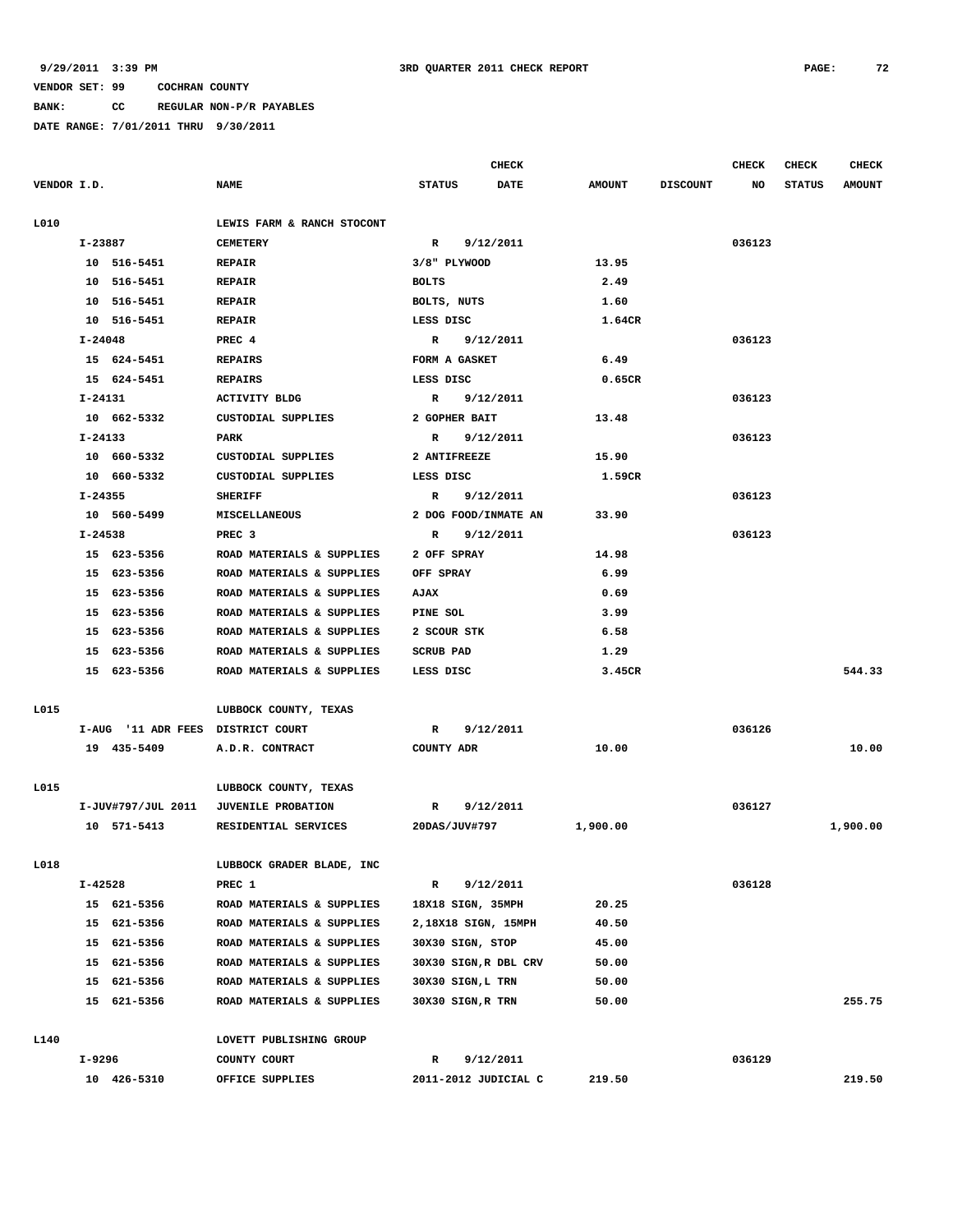# **BANK: CC REGULAR NON-P/R PAYABLES**

|             |                    |                |                             |                          | CHECK       |               |                 | <b>CHECK</b> | <b>CHECK</b>  | <b>CHECK</b>  |
|-------------|--------------------|----------------|-----------------------------|--------------------------|-------------|---------------|-----------------|--------------|---------------|---------------|
| VENDOR I.D. |                    |                | <b>NAME</b>                 | <b>STATUS</b>            | <b>DATE</b> | <b>AMOUNT</b> | <b>DISCOUNT</b> | NO           | <b>STATUS</b> | <b>AMOUNT</b> |
| M031        |                    |                | MILLER PAPER & PACKAGING CO |                          |             |               |                 |              |               |               |
|             |                    | I-S1979954.001 | <b>ACTIVITY BLDG</b>        | R                        | 9/12/2011   |               |                 | 036130       |               |               |
|             |                    | 10 662-5332    | CUSTODIAL SUPPLIES          | 1CS CLOROX BOWL CLNR     |             | 35.26         |                 |              |               |               |
|             |                    | I-S2019106.001 | PARK/COURTHOUSE             | R                        | 9/12/2011   |               |                 | 036130       |               |               |
|             |                    | 10 660-5332    | CUSTODIAL SUPPLIES          | <b>1CS BATHROOM CLNR</b> |             | 35.54         |                 |              |               |               |
|             | 10                 | 660-5332       | <b>CUSTODIAL SUPPLIES</b>   | 2CS RIM HANGER, CHERR    |             | 25.51         |                 |              |               |               |
|             | 10                 | 660-5332       | CUSTODIAL SUPPLIES          | 1CS ANGEL SOFT TISSU     |             | 79.09         |                 |              |               |               |
|             | 10                 | 510-5332       | CUSTODIAL SUPPLIES          | 2CS HOSP GR FOAMING      |             | 90.32         |                 |              |               |               |
|             |                    | 10 510-5332    | <b>CUSTODIAL SUPPLIES</b>   | 2CS SINGLEFOLD TOWEL     |             | 86.14         |                 |              |               |               |
|             | 10                 | 510-5332       | CUSTODIAL SUPPLIES          | 2CS DISINF BATHROOM      |             | 71.07         |                 |              |               |               |
|             | 10                 | 510-5332       | <b>CUSTODIAL SUPPLIES</b>   | 2CA 55GL BLACK LINER     |             | 70.28         |                 |              |               |               |
|             | 10                 | 510-5332       | CUSTODIAL SUPPLIES          | 2DZ RIM HANGERS, CHE     |             | 25.51         |                 |              |               |               |
|             | 10                 | 510-5332       | CUSTODIAL SUPPLIES          | 1CS ANGEL SOFT TISSU     |             | 79.09         |                 |              |               |               |
|             | 10                 | 510-5332       | CUSTODIAL SUPPLIES          | 2CS HI DENS LINERS       |             | 61.57         |                 |              |               | 659.38        |
| M059        |                    |                | MUNICIPAL SERVICES BUREAU   |                          |             |               |                 |              |               |               |
|             | I-R99289           |                | <b>VOTER REGISTRATION</b>   | 9/12/2011<br>R           |             |               |                 | 036131       |               |               |
|             | 10                 | 410-5427       | CONTINUING EDUCATION        | <b>TOLL FEES 7/31/11</b> |             | 2.67          |                 |              |               |               |
|             | 10                 | 410-5427       | CONTINUING EDUCATION        | TOLL FEES 8/3/11         |             | 2.67          |                 |              |               |               |
|             |                    | 10 410-5427    | CONTINUING EDUCATION        | PROCESSING FEE           |             | 1.00          |                 |              |               | 6.34          |
|             |                    |                |                             |                          |             |               |                 |              |               |               |
| M277        | MORTON SUPERMARKET |                |                             |                          |             |               |                 |              |               |               |
|             |                    | I-10081211     | <b>JAIL</b>                 | R                        | 9/12/2011   |               |                 | 036132       |               |               |
|             |                    | 10 512-5333    | <b>FOOD-PRISONERS</b>       | SF TOASTED OATS/2        |             | 4.18          |                 |              |               |               |
|             |                    | 10 512-5333    | <b>FOOD-PRISONERS</b>       | JDEAN SAUS EGG CH/5      |             | 32.45         |                 |              |               |               |
|             | 10                 | 512-5333       | <b>FOOD-PRISONERS</b>       | 2GAL HOMO MILK           |             | 8.18          |                 |              |               |               |
|             |                    | 10 512-5333    | FOOD-PRISONERS              | <b>PRODUCE</b>           |             | 2.29          |                 |              |               |               |
|             |                    | I-110080811    | <b>JAIL</b>                 | R                        | 9/12/2011   |               |                 | 036132       |               |               |
|             | 10                 | 512-5333       | <b>FOOD-PRISONERS</b>       | 6 BIMBO WHEAT            |             | 13.14         |                 |              |               |               |
|             | 10                 | 512-5333       | <b>FOOD-PRISONERS</b>       | MIRACLE WHIP SQZ/2       |             | 12.38         |                 |              |               |               |
|             | 10                 | 512-5333       | <b>FOOD-PRISONERS</b>       | KETCHUP SQZ/2            |             | 2.98          |                 |              |               |               |
|             | 10                 | 512-5333       | <b>FOOD-PRISONERS</b>       | 2GL HOMO MILK            |             | 8.18          |                 |              |               |               |
|             |                    | 10 512-5333    | FOOD-PRISONERS              | RED DEL/2                |             | 6.18          |                 |              |               |               |
|             |                    | 10 512-5333    | <b>FOOD-PRISONERS</b>       | NAVEL ORANGE             |             | 2.19          |                 |              |               |               |
|             |                    | I-16081811     | <b>JAIL</b>                 | R                        | 9/12/2011   |               |                 | 036132       |               |               |
|             |                    | 10 512-5333    | FOOD-PRISONERS              | OLD HOME WHEAT BRD/8     |             | 15.12         |                 |              |               |               |
|             |                    | 10 512-5333    | FOOD-PRISONERS              | SF DRINK MIX/9           |             | 26.01         |                 |              |               |               |
|             |                    | 10 512-5333    | <b>FOOD-PRISONERS</b>       | BARS HAM/4               |             | 9.56          |                 |              |               |               |
|             |                    | 10 512-5333    | <b>FOOD-PRISONERS</b>       | KR VELVEETA IWS/4        |             | 19.96         |                 |              |               |               |
|             |                    | 10 512-5333    | <b>FOOD-PRISONERS</b>       | 2GL HOMO MILK            |             | 8.18          |                 |              |               |               |
|             |                    | 10 512-5333    | FOOD-PRISONERS              | KLEIN'S SLICED DILL      |             | 2.49          |                 |              |               |               |
|             |                    | 10 512-5333    | <b>FOOD-PRISONERS</b>       | LETTUCE CELLO            |             | 1.49          |                 |              |               |               |
|             |                    | 10 512-5333    | <b>FOOD-PRISONERS</b>       | RED DEL APPLES/2         |             | 6.18          |                 |              |               |               |
|             |                    | 10 512-5333    | <b>FOOD-PRISONERS</b>       | NAVEL ORANGES            |             | 5.13          |                 |              |               |               |
|             |                    | 10 512-5333    | <b>FOOD-PRISONERS</b>       | SF SUGAR/2               |             | 14.18         |                 |              |               |               |
|             |                    | 10 512-5391    | MEDICAL CARE-PRISONERS      | EXCEDRIN SINUS           |             | 5.49          |                 |              |               |               |
|             |                    | I-18083011     | <b>JAIL</b>                 | R                        | 9/12/2011   |               |                 | 036132       |               |               |
|             |                    | 10 512-5333    | <b>FOOD-PRISONERS</b>       | SF DRINK MX/10           |             | 28.90         |                 |              |               |               |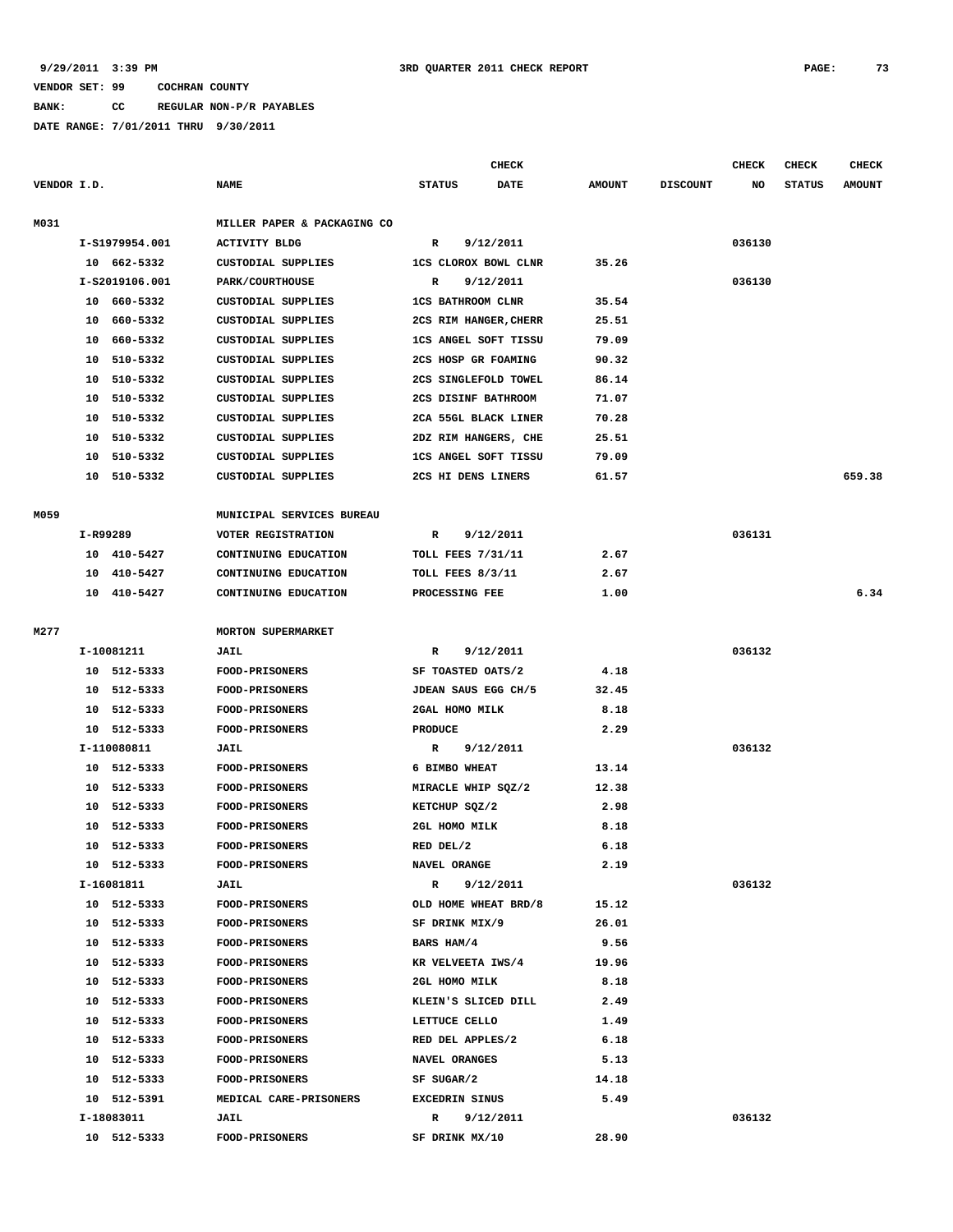**BANK: CC REGULAR NON-P/R PAYABLES**

|             |    |             |                                   | <b>CHECK</b>                |             |               |                 | <b>CHECK</b> | <b>CHECK</b>  | <b>CHECK</b>  |
|-------------|----|-------------|-----------------------------------|-----------------------------|-------------|---------------|-----------------|--------------|---------------|---------------|
| VENDOR I.D. |    |             | <b>NAME</b>                       | <b>STATUS</b>               | <b>DATE</b> | <b>AMOUNT</b> | <b>DISCOUNT</b> | NO           | <b>STATUS</b> | <b>AMOUNT</b> |
| M277        |    |             | MORTON SUPERMARKET<br><b>CONT</b> |                             |             |               |                 |              |               |               |
|             |    | I-18083011  | JAIL                              | R                           | 9/12/2011   |               |                 | 036132       |               |               |
|             |    | 10 512-5333 | FOOD-PRISONERS                    | 18CT LG EGGS                |             | 3.09          |                 |              |               |               |
|             | 10 | 512-5333    | <b>FOOD-PRISONERS</b>             | NAVEL ORANGES               |             | 4.33          |                 |              |               |               |
|             | 10 | 512-5333    | FOOD-PRISONERS                    | NAVEL ORANGES               |             | 4.08          |                 |              |               |               |
|             | 10 | 512-5333    | <b>FOOD-PRISONERS</b>             | SF SUGAR/2                  |             | 14.18         |                 |              |               |               |
|             | 10 | 512-5333    | FOOD-PRISONERS                    | SF BLENDED OIL              |             | 4.09          |                 |              |               |               |
|             | 10 | 512-5333    | FOOD-PRISONERS                    | HOMO MILK                   |             | 4.09          |                 |              |               |               |
|             |    | 10 512-5333 | FOOD-PRISONERS                    | <b>APPLES</b>               |             | 9.27          |                 |              |               |               |
|             |    | I-34082511  | JAIL                              | R                           | 9/12/2011   |               |                 | 036132       |               |               |
|             |    | 10 512-5333 | <b>FOOD-PRISONERS</b>             | BIMBO SFT WHITE/10          |             | 21.90         |                 |              |               |               |
|             | 10 | 512-5392    | MISCELLANEOUS SUPPLIES            | FLV CINCH                   |             | 7.99          |                 |              |               |               |
|             | 10 | 512-5333    | <b>FOOD-PRISONERS</b>             | JDEAN BRKFST BOWLS/1        |             | 32.90         |                 |              |               |               |
|             | 10 | 512-5333    | <b>FOOD-PRISONERS</b>             | JDEAN BRKFST BOWLS/1        |             | 36.19         |                 |              |               |               |
|             | 10 | 512-5333    | FOOD-PRISONERS                    | JDEAN SAUS EGG CH/5         |             | 32.45         |                 |              |               |               |
|             | 10 | 512-5333    | FOOD-PRISONERS                    | SF CRNKL CUT FF/2           |             | 5.98          |                 |              |               |               |
|             | 10 | 512-5333    | FOOD-PRISONERS                    | <b>SF HASH BROWNS</b>       |             | 2.39          |                 |              |               |               |
|             | 10 | 512-5333    | FOOD-PRISONERS                    | SF TATER TOTS/2             |             | 5.98          |                 |              |               |               |
|             | 10 | 512-5333    | <b>FOOD-PRISONERS</b>             | BAR S BACON/3               |             | 13.17         |                 |              |               |               |
|             | 10 | 512-5333    | <b>FOOD-PRISONERS</b>             | JDEAN SAUS HOT/2            |             | 7.78          |                 |              |               |               |
|             | 10 | 512-5333    | FOOD-PRISONERS                    | SANTA FE TORTILLA           |             | 2.39          |                 |              |               |               |
|             | 10 | 512-5333    | <b>FOOD-PRISONERS</b>             | 18CT LG EGGS                |             | 3.09          |                 |              |               |               |
|             | 10 | 512-5333    | FOOD-PRISONERS                    | LETUCE CELLO/2              |             | 2.18          |                 |              |               |               |
|             | 10 | 512-5333    | <b>FOOD-PRISONERS</b>             | 2GL HOMO MILK               |             | 8.18          |                 |              |               |               |
|             | 10 | 512-5333    | <b>FOOD-PRISONERS</b>             | BLUE BONNET SPRD            |             | 5.09          |                 |              |               |               |
|             | 10 | 512-5333    | FOOD-PRISONERS                    | HAMB DILL SL                |             | 2.39          |                 |              |               |               |
|             | 10 | 512-5333    | <b>FOOD-PRISONERS</b>             | BACON CHE/9                 |             | 23.31         |                 |              |               |               |
|             | 10 | 512-5333    | <b>FOOD-PRISONERS</b>             | PIERRE JBO CHZBRGR/1        |             | 29.88         |                 |              |               |               |
|             | 10 | 512-5333    | FOOD-PRISONERS                    | PIERRE BIG AZ FRIED/        |             | 8.97          |                 |              |               |               |
|             | 10 | 512-5333    | <b>FOOD-PRISONERS</b>             | PIERRE BIG AZ W/CHS         |             | 2.79          |                 |              |               |               |
|             | 10 | 512-5391    | MEDICAL CARE-PRISONERS            | <b>TAGAMET</b>              |             | 6.78          |                 |              |               |               |
|             | 10 | 512-5391    | MEDICAL CARE-PRISONERS            | VISINE RLF                  |             | 6.49          |                 |              |               |               |
|             | 10 | 512-5391    | MEDICAL CARE-PRISONERS            | NYQUIL LIQUICAPS            |             | 9.89          |                 |              |               |               |
|             |    | 10 512-5391 | MEDICAL CARE-PRISONERS            | ALAVERT SINUS               |             | 8.39          |                 |              |               |               |
|             |    | 10 512-5391 | MEDICAL CARE-PRISONERS            | CLARITIN ALLERGY            |             | 8.99          |                 |              |               |               |
|             |    | 10 512-5391 | MEDICAL CARE-PRISONERS            | DAYQUIL LIQUICAPS           |             | 7.19          |                 |              |               |               |
|             |    | 10 512-5333 | <b>FOOD-PRISONERS</b>             | <b>JDEAN BRKFST BOWLS/1</b> |             | 52.64         |                 |              |               |               |
|             |    | 10 512-5333 | FOOD-PRISONERS                    | JDEAN BRKFST BOWLS/1        |             | 52.64         |                 |              |               |               |
|             |    | 10 512-5333 | <b>FOOD-PRISONERS</b>             | BQT CHKN DNR/25             |             | 49.75         |                 |              |               |               |
|             |    | I-53081511  | <b>JAIL</b>                       | R                           | 9/12/2011   |               |                 | 036132       |               |               |
|             |    | 10 512-5333 | <b>FOOD-PRISONERS</b>             | JDEAN BRKFST BOWLS/1        |             | 32.90         |                 |              |               |               |
|             |    | 10 512-5333 | <b>FOOD-PRISONERS</b>             | <b>JDEAN BRKFST BOWLS/1</b> |             | 46.06         |                 |              |               |               |
|             |    | I-63080311  | <b>JAIL</b>                       | R                           | 9/12/2011   |               |                 | 036132       |               |               |
|             |    | 10 512-5333 | <b>FOOD-PRISONERS</b>             | BIMBO WHEAT/10              |             | 21.90         |                 |              |               |               |
|             |    | 10 512-5392 | MISCELLANEOUS SUPPLIES            | FLC CINCH                   |             | 7.99          |                 |              |               |               |
|             |    | 10 512-5333 | <b>FOOD-PRISONERS</b>             | SALAD BLEND                 |             | 3.29          |                 |              |               |               |
|             |    | 10 512-5333 | FOOD-PRISONERS                    | PRODUCE/2                   |             | 2.18          |                 |              |               |               |
|             |    | 10 512-5333 | <b>FOOD-PRISONERS</b>             | <b>GRAPE JELLY</b>          |             | 2.59          |                 |              |               |               |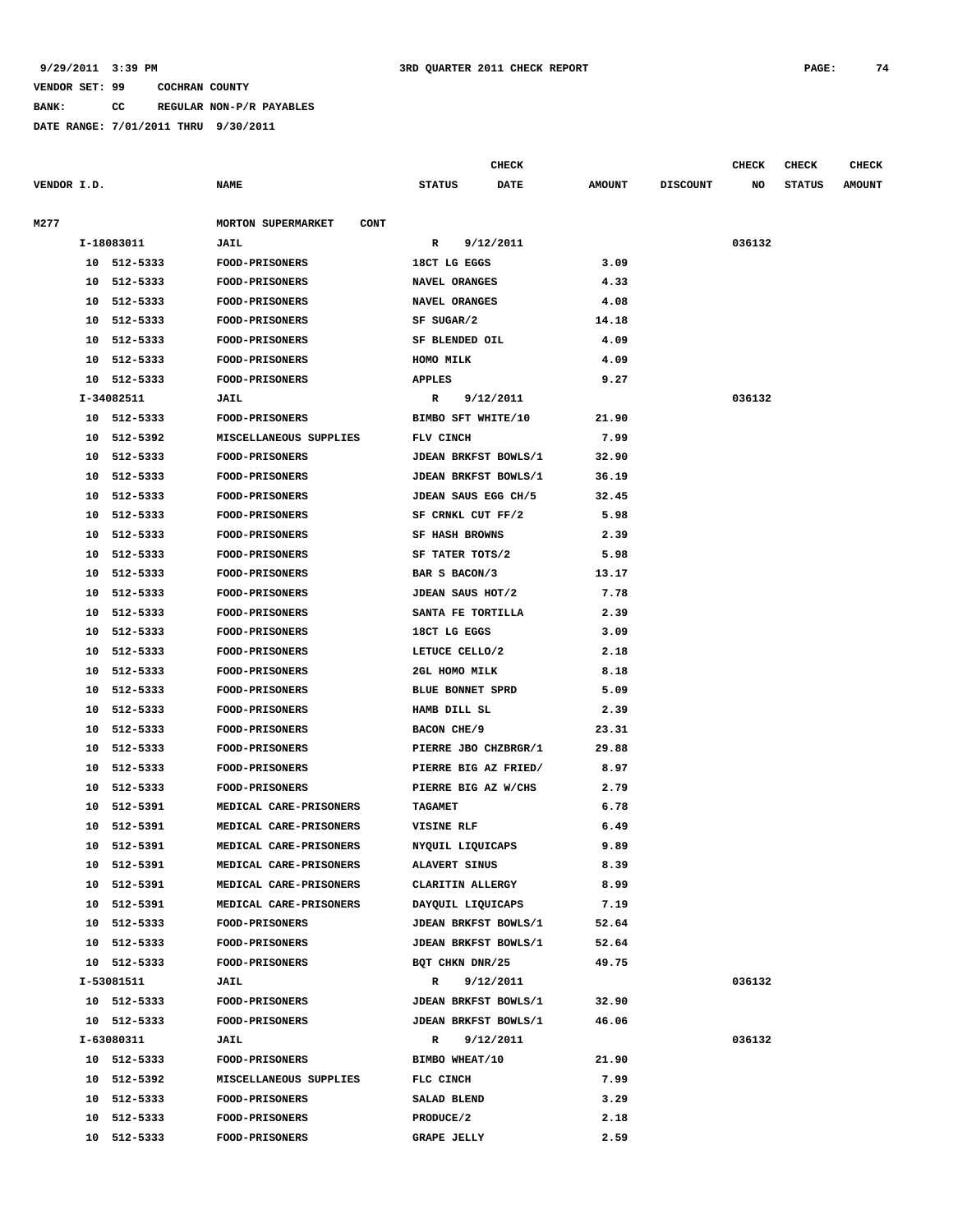# **BANK: CC REGULAR NON-P/R PAYABLES**

|             |          |                    |                                   |                  | <b>CHECK</b>         |               |                 | CHECK  | CHECK         | <b>CHECK</b>  |
|-------------|----------|--------------------|-----------------------------------|------------------|----------------------|---------------|-----------------|--------|---------------|---------------|
| VENDOR I.D. |          |                    | <b>NAME</b>                       | <b>STATUS</b>    | DATE                 | <b>AMOUNT</b> | <b>DISCOUNT</b> | NO     | <b>STATUS</b> | <b>AMOUNT</b> |
| M277        |          |                    | MORTON SUPERMARKET<br><b>CONT</b> |                  |                      |               |                 |        |               |               |
|             |          | I-63080311         | <b>JAIL</b>                       | $\mathbb{R}$     | 9/12/2011            |               |                 | 036132 |               |               |
|             |          | 10 512-5333        | <b>FOOD-PRISONERS</b>             | P/NUT BUTTER/2   |                      | 5.78          |                 |        |               |               |
|             |          | 10 512-5333        | FOOD-PRISONERS                    | NAVEL ORANGES    |                      | 3.06          |                 |        |               |               |
|             |          | 10 512-5333        | <b>FOOD-PRISONERS</b>             | RED DEL APPLES/2 |                      | 6.18          |                 |        |               |               |
|             |          | 10 512-5333        | <b>FOOD-PRISONERS</b>             | <b>PRODUCE</b>   |                      | 8.18          |                 |        |               | 875.84        |
|             |          |                    |                                   |                  |                      |               |                 |        |               |               |
| N066        |          |                    | NTS COMMUNICATIONS                |                  |                      |               |                 |        |               |               |
|             |          | I-8062660032 09/11 | COMM'R CT/CO JUDGE                | R                | 9/12/2011            |               |                 | 036133 |               |               |
|             |          | 15 610-5420        | TELECOMMUNICATIONS                | WATTS LINE CHG   |                      | 1.00          |                 |        |               |               |
|             |          | 15 610-5420        | <b>TELECOMMUNICATIONS</b>         | <b>FEES</b>      |                      | 4.99          |                 |        |               | 5.99          |
| N070        |          |                    | NUNLEY BROTHERS                   |                  |                      |               |                 |        |               |               |
|             | I-090111 |                    | PREC <sub>2</sub>                 | R                | 9/12/2011            |               |                 | 036134 |               |               |
|             |          | 15 622-5356        | ROAD MATERIALS & SUPPLIES         |                  | 12 BELLY DUMPS @4.00 | 960.00        |                 |        |               | 960.00        |
| N082        |          |                    | <b>NETDATA</b>                    |                  |                      |               |                 |        |               |               |
|             | I-13043  |                    | CLERK                             | $\mathbb{R}$     | 9/12/2011            |               |                 | 036135 |               |               |
|             |          | 10 403-5310        | OFFICE SUPPLIES                   | CR CARD READER   |                      | 99.00         |                 |        |               | 99.00         |
|             |          |                    |                                   |                  |                      |               |                 |        |               |               |
| P221        |          |                    | PERDUE, BRANDON, FIELDER, COLLINS |                  |                      |               |                 |        |               |               |
|             |          | I-AUG 2011 FEES    | <b>JUSTICE OF PEACE</b>           | R                | 9/12/2011            |               |                 | 036136 |               |               |
|             |          | 10 000-2206.002    | ATTORNEY COLLECTION FEES          | AUG COLLECTIONS  |                      | 553.29        |                 |        |               | 553.29        |
| P238        |          |                    | PUMPKIN BOOKS                     |                  |                      |               |                 |        |               |               |
|             |          | I-PB07-7386        | LIBRARY                           | $\mathbb{R}$     | 9/12/2011            |               |                 | 036137 |               |               |
|             |          | 10 650-5590        | <b>BOOKS</b>                      |                  | 39 CLUES, 11VOL ST   | 71.45         |                 |        |               |               |
|             |          | 10 650-5590        | <b>BOOKS</b>                      | SHIPPING         |                      | 11.92         |                 |        |               | 83.37         |
|             |          |                    |                                   |                  |                      |               |                 |        |               |               |
| R099        |          |                    | CYNDIA LEA GUAJARDO dba           |                  |                      |               |                 |        |               |               |
|             |          | I-521553           | PREC 1                            | R                | 9/12/2011            |               |                 | 036138 |               |               |
|             |          | 15 621-5454        | TIRES                             |                  | 17.5X25 FLAT ON R/R  | 65.00         |                 |        |               |               |
|             | I-852880 |                    | PREC 1                            | $\mathbb{R}$     | 9/12/2011            |               |                 | 036138 |               |               |
|             |          | 15 621-5454        | TIRES                             | 900X20 FLAT, LR  |                      | 30.00         |                 |        |               |               |
|             |          | 15 621-5454        | TIRES                             | #4 PATCH         |                      | 4.00          |                 |        |               |               |
|             |          | I-852896           | <b>SHERIFF</b>                    |                  | R 9/12/2011          |               |                 | 036138 |               |               |
|             |          | 10 560-5454        | TIRES                             |                  | 3 FLATS, UNIT 123    | 39.00         |                 |        |               |               |
|             |          | I-852912           | <b>SHERIFF</b>                    |                  | R 9/12/2011          |               |                 | 036138 |               |               |
|             |          | 10 560-5454        | TIRES                             |                  | 4 P275X60X18 TIRE CH | 52.00         |                 |        |               |               |
|             |          | 10 560-5454        | <b>TIRES</b>                      | 4TDF/UNIT 134    |                      | 12.00         |                 |        |               |               |
|             |          | 10 560-5454        | TIRES                             | 4 NORTRON BAL    |                      | 32.00         |                 |        |               |               |
|             |          | I-98898            | PREC 1                            |                  | R 9/12/2011          |               |                 | 036138 |               |               |
|             |          | 15 621-5454        | TIRES                             |                  | 1400X24 FLAT ON SP   | 55.00         |                 |        |               |               |
|             |          | 15 621-5454        | TIRES                             | #4 PATCH         |                      | 4.00          |                 |        |               |               |
|             | I-99017  |                    | <b>SHERIFF</b>                    |                  | R 9/12/2011          |               |                 | 036138 |               |               |
|             |          | 10 560-5454        | TIRES                             |                  | P235/55R17 FLAT ON R | 13.00         |                 |        |               |               |
|             | I-99038  |                    | PREC 4                            | $\mathbf{R}$     | 9/12/2011            |               |                 | 036138 |               |               |
|             |          | 15 624-5454        | <b>TIRES</b>                      | 2 1400X24 FLATS  |                      | 110.00        |                 |        |               |               |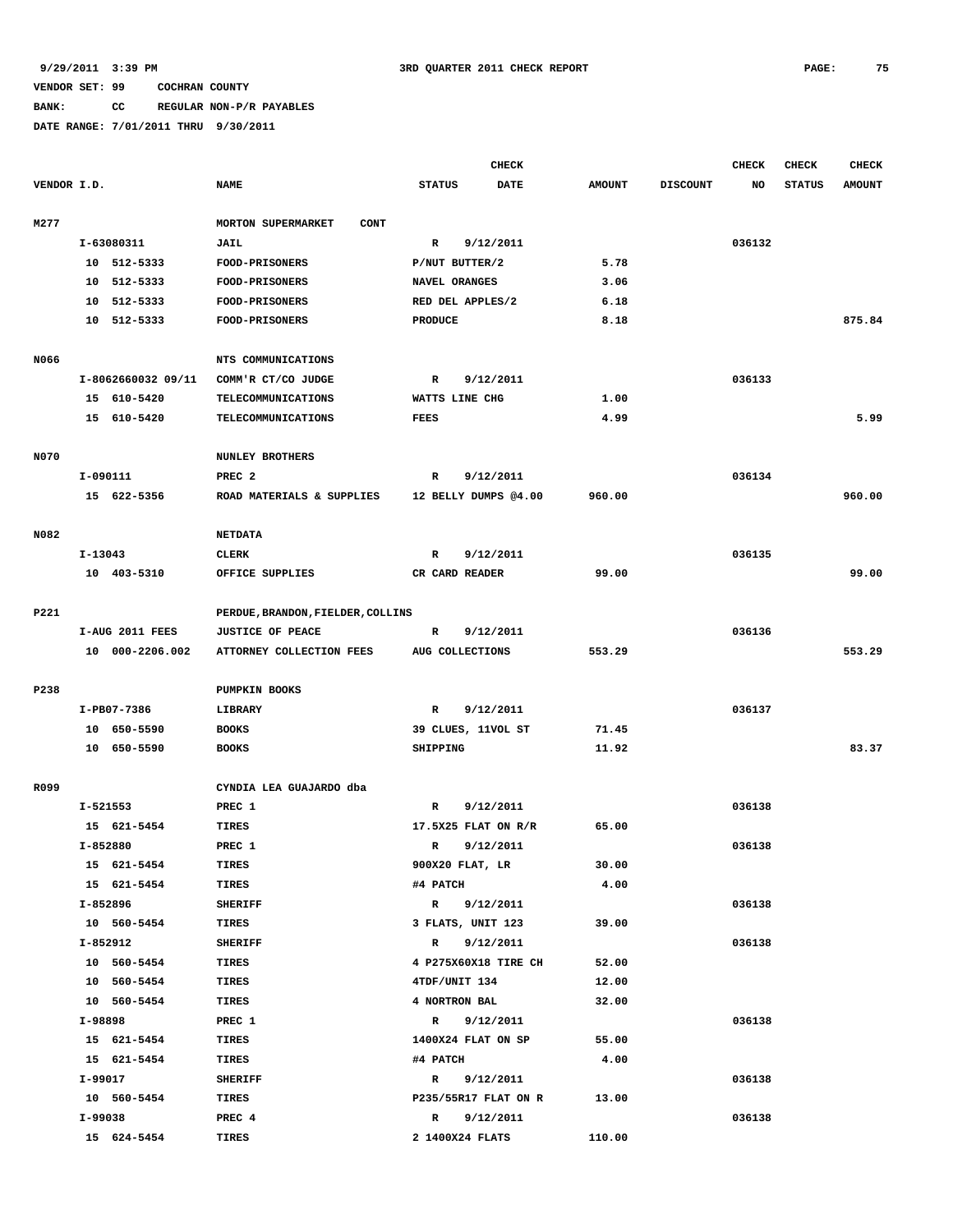**BANK: CC REGULAR NON-P/R PAYABLES**

|             |                   |                            |                     | CHECK                 |               |                 | <b>CHECK</b> | <b>CHECK</b>  | <b>CHECK</b>  |
|-------------|-------------------|----------------------------|---------------------|-----------------------|---------------|-----------------|--------------|---------------|---------------|
| VENDOR I.D. |                   | <b>NAME</b>                | <b>STATUS</b>       | DATE                  | <b>AMOUNT</b> | <b>DISCOUNT</b> | NO           | <b>STATUS</b> | <b>AMOUNT</b> |
| R099        |                   | CYNDIA LEA GUAJARDO dbCONT |                     |                       |               |                 |              |               |               |
|             | I-99038           | PREC 4                     | $\mathbb{R}$        | 9/12/2011             |               |                 | 036138       |               |               |
|             | 15 624-5454       | <b>TIRES</b>               | 1400X24 ON TRAILER  |                       | 57.95         |                 |              |               |               |
|             | I-99068           | <b>AIRPORT</b>             | R                   | 9/12/2011             |               |                 | 036138       |               |               |
|             | 30 518-5454       | TIRES                      | 1100X15 TIRE        |                       | 18.95         |                 |              |               |               |
|             | 30 518-5454       | TIRES                      | TDF                 |                       | 3.00          |                 |              |               |               |
|             | 30 518-5454       | TIRES                      | TIRE CHG            |                       | 8.00          |                 |              |               |               |
|             | I-99093           | <b>SHERIFF</b>             | R                   | 9/12/2011             |               |                 | 036138       |               |               |
|             | 10 560-5454       | <b>TIRES</b>               | 235/55/17 FLAT      |                       | 13.00         |                 |              |               |               |
|             | I-99104           | PREC 4                     | R                   | 9/12/2011             |               |                 | 036138       |               |               |
|             | 15 624-5454       | TIRES                      | 14.00X24 FLAT ON SP |                       | 50.00         |                 |              |               |               |
|             | I-99127           | PREC 1                     | R                   | 9/12/2011             |               |                 | 036138       |               |               |
|             | 15 621-5454       | TIRES                      | 11.245 FLAT ON LR   |                       | 30.00         |                 |              |               |               |
|             | I-99249           | <b>SHERIFF</b>             | R                   | 9/12/2011             |               |                 | 036138       |               |               |
|             | 10 560-5454       | <b>TIRES</b>               | 235/55/17, RF       |                       | 13.00         |                 |              |               |               |
|             | I-99259           | <b>CEMETERY</b>            | R                   | 9/12/2011             |               |                 | 036138       |               |               |
|             | 10 516-5454       | TIRES                      | FLAT 11X4.00        |                       | 8.00          |                 |              |               |               |
|             | 10 516-5454       | <b>TIRES</b>               | 2 SHOTS             |                       | 5.50          |                 |              |               | 623.40        |
|             |                   |                            |                     |                       |               |                 |              |               |               |
| R138        |                   | JESUS M. RODRIGUEZ, DDS    |                     |                       |               |                 |              |               |               |
|             | I-PONCE 8/31/11   | <b>JAIL--PONCE</b>         | R                   | 9/12/2011             |               |                 | 036140       |               |               |
|             | 10 512-5391       | MEDICAL CARE-PRISONERS     | EMERG ORAL EXAM     |                       | 66.00         |                 |              |               |               |
|             | 10 512-5391       | MEDICAL CARE-PRISONERS     | PERIAPICAL FILM     |                       | 25.00         |                 |              |               | 91.00         |
|             |                   |                            |                     |                       |               |                 |              |               |               |
| R144        |                   | ANNA J RICKER dba          |                     |                       |               |                 |              |               |               |
|             | I-07-05-4027/CPS  | DISTRICT COURT             | $\mathbb{R}$        | 9/12/2011             |               |                 | 036141       |               |               |
|             | 10 435-5400       | ATTORNEY AD LITEM          |                     | CPS #07-05-4027, CHIL | 250.00        |                 |              |               | 250.00        |
| S010        |                   | SILVERS COMPANY            |                     |                       |               |                 |              |               |               |
|             | $I-EXT$ OFC 08/11 | <b>EXTENSION SVC</b>       | $\mathbf R$         | 9/12/2011             |               |                 | 036142       |               |               |
|             | 10 665-5330       | FUEL AND OIL               | 17.95GL UNL 8/3     |                       | 66.40         |                 |              |               |               |
|             | 665-5330<br>10    | FUEL AND OIL               | $6.09GL$ UNL $8/4$  |                       | 22.53         |                 |              |               |               |
|             | 10 665-5330       | FUEL AND OIL               | 18.65GL UNL 8/5     |                       | 68.99         |                 |              |               |               |
|             | 665-5330<br>10    | FUEL AND OIL               | 23.47GL UNL 8/9     |                       | 86.82         |                 |              |               |               |
|             | 10 665-5330       | FUEL AND OIL               | 18.88GL UNL 8/18    |                       | 69.84         |                 |              |               |               |
|             | 10 665-5330       | FUEL AND OIL               | 10.19GL UNL 8/23    |                       | 36.67         |                 |              |               |               |
|             | 10 665-5330       | FUEL AND OIL               | 20.32GL UNL 8/25    |                       | 73.13         |                 |              |               |               |
|             | 665-5330<br>10    | FUEL AND OIL               |                     | CR FED TAX ON 115.55  | 21.26CR       |                 |              |               |               |
|             | I-JUV JPD 08/11   | <b>JUVENILE PROBATION</b>  | $\mathbb{R}$        | 9/12/2011             |               |                 | 036142       |               |               |
|             | 10 571-5330       | FUEL                       | 10.5GL UNL 8/5      |                       | 38.84         |                 |              |               |               |
|             | 10 571-5330       | FUEL                       | 16.57GL UNL 8/10    |                       | 61.29         |                 |              |               |               |
|             | 10 571-5330       | <b>FUEL</b>                | 16.74GL UNL 8/19    |                       | 60.25         |                 |              |               |               |
|             | 10 571-5330       | <b>FUEL</b>                |                     | CR FED TAX ON 43.81G  | 8.06CR        |                 |              |               |               |
|             | $I-NON-DEF$ 08/11 | TAX A/C, VOTER REG         | $\mathbb{R}$        | 9/12/2011             |               |                 | 036142       |               |               |
|             | 10 410-5427       | CONTINUING EDUCATION       | 14.06GL UNL 8/3/11  |                       | 52.01         |                 |              |               |               |
|             | 10 499-5427       | CONTINUING EDUCATION       | 10.37GL UNL 8/16    |                       | 38.36         |                 |              |               |               |
|             | 10 499-5427       | CONTINUING EDUCATION       |                     | CR FED TAX ON 24.43G  | 4.50CR        |                 |              |               |               |
|             | I-PREC 1 08/11    | PREC 1                     | $\mathbb{R}$        | 9/12/2011             |               |                 | 036142       |               |               |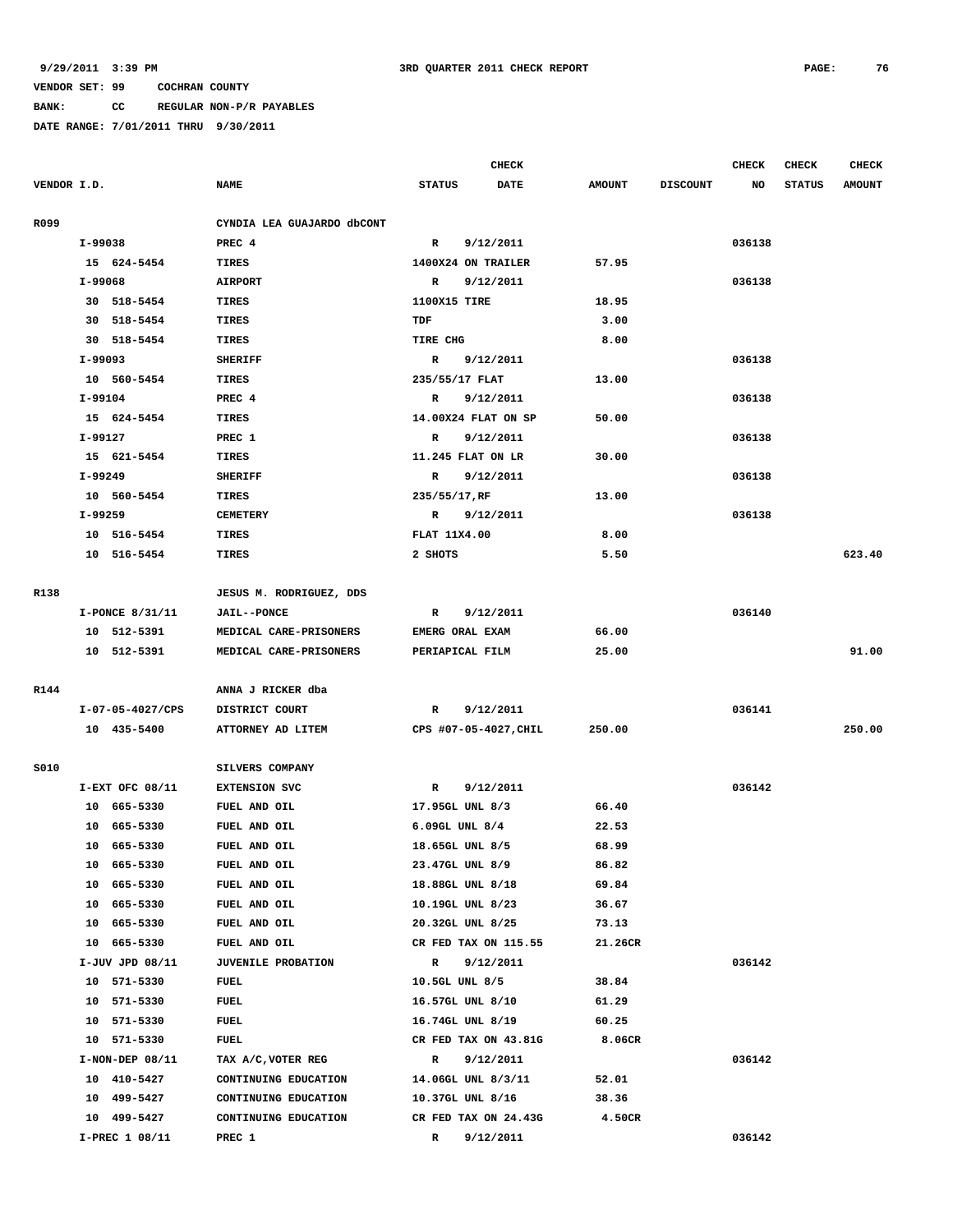**BANK: CC REGULAR NON-P/R PAYABLES**

|             |                                                               |                              | <b>CHECK</b>                 |               |                 | <b>CHECK</b> | CHECK         | <b>CHECK</b>  |
|-------------|---------------------------------------------------------------|------------------------------|------------------------------|---------------|-----------------|--------------|---------------|---------------|
| VENDOR I.D. |                                                               | <b>NAME</b>                  | <b>STATUS</b><br><b>DATE</b> | <b>AMOUNT</b> | <b>DISCOUNT</b> | NO           | <b>STATUS</b> | <b>AMOUNT</b> |
| S010        |                                                               | SILVERS COMPANY<br>CONT      |                              |               |                 |              |               |               |
|             | I-PREC 1 08/11                                                | PREC 1                       | R<br>9/12/2011               |               |                 | 036142       |               |               |
|             | 15 621-5330                                                   | FUEL & OIL                   | 54GL HS DIESEL               | 181.44        |                 |              |               |               |
|             | 621-5330<br>15                                                | FUEL & OIL                   | 23.8GL UNL                   | 85.66         |                 |              |               |               |
|             | 621-5330<br>15                                                | FUEL & OIL                   | 75.4GL HS DIESEL             | 248.82        |                 |              |               |               |
|             | 621-5330<br>15                                                | FUEL & OIL                   | 74GL HS DIESEL               | 244.20        |                 |              |               |               |
|             | 621-5330<br>15                                                | FUEL & OIL                   | 47GL LS DIESEL               | 162.39        |                 |              |               |               |
|             | 15<br>621-5330                                                | FUEL & OIL                   | STATE TAX                    | 9.40          |                 |              |               |               |
|             | 621-5330<br>15                                                | FUEL & OIL                   | 18.2GL HS DIESEL             | 60.06         |                 |              |               |               |
|             | 621-5330<br>15                                                | FUEL & OIL                   | 47GL HS DIESEL               | 162.62        |                 |              |               |               |
|             | 621-5330<br>15                                                | FUEL & OIL                   | 35.1GL HS DIESEL             | 121.45        |                 |              |               |               |
|             | 621-5330<br>15                                                | FUEL & OIL                   | 55.6GL HS DIESEL             | 192.38        |                 |              |               |               |
|             | 621-5330<br>15                                                | FUEL & OIL                   | 38.4GL HS DIESEL             | 133.63        |                 |              |               |               |
|             | 15<br>621-5330                                                | FUEL & OIL                   | 61GL HS DIESEL               | 212.28        |                 |              |               |               |
|             | I-PREC 2 08/11                                                | PREC <sub>2</sub>            | 9/12/2011<br>R               |               |                 | 036142       |               |               |
|             | 622-5330<br>15                                                | FUEL AND OIL                 | CR FED TAX ON 20GL U         | 3.68CR        |                 |              |               |               |
|             | 622-5330<br>15                                                | FUEL AND OIL                 | 1000GL HS DIESEL             | 3,510.00      |                 |              |               |               |
|             | 622-5330<br>15                                                | FUEL AND OIL                 | 20GL UNL 8/23/11             | 71.98         |                 |              |               |               |
|             | I-PREC 4 08/11                                                | PREC 4                       | 9/12/2011<br>R               |               |                 | 036142       |               |               |
|             | 15 624-5330                                                   | FUEL AND OIL                 | 24.5GL HS DIESEL             | 80.85         |                 |              |               |               |
|             | 15 624-5330                                                   | FUEL AND OIL                 | 90GL LS DIESEL               | 301.95        |                 |              |               |               |
|             | 15 624-5330<br>FUEL AND OIL<br>624-5330<br>15<br>FUEL AND OIL |                              | STATE TAX ON 90GL            | 18.00         |                 |              |               |               |
|             |                                                               |                              | 85.6GL HS DIESEL             | 286.76        |                 |              |               |               |
|             | 624-5330<br>15                                                | FUEL AND OIL                 | 829.4GL HS DIESEL            | 2,911.19      |                 |              |               |               |
|             | 624-5330<br>15                                                | FUEL AND OIL                 | 34.2GL LS DIESEL             | 118.16        |                 |              |               |               |
|             | 15<br>624-5330                                                | FUEL AND OIL                 | STATE TAX ON 34.2GL          | 6.84          |                 |              |               |               |
|             | I-SHERIFF 08/11                                               | <b>SHERIFF</b>               | $\mathbb{R}$<br>9/12/2011    |               |                 | 036142       |               |               |
|             | 560-5330<br>10                                                | FUEL AND OIL                 | 95.49GL UNL/#640             | 351.31        |                 |              |               |               |
|             | 10<br>560-5330                                                | FUEL AND OIL                 | 109.96GL UNL/#697            | 402.34        |                 |              |               |               |
|             | 560-5330<br>10                                                | FUEL AND OIL                 | 159.09GL UNL/#720            | 580.76        |                 |              |               |               |
|             | 560-5330<br>10                                                | FUEL AND OIL                 | 38.04GL UNL/#726             | 138.26        |                 |              |               |               |
|             | 10<br>560-5330                                                | FUEL AND OIL                 | 21.08GL UNL/#759             | 77.07         |                 |              |               |               |
|             | 10<br>560-5330                                                | FUEL AND OIL                 | 12.5GL UNL/#616              | 46.24         |                 |              |               |               |
|             | 10 560-5330                                                   | FUEL AND OIL                 | 79.66GL UNL/#692             | 292.28        |                 |              |               |               |
|             | 10 560-5330                                                   | FUEL AND OIL                 | CR FED TAX ON 515.82         | 94.91CR       |                 |              |               | 11,551.04     |
| S071        |                                                               | SCRIPT OFFICE PRODUCTS, INC. |                              |               |                 |              |               |               |
|             | C-37108                                                       | <b>TREASURER</b>             | 9/12/2011<br>R               |               |                 | 036143       |               |               |
|             | 10 497-5310                                                   | OFFICE SUPPLIES              | <b>3PK GEL REFILL</b>        | 6.90          |                 |              |               |               |
|             | 10 497-5310                                                   | OFFICE SUPPLIES              | RET 3PK REFILL, INV36        | 8.10CR        |                 |              |               |               |
|             | I-36816                                                       | COUNTY/DIST CLERK            | 9/12/2011<br>R               |               |                 | 036143       |               |               |
|             | 10 403-5310                                                   | OFFICE SUPPLIES              | HP CARTRIDGE, CYAN           | 267.95        |                 |              |               |               |
|             | I-36937                                                       | COUNTY/DIST CLERK            | $\mathbb{R}$<br>9/12/2011    |               |                 | 036143       |               |               |
|             | 10 403-5310                                                   | OFFICE SUPPLIES              | 2500 FLIP/SEAL ENV, P        | 261.95        |                 |              |               |               |
|             | 10 403-5310                                                   | OFFICE SUPPLIES              | 2500 WIN ENV, PRNT           | 130.95        |                 |              |               |               |
|             | 10 403-5310                                                   | OFFICE SUPPLIES              | 2500 #9 ENV, PRNT            | 117.95        |                 |              |               |               |
|             | I-37047                                                       | <b>SHERIFF</b>               | 9/12/2011<br>R               |               |                 | 036143       |               |               |
|             | 10 560-5310                                                   | OFFICE SUPPLIES              | 2CS COPY PAPER               | 79.00         |                 |              |               |               |
|             | I-37072                                                       | CO JUDGE/COMM'R CT           | $\mathbb{R}$<br>9/12/2011    |               |                 | 036143       |               |               |
|             |                                                               |                              |                              |               |                 |              |               |               |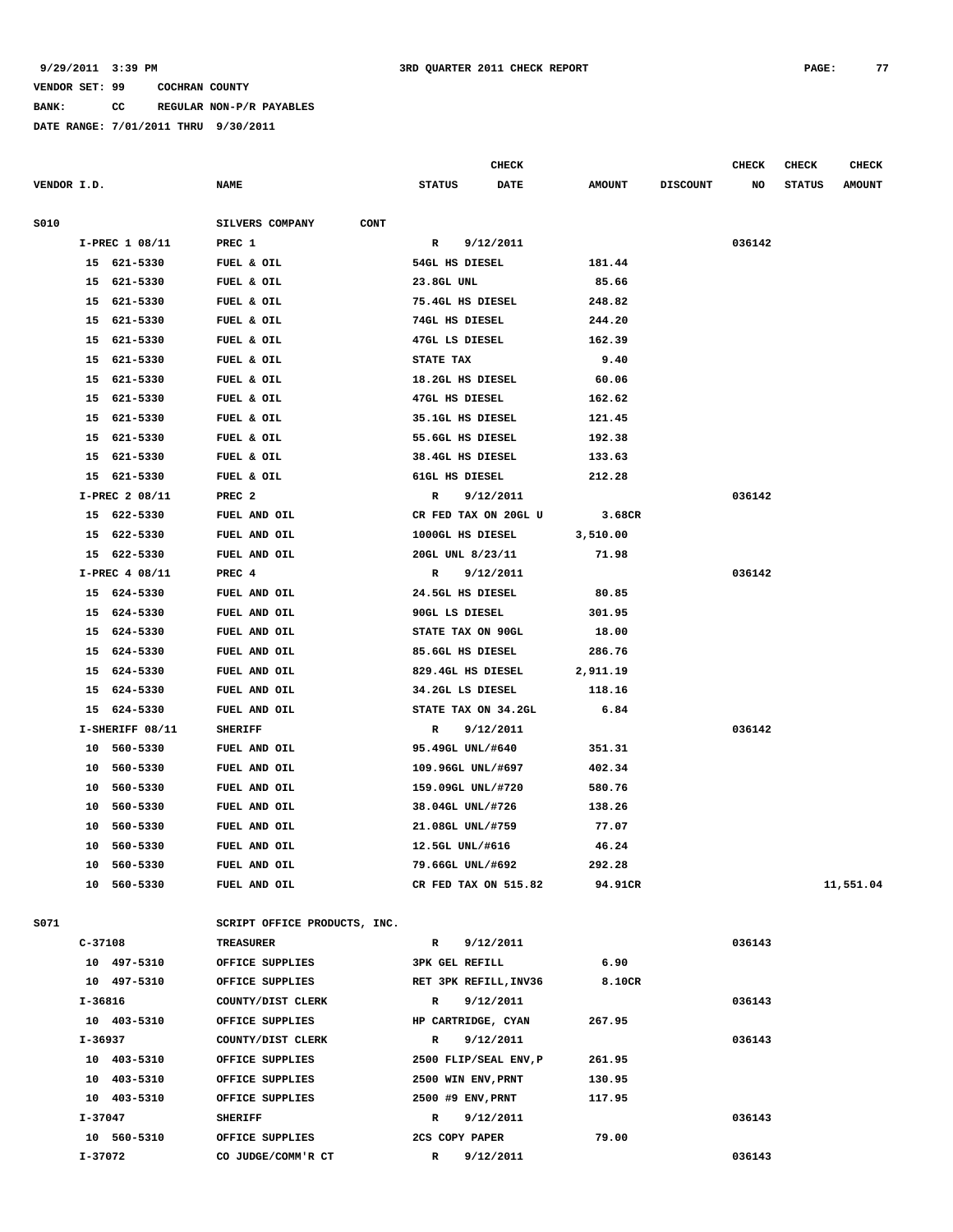# **BANK: CC REGULAR NON-P/R PAYABLES**

|             |                |                                          |                               |                 | <b>CHECK</b>         |               |                 | <b>CHECK</b> | <b>CHECK</b>  | <b>CHECK</b>  |
|-------------|----------------|------------------------------------------|-------------------------------|-----------------|----------------------|---------------|-----------------|--------------|---------------|---------------|
| VENDOR I.D. |                |                                          | <b>NAME</b>                   | <b>STATUS</b>   | <b>DATE</b>          | <b>AMOUNT</b> | <b>DISCOUNT</b> | NO.          | <b>STATUS</b> | <b>AMOUNT</b> |
| S071        |                |                                          | SCRIPT OFFICE PRODUCTSCONT    |                 |                      |               |                 |              |               |               |
|             | I-37072        |                                          | CO JUDGE/COMM'R CT            | $\mathbb{R}$    | 9/12/2011            |               |                 | 036143       |               |               |
|             |                | 15 610-5310                              | OFFICE SUPPLIES               | SELF-INK STAMP  |                      | 22.81         |                 |              |               |               |
|             |                | 15 610-5310                              | OFFICE SUPPLIES               |                 | HP 74XLBK CARTRIDGE  | 35.95         |                 |              |               |               |
|             |                | 15 610-5310                              | OFFICE SUPPLIES               |                 | HP 75XL CARTRIDGE    | 41.95         |                 |              |               |               |
|             | I-37107        |                                          | COUNTY/DIST CLERK             | R               | 9/12/2011            |               |                 | 036143       |               |               |
|             |                | 10 403-5310                              | OFFICE SUPPLIES               | 2 LEX RIBBON    |                      | 36.76         |                 |              |               |               |
|             |                | 10 403-5310                              | OFFICE SUPPLIES               | 2PK CORR TAPE   |                      | 15.90         |                 |              |               | 1,009.97      |
| S149        |                |                                          | SHERIFFS' ASSOCIATION OF      |                 |                      |               |                 |              |               |               |
|             |                | I-2011/BRISTOW                           | <b>SHERIFF</b>                | R               | 9/12/2011            |               |                 | 036144       |               |               |
|             |                | 10 560-5481                              | DUES AND REGISTRATION         |                 | 2011 MEMBERSHIP/BRIS | 25.00         |                 |              |               | 25.00         |
| S149        |                |                                          | SHERIFFS' ASSOCIATION OF      |                 |                      |               |                 |              |               |               |
|             | $I-2011/GERIK$ |                                          | <b>SHERIFF</b>                | R               | 9/12/2011            |               |                 | 036145       |               |               |
|             |                | 10 560-5481                              | DUES AND REGISTRATION         |                 | 2011 MEMBERSHIP/GERI | 25.00         |                 |              |               | 25.00         |
|             |                |                                          |                               |                 |                      |               |                 |              |               |               |
| S149        |                |                                          | SHERIFFS' ASSOCIATION OF      |                 |                      |               |                 |              |               |               |
|             |                | I-STEFFLER 2011                          | <b>SHERIFF</b>                | R               | 9/12/2011            |               |                 | 036146       |               |               |
|             |                | 10 560-5481                              | DUES AND REGISTRATION         |                 | 2011 MEMBERSHIP/STEF | 25.00         |                 |              |               | 25.00         |
| <b>S212</b> |                | WALLACE STALCUP                          |                               |                 |                      |               |                 |              |               |               |
|             |                | I-082911<br>SHERIFF, PUBLIC SAFETY*OTHER |                               | R               | 9/12/2011            |               |                 | 036147       |               |               |
|             |                | 10 560-5427                              | CONTINUING EDUCATION          | MEALS/SCHOOL    |                      | 68.79         |                 |              |               |               |
|             |                | 10 580-5571                              | CAPITAL OUTLAY                |                 | RTRY LASER LVL KIT/C | 44.99         |                 |              |               |               |
|             |                | 10 580-5499                              | MISCELLANEOUS                 |                 | TRAILER JACK/COMM TR | 19.99         |                 |              |               |               |
|             |                | 10 580-5499                              | MISCELLANEOUS                 |                 | LED TRAILER LIGHT KI | 39.99         |                 |              |               |               |
|             |                | 10 580-5499                              | <b>MISCELLANEOUS</b>          | TRAILER COUPLER |                      | 24.99         |                 |              |               | 198.75        |
| <b>S242</b> |                |                                          | SAM'S CLUB                    |                 |                      |               |                 |              |               |               |
|             |                | I-07/29/11 #699                          | <b>JAIL</b>                   | R               | 9/12/2011            |               |                 | 036148       |               |               |
|             |                | 10 512-5392                              | MISCELLANEOUS SUPPLIES        |                 | #4 PAPER BAGS, 500CT | 11.88         |                 |              |               |               |
|             | I-1005 090111  |                                          | JAIL                          | R               | 9/12/2011            |               |                 | 036148       |               |               |
|             | 10             | 512-5392                                 | <b>MISCELLANEOUS SUPPLIES</b> | 20 OZ FOAM CUPS |                      | 18.74         |                 |              |               |               |
|             |                | 10 512-5392                              | MISCELLANEOUS SUPPLIES        | 20 OZ FOAM CUPS |                      | 18.74         |                 |              |               |               |
|             |                | 10 512-5392                              | MISCELLANEOUS SUPPLIES        | BOWL/300CT, 2   |                      | 16.64         |                 |              |               |               |
|             | 10             | 512-5392                                 | MISCELLANEOUS SUPPLIES        | TRASH BAG, 2    |                      | 32.44         |                 |              |               |               |
|             |                | 10 512-5392                              | MISCELLANEOUS SUPPLIES        | PINE-SOL, 3     |                      | 23.94         |                 |              |               |               |
|             |                | 10 512-5392                              | MISCELLANEOUS SUPPLIES        | PF SANITIZER, 4 |                      | 19.92         |                 |              |               |               |
|             | 10             | 512-5333                                 | <b>FOOD-PRISONERS</b>         | SIMPLE FIT, 3   |                      | 29.94         |                 |              |               |               |
|             |                | 10 512-5333                              | <b>FOOD-PRISONERS</b>         | APPLE JUICE, 2  |                      | 10.74         |                 |              |               |               |
|             |                | 10 512-5333                              | <b>FOOD-PRISONERS</b>         | GRAPE JUICE, 2  |                      | 11.96         |                 |              |               |               |
|             | 10             | 512-5392                                 | MISCELLANEOUS SUPPLIES        | AA BATTERIES    |                      | 17.84         |                 |              |               |               |
|             |                | 10 512-5392                              | MISCELLANEOUS SUPPLIES        | 6# BROWN BAGS   |                      | 7.36          |                 |              |               |               |
|             |                | 10 512-5392                              | MISCELLANEOUS SUPPLIES        | LAUNDRY DET     |                      | 13.98         |                 |              |               |               |
|             |                | 10 512-5391                              | MEDICAL CARE-PRISONERS        | ALKA SELTZER    |                      | 9.88          |                 |              |               |               |
|             |                | 10 512-5333                              | FOOD-PRISONERS                | HVR DRESSING, 2 |                      | 17.96         |                 |              |               |               |
|             |                | 10 512-5392                              | MISCELLANEOUS SUPPLIES        | LYSOL 3PK, 3    |                      | 33.84         |                 |              |               | 295.80        |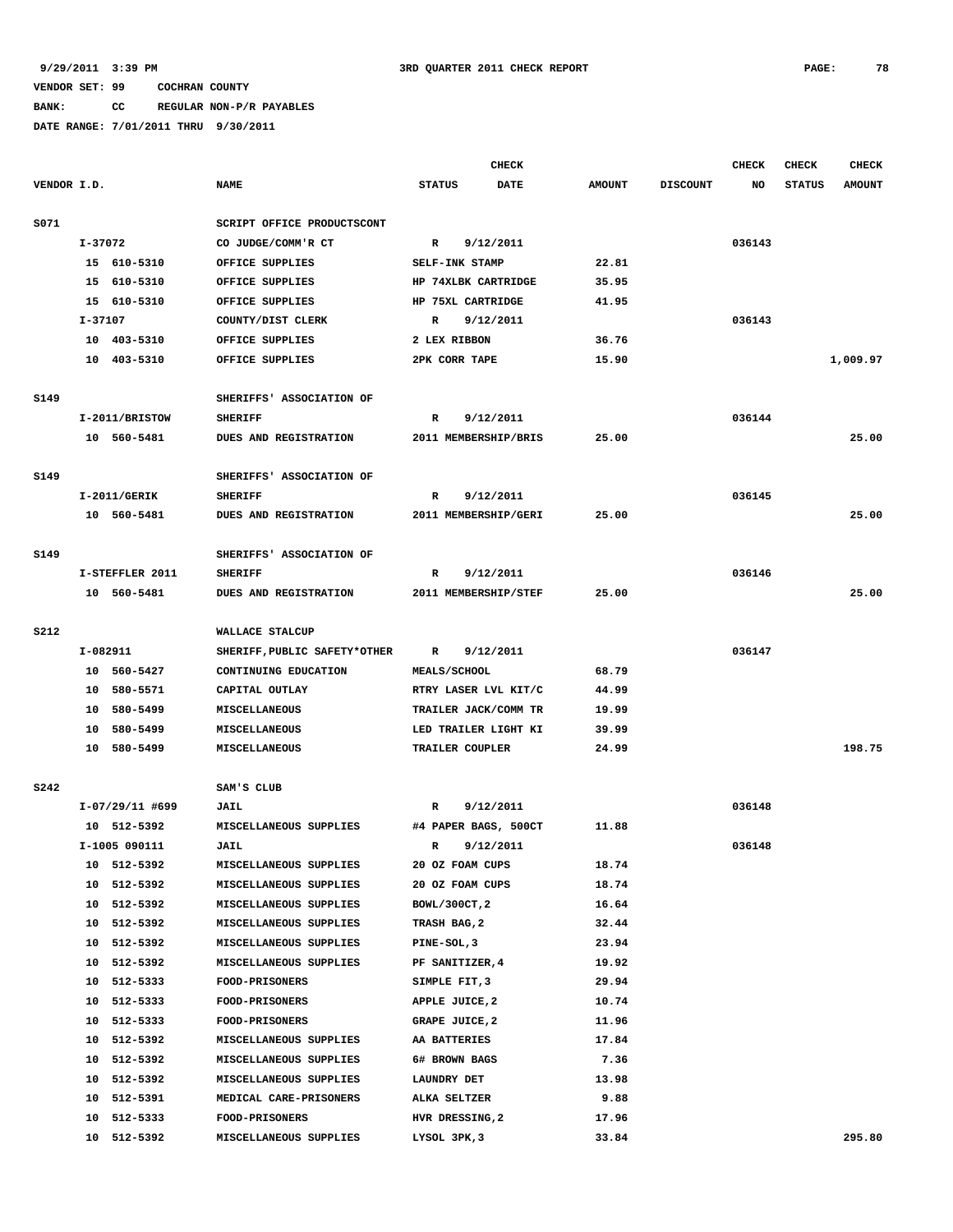# **BANK: CC REGULAR NON-P/R PAYABLES**

|             |                   |                                                    | <b>CHECK</b>                 |               |                 | CHECK  | CHECK         | <b>CHECK</b>  |
|-------------|-------------------|----------------------------------------------------|------------------------------|---------------|-----------------|--------|---------------|---------------|
| VENDOR I.D. |                   | <b>NAME</b>                                        | <b>STATUS</b><br><b>DATE</b> | <b>AMOUNT</b> | <b>DISCOUNT</b> | NO     | <b>STATUS</b> | <b>AMOUNT</b> |
| <b>S281</b> |                   | <b>STAPLES</b>                                     |                              |               |                 |        |               |               |
|             | I-9218872536      | <b>JAIL/SHERIFF</b>                                | $\mathbb{R}$<br>9/12/2011    |               |                 | 036149 |               |               |
|             | 10 512-5310       | OFFICE SUPPLIES                                    | <b>GOFLEX EXT HA 1TB</b>     | 89.99         |                 |        |               |               |
|             | 10 512-5310       | OFFICE SUPPLIES                                    | 50 CD MULTI SLIM             | 19.00         |                 |        |               |               |
|             | 10 560-5310       | OFFICE SUPPLIES                                    | 50 CD MULTI SLIM             | 18.99         |                 |        |               |               |
|             | 10 512-5310       | OFFICE SUPPLIES                                    | 4 FOLDERS ET150L             | 86.80         |                 |        |               |               |
|             | 10 560-5310       | OFFICE SUPPLIES                                    | 2GB SWIVEL PRO FLASH         | 35.97         |                 |        |               | 250.75        |
|             |                   |                                                    |                              |               |                 |        |               |               |
| S294        |                   | SHIRLEY SEARS                                      |                              |               |                 |        |               |               |
|             | I-090711          | <b>EXTENSION SVC</b>                               | 9/12/2011<br>R               |               |                 | 036150 |               |               |
|             | 10 665-5310       | OFFICE SUPPLIES                                    | <b>REIMB CARDS</b>           | 14.99         |                 |        |               |               |
|             | 10 665-5310       | OFFICE SUPPLIES                                    | REIMB SALES TAX              | 1.24          |                 |        |               |               |
|             | I-TEAFCS 2011 REG | <b>EXTENSION SVC</b>                               | R<br>9/12/2011               |               |                 | 036150 |               |               |
|             | 10 665-5428       | FCS AGENT-TRAVEL-OUT OF COUNTYTEAFCS 2011 REGIS FE |                              | 160.00        |                 |        |               | 176.23        |
| T051        |                   | TAC RISK MANAGEMENT POOL                           |                              |               |                 |        |               |               |
|             | I-4TH QTR 2011    | WORKERS COMP/ALL DEPTS                             | 9/12/2011<br>R               |               |                 | 036151 |               |               |
|             | 10 000-2500.10    | RESERVE FOR W/C, UNEMPLYMNT 4TH QTR WORKERS COMP   |                              | 6,082.00      |                 |        |               | 6,082.00      |
|             |                   |                                                    |                              |               |                 |        |               |               |
| T075        |                   | TEXAS TOOL & EQUIPMENT                             |                              |               |                 |        |               |               |
|             | I-325723          | PREC <sub>2</sub>                                  | 9/12/2011<br>R               |               |                 | 036152 |               |               |
|             | 15 622-5356       | ROAD MATERIALS & SUPPLIES                          | TOOL SET                     | 76.95         |                 |        |               | 76.95         |
| T087        |                   | TEXAS DEPARTMENT OF HEALTH                         |                              |               |                 |        |               |               |
|             | I-14490           | <b>CLERK</b>                                       | $\mathbb{R}$<br>9/12/2011    |               |                 | 036153 |               |               |
|             | 10 403-5310       | OFFICE SUPPLIES                                    | 17 REMOTE BIRTH ACCE         | 31.11         |                 |        |               | 31.11         |
|             |                   |                                                    |                              |               |                 |        |               |               |
| T148        |                   | TASCOSA OFFICE MACHINES INC                        |                              |               |                 |        |               |               |
|             | I-9B2058          | <b>SHERIFF</b>                                     | 9/12/2011<br>R               |               |                 | 036154 |               |               |
|             | 10 560-5411       | MAINTENANCE CONTRACTS                              | COPIER MAINTENANCE           | 69.00         |                 |        |               | 69.00         |
| T184        |                   | THYSSENKRUPP ELEVATOR COR                          |                              |               |                 |        |               |               |
|             | I-967471          | <b>COURTHOUSE</b>                                  | 9/12/2011<br>R               |               |                 | 036155 |               |               |
|             | 10 510-5411       | MAINTENANCE CONTRACTS                              | ELEVATOR MAINTENANCE         | 540.67        |                 |        |               | 540.67        |
| U019        |                   | UNITED SUPERMARKETS, INC                           |                              |               |                 |        |               |               |
|             | I-MEDS 08/30/11   | JAIL, MEDS/BENSON                                  | 9/12/2011<br>$\mathbf R$     |               |                 | 036156 |               |               |
|             | 10 512-5391       | MEDICAL CARE-PRISONERS                             | RX, BENSON 08/30/11          | 29.99         |                 |        |               |               |
|             |                   |                                                    |                              |               |                 |        |               |               |
|             | I-MEDS 08/31/11   | <b>JAIL--MEDS, BENSON</b>                          | 9/12/2011<br>$\mathbb{R}$    |               |                 | 036156 |               |               |
|             | 10 512-5391       | MEDICAL CARE-PRISONERS                             | RX, BENSON 08/31/11          | 10.99         |                 |        |               |               |
|             | I-MEDS 09/01/11   | JAIL--MEDS, PONCE                                  | $\mathbb{R}$<br>9/12/2011    |               |                 | 036156 |               |               |
|             | 10 512-5391       | MEDICAL CARE-PRISONERS                             | MEDS 9/1/11, PONCE           | 16.13         |                 |        |               | 57.11         |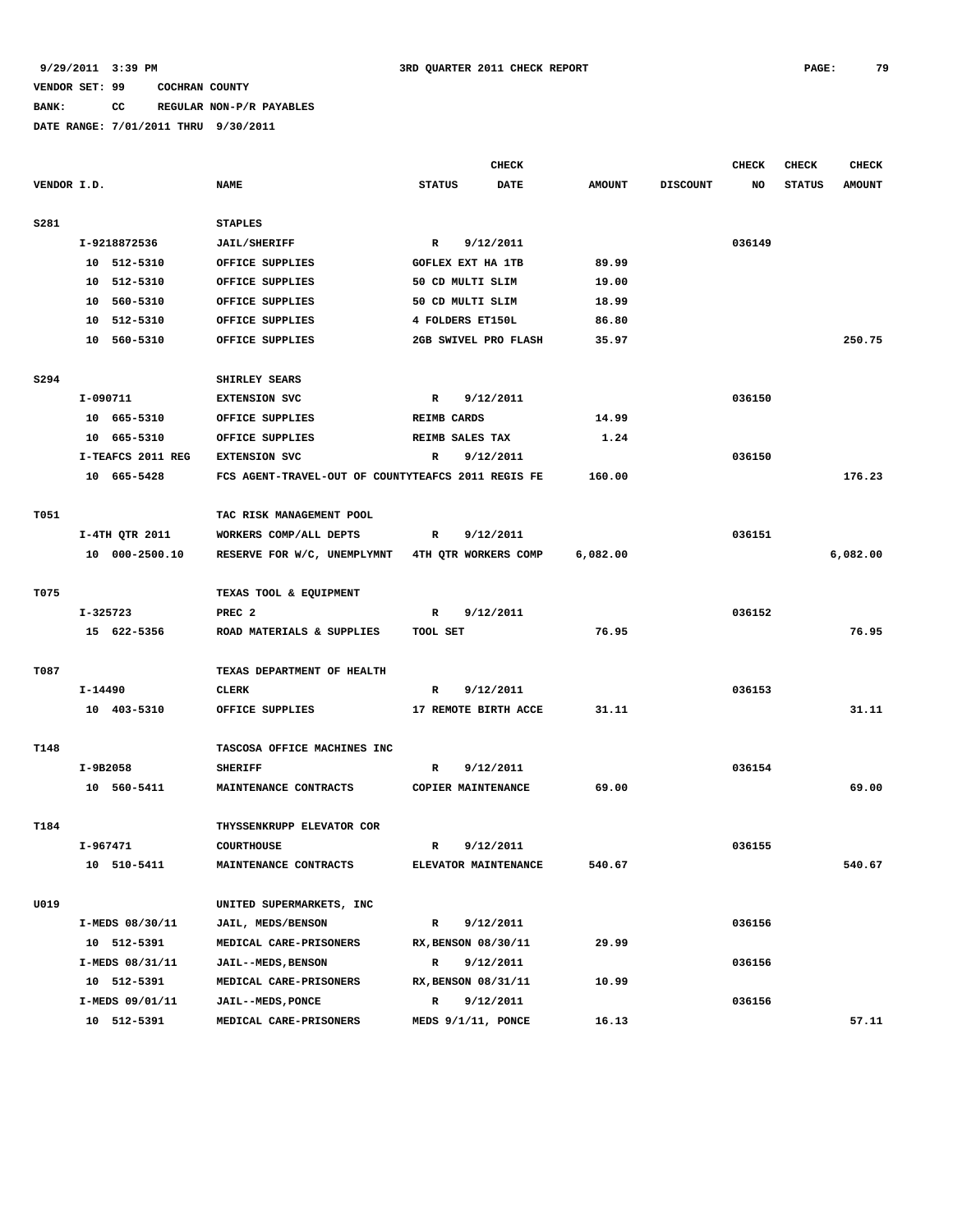**BANK: CC REGULAR NON-P/R PAYABLES**

|             |                   |                        | CHECK                 |               |                 | <b>CHECK</b> | <b>CHECK</b>  | <b>CHECK</b>  |
|-------------|-------------------|------------------------|-----------------------|---------------|-----------------|--------------|---------------|---------------|
| VENDOR I.D. |                   | <b>NAME</b>            | DATE<br><b>STATUS</b> | <b>AMOUNT</b> | <b>DISCOUNT</b> | NO           | <b>STATUS</b> | <b>AMOUNT</b> |
| U030        |                   | U S SCRIPT, INC        |                       |               |                 |              |               |               |
|             | I-17112/HERNANDEZ | <b>JAIL/MEDS</b>       | 9/12/2011<br>R        |               |                 | 036157       |               |               |
|             | 10 512-5391       | MEDICAL CARE-PRISONERS | MEDS#1/A HERNANDEZ    | 59.52         |                 |              |               |               |
|             | 10 512-5391       | MEDICAL CARE-PRISONERS | MEDS#2/A HERNANDEZ    | 7.39          |                 |              |               |               |
|             | 10<br>512-5391    | MEDICAL CARE-PRISONERS | MEDS#3/A HERNANDEZ    | 17.38         |                 |              |               | 84.29         |
| W062        |                   | WAL-MART COMMUNITY     |                       |               |                 |              |               |               |
|             | I-123400509812    | JAIL                   | R<br>9/12/2011        |               |                 | 036158       |               |               |
|             | 10 512-5333       | <b>FOOD-PRISONERS</b>  | PKG SALAD/2           | 5.36          |                 |              |               |               |
|             | 10 512-5333       | <b>FOOD-PRISONERS</b>  | NAVEL ORANGES         | 16.38         |                 |              |               |               |
|             | 10 512-5333       | <b>FOOD-PRISONERS</b>  | RED DEL APPLES/2      | 10.74         |                 |              |               |               |
|             | I-124000168312    | JAIL                   | 9/12/2011<br>R        |               |                 | 036158       |               |               |
|             | 10 512-5391       | MEDICAL CARE-PRISONERS | <b>COTTON SWABS</b>   | 3.32          |                 |              |               |               |
|             | 512-5391<br>10    | MEDICAL CARE-PRISONERS | <b>DULCOLAX</b>       | 17.42         |                 |              |               |               |
|             | 10 512-5391       | MEDICAL CARE-PRISONERS | ALKA SELTZER          | 4.28          |                 |              |               |               |
|             | 512-5391<br>10    | MEDICAL CARE-PRISONERS | 80CT ALEVE            | 10.00         |                 |              |               |               |
|             | 10<br>512-5391    | MEDICAL CARE-PRISONERS | <b>PRILOSEC</b>       | 24.84         |                 |              |               |               |
|             | 10 512-5391       | MEDICAL CARE-PRISONERS | PEPCID                | 8.47          |                 |              |               |               |
|             | 10 512-5391       | MEDICAL CARE-PRISONERS | TUMS                  | 3.68          |                 |              |               |               |
|             | 10<br>512-5391    | MEDICAL CARE-PRISONERS | EQ APAP/2             | 13.96         |                 |              |               |               |
|             | 512-5391<br>10    | MEDICAL CARE-PRISONERS | SWAN CITROMA/4        | 6.96          |                 |              |               | 125.41        |
| W070        |                   | R D WALLACE OIL CO INC |                       |               |                 |              |               |               |
|             | $I-1400$ 08/11    | PREC 4                 | 9/12/2011<br>R        |               |                 | 036159       |               |               |
|             | 15 624-5330       | FUEL AND OIL           | 23GL UNL 7/29         | 79.93         |                 |              |               |               |
|             | 15 624-5330       | FUEL AND OIL           | 26GL UNL 8/18         | 88.53         |                 |              |               |               |
|             | $I-3440$ 08/11    | PREC 1                 | 9/12/2011<br>R        |               |                 | 036159       |               |               |
|             | 15 621-5330       | FUEL & OIL             | 24.1GL UNL            | 83.75         |                 |              |               |               |
|             | $I-3540$ 08/11    | PREC <sub>3</sub>      | 9/12/2011<br>R        |               |                 | 036159       |               |               |
|             | 15 623-5330       | FUEL AND OIL           | 560GL HS DIESEL       | 1,965.60      |                 |              |               |               |
|             | 15 623-5330       | FUEL AND OIL           | 2 80-OZ PWR SVC       | 21.96         |                 |              |               |               |
|             | 15<br>623-5330    | FUEL AND OIL           | 230GL HS DIESEL       | 807.30        |                 |              |               |               |
|             | 15 623-5330       | FUEL AND OIL           | 80-OZ PWR SVC         | 10.98         |                 |              |               |               |
|             | 623-5330<br>15    | FUEL AND OIL           | 508.2GL HS DIESEL     | 1,783.78      |                 |              |               |               |
|             | 623-5330<br>15    | FUEL AND OIL           | 2 80-OZ PWR SVC       | 21.96         |                 |              |               |               |
|             | 15 623-5330       | FUEL AND OIL           | 132.3GL HS DIESEL     | 464.37        |                 |              |               |               |
|             | 15 623-5330       | FUEL AND OIL           | 80-OZ PWR SVC         | 11.86         |                 |              |               |               |
|             | 623-5330<br>15    | FUEL AND OIL           | 970.2GL HS DIESEL     | 3,405.40      |                 |              |               |               |
|             | 15 623-5330       | FUEL AND OIL           | 4 80-OZ PWR SVC       | 47.44         |                 |              |               |               |
|             | 15 623-5330       | FUEL AND OIL           | 29.8GL UNL            | 101.47        |                 |              |               |               |
|             | I-3600 08/11      | PARK/AIRPORT           | 9/12/2011<br>R        |               |                 | 036159       |               |               |
|             | 10 660-5330       | FUEL AND OIL           | 26GL UNL 8/11         | 90.35         |                 |              |               |               |
|             | 30 518-5330       | FUEL & OIL             | 26GL UNL 8/22         | 88.53         |                 |              |               |               |
|             | I-3700 08/11      | <b>SHERIFF</b>         | R<br>9/12/2011        |               |                 | 036159       |               |               |
|             | 10 560-5330       | FUEL AND OIL           | 61.2GL UNL/#123       | 210.51        |                 |              |               |               |
|             | 560-5330<br>10    | FUEL AND OIL           | 1.4GL UNL/#134        | 212.35        |                 |              |               |               |
|             | 560-5330<br>10    | FUEL AND OIL           | 52GL UNL/#137         | 179.94        |                 |              |               | 9,676.01      |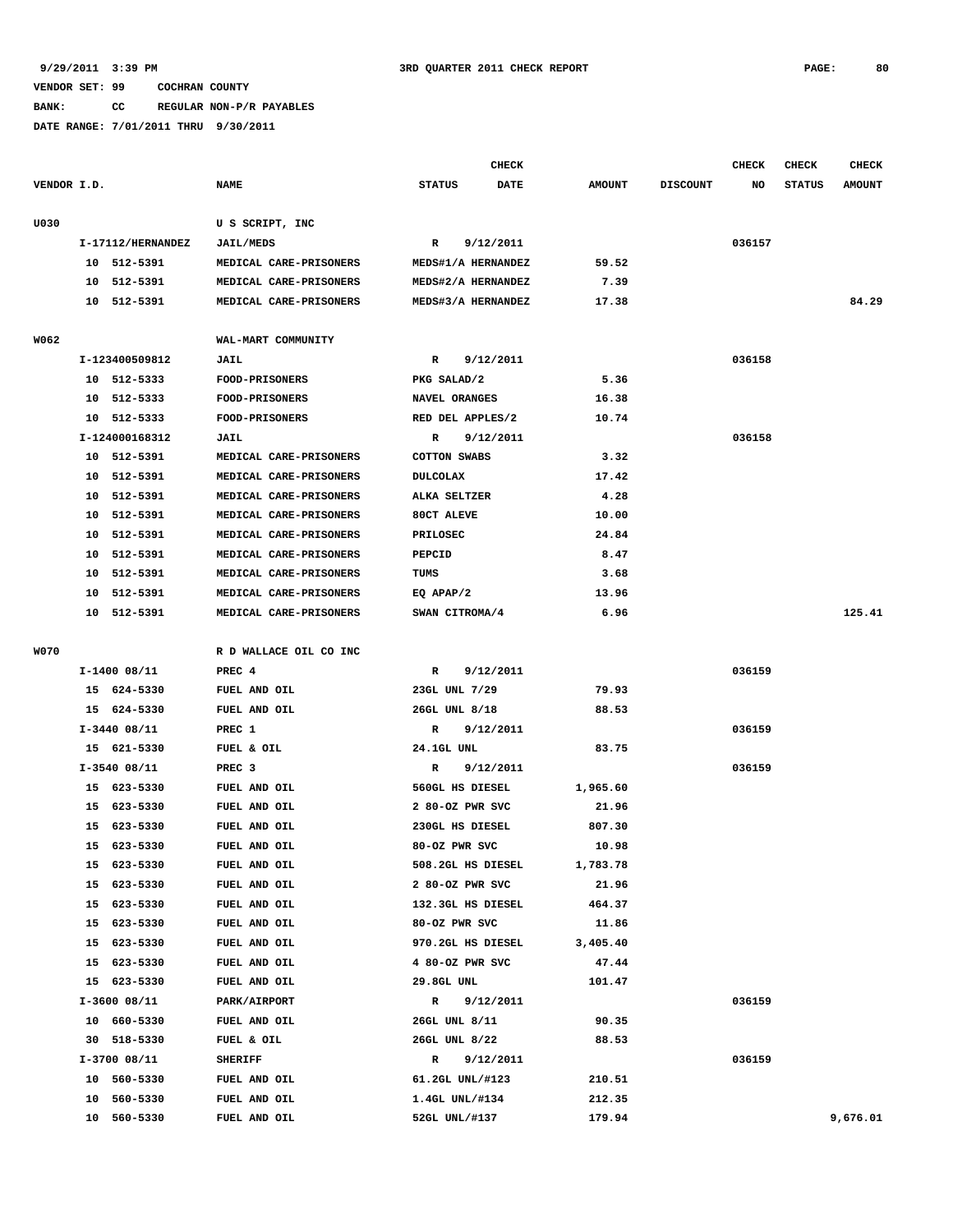**BANK: CC REGULAR NON-P/R PAYABLES**

**DATE RANGE: 7/01/2011 THRU 9/30/2011**

**CHECK CHECK CHECK CHECK** 

| VENDOR I.D. |            |                       | <b>NAME</b>                                    | <b>STATUS</b>      | <b>DATE</b>           | <b>AMOUNT</b> | <b>DISCOUNT</b> | NO     | <b>STATUS</b> | <b>AMOUNT</b> |
|-------------|------------|-----------------------|------------------------------------------------|--------------------|-----------------------|---------------|-----------------|--------|---------------|---------------|
| W092        |            |                       | WTG FUELS, INC                                 |                    |                       |               |                 |        |               |               |
|             |            | $I$ -#35995, RE-ISSUE | <b>SHERIFF</b>                                 | $\mathbb{R}$       | 9/12/2011             |               |                 | 036160 |               |               |
|             |            | 10 560-5330           | FUEL AND OIL                                   |                    | 614.82GL UNL, JUL-REI | 2,122.17      |                 |        |               | 2,122.17      |
|             |            |                       |                                                |                    |                       |               |                 |        |               |               |
| W092        |            |                       | WTG FUELS, INC                                 |                    |                       |               |                 |        |               |               |
|             |            | I-05006-03496 SEP11   | <b>SHERIFF</b>                                 | $\mathbb{R}$       | 9/12/2011             |               |                 | 036161 |               |               |
|             |            | 10 560-5330           | FUEL AND OIL                                   |                    | 13.89GL PREM/#112     | 47.31         |                 |        |               |               |
|             |            | 10 560-5330           | FUEL AND OIL                                   |                    | 38.06GL UNL/#112      | 169.26        |                 |        |               |               |
|             |            | 10 560-5330           | FUEL AND OIL                                   |                    | 14.38GL UNL/#111      | 45.24         |                 |        |               |               |
|             |            | 10 560-5330           | FUEL AND OIL                                   |                    | 7.5GL UNL/#125        | 26.29         |                 |        |               |               |
|             |            | 10 560-5330           | FUEL AND OIL                                   |                    | 80.01GL UNL/#123      | 277.81        |                 |        |               |               |
|             |            | 10 560-5330           | FUEL AND OIL                                   |                    | 19.59GL UNL/#137      | 67.44         |                 |        |               |               |
|             |            | 10 560-5330           | FUEL AND OIL                                   |                    | 147.74GL UNL/#135     | 514.96        |                 |        |               |               |
|             |            | 10 560-5330           | FUEL AND OIL                                   |                    | 222.82GL UNL/#136     | 778.00        |                 |        |               | 1,926.31      |
|             |            |                       |                                                |                    |                       |               |                 |        |               |               |
| W193        |            |                       | WESTWARD AUTOMOTIVE REPAIR LLC                 |                    |                       |               |                 |        |               |               |
|             | $I - 2039$ |                       | <b>SHERIFF</b>                                 | R                  | 9/12/2011             |               |                 | 036162 |               |               |
|             |            | 10 560-5451           | MACHINERY-NON-OFFICE REPAIR                    |                    | REPL DOOR HANDLE/UNI  | 60.00         |                 |        |               |               |
|             |            | 10 560-5451           | MACHINERY-NON-OFFICE REPAIR                    |                    | REPL 2 OXY SENSORS    | 60.00         |                 |        |               |               |
|             |            | 10 560-5451           | MACHINERY-NON-OFFICE REPAIR                    |                    | <b>SCAN FOR CODES</b> | 30.00         |                 |        |               |               |
|             |            | 10 560-5451           | MACHINERY-NON-OFFICE REPAIR                    | SENSOR/FRONT       |                       | 131.09        |                 |        |               |               |
|             | 10         | 560-5451              | MACHINERY-NON-OFFICE REPAIR                    | <b>SENSOR/REAR</b> |                       | 166.91        |                 |        |               |               |
|             |            | 10 560-5451           | MACHINERY-NON-OFFICE REPAIR                    | DOOR HANDLE        |                       | 51.93         |                 |        |               |               |
|             | I-2041     |                       | <b>SHERIFF</b>                                 | R                  | 9/12/2011             |               |                 | 036162 |               |               |
|             |            | 10 560-5451           | MACHINERY-NON-OFFICE REPAIR                    |                    | REPL ALTERNATOR/#125  | 60.00         |                 |        |               |               |
|             |            | 10 560-5451           | MACHINERY-NON-OFFICE REPAIR                    |                    | HIGH OUTPUT ALT       | 538.97        |                 |        |               | 1,098.90      |
|             |            |                       |                                                |                    |                       |               |                 |        |               |               |
| Y001        |            |                       | YELLOWHOUSE MACHINERY COM                      |                    |                       |               |                 |        |               |               |
|             |            | I-208717              | PREC 4                                         | R                  | 9/12/2011             |               |                 | 036163 |               |               |
|             |            | 15 624-5451           | <b>REPAIRS</b>                                 | FLOODLAMP          |                       | 77.57         |                 |        |               | 77.57         |
| P083        |            |                       | PHILPOTT MOTORS LTD                            |                    |                       |               |                 |        |               |               |
|             | I-231569   |                       | SHERIFF*OOG GRANT PKUP                         | R                  | 9/23/2011             |               |                 | 036199 |               |               |
|             |            | 10 560-5571           | CAPITAL OUTLAY                                 | BUY BOARD FEE      |                       | 600.00        |                 |        |               |               |
|             |            | 10 560-5571           | CAPITAL OUTLAY                                 |                    | VIN1FT7W2B62CEA16332  | 30,520.58     |                 |        |               | 31,120.58     |
|             |            |                       |                                                |                    |                       |               |                 |        |               |               |
| A105        |            |                       | ALLISON BASS & ASSOCIATES                      |                    |                       |               |                 |        |               |               |
|             |            |                       | I-2010 REDISTRICTING NON-DEPT'L--REDISTRICTING | $\mathbb{R}$       | 9/29/2011             |               |                 | 036200 |               |               |
|             |            | 10 409-5499           | MISCELLANEOUS                                  |                    | 2010 REDISTRICTING S  | 5,500.00      |                 |        |               | 5,500.00      |
| A165        |            |                       | AFFILIATED COMPUTER SERVICES                   |                    |                       |               |                 |        |               |               |
|             |            | I-709006              | CLERK                                          | $\mathbb{R}$       | 9/29/2011             |               |                 | 036201 |               |               |
|             |            | 10 403-5416           | FILMING & INDEXING                             |                    | 20/20 PERFECT VISION  | 1,000.00      |                 |        |               |               |
|             |            | 10 403-5416           | FILMING & INDEXING                             |                    | 152 ARCHIVAL PRINTS   | 135.28        |                 |        |               |               |
|             |            | 10 403-5416           | FILMING & INDEXING                             | <b>FREIGHT</b>     |                       | 55.91         |                 |        |               | 1,191.19      |
|             |            |                       |                                                |                    |                       |               |                 |        |               |               |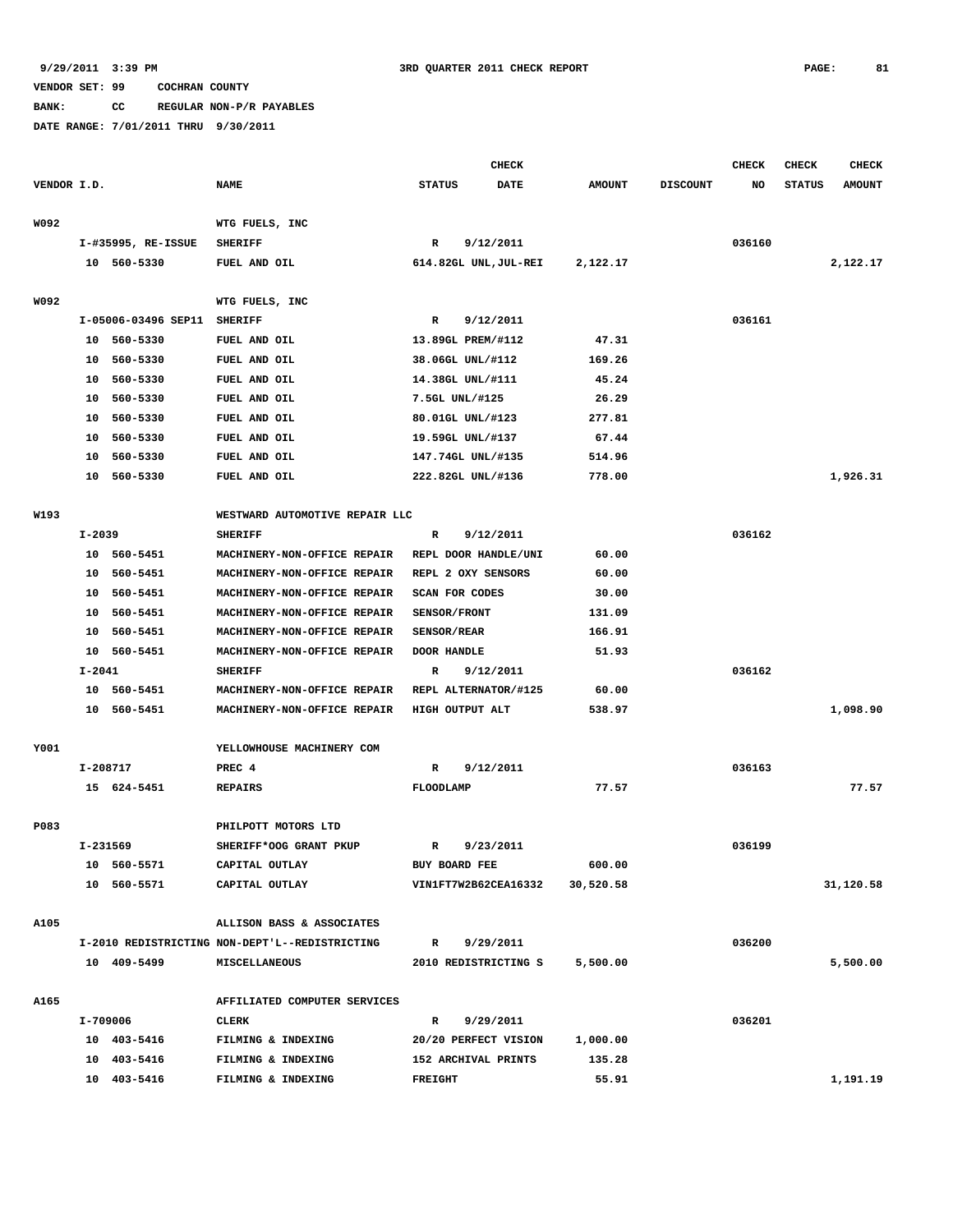**BANK: CC REGULAR NON-P/R PAYABLES**

**DATE RANGE: 7/01/2011 THRU 9/30/2011**

**CHECK CHECK CHECK CHECK CHECK CHECK CHECK** 

| VENDOR I.D. |                | <b>NAME</b>              | <b>STATUS</b><br><b>DATE</b> | <b>AMOUNT</b> | <b>DISCOUNT</b> | NO     | <b>STATUS</b> | <b>AMOUNT</b> |
|-------------|----------------|--------------------------|------------------------------|---------------|-----------------|--------|---------------|---------------|
| A178        |                | <b>AMAZON</b>            |                              |               |                 |        |               |               |
|             | C-006929914816 | LIBRARY                  | 9/29/2011<br>R               |               |                 | 036202 |               |               |
|             | 10 650-5590    | <b>BOOKS</b>             | GOODWILL                     | 3.99CR        |                 |        |               |               |
|             | 10 650-5590    | <b>BOOKS</b>             | STRBRY SHRTCAKE: BER         | 4.27CR        |                 |        |               |               |
|             | 10 650-5590    | <b>BOOKS</b>             | REF CPN                      | 4.27          |                 |        |               |               |
|             | C-229599167681 | LIBRARY                  | 9/29/2011<br>R               |               |                 | 036202 |               |               |
|             | 10 650-5590    | <b>BOOKS</b>             | GOODWILL                     | 3.99CR        |                 |        |               |               |
|             | 10 650-5590    | <b>BOOKS</b>             | STRBRY SHRTCAKE: BER         | 4.27CR        |                 |        |               |               |
|             | 10 650-5590    | <b>BOOKS</b>             | REF CPN                      | 3.99          |                 |        |               |               |
|             | I-211888523916 | LIBRARY                  | 9/29/2011<br>R               |               |                 | 036202 |               |               |
|             | 10 650-5590    | <b>BOOKS</b>             | ART OF RACING IN RAI         | 13.13         |                 |        |               |               |
|             | 10 650-5590    | <b>BOOKS</b>             | PETE THE CAT:ROCKING         | 10.39         |                 |        |               |               |
|             | 10 650-5590    | <b>BOOKS</b>             | DELIRIUM: SPECIAL ED         | 11.61         |                 |        |               |               |
|             | 10<br>650-5590 | <b>BOOKS</b>             | GOODNIGHT MOON (SPAN         | 6.99          |                 |        |               |               |
|             | 10<br>650-5590 | <b>BOOKS</b>             | <b>ENCLAVE</b>               | 9.65          |                 |        |               |               |
|             | 650-5590<br>10 | <b>BOOKS</b>             | LOCKDOWN: ESCAPE FRM         | 11.69         |                 |        |               |               |
|             | 650-5590<br>10 | <b>BOOKS</b>             | THE HELP                     | 14.74         |                 |        |               |               |
|             | 10<br>650-5590 | <b>BOOKS</b>             | NIGHTSHADE: BK 1             | 10.58         |                 |        |               |               |
|             | 10 650-5590    | <b>BOOKS</b>             | LUNCH WALKS AMONG US         | 4.99          |                 |        |               |               |
|             | 10<br>650-5590 | <b>BOOKS</b>             | ATTACK OF 50FT CUPID         | 4.99          |                 |        |               |               |
|             | 10<br>650-5590 | <b>BOOKS</b>             | THE FRAN THAT TIME F         | 4.99          |                 |        |               |               |
|             | 650-5590<br>10 | <b>BOOKS</b>             | QUIEN ME ARROPARA            | 6.95          |                 |        |               |               |
|             | 10<br>650-5590 | <b>BOOKS</b>             | DRAGONBREATH: ATTACK         | 7.07          |                 |        |               |               |
|             | 10<br>650-5590 | <b>BOOKS</b>             | DRAGONBREATH: LAIR OF        | 8.00          |                 |        |               |               |
|             | 10<br>650-5590 | <b>BOOKS</b>             | NO SUCH THING AS GHO         | 7.79          |                 |        |               |               |
|             | 10<br>650-5590 | <b>BOOKS</b>             | SONS OF ENCOURAGEMEN         | 8.90          |                 |        |               |               |
|             | 10<br>650-5590 | <b>BOOKS</b>             | THE FRAN W 4 BRAINS          | 4.99          |                 |        |               |               |
|             | 650-5590<br>10 | <b>BOOKS</b>             | MICHAEL VEY: PRISONE         | 10.58         |                 |        |               |               |
|             | 10 650-5590    | <b>BOOKS</b>             | VAMPIRE ACADEMY SIGN         | 3.34          |                 |        |               |               |
|             | 10 650-5590    | <b>BOOKS</b>             | DISC                         | 4.77CR        |                 |        |               |               |
|             | I-229592134663 | LIBRARY                  | R<br>9/29/2011               |               |                 | 036202 |               |               |
|             | 10 650-5590    | <b>BOOKS</b>             | THE OMEN MACHINE             | 16.12         |                 |        |               | 164.46        |
|             |                |                          |                              |               |                 |        |               |               |
| <b>A200</b> |                | APPRISS, INC.            |                              |               |                 |        |               |               |
|             | I-1039-11-109  | NON-DEPT'L               | 9/29/2011<br>R               |               |                 | 036203 |               |               |
|             | 10 409-5411    | MAINTENANCE CONTRACTS    | TX VINE MAINTENANCE          | 6,874.00      |                 |        |               | 6,874.00      |
|             |                |                          |                              |               |                 |        |               |               |
| A208        |                | <b>ARCIT</b>             |                              |               |                 |        |               |               |
|             | I-2011 DUES    | COMMISSIONERS COURT      | 9/29/2011<br>R               |               |                 | 036204 |               |               |
|             | 15 610-5481    | DUES AND REGISTRATION    | 2011 ARCIT DUES              | 385.00        |                 |        |               | 385.00        |
|             |                |                          |                              |               |                 |        |               |               |
| B007        |                | BOB BARKER COMPANY, INC. |                              |               |                 |        |               |               |
|             | I-WEB000185588 | <b>JAIL</b>              | 9/29/2011<br>R               |               |                 | 036205 |               |               |
|             | 10 512-5392    | MISCELLANEOUS SUPPLIES   | 4CS DEODORANT 24/CS          | 61.00         |                 |        |               |               |
|             | 10 512-5392    | MISCELLANEOUS SUPPLIES   | 2 ORANGE TROUSERS 4X         | 19.42         |                 |        |               |               |
|             | 10 512-5392    | MISCELLANEOUS SUPPLIES   | 2PR DECK SHOES SZ11          | 11.50         |                 |        |               |               |
|             | 10 512-5392    | MISCELLANEOUS SUPPLIES   | 2PR DECK SHOES SZ12          | 11.50         |                 |        |               |               |
|             | 10 512-5392    | MISCELLANEOUS SUPPLIES   | 2PR DECK SHOES SZ13          | 11.50         |                 |        |               |               |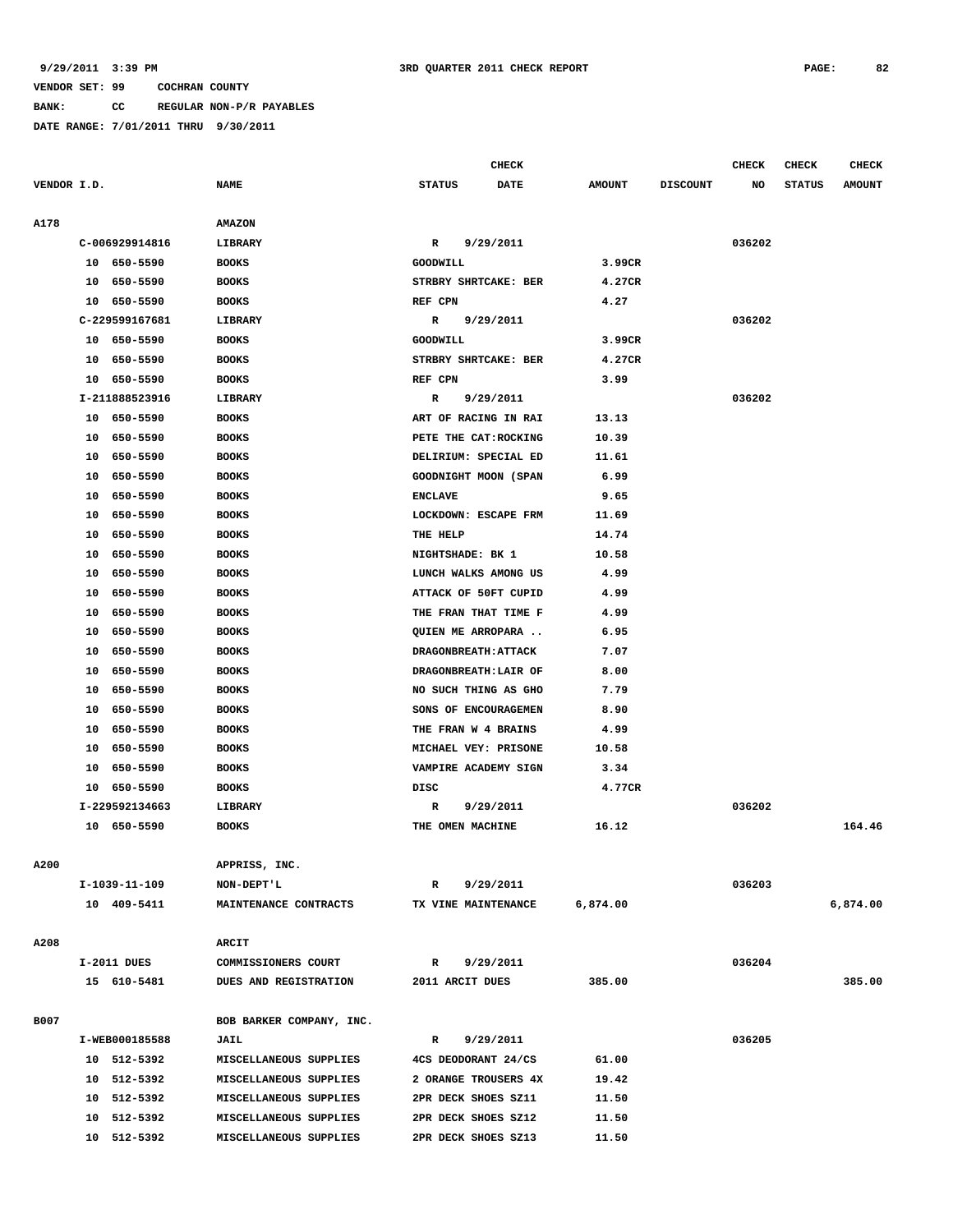**BANK: CC REGULAR NON-P/R PAYABLES**

|             |                     |                 |                                         |                            | <b>CHECK</b> |               |                 | <b>CHECK</b> | CHECK         | <b>CHECK</b>  |
|-------------|---------------------|-----------------|-----------------------------------------|----------------------------|--------------|---------------|-----------------|--------------|---------------|---------------|
| VENDOR I.D. |                     |                 | <b>NAME</b>                             | <b>STATUS</b>              | <b>DATE</b>  | <b>AMOUNT</b> | <b>DISCOUNT</b> | NO           | <b>STATUS</b> | <b>AMOUNT</b> |
|             |                     |                 |                                         |                            |              |               |                 |              |               |               |
| B007        |                     |                 | BOB BARKER COMPANY, INCONT              |                            |              |               |                 |              |               |               |
|             |                     | I-WEB000185588  | <b>JAIL</b>                             | R                          | 9/29/2011    |               |                 | 036205       |               |               |
|             |                     | 10 512-5392     | MISCELLANEOUS SUPPLIES                  | <b>1CS NO HANDLE BRUSH</b> |              | 21.35         |                 |              |               |               |
|             | 10                  | 512-5392        | MISCELLANEOUS SUPPLIES                  | 3CS LAD DEODORANT          |              | 54.18         |                 |              |               |               |
|             | 10                  | 512-5392        | MISCELLANEOUS SUPPLIES                  | <b>1CS TOOTHBRUSH</b>      |              | 39.95         |                 |              |               |               |
|             | 10                  | 512-5392        | MISCELLANEOUS SUPPLIES                  | 2 ORANGE SHIRT 2XL         |              | 13.84         |                 |              |               |               |
|             | 10                  | 512-5392        | MISCELLANEOUS SUPPLIES                  | 2 ORANGE SHIRT 3XL         |              | 14.60         |                 |              |               |               |
|             | 10                  | 512-5392        | MISCELLANEOUS SUPPLIES                  | 2 ORANGE SHIRT 4XL         |              | 15.44         |                 |              |               |               |
|             | 10                  | 512-5392        | MISCELLANEOUS SUPPLIES                  | 2 ORANGE TROUSERS 2X       |              | 17.12         |                 |              |               |               |
|             | 10                  | 512-5392        | MISCELLANEOUS SUPPLIES                  | 2 ORANGE TROUWERS 3X       |              | 19.42         |                 |              |               |               |
|             | 10                  | 512-5392        | MISCELLANEOUS SUPPLIES                  | <b>FREIGHT</b>             |              | 34.03         |                 |              |               | 344.85        |
| C008        |                     |                 | CITY OF WHITEFACE                       |                            |              |               |                 |              |               |               |
|             |                     | $I-409$ 09/11   | PREC <sub>2</sub>                       | $\mathbb R$                | 9/29/2011    |               |                 | 036206       |               |               |
|             |                     | 15 622-5440     | UTILITIES                               | GAS SVC                    |              | 16.25         |                 |              |               |               |
|             |                     | 15 622-5440     | UTILITIES                               | WATER SVC                  |              | 14.00         |                 |              |               |               |
|             | 15                  | 622-5440        | UTILITIES                               | GARBAGE SVC                |              | 50.10         |                 |              |               |               |
|             |                     | 15 622-5440     | UTILITIES                               | SEWER SVC                  |              | 22.50         |                 |              |               | 102.85        |
|             |                     |                 |                                         |                            |              |               |                 |              |               |               |
| C015        |                     |                 | COCHRAN COUNTY SENIOR                   |                            |              |               |                 |              |               |               |
|             |                     | I-SEP 11 MEAT   | SENIOR CITIZENS                         | R                          | 9/29/2011    |               |                 | 036207       |               |               |
|             | 10 663-5333<br>FOOD |                 | <b>GROUND CHUCK</b>                     |                            | 30.47        |               |                 |              |               |               |
|             | 10                  | 663-5333        | FOOD                                    | <b>MEAT MKT</b>            |              | 100.60        |                 |              |               |               |
|             |                     | 10 663-5333     | FOOD                                    | <b>SLCD BADON</b>          |              | 18.76         |                 |              |               | 149.83        |
|             |                     |                 |                                         |                            |              |               |                 |              |               |               |
| C019        |                     |                 | COCHRAN MEMORIAL HOSPITAL               |                            |              |               |                 |              |               |               |
|             |                     | I-306889/306849 | <b>SHERIFF</b>                          | R                          | 9/29/2011    |               |                 | 036208       |               |               |
|             |                     | 10 560-5499     | MISCELLANEOUS                           | NEW EMPL PHYS/BEJARA       |              | 66.00         |                 |              |               |               |
|             | 10                  | 560-5499        | <b>MISCELLANEOUS</b>                    | NEW EMPL DRUG TST/BE       |              | 20.00         |                 |              |               |               |
|             | 10                  | 560-5499        | MISCELLANEOUS                           | EMPL DRUG TEST 9/14/       |              | 20.00         |                 |              |               | 106.00        |
|             |                     |                 |                                         |                            |              |               |                 |              |               |               |
| C031        |                     |                 | COUNTY & DISTRICT CLERKS ASSN           |                            |              |               |                 |              |               |               |
|             |                     |                 | I-REG II MTG 101411 COUNTY & DIST CLERK | $\mathbb{R}$               | 9/29/2011    |               |                 | 036209       |               |               |
|             |                     | 10 403-5427     | CONTINUING EDUCATION                    | REG, REGION II MTG 10      |              | 15.00         |                 |              |               | 15.00         |
| C057        |                     |                 | CITY BANK AS DEPOSITORY                 |                            |              |               |                 |              |               |               |
|             |                     | I-4TH QTR 2011  | NON-DEPT'L                              | R                          | 9/29/2011    |               |                 | 036210       |               |               |
|             |                     | 10 409-5406     | APPRAISAL DISTRICT                      | 4TH OTR ASSESSMENT         |              | 18,874.23     |                 |              |               | 18,874.23     |
|             |                     |                 |                                         |                            |              |               |                 |              |               |               |
| C065        |                     |                 | CITY OF WHITEFACE F D                   |                            |              |               |                 |              |               |               |
|             |                     | I-AUG-SEP '11   | PUBLIC SAFETY*OTHER                     | $\mathbb{R}$               | 9/29/2011    |               |                 | 036211       |               |               |
|             |                     | 10 580-5414     | FIRE PROTECTION CONTRACTS               | 125&769,3MI S 1585,G       |              | 350.00        |                 |              |               |               |
|             |                     | 10 580-5414     | FIRE PROTECTION CONTRACTS               | 301 TO 1780, GRASS 8/      |              | 350.00        |                 |              |               |               |
|             |                     | 10 580-5414     | FIRE PROTECTION CONTRACTS               | 1585 & CR95, GRASS 8/      |              | 350.00        |                 |              |               |               |
|             |                     | 10 580-5414     | FIRE PROTECTION CONTRACTS               | 1780, GRASS 8/26           |              |               |                 |              |               |               |
|             |                     | 10 580-5414     | FIRE PROTECTION CONTRACTS               | GIRLSTOWN, HVY SMOKE       |              | 350.00        |                 |              |               |               |
|             | 10                  | 580-5414        | FIRE PROTECTION CONTRACTS               | 214, BTWN 248, 250; GRS    |              | 350.00        |                 |              |               |               |
|             |                     | 10 580-5414     | FIRE PROTECTION CONTRACTS               | 125&197, GRASS 9/9         |              | 350.00        |                 |              |               | 2,100.00      |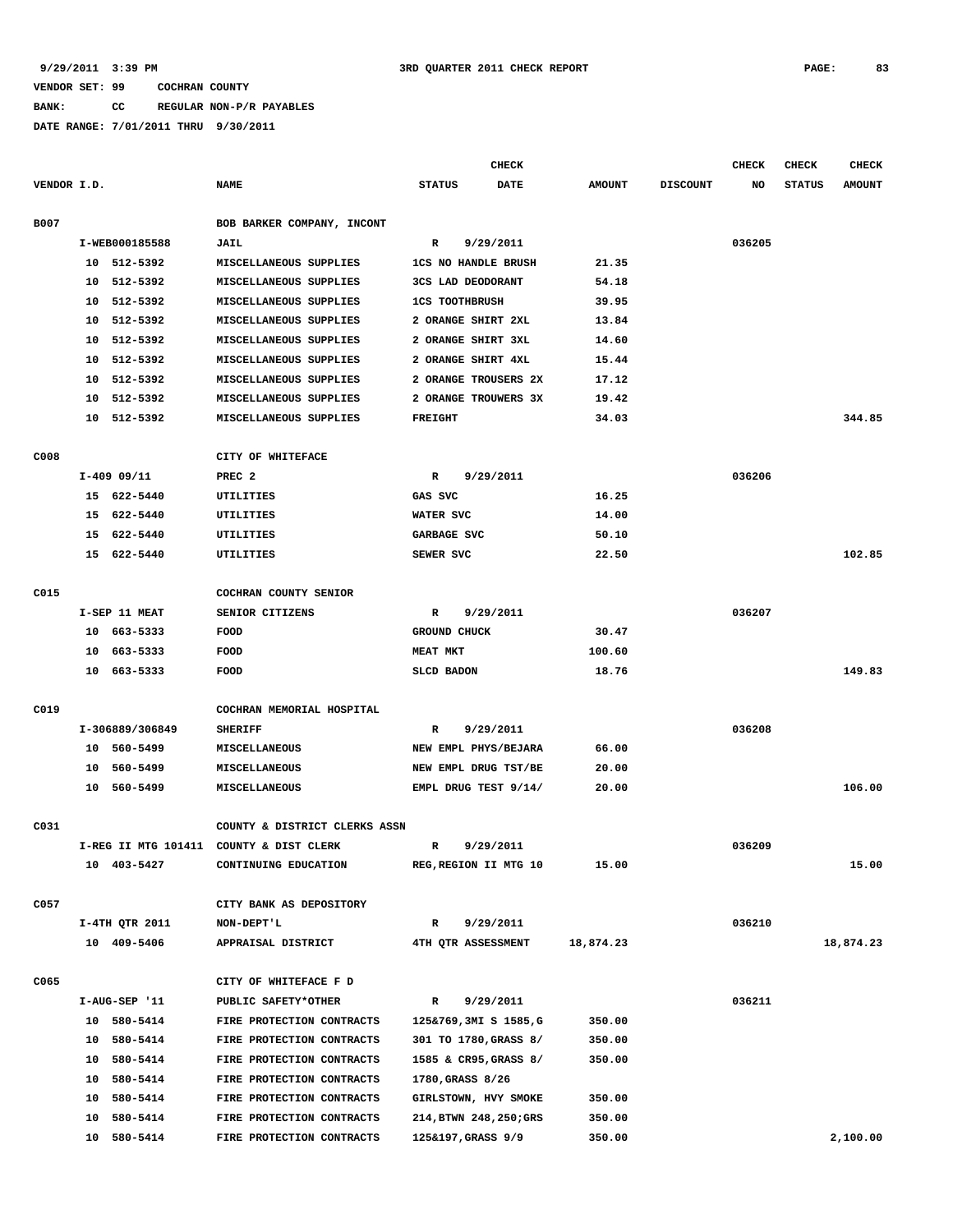**BANK: CC REGULAR NON-P/R PAYABLES**

|                  |         |                      |                             |                              | <b>CHECK</b> |               |                 | <b>CHECK</b> | <b>CHECK</b>  | <b>CHECK</b>  |
|------------------|---------|----------------------|-----------------------------|------------------------------|--------------|---------------|-----------------|--------------|---------------|---------------|
| VENDOR I.D.      |         |                      | <b>NAME</b>                 | <b>STATUS</b><br><b>DATE</b> |              | <b>AMOUNT</b> | <b>DISCOUNT</b> | NO           | <b>STATUS</b> | <b>AMOUNT</b> |
| C069             |         |                      | COUNTRY DUMPSTERS, INC.     |                              |              |               |                 |              |               |               |
|                  | I-26980 |                      | PREC 3, PREC 4              | $\mathbb{R}$                 | 9/29/2011    |               |                 | 036212       |               |               |
|                  |         | 15 623-5440          | UTILITIES                   | OCT DUMPSTER SVC             |              | 47.75         |                 |              |               |               |
|                  |         | 15 624-5440          | UTILITIES                   | OCT DUMPSTER SVC             |              | 47.75         |                 |              |               | 95.50         |
|                  |         |                      |                             |                              |              |               |                 |              |               |               |
| C092             |         |                      | CCH                         |                              |              |               |                 |              |               |               |
|                  |         | I-164771580 102111   | ATTORNEY/LAW LIBRARY        | 9/29/2011<br>R               |              |               |                 | 036213       |               |               |
|                  |         | 10 475-5590          | LAW LIBRARY MTRLS/UPDATES   | QTRLY INSTALLMENT/LO         |              | 675.00        |                 |              |               | 675.00        |
|                  |         |                      |                             |                              |              |               |                 |              |               |               |
| C165             |         |                      | CITY OF MORTON              |                              |              |               |                 |              |               |               |
|                  |         | I-092611             | <b>CEMETERY</b>             | R                            | 9/29/2011    |               |                 | 036214       |               |               |
|                  |         | 10 516-5486          | CONTRACT LABOR-OPEN CLOSE   | TERRY BICKETT 6/12/1         |              | 300.00        |                 |              |               |               |
|                  |         | 10 516-5486          | CONTRACT LABOR-OPEN CLOSE   | MILDRED WARD 9/24/11         |              | 300.00        |                 |              |               | 600.00        |
|                  |         |                      |                             |                              |              |               |                 |              |               |               |
| C <sub>284</sub> |         |                      | CORNERSTONE PROGRAMS CORP   |                              |              |               |                 |              |               |               |
|                  |         | $I-SLS-04244$        | <b>JUVENILE PROBATION</b>   | R                            | 9/29/2011    |               |                 | 036215       |               |               |
|                  |         | 10 571-5413          | RESIDENTIAL SERVICES        | 3 DAS PRE-ADJ, JUV#8         |              | 336.00        |                 |              |               | 336.00        |
|                  |         |                      |                             |                              |              |               |                 |              |               |               |
| D023             |         |                      | PHILIP J. DAVIS, PH.D.      |                              |              |               |                 |              |               |               |
|                  |         | I-090811             | <b>SHERIFF</b>              | R                            | 9/29/2011    |               |                 | 036216       |               |               |
|                  |         | 10 560-5499          | MISCELLANEOUS               | FITNESS FOR DUTY EXA         |              | 275.00        |                 |              |               |               |
|                  |         | $I-BEJARANO$ 9/14/11 | <b>SHERIFF</b>              | 9/29/2011<br>R               |              |               |                 | 036216       |               |               |
|                  |         | 10 560-5499          | <b>MISCELLANEOUS</b>        | TCOLEOSE EXAM/E BEJA         |              | 175.00        |                 |              |               | 450.00        |
|                  |         |                      |                             |                              |              |               |                 |              |               |               |
| E057             |         |                      | ELECTION SYSTEMS & SOFTWARE |                              |              |               |                 |              |               |               |
|                  |         | I-784763             | <b>ELECTIONS</b>            | R                            | 9/29/2011    |               |                 | 036217       |               |               |
|                  |         | 10 490-5335          | <b>ELECTION SUPPLIES</b>    | <b>45 ABSENTEE BALLOTS</b>   |              | 13.95         |                 |              |               |               |
|                  | 10      | 490-5335             | <b>ELECTION SUPPLIES</b>    | 205 ELEC DAY BALLOTS         |              | 63.55         |                 |              |               |               |
|                  | 10      | 490-5335             | <b>ELECTION SUPPLIES</b>    | 5 BALLOTS/CODING             |              | 1.55          |                 |              |               |               |
|                  |         | 10 490-5335          | <b>ELECTION SUPPLIES</b>    | 5 BALLOTS/SAMPLE             |              | 1.55          |                 |              |               |               |
|                  | 10      | 490-5335             | <b>ELECTION SUPPLIES</b>    | 5 BALLOTS/TEST               |              | 1.55          |                 |              |               |               |
|                  | 10      | 490-5335             | <b>ELECTION SUPPLIES</b>    | ADMIN COLL SURCHG            |              | 6.00          |                 |              |               |               |
|                  |         | 10 490-5335          | <b>ELECTION SUPPLIES</b>    | SHIPPING                     |              | 8.95          |                 |              |               | 97.10         |
|                  |         |                      |                             |                              |              |               |                 |              |               |               |
| G031             |         |                      | <b>GRAINGER</b>             |                              |              |               |                 |              |               |               |
|                  |         | I-9629648735         | PREC <sub>3</sub>           | $\mathbb{R}$                 | 9/29/2011    |               |                 | 036218       |               |               |
|                  |         | 15 623-5356          | ROAD MATERIALS & SUPPLIES   | 2 LIGHTNING DETECTOR         |              | 181.00        |                 |              |               |               |
|                  |         | I-9629648743         | PREC <sub>3</sub>           | $\mathbb{R}$                 | 9/29/2011    |               |                 | 036218       |               |               |
|                  |         | 15 623-5356          | ROAD MATERIALS & SUPPLIES   | 2 LIGHTED COMPASS            |              | 25.10         |                 |              |               | 206.10        |
|                  |         |                      |                             |                              |              |               |                 |              |               |               |
| G145             |         |                      | GT DISTRIBUTORS, INC.       |                              |              |               |                 |              |               |               |
|                  |         | I-INV0367479         | <b>SHERIFF</b>              | $\mathbf R$                  | 9/29/2011    |               |                 | 036219       |               |               |
|                  |         | 10 560-5571          | CAPITAL OUTLAY              | STRMLT-ULTRA STNGR B         |              | 15.90         |                 |              |               |               |
|                  |         | 10 560-5571          | CAPITAL OUTLAY              | SUPER STNGR BATTERY          |              | 29.95         |                 |              |               |               |
|                  |         | 10 560-5571          | CAPITAL OUTLAY              | FOR NEW P/U                  |              |               |                 |              |               |               |
|                  |         | 10 560-5571          | CAPITAL OUTLAY              | <b>FREIGHT</b>               |              | 8.95          |                 |              |               | 54.80         |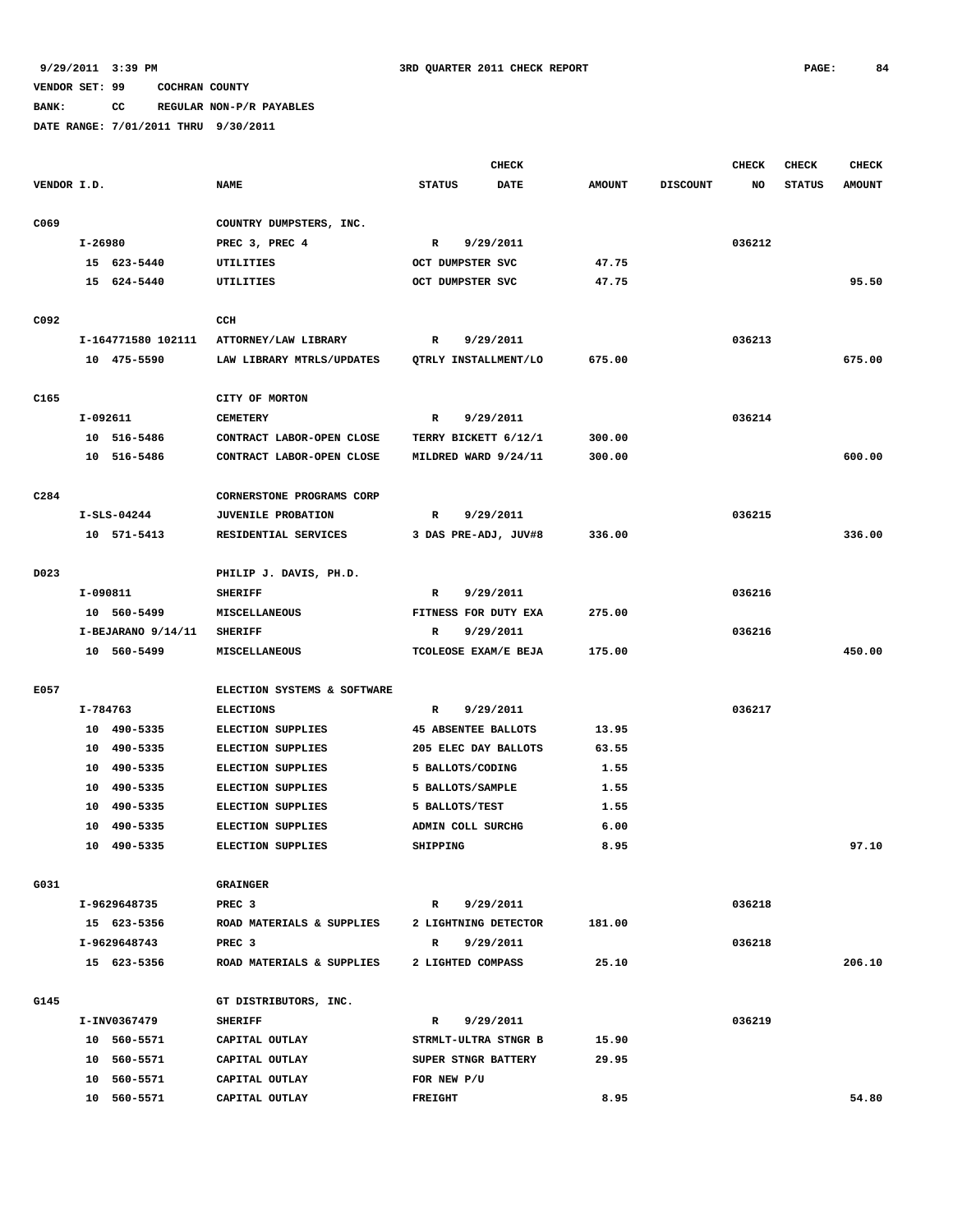**BANK: CC REGULAR NON-P/R PAYABLES**

|             |             |             |                                                   |                       | CHECK       |               |                 | <b>CHECK</b> | <b>CHECK</b>  | <b>CHECK</b>  |
|-------------|-------------|-------------|---------------------------------------------------|-----------------------|-------------|---------------|-----------------|--------------|---------------|---------------|
| VENDOR I.D. |             |             | <b>NAME</b>                                       | <b>STATUS</b>         | <b>DATE</b> | <b>AMOUNT</b> | <b>DISCOUNT</b> | NO           | <b>STATUS</b> | <b>AMOUNT</b> |
| G180        |             |             | GUARDIAN SECURITY SOLUTIONS L.                    |                       |             |               |                 |              |               |               |
|             | I-8706      |             | COURTHOUSE SECURITY                               | R                     | 9/29/2011   |               |                 | 036220       |               |               |
|             |             | 24 510-5499 | COURTHOUSE SECURITY CCP102.0 REPL SMOKE DETECTOR  |                       |             | 367.50        |                 |              |               |               |
|             |             | 24 510-5499 | COURTHOUSE SECURITY CCP102.0                      | TREASURER OFC 9/2/11  |             |               |                 |              |               |               |
|             |             | 24 510-5499 | COURTHOUSE SECURITY CCP102.0 ESL-FA SMOKE DETECTO |                       |             | 250.00        |                 |              |               | 617.50        |
|             |             |             |                                                   |                       |             |               |                 |              |               |               |
| H126        |             |             | HOLLAND'S OFFICE TECHNOLOGIES                     |                       |             |               |                 |              |               |               |
|             | I-92899     |             | NON-DEPT'L                                        | R                     | 9/29/2011   |               |                 | 036221       |               |               |
|             |             | 10 409-5300 | COUNTY-WIDE SUPPLIES                              | TONER FOR FAX         |             | 76.99         |                 |              |               | 76.99         |
| J040        |             |             | JONES MCCLURE PUBLISHING                          |                       |             |               |                 |              |               |               |
|             | I-100248948 |             | CLERK                                             | R                     | 9/29/2011   |               |                 | 036222       |               |               |
|             |             | 10 403-5310 | OFFICE SUPPLIES                                   | PROBATE CODE+ 2011-1  |             | 71.10         |                 |              |               |               |
|             |             | 10 403-5310 | OFFICE SUPPLIES                                   | CPRC+ 2011-12         |             | 71.10         |                 |              |               |               |
|             |             | 10 403-5310 | OFFICE SUPPLIES                                   | FAMILY CODE+ 2011-12  |             | 71.10         |                 |              |               |               |
|             |             | 10 403-5310 | OFFICE SUPPLIES                                   | SHIPPING              |             | 13.00         |                 |              |               |               |
|             | I-100248954 |             | COUNTY COURT                                      | R                     | 9/29/2011   |               |                 | 036222       |               |               |
|             |             | 10 426-5310 | OFFICE SUPPLIES                                   | O'CONNOR'S FAM CODE   |             | 79.00         |                 |              |               |               |
|             |             | 10 426-5310 | OFFICE SUPPLIES                                   | O'CONNOR'S PROBATE C  |             | 79.00         |                 |              |               |               |
|             |             | 10 426-5310 | OFFICE SUPPLIES                                   | SHIPPING              |             | 10.00         |                 |              |               |               |
|             | I-100248955 |             | COUNTY COURT                                      | $\mathbb{R}$          | 9/29/2011   |               |                 | 036222       |               |               |
|             |             | 10 426-5310 | OFFICE SUPPLIES                                   | O'CONNOR'S TX CRIM C  |             | 79.00         |                 |              |               |               |
|             |             | 10 426-5310 | OFFICE SUPPLIES                                   | SHIPPING              |             | 3.00          |                 |              |               | 476.30        |
|             |             |             |                                                   |                       |             |               |                 |              |               |               |
| L010        |             |             | LEWIS FARM & RANCH STORE INC                      |                       |             |               |                 |              |               |               |
|             | I-24939     |             | PREC 4                                            | R                     | 9/29/2011   |               |                 | 036223       |               |               |
|             |             | 15 624-5356 | ROAD MATERIALS & SUPPLIES                         | ANT KILLER            |             | 12.49         |                 |              |               |               |
|             |             | 15 624-5356 | ROAD MATERIALS & SUPPLIES                         | LESS DISCOUNT         |             | 1.25CR        |                 |              |               |               |
|             | I-25089     |             | PREC <sub>3</sub>                                 | R                     | 9/29/2011   |               |                 | 036223       |               |               |
|             |             | 15 623-5451 | <b>REPAIRS</b>                                    | TOILET LINE           |             | 5.49          |                 |              |               |               |
|             |             | 15 623-5356 | ROAD MATERIALS & SUPPLIES                         | ANT KILLER            |             | 12.49         |                 |              |               |               |
|             | I-25266     |             | PREC 3                                            | R                     | 9/29/2011   |               |                 | 036223       |               |               |
|             |             | 15 623-5451 | <b>REPAIRS</b>                                    | <b>CONCRETE</b>       |             | 18.49         |                 |              |               |               |
|             |             | 15 623-5451 | <b>REPAIRS</b>                                    | <b>PAINT</b>          |             | 24.99         |                 |              |               |               |
|             |             | 15 623-5451 | REPAIRS                                           | LESS DISCOUNT         |             | 4.35CR        |                 |              |               |               |
|             | I-25536     |             | PREC 1                                            | R 9/29/2011           |             |               |                 | 036223       |               |               |
|             |             | 15 621-5356 | ROAD MATERIALS & SUPPLIES                         | OIL                   |             | 43.95         |                 |              |               |               |
|             |             | 15 621-5356 | ROAD MATERIALS & SUPPLIES                         | LESS DISCOUNT         |             | 4.40CR        |                 |              |               |               |
|             | I-25680     |             | ACTIVITY BLDG                                     | R 9/29/2011           |             |               |                 | 036223       |               |               |
|             |             | 10 662-5332 | CUSTODIAL SUPPLIES                                | LIGHTS                |             | 6.58          |                 |              |               |               |
|             |             | 10 662-5332 | CUSTODIAL SUPPLIES                                | <b>GROUND ADAPTER</b> |             | 1.79          |                 |              |               |               |
|             |             | 10 662-5332 | CUSTODIAL SUPPLIES                                | LESS DISCOUNT         |             | 0.84CR        |                 |              |               |               |
|             | I-25896     |             | PREC 4                                            | R 9/29/2011           |             |               |                 | 036223       |               |               |
|             |             | 15 624-5356 | ROAD MATERIALS & SUPPLIES                         | <b>FILTER</b>         |             | 1.99          |                 |              |               |               |
|             |             | 15 624-5356 | ROAD MATERIALS & SUPPLIES                         | <b>COFFEE</b>         |             | 17.95         |                 |              |               |               |
|             |             | 15 624-5356 | ROAD MATERIALS & SUPPLIES                         | 2 SUGAR               |             | 3.90          |                 |              |               |               |
|             |             | 15 624-5356 | ROAD MATERIALS & SUPPLIES                         | LESS DISCOUNT         |             | 2.38CR        |                 |              |               |               |
|             | I-25952     |             | PARK                                              | R 9/29/2011           |             |               |                 | 036223       |               |               |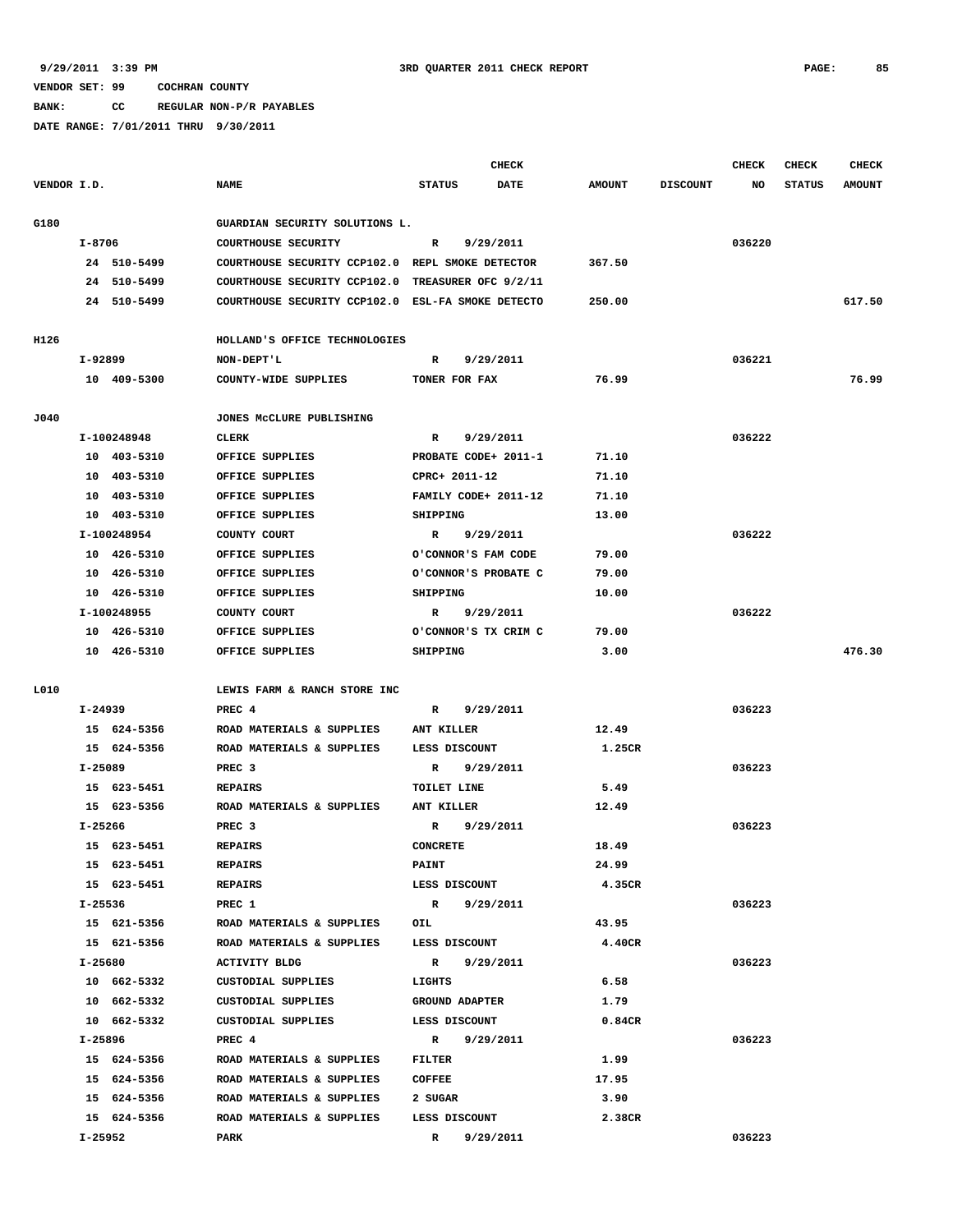**BANK: CC REGULAR NON-P/R PAYABLES**

|             |             |                   |                                |                    | <b>CHECK</b>          |               |                 | CHECK  | CHECK         | <b>CHECK</b>  |
|-------------|-------------|-------------------|--------------------------------|--------------------|-----------------------|---------------|-----------------|--------|---------------|---------------|
| VENDOR I.D. |             |                   | <b>NAME</b>                    | <b>STATUS</b>      | DATE                  | <b>AMOUNT</b> | <b>DISCOUNT</b> | NO     | <b>STATUS</b> | <b>AMOUNT</b> |
| L010        |             |                   | LEWIS FARM & RANCH STOCONT     |                    |                       |               |                 |        |               |               |
|             | I-25952     |                   | PARK                           | $\mathbb{R}$       | 9/29/2011             |               |                 | 036223 |               |               |
|             |             | 10 660-5332       | CUSTODIAL SUPPLIES             | <b>CHAIN</b>       |                       | 3.29          |                 |        |               |               |
|             |             | 10 660-5332       | CUSTODIAL SUPPLIES             | <b>DISCOUNT</b>    |                       | 0.33CR        |                 |        |               |               |
|             | $I-25983$   |                   | <b>SHERIFF</b>                 | R                  | 9/29/2011             |               |                 | 036223 |               |               |
|             |             | 10 560-5451       | MACHINERY-NON-OFFICE REPAIR    | 2X4X8              |                       | 2.99          |                 |        |               |               |
|             | I-26182     |                   | PARK/AIRPORT                   | R                  | 9/29/2011             |               |                 | 036223 |               |               |
|             |             | 30 518-5332       | CUSTODIAL SUPPLIES             | MAG LITE           |                       | 9.99          |                 |        |               |               |
|             | $I - 26226$ |                   | PREC 1                         | R                  | 9/29/2011             |               |                 | 036223 |               |               |
|             |             | 15 621-5356       | ROAD MATERIALS & SUPPLIES      | 2 HOES             |                       | 59.90         |                 |        |               |               |
|             |             | 15 621-5356       | ROAD MATERIALS & SUPPLIES      | <b>SHOVEL</b>      |                       | 12.99         |                 |        |               |               |
|             | $I - 26234$ |                   | PREC 1                         | $\mathbb{R}$       | 9/29/2011             |               |                 | 036223 |               |               |
|             |             | 15 621-5356       | ROAD MATERIALS & SUPPLIES      | SAW                |                       | 10.49         |                 |        |               |               |
|             | I-26452     |                   | <b>CEMETERY</b>                | $\mathbf R$        | 9/29/2011             |               |                 | 036223 |               |               |
|             |             | 10 516-5332       | CUSTODIAL SUPPLIES             | AIR GAUGE          |                       | 9.49          |                 |        |               |               |
|             |             | 10 516-5332       | CUSTODIAL SUPPLIES             | <b>GOPHER BAIT</b> |                       | 49.95         |                 |        |               |               |
|             |             | 10 516-5332       | <b>CUSTODIAL SUPPLIES</b>      | HAND CLEANER       |                       | 3.49          |                 |        |               |               |
|             |             | 10 516-5332       | <b>CUSTODIAL SUPPLIES</b>      | <b>DISCOUNT</b>    |                       | 6.29CR        |                 |        |               | 292.85        |
| L057        |             |                   | L KENLEY, dba                  |                    |                       |               |                 |        |               |               |
|             | I-4577      |                   | <b>SHERIFF</b>                 | R                  | 9/29/2011             |               |                 | 036225 |               |               |
|             |             | 10 560-5571       | CAPITAL OUTLAY                 |                    | LETTER 2012 F250      | 110.00        |                 |        |               | 110.00        |
|             |             |                   |                                |                    |                       |               |                 |        |               |               |
| L178        |             |                   | STEVE J OLIS dba               |                    |                       |               |                 |        |               |               |
|             |             | I-082911 LIBRARY  | LIBRARY                        | R                  | 9/29/2011             |               |                 | 036226 |               |               |
|             |             | 10 650-5451       | <b>REPAIR</b>                  |                    | REPL CONDENS W/PAYNE  | 3,800.00      |                 |        |               |               |
|             |             | 10 650-5451       | <b>REPAIR</b>                  |                    | INSTALL HIGH VOLT WI  |               |                 |        |               |               |
|             |             | 10 650-5451       | <b>REPAIR</b>                  |                    | LIQD LINE DRYER, SIGH |               |                 |        |               |               |
|             |             | 10 650-5451       | <b>REPAIR</b>                  | CHC1F2 FREON       |                       |               |                 |        |               |               |
|             |             | I-091311 ACT BLDG | <b>ACTIVITY BLDG</b>           | R                  | 9/29/2011             |               |                 | 036226 |               |               |
|             |             | 10 662-5451       | <b>REPAIR</b>                  |                    | 2 SUPR STOP LEAK      | 300.00        |                 |        |               |               |
|             | 10          | 662-5451          | <b>REPAIR</b>                  |                    | 4 HI FLO AIR FILTERS  | 56.00         |                 |        |               |               |
|             |             | 10 662-5451       | <b>REPAIR</b>                  |                    | 4 HI FLO AIR FILTERS  | 62.00         |                 |        |               |               |
|             | 10          | 662-5451          | <b>REPAIR</b>                  |                    | 14 CHCIF2 FREON       | 560.00        |                 |        |               |               |
|             |             | 10 662-5451       | <b>REPAIR</b>                  | MISC SUPPLIES      |                       | 20.00         |                 |        |               |               |
|             |             | 10 662-5451       | <b>REPAIR</b>                  |                    | DIAG/TEST SYSTEM      | 75.00         |                 |        |               |               |
|             |             | 10 662-5451       | <b>REPAIR</b>                  |                    | RPR FREON LEAKS; REPL | 525.00        |                 |        |               |               |
|             |             | 10 662-5451       | <b>REPAIR</b>                  |                    | INSTL STOPLEAK, FREON |               |                 |        |               | 5,398.00      |
| L189        |             |                   | HOCKLEY COUNTY PUBLISHING CO.I |                    |                       |               |                 |        |               |               |
|             |             | I-082111          | COMMISSIONERS COURT            | R                  | 9/29/2011             |               |                 | 036227 |               |               |
|             |             | 15 610-5430       | LEGAL NOTICES                  |                    | COUNTY-WIDE SCHL TAX  | 201.60        |                 |        |               |               |
|             |             | 15 610-5430       | LEGAL NOTICES                  |                    | COCHRAN CO TAX RATE   | 201.60        |                 |        |               |               |
|             |             | 15 610-5430       | LEGAL NOTICES                  | <b>DISCOUNT</b>    |                       | 56.70CR       |                 |        |               | 346.50        |
|             |             |                   |                                |                    |                       |               |                 |        |               |               |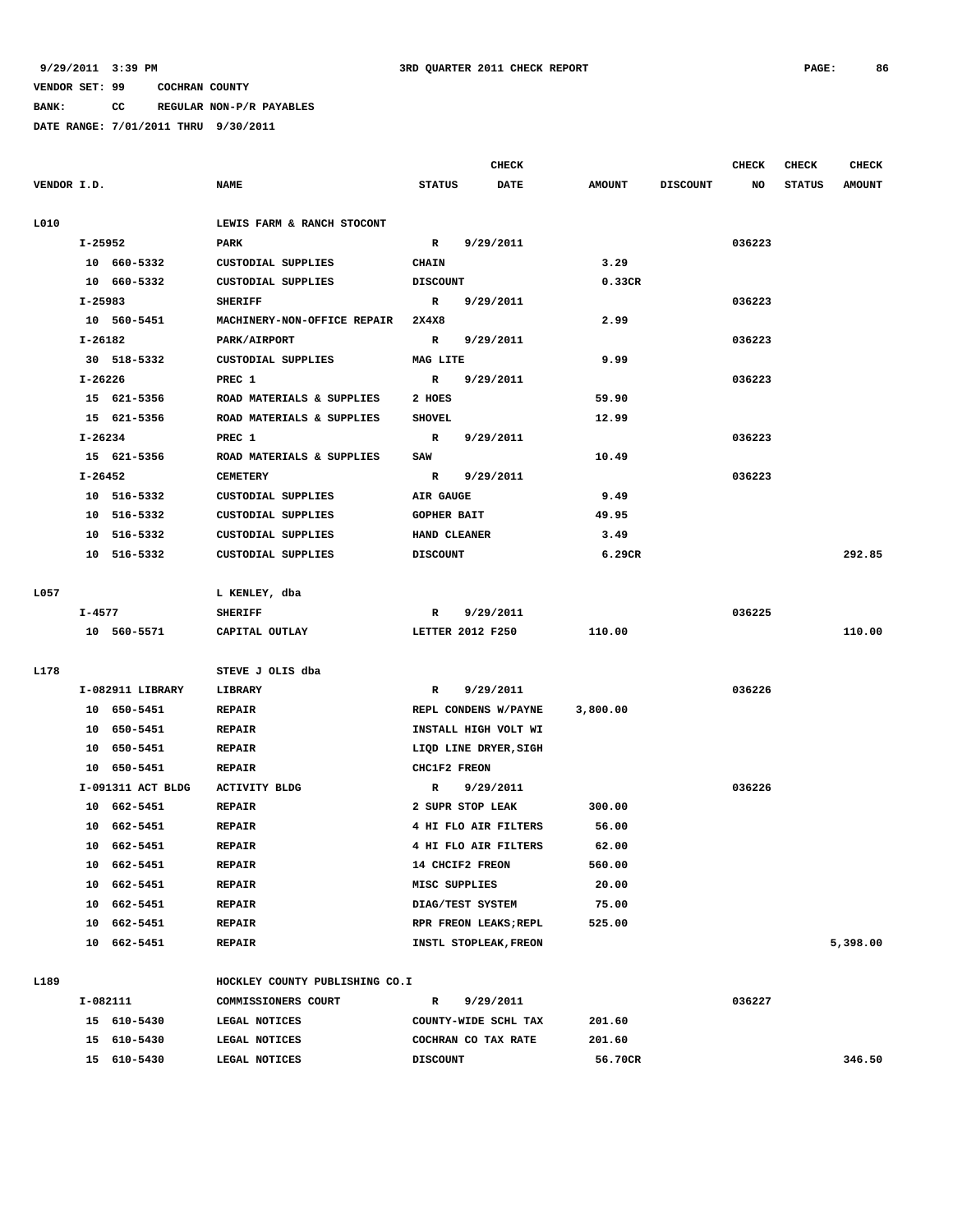**BANK: CC REGULAR NON-P/R PAYABLES**

|             |          |                                    |                                                    |                      | <b>CHECK</b> |               |                 | <b>CHECK</b> | <b>CHECK</b>  | CHECK         |
|-------------|----------|------------------------------------|----------------------------------------------------|----------------------|--------------|---------------|-----------------|--------------|---------------|---------------|
| VENDOR I.D. |          |                                    | <b>NAME</b>                                        | <b>STATUS</b>        | <b>DATE</b>  | <b>AMOUNT</b> | <b>DISCOUNT</b> | NO           | <b>STATUS</b> | <b>AMOUNT</b> |
| M018        |          |                                    | MORTON INSURANCE AGENCY                            |                      |              |               |                 |              |               |               |
|             |          | I-DW#14315,14563                   | <b>ACTIVITY BLDG</b>                               | $\mathbb{R}$         | 9/29/2011    |               |                 | 036228       |               |               |
|             |          | 10 000-4370.101                    | RENT-ACTIVITY BUILDING                             | REF DEP FROM APR 201 |              | 125.00        |                 |              |               |               |
|             |          | 10 000-4370.101                    | RENT-ACTIVITY BUILDING                             | REF RENT FOR 9/22/11 |              | 35.00         |                 |              |               | 160.00        |
|             |          |                                    |                                                    |                      |              |               |                 |              |               |               |
| M031        |          |                                    | MILLER PAPER & PACKAGING CO                        |                      |              |               |                 |              |               |               |
|             |          | I-S2019683.001                     | SENIOR CITIZENS                                    | R                    | 9/29/2011    |               |                 | 036229       |               |               |
|             |          | 10 000-4380.200                    | OTHER [MISCELLANEOUS]                              | 5PK MED NITRILE GLOV |              | 41.37         |                 |              |               |               |
|             |          | 10 000-4380.200                    | OTHER [MISCELLANEOUS]                              | 5PK LG NITRILE GLOVE |              | 41.37         |                 |              |               | 82.74         |
|             |          |                                    |                                                    |                      |              |               |                 |              |               |               |
| M034        |          |                                    | MATTHEW BENDER & CO, INC                           |                      |              |               |                 |              |               |               |
|             |          | I-0099198761 09/11                 | <b>SHERIFF</b>                                     | $\mathbb{R}$         | 9/29/2011    |               |                 | 036230       |               |               |
|             |          | 10 560-5310                        | OFFICE SUPPLIES                                    | TX CIV PROCESS 7TH 1 |              | 40.47         |                 |              |               |               |
|             |          | 10 560-5310                        | OFFICE SUPPLIES                                    | TX CRIM & TRAF LAW 1 |              | 75.71         |                 |              |               | 116.18        |
|             |          |                                    |                                                    |                      |              |               |                 |              |               |               |
| M092        |          |                                    | SYLVIA MARTINEZ                                    |                      |              |               |                 |              |               |               |
|             |          | I-08-10-4110 INTERP DISTRICT COURT |                                                    | R                    | 9/29/2011    |               |                 | 036231       |               |               |
|             |          | 10 435-5499                        | MISCELLANEOUS                                      | INTERPRETER FEE/GARC |              | 50.00         |                 |              |               | 50.00         |
|             |          |                                    |                                                    |                      |              |               |                 |              |               |               |
| M252        |          |                                    | <b>JEFF MOLLOY</b>                                 |                      |              |               |                 |              |               |               |
|             | I-092711 |                                    | <b>EXTENSION SVC</b>                               | R                    | 9/29/2011    |               |                 | 036232       |               |               |
|             |          | 10 665-5427                        | CO AGENT-TRAVEL-OUT OF COUNTY MEAL 9/23, MULESHOE  |                      |              | 6.38          |                 |              |               |               |
|             |          | 10 665-5427                        | CO AGENT-TRAVEL-OUT OF COUNTY MEAL 9/23, PAMPA     |                      |              | 10.17         |                 |              |               |               |
|             |          | 10 665-5427                        | CO AGENT-TRAVEL-OUT OF COUNTY LODGING, 1 NITE, PAM |                      |              | 77.00         |                 |              |               |               |
|             |          | 10 665-5330                        | FUEL AND OIL                                       | GAS, PAMPA 9/24      |              | 35.35         |                 |              |               |               |
|             |          | 10 665-5427                        | CO AGENT-TRAVEL-OUT OF COUNTY MEAL 9/24, AMARILLO  |                      |              | 6.39          |                 |              |               | 135.29        |
| <b>NO01</b> |          |                                    | NATIONAL ASSN. OF COUNTIES                         |                      |              |               |                 |              |               |               |
|             | I-77541  |                                    | COMMISSIONERS COURT                                | R                    | 9/29/2011    |               |                 | 036233       |               |               |
|             |          | 15 610-5481                        | DUES AND REGISTRATION                              | COUNTY MEMBERSHIP DU |              | 400.00        |                 |              |               | 400.00        |
|             |          |                                    |                                                    |                      |              |               |                 |              |               |               |
| N015        |          |                                    | NINTH ADM. JUDICIAL REGIO                          |                      |              |               |                 |              |               |               |
|             |          | I-2011 ASSESSMENT                  | DISTRICT COURT                                     | $\mathbb{R}$         | 9/29/2011    |               |                 | 036234       |               |               |
|             |          | 10 435-5415                        | <b>ASSESSMENT</b>                                  | 2011 ASSESSMENT      |              | 330.75        |                 |              |               | 330.75        |
|             |          |                                    |                                                    |                      |              |               |                 |              |               |               |
| N082        |          |                                    | <b>NETDATA</b>                                     |                      |              |               |                 |              |               |               |
|             | I-13054  |                                    | SHERIFF                                            | $\mathbf R$          | 9/29/2011    |               |                 | 036235       |               |               |
|             |          | 10 560-5411                        | MAINTENANCE CONTRACTS                              | MUGSHOT SFTWR MAINTE |              | 5,700.00      |                 |              |               |               |
|             |          | 10 560-5411                        | MAINTENANCE CONTRACTS                              | 10/11-09/12          |              |               |                 |              |               |               |
|             | I-13131  |                                    | <b>CLERK</b>                                       | R 9/29/2011          |              |               |                 | 036235       |               |               |
|             |          | 10 403-5411                        | MAINTENANCE CONTRACTS                              | HARDWR MAINT 10/1/11 |              | 5,000.00      |                 |              |               | 10,700.00     |
|             |          |                                    |                                                    |                      |              |               |                 |              |               |               |
| 0037        |          |                                    | ANGELA OVERMAN                                     |                      |              |               |                 |              |               |               |
|             |          | I-CPS 10-05, 11-06                 | DISTRICT COURT                                     | R                    | 9/29/2011    |               |                 | 036236       |               |               |
|             |          | 10 435-5400                        | ATTORNEY AD LITEM                                  | CPS 10-05-4178, CHIL |              | 250.00        |                 |              |               |               |
|             |          | 10 435-5400                        | ATTORNEY AD LITEM                                  | CPS 11-06-4239, CHIL |              | 250.00        |                 |              |               | 500.00        |
|             |          |                                    |                                                    |                      |              |               |                 |              |               |               |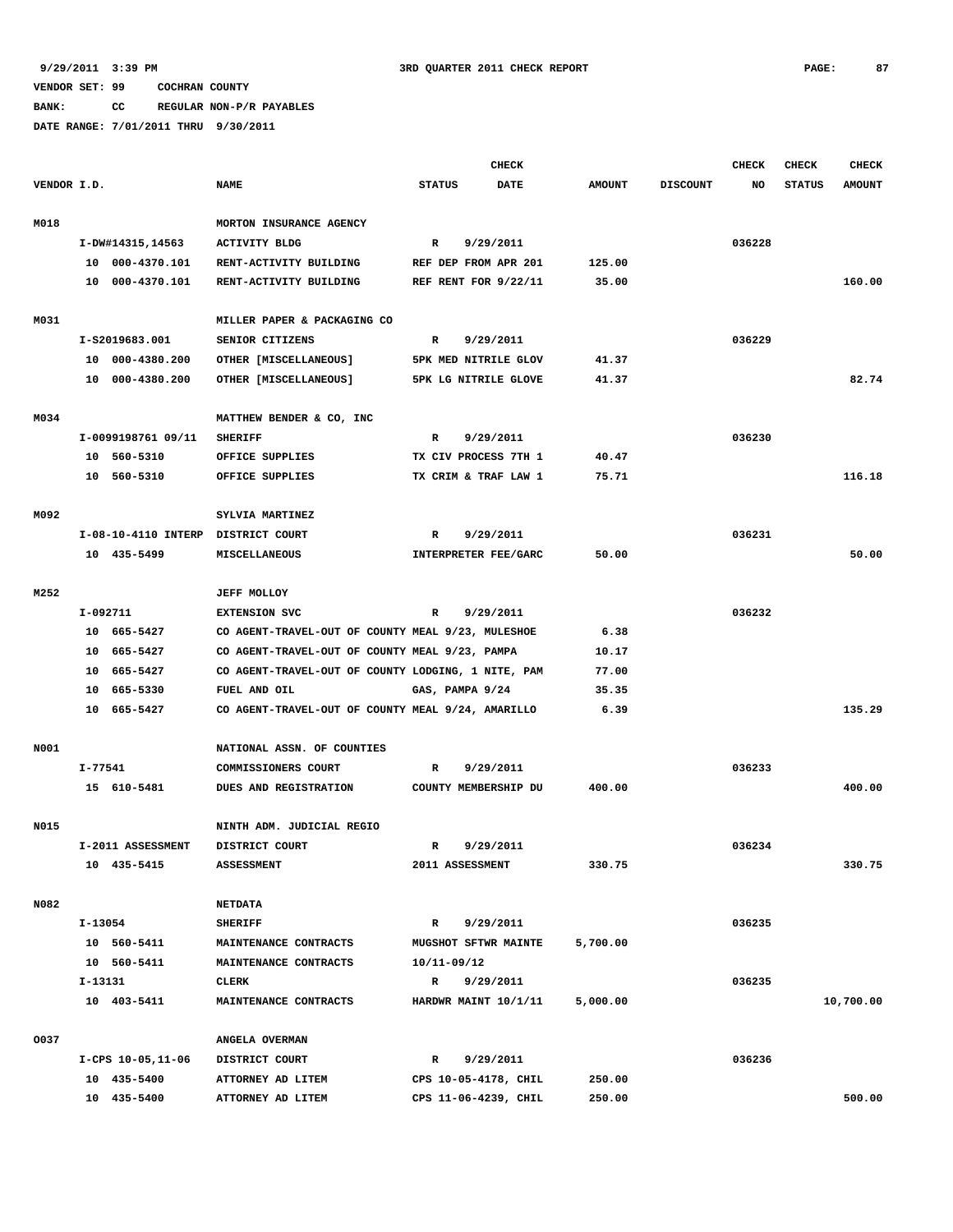**BANK: CC REGULAR NON-P/R PAYABLES**

|             |       |                  |                                                |                      | <b>CHECK</b>         |               |                 | CHECK  | <b>CHECK</b>  | <b>CHECK</b>  |
|-------------|-------|------------------|------------------------------------------------|----------------------|----------------------|---------------|-----------------|--------|---------------|---------------|
| VENDOR I.D. |       |                  | <b>NAME</b>                                    | <b>STATUS</b>        | <b>DATE</b>          | <b>AMOUNT</b> | <b>DISCOUNT</b> | NO     | <b>STATUS</b> | <b>AMOUNT</b> |
|             |       |                  |                                                |                      |                      |               |                 |        |               |               |
| 0109        |       |                  | 110TH JUDICIAL DISTRICT JUVENI                 |                      |                      |               |                 |        |               |               |
|             | I-180 |                  | <b>JUVENILE PROBATION</b>                      | $\mathbb{R}$         | 9/29/2011            |               |                 | 036237 |               |               |
|             |       | 10 571-5413      | RESIDENTIAL SERVICES                           | 18DAS, JUV#804       |                      | 1,080.00      |                 |        |               |               |
|             | 10    | 571-5413         | RESIDENTIAL SERVICES                           | 31DAS, JUV#810       |                      | 1,860.00      |                 |        |               |               |
|             | 10    | 571-5412         | COUNTY-NON RESIDENTIAL SERVICEMEDICAL, JUV#810 |                      |                      | 156.00        |                 |        |               | 3,096.00      |
|             |       |                  |                                                |                      |                      |               |                 |        |               |               |
| P007        |       |                  | PAYROLL CLEARING ACCT                          |                      |                      |               |                 |        |               |               |
|             |       | I-3RD QTR 2011   | ALL DEPTS--WRKR COMP                           | R                    | 9/29/2011            |               |                 | 036238 |               |               |
|             |       | 10 400-5204      | WORKERS' COMPENSATION                          | W/C QTRLY DEPOSIT-CN |                      | 46.81         |                 |        |               |               |
|             | 10    | 403-5204         | WORKERS' COMPENSATION                          | W/C QTRLY DEPOSIT-CL |                      | 65.61         |                 |        |               |               |
|             | 10    | 435-5204         | WORKERS' COMPENSATION                          | W/C QTRLY DEPOSIT-DI |                      | 9.81          |                 |        |               |               |
|             | 10    | 455-5204         | WORKERS' COMPENSATION                          | W/C QRTRLY DEPOSIT-J |                      | 23.07         |                 |        |               |               |
|             | 10    | 475-5204         | WORKERS' COMPENSATION                          | W/C QTRLY DEPOSIT-CN |                      | 35.08         |                 |        |               |               |
|             |       | 476-5204         |                                                |                      |                      |               |                 |        |               |               |
|             | 10    |                  | WORKERS' COMPENSATION                          | W/C QTRLY DEPOSIT-DI |                      | 59.89         |                 |        |               |               |
|             | 10    | 490-5204         | WORKERS' COMPENSATION                          | W/C QTRLY DEPOSIT-EL |                      |               |                 |        |               |               |
|             | 10    | 495-5204         | WORKERS' COMPENSATION                          | W/C QTRLY DEPOSIT-AU |                      | 40.58         |                 |        |               |               |
|             | 10    | 497-5204         | WORKERS' COMPENSATION                          | W/C QTRLY DEPOSIT-TR |                      | 23.51         |                 |        |               |               |
|             | 10    | 499-5204         | WORKERS' COMPENSATION                          | W/C QTRLY DEPOSIT-TA |                      | 61.58         |                 |        |               |               |
|             | 10    | 510-5204         | WORKERS' COMPENSATION                          |                      | W/C QTRLY DEPOSIT-CO | 340.76        |                 |        |               |               |
|             | 10    | 512-5204         | WORKERS' COMPENSATION                          | W/C QTRLY DEPOSIT-JA |                      | 578.77        |                 |        |               |               |
|             | 10    | 516-5204         | WORKERS' COMPENSATION                          | W/C QTRLY DEPOSIT-CE |                      | 422.70        |                 |        |               |               |
|             | 10    | 550-5204         | WORKERS' COMPENSATION                          | W/C QTRLY DEPOSIT-CO |                      | 190.82        |                 |        |               |               |
|             | 10    | 560-5204         | WORKERS' COMPENSATION                          |                      | W/C QTRLY DEPOSIT-SH | 2,546.32      |                 |        |               |               |
|             | 10    | 571-5204         | WORKERS' COMPENSATION                          | W/C QTRLY DEPOSIT-JU |                      | 29.31         |                 |        |               |               |
|             | 10    | 650-5204         | WORKERS' COMPENSATION                          |                      | W/C QTRLY DEPOSIT-LI | 58.46         |                 |        |               |               |
|             | 10    | 652-5204         | WORKERS' COMPENSATION                          | W/C QTRLY DEPOSIT-MU |                      | 17.49         |                 |        |               |               |
|             | 10    | 660-5204         | WORKERS' COMPENSATION                          | W/C QTRLY DEPOSIT-PA |                      | 282.80        |                 |        |               |               |
|             | 10    | 662-5204         | WORKERS' COMPENSATION                          | W/C QTRLY DEPOSIT-AC |                      | 327.02        |                 |        |               |               |
|             | 10    | 663-5204         | WORKERS' COMPENSATION                          | W/C QTRLY DEPOSIT-SR |                      | 133.67        |                 |        |               |               |
|             | 10    | 665-5204         | WORKERS' COMPENSATION                          | W/C QTRLY DEPOSIT-EX |                      | 17.48         |                 |        |               |               |
|             | 15    | 610-5204         | WORKERS' COMPENSATION                          | W/C QTRLY DEPOSIT-CO |                      | 512.25        |                 |        |               |               |
|             | 15    | 621-5204         | WORKERS' COMPENSATION                          |                      | W/C QTRLY DEPOSIT-PR | 1,355.30      |                 |        |               |               |
|             |       | 15 622-5204      | WORKERS' COMPENSATION                          | W/C QTRLY DEPOSIT-PR |                      | 1,118.04      |                 |        |               |               |
|             |       | 15 623-5204      | WORKERS' COMPENSATION                          | W/C QTRLY DEPOSIT-PR |                      | 1,073.28      |                 |        |               |               |
|             |       | 15 624-5204      | WORKERS' COMPENSATION                          |                      | W/C QTRLY DEPOSIT-PR | 1,073.28      |                 |        |               |               |
|             |       | 30 518-5204      | WORKERS COMPENSATION                           |                      | W/C QTRLY DEPOSIT-AI | 121.20        |                 |        |               | 10,564.89     |
|             |       |                  |                                                |                      |                      |               |                 |        |               |               |
| P017        |       |                  | <b>POSTMASTER</b>                              |                      |                      |               |                 |        |               |               |
|             |       | I-JP 092111      | <b>JUSTICE OF PEACE</b>                        | R                    | 9/29/2011            |               |                 | 036239 |               |               |
|             |       | 10 455-5311      | POSTAL EXPENSES                                | 1 ROLL \$.44 STAMPS  |                      | 44.00         |                 |        |               |               |
|             |       | I-LIBRARY 082611 | LIBRARY                                        | R                    | 9/29/2011            |               |                 | 036239 |               |               |
|             |       | 10 650-5311      | POSTAL EXPENSES                                | 20 \$2 STAMPS        |                      | 40.00         |                 |        |               |               |
|             |       | I-SHERIFF 091611 | <b>SHERIFF</b>                                 | R                    | 9/29/2011            |               |                 | 036239 |               |               |
|             |       | 10 560-5311      | POSTAL EXPENSES                                | 2 ROLLS \$.44 STAMPS |                      | 88.00         |                 |        |               | 172.00        |
|             |       |                  |                                                |                      |                      |               |                 |        |               |               |
|             |       |                  |                                                |                      |                      |               |                 |        |               |               |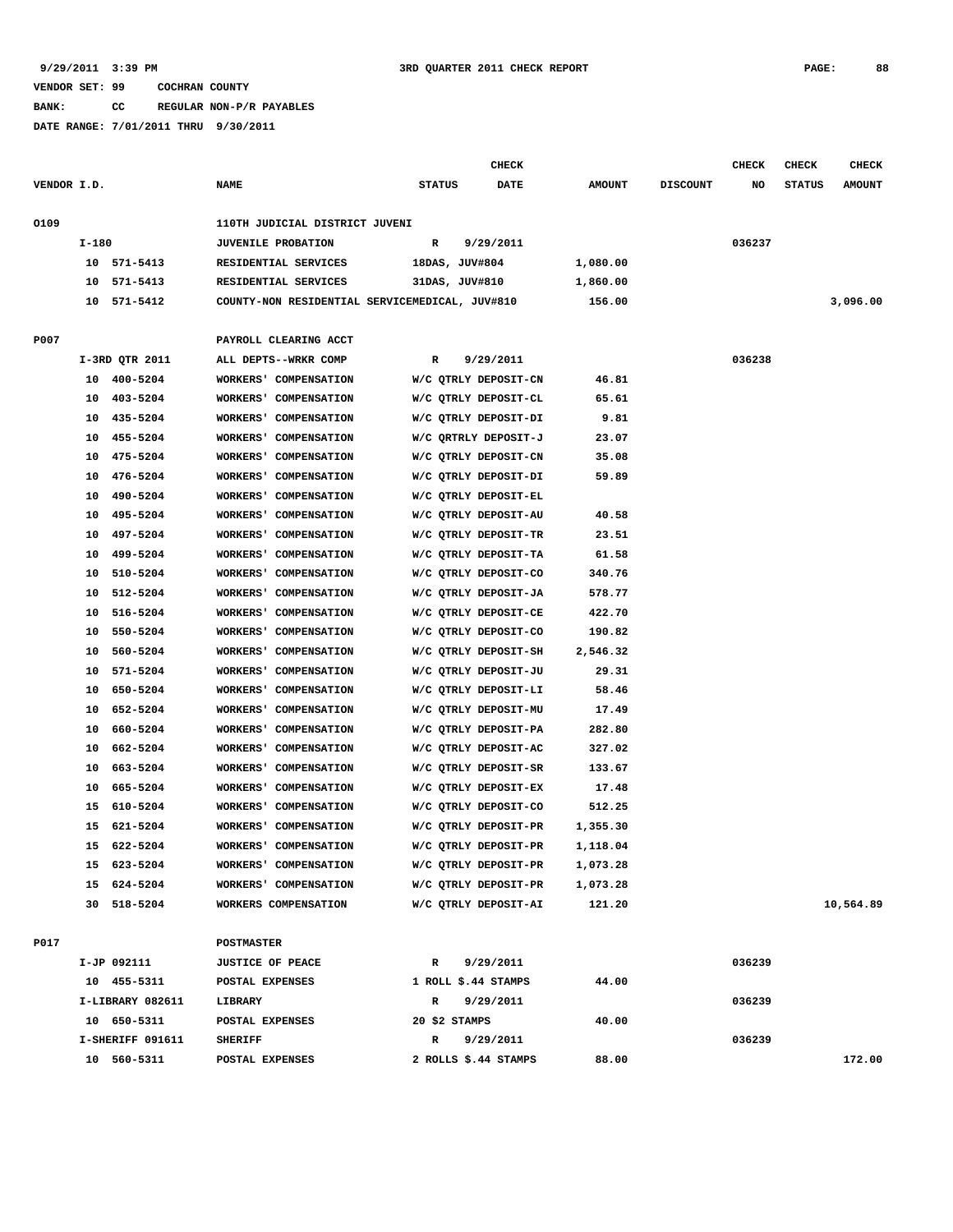**BANK: CC REGULAR NON-P/R PAYABLES**

|             |          |                |                             |                              | <b>CHECK</b>         |               |                 | CHECK  | <b>CHECK</b>  | <b>CHECK</b>  |
|-------------|----------|----------------|-----------------------------|------------------------------|----------------------|---------------|-----------------|--------|---------------|---------------|
| VENDOR I.D. |          |                | <b>NAME</b>                 | <b>STATUS</b>                | <b>DATE</b>          | <b>AMOUNT</b> | <b>DISCOUNT</b> | NO     | <b>STATUS</b> | <b>AMOUNT</b> |
|             |          |                |                             |                              |                      |               |                 |        |               |               |
| P083        |          |                | PHILPOTT MOTORS LTD         |                              |                      |               |                 |        |               |               |
|             | I-312089 |                | <b>SHERIFF</b>              | R                            | 9/29/2011            |               |                 | 036240 |               |               |
|             |          | 10 560-5451    | MACHINERY-NON-OFFICE REPAIR |                              | PUSH BUMPER/UNIT 123 | 195.10        |                 |        |               | 195.10        |
|             |          |                |                             |                              |                      |               |                 |        |               |               |
| P088        |          |                | PITNEY BOWES CREDIT CORP    |                              |                      |               |                 |        |               |               |
|             |          | I-6606405-SP11 | <b>CLERK</b>                | $\mathbb{R}$                 | 9/29/2011            |               |                 | 036241 |               |               |
|             |          | 10 403-5311    | POSTAL EXPENSES             |                              | POSTAGE MTR LEASE 3R | 771.00        |                 |        |               | 771.00        |
| P088        |          |                | PITNEY BOWES CREDIT CORP    |                              |                      |               |                 |        |               |               |
|             |          | I-6617824-SP11 | TAX OFFICE                  | R                            | 9/29/2011            |               |                 | 036242 |               |               |
|             |          | 10 499-5311    | POSTAL EXPENSES             |                              | POSTAGE MTR LEASE/3R | 1,197.00      |                 |        |               | 1,197.00      |
|             |          |                |                             |                              |                      |               |                 |        |               |               |
| R033        |          |                | <b>GERALD RAMSEY</b>        |                              |                      |               |                 |        |               |               |
|             |          | I-OCT '11 RENT | NON-DEPT'L/STORAGE BLDG     | R                            | 9/29/2011            |               |                 | 036243 |               |               |
|             |          | 10 409-5499    | <b>MISCELLANEOUS</b>        |                              | STORAGE BLDG RENT OC | 300.00        |                 |        |               | 300.00        |
|             |          |                |                             |                              |                      |               |                 |        |               |               |
| R043        |          |                | RAY RAMON                   |                              |                      |               |                 |        |               |               |
|             | I-926251 |                | <b>COURTHOUSE</b>           | $\mathbb{R}$                 | 9/29/2011            |               |                 | 036244 |               |               |
|             |          | 10 510-5411    | MAINTENANCE CONTRACTS       | YARD CUT                     |                      | 150.00        |                 |        |               |               |
|             | I-926252 |                | <b>COURTHOUSE</b>           | R                            | 9/29/2011            |               |                 | 036244 |               |               |
|             |          | 10 510-5411    | MAINTENANCE CONTRACTS       | YARD CUT                     |                      | 150.00        |                 |        |               |               |
|             | I-926253 |                | <b>COURTHOUSE</b>           | $\mathbf R$                  | 9/29/2011            |               |                 | 036244 |               |               |
|             |          | 10 510-5411    | MAINTENANCE CONTRACTS       | YARD CUT                     |                      | 150.00        |                 |        |               |               |
|             | I-926254 |                | <b>COURTHOUSE</b>           | R                            | 9/29/2011            |               |                 | 036244 |               |               |
|             |          | 10 560-5411    | MAINTENANCE CONTRACTS       | YARD CUT                     |                      | 150.00        |                 |        |               | 600.00        |
|             |          |                |                             |                              |                      |               |                 |        |               |               |
| R099        |          |                | CYNDIA LEA GUAJARDO dba     |                              |                      |               |                 |        |               |               |
|             | I-99267  |                | <b>SHERIFF</b>              | R                            | 9/29/2011            |               |                 | 036245 |               |               |
|             |          | 10 560-5454    | TIRES                       |                              | FLAT 235/55/17 #123  | 13.00         |                 |        |               |               |
|             | I-99310  |                | <b>SHERIFF</b>              | R                            | 9/29/2011            |               |                 | 036245 |               |               |
|             |          | 10 560-5454    | <b>TIRES</b>                |                              | $P$ 235/17 FLAT R/R  | 13.00         |                 |        |               |               |
|             |          | 10 560-5454    | TIRES                       | NORTRON BAL                  |                      | 5.00          |                 |        |               |               |
|             | I-99335  |                | PREC 1                      | $\mathbb{R}$                 | 9/29/2011            |               |                 | 036245 |               |               |
|             |          | 15 621-5454    | TIRES                       |                              | 11R24.5 FLAT L/R O/S | 30.00         |                 |        |               |               |
|             |          | 15 621-5454    | TIRES                       | BOOT                         |                      | 3.95          |                 |        |               |               |
|             | I-99409  |                | <b>CEMETERY</b>             | $\mathbb{R}$                 | 9/29/2011            |               |                 | 036245 |               |               |
|             |          | 10 516-5454    | TIRES                       |                              | 18X8.5-8 TURF TL     | 37.50         |                 |        |               |               |
|             |          | 10 516-5454    | TIRES                       | 4 SHOTS                      |                      | 11.00         |                 |        |               |               |
|             | I-99561  | 10 516-5454    | TIRES<br>PREC 1             | TIRE CHG R/R<br>$\mathbf{R}$ | 9/29/2011            | 8.00          |                 | 036245 |               |               |
|             |          | 15 621-5454    | TIRES                       | 1400X24 FLAT                 |                      | 55.00         |                 |        |               |               |
|             |          | 15 621-5454    | TIRES                       | #4 PATCH                     |                      | 4.00          |                 |        |               | 180.45        |
|             |          |                |                             |                              |                      |               |                 |        |               |               |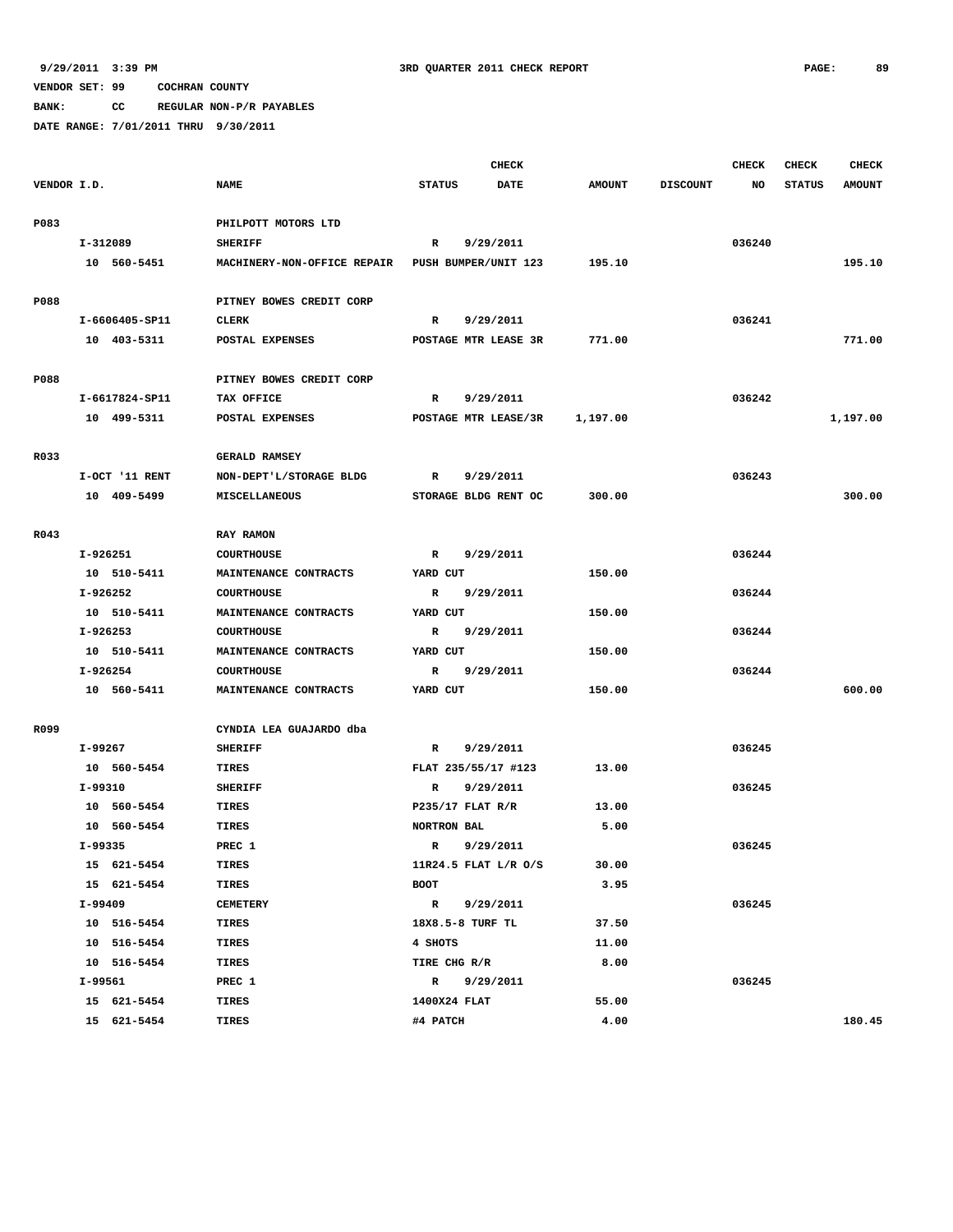# **BANK: CC REGULAR NON-P/R PAYABLES**

|             |          |             |                                                    |                   | <b>CHECK</b>         |               |                 | <b>CHECK</b> | CHECK         | <b>CHECK</b>  |
|-------------|----------|-------------|----------------------------------------------------|-------------------|----------------------|---------------|-----------------|--------------|---------------|---------------|
| VENDOR I.D. |          |             | <b>NAME</b>                                        | <b>STATUS</b>     | <b>DATE</b>          | <b>AMOUNT</b> | <b>DISCOUNT</b> | NO           | <b>STATUS</b> | <b>AMOUNT</b> |
| R205        |          |             | RELIABLE OFFICE SUPPLIES                           |                   |                      |               |                 |              |               |               |
|             |          | I-CF765600  | LIBRARY                                            | $\mathbf{R}$      | 9/29/2011            |               |                 | 036246       |               |               |
|             |          | 10 650-5499 | MISCELLANEOUS                                      |                   | 2 PARTY MIX TUB CAND | 7.98          |                 |              |               |               |
|             |          | 10 650-5499 | MISCELLANEOUS                                      |                   | VARIETY BAG CANDY    | 10.99         |                 |              |               |               |
|             |          | 10 650-5499 | <b>MISCELLANEOUS</b>                               |                   | 5LB JOLLY RANCHER AS | 9.99          |                 |              |               |               |
|             |          | 10 650-5499 | MISCELLANEOUS                                      | SHIPPING          |                      | 6.99          |                 |              |               | 35.95         |
| S005        |          |             | DORIS SEALY, COUNTY TREAS                          |                   |                      |               |                 |              |               |               |
|             | I-091911 |             | <b>TREASURER</b>                                   | R                 | 9/29/2011            |               |                 | 036247       |               |               |
|             |          | 10 497-5311 | POSTAL EXPENSES                                    |                   | RET SAFETY FILM/POST | 3.62          |                 |              |               |               |
|             |          | 10 497-5311 | POSTAL EXPENSES                                    |                   | FMLA LTR/CERT POSTAG | 5.59          |                 |              |               | 9.21          |
| S016        |          |             | SOUTH PLAINS ASSN. OF GOV                          |                   |                      |               |                 |              |               |               |
|             |          |             | I-44TH GEN ASSM MTG COUNTY JUDGE/COMM'R CT         | R                 | 9/29/2011            |               |                 | 036248       |               |               |
|             |          | 15 610-5428 | CO. JUDGE-CONTINUING EDUCATIONGEN ASSEMBLY MTG/J S |                   |                      | 25.00         |                 |              |               | 25.00         |
| S063        |          |             | ANGEL RAMIREZ, dba                                 |                   |                      |               |                 |              |               |               |
|             | $I-9218$ |             | PREC <sub>2</sub>                                  | R                 | 9/29/2011            |               |                 | 036249       |               |               |
|             |          | 15 622-5454 | TIRES                                              |                   | DISMT/FIX FLAT, RIG# | 35.00         |                 |              |               | 35.00         |
|             |          |             |                                                    |                   |                      |               |                 |              |               |               |
| S071        |          |             | SCRIPT OFFICE PRODUCTS, INC.                       |                   |                      |               |                 |              |               |               |
|             | I-37295  |             | <b>SHERIFF</b>                                     | R                 | 9/29/2011            |               |                 | 036250       |               |               |
|             |          | 10 560-5310 | OFFICE SUPPLIES                                    |                   | 3CS 8.5X11 PAPER     | 118.50        |                 |              |               |               |
|             | I-37315  |             | PREC 1, AUDITOR                                    | R                 | 9/29/2011            |               |                 | 036250       |               |               |
|             |          | 15 621-5356 | ROAD MATERIALS & SUPPLIES                          |                   | 2 "NO SMOKING' SIGNS | 3.90          |                 |              |               |               |
|             |          | 10 495-5310 | OFFICE SUPPLIES                                    |                   | 5 EA 4MM BKUP TAPES  | 94.75         |                 |              |               |               |
|             | I-37329  |             | COUNTY JUDGE/COMM'R CT                             | R                 | 9/29/2011            |               |                 | 036250       |               |               |
|             |          | 15 610-5310 | OFFICE SUPPLIES                                    |                   | 2EA 920XL BLK CRTRID | 69.90         |                 |              |               |               |
|             |          | 15 610-5310 | OFFICE SUPPLIES                                    |                   | 2PK HP 920 COLOR CRT | 59.98         |                 |              |               |               |
|             |          | 15 610-5310 | OFFICE SUPPLIES                                    | 1DZ JR/LGL PADS   |                      | 6.95          |                 |              |               |               |
|             |          | 15 610-5310 | OFFICE SUPPLIES                                    |                   | 1DZ LTR/LGL PADS     | 10.95         |                 |              |               |               |
|             |          | 15 610-5310 | OFFICE SUPPLIES                                    |                   | 1PK JMBO PAPER CLIPS | 15.95         |                 |              |               |               |
|             |          | 15 610-5310 | OFFICE SUPPLIES                                    |                   | 12 EA STEEL TIP PENS | 40.20         |                 |              |               |               |
|             |          | 15 610-5310 | OFFICE SUPPLIES                                    |                   | 1DZ ROLLBALL GEL PEN | 25.20         |                 |              |               | 446.28        |
| <b>S212</b> |          |             | WALLACE STALCUP                                    |                   |                      |               |                 |              |               |               |
|             |          | I-091411    | SHERIFF/JAIL                                       | R                 | 9/29/2011            |               |                 | 036251       |               |               |
|             |          | 10 560-5311 | POSTAL EXPENSES                                    |                   | POSTAGE/PACK&MAIL    | 15.18         |                 |              |               |               |
|             |          | 10 512-5391 | MEDICAL CARE-PRISONERS                             |                   | CALAMINE LOTION/INMA | 2.00          |                 |              |               |               |
|             |          | 10 512-5333 | FOOD-PRISONERS                                     | <b>BREAD/MILK</b> |                      | 5.58          |                 |              |               |               |
|             |          | 10 512-5333 | FOOD-PRISONERS                                     | MILK              |                      | 3.89          |                 |              |               |               |
|             |          | 10 560-5481 | DUES AND REGISTRATION                              |                   | '11 SHERIFF ASSN/VIL | 25.00         |                 |              |               | 51.65         |
|             |          |             |                                                    |                   |                      |               |                 |              |               |               |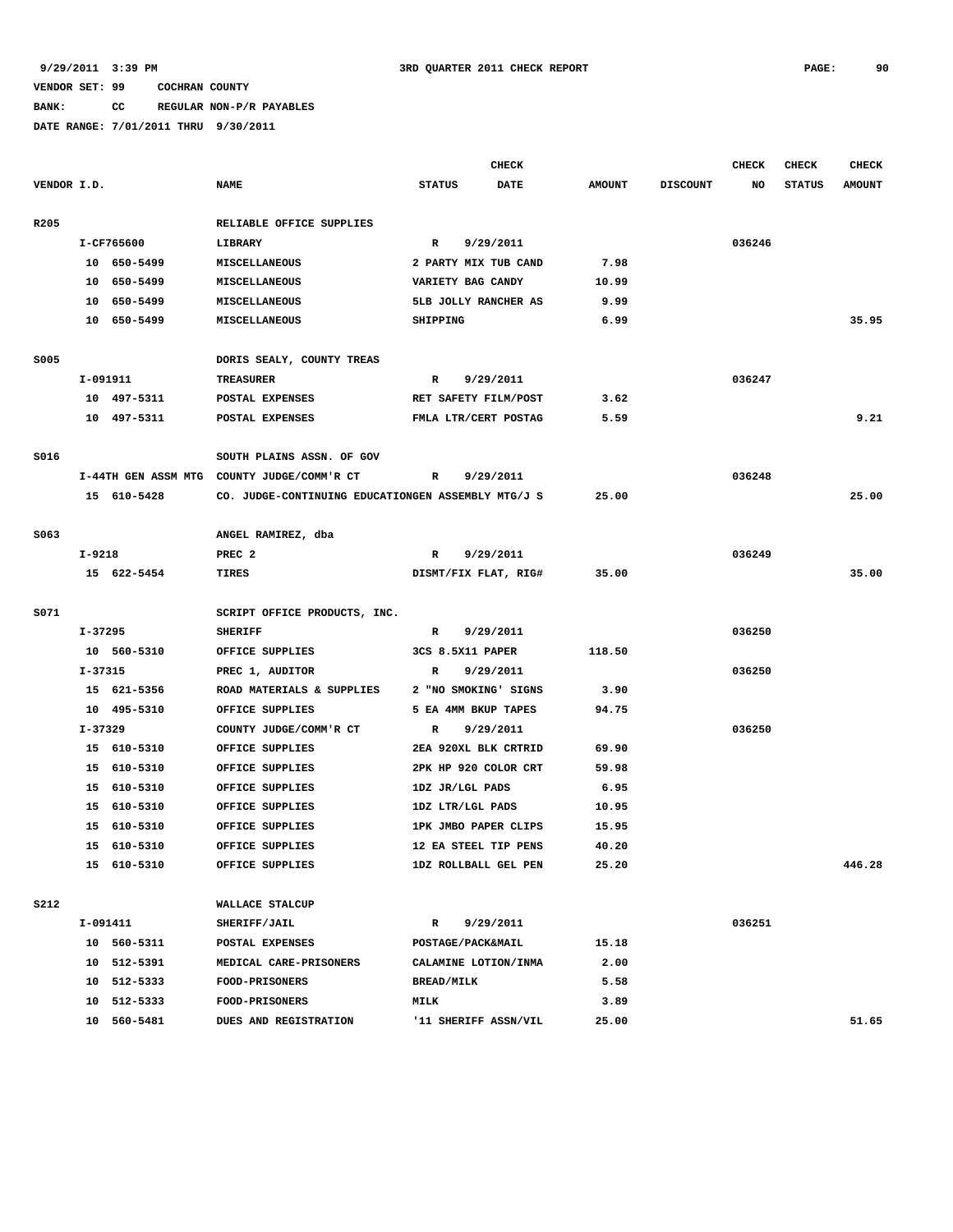# **BANK: CC REGULAR NON-P/R PAYABLES**

|             |          |                    |                             |                      | CHECK       |               |                 | <b>CHECK</b> | <b>CHECK</b>  | <b>CHECK</b>  |
|-------------|----------|--------------------|-----------------------------|----------------------|-------------|---------------|-----------------|--------------|---------------|---------------|
| VENDOR I.D. |          |                    | <b>NAME</b>                 | <b>STATUS</b>        | <b>DATE</b> | <b>AMOUNT</b> | <b>DISCOUNT</b> | NO           | <b>STATUS</b> | <b>AMOUNT</b> |
| S242        |          |                    | SAM'S CLUB                  |                      |             |               |                 |              |               |               |
|             |          | I-2570 092311      | <b>JAIL, COURTHOUSE</b>     | R                    | 9/29/2011   |               |                 | 036252       |               |               |
|             |          | 10 512-5392        | MISCELLANEOUS SUPPLIES      | 2PK 20 OZ FOAM CUPS  |             | 37.48         |                 |              |               |               |
|             | 10       | 512-5392           | MISCELLANEOUS SUPPLIES      | 3 DISINFECTANT       |             | 18.54         |                 |              |               |               |
|             | 10       | 510-5332           | <b>CUSTODIAL SUPPLIES</b>   | 3 DISINFECTANT       |             | 18.54         |                 |              |               |               |
|             | 10       | 512-5333           | <b>FOOD-PRISONERS</b>       | <b>FLAVOR PACK</b>   |             | 11.98         |                 |              |               |               |
|             | 10       | 512-5333           | <b>FOOD-PRISONERS</b>       | 3 TROP 100% OJ       |             | 24.99         |                 |              |               |               |
|             | 10       | 512-5392           | MISCELLANEOUS SUPPLIES      | CLOROX ULTRA         |             | 17.08         |                 |              |               |               |
|             | 10       | 512-5392           | MISCELLANEOUS SUPPLIES      | <b>BOUNTY 12SR</b>   |             | 19.48         |                 |              |               |               |
|             | 10       | 512-5392           | MISCELLANEOUS SUPPLIES      | <b>CHARMIN</b>       |             | 19.98         |                 |              |               |               |
|             | 10       | 512-5392           | MISCELLANEOUS SUPPLIES      | 4 PINE-SOL           |             | 31.92         |                 |              |               |               |
|             | 10       | 512-5333           | <b>FOOD-PRISONERS</b>       | HVR DRESSING         |             | 19.76         |                 |              |               | 219.75        |
|             |          |                    |                             |                      |             |               |                 |              |               |               |
| S281        |          |                    | <b>STAPLES</b>              |                      |             |               |                 |              |               |               |
|             |          | I-9219440687       | SHERIFF/JAIL                | R                    | 9/29/2011   |               |                 | 036253       |               |               |
|             |          | 10 560-5310        | OFFICE SUPPLIES             | HP 64A BLK TONER     |             | 172.99        |                 |              |               |               |
|             | 10       | 512-5310           | OFFICE SUPPLIES             | 3PK GOLD FIBRE 5X8 P |             | 45.87         |                 |              |               |               |
|             | 10       | 560-5310           | OFFICE SUPPLIES             | <b>COUPON</b>        |             | 10.00CR       |                 |              |               | 208.86        |
|             |          |                    |                             |                      |             |               |                 |              |               |               |
| S316        |          |                    | BRYANT SEARS                |                      |             |               |                 |              |               |               |
|             | I-092011 |                    | <b>JUVENILE PROBATION</b>   | R                    | 9/29/2011   |               |                 | 036254       |               |               |
|             |          | 10 571-5427        | CONTINUING EDUCATION        | PSYCH EVAL/FIREARMS  |             | 150.00        |                 |              |               | 150.00        |
| S331        |          |                    | STANDARD COFFEE SERVICE     |                      |             |               |                 |              |               |               |
|             |          | I-8311-76020       | NON-DEPT'L                  | R                    | 9/29/2011   |               |                 | 036255       |               |               |
|             |          | 10 409-5300        | COUNTY-WIDE SUPPLIES        | TEA                  |             | 27.71         |                 |              |               |               |
|             | 10       | 409-5300           | COUNTY-WIDE SUPPLIES        | 4 FR VAN CRMR        |             | 29.32         |                 |              |               |               |
|             | 10       | 409-5300           | COUNTY-WIDE SUPPLIES        | AAA DECAF            |             | 47.55         |                 |              |               |               |
|             | 10       | 409-5300           | COUNTY-WIDE SUPPLIES        | 4 AAA REG            |             | 159.60        |                 |              |               |               |
|             | 10       | 409-5300           | <b>COUNTY-WIDE SUPPLIES</b> | FUEL ADJ             |             | 3.95          |                 |              |               | 268.13        |
|             |          |                    |                             |                      |             |               |                 |              |               |               |
| S387        |          |                    | IRENE SEALY                 |                      |             |               |                 |              |               |               |
|             |          | I-WTLS MTG 092211  | <b>LIBRARY</b>              | R                    | 9/29/2011   |               |                 | 036256       |               |               |
|             | 10       | 650-5427           | CONTINUING EDUCATION        | WTLS SYSTEM MTG 9/22 |             | 5.00          |                 |              |               |               |
|             |          | 10 650-5427        | CONTINUING EDUCATION        | 114 MI TO/FRM LBK @0 |             | 63.27         |                 |              |               | 68.27         |
| T029        |          |                    | "TEXAS MONTHLY"             |                      |             |               |                 |              |               |               |
|             |          | I-3YR SUBSCR 09/11 | LIBRARY                     | R                    | 9/29/2011   |               |                 | 036257       |               |               |
|             |          | 10 650-5590        | <b>BOOKS</b>                | 38 ISSUES            |             | 37.00         |                 |              |               | 37.00         |
|             |          |                    |                             |                      |             |               |                 |              |               |               |
| T050        |          |                    | TAC UNEMPLOYMENT FUND       |                      |             |               |                 |              |               |               |
|             |          | I-3RD QTR 2011     | ALL DEPARTMENTS             | $\mathbb{R}$         | 9/29/2011   |               |                 | 036258       |               |               |
|             |          | 10 400-5206        | UNEMPLOYMENT                | QTRLY UNEMPLYMNT-CO  |             | 15.51         |                 |              |               |               |
|             |          | 10 403-5206        | UNEMPLOYMENT                | QTRLY UNEMPLYMNT-CLE |             | 37.54         |                 |              |               |               |
|             | 10       | 435-5206           | UNEMPLOYMENT                | QTRLY UNEMPLYMNT-DIS |             | 5.96          |                 |              |               |               |
|             |          | 10 455-5206        | UNEMPLOYMENT                | QTRLY UNEMPLYMNT-J P |             | 0.18          |                 |              |               |               |
|             | 10       | 475-5206           | UNEMPLOYMENT                | QTRLY UNEMPLYMNT-CO  |             | 16.14         |                 |              |               |               |
|             |          | 10 476-5206        | UNEMPLOYMENT                | QTRLYUNEMPLYMNT-DIST |             | 6.13          |                 |              |               |               |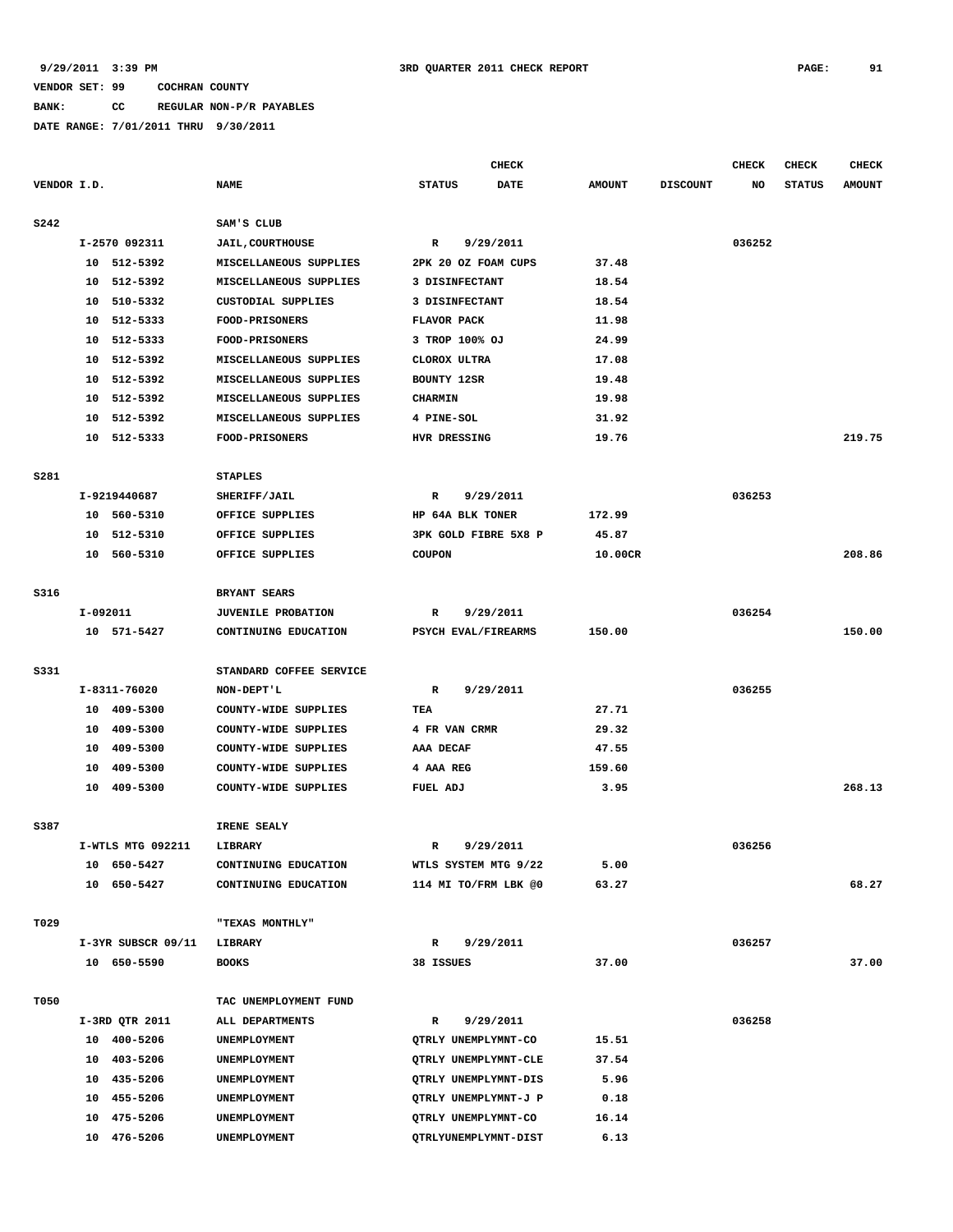**BANK: CC REGULAR NON-P/R PAYABLES**

|             |          |                 |                                |                     | <b>CHECK</b>         |               |                 | CHECK  | <b>CHECK</b>  | <b>CHECK</b>  |
|-------------|----------|-----------------|--------------------------------|---------------------|----------------------|---------------|-----------------|--------|---------------|---------------|
| VENDOR I.D. |          |                 | <b>NAME</b>                    | <b>STATUS</b>       | <b>DATE</b>          | <b>AMOUNT</b> | <b>DISCOUNT</b> | NO     | <b>STATUS</b> | <b>AMOUNT</b> |
| T050        |          |                 | TAC UNEMPLOYMENT FUND CONT     |                     |                      |               |                 |        |               |               |
|             |          | I-3RD QTR 2011  | ALL DEPARTMENTS                | R                   | 9/29/2011            |               |                 | 036258 |               |               |
|             | 10       | 495-5206        | UNEMPLOYMENT                   |                     | QTRLY UNEMPLYMNT-CO  | 34.80         |                 |        |               |               |
|             | 10       | 497-5206        | UNEMPLOYMENT                   |                     | QTRLY UNEMPLYMNT-TRE | 1.55          |                 |        |               |               |
|             | 10       | 499-5206        | UNEMPLOYMENT                   |                     | QTRLY UNEMPLYMNT-TAX | 34.69         |                 |        |               |               |
|             | 10       | 510-5206        | UNEMPLOYMENT                   |                     | QTRLY UNEMPLYMNT-CRT | 16.05         |                 |        |               |               |
|             | 10       | 512-5206        | UNEMPLOYMENT                   |                     | QTRLY UNEMPLYMNT-JAI | 37.13         |                 |        |               |               |
|             | 10       | 516-5206        | UNEMPLOYMENT                   |                     | QTRLY UNEMPLYMNT-CEM | 16.88         |                 |        |               |               |
|             | 10       | 560-5206        | UNEMPLOYMENT                   |                     | QTRLY UNEMPLYMNT-SHE | 178.92        |                 |        |               |               |
|             | 10       | 571-5206        | UNEMPLOYMENT                   |                     | QTRLY UNEMPLYMNT-JUV | 15.23         |                 |        |               |               |
|             | 10       | 650-5206        | UNEMPLOYMENT                   |                     | QTRLY UNEMPLYMNT-LIB | 16.22         |                 |        |               |               |
|             | 10       | 660-5206        | UNEMPLOYMENT                   |                     | QTRLY UNEMPLYMNT-PAR | 12.89         |                 |        |               |               |
|             | 10       | 662-5206        | UNEMPLOYMENT                   |                     | QTRLY UNEMPLYMNT-ACT | 17.05         |                 |        |               |               |
|             | 10       | 663-5206        | UNEMPLOYMENT                   |                     | OTRLY UNEMPLYMNT-SR  | 21.04         |                 |        |               |               |
|             | 10       | 665-5206        | UNEMPLOYMENT                   |                     | QTRLY UNEMPLYMNT-EXT | 25.97         |                 |        |               |               |
|             | 15       | 621-5206        | UNEMPLOYMENT                   |                     | QTRLY UNEMPLYMNT-PRE | 41.98         |                 |        |               |               |
|             | 15       | 622-5206        | UNEMPLOYMENT                   |                     | QTRLY UNEMPLYMNT-PRE | 35.35         |                 |        |               |               |
|             | 15       | 623-5206        | UNEMPLOYMENT                   |                     | QTRLY UNEMPLYMNT-PRE | 33.22         |                 |        |               |               |
|             | 15       | 624-5206        | UNEMPLOYMENT                   |                     | QTRLY UNEMPLYMNT-PRE | 33.22         |                 |        |               | 653.65        |
| T083        |          |                 | TYLER TECHNOLOGIES, INC        |                     |                      |               |                 |        |               |               |
|             | I-109441 |                 | TAX A/C                        | R                   | 9/29/2011            |               |                 | 036259 |               |               |
|             | 10       | 499-5408        | <b>TAX ROLL</b>                |                     | CERT CONVERSIONS/COC | 6,500.00      |                 |        |               |               |
|             |          | 10 499-5408     | TAX ROLL                       |                     | CERT CONVERSIONS/HOC | 3,000.00      |                 |        |               |               |
|             | I-29991  |                 | NON-DEPT'L                     | R                   | 9/29/2011            |               |                 | 036259 |               |               |
|             |          | 10 409-5411     | MAINTENANCE CONTRACTS          |                     | MONTHLY NETWORK FEE  | 200.00        |                 |        |               | 9,700.00      |
|             |          |                 |                                |                     |                      |               |                 |        |               |               |
| T193        |          |                 | TEXAS COMMISSION ON LAW        |                     |                      |               |                 |        |               |               |
|             |          | I-JUV PROB APPL | <b>JUVENILE PROBATION</b>      | R                   | 9/29/2011            |               |                 | 036260 |               |               |
|             |          | 10 571-5427     | CONTINUING EDUCATION           |                     | AGENCY NUMBER/ ARMS  | 100.00        |                 |        |               | 100.00        |
| U019        |          |                 | UNITED SUPERMARKETS, INC       |                     |                      |               |                 |        |               |               |
|             |          | I-2426 091411   | <b>JAIL</b>                    | R                   | 9/29/2011            |               |                 | 036261 |               |               |
|             | 10       | 512-5333        | FOOD-PRISONERS                 |                     | 177 FROZEN DINNERS   | 561.71        |                 |        |               |               |
|             |          | 10 512-5392     | MISCELLANEOUS SUPPLIES         |                     | <b>BOX FOR SALAD</b> | 6.99          |                 |        |               |               |
|             |          | 10 512-5333     | FOOD-PRISONERS                 |                     | 2 BAGS RED DEL       | 11.98         |                 |        |               |               |
|             |          | 10 512-5333     | <b>FOOD-PRISONERS</b>          |                     | 2 BAG VALENCIA ORANG | 5.98          |                 |        |               |               |
|             |          | 10 512-5333     | <b>FOOD-PRISONERS</b>          | <b>DOLE SALAD</b>   |                      | 3.99          |                 |        |               |               |
|             |          | I-MEDS/HUFFMAN  | <b>JAIL</b>                    | R                   | 9/29/2011            |               |                 | 036261 |               |               |
|             |          | 10 512-5391     | MEDICAL CARE-PRISONERS         | <b>MEDS/HUFFMAN</b> |                      | 21.16         |                 |        |               | 611.81        |
| W007        |          |                 | WEST, A THOMSON REUTERS BUSINE |                     |                      |               |                 |        |               |               |
|             |          | I-823539998     | COUNTY ATTY/LAW LIBRARY        | $\mathbb{R}$        | 9/29/2011            |               |                 | 036262 |               |               |
|             |          | 10 475-5590     | LAW LIBRARY MTRLS/UPDATES      |                     | TX PRACT V35 CO/SPEC | 66.00         |                 |        |               |               |
|             |          | 10 475-5590     | LAW LIBRARY MTRLS/UPDATES      |                     | TX PRACT V36 CO/SPEC | 66.00         |                 |        |               |               |
|             |          | 10 475-5590     | LAW LIBRARY MTRLS/UPDATES      |                     | TX PRACT V36A CO/SPC | 66.00         |                 |        |               | 198.00        |
|             |          |                 |                                |                     |                      |               |                 |        |               |               |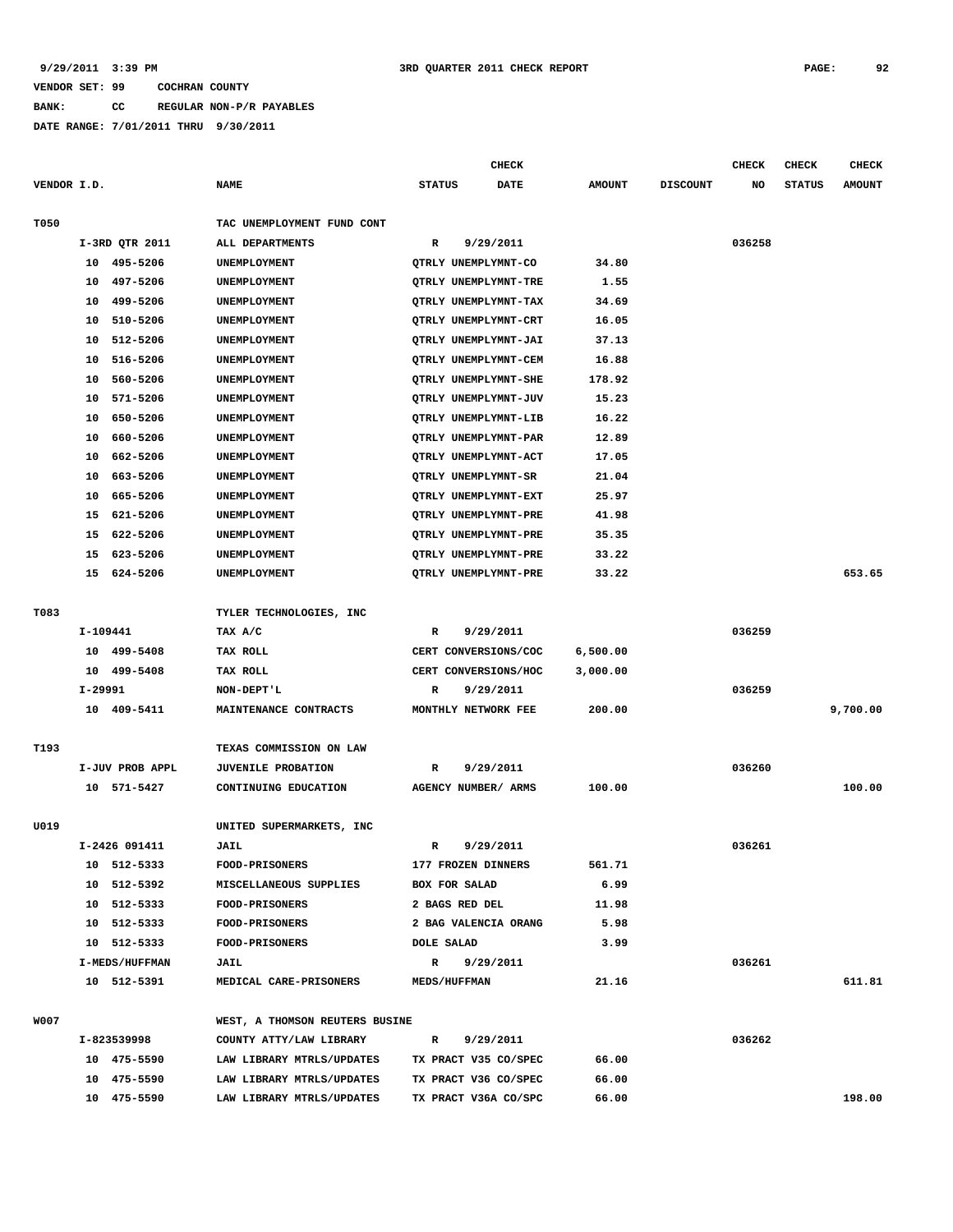**BANK: CC REGULAR NON-P/R PAYABLES**

|             |            |                                   |                                |                | <b>CHECK</b>             |               |                 | <b>CHECK</b> | <b>CHECK</b>  | <b>CHECK</b>  |
|-------------|------------|-----------------------------------|--------------------------------|----------------|--------------------------|---------------|-----------------|--------------|---------------|---------------|
| VENDOR I.D. |            |                                   | <b>NAME</b>                    | <b>STATUS</b>  | <b>DATE</b>              | <b>AMOUNT</b> | <b>DISCOUNT</b> | NO           | <b>STATUS</b> | <b>AMOUNT</b> |
|             |            |                                   |                                |                |                          |               |                 |              |               |               |
| W010        |            |                                   | WEST TEXAS GAS<br>INC          |                |                          |               |                 |              |               |               |
|             |            | I-004036001501 0911 PARK/SHOP     |                                | $\mathbb{R}$   | 9/29/2011                |               |                 | 036263       |               |               |
|             |            | 10 660-5440                       | UTILITIES & IRRIGATION         |                | .7 MCF $8/1 - 9/2/11$    | 13.90         |                 |              |               |               |
|             |            | I-004036002501 0911 PARK/SHOWBARN |                                | R              | 9/29/2011                |               |                 | 036263       |               |               |
|             |            | 10 660-5440                       | UTILITIES & IRRIGATION         |                | $.1$ MCF $8/1 - 9/2/11$  | 9.69          |                 |              |               |               |
|             |            | I-004049022001 0911 PREC 3        |                                | R              | 9/29/2011                |               |                 | 036263       |               |               |
|             |            | 15 623-5440                       | UTILITIES                      |                | 08/01/11-09/07/11        | 9.00          |                 |              |               | 32.59         |
|             |            |                                   |                                |                |                          |               |                 |              |               |               |
| W062        |            |                                   | WAL-MART COMMUNITY             |                |                          |               |                 |              |               |               |
|             |            | I-5120 091511                     | <b>JAIL</b>                    | R              | 9/29/2011                |               |                 | 036264       |               |               |
|             |            | 10 512-5451                       | <b>REPAIR</b>                  | SEAT COVER     |                          | 34.96         |                 |              |               |               |
|             | 10         | 512-5451                          | <b>REPAIR</b>                  |                | STEERING WHL CVR BLK     | 11.96         |                 |              |               |               |
|             |            | I-7193 092611                     | <b>JAIL, SHERIFF</b>           | R              | 9/29/2011                |               |                 | 036264       |               |               |
|             |            | 10 512-5392                       | MISCELLANEOUS SUPPLIES         | 2PK TAPE       |                          | 5.44          |                 |              |               |               |
|             |            | 10 512-5392                       | MISCELLANEOUS SUPPLIES         | TAPE DISPENSER |                          | 9.44          |                 |              |               |               |
|             |            | 10 512-5392                       | MISCELLANEOUS SUPPLIES         | 10 TOTE BOXES  |                          | 49.70         |                 |              |               |               |
|             |            | 10 560-5310                       | OFFICE SUPPLIES                |                | $(2)$ FABRIC FOR $9-1-1$ | 14.94         |                 |              |               | 126.44        |
| W097        |            |                                   | WILDRED L. MATHENY dba         |                |                          |               |                 |              |               |               |
|             | I-28910    |                                   | CRTHSE/ACT BLDG/LIBRARY        | R              | 9/29/2011                |               |                 | 036265       |               |               |
|             |            | 10 510-5332                       | <b>CUSTODIAL SUPPLIES</b>      | SPRAY BUGS     |                          | 70.00         |                 |              |               |               |
|             | 10         | 662–5332                          | CUSTODIAL SUPPLIES             | SPRAY BUGS     |                          | 45.00         |                 |              |               |               |
|             |            | 10 650-5332                       | CUSTODIAL SUPPLIES             | SPRAY BUGS     |                          | 35.00         |                 |              |               | 150.00        |
|             |            |                                   |                                |                |                          |               |                 |              |               |               |
| W193        |            |                                   | WESTWARD AUTOMOTIVE REPAIR LLC |                |                          |               |                 |              |               |               |
|             | $I - 2061$ |                                   | <b>SHERIFF</b>                 | R              | 9/29/2011                |               |                 | 036266       |               |               |
|             |            | 10 560-5451                       | MACHINERY-NON-OFFICE REPAIR    |                | REPAIR SPOTLIGHT/UNI     | 60.00         |                 |              |               |               |
|             | $I - 2065$ |                                   | <b>SHERIFF</b>                 | R              | 9/29/2011                |               |                 | 036266       |               |               |
|             |            | 10 560-5451                       | MACHINERY-NON-OFFICE REPAIR    |                | RMV/RPL TRANS/07 CRN     | 275.00        |                 |              |               |               |
|             |            | 10 560-5451                       | MACHINERY-NON-OFFICE REPAIR    |                | RPL SEAL, BUSHING, CK    | 550.00        |                 |              |               |               |
|             |            | 10 560-5451                       | MACHINERY-NON-OFFICE REPAIR    | <b>GASKET</b>  |                          | 34.80         |                 |              |               |               |
|             |            | 10 560-5451                       | MACHINERY-NON-OFFICE REPAIR    |                | 12 QT DEXTRON 3          | 33.60         |                 |              |               | 953.40        |
| X001        |            |                                   | XCEL ENERGY                    |                |                          |               |                 |              |               |               |
|             |            | I-54-1829977-7 SEP11 PREC 2       |                                | R              | 9/29/2011                |               |                 | 036267       |               |               |
|             |            | 15 622-5440                       | <b>UTILITIES</b>               |                | 7KWH 8/11-9/12/11        | 11.81         |                 |              |               |               |
|             |            | 15 622-5440                       | UTILITIES                      | AREA LIGHT     |                          | 15.88         |                 |              |               | 27.69         |
|             |            |                                   |                                |                |                          |               |                 |              |               |               |
| Y001        |            |                                   | YELLOWHOUSE MACHINERY COM      |                |                          |               |                 |              |               |               |
|             | I-102339   |                                   | PREC 1                         | $\mathbb{R}$   | 9/29/2011                |               |                 | 036268       |               |               |
|             |            | 15 621-5451                       | <b>REPAIRS</b>                 |                | TIGHTEN BELTS, ADJ P     | 136.50        |                 |              |               |               |
|             |            | 15 621-5451                       | <b>REPAIRS</b>                 |                | ON 544G/ENV FEE          | 1.70          |                 |              |               |               |
|             |            | 15 621-5451                       | <b>REPAIRS</b>                 |                | CK NOISE FROM BUCKET     |               |                 |              |               |               |
|             |            | 15 621-5451                       | <b>REPAIRS</b>                 |                | CK NOISE IN LOADER A     |               |                 |              |               |               |
|             |            | 15 621-5451                       | <b>REPAIRS</b>                 | -BUSHINGS WORN |                          |               |                 |              |               | 138.20        |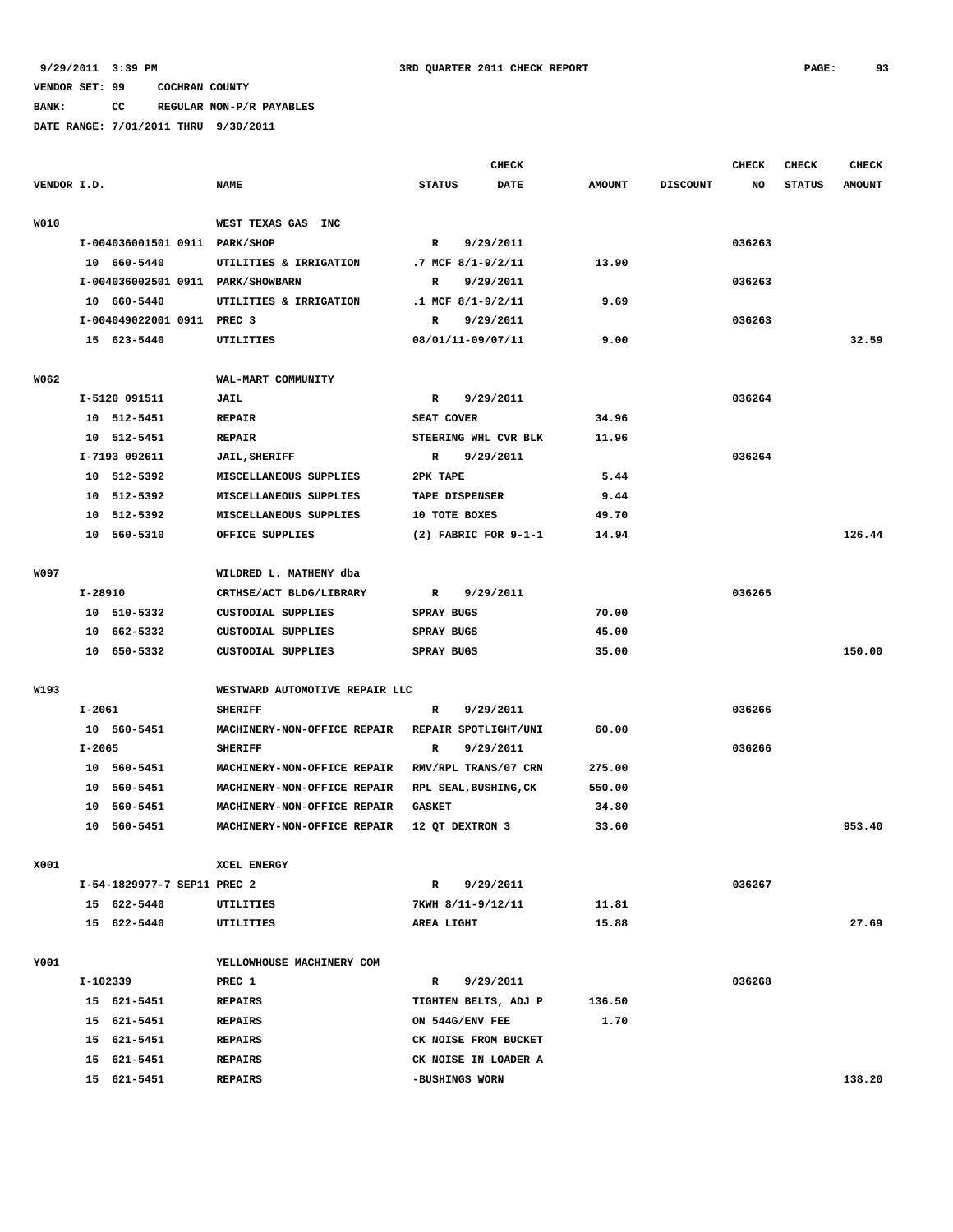## **BANK: CC REGULAR NON-P/R PAYABLES**

**DATE RANGE: 7/01/2011 THRU 9/30/2011**

|                               |             |               | <b>CHECK</b> |               | <b>CHECK</b>     | <b>CHECK</b>         | <b>CHECK</b>  |
|-------------------------------|-------------|---------------|--------------|---------------|------------------|----------------------|---------------|
| VENDOR I.D.                   | <b>NAME</b> | <b>STATUS</b> | DATE         | <b>AMOUNT</b> | <b>DISCOUNT</b>  | NO<br><b>STATUS</b>  | <b>AMOUNT</b> |
|                               |             |               |              |               |                  |                      |               |
|                               |             |               |              |               |                  |                      |               |
|                               |             |               |              |               |                  |                      |               |
| $\star$ $\star$<br>TOTALS * * | NO          |               |              | CHECK AMOUNT  | <b>DISCOUNTS</b> | <b>TOTAL APPLIED</b> |               |
| REGULAR CHECKS:               | 386         |               |              | 444,290.14    | 0.00             |                      | 444,290.14    |
| HAND CHECKS:                  | 0           |               |              | 0.00          | 0.00             |                      | 0.00          |
| DRAFTS:                       | $\mathbf 0$ |               |              | 0.00          | 0.00             |                      | 0.00          |
| EFT:                          | $\mathbf 0$ |               |              | 0.00          | 0.00             |                      | 0.00          |
| NON CHECKS:                   | $\mathbf 0$ |               |              | 0.00          | 0.00             |                      | 0.00          |
|                               |             |               |              |               |                  |                      |               |
| VOID CHECKS:                  |             | 1 VOID DEBITS | 250.00       |               |                  |                      |               |
|                               |             | VOID CREDITS  | 250.00       | 0.00          | 0.00             |                      | 0.00          |

**TOTAL ERRORS: 0**

### **\*\* G/L ACCOUNT TOTALS \*\***

|  | G/L ACCOUNT NAME          |                                            | <b>AMOUNT</b> |
|--|---------------------------|--------------------------------------------|---------------|
|  |                           |                                            |               |
|  |                           | 10 000-2206.002 ATTORNEY COLLECTION FEES   | 1,087.48      |
|  |                           | 10 000-2500.10 RESERVE FOR W/C, UNEMPLYMNT | 6,082.00      |
|  |                           | 10 000-4370.101 RENT-ACTIVITY BUILDING     | 1,070.00      |
|  |                           | 10 000-4380.200 OTHER [MISCELLANEOUS]      | 82.74         |
|  |                           | 10 400-5204 WORKERS' COMPENSATION          | 46.81         |
|  | 10 400-5206 UNEMPLOYMENT  |                                            | 15.51         |
|  |                           | 10 403-5204 WORKERS' COMPENSATION          | 65.61         |
|  | 10 403-5206 UNEMPLOYMENT  |                                            | 37.54         |
|  |                           | 10 403-5310 OFFICE SUPPLIES                | 8,681.97      |
|  |                           | 10 403-5311 POSTAL EXPENSES                | 771.00        |
|  |                           | 10 403-5411 MAINTENANCE CONTRACTS          | 5,000.00      |
|  | 10 403-5416               | FILMING & INDEXING                         | 3,657.76      |
|  |                           | 10 403-5420 TELECOMMUNICATIONS             | 510.60        |
|  | 10 403-5427               | CONTINUING EDUCATION                       | 568.54        |
|  | 10 403-5451 REPAIRS       |                                            | 190.00        |
|  | 10 403-5481               | <b>DUES AND REGISTRATION</b>               | 295.00        |
|  |                           | 10 409-5300 COUNTY-WIDE SUPPLIES           | 738.86        |
|  | 10 409-5406               | APPRAISAL DISTRICT                         | 18,874.23     |
|  |                           | 10 409-5411 MAINTENANCE CONTRACTS          | 7,474.00      |
|  | 10 409-5420               | TELECOMMUNICATIONS                         | 580.07        |
|  | 10 409-5440 UTILITIES     |                                            | 125.15        |
|  | 10 409-5482               | PROPERTY INSURANCE                         | 26,239.00     |
|  | 10 409-5499 MISCELLANEOUS |                                            | 7,900.00      |
|  |                           | 10 410-5427 CONTINUING EDUCATION           | 412.09        |
|  |                           | 10 426-5310 OFFICE SUPPLIES                | 469.50        |
|  |                           | 10 426-5400 ATTORNEY AD LITEM              | 900.00        |
|  |                           | 10 435-5204 WORKERS' COMPENSATION          | 9.81          |
|  |                           |                                            |               |

 **10 435-5206 UNEMPLOYMENT 5.96 10 435-5400 ATTORNEY AD LITEM 1,900.00**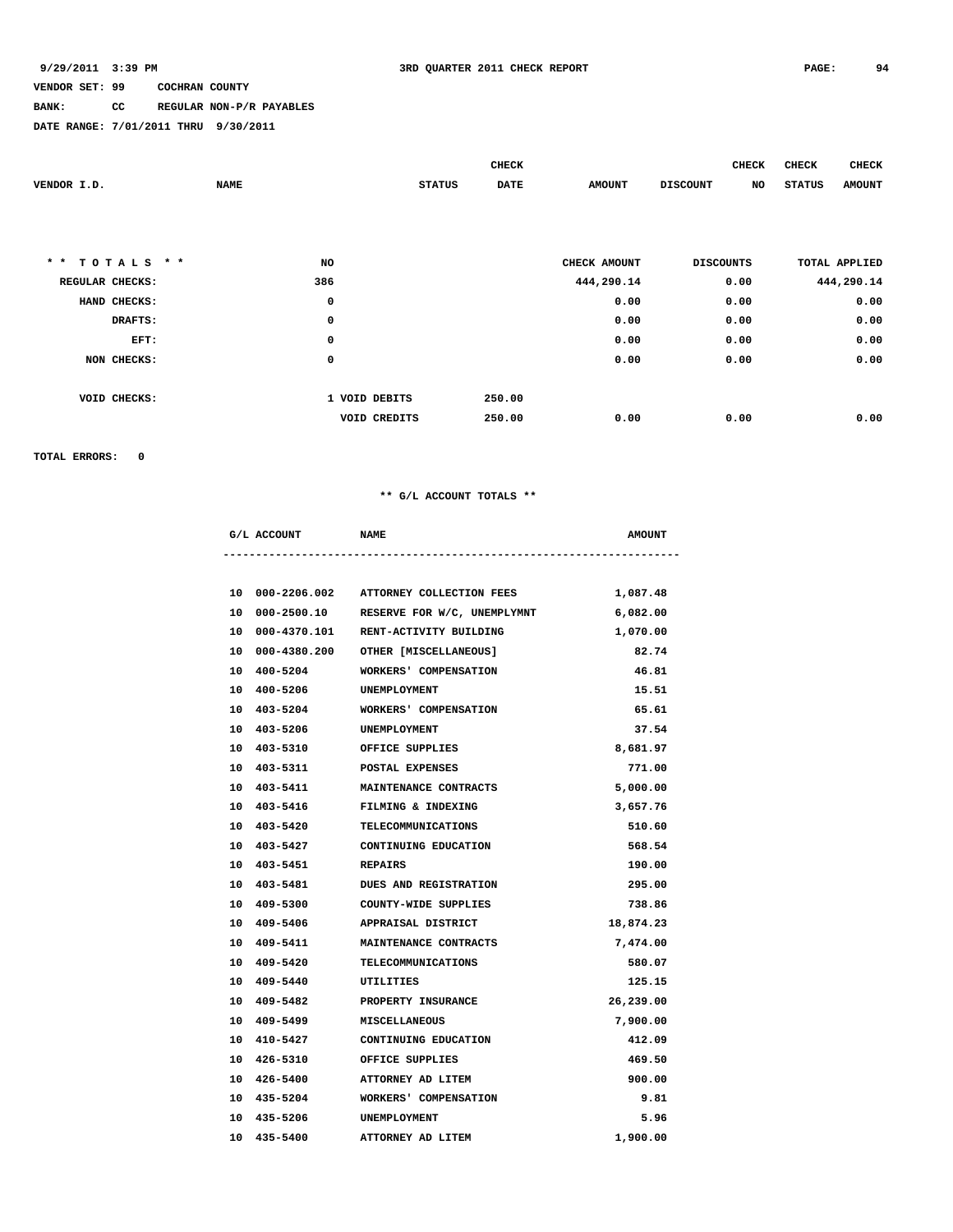**BANK: CC REGULAR NON-P/R PAYABLES**

**DATE RANGE: 7/01/2011 THRU 9/30/2011**

| G/L ACCOUNT NAME           |                                      | <b>AMOUNT</b>   |
|----------------------------|--------------------------------------|-----------------|
|                            |                                      |                 |
| 10 435-5415                | <b>ASSESSMENT</b>                    | 330.75          |
| 10 435-5420                | TELECOMMUNICATIONS                   | 626.09          |
| 10 435-5491                | <b>GRAND JURY</b>                    | 735.00          |
| 10 435-5499                | <b>MISCELLANEOUS</b>                 | 50.00           |
| 10 455-5204                | <b>WORKERS' COMPENSATION</b>         | 23.07           |
| 10 455-5206                | <b>UNEMPLOYMENT</b>                  | 0.18            |
|                            | 10 455-5310 OFFICE SUPPLIES          | 213.39          |
|                            | 10 455-5311 POSTAL EXPENSES          | 88.00           |
|                            | 10 455-5405 AUTOPSY                  | 2,175.00        |
|                            | 10 455-5420 TELECOMMUNICATIONS       | 144.63          |
|                            | 10 455-5427 CONTINUING EDUCATION     | 162.72          |
| 10 475-5204                | WORKERS' COMPENSATION                | 35.08           |
| 10 475-5206                | <b>UNEMPLOYMENT</b>                  | 16.14           |
| 10 475-5310                | OFFICE SUPPLIES                      | 583.97          |
| 10 475-5420                | TELECOMMUNICATIONS                   | 497.41          |
| 10 475-5480                | <b>BONDS &amp; NOTARY FEES</b>       | 142.00          |
| 10 475-5590                | LAW LIBRARY MTRLS/UPDATES            | 1,380.39        |
| 10 476-5204                | <b>WORKERS' COMPENSATION</b>         | 59.89           |
|                            | 10 476-5206 UNEMPLOYMENT             | 6.13            |
|                            | 10 490-5335 ELECTION SUPPLIES        | 165.78          |
|                            | 10 490-5427 CONTINUING EDUCATION     | 1,033.76        |
|                            | 10 495-5204 WORKERS' COMPENSATION    | 40.58           |
|                            | 10 495-5206 UNEMPLOYMENT             | 34.80           |
| 10 495-5310                | OFFICE SUPPLIES                      | 279.18          |
| 10 495-5420                | TELECOMMUNICATIONS                   | 214.93          |
| 10 497-5204                | WORKERS' COMPENSATION                | 23.51           |
| 10 497-5206                | <b>UNEMPLOYMENT</b>                  | 1.55            |
| 10 497-5310                | OFFICE SUPPLIES                      | 797.25          |
| 10 497-5311                | POSTAL EXPENSES                      | 9.21            |
| 10 497-5420                | TELECOMMUNICATIONS                   | 140.33          |
| 10 499-5204                | <b>WORKERS' COMPENSATION</b>         | 61.58           |
| 10 499-5206                | UNEMPLOYMENT                         | 34.69           |
| 10 499-5310                | OFFICE SUPPLIES                      | 100.40          |
| 10 499-5311                | POSTAL EXPENSES                      | 1,197.00        |
| 10 499-5408                | TAX ROLL                             | 9,500.00        |
| 499-5411<br>10             | MAINTENANCE CONTRACTS                | 286.60          |
| 10 499-5420                | <b>TELECOMMUNICATIONS</b>            | 686.04          |
| 10 499-5427                | CONTINUING EDUCATION                 | 33.86           |
|                            |                                      |                 |
| 10 499-5451<br>10 499-5480 | <b>REPAIR</b><br>BONDS & NOTARY FEES | 181.50<br>71.00 |
| 10 510-5204                | WORKERS' COMPENSATION                | 340.76          |
|                            |                                      |                 |
| 10 510-5206                | UNEMPLOYMENT                         | 16.05           |
| 10 510-5332                | CUSTODIAL SUPPLIES                   | 1,324.10        |
| 10 510-5411                | MAINTENANCE CONTRACTS                | 3,422.01        |
| 10<br>510-5440             | UTILITIES                            | 6,570.07        |
| 10 510-5451                | <b>REPAIR</b>                        | 548.86          |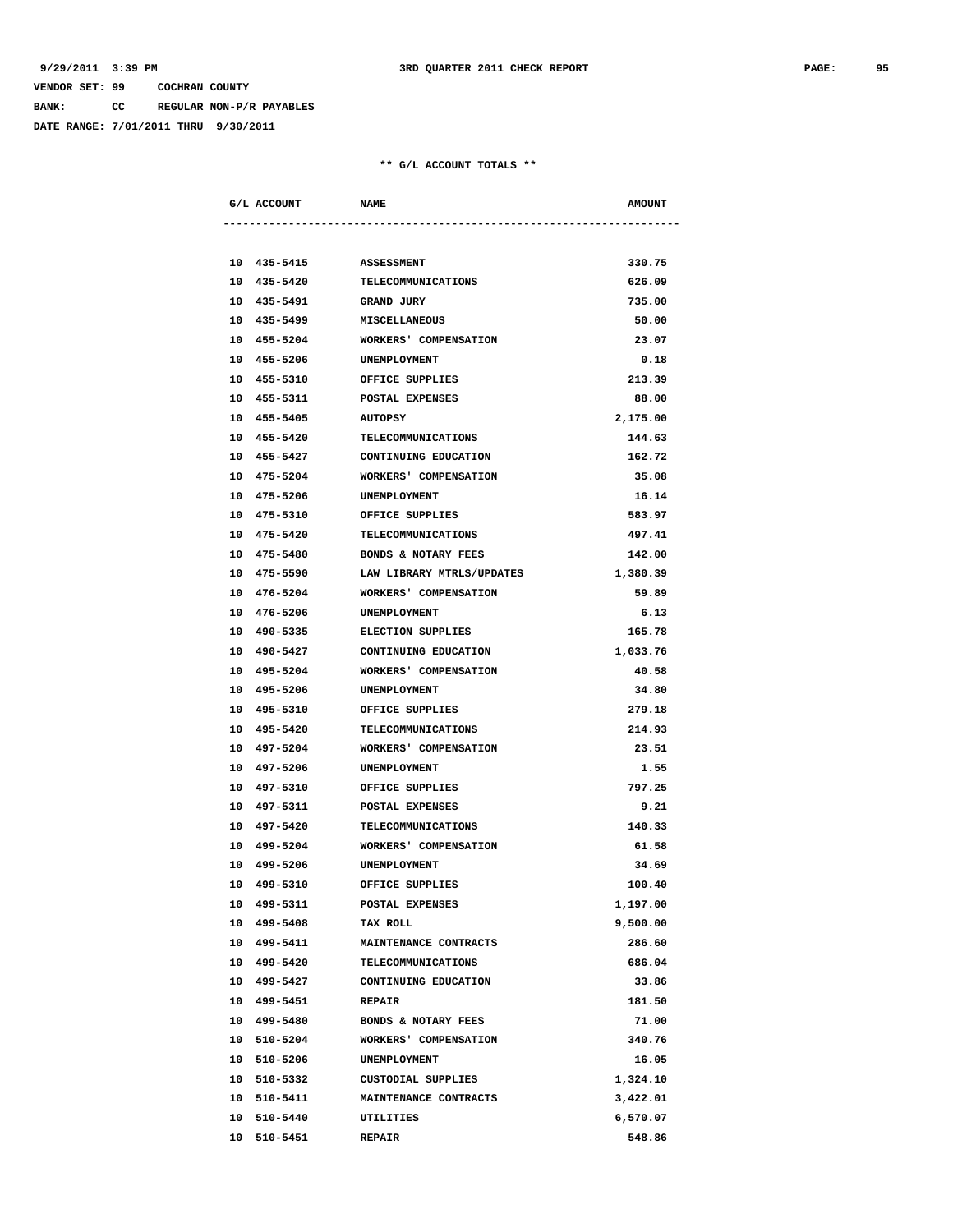**BANK: CC REGULAR NON-P/R PAYABLES**

**DATE RANGE: 7/01/2011 THRU 9/30/2011**

|    | G/L ACCOUNT                | <b>NAME</b>                        | <b>AMOUNT</b> |
|----|----------------------------|------------------------------------|---------------|
|    |                            |                                    |               |
|    | 10 510-5571 CAPITAL OUTLAY |                                    | 8,000.00      |
|    | 10 512-5204                | WORKERS' COMPENSATION              | 578.77        |
|    | 10 512-5206                | UNEMPLOYMENT                       | 37.13         |
|    | 10 512-5310                | OFFICE SUPPLIES                    | 521.65        |
| 10 | 512-5333                   | <b>FOOD-PRISONERS</b>              | 4,809.57      |
|    | 10 512-5391                | MEDICAL CARE-PRISONERS             | 939.88        |
|    | 10 512-5392                | MISCELLANEOUS SUPPLIES             | 1,246.83      |
|    | 10 512-5451                | <b>REPAIR</b>                      | 1,544.35      |
|    | 10 512-5499                | <b>MISCELLANEOUS</b>               | 1,071.55      |
|    | 10 516-5204                | WORKERS' COMPENSATION              | 422.70        |
|    | 10 516-5206                | UNEMPLOYMENT                       | 16.88         |
|    | 10 516-5330                | FUEL & OIL                         | 1,176.46      |
|    | 10 516-5332                | CUSTODIAL SUPPLIES                 | 107.92        |
|    | 10 516-5440                | UTILITIES                          | 1,276.62      |
|    | 10 516-5451                | <b>REPAIR</b>                      | 3,312.10      |
|    | 10 516-5454                | TIRES                              | 103.00        |
|    | 10 516-5471                | CARE OF WHFC CEMETERY              | 3,000.00      |
|    | 10 516-5486                | CONTRACT LABOR-OPEN CLOSE          | 600.00        |
|    | 10 550-5204                | WORKERS' COMPENSATION              | 190.82        |
|    | 10 550-5330                | FUEL & OIL                         | 244.31        |
|    | 10 550-5454                | TIRES                              | 780.12        |
|    | 10 560-5204                | WORKERS' COMPENSATION              | 2,546.32      |
|    | 10 560-5205                | UNIFORMS                           | 106.20        |
|    | 10 560-5206                | UNEMPLOYMENT                       | 3,393.17      |
|    | 10 560-5310                | OFFICE SUPPLIES                    | 1,032.20      |
|    | 10 560-5311                | POSTAL EXPENSES                    | 191.18        |
|    | 10 560-5330                | FUEL AND OIL                       | 15,188.64     |
|    | 10 560-5334                | OTHER SUPPLIES                     | 476.03        |
| 10 | 560-5411                   | MAINTENANCE CONTRACTS              | 6,057.00      |
|    | 10 560-5420                | TELECOMMUNICATIONS                 | 907.18        |
|    | 10 560-5427                | CONTINUING EDUCATION               | 1,677.99      |
|    | 10 560-5451                | <b>MACHINERY-NON-OFFICE REPAIR</b> | 7,031.08      |
|    | 10 560-5452                | OFFICE EQUIPMENT REPAIR            | 146.99        |
|    | 10 560-5454                | TIRES                              | 956.07        |
|    | 10 560-5480                | BONDS & NOTARY FEES                | 50.00         |
|    | 10 560-5481                | DUES AND REGISTRATION              | 100.00        |
|    | 10 560-5499                | MISCELLANEOUS                      | 3,501.94      |
|    | 10 560-5571                | CAPITAL OUTLAY                     | 35,173.40     |
|    | 10 570-5420                | <b>TELECOMMUNICATIONS</b>          | 177.21        |
|    | 10 571-5102                | JUV PROBATION OFFICER SALARY       | 4,524.60      |
|    | 10 571-5201                | SOCIAL SECURITY                    | 2,555.98      |
|    | 10 571-5202                | <b>GROUP INSURANCE</b>             | 8,166.06      |
|    | 10 571-5203                | RETIREMENT                         | 4,272.77      |
|    | 10 571-5204                | WORKERS' COMPENSATION              | 29.31         |
|    | 10 571-5206                | UNEMPLOYMENT                       | 15.23         |
|    | 10 571-5310                | OFFICE SUPPLIES                    | 138.81        |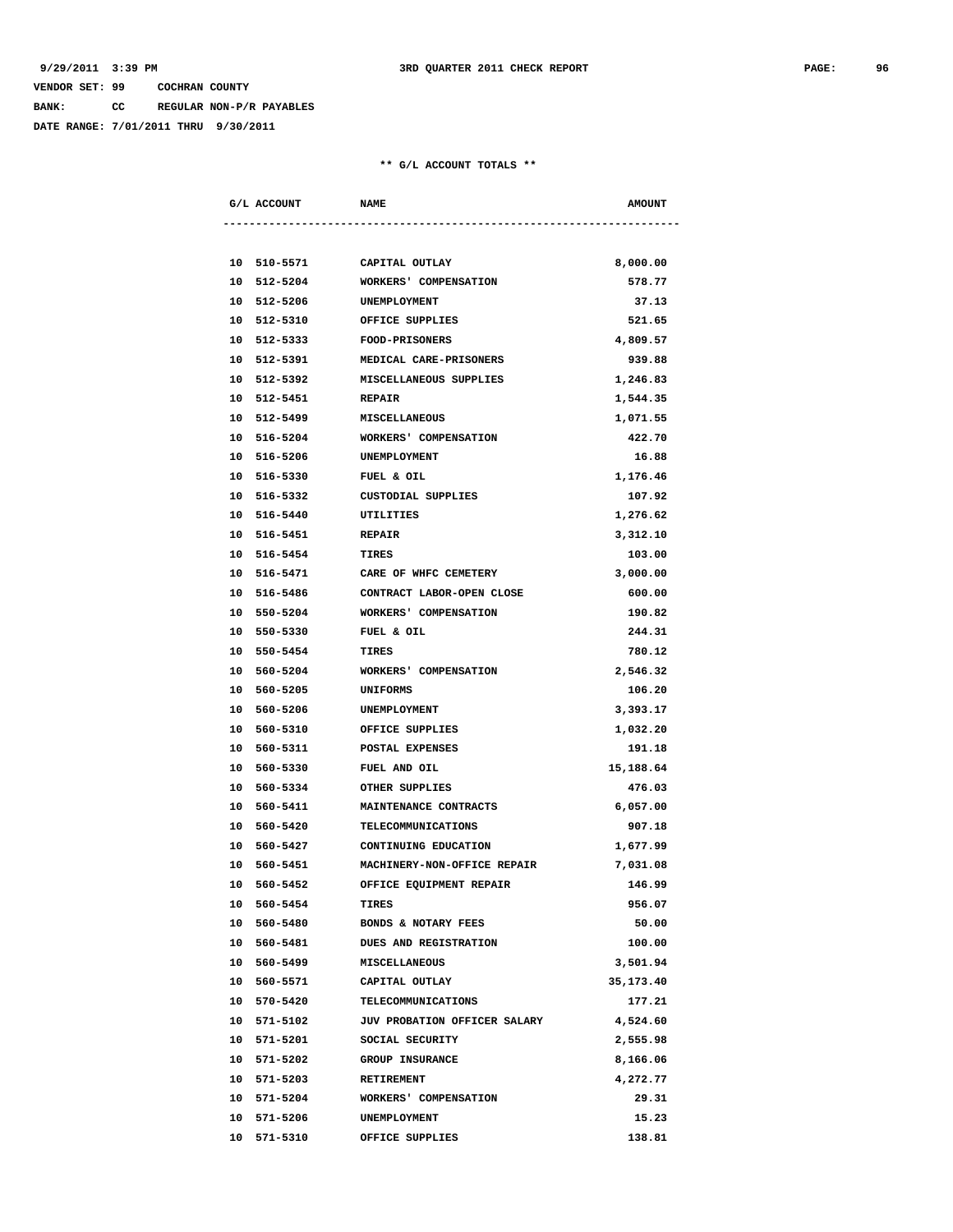**BANK: CC REGULAR NON-P/R PAYABLES**

**DATE RANGE: 7/01/2011 THRU 9/30/2011**

|    | G/L ACCOUNT<br><b>NAME</b> |                                | <b>AMOUNT</b> |
|----|----------------------------|--------------------------------|---------------|
|    |                            |                                |               |
|    | 10 571-5330 FUEL           |                                | 1,116.21      |
|    | 10 571-5412                | COUNTY-NON RESIDENTIAL SERVICE | 731.00        |
|    | 10 571-5413                | RESIDENTIAL SERVICES           | 12,389.00     |
|    | 10 571-5420                | TELECOMMUNICATIONS             | 145.89        |
|    | 10 571-5427                | CONTINUING EDUCATION           | 695.89        |
|    | 10 571-5464                | <b>VEHICLE LEASE</b>           | 2,499.00      |
|    | 10 580-5414                | FIRE PROTECTION CONTRACTS      | 25,550.00     |
|    | 10 580-5440                | UTILITIES [TOWER]              | 233.81        |
|    | 10 580-5450                | <b>REPAIR</b>                  | 28.03         |
|    | 10 580-5499 MISCELLANEOUS  |                                | 1,437.97      |
|    |                            | 10 580-5571 CAPITAL OUTLAY     | 2,911.39      |
|    | 10 640-5440 UTILITIES      |                                | 690.37        |
|    | 10 650-5204                | WORKERS' COMPENSATION          | 58.46         |
|    | 10 650-5206                | UNEMPLOYMENT                   | 16.22         |
|    | 10 650-5310                | OFFICE SUPPLIES                | 2,335.68      |
|    | 10 650-5311                | POSTAL EXPENSES                | 40.00         |
|    | 10 650-5332                | CUSTODIAL SUPPLIES             | 105.00        |
|    | 10 650-5411                | <b>MAINTENANCE CONTRACTS</b>   | 131.10        |
|    | 10 650-5420                | TELECOMMUNICATIONS             | 666.39        |
|    | 10 650-5427                | CONTINUING EDUCATION           | 106.07        |
|    | 10 650-5440                | UTILITIES                      | 1,376.18      |
|    |                            |                                |               |
|    | 10 650-5451                | <b>REPAIR</b>                  | 3,800.00      |
|    | 10 650-5499 MISCELLANEOUS  |                                | 430.59        |
|    | 10 650-5590 BOOKS          |                                | 2,504.61      |
|    | 10 652-5204                | WORKERS' COMPENSATION          | 17.49         |
|    | 10 652-5420                | TELECOMMUNICATIONS             | 333.61        |
|    | 10 652-5440                | UTILITIES                      | 434.57        |
|    | 10 660-5204                | WORKERS' COMPENSATION          | 282.80        |
|    | 10 660-5206                | <b>UNEMPLOYMENT</b>            | 12.89         |
|    | 10 660-5330                | FUEL AND OIL                   | 537.63        |
|    | 10 660-5332                | CUSTODIAL SUPPLIES             | 493.95        |
|    | 10 660-5440                | UTILITIES & IRRIGATION         | 1,860.00      |
|    | 10 660-5451                | <b>REPAIR</b>                  | 41.18         |
|    | 10 662-5204                | WORKERS' COMPENSATION          | 327.02        |
|    | 10 662-5206                | UNEMPLOYMENT                   | 17.05         |
|    | 10 662-5332                | <b>CUSTODIAL SUPPLIES</b>      | 484.10        |
|    | 10 662-5440                | UTILITIES                      | 2,316.67      |
|    | 10 662-5451                | <b>REPAIR</b>                  | 5,378.49      |
|    | 10 663-5204                | WORKERS' COMPENSATION          | 133.67        |
|    | 10 663-5206                | UNEMPLOYMENT                   | 21.04         |
|    | 10 663-5333                | FOOD                           | 449.83        |
|    | 10 663-5427                | CONTINUING EDUCATION           | 133.64        |
|    | 10 665-5204                | WORKERS' COMPENSATION          | 17.48         |
|    | 10 665-5206                | UNEMPLOYMENT                   | 25.97         |
| 10 | 665-5310                   | OFFICE SUPPLIES                | 17.02         |
|    | 10 665-5311                | POSTAL EXPENSES                | 15.40         |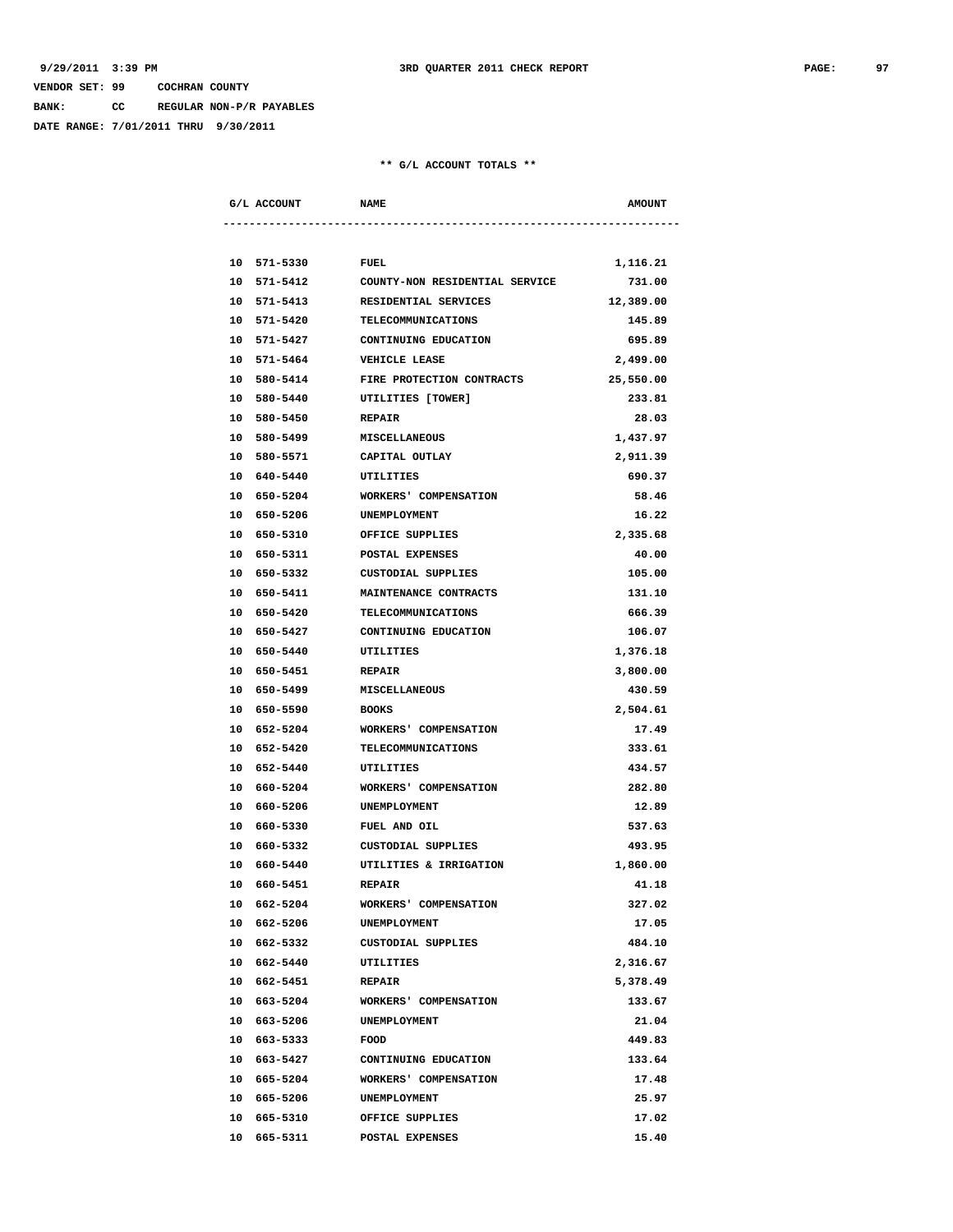**BANK: CC REGULAR NON-P/R PAYABLES**

**DATE RANGE: 7/01/2011 THRU 9/30/2011**

| G/L ACCOUNT | <b>NAME</b>                                | <b>AMOUNT</b> |
|-------------|--------------------------------------------|---------------|
|             |                                            |               |
|             | 10 665-5330 FUEL AND OIL                   | 2,104.83      |
|             | 10 665-5334 OTHER SUPPLIES                 | 119.26        |
|             | 10 665-5420 TELECOMMUNICATIONS             | 840.22        |
|             | 10 665-5427 CO AGENT-TRAVEL-OUT OF COUNTY  | 265.94        |
|             | 10 665-5428 FCS AGENT-TRAVEL-OUT OF COUNTY | 400.01        |
| 10 665-5451 | <b>REPAIRS</b>                             | 93.86         |
| 10 665-5454 | TIRES                                      | 11.95         |
| 10 665-5499 | <b>MISCELLANEOUS</b>                       | 14.29         |
|             | *** FUND TOTAL ***                         | 333,773.21    |
| 15 610-5204 | WORKERS' COMPENSATION                      | 512.25        |
| 15 610-5310 | OFFICE SUPPLIES                            | 511.35        |
|             | 15 610-5420 TELECOMMUNICATIONS             | 346.25        |
|             | 15 610-5427 COMM-CONTINUING EDUCATION      | 350.00        |
|             | 15 610-5428 CO. JUDGE-CONTINUING EDUCATION | 25.00         |
|             | 15 610-5430 LEGAL NOTICES                  | 438.50        |
| 15 610-5480 | <b>BONDS &amp; NOTARY FEES</b>             | 71.00         |
| 15 610-5481 | <b>DUES AND REGISTRATION</b>               | 785.00        |
| 15 610-5499 | <b>MISCELLANEOUS</b>                       | 87.00         |
| 15 621-5204 | <b>WORKERS' COMPENSATION</b>               | 1,355.30      |
| 15 621-5206 | UNEMPLOYMENT                               | 552.24        |
| 15 621-5330 | FUEL & OIL                                 | 7,836.98      |
| 15 621-5356 | ROAD MATERIALS & SUPPLIES                  | 650.71        |
| 15 621-5440 | UTILITIES                                  | 364.13        |
|             | 15 621-5451 REPAIRS                        | 1,878.93      |
|             | 15 621-5454 TIRES                          | 731.77        |
|             |                                            |               |
|             | 15 622-5204 WORKERS' COMPENSATION          | 1,118.04      |
|             | 15 622-5206<br><b>UNEMPLOYMENT</b>         | 35.35         |
|             | 15 622-5330<br><b>FUEL AND OIL</b>         | 8,127.32      |
| 15 622-5356 | ROAD MATERIALS & SUPPLIES                  | 1,312.65      |
| 15 622-5440 | UTILITIES                                  | 391.35        |
| 15 622-5451 | <b>REPAIRS</b>                             | 4,077.98      |
| 15 622-5454 | <b>TIRES</b>                               | 125.00        |
| 15 623-5204 | WORKERS' COMPENSATION                      | 1,073.28      |
| 15 623-5206 | UNEMPLOYMENT                               | 33.22         |
| 15 623-5330 | FUEL AND OIL                               | 11,617.12     |
| 15 623-5356 | ROAD MATERIALS & SUPPLIES                  | 2,975.41      |
| 15 623-5440 | UTILITIES                                  | 415.81        |
| 15 623-5451 | REPAIRS                                    | 6,901.68      |
| 15 623-5454 | TIRES                                      | 3,916.52      |
| 15 624-5204 | WORKERS' COMPENSATION                      | 1,073.28      |
| 15 624-5206 | UNEMPLOYMENT                               | 33.22         |
| 15 624-5330 | FUEL AND OIL                               | 9,541.14      |
| 15 624-5356 | ROAD MATERIALS & SUPPLIES                  | 1,003.23      |
| 15 624-5420 | <b>TELECOMMUNICATIONS</b>                  | 120.57        |
| 15 624-5440 | UTILITIES                                  | 332.94        |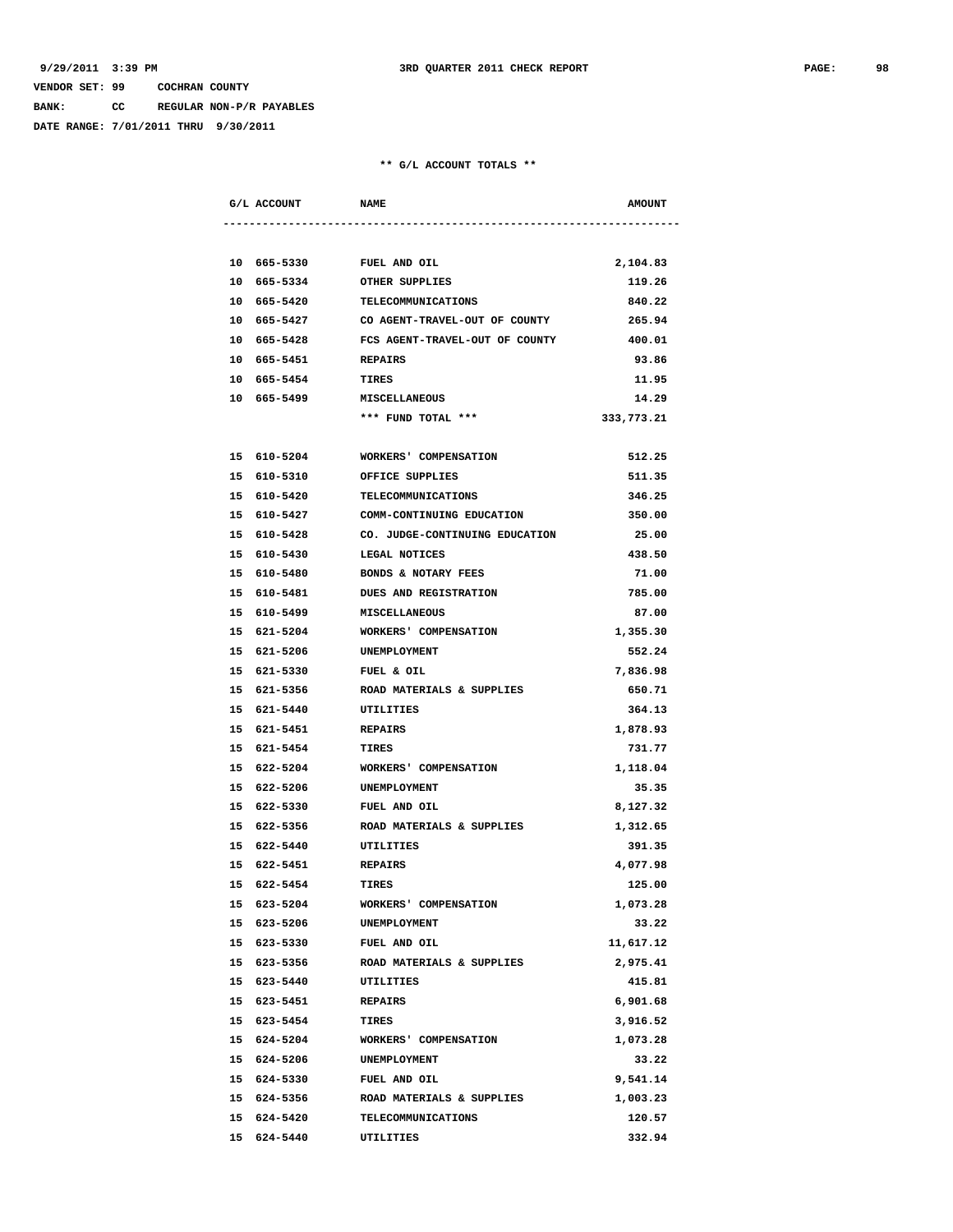**BANK: CC REGULAR NON-P/R PAYABLES**

**DATE RANGE: 7/01/2011 THRU 9/30/2011**

### **\*\* G/L ACCOUNT TOTALS \*\***

|                         |         | G/L ACCOUNT                | <b>NAME</b>                                      | <b>AMOUNT</b>   |      |            |
|-------------------------|---------|----------------------------|--------------------------------------------------|-----------------|------|------------|
|                         |         |                            |                                                  |                 |      |            |
|                         |         | 15 624-5451 REPAIRS        |                                                  | 1,638.73        |      |            |
|                         |         | 15 624-5454 TIRES          |                                                  | 349.85          |      |            |
|                         |         |                            | 15 624-5571 CAPITAL OUTLAY                       | 20,639.15       |      |            |
|                         |         |                            | *** FUND TOTAL ***                               | 93,349.25       |      |            |
|                         |         |                            |                                                  |                 |      |            |
|                         |         | 17 575-5413                | PURCHASED RESIDENTIAL SERVICE                    | 300.00          |      |            |
|                         |         |                            | *** FUND TOTAL ***                               | 300.00          |      |            |
|                         |         |                            |                                                  |                 |      |            |
|                         |         | 19 435-5409                | A.D.R. CONTRACT                                  | 50.00           |      |            |
|                         |         |                            | *** FUND TOTAL ***                               | 50.00           |      |            |
|                         |         |                            |                                                  |                 |      |            |
|                         |         | 24 510-5499                | COURTHOUSE SECURITY CCP102.0                     | 617.50          |      |            |
|                         |         |                            | *** FUND TOTAL ***                               | 617.50          |      |            |
|                         |         | 30 518-5204                | WORKERS COMPENSATION                             |                 |      |            |
|                         |         |                            |                                                  | 121.20          |      |            |
|                         |         | 30 518-5330<br>30 518-5332 | FUEL & OIL<br>CUSTODIAL SUPPLIES                 | 274.79<br>54.23 |      |            |
|                         |         | 30 518-5440                |                                                  | 146.44          |      |            |
|                         |         | 30 518-5451                | UTILITIES<br><b>REPAIR</b>                       | 36.31           |      |            |
|                         |         | 30 518-5454                | TIRES                                            | 42.95           |      |            |
|                         |         |                            | *** FUND TOTAL ***                               | 675.92          |      |            |
|                         |         |                            |                                                  |                 |      |            |
|                         |         |                            | 31 652-5310 OFFICE SUPPLIES                      | 57.95           |      |            |
|                         |         | 31 652-5499 MISCELLANEOUS  |                                                  | 6,363.48        |      |            |
|                         |         |                            | *** FUND TOTAL ***                               | 6,421.43        |      |            |
|                         |         |                            |                                                  |                 |      |            |
|                         |         |                            | 90 000-4342 ARREST FEES - STATE OFFICERS         | 41.00           |      |            |
|                         |         | 90 000-4355                | MVF CCP 102.022                                  | 4.30            |      |            |
|                         |         |                            | 90  000-4358.001  STATE CCC DATE 01-01-04FORWORD | 4,490.83        |      |            |
|                         |         | 90 000-4361                | 50% OF TIME PAYMENT TO STATE                     | 150.00          |      |            |
|                         |         |                            | 90  000-4363.001  DIVORCE&FAMILY GOV.133.151     | 227.10          |      |            |
|                         |         | 90 000-4363.002            | OTHER THAN DIVORCE/FAMILY 10B                    | 350.00          |      |            |
|                         |         | 90 000-4363.003            | INDIGENT DEFENSE FEE                             | 186.00          |      |            |
|                         | 90      | 000-4363.004               | CO FILING FEE IND LGL SERV.                      | 182.00          |      |            |
|                         |         | 90 000-4367                | STF-SUB 95% C(TRANS CD542.40                     | 1,500.00        |      |            |
|                         |         | 90 000-4368                | BB BOND FEE (GVMT CD 41.258)                     | 150.00          |      |            |
|                         |         | 90 000-4369                | EMS TRAUMA SEC49.02 SB1131                       | 4.00            |      |            |
|                         |         | 90 000-4372                | BIRTH CERT. GOV118.015                           | 82.80           |      |            |
|                         |         | 90 000-4373                | MARRIAGE LICENSE GOV 118.011                     | 90.00           |      |            |
|                         |         | 90 000-4376                | CO. CRTCRIMINAL JUDICIAL FUND                    | 40.00           |      |            |
|                         |         | 90 000-4378                | JRF JURY REIMB FEE/CCP102.0045                   | 420.00          |      |            |
|                         |         | 90 000-4379                | JUDICIAL SUPPORT FEE/L133.105                    | 1,099.80        |      |            |
|                         |         | 90 000-4379.001            | DRUG COURT FEE CCP102.0178                       | 60.00           |      |            |
|                         |         | 90 000-4379.002            | 7th Crt of Appeal Gov't22.2081                   | 25.00           |      |            |
|                         |         |                            | *** FUND TOTAL ***                               | 9,102.83        |      |            |
|                         |         |                            |                                                  |                 |      |            |
| VENDOR SET: 99 BANK: CC | TOTALS: | 387                        |                                                  | 444,290.14      | 0.00 | 444,290.14 |

**BANK: CC** TOTALS: 387 387 444,290.14 0.00 444,290.14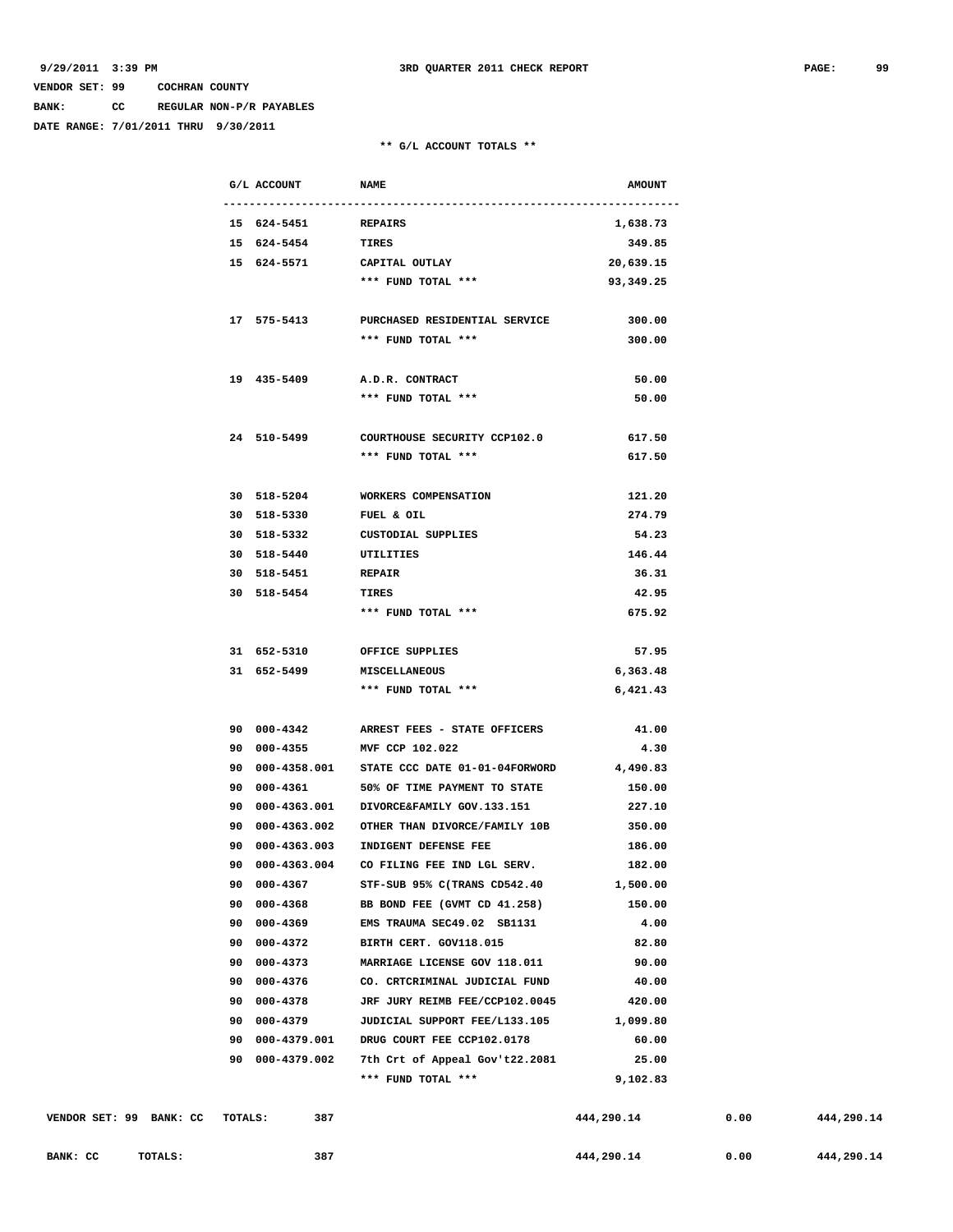**BANK: PR PAYROLL PAYABLES**

|                  |    |                   |                                | <b>CHECK</b>  | <b>CHECK</b><br>CHECK |               |                 |        | <b>CHECK</b>  |               |
|------------------|----|-------------------|--------------------------------|---------------|-----------------------|---------------|-----------------|--------|---------------|---------------|
| VENDOR I.D.      |    |                   | <b>NAME</b>                    | <b>STATUS</b> | <b>DATE</b>           | <b>AMOUNT</b> | <b>DISCOUNT</b> | NO     | <b>STATUS</b> | <b>AMOUNT</b> |
| A067             |    |                   | AMERICAN FAMILY LIFE ASSURANCE |               |                       |               |                 |        |               |               |
|                  |    | I-08 201107210470 | MONTHLY PREMIUM                | R             | 7/31/2011             |               |                 | 035861 |               |               |
|                  |    | 10 000-2500.4     | INSURANCE PAYABLE              |               | MONTHLY PREMIUM       | 436.48        |                 |        |               |               |
|                  |    | 15 000-2500.4     | INSURANCE PAYABLE              |               | MONTHLY PREMIUM       | 257.42        |                 |        |               |               |
|                  |    | I-08A201107210470 | MONTHLY PREMIUM                | R             | 7/31/2011             |               |                 | 035861 |               |               |
|                  |    | 10 000-2500.4     | INSURANCE PAYABLE              |               | MONTHLY PREMIUM       | 200.46        |                 |        |               | 894.36        |
| C091             |    |                   | <b>COMPBENEFITS</b>            |               |                       |               |                 |        |               |               |
|                  |    | I-17A201107210470 | VISION MONTHLY PREMIUM         | R             | 7/31/2011             |               |                 | 035862 |               |               |
|                  |    | 10 000-2500.4     | INSURANCE PAYABLE              |               | VISION MONTHLY PREMI  | 123.76        |                 |        |               | 123.76        |
| C <sub>253</sub> |    |                   | COCHRAN COUNTY MONEY MKT       |               |                       |               |                 |        |               |               |
|                  |    | I-01 201107210470 | RETIREMENT CONTRIBUTIONS       | R             | 7/31/2011             |               |                 | 035863 |               |               |
|                  | 10 | $000 - 2500.3$    | TCDRS PAYABLE                  |               | RETIREMENT CONTRIBUT  | 8,414.97      |                 |        |               |               |
|                  | 10 | 400-5203          | <b>RETIREMENT</b>              |               | RETIREMENT CONTRIBUT  | 950.10        |                 |        |               |               |
|                  | 10 | 403-5203          | RETIREMENT                     |               | RETIREMENT CONTRIBUT  | 1,432.31      |                 |        |               |               |
|                  | 10 | 435-5203          | <b>RETIREMENT</b>              |               | RETIREMENT CONTRIBUT  | 198.15        |                 |        |               |               |
|                  |    | 10 455-5203       | <b>RETIREMENT</b>              |               | RETIREMENT CONTRIBUT  | 435.11        |                 |        |               |               |
|                  |    | 10 475-5203       | <b>RETIREMENT</b>              |               | RETIREMENT CONTRIBUT  | 1,172.02      |                 |        |               |               |
|                  | 10 | 476-5203          | <b>RETIREMENT</b>              |               | RETIREMENT CONTRIBUT  | 202.16        |                 |        |               |               |
|                  | 10 | 495-5203          | <b>RETIREMENT</b>              |               | RETIREMENT CONTRIBUT  | 838.06        |                 |        |               |               |
|                  | 10 | 497-5203          | <b>RETIREMENT</b>              |               | RETIREMENT CONTRIBUT  | 448.15        |                 |        |               |               |
|                  | 10 | 499-5203          | <b>RETIREMENT</b>              |               | RETIREMENT CONTRIBUT  | 1,242.57      |                 |        |               |               |
|                  | 10 | 510-5203          | <b>RETIREMENT</b>              |               | RETIREMENT CONTRIBUT  | 378.42        |                 |        |               |               |
|                  | 10 | 512-5203          | RETIREMENT                     |               | RETIREMENT CONTRIBUT  | 951.05        |                 |        |               |               |
|                  | 10 | 516-5203          | <b>RETIREMENT</b>              |               | RETIREMENT CONTRIBUT  | 378.42        |                 |        |               |               |
|                  | 10 | 550-5203          | <b>RETIREMENT</b>              |               | RETIREMENT CONTRIBUT  | 292.42        |                 |        |               |               |
|                  | 10 | 560-5203          | RETIREMENT                     |               | RETIREMENT CONTRIBUT  | 4,843.83      |                 |        |               |               |
|                  | 10 | 571-5203          | <b>RETIREMENT</b>              |               | RETIREMENT CONTRIBUT  | 5.22          |                 |        |               |               |
|                  | 10 | 650-5203          | RETIREMENT                     |               | RETIREMENT CONTRIBUT  | 374.77        |                 |        |               |               |
|                  | 10 | 652-5203          | RETIREMENT                     |               | RETIREMENT CONTRIBUT  | 19.83         |                 |        |               |               |
|                  | 10 | 660-5203          | <b>RETIREMENT</b>              |               | RETIREMENT CONTRIBUT  | 257.61        |                 |        |               |               |
|                  |    | 10 662-5203       | <b>RETIREMENT</b>              |               | RETIREMENT CONTRIBUT  | 356.93        |                 |        |               |               |
|                  |    | 10 663-5203       | <b>RETIREMENT</b>              |               | RETIREMENT CONTRIBUT  | 489.88        |                 |        |               |               |
|                  |    | 10 665-5203       | RETIREMENT                     |               | RETIREMENT CONTRIBUT  | 360.85        |                 |        |               |               |
|                  |    | 15 000-2500.3     | TCDRS PAYABLE                  |               | RETIREMENT CONTRIBUT  | 2,906.99      |                 |        |               |               |
|                  |    | 15 610-5203       | RETIREMENT                     |               | RETIREMENT CONTRIBUT  | 1,969.95      |                 |        |               |               |
|                  |    | 15 621-5203       | RETIREMENT                     |               | RETIREMENT CONTRIBUT  | 930.05        |                 |        |               |               |
|                  |    | 15 622-5203       | RETIREMENT                     |               | RETIREMENT CONTRIBUT  | 888.92        |                 |        |               |               |
|                  |    | 15 623-5203       | RETIREMENT                     |               | RETIREMENT CONTRIBUT  | 810.08        |                 |        |               |               |
|                  |    | 15 624-5203       | RETIREMENT                     |               | RETIREMENT CONTRIBUT  | 799.68        |                 |        |               |               |
|                  |    | 17 000-2500.3     | TCDRS PAYABLE                  |               | RETIREMENT CONTRIBUT  | 198.30        |                 |        |               |               |
|                  |    | 17 573-5203       | RETIREMENT                     |               | RETIREMENT CONTRIBUT  | 368.26        |                 |        |               |               |
|                  |    | 30 000-2500.3     | TCDRS                          |               | RETIREMENT CONTRIBUT  | 59.45         |                 |        |               |               |
|                  |    | 30 518-5203       | <b>RETIREMENT</b>              |               | RETIREMENT CONTRIBUT  | 110.40        |                 |        |               | 33,084.91     |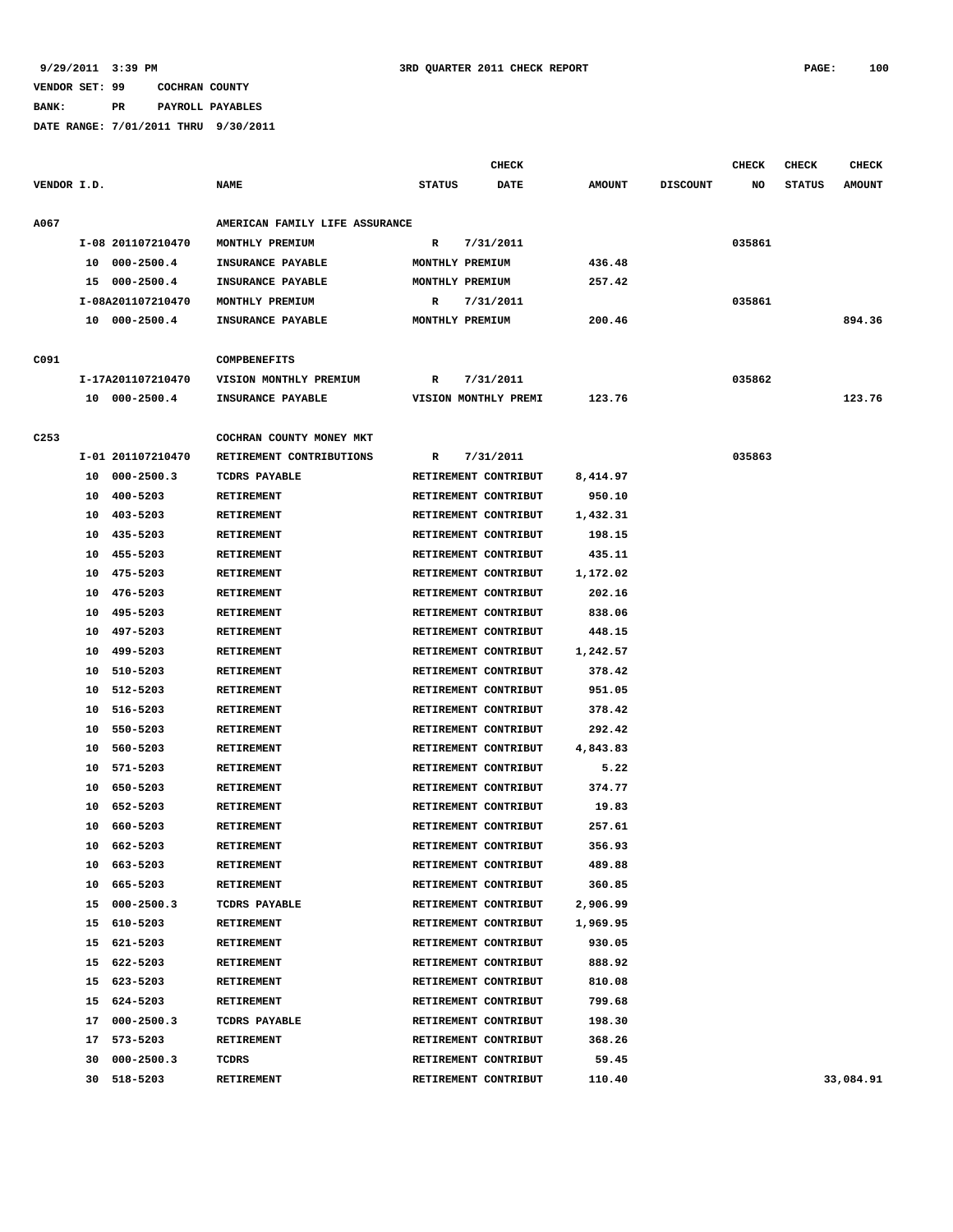**BANK: PR PAYROLL PAYABLES**

|             |    |                   |                                |                | CHECK                |               |                 | <b>CHECK</b> | <b>CHECK</b>  | <b>CHECK</b>  |
|-------------|----|-------------------|--------------------------------|----------------|----------------------|---------------|-----------------|--------------|---------------|---------------|
| VENDOR I.D. |    |                   | <b>NAME</b>                    | <b>STATUS</b>  | <b>DATE</b>          | <b>AMOUNT</b> | <b>DISCOUNT</b> | NO           | <b>STATUS</b> | <b>AMOUNT</b> |
| C300        |    |                   | COCHRAN COUNTY SCHOOLS FEDERAL |                |                      |               |                 |              |               |               |
|             |    | I-18A201107210470 | MONTHLY PREMUIM                | $\mathbb{R}$   | 7/31/2011            |               |                 | 035864       |               |               |
|             | 10 | $000 - 2500.4$    | INSURANCE PAYABLE              |                | MONTHLY PREMUIM      | 7,007.97      |                 |              |               |               |
|             |    | 15 000-2500.4     | INSURANCE PAYABLE              |                | MONTHLY PREMUIM      | 1,007.40      |                 |              |               |               |
|             | 30 | $000 - 2500.4$    | <b>AFLAC</b>                   |                | MONTHLY PREMUIM      | 155.11        |                 |              |               | 8,170.48      |
|             |    |                   |                                |                |                      |               |                 |              |               |               |
| N017        |    |                   | NATIONAL FARM LIFE             |                |                      |               |                 |              |               |               |
|             |    | I-05 201107210470 | NFL PREMIUM                    | R              | 7/31/2011            |               |                 | 035865       |               |               |
|             | 10 | $000 - 2500.4$    | INSURANCE PAYABLE              | NFL PREMIUM    |                      | 287.47        |                 |              |               |               |
|             |    | 15 000-2500.4     | INSURANCE PAYABLE              | NFL PREMIUM    |                      | 70.37         |                 |              |               |               |
|             |    | I-05A201107210470 | AFTER TAX PREM                 | R              | 7/31/2011            |               |                 | 035865       |               |               |
|             |    | 10 000-2500.4     | INSURANCE PAYABLE              | AFTER TAX PREM |                      | 197.52        |                 |              |               |               |
|             |    | 15 000-2500.4     | INSURANCE PAYABLE              | AFTER TAX PREM |                      | 56.04         |                 |              |               | 611.40        |
|             |    |                   |                                |                |                      |               |                 |              |               |               |
| <b>N060</b> |    |                   | NATIONWIDE RETIREMENT SOL      |                |                      |               |                 |              |               |               |
|             |    | I-04 201107210470 | DEFERRED COMP WITHHELD         | R              | 7/31/2011            |               |                 | 035866       |               |               |
|             | 10 | $000 - 2500.7$    | PEBSCO DEF COMP PAYABLE        |                | DEFERRED COMP WITHHE | 2,674.29      |                 |              |               |               |
|             |    | 15 000-2500.7     | PEBSCO DEF COMP PAYABLE        |                | DEFERRED COMP WITHHE | 1,206.71      |                 |              |               | 3,881.00      |
| N081        |    |                   | NATIONAL FAMILY CARE LIFE INSU |                |                      |               |                 |              |               |               |
|             |    | I-21 201107210470 |                                |                |                      |               |                 |              |               |               |
|             |    |                   | NATIONAL FAMILY CARE           | R              | 7/31/2011            |               |                 | 035867       |               |               |
|             | 10 | $000 - 2500.4$    | INSURANCE PAYABLE              |                | NATIONAL FAMILY CARE | 228.00        |                 |              |               |               |
|             |    | 15 000-2500.4     | INSURANCE PAYABLE              |                | NATIONAL FAMILY CARE | 6.90          |                 |              |               | 234.90        |
| 0029        |    |                   | OFFICE OF THE ATTORNEY GE      |                |                      |               |                 |              |               |               |
|             |    | I-CS 201107210470 | CAUSE#0578881431               | R              | 7/31/2011            |               |                 | 035868       |               |               |
|             |    | 15 000-2500.8     | CHILD SUPPORT PAYABLE          |                | CAUSE#0578881431     | 146.00        |                 |              |               | 146.00        |
|             |    |                   |                                |                |                      |               |                 |              |               |               |
| P187        |    |                   | COCHRAN COUNTY PAYROLL TA      |                |                      |               |                 |              |               |               |
|             |    | I-T1 201107210470 | FEDERAL INCOME TAX W/H         | R              | 7/31/2011            |               |                 | 035869       |               |               |
|             | 10 | 000-2500.1        | WITHHOLDING TAX PAYABLE        |                | FEDERAL INCOME TAX W | 12,124.46     |                 |              |               |               |
|             | 15 | $000 - 2500.1$    | WITHHOLDING TAX PAYABLE        |                | FEDERAL INCOME TAX W | 2,817.60      |                 |              |               |               |
|             | 17 | 000-2500.1        | WITHHOLDING TAX PAYABLE        |                | FEDERAL INCOME TAX W | 235.05        |                 |              |               |               |
|             | 30 | 000-2500.1        | FEDERAL WITHOLDING             |                | FEDERAL INCOME TAX W | 87.57         |                 |              |               |               |
|             |    | I-T3 201107210470 | FICA TAX                       | $\mathbb{R}$   | 7/31/2011            |               |                 | 035869       |               |               |
|             |    | 10 000-2500.2     | FICA PAYABLE                   | FICA TAX       |                      | 5,139.81      |                 |              |               |               |
|             | 10 | 400-5201          | SOCIAL SECURITY                | FICA TAX       |                      | 449.62        |                 |              |               |               |
|             | 10 | 403-5201          | SOCIAL SECURITY                | FICA TAX       |                      | 705.80        |                 |              |               |               |
|             | 10 | 435-5201          | SOCIAL SECURITY                | FICA TAX       |                      | 94.50         |                 |              |               |               |
|             | 10 | 455-5201          | SOCIAL SECURITY                | FICA TAX       |                      | 213.71        |                 |              |               |               |
|             | 10 | 475-5201          | SOCIAL SECURITY                | FICA TAX       |                      | 558.96        |                 |              |               |               |
|             | 10 | 476-5201          | SOCIAL SECURITY                | FICA TAX       |                      | 96.41         |                 |              |               |               |
|             | 10 | 495-5201          | SOCIAL SECURITY                | FICA TAX       |                      | 399.69        |                 |              |               |               |
|             | 10 | 497-5201          | SOCIAL SECURITY                | FICA TAX       |                      | 213.73        |                 |              |               |               |
|             | 10 | 499-5201          | SOCIAL SECURITY                | FICA TAX       |                      | 587.26        |                 |              |               |               |
|             | 10 | 510-5201          | SOCIAL SECURITY                | FICA TAX       |                      | 183.80        |                 |              |               |               |
|             | 10 | 512-5201          | SOCIAL SECURITY                | FICA TAX       |                      | 440.64        |                 |              |               |               |
|             | 10 | 516-5201          | SOCIAL SECURITY                | FICA TAX       |                      | 185.19        |                 |              |               |               |
|             |    |                   |                                |                |                      |               |                 |              |               |               |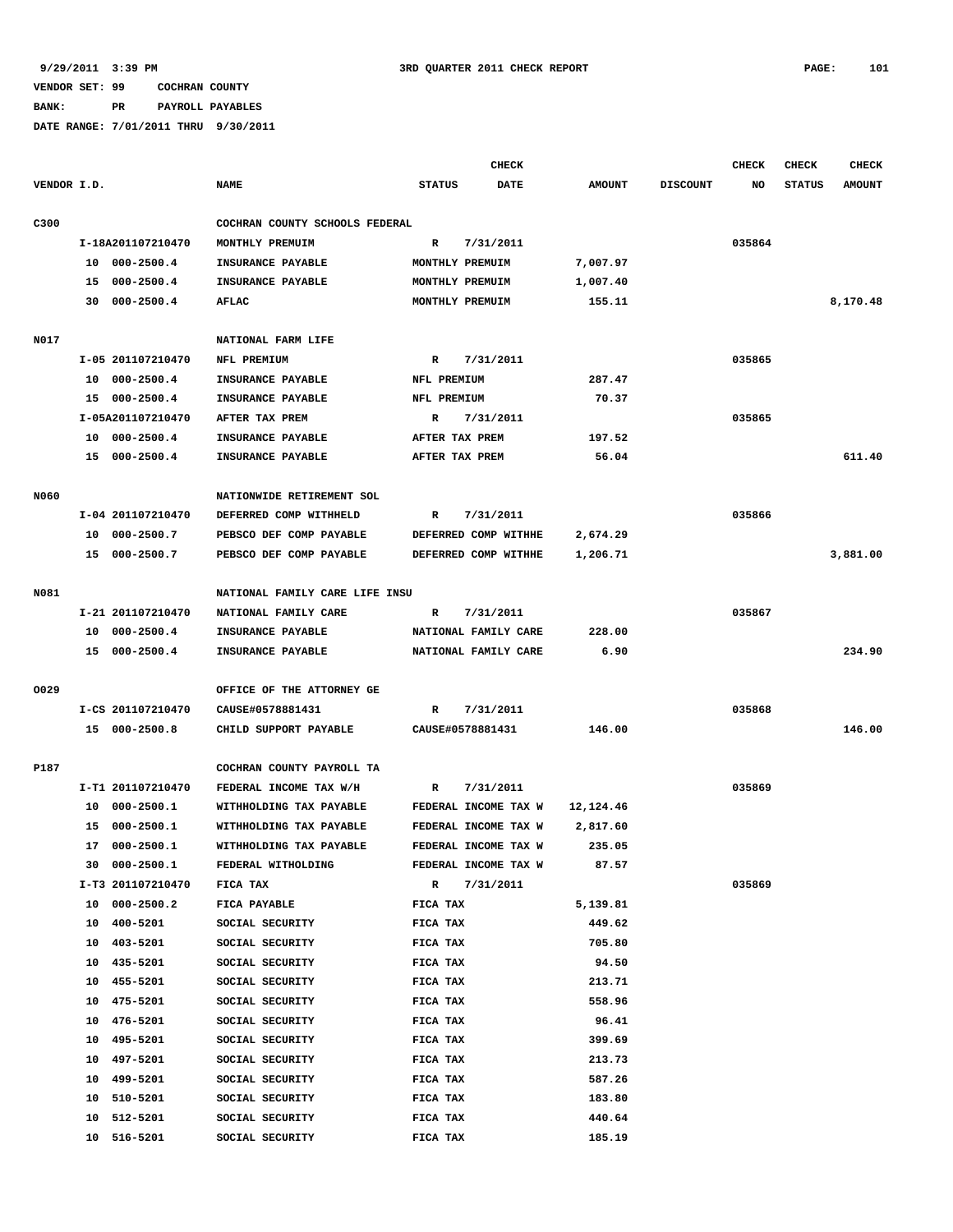**BANK: PR PAYROLL PAYABLES**

|             |    |                   |                            |               |              | <b>CHECK</b> |               |                 | <b>CHECK</b> | <b>CHECK</b>  | <b>CHECK</b>  |
|-------------|----|-------------------|----------------------------|---------------|--------------|--------------|---------------|-----------------|--------------|---------------|---------------|
| VENDOR I.D. |    |                   | <b>NAME</b>                | <b>STATUS</b> |              | <b>DATE</b>  | <b>AMOUNT</b> | <b>DISCOUNT</b> | NO           | <b>STATUS</b> | <b>AMOUNT</b> |
|             |    |                   |                            |               |              |              |               |                 |              |               |               |
| P187        |    |                   | COCHRAN COUNTY PAYROLLCONT |               |              |              |               |                 |              |               |               |
|             |    | I-T3 201107210470 | FICA TAX                   | R             |              | 7/31/2011    |               |                 | 035869       |               |               |
|             |    | 10 550-5201       | SOCIAL SECURITY            | FICA TAX      |              |              | 139.46        |                 |              |               |               |
|             | 10 | 560-5201          | SOCIAL SECURITY            | FICA TAX      |              |              | 2,292.65      |                 |              |               |               |
|             | 10 | 571-5201          | SOCIAL SECURITY            | FICA TAX      |              |              | 2.53          |                 |              |               |               |
|             | 10 | 650-5201          | SOCIAL SECURITY            | FICA TAX      |              |              | 182.96        |                 |              |               |               |
|             | 10 | 652-5201          | SOCIAL SECURITY            | FICA TAX      |              |              | 9.45          |                 |              |               |               |
|             | 10 | 660-5201          | SOCIAL SECURITY            | FICA TAX      |              |              | 126.07        |                 |              |               |               |
|             | 10 | 662-5201          | SOCIAL SECURITY            | FICA TAX      |              |              | 170.23        |                 |              |               |               |
|             | 10 | 663-5201          | SOCIAL SECURITY            | FICA TAX      |              |              | 233.64        |                 |              |               |               |
|             | 10 | 665-5201          | SOCIAL SECURITY            | FICA TAX      |              |              | 301.02        |                 |              |               |               |
|             | 15 | $000 - 2500.2$    | FICA PAYABLE               | FICA TAX      |              |              | 1,696.74      |                 |              |               |               |
|             | 15 | 610-5201          | SOCIAL SECURITY            | FICA TAX      |              |              | 935.20        |                 |              |               |               |
|             | 15 | 621-5201          | SOCIAL SECURITY            | FICA TAX      |              |              | 443.55        |                 |              |               |               |
|             | 15 | 622-5201          | SOCIAL SECURITY            | FICA TAX      |              |              | 418.36        |                 |              |               |               |
|             | 15 | 623-5201          | SOCIAL SECURITY            | FICA TAX      |              |              | 384.73        |                 |              |               |               |
|             | 15 | 624-5201          | SOCIAL SECURITY            | FICA TAX      |              |              | 322.87        |                 |              |               |               |
|             | 17 | $000 - 2500.2$    | FICA PAYABLE               | FICA TAX      |              |              | 120.96        |                 |              |               |               |
|             | 17 | 573-5201          | SOCIAL SECURITY            | FICA TAX      |              |              | 178.57        |                 |              |               |               |
|             | 30 | $000 - 2500.2$    | FICA                       | FICA TAX      |              |              | 36.60         |                 |              |               |               |
|             | 30 | 518-5201          | SOCIAL SECURITY            | FICA TAX      |              |              | 54.03         |                 |              |               |               |
|             |    | I-T4 201107210470 | MEDICARE TAX               | R             |              | 7/31/2011    |               |                 | 035869       |               |               |
|             | 10 | $000 - 2500.2$    | FICA PAYABLE               |               | MEDICARE TAX |              | 1,774.48      |                 |              |               |               |
|             | 10 | 400-5201          | SOCIAL SECURITY            |               | MEDICARE TAX |              | 105.15        |                 |              |               |               |
|             | 10 | 403-5201          | SOCIAL SECURITY            |               | MEDICARE TAX |              | 165.06        |                 |              |               |               |
|             | 10 | 435-5201          | SOCIAL SECURITY            |               | MEDICARE TAX |              | 22.10         |                 |              |               |               |
|             | 10 | 455-5201          | SOCIAL SECURITY            |               | MEDICARE TAX |              | 49.98         |                 |              |               |               |
|             | 10 | 475-5201          | SOCIAL SECURITY            |               | MEDICARE TAX |              | 130.73        |                 |              |               |               |
|             | 10 | 476-5201          | SOCIAL SECURITY            |               | MEDICARE TAX |              | 22.55         |                 |              |               |               |
|             | 10 | 495-5201          | SOCIAL SECURITY            |               | MEDICARE TAX |              | 93.48         |                 |              |               |               |
|             | 10 | 497-5201          | SOCIAL SECURITY            |               | MEDICARE TAX |              | 49.99         |                 |              |               |               |
|             | 10 | 499-5201          | SOCIAL SECURITY            |               | MEDICARE TAX |              | 137.35        |                 |              |               |               |
|             | 10 | 510-5201          | SOCIAL SECURITY            |               | MEDICARE TAX |              | 42.99         |                 |              |               |               |
|             | 10 | 512-5201          | SOCIAL SECURITY            |               | MEDICARE TAX |              | 103.05        |                 |              |               |               |
|             | 10 | 516-5201          | SOCIAL SECURITY            |               | MEDICARE TAX |              | 43.30         |                 |              |               |               |
|             | 10 | 550-5201          | SOCIAL SECURITY            |               | MEDICARE TAX |              | 32.62         |                 |              |               |               |
|             | 10 | 560-5201          | SOCIAL SECURITY            |               | MEDICARE TAX |              | 536.19        |                 |              |               |               |
|             | 10 | 571-5201          | SOCIAL SECURITY            |               | MEDICARE TAX |              | 0.59          |                 |              |               |               |
|             | 10 | 650-5201          | SOCIAL SECURITY            |               | MEDICARE TAX |              | 42.79         |                 |              |               |               |
|             | 10 | 652-5201          | SOCIAL SECURITY            |               | MEDICARE TAX |              | 2.21          |                 |              |               |               |
|             | 10 | 660-5201          | SOCIAL SECURITY            |               | MEDICARE TAX |              | 29.49         |                 |              |               |               |
|             | 10 | 662-5201          | SOCIAL SECURITY            |               | MEDICARE TAX |              | 39.82         |                 |              |               |               |
|             |    | 10 663-5201       | SOCIAL SECURITY            |               | MEDICARE TAX |              | 54.64         |                 |              |               |               |
|             | 10 | 665-5201          | SOCIAL SECURITY            |               | MEDICARE TAX |              | 70.40         |                 |              |               |               |
|             | 15 | $000 - 2500.2$    | FICA PAYABLE               |               | MEDICARE TAX |              | 585.78        |                 |              |               |               |
|             | 15 | 610-5201          | SOCIAL SECURITY            |               | MEDICARE TAX |              | 218.72        |                 |              |               |               |
|             | 15 | 621-5201          | SOCIAL SECURITY            |               | MEDICARE TAX |              | 103.73        |                 |              |               |               |
|             |    | 15 622-5201       | SOCIAL SECURITY            |               | MEDICARE TAX |              | 97.84         |                 |              |               |               |
|             |    |                   |                            |               |              |              |               |                 |              |               |               |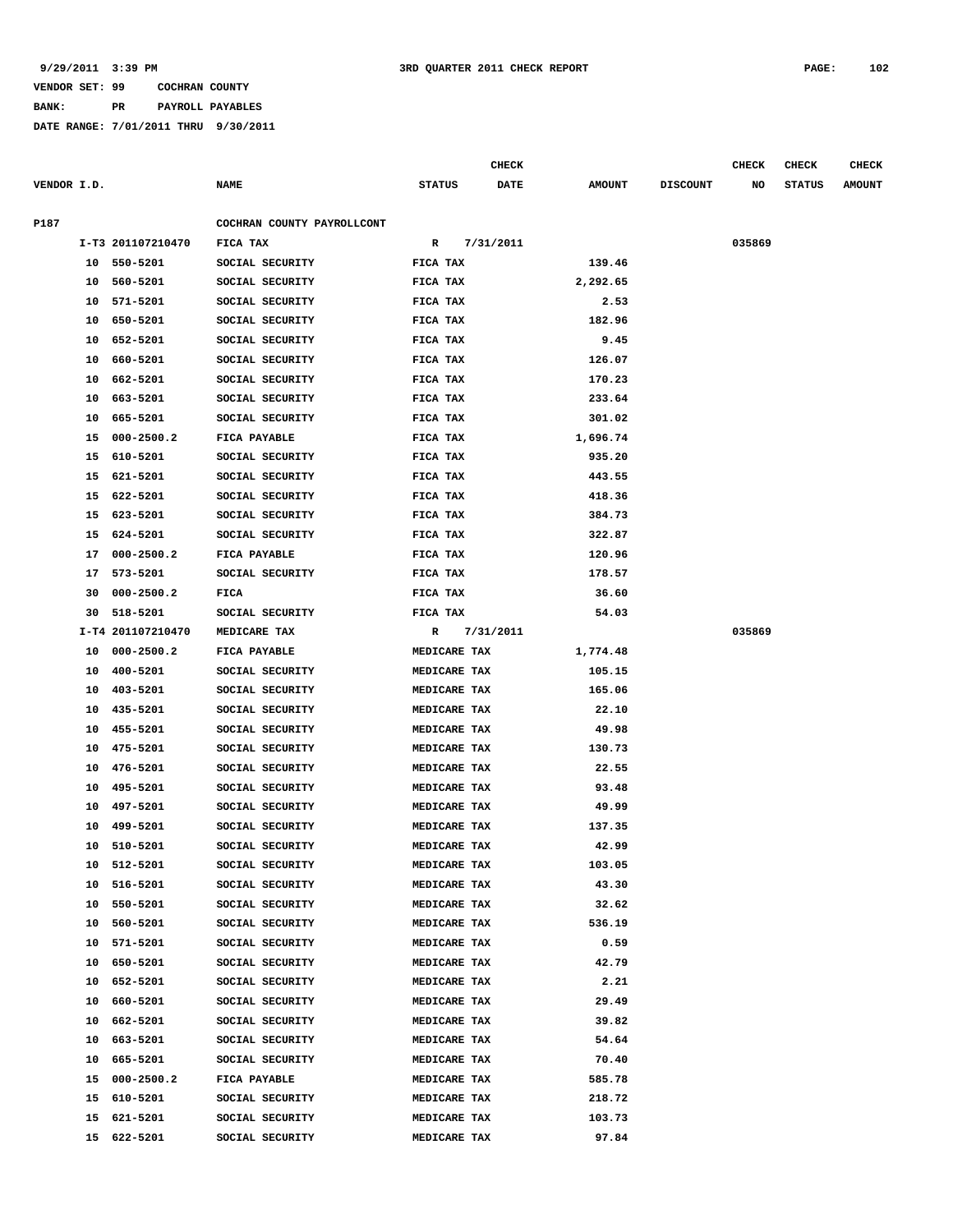# **BANK: PR PAYROLL PAYABLES**

|             |    |                   |                               |                          | <b>CHECK</b>         |               |                 | <b>CHECK</b> | <b>CHECK</b>  | <b>CHECK</b>  |
|-------------|----|-------------------|-------------------------------|--------------------------|----------------------|---------------|-----------------|--------------|---------------|---------------|
| VENDOR I.D. |    |                   | <b>NAME</b>                   | <b>STATUS</b>            | <b>DATE</b>          | <b>AMOUNT</b> | <b>DISCOUNT</b> | NO           | <b>STATUS</b> | <b>AMOUNT</b> |
| P187        |    |                   | COCHRAN COUNTY PAYROLLCONT    |                          |                      |               |                 |              |               |               |
|             |    | I-T4 201107210470 | MEDICARE TAX                  | R                        | 7/31/2011            |               |                 | 035869       |               |               |
|             | 15 | 623-5201          | SOCIAL SECURITY               | MEDICARE TAX             |                      | 89.98         |                 |              |               |               |
|             | 15 | 624-5201          | SOCIAL SECURITY               | MEDICARE TAX             |                      | 75.51         |                 |              |               |               |
|             | 17 | $000 - 2500.2$    | FICA PAYABLE                  | MEDICARE TAX             |                      | 41.76         |                 |              |               |               |
|             | 17 | 573-5201          | SOCIAL SECURITY               | MEDICARE TAX             |                      | 41.76         |                 |              |               |               |
|             | 30 | $000 - 2500.2$    | FICA                          | MEDICARE TAX             |                      | 12.64         |                 |              |               |               |
|             | 30 | 518-5201          | SOCIAL SECURITY               | MEDICARE TAX             |                      | 12.64         |                 |              |               | 37, 412.74    |
|             |    |                   |                               |                          |                      |               |                 |              |               |               |
| T218        |    |                   | TEXAS ASS'N OF COUNTIES       |                          |                      |               |                 |              |               |               |
|             |    | I-11 201107210470 | EMPLOYEE PREMIUMS             | R                        | 7/31/2011            |               |                 | 035870       |               |               |
|             | 10 | 400-5202          | <b>GROUP INSURANCE</b>        | <b>EMPLOYEE PREMIUMS</b> |                      | 1,301.26      |                 |              |               |               |
|             | 10 | 403-5202          | <b>GROUP INSURANCE</b>        | EMPLOYEE PREMIUMS        |                      | 2,114.04      |                 |              |               |               |
|             | 10 | 455-5202          | <b>GROUP INSURANCE</b>        | EMPLOYEE PREMIUMS        |                      | 704.68        |                 |              |               |               |
|             | 10 | 475-5202          | <b>GROUP INSURANCE</b>        | <b>EMPLOYEE PREMIUMS</b> |                      | 1,409.36      |                 |              |               |               |
|             | 10 | 495-5202          | <b>GROUP INSURANCE</b>        | EMPLOYEE PREMIUMS        |                      | 1,409.36      |                 |              |               |               |
|             | 10 | 497-5202          | <b>GROUP INSURANCE</b>        | <b>EMPLOYEE PREMIUMS</b> |                      | 704.68        |                 |              |               |               |
|             | 10 | 499-5202          | <b>GROUP INSURANCE</b>        | <b>EMPLOYEE PREMIUMS</b> |                      | 2,114.04      |                 |              |               |               |
|             | 10 | 510-5202          | <b>GROUP INSURANCE</b>        | <b>EMPLOYEE PREMIUMS</b> |                      | 704.68        |                 |              |               |               |
|             | 10 | 512-5202          | <b>GROUP INSURANCE</b>        | EMPLOYEE PREMIUMS        |                      | 2,191.55      |                 |              |               |               |
|             | 10 | 516-5202          | GROUP INSURANCE [50%]         | EMPLOYEE PREMIUMS        |                      | 714.74        |                 |              |               |               |
|             | 10 | 550-5202          | <b>GROUP INSURANCE</b>        | EMPLOYEE PREMIUMS        |                      | 704.68        |                 |              |               |               |
|             | 10 | 560-5202          | <b>GROUP INSURANCE</b>        | EMPLOYEE PREMIUMS        |                      | 7,673.97      |                 |              |               |               |
|             | 10 | 571-5202          | <b>GROUP INSURANCE</b>        | EMPLOYEE PREMIUMS        |                      | 9.86          |                 |              |               |               |
|             | 10 | 650-5202          | <b>GROUP INSURANCE</b>        | EMPLOYEE PREMIUMS        |                      | 739.91        |                 |              |               |               |
|             | 10 | 652-5202          | <b>GROUP INSURANCE</b>        | EMPLOYEE PREMIUMS        |                      | 35.24         |                 |              |               |               |
|             | 10 | 660-5202          | GROUP INSURANCE [35%]         | EMPLOYEE PREMIUMS        |                      | 486.23        |                 |              |               |               |
|             | 10 | 662-5202          | <b>GROUP INSURANCE</b>        | <b>EMPLOYEE PREMIUMS</b> |                      | 634.21        |                 |              |               |               |
|             | 10 | 663-5202          | <b>GROUP INSURANCE</b>        | <b>EMPLOYEE PREMIUMS</b> |                      | 704.68        |                 |              |               |               |
|             | 10 | 665-5202          | <b>GROUP INSURANCE</b>        | <b>EMPLOYEE PREMIUMS</b> |                      | 704.68        |                 |              |               |               |
|             | 15 | 610-5202          | <b>GROUP INSURANCE</b>        | EMPLOYEE PREMIUMS        |                      | 2,926.82      |                 |              |               |               |
|             | 15 | 621-5202          | GROUP INSURANCE               | EMPLOYEE PREMIUMS        |                      | 1,409.36      |                 |              |               |               |
|             | 15 | 622-5202          | GROUP INSURANCE               | EMPLOYEE PREMIUMS        |                      | 1,409.36      |                 |              |               |               |
|             |    | 15 623-5202       | <b>GROUP INSURANCE</b>        | EMPLOYEE PREMIUMS        |                      | 1,409.36      |                 |              |               |               |
|             | 15 | 624-5202          | <b>GROUP INSURANCE</b>        | <b>EMPLOYEE PREMIUMS</b> |                      | 1,409.36      |                 |              |               |               |
|             | 17 | 573-5202          | <b>GROUP HEALTH INSURANCE</b> | <b>EMPLOYEE PREMIUMS</b> |                      | 694.82        |                 |              |               |               |
|             | 30 | 518-5202          | GROUP INSURANCE [15%]         | EMPLOYEE PREMIUMS        |                      | 208.39        |                 |              |               |               |
|             |    | I-12 201107210470 | GROUP LIFE INSURANCE          | R                        | 7/31/2011            |               |                 | 035870       |               |               |
|             |    | 10 400-5202       | <b>GROUP INSURANCE</b>        |                          | GROUP LIFE INSURANCE | 8.03          |                 |              |               |               |
|             | 10 | 403-5202          | <b>GROUP INSURANCE</b>        |                          | GROUP LIFE INSURANCE | 13.05         |                 |              |               |               |
|             | 10 | 455-5202          | GROUP INSURANCE               |                          | GROUP LIFE INSURANCE | 4.35          |                 |              |               |               |
|             | 10 | 475-5202          | GROUP INSURANCE               |                          | GROUP LIFE INSURANCE | 8.70          |                 |              |               |               |
|             | 10 | 495-5202          | <b>GROUP INSURANCE</b>        |                          | GROUP LIFE INSURANCE | 8.70          |                 |              |               |               |
|             | 10 | 497-5202          | GROUP INSURANCE               | GROUP LIFE INSURANCE     |                      | 4.35          |                 |              |               |               |
|             | 10 | 499-5202          | GROUP INSURANCE               |                          | GROUP LIFE INSURANCE | 13.05         |                 |              |               |               |
|             | 10 | 510-5202          | GROUP INSURANCE               |                          | GROUP LIFE INSURANCE | 4.35          |                 |              |               |               |
|             | 10 | 512-5202          | GROUP INSURANCE               |                          | GROUP LIFE INSURANCE | 13.53         |                 |              |               |               |
|             | 10 | 516-5202          | GROUP INSURANCE [50%]         |                          | GROUP LIFE INSURANCE | 4.42          |                 |              |               |               |
|             |    |                   |                               |                          |                      |               |                 |              |               |               |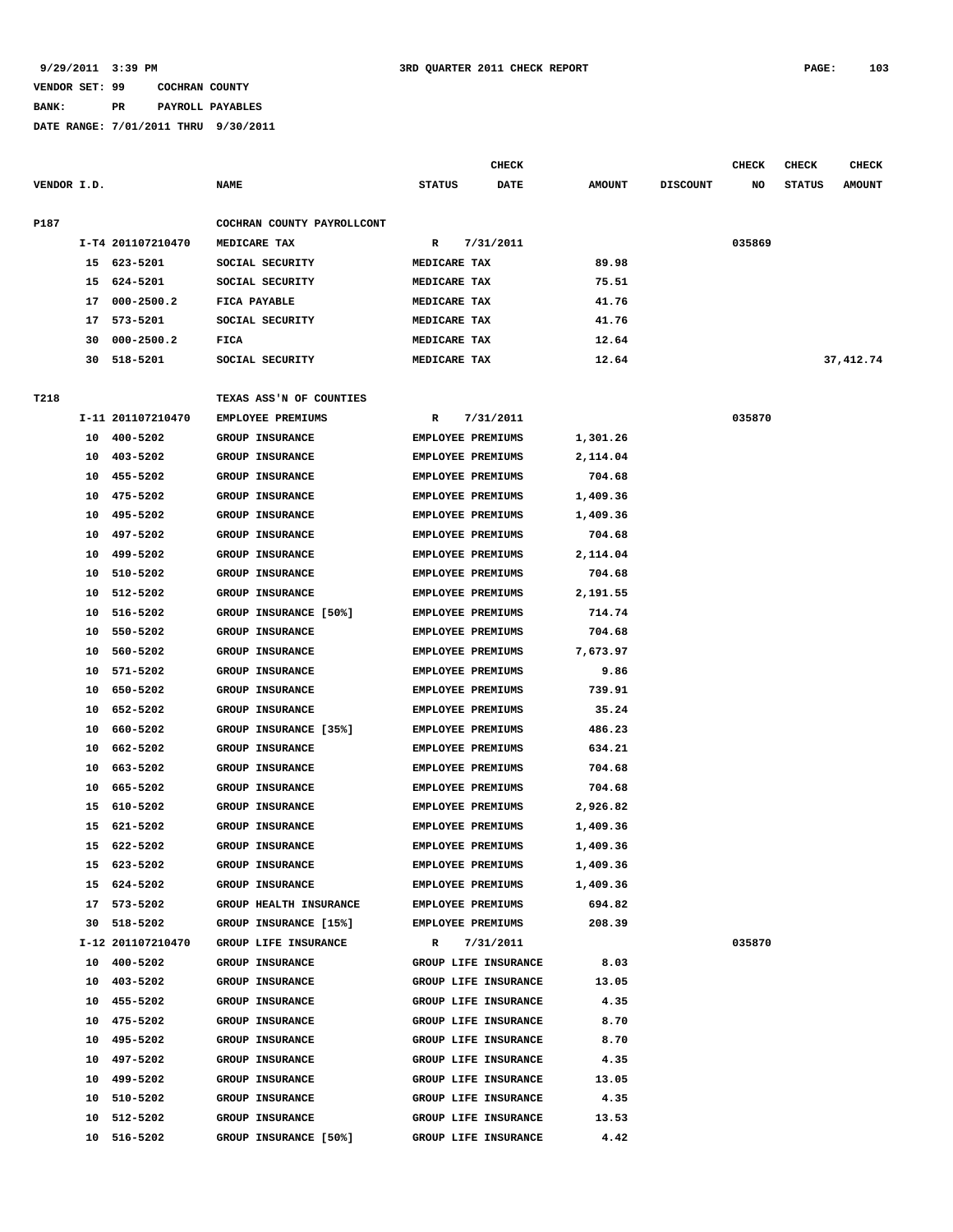**BANK: PR PAYROLL PAYABLES**

|                  |                      |                                                 | <b>CHECK</b>                 |               |                 | <b>CHECK</b> | <b>CHECK</b>  | <b>CHECK</b>  |
|------------------|----------------------|-------------------------------------------------|------------------------------|---------------|-----------------|--------------|---------------|---------------|
| VENDOR I.D.      |                      | <b>NAME</b>                                     | <b>STATUS</b><br><b>DATE</b> | <b>AMOUNT</b> | <b>DISCOUNT</b> | NO           | <b>STATUS</b> | <b>AMOUNT</b> |
|                  |                      |                                                 |                              |               |                 |              |               |               |
| T218             |                      | TEXAS ASS'N OF COUNTIECONT                      |                              |               |                 |              |               |               |
|                  | I-12 201107210470    | GROUP LIFE INSURANCE                            | 7/31/2011<br>R               |               |                 | 035870       |               |               |
|                  | 10 550-5202          | <b>GROUP INSURANCE</b>                          | GROUP LIFE INSURANCE         | 4.35          |                 |              |               |               |
|                  | 560-5202<br>10       | <b>GROUP INSURANCE</b>                          | <b>GROUP LIFE INSURANCE</b>  | 44.33         |                 |              |               |               |
|                  | 10<br>571-5202       | <b>GROUP INSURANCE</b>                          | GROUP LIFE INSURANCE         | 0.06          |                 |              |               |               |
|                  | 650-5202<br>10       | <b>GROUP INSURANCE</b>                          | GROUP LIFE INSURANCE         | 4.57          |                 |              |               |               |
|                  | 652-5202<br>10       | <b>GROUP INSURANCE</b>                          | GROUP LIFE INSURANCE         | 0.21          |                 |              |               |               |
|                  | 10<br>660-5202       | GROUP INSURANCE [35%]                           | GROUP LIFE INSURANCE         | 3.00          |                 |              |               |               |
|                  | 662-5202<br>10       | <b>GROUP INSURANCE</b>                          | GROUP LIFE INSURANCE         | 3.92          |                 |              |               |               |
|                  | 663-5202<br>10       | <b>GROUP INSURANCE</b>                          | GROUP LIFE INSURANCE         | 4.35          |                 |              |               |               |
|                  | 10<br>665-5202       | <b>GROUP INSURANCE</b>                          | GROUP LIFE INSURANCE         | 4.35          |                 |              |               |               |
|                  | 610-5202<br>15       | GROUP INSURANCE                                 | GROUP LIFE INSURANCE         | 13.94         |                 |              |               |               |
|                  | 15<br>621-5202       | <b>GROUP INSURANCE</b>                          | GROUP LIFE INSURANCE         | 8.70          |                 |              |               |               |
|                  | 15<br>622-5202       | <b>GROUP INSURANCE</b>                          | GROUP LIFE INSURANCE         | 8.70          |                 |              |               |               |
|                  | 623-5202<br>15       | GROUP INSURANCE                                 | GROUP LIFE INSURANCE         | 8.70          |                 |              |               |               |
|                  | 624-5202<br>15       | <b>GROUP INSURANCE</b>                          | GROUP LIFE INSURANCE         | 8.70          |                 |              |               |               |
|                  | 17<br>573-5202       | GROUP HEALTH INSURANCE                          | GROUP LIFE INSURANCE         | 4.29          |                 |              |               |               |
|                  | 518-5202<br>30       | GROUP INSURANCE [15%]                           | GROUP LIFE INSURANCE         | 1.28          |                 |              |               |               |
|                  | I-15 201107210470    | DEPENDENT HEALTH PREM WITHHELD                  | 7/31/2011<br>R               |               |                 | 035870       |               |               |
|                  | 15 000-2500.4        | INSURANCE PAYABLE                               | DEPENDENT HEALTH PRE         | 794.94        |                 |              |               | 35,530.24     |
|                  |                      |                                                 |                              |               |                 |              |               |               |
| T266             |                      | TREASURER OF VIRGINIA                           |                              |               |                 |              |               |               |
|                  | I-CJS201107210470    | CASE ID#0003452040                              | 7/31/2011<br>R               |               |                 | 035871       |               |               |
|                  | 10 000-2500.8        | CHILD SUPPORT PAYABLE                           | CASE ID#0003452040           | 566.37        |                 |              |               | 566.37        |
|                  |                      |                                                 |                              |               |                 |              |               |               |
| C <sub>253</sub> |                      | COCHRAN COUNTY MONEY MKT                        |                              |               |                 |              |               |               |
|                  | I-201107210471       | NON-DEPT SUPP DEATH                             | 7/31/2011<br>R               |               |                 | 035872       |               |               |
|                  | 10 409-5207          | SUPPLEMENTAL DEATH BENEFITS NON-DEPT SUPP DEATH |                              | 1,356.48      |                 |              |               | 1,356.48      |
|                  |                      |                                                 |                              |               |                 |              |               |               |
| A067             |                      | AMERICAN FAMILY LIFE ASSURANCE                  |                              |               |                 |              |               |               |
|                  | I-08 201108240472    | MONTHLY PREMIUM                                 | 8/31/2011<br>R               |               |                 | 036028       |               |               |
|                  | $000 - 2500.4$<br>10 | INSURANCE PAYABLE                               | MONTHLY PREMIUM              | 436.48        |                 |              |               |               |
|                  | 15 000-2500.4        | INSURANCE PAYABLE                               | MONTHLY PREMIUM              | 257.42        |                 |              |               |               |
|                  | I-08A201108240472    | MONTHLY PREMIUM                                 | R<br>8/31/2011               |               |                 | 036028       |               |               |
|                  | 10 000-2500.4        | INSURANCE PAYABLE                               | MONTHLY PREMIUM              | 200.46        |                 |              |               | 894.36        |
|                  |                      |                                                 |                              |               |                 |              |               |               |
| C091             |                      | <b>COMPBENEFITS</b>                             |                              |               |                 |              |               |               |
|                  | I-17A201108240472    | VISION MONTHLY PREMIUM                          | 8/31/2011<br>R               |               |                 | 036029       |               |               |
|                  | 10 000-2500.4        | INSURANCE PAYABLE                               | VISION MONTHLY PREMI         | 140.66        |                 |              |               | 140.66        |
|                  |                      |                                                 |                              |               |                 |              |               |               |
| C <sub>253</sub> |                      | COCHRAN COUNTY MONEY MKT                        |                              |               |                 |              |               |               |
|                  | I-01 201108240472    | RETIREMENT CONTRIBUTIONS                        | 8/31/2011<br>R               |               |                 | 036030       |               |               |
|                  | 10 000-2500.3        | TCDRS PAYABLE                                   | RETIREMENT CONTRIBUT         | 8,466.06      |                 |              |               |               |
|                  | 10 400-5203          | RETIREMENT                                      | RETIREMENT CONTRIBUT         | 950.10        |                 |              |               |               |
|                  | 10 403-5203          | RETIREMENT                                      | RETIREMENT CONTRIBUT         | 1,354.50      |                 |              |               |               |
|                  | 10 435-5203          | RETIREMENT                                      | RETIREMENT CONTRIBUT         | 227.27        |                 |              |               |               |
|                  | 10 455-5203          | RETIREMENT                                      | RETIREMENT CONTRIBUT         | 435.11        |                 |              |               |               |
|                  | 10 475-5203          | RETIREMENT                                      | RETIREMENT CONTRIBUT         | 1,183.63      |                 |              |               |               |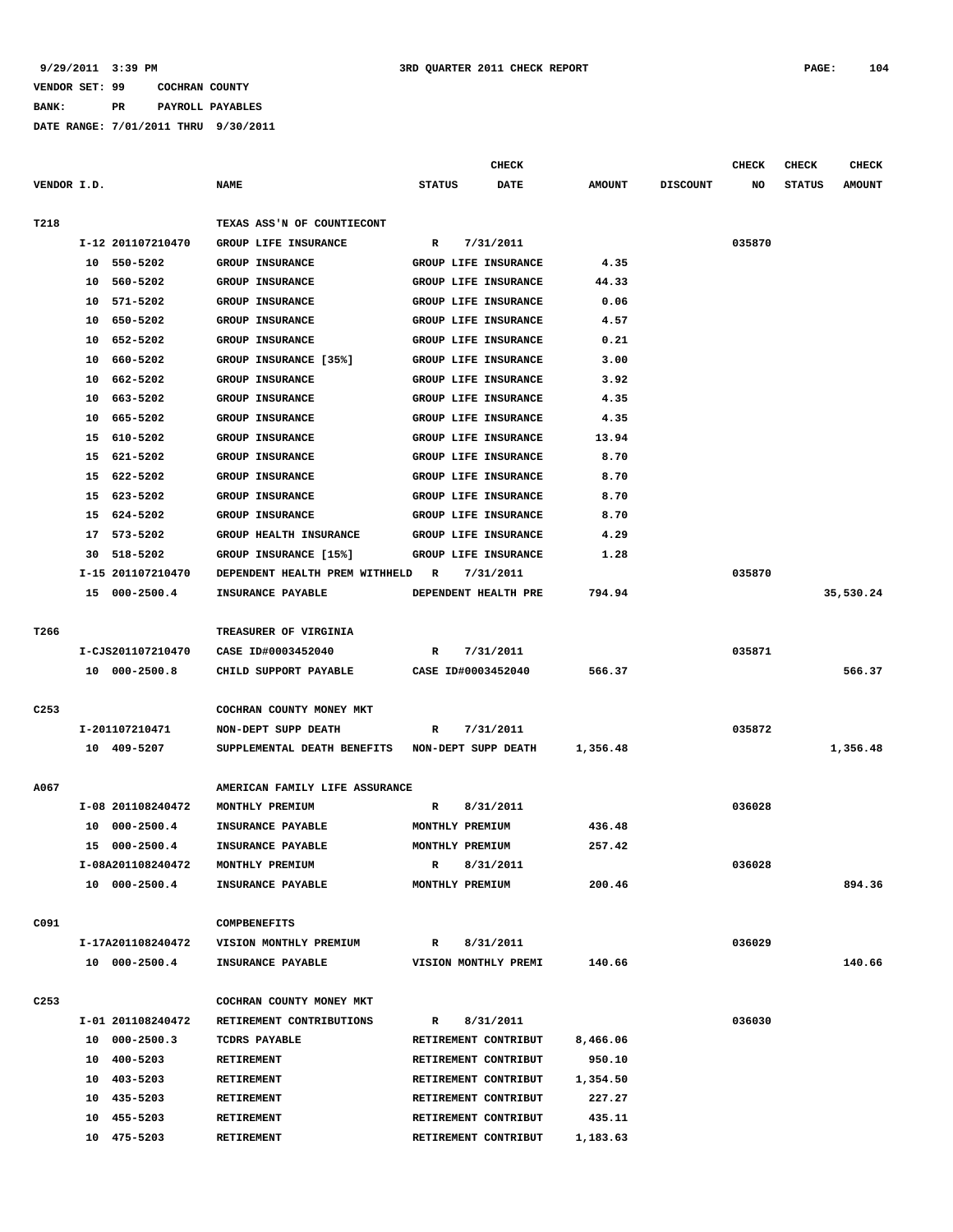# **BANK: PR PAYROLL PAYABLES**

|                  |    |                   |                                | <b>CHECK</b>         |             |               |                 | <b>CHECK</b> | <b>CHECK</b>  | <b>CHECK</b>  |
|------------------|----|-------------------|--------------------------------|----------------------|-------------|---------------|-----------------|--------------|---------------|---------------|
| VENDOR I.D.      |    |                   | <b>NAME</b>                    | <b>STATUS</b>        | <b>DATE</b> | <b>AMOUNT</b> | <b>DISCOUNT</b> | NO           | <b>STATUS</b> | <b>AMOUNT</b> |
|                  |    |                   |                                |                      |             |               |                 |              |               |               |
| C <sub>253</sub> |    |                   | COCHRAN COUNTY MONEY MCONT     |                      |             |               |                 |              |               |               |
|                  |    | I-01 201108240472 | RETIREMENT CONTRIBUTIONS       | R                    | 8/31/2011   |               |                 | 036030       |               |               |
|                  |    | 10 476-5203       | <b>RETIREMENT</b>              | RETIREMENT CONTRIBUT |             | 231.28        |                 |              |               |               |
|                  | 10 | 495-5203          | RETIREMENT                     | RETIREMENT CONTRIBUT |             | 838.06        |                 |              |               |               |
|                  | 10 | 497-5203          | <b>RETIREMENT</b>              | RETIREMENT CONTRIBUT |             | 517.30        |                 |              |               |               |
|                  | 10 | 499-5203          | <b>RETIREMENT</b>              | RETIREMENT CONTRIBUT |             | 1,338.24      |                 |              |               |               |
|                  | 10 | 510-5203          | RETIREMENT                     | RETIREMENT CONTRIBUT |             | 378.42        |                 |              |               |               |
|                  | 10 | 512-5203          | <b>RETIREMENT</b>              | RETIREMENT CONTRIBUT |             | 956.58        |                 |              |               |               |
|                  | 10 | 516-5203          | <b>RETIREMENT</b>              | RETIREMENT CONTRIBUT |             | 363.83        |                 |              |               |               |
|                  | 10 | 550-5203          | <b>RETIREMENT</b>              | RETIREMENT CONTRIBUT |             | 292.42        |                 |              |               |               |
|                  | 10 | 560-5203          | <b>RETIREMENT</b>              | RETIREMENT CONTRIBUT |             | 4,811.51      |                 |              |               |               |
|                  | 10 | 571-5203          | <b>RETIREMENT</b>              | RETIREMENT CONTRIBUT |             | 5.20          |                 |              |               |               |
|                  | 10 | 650-5203          | RETIREMENT                     | RETIREMENT CONTRIBUT |             | 364.36        |                 |              |               |               |
|                  | 10 | 652-5203          | <b>RETIREMENT</b>              | RETIREMENT CONTRIBUT |             | 19.83         |                 |              |               |               |
|                  | 10 | 660-5203          | <b>RETIREMENT</b>              | RETIREMENT CONTRIBUT |             | 247.40        |                 |              |               |               |
|                  | 10 | 662-5203          | RETIREMENT                     | RETIREMENT CONTRIBUT |             | 356.93        |                 |              |               |               |
|                  | 10 | 663-5203          | <b>RETIREMENT</b>              | RETIREMENT CONTRIBUT |             | 489.88        |                 |              |               |               |
|                  | 10 | 665-5203          | <b>RETIREMENT</b>              | RETIREMENT CONTRIBUT |             | 360.85        |                 |              |               |               |
|                  | 15 | $000 - 2500.3$    | <b>TCDRS PAYABLE</b>           | RETIREMENT CONTRIBUT |             | 2,931.82      |                 |              |               |               |
|                  | 15 | 610-5203          | <b>RETIREMENT</b>              | RETIREMENT CONTRIBUT |             | 1,964.75      |                 |              |               |               |
|                  | 15 | 621-5203          | <b>RETIREMENT</b>              | RETIREMENT CONTRIBUT |             | 990.72        |                 |              |               |               |
|                  | 15 | 622-5203          | <b>RETIREMENT</b>              | RETIREMENT CONTRIBUT |             | 879.56        |                 |              |               |               |
|                  | 15 | 623-5203          | <b>RETIREMENT</b>              | RETIREMENT CONTRIBUT |             | 810.08        |                 |              |               |               |
|                  | 15 | 624-5203          | <b>RETIREMENT</b>              | RETIREMENT CONTRIBUT |             | 799.68        |                 |              |               |               |
|                  | 17 | $000 - 2500.3$    | <b>TCDRS PAYABLE</b>           | RETIREMENT CONTRIBUT |             | 197.39        |                 |              |               |               |
|                  | 17 | 573-5203          | <b>RETIREMENT</b>              | RETIREMENT CONTRIBUT |             | 366.57        |                 |              |               |               |
|                  | 30 | $000 - 2500.3$    | TCDRS                          | RETIREMENT CONTRIBUT |             | 57.09         |                 |              |               |               |
|                  | 30 | 518-5203          | RETIREMENT                     | RETIREMENT CONTRIBUT |             | 106.03        |                 |              |               | 33,292.45     |
|                  |    |                   |                                |                      |             |               |                 |              |               |               |
| C300             |    |                   | COCHRAN COUNTY SCHOOLS FEDERAL |                      |             |               |                 |              |               |               |
|                  |    | I-18A201108240472 | MONTHLY PREMUIM                | R                    | 8/31/2011   |               |                 | 036031       |               |               |
|                  | 10 | $000 - 2500.4$    | INSURANCE PAYABLE              | MONTHLY PREMUIM      |             | 7,036.82      |                 |              |               |               |
|                  | 15 | $000 - 2500.4$    | INSURANCE PAYABLE              | MONTHLY PREMUIM      |             | 1,075.95      |                 |              |               |               |
|                  |    | 30 000-2500.4     | AFLAC                          | MONTHLY PREMUIM      |             | 160.05        |                 |              |               | 8,272.82      |
|                  |    |                   |                                |                      |             |               |                 |              |               |               |
| N017             |    |                   | NATIONAL FARM LIFE             |                      |             |               |                 |              |               |               |
|                  |    | I-05 201108240472 | NFL PREMIUM                    | $\mathbb{R}$         | 8/31/2011   |               |                 | 036032       |               |               |
|                  |    | 10 000-2500.4     | <b>INSURANCE PAYABLE</b>       | NFL PREMIUM          |             | 287.47        |                 |              |               |               |
|                  |    | 15 000-2500.4     | <b>INSURANCE PAYABLE</b>       | NFL PREMIUM          |             | 70.37         |                 |              |               |               |
|                  |    | I-05A201108240472 | AFTER TAX PREM                 | $\mathbf{R}$         | 8/31/2011   |               |                 | 036032       |               |               |
|                  |    | 10 000-2500.4     | INSURANCE PAYABLE              | AFTER TAX PREM       |             | 197.52        |                 |              |               |               |
|                  |    | 15 000-2500.4     | INSURANCE PAYABLE              | AFTER TAX PREM       |             | 56.04         |                 |              |               | 611.40        |
|                  |    |                   |                                |                      |             |               |                 |              |               |               |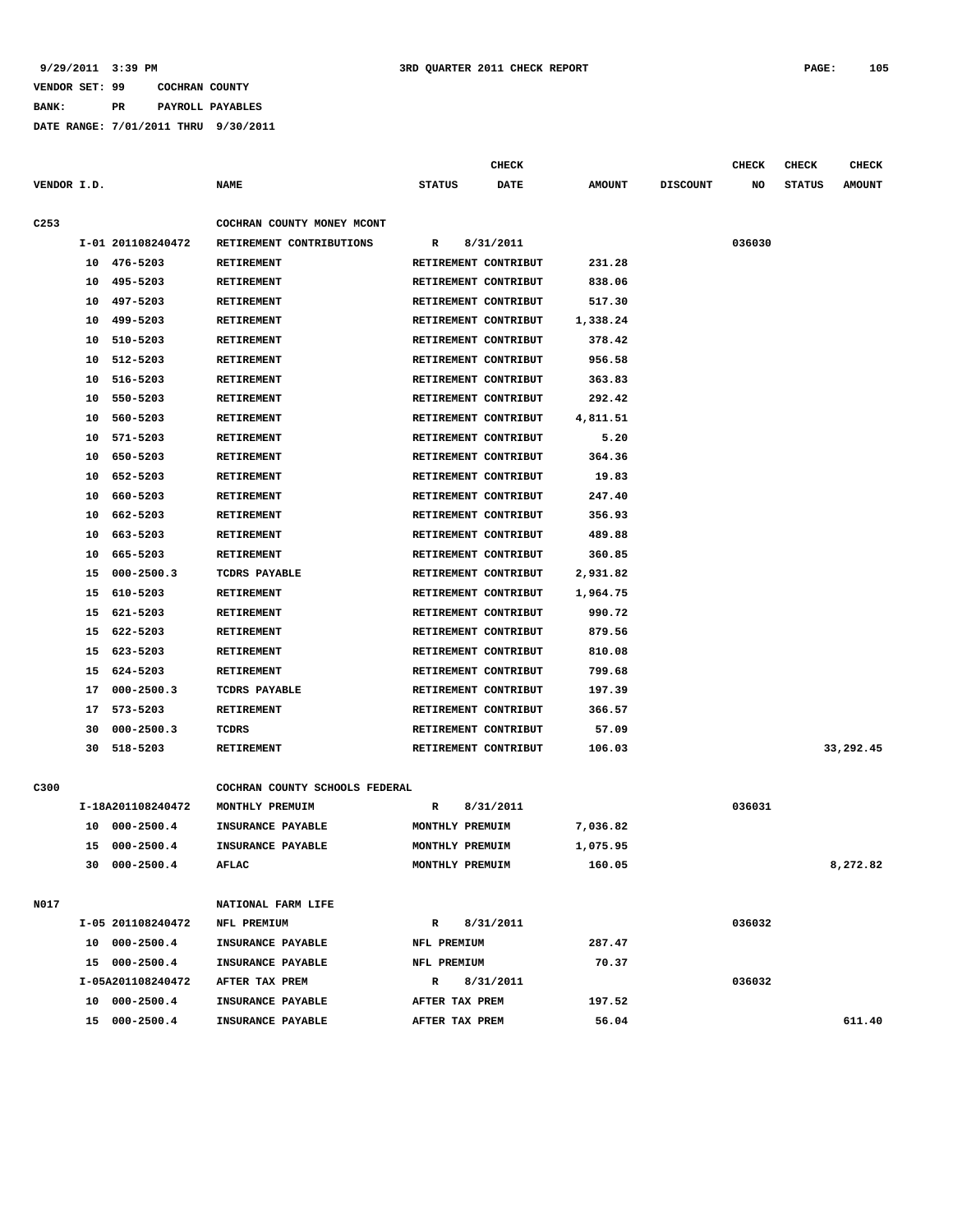**BANK: PR PAYROLL PAYABLES**

|             |    |                   |                                | <b>CHECK</b>  |                      |               |                 | <b>CHECK</b> | CHECK         | <b>CHECK</b>  |
|-------------|----|-------------------|--------------------------------|---------------|----------------------|---------------|-----------------|--------------|---------------|---------------|
| VENDOR I.D. |    |                   | <b>NAME</b>                    | <b>STATUS</b> | <b>DATE</b>          | <b>AMOUNT</b> | <b>DISCOUNT</b> | NO           | <b>STATUS</b> | <b>AMOUNT</b> |
| <b>N060</b> |    |                   | NATIONWIDE RETIREMENT SOL      |               |                      |               |                 |              |               |               |
|             |    | I-04 201108240472 | DEFERRED COMP WITHHELD         | $\mathbb{R}$  | 8/31/2011            |               |                 | 036033       |               |               |
|             |    | 10 000-2500.7     | PEBSCO DEF COMP PAYABLE        |               | DEFERRED COMP WITHHE | 2,674.29      |                 |              |               |               |
|             |    | 15 000-2500.7     | PEBSCO DEF COMP PAYABLE        |               | DEFERRED COMP WITHHE | 1,206.71      |                 |              |               | 3,881.00      |
|             |    |                   |                                |               |                      |               |                 |              |               |               |
| N081        |    |                   | NATIONAL FAMILY CARE LIFE INSU |               |                      |               |                 |              |               |               |
|             |    | I-21 201108240472 | NATIONAL FAMILY CARE           | R             | 8/31/2011            |               |                 | 036034       |               |               |
|             |    | 10 000-2500.4     | INSURANCE PAYABLE              |               | NATIONAL FAMILY CARE | 228.00        |                 |              |               |               |
|             |    | 15 000-2500.4     | INSURANCE PAYABLE              |               | NATIONAL FAMILY CARE | 6.90          |                 |              |               | 234.90        |
|             |    |                   |                                |               |                      |               |                 |              |               |               |
| 0029        |    |                   | OFFICE OF THE ATTORNEY GE      |               |                      |               |                 |              |               |               |
|             |    | I-CS 201108240472 | CAUSE#0578881431               | R             | 8/31/2011            |               |                 | 036035       |               |               |
|             |    | 15 000-2500.8     | CHILD SUPPORT PAYABLE          |               | CAUSE#0578881431     | 146.00        |                 |              |               | 146.00        |
| P187        |    |                   | COCHRAN COUNTY PAYROLL TA      |               |                      |               |                 |              |               |               |
|             |    | I-T1 201108240472 | FEDERAL INCOME TAX W/H         | R             | 8/31/2011            |               |                 | 036036       |               |               |
|             | 10 | $000 - 2500.1$    | WITHHOLDING TAX PAYABLE        |               | FEDERAL INCOME TAX W | 11,963.65     |                 |              |               |               |
|             | 15 | 000-2500.1        | WITHHOLDING TAX PAYABLE        |               | FEDERAL INCOME TAX W | 2,937.93      |                 |              |               |               |
|             | 17 | 000-2500.1        | WITHHOLDING TAX PAYABLE        |               | FEDERAL INCOME TAX W | 231.92        |                 |              |               |               |
|             | 30 | $000 - 2500.1$    | FEDERAL WITHOLDING             |               | FEDERAL INCOME TAX W | 82.03         |                 |              |               |               |
|             |    | I-T3 201108240472 | FICA TAX                       | R             | 8/31/2011            |               |                 | 036036       |               |               |
|             | 10 | $000 - 2500.2$    | FICA PAYABLE                   | FICA TAX      |                      | 5,166.64      |                 |              |               |               |
|             | 10 | 400-5201          | SOCIAL SECURITY                | FICA TAX      |                      | 449.62        |                 |              |               |               |
|             | 10 | 403-5201          | SOCIAL SECURITY                | FICA TAX      |                      | 633.23        |                 |              |               |               |
|             | 10 | 435-5201          | SOCIAL SECURITY                | FICA TAX      |                      | 108.39        |                 |              |               |               |
|             | 10 | 455-5201          | SOCIAL SECURITY                | FICA TAX      |                      | 230.45        |                 |              |               |               |
|             | 10 | 475-5201          | SOCIAL SECURITY                | FICA TAX      |                      | 564.50        |                 |              |               |               |
|             | 10 | 476-5201          | SOCIAL SECURITY                | FICA TAX      |                      | 110.30        |                 |              |               |               |
|             | 10 | 495-5201          | SOCIAL SECURITY                | FICA TAX      |                      | 399.69        |                 |              |               |               |
|             | 10 | 497-5201          | SOCIAL SECURITY                | FICA TAX      |                      | 246.71        |                 |              |               |               |
|             | 10 | 499-5201          | SOCIAL SECURITY                | FICA TAX      |                      | 632.89        |                 |              |               |               |
|             | 10 | 510-5201          | SOCIAL SECURITY                | FICA TAX      |                      | 181.94        |                 |              |               |               |
|             |    | 10 512-5201       | SOCIAL SECURITY                | FICA TAX      |                      | 443.28        |                 |              |               |               |
|             |    | 10 516-5201       | SOCIAL SECURITY                | FICA TAX      |                      | 177.02        |                 |              |               |               |
|             | 10 | 550-5201          | SOCIAL SECURITY                | FICA TAX      |                      | 139.46        |                 |              |               |               |
|             | 10 | 560-5201          | SOCIAL SECURITY                | FICA TAX      |                      | 2,277.25      |                 |              |               |               |
|             | 10 | 571-5201          | SOCIAL SECURITY                | FICA TAX      |                      | 2.51          |                 |              |               |               |
|             | 10 | 650-5201          | SOCIAL SECURITY                | FICA TAX      |                      | 192.22        |                 |              |               |               |
|             | 10 | 652-5201          | SOCIAL SECURITY                | FICA TAX      |                      | 9.45          |                 |              |               |               |
|             | 10 | 660-5201          | SOCIAL SECURITY                | FICA TAX      |                      | 120.36        |                 |              |               |               |
|             | 10 | 662-5201          | SOCIAL SECURITY                | FICA TAX      |                      | 170.23        |                 |              |               |               |
|             | 10 | 663-5201          | SOCIAL SECURITY                | FICA TAX      |                      | 233.64        |                 |              |               |               |
|             | 10 | 665-5201          | SOCIAL SECURITY                | FICA TAX      |                      | 303.82        |                 |              |               |               |
|             | 15 | $000 - 2500.2$    | FICA PAYABLE                   | FICA TAX      |                      | 1,759.21      |                 |              |               |               |
|             | 15 | 610-5201          | SOCIAL SECURITY                | FICA TAX      |                      | 932.72        |                 |              |               |               |
|             | 15 | 621-5201          | SOCIAL SECURITY                | FICA TAX      |                      | 542.71        |                 |              |               |               |
|             | 15 | 622-5201          | SOCIAL SECURITY                | FICA TAX      |                      | 413.90        |                 |              |               |               |
|             |    | 15 623-5201       | SOCIAL SECURITY                | FICA TAX      |                      | 384.73        |                 |              |               |               |
|             |    |                   |                                |               |                      |               |                 |              |               |               |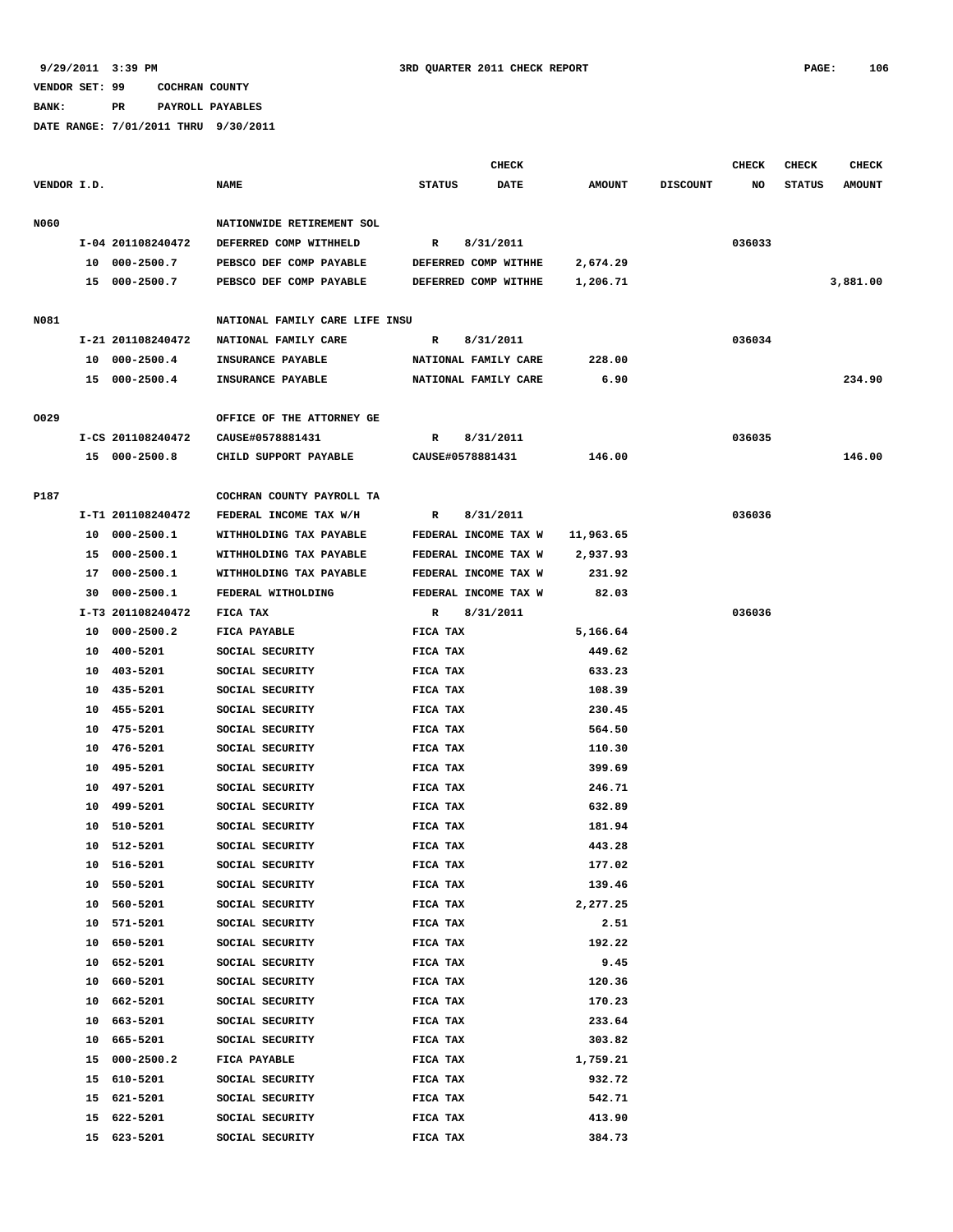**BANK: PR PAYROLL PAYABLES**

|             |    |                   |                                    |                   | <b>CHECK</b> |                 |                 | <b>CHECK</b> | <b>CHECK</b>  | <b>CHECK</b>  |
|-------------|----|-------------------|------------------------------------|-------------------|--------------|-----------------|-----------------|--------------|---------------|---------------|
| VENDOR I.D. |    |                   | <b>NAME</b>                        | <b>STATUS</b>     | DATE         | <b>AMOUNT</b>   | <b>DISCOUNT</b> | NO           | <b>STATUS</b> | <b>AMOUNT</b> |
| P187        |    |                   | COCHRAN COUNTY PAYROLLCONT         |                   |              |                 |                 |              |               |               |
|             |    | I-T3 201108240472 | FICA TAX                           | R                 | 8/31/2011    |                 |                 | 036036       |               |               |
|             |    | 15 624-5201       | SOCIAL SECURITY                    | FICA TAX          |              | 322.87          |                 |              |               |               |
|             | 17 | $000 - 2500.2$    | FICA PAYABLE                       | FICA TAX          |              | 120.05          |                 |              |               |               |
|             | 17 | 573-5201          | SOCIAL SECURITY                    | FICA TAX          |              | 177.22          |                 |              |               |               |
|             | 30 | $000 - 2500.2$    | FICA                               | FICA TAX          |              | 34.95           |                 |              |               |               |
|             | 30 | 518-5201          | SOCIAL SECURITY                    | FICA TAX          |              | 51.58           |                 |              |               |               |
|             |    | I-T4 201108240472 | MEDICARE TAX                       | R                 | 8/31/2011    |                 |                 | 036036       |               |               |
|             | 10 | $000 - 2500.2$    | FICA PAYABLE                       | MEDICARE TAX      |              | 1,783.75        |                 |              |               |               |
|             | 10 | 400-5201          | SOCIAL SECURITY                    | MEDICARE TAX      |              | 105.15          |                 |              |               |               |
|             | 10 | 403-5201          | SOCIAL SECURITY                    | MEDICARE TAX      |              | 148.09          |                 |              |               |               |
|             | 10 | 435-5201          | SOCIAL SECURITY                    | MEDICARE TAX      |              | 25.35           |                 |              |               |               |
|             | 10 | 455-5201          | SOCIAL SECURITY                    | MEDICARE TAX      |              | 53.90           |                 |              |               |               |
|             | 10 | 475-5201          | SOCIAL SECURITY                    | MEDICARE TAX      |              | 132.02          |                 |              |               |               |
|             | 10 | 476-5201          | SOCIAL SECURITY                    | MEDICARE TAX      |              | 25.80           |                 |              |               |               |
|             | 10 | 495-5201          | SOCIAL SECURITY                    | MEDICARE TAX      |              | 93.48           |                 |              |               |               |
|             | 10 | 497-5201          | SOCIAL SECURITY                    | MEDICARE TAX      |              | 57.70           |                 |              |               |               |
|             | 10 | 499-5201          | SOCIAL SECURITY                    | MEDICARE TAX      |              | 148.01          |                 |              |               |               |
|             | 10 | 510-5201          | SOCIAL SECURITY                    | MEDICARE TAX      |              | 42.55           |                 |              |               |               |
|             | 10 | 512-5201          | SOCIAL SECURITY                    | MEDICARE TAX      |              | 103.68          |                 |              |               |               |
|             | 10 | 516-5201          | SOCIAL SECURITY                    | MEDICARE TAX      |              | 41.40           |                 |              |               |               |
|             |    | 550-5201          |                                    |                   |              |                 |                 |              |               |               |
|             | 10 | 560-5201          | SOCIAL SECURITY<br>SOCIAL SECURITY | MEDICARE TAX      |              | 32.62<br>532.59 |                 |              |               |               |
|             | 10 | 571-5201          | SOCIAL SECURITY                    | MEDICARE TAX      |              | 0.59            |                 |              |               |               |
|             | 10 |                   |                                    | MEDICARE TAX      |              |                 |                 |              |               |               |
|             | 10 | 650-5201          | SOCIAL SECURITY                    | MEDICARE TAX      |              | 44.95           |                 |              |               |               |
|             | 10 | 652-5201          | SOCIAL SECURITY                    | MEDICARE TAX      |              | 2.21            |                 |              |               |               |
|             | 10 | 660-5201          | SOCIAL SECURITY                    | MEDICARE TAX      |              | 28.15           |                 |              |               |               |
|             | 10 | 662-5201          | SOCIAL SECURITY                    | MEDICARE TAX      |              | 39.82           |                 |              |               |               |
|             | 10 | 663-5201          | SOCIAL SECURITY                    | MEDICARE TAX      |              | 54.64           |                 |              |               |               |
|             | 10 | 665-5201          | SOCIAL SECURITY                    | MEDICARE TAX      |              | 71.05           |                 |              |               |               |
|             | 15 | $000 - 2500.2$    | <b>FICA PAYABLE</b>                | MEDICARE TAX      |              | 607.35          |                 |              |               |               |
|             | 15 | 610-5201          | SOCIAL SECURITY                    | MEDICARE TAX      |              | 218.14          |                 |              |               |               |
|             |    | 15 621-5201       | SOCIAL SECURITY                    | MEDICARE TAX      |              | 126.92          |                 |              |               |               |
|             | 15 | 622-5201          | SOCIAL SECURITY                    | MEDICARE TAX      |              | 96.80           |                 |              |               |               |
|             |    | 15 623-5201       | SOCIAL SECURITY                    | MEDICARE TAX      |              | 89.98           |                 |              |               |               |
|             |    | 15 624-5201       | SOCIAL SECURITY                    | MEDICARE TAX      |              | 75.51           |                 |              |               |               |
|             |    | 17 000-2500.2     | FICA PAYABLE                       | MEDICARE TAX      |              | 41.44           |                 |              |               |               |
|             | 17 | 573-5201          | SOCIAL SECURITY                    | MEDICARE TAX      |              | 41.44           |                 |              |               |               |
|             | 30 | 000-2500.2        | FICA                               | MEDICARE TAX      |              | 12.06           |                 |              |               |               |
|             |    | 30 518-5201       | SOCIAL SECURITY                    | MEDICARE TAX      |              | 12.06           |                 |              |               | 37,638.27     |
| T218        |    |                   | TEXAS ASS'N OF COUNTIES            |                   |              |                 |                 |              |               |               |
|             |    | I-11 201108240472 |                                    |                   |              |                 |                 |              |               |               |
|             |    |                   | EMPLOYEE PREMIUMS                  | R                 | 8/31/2011    |                 |                 | 036037       |               |               |
|             |    | 10 400-5202       | GROUP INSURANCE                    | EMPLOYEE PREMIUMS |              | 1,321.57        |                 |              |               |               |
|             |    | 10 403-5202       | GROUP INSURANCE                    | EMPLOYEE PREMIUMS |              | 2,147.04        |                 |              |               |               |
|             |    | 10 455-5202       | GROUP INSURANCE                    | EMPLOYEE PREMIUMS |              | 715.68          |                 |              |               |               |
|             | 10 | 475-5202          | GROUP INSURANCE                    | EMPLOYEE PREMIUMS |              | 1,431.36        |                 |              |               |               |
|             |    | 10 495-5202       | GROUP INSURANCE                    | EMPLOYEE PREMIUMS |              | 1,431.36        |                 |              |               |               |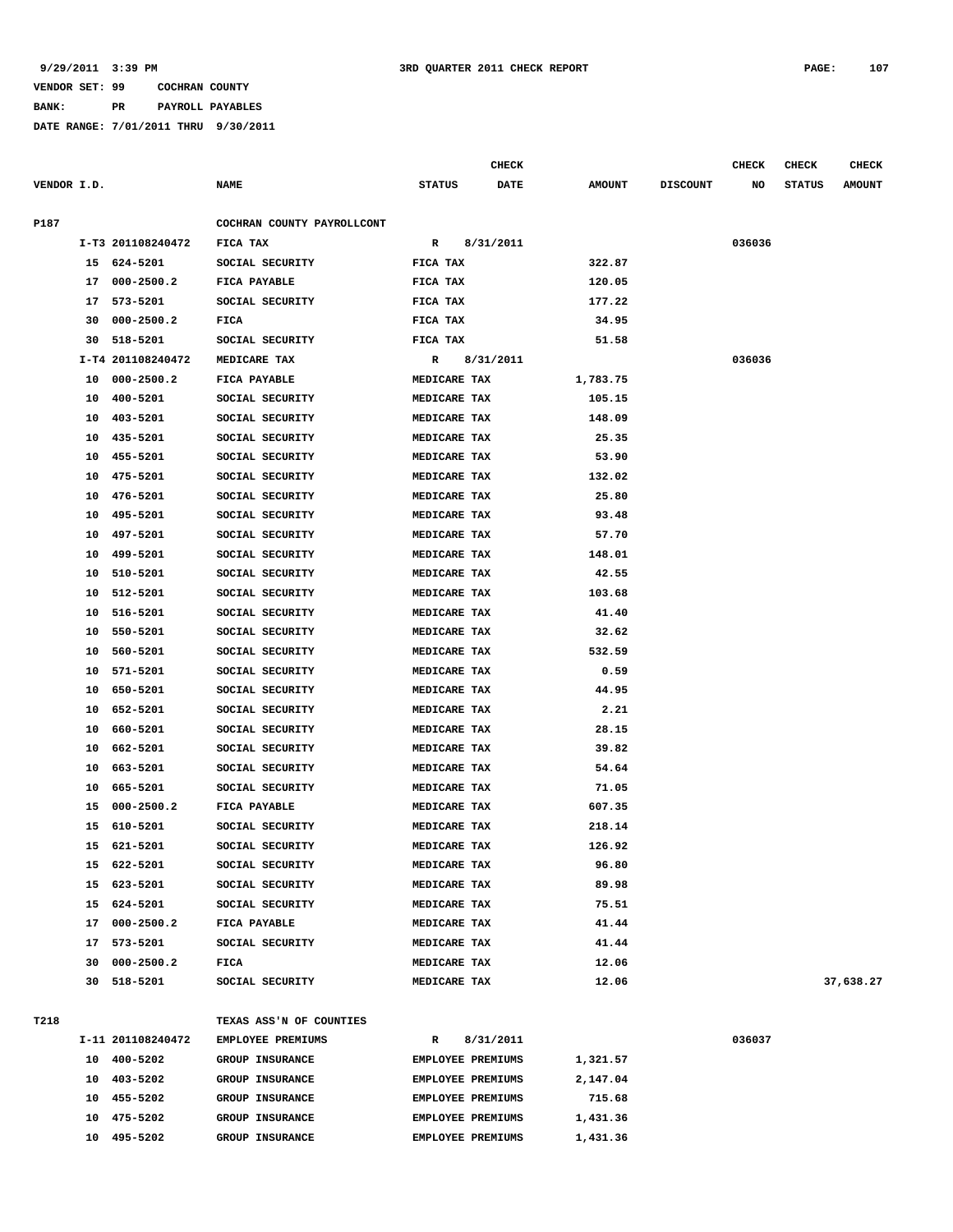**BANK: PR PAYROLL PAYABLES**

|             |    |                   |                            |                          | <b>CHECK</b>                |               |                 | <b>CHECK</b> | <b>CHECK</b>  | <b>CHECK</b>  |
|-------------|----|-------------------|----------------------------|--------------------------|-----------------------------|---------------|-----------------|--------------|---------------|---------------|
| VENDOR I.D. |    |                   | <b>NAME</b>                | <b>STATUS</b>            | DATE                        | <b>AMOUNT</b> | <b>DISCOUNT</b> | NO           | <b>STATUS</b> | <b>AMOUNT</b> |
|             |    |                   |                            |                          |                             |               |                 |              |               |               |
| T218        |    |                   | TEXAS ASS'N OF COUNTIECONT |                          |                             |               |                 |              |               |               |
|             |    | I-11 201108240472 | EMPLOYEE PREMIUMS          | R                        | 8/31/2011                   |               |                 | 036037       |               |               |
|             | 10 | 497-5202          | <b>GROUP INSURANCE</b>     | <b>EMPLOYEE PREMIUMS</b> |                             | 715.68        |                 |              |               |               |
|             | 10 | 499-5202          | <b>GROUP INSURANCE</b>     | <b>EMPLOYEE PREMIUMS</b> |                             | 2,147.04      |                 |              |               |               |
|             | 10 | 510-5202          | GROUP INSURANCE            | <b>EMPLOYEE PREMIUMS</b> |                             | 715.68        |                 |              |               |               |
|             | 10 | 512-5202          | GROUP INSURANCE            | EMPLOYEE PREMIUMS        |                             | 2,147.04      |                 |              |               |               |
|             | 10 | 516-5202          | GROUP INSURANCE [50%]      | <b>EMPLOYEE PREMIUMS</b> |                             | 726.21        |                 |              |               |               |
|             | 10 | 550-5202          | <b>GROUP INSURANCE</b>     | <b>EMPLOYEE PREMIUMS</b> |                             | 715.68        |                 |              |               |               |
|             | 10 | 560-5202          | GROUP INSURANCE            | <b>EMPLOYEE PREMIUMS</b> |                             | 7,156.80      |                 |              |               |               |
|             | 10 | 571-5202          | <b>GROUP INSURANCE</b>     | <b>EMPLOYEE PREMIUMS</b> |                             | 10.01         |                 |              |               |               |
|             | 10 | 650-5202          | <b>GROUP INSURANCE</b>     | <b>EMPLOYEE PREMIUMS</b> |                             | 751.46        |                 |              |               |               |
|             | 10 | 652-5202          | GROUP INSURANCE            | <b>EMPLOYEE PREMIUMS</b> |                             | 35.79         |                 |              |               |               |
|             | 10 | 660-5202          | GROUP INSURANCE [35%]      | <b>EMPLOYEE PREMIUMS</b> |                             | 493.61        |                 |              |               |               |
|             | 10 | 662-5202          | <b>GROUP INSURANCE</b>     | <b>EMPLOYEE PREMIUMS</b> |                             | 644.11        |                 |              |               |               |
|             | 10 | 663-5202          | GROUP INSURANCE            | <b>EMPLOYEE PREMIUMS</b> |                             | 715.68        |                 |              |               |               |
|             | 10 | 665-5202          | <b>GROUP INSURANCE</b>     | <b>EMPLOYEE PREMIUMS</b> |                             | 715.68        |                 |              |               |               |
|             | 15 | 610-5202          | <b>GROUP INSURANCE</b>     | <b>EMPLOYEE PREMIUMS</b> |                             | 2,972.51      |                 |              |               |               |
|             | 15 | 621-5202          | <b>GROUP INSURANCE</b>     | <b>EMPLOYEE PREMIUMS</b> |                             | 1,431.36      |                 |              |               |               |
|             | 15 | 622-5202          | <b>GROUP INSURANCE</b>     | <b>EMPLOYEE PREMIUMS</b> |                             | 1,431.36      |                 |              |               |               |
|             | 15 | 623-5202          | <b>GROUP INSURANCE</b>     | <b>EMPLOYEE PREMIUMS</b> |                             | 1,431.36      |                 |              |               |               |
|             | 15 | 624-5202          | <b>GROUP INSURANCE</b>     | <b>EMPLOYEE PREMIUMS</b> |                             | 1,431.36      |                 |              |               |               |
|             | 17 | 573-5202          | GROUP HEALTH INSURANCE     | <b>EMPLOYEE PREMIUMS</b> |                             | 705.67        |                 |              |               |               |
|             | 30 | 518-5202          | GROUP INSURANCE [15%]      | <b>EMPLOYEE PREMIUMS</b> |                             | 211.54        |                 |              |               |               |
|             |    | I-12 201108240472 | GROUP LIFE INSURANCE       | R                        | 8/31/2011                   |               |                 | 036037       |               |               |
|             | 10 | 400-5202          | <b>GROUP INSURANCE</b>     |                          | GROUP LIFE INSURANCE        | 8.03          |                 |              |               |               |
|             | 10 | 403-5202          | GROUP INSURANCE            |                          | GROUP LIFE INSURANCE        | 13.05         |                 |              |               |               |
|             | 10 | 455-5202          | GROUP INSURANCE            |                          | GROUP LIFE INSURANCE        | 4.35          |                 |              |               |               |
|             | 10 | 475-5202          | <b>GROUP INSURANCE</b>     |                          | <b>GROUP LIFE INSURANCE</b> | 8.70          |                 |              |               |               |
|             | 10 | 495-5202          | GROUP INSURANCE            |                          | GROUP LIFE INSURANCE        | 8.70          |                 |              |               |               |
|             | 10 | 497-5202          | GROUP INSURANCE            |                          | GROUP LIFE INSURANCE        | 4.35          |                 |              |               |               |
|             | 10 | 499-5202          | <b>GROUP INSURANCE</b>     |                          | <b>GROUP LIFE INSURANCE</b> | 13.05         |                 |              |               |               |
|             | 10 | 510-5202          | <b>GROUP INSURANCE</b>     |                          | GROUP LIFE INSURANCE        | 4.35          |                 |              |               |               |
|             | 10 | 512-5202          | GROUP INSURANCE            |                          | GROUP LIFE INSURANCE        | 13.05         |                 |              |               |               |
|             |    | 10 516-5202       | GROUP INSURANCE [50%]      |                          | GROUP LIFE INSURANCE        | 4.42          |                 |              |               |               |
|             | 10 | 550-5202          | GROUP INSURANCE            |                          | GROUP LIFE INSURANCE        | 4.35          |                 |              |               |               |
|             | 10 | 560-5202          | GROUP INSURANCE            |                          | GROUP LIFE INSURANCE        | 40.46         |                 |              |               |               |
|             | 10 | 571-5202          | GROUP INSURANCE            |                          | GROUP LIFE INSURANCE        | 0.06          |                 |              |               |               |
|             | 10 | 650-5202          | GROUP INSURANCE            |                          | GROUP LIFE INSURANCE        | 4.57          |                 |              |               |               |
|             | 10 | 652-5202          | GROUP INSURANCE            |                          | GROUP LIFE INSURANCE        | 0.21          |                 |              |               |               |
|             |    | 10 660-5202       | GROUP INSURANCE [35%]      |                          | GROUP LIFE INSURANCE        | 3.00          |                 |              |               |               |
|             |    | 10 662-5202       | GROUP INSURANCE            |                          | GROUP LIFE INSURANCE        | 3.92          |                 |              |               |               |
|             |    | 10 663-5202       | <b>GROUP INSURANCE</b>     |                          | GROUP LIFE INSURANCE        | 4.35          |                 |              |               |               |
|             | 10 | 665-5202          | GROUP INSURANCE            |                          | GROUP LIFE INSURANCE        | 4.35          |                 |              |               |               |
|             |    | 15 610-5202       | GROUP INSURANCE            |                          | GROUP LIFE INSURANCE        | 13.94         |                 |              |               |               |
|             |    | 15 621-5202       | GROUP INSURANCE            |                          | GROUP LIFE INSURANCE        | 8.70          |                 |              |               |               |
|             | 15 | 622-5202          | GROUP INSURANCE            |                          | GROUP LIFE INSURANCE        | 8.70          |                 |              |               |               |
|             |    | 15 623-5202       | GROUP INSURANCE            |                          | GROUP LIFE INSURANCE        | 8.70          |                 |              |               |               |
|             |    | 15 624-5202       | GROUP INSURANCE            |                          | GROUP LIFE INSURANCE        | 8.70          |                 |              |               |               |
|             |    |                   |                            |                          |                             |               |                 |              |               |               |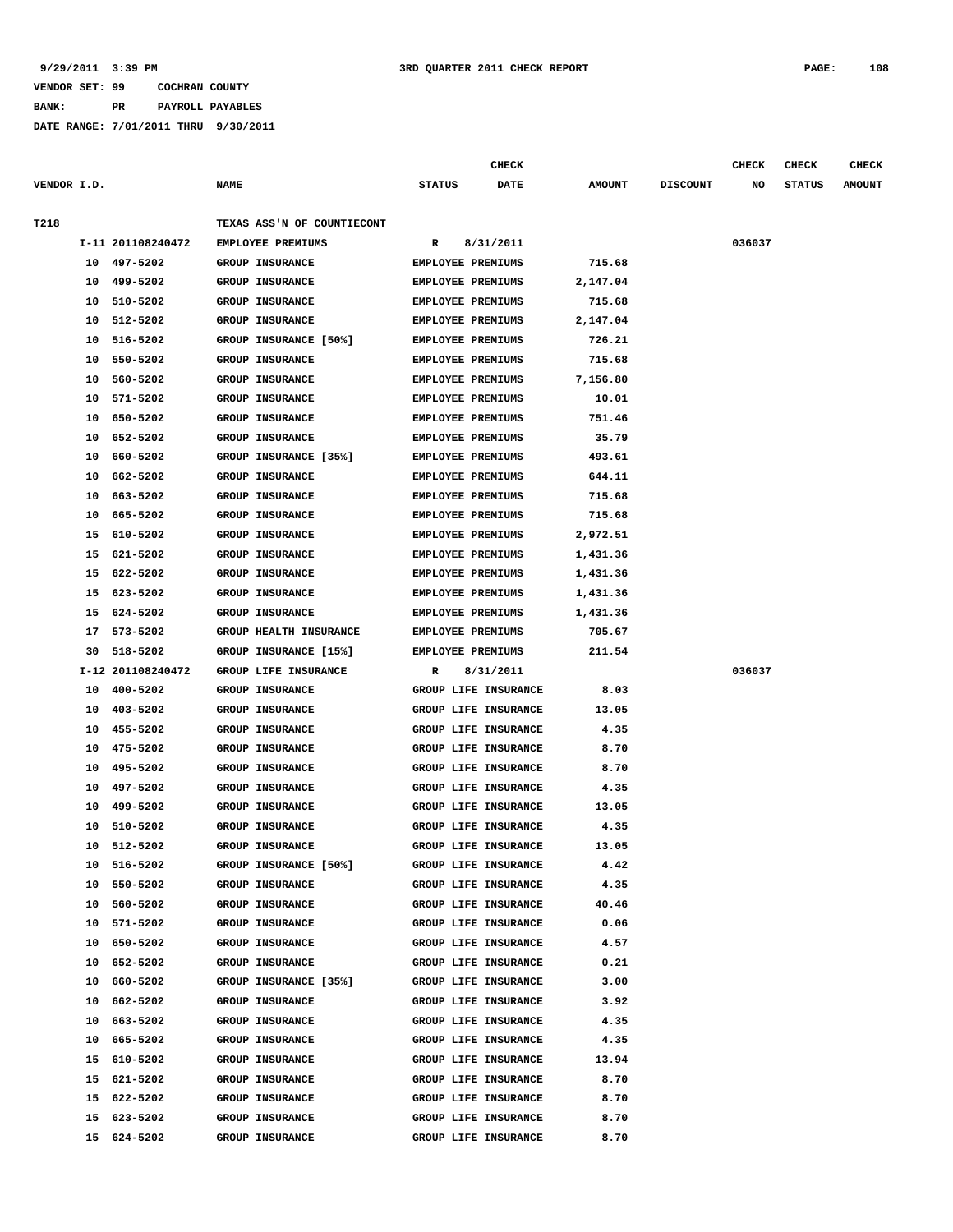**BANK: PR PAYROLL PAYABLES**

|                  |                                  |                                                 | <b>CHECK</b>                                 |                    |                 | CHECK  | <b>CHECK</b>  | <b>CHECK</b>  |
|------------------|----------------------------------|-------------------------------------------------|----------------------------------------------|--------------------|-----------------|--------|---------------|---------------|
| VENDOR I.D.      |                                  | <b>NAME</b>                                     | <b>STATUS</b><br><b>DATE</b>                 | <b>AMOUNT</b>      | <b>DISCOUNT</b> | NO     | <b>STATUS</b> | <b>AMOUNT</b> |
| T218             |                                  | TEXAS ASS'N OF COUNTIECONT                      |                                              |                    |                 |        |               |               |
|                  | I-12 201108240472                | <b>GROUP LIFE INSURANCE</b>                     | $\mathbb{R}$<br>8/31/2011                    |                    |                 | 036037 |               |               |
|                  | 17 573-5202                      | GROUP HEALTH INSURANCE                          | GROUP LIFE INSURANCE                         | 4.29               |                 |        |               |               |
|                  | 30 518-5202                      | GROUP INSURANCE [15%]                           | GROUP LIFE INSURANCE                         | 1.28               |                 |        |               |               |
|                  | I-15 201108240472                | DEPENDENT HEALTH PREM WITHHELD                  | 8/31/2011<br>R                               |                    |                 | 036037 |               |               |
|                  | 15 000-2500.4                    | INSURANCE PAYABLE                               | DEPENDENT HEALTH PRE                         | 794.94             |                 |        |               | 35, 349.21    |
|                  |                                  |                                                 |                                              |                    |                 |        |               |               |
| T266             |                                  | TREASURER OF VIRGINIA                           |                                              |                    |                 |        |               |               |
|                  | I-CJS201108240472                | CASE ID#0003452040                              | 8/31/2011<br>R                               |                    |                 | 036038 |               |               |
|                  | 10 000-2500.8                    | CHILD SUPPORT PAYABLE                           | CASE ID#0003452040                           | 566.37             |                 |        |               | 566.37        |
| C <sub>253</sub> |                                  | COCHRAN COUNTY MONEY MKT                        |                                              |                    |                 |        |               |               |
|                  | I-201108240473                   | NON-DEPT SUPP DEATH                             | 8/31/2011<br>R                               |                    |                 | 036039 |               |               |
|                  | 10 409-5207                      | SUPPLEMENTAL DEATH BENEFITS NON-DEPT SUPP DEATH |                                              | 1,364.99           |                 |        |               | 1,364.99      |
|                  |                                  |                                                 |                                              |                    |                 |        |               |               |
| A067             |                                  | AMERICAN FAMILY LIFE ASSURANCE                  |                                              |                    |                 |        |               |               |
|                  | I-08 201109210474                | MONTHLY PREMIUM                                 | 9/30/2011<br>R                               |                    |                 | 036187 |               |               |
|                  | 10 000-2500.4                    | INSURANCE PAYABLE                               | MONTHLY PREMIUM                              | 436.48             |                 |        |               |               |
|                  | 15 000-2500.4                    | INSURANCE PAYABLE                               | MONTHLY PREMIUM                              | 257.42             |                 |        |               |               |
|                  | I-08A201109210474                | MONTHLY PREMIUM                                 | 9/30/2011<br>R                               |                    |                 | 036187 |               |               |
|                  | 10 000-2500.4                    | INSURANCE PAYABLE                               | MONTHLY PREMIUM                              | 200.46             |                 |        |               | 894.36        |
|                  |                                  |                                                 |                                              |                    |                 |        |               |               |
| C091             |                                  | COMPBENEFITS                                    |                                              |                    |                 |        |               |               |
|                  | I-17A201109210474                | VISION MONTHLY PREMIUM                          | $\mathbb{R}$<br>9/30/2011                    |                    |                 | 036188 |               |               |
|                  | 10 000-2500.4                    | INSURANCE PAYABLE                               | VISION MONTHLY PREMI                         | 146.66             |                 |        |               | 146.66        |
| C <sub>253</sub> |                                  | COCHRAN COUNTY MONEY MKT                        |                                              |                    |                 |        |               |               |
|                  | I-01 201109210474                | RETIREMENT CONTRIBUTIONS                        | 9/30/2011<br>R                               |                    |                 | 036189 |               |               |
|                  | 10 000-2500.3                    | TCDRS PAYABLE                                   | RETIREMENT CONTRIBUT                         | 8,200.66           |                 |        |               |               |
|                  | 10 400-5203                      | RETIREMENT                                      | RETIREMENT CONTRIBUT                         | 950.10             |                 |        |               |               |
|                  | 403-5203<br>10                   | <b>RETIREMENT</b>                               | RETIREMENT CONTRIBUT                         | 1,215.98           |                 |        |               |               |
|                  | 435-5203<br>10                   |                                                 | RETIREMENT CONTRIBUT                         | 201.79             |                 |        |               |               |
|                  | 10 455-5203                      | <b>RETIREMENT</b>                               |                                              | 435.11             |                 |        |               |               |
|                  |                                  | RETIREMENT                                      | RETIREMENT CONTRIBUT                         |                    |                 |        |               |               |
|                  | 10<br>475-5203<br>476-5203<br>10 | RETIREMENT<br><b>RETIREMENT</b>                 | RETIREMENT CONTRIBUT<br>RETIREMENT CONTRIBUT | 1,186.03<br>205.80 |                 |        |               |               |
|                  | 495-5203<br>10                   | RETIREMENT                                      | RETIREMENT CONTRIBUT                         | 838.06             |                 |        |               |               |
|                  | 497-5203<br>10                   | RETIREMENT                                      | RETIREMENT CONTRIBUT                         | 490.71             |                 |        |               |               |
|                  | 499-5203<br>10                   | <b>RETIREMENT</b>                               | RETIREMENT CONTRIBUT                         | 1,269.42           |                 |        |               |               |
|                  | 510-5203<br>10                   | RETIREMENT                                      | RETIREMENT CONTRIBUT                         | 378.42             |                 |        |               |               |
|                  | 10<br>512-5203                   | RETIREMENT                                      | RETIREMENT CONTRIBUT                         | 850.59             |                 |        |               |               |
|                  | 516-5203                         |                                                 | RETIREMENT CONTRIBUT                         | 363.83             |                 |        |               |               |
|                  | 10<br>550-5203<br>10             | <b>RETIREMENT</b><br>RETIREMENT                 | RETIREMENT CONTRIBUT                         | 292.42             |                 |        |               |               |
|                  | 560-5203<br>10                   | RETIREMENT                                      | RETIREMENT CONTRIBUT                         | 4,655.86           |                 |        |               |               |
|                  | 571-5203<br>10                   | RETIREMENT                                      | RETIREMENT CONTRIBUT                         | 5.20               |                 |        |               |               |
|                  | 650-5203<br>10                   | RETIREMENT                                      | RETIREMENT CONTRIBUT                         | 365.46             |                 |        |               |               |
|                  | 10<br>652-5203                   | RETIREMENT                                      | RETIREMENT CONTRIBUT                         | 19.83              |                 |        |               |               |
|                  |                                  |                                                 |                                              |                    |                 |        |               |               |
|                  | 660-5203<br>10                   | RETIREMENT                                      | RETIREMENT CONTRIBUT                         | 247.40             |                 |        |               |               |
|                  | 10 662-5203                      | RETIREMENT                                      | RETIREMENT CONTRIBUT                         | 356.93             |                 |        |               |               |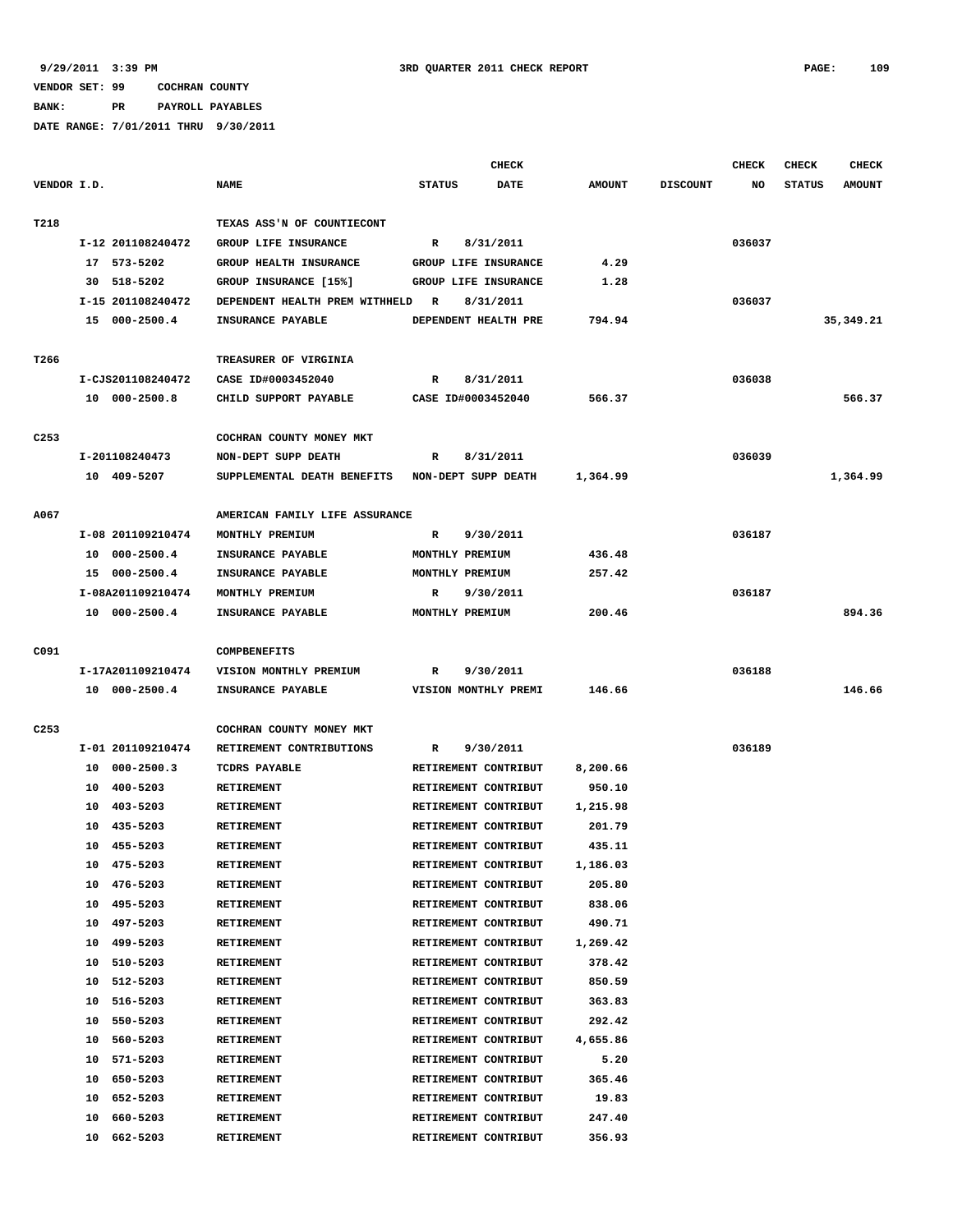**BANK: PR PAYROLL PAYABLES**

|                  |                      |                                | <b>CHECK</b>                 |               |                 | <b>CHECK</b> | <b>CHECK</b>  | <b>CHECK</b>  |
|------------------|----------------------|--------------------------------|------------------------------|---------------|-----------------|--------------|---------------|---------------|
| VENDOR I.D.      |                      | <b>NAME</b>                    | <b>STATUS</b><br><b>DATE</b> | <b>AMOUNT</b> | <b>DISCOUNT</b> | NO           | <b>STATUS</b> | <b>AMOUNT</b> |
| C <sub>253</sub> |                      | COCHRAN COUNTY MONEY MCONT     |                              |               |                 |              |               |               |
|                  | I-01 201109210474    | RETIREMENT CONTRIBUTIONS       | R<br>9/30/2011               |               |                 | 036189       |               |               |
|                  | 10 663-5203          | <b>RETIREMENT</b>              | RETIREMENT CONTRIBUT         | 540.01        |                 |              |               |               |
|                  | 665-5203<br>10       | <b>RETIREMENT</b>              | RETIREMENT CONTRIBUT         | 360.85        |                 |              |               |               |
|                  | $000 - 2500.3$<br>15 | TCDRS PAYABLE                  | RETIREMENT CONTRIBUT         | 2,905.41      |                 |              |               |               |
|                  | 610-5203<br>15       | <b>RETIREMENT</b>              | RETIREMENT CONTRIBUT         | 1,975.15      |                 |              |               |               |
|                  | 621-5203<br>15       | <b>RETIREMENT</b>              | RETIREMENT CONTRIBUT         | 994.88        |                 |              |               |               |
|                  | 622-5203<br>15       | <b>RETIREMENT</b>              | RETIREMENT CONTRIBUT         | 815.95        |                 |              |               |               |
|                  | 623-5203<br>15       | <b>RETIREMENT</b>              | RETIREMENT CONTRIBUT         | 810.08        |                 |              |               |               |
|                  | 15<br>624-5203       | <b>RETIREMENT</b>              | RETIREMENT CONTRIBUT         | 799.68        |                 |              |               |               |
|                  | $000 - 2500.3$<br>17 | TCDRS PAYABLE                  | RETIREMENT CONTRIBUT         | 197.39        |                 |              |               |               |
|                  | 17 573-5203          | <b>RETIREMENT</b>              | RETIREMENT CONTRIBUT         | 366.57        |                 |              |               |               |
|                  | $000 - 2500.3$<br>30 | TCDRS                          | RETIREMENT CONTRIBUT         | 57.09         |                 |              |               |               |
|                  | 518-5203<br>30       | <b>RETIREMENT</b>              | RETIREMENT CONTRIBUT         | 106.03        |                 |              |               | 32,458.69     |
| C300             |                      | COCHRAN COUNTY SCHOOLS FEDERAL |                              |               |                 |              |               |               |
|                  | I-18A201109210474    | MONTHLY PREMUIM                | R<br>9/30/2011               |               |                 | 036190       |               |               |
|                  | $000 - 2500.4$<br>10 | INSURANCE PAYABLE              | MONTHLY PREMUIM              | 7,218.63      |                 |              |               |               |
|                  | $000 - 2500.4$<br>15 | INSURANCE PAYABLE              | MONTHLY PREMUIM              | 1,075.95      |                 |              |               |               |
|                  | $000 - 2500.4$<br>30 | <b>AFLAC</b>                   | MONTHLY PREMUIM              | 160.05        |                 |              |               | 8,454.63      |
| N017             |                      | NATIONAL FARM LIFE             |                              |               |                 |              |               |               |
|                  | I-05 201109210474    | NFL PREMIUM                    | 9/30/2011<br>R               |               |                 | 036191       |               |               |
|                  | $000 - 2500.4$<br>10 | INSURANCE PAYABLE              | NFL PREMIUM                  | 287.47        |                 |              |               |               |
|                  | 15 000-2500.4        | INSURANCE PAYABLE              | NFL PREMIUM                  | 70.37         |                 |              |               |               |
|                  | I-05A201109210474    | AFTER TAX PREM                 | 9/30/2011<br>R               |               |                 | 036191       |               |               |
|                  | $000 - 2500.4$<br>10 | INSURANCE PAYABLE              | AFTER TAX PREM               | 197.52        |                 |              |               |               |
|                  | 15 000-2500.4        | INSURANCE PAYABLE              | AFTER TAX PREM               | 56.04         |                 |              |               | 611.40        |
|                  |                      |                                |                              |               |                 |              |               |               |
| N060             |                      | NATIONWIDE RETIREMENT SOL      |                              |               |                 |              |               |               |
|                  | I-04 201109210474    | DEFERRED COMP WITHHELD         | 9/30/2011<br>R               |               |                 | 036192       |               |               |
|                  | 10<br>000-2500.7     | PEBSCO DEF COMP PAYABLE        | DEFERRED COMP WITHHE         | 2,674.29      |                 |              |               |               |
|                  | 15 000-2500.7        | PEBSCO DEF COMP PAYABLE        | DEFERRED COMP WITHHE         | 1,206.71      |                 |              |               | 3,881.00      |
| N081             |                      | NATIONAL FAMILY CARE LIFE INSU |                              |               |                 |              |               |               |
|                  | I-21 201109210474    | NATIONAL FAMILY CARE           | 9/30/2011<br>$\mathbf{R}$    |               |                 | 036193       |               |               |
|                  | 10 000-2500.4        | <b>INSURANCE PAYABLE</b>       | NATIONAL FAMILY CARE         | 228.00        |                 |              |               |               |
|                  | 15 000-2500.4        | <b>INSURANCE PAYABLE</b>       | NATIONAL FAMILY CARE         | 6.90          |                 |              |               | 234.90        |
| 0029             |                      | OFFICE OF THE ATTORNEY GE      |                              |               |                 |              |               |               |
|                  | I-CS 201109210474    | CAUSE#0578881431               | $\mathbb{R}$<br>9/30/2011    |               |                 | 036194       |               |               |
|                  | 15 000-2500.8        | CHILD SUPPORT PAYABLE          | CAUSE#0578881431             | 146.00        |                 |              |               | 146.00        |
|                  |                      |                                |                              |               |                 |              |               |               |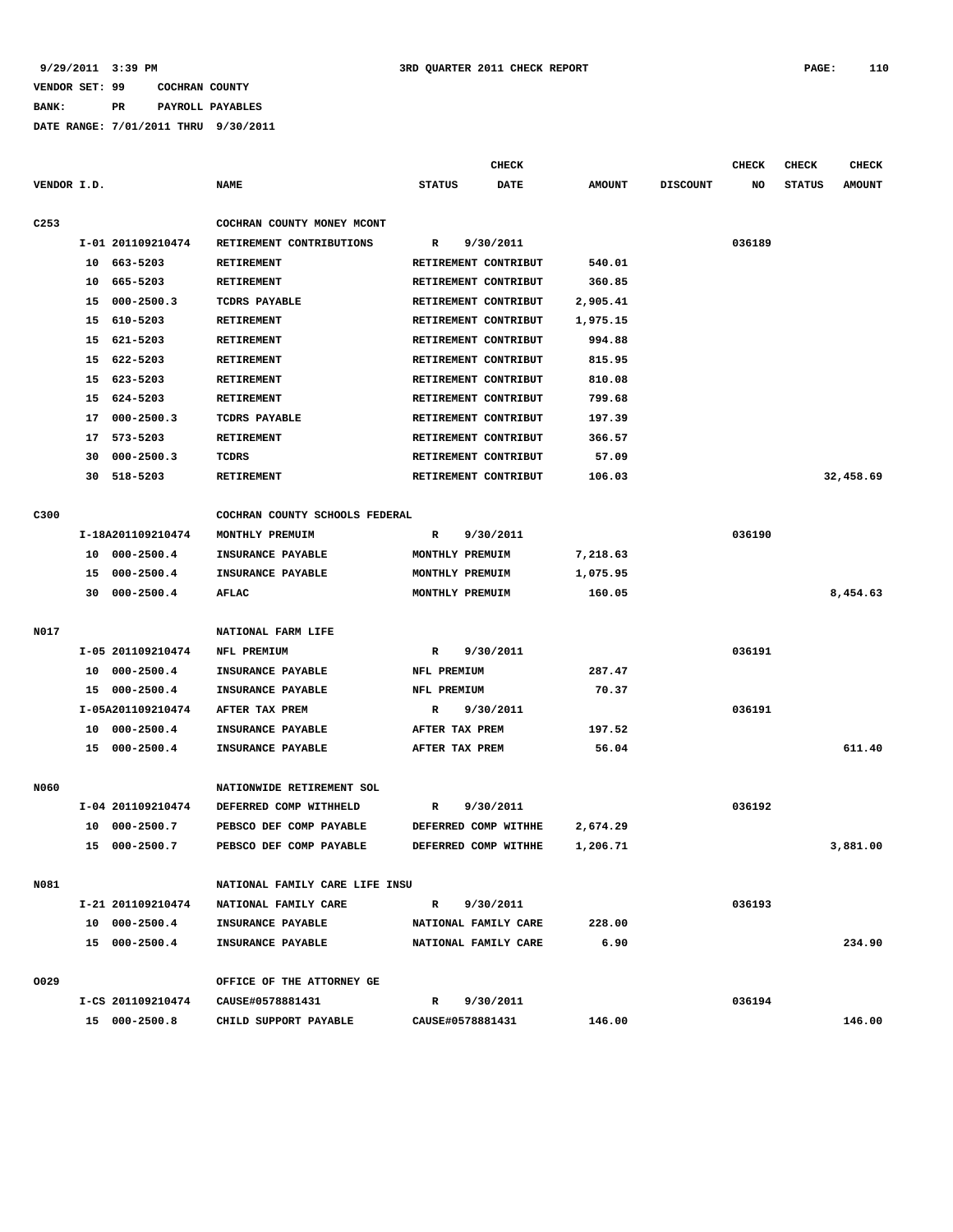**BANK: PR PAYROLL PAYABLES**

|             |    |                   |                           |               | CHECK                |               |                 | <b>CHECK</b> | <b>CHECK</b>  | CHECK         |
|-------------|----|-------------------|---------------------------|---------------|----------------------|---------------|-----------------|--------------|---------------|---------------|
| VENDOR I.D. |    |                   | <b>NAME</b>               | <b>STATUS</b> | <b>DATE</b>          | <b>AMOUNT</b> | <b>DISCOUNT</b> | NO           | <b>STATUS</b> | <b>AMOUNT</b> |
| P187        |    |                   | COCHRAN COUNTY PAYROLL TA |               |                      |               |                 |              |               |               |
|             |    | I-T1 201109210474 | FEDERAL INCOME TAX W/H    | R             | 9/30/2011            |               |                 | 036195       |               |               |
|             |    | 10 000-2500.1     | WITHHOLDING TAX PAYABLE   |               | FEDERAL INCOME TAX W | 11,928.09     |                 |              |               |               |
|             | 15 | $000 - 2500.1$    | WITHHOLDING TAX PAYABLE   |               | FEDERAL INCOME TAX W | 2,770.52      |                 |              |               |               |
|             | 17 | $000 - 2500.1$    | WITHHOLDING TAX PAYABLE   |               | FEDERAL INCOME TAX W | 234.14        |                 |              |               |               |
|             | 30 | $000 - 2500.1$    | FEDERAL WITHOLDING        |               | FEDERAL INCOME TAX W | 82.23         |                 |              |               |               |
|             |    | I-T3 201109210474 | FICA TAX                  | R             | 9/30/2011            |               |                 | 036195       |               |               |
|             | 10 | $000 - 2500.2$    | FICA PAYABLE              | FICA TAX      |                      | 4,999.83      |                 |              |               |               |
|             | 10 | 400-5201          | SOCIAL SECURITY           | FICA TAX      |                      | 449.62        |                 |              |               |               |
|             | 10 | 403-5201          | SOCIAL SECURITY           | FICA TAX      |                      | 567.16        |                 |              |               |               |
|             | 10 | 435-5201          | SOCIAL SECURITY           | FICA TAX      |                      | 96.24         |                 |              |               |               |
|             | 10 | 455-5201          | SOCIAL SECURITY           | FICA TAX      |                      | 207.51        |                 |              |               |               |
|             | 10 | 475-5201          | SOCIAL SECURITY           | FICA TAX      |                      | 565.64        |                 |              |               |               |
|             | 10 | 476-5201          | SOCIAL SECURITY           | FICA TAX      |                      | 98.15         |                 |              |               |               |
|             | 10 | 495-5201          | SOCIAL SECURITY           | FICA TAX      |                      | 399.69        |                 |              |               |               |
|             | 10 | 497-5201          | SOCIAL SECURITY           | FICA TAX      |                      | 234.03        |                 |              |               |               |
|             | 10 | 499-5201          | SOCIAL SECURITY           | FICA TAX      |                      | 600.06        |                 |              |               |               |
|             | 10 | 510-5201          | SOCIAL SECURITY           | FICA TAX      |                      | 177.17        |                 |              |               |               |
|             | 10 | 512-5201          | SOCIAL SECURITY           | FICA TAX      |                      | 392.73        |                 |              |               |               |
|             | 10 | 516-5201          | SOCIAL SECURITY           | FICA TAX      |                      | 177.30        |                 |              |               |               |
|             | 10 | 550-5201          | SOCIAL SECURITY           | FICA TAX      |                      | 139.46        |                 |              |               |               |
|             | 10 | 560-5201          | SOCIAL SECURITY           | FICA TAX      |                      | 2,202.97      |                 |              |               |               |
|             | 10 | 571-5201          | SOCIAL SECURITY           | FICA TAX      |                      | 2.53          |                 |              |               |               |
|             | 10 | 650-5201          | SOCIAL SECURITY           | FICA TAX      |                      | 189.06        |                 |              |               |               |
|             | 10 | 652-5201          | SOCIAL SECURITY           | FICA TAX      |                      | 9.45          |                 |              |               |               |
|             | 10 | 660-5201          | SOCIAL SECURITY           | FICA TAX      |                      | 120.55        |                 |              |               |               |
|             | 10 | 662-5201          | SOCIAL SECURITY           | FICA TAX      |                      | 190.07        |                 |              |               |               |
|             | 10 | 663-5201          | SOCIAL SECURITY           | FICA TAX      |                      | 257.54        |                 |              |               |               |
|             | 10 | 665-5201          | SOCIAL SECURITY           | FICA TAX      |                      | 303.77        |                 |              |               |               |
|             | 15 | $000 - 2500.2$    | FICA PAYABLE              | FICA TAX      |                      | 1,693.82      |                 |              |               |               |
|             | 15 | 610-5201          | SOCIAL SECURITY           | FICA TAX      |                      | 937.68        |                 |              |               |               |
|             | 15 | 621-5201          | SOCIAL SECURITY           | FICA TAX      |                      | 474.47        |                 |              |               |               |
|             |    | 15 622-5201       | SOCIAL SECURITY           | FICA TAX      |                      | 383.56        |                 |              |               |               |
|             |    | 15 623-5201       | SOCIAL SECURITY           | FICA TAX      |                      | 384.73        |                 |              |               |               |
|             |    | 15 624-5201       | SOCIAL SECURITY           | FICA TAX      |                      | 319.96        |                 |              |               |               |
|             |    | 17 000-2500.2     | FICA PAYABLE              | FICA TAX      |                      | 120.67        |                 |              |               |               |
|             |    | 17 573-5201       | SOCIAL SECURITY           | FICA TAX      |                      | 178.13        |                 |              |               |               |
|             | 30 | $000 - 2500.2$    | FICA                      | FICA TAX      |                      | 35.00         |                 |              |               |               |
|             |    | 30 518-5201       | SOCIAL SECURITY           | FICA TAX      |                      | 51.67         |                 |              |               |               |
|             |    | I-T4 201109210474 | MEDICARE TAX              | $\mathbb{R}$  | 9/30/2011            |               |                 | 036195       |               |               |
|             |    | 10 000-2500.2     | FICA PAYABLE              |               | MEDICARE TAX         | 1,726.15      |                 |              |               |               |
|             |    | 10 400-5201       | SOCIAL SECURITY           |               | MEDICARE TAX         | 105.15        |                 |              |               |               |
|             |    | 10 403-5201       | SOCIAL SECURITY           |               | MEDICARE TAX         | 132.64        |                 |              |               |               |
|             |    | 10 435-5201       | SOCIAL SECURITY           |               | MEDICARE TAX         | 22.51         |                 |              |               |               |
|             |    | 10 455-5201       | SOCIAL SECURITY           |               | MEDICARE TAX         | 48.53         |                 |              |               |               |
|             |    | 10 475-5201       | SOCIAL SECURITY           |               | MEDICARE TAX         | 132.29        |                 |              |               |               |
|             |    | 10 476-5201       | SOCIAL SECURITY           |               | MEDICARE TAX         | 22.96         |                 |              |               |               |
|             |    | 10 495-5201       | SOCIAL SECURITY           |               | MEDICARE TAX         | 93.48         |                 |              |               |               |
|             |    |                   |                           |               |                      |               |                 |              |               |               |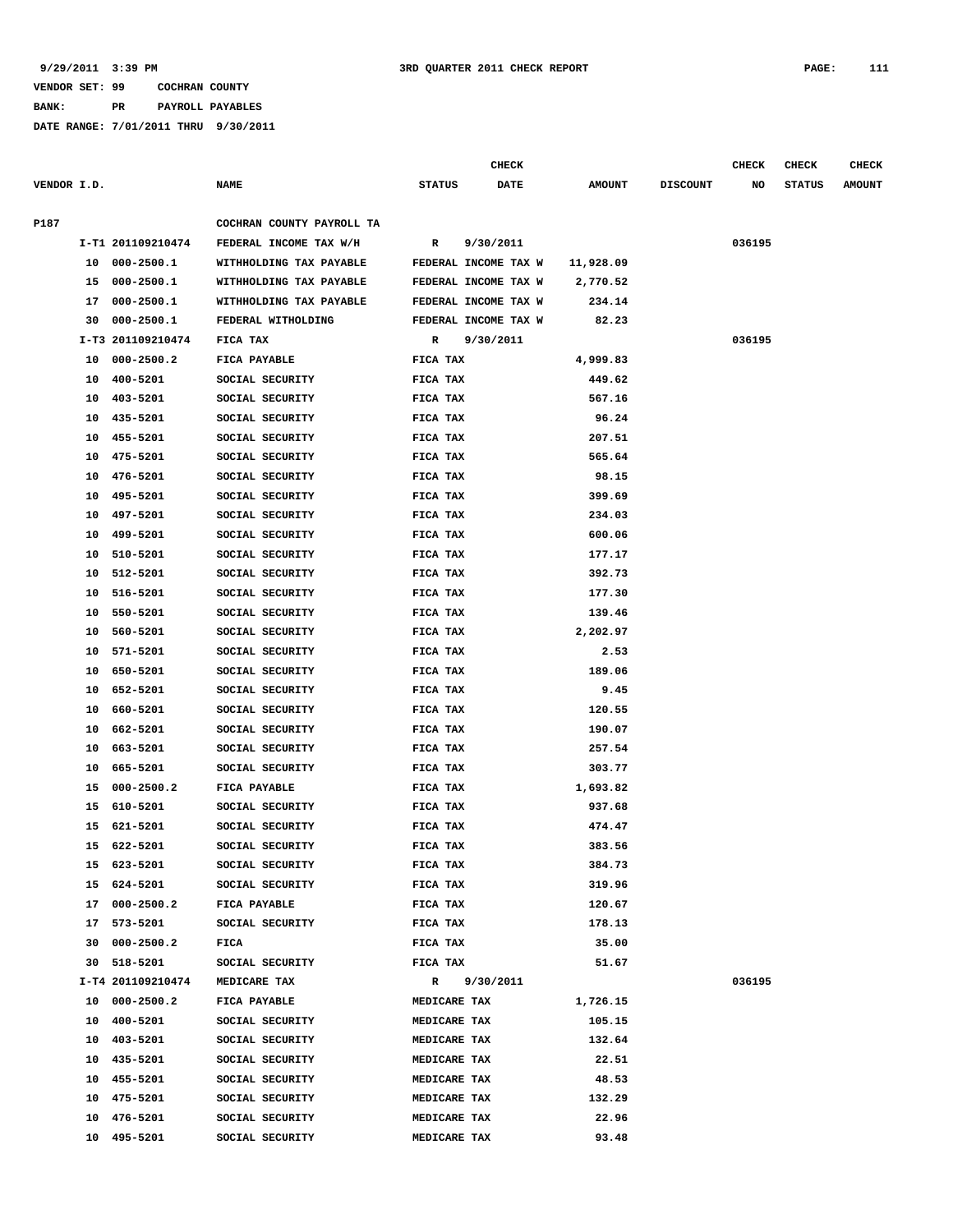## **BANK: PR PAYROLL PAYABLES**

|             |    |                   |                            |                          | <b>CHECK</b> |               |                 | CHECK  | <b>CHECK</b>  | <b>CHECK</b>  |
|-------------|----|-------------------|----------------------------|--------------------------|--------------|---------------|-----------------|--------|---------------|---------------|
| VENDOR I.D. |    |                   | <b>NAME</b>                | <b>STATUS</b>            | <b>DATE</b>  | <b>AMOUNT</b> | <b>DISCOUNT</b> | NO     | <b>STATUS</b> | <b>AMOUNT</b> |
| P187        |    |                   | COCHRAN COUNTY PAYROLLCONT |                          |              |               |                 |        |               |               |
|             |    | I-T4 201109210474 | MEDICARE TAX               | R                        | 9/30/2011    |               |                 | 036195 |               |               |
|             | 10 | 497-5201          | SOCIAL SECURITY            | MEDICARE TAX             |              | 54.74         |                 |        |               |               |
|             | 10 | 499-5201          | SOCIAL SECURITY            | MEDICARE TAX             |              | 140.34        |                 |        |               |               |
|             | 10 | 510-5201          | SOCIAL SECURITY            | MEDICARE TAX             |              | 41.44         |                 |        |               |               |
|             | 10 | 512-5201          | SOCIAL SECURITY            | MEDICARE TAX             |              | 91.85         |                 |        |               |               |
|             | 10 | 516-5201          | SOCIAL SECURITY            | MEDICARE TAX             |              | 41.46         |                 |        |               |               |
|             | 10 | 550-5201          | SOCIAL SECURITY            | MEDICARE TAX             |              | 32.62         |                 |        |               |               |
|             | 10 | 560-5201          | SOCIAL SECURITY            | MEDICARE TAX             |              | 515.20        |                 |        |               |               |
|             | 10 | 571-5201          | SOCIAL SECURITY            | MEDICARE TAX             |              | 0.59          |                 |        |               |               |
|             | 10 | 650-5201          | SOCIAL SECURITY            | MEDICARE TAX             |              | 44.21         |                 |        |               |               |
|             | 10 | 652-5201          | SOCIAL SECURITY            | MEDICARE TAX             |              | 2.21          |                 |        |               |               |
|             | 10 | 660-5201          | SOCIAL SECURITY            | MEDICARE TAX             |              | 28.20         |                 |        |               |               |
|             | 10 | 662-5201          | SOCIAL SECURITY            | MEDICARE TAX             |              | 44.46         |                 |        |               |               |
|             | 10 | 663-5201          | SOCIAL SECURITY            | MEDICARE TAX             |              | 60.23         |                 |        |               |               |
|             | 10 | 665-5201          | SOCIAL SECURITY            | MEDICARE TAX             |              | 71.04         |                 |        |               |               |
|             | 15 | $000 - 2500.2$    | FICA PAYABLE               | MEDICARE TAX             |              | 584.77        |                 |        |               |               |
|             | 15 | 610-5201          | SOCIAL SECURITY            | MEDICARE TAX             |              | 219.30        |                 |        |               |               |
|             | 15 | 621-5201          | SOCIAL SECURITY            | MEDICARE TAX             |              | 110.96        |                 |        |               |               |
|             | 15 | 622-5201          | SOCIAL SECURITY            | MEDICARE TAX             |              | 89.70         |                 |        |               |               |
|             | 15 | 623-5201          | SOCIAL SECURITY            | MEDICARE TAX             |              | 89.98         |                 |        |               |               |
|             | 15 | 624-5201          | SOCIAL SECURITY            | MEDICARE TAX             |              | 74.83         |                 |        |               |               |
|             | 17 | $000 - 2500.2$    | FICA PAYABLE               | MEDICARE TAX             |              | 41.66         |                 |        |               |               |
|             | 17 | 573-5201          | SOCIAL SECURITY            | MEDICARE TAX             |              | 41.66         |                 |        |               |               |
|             | 30 | $000 - 2500.2$    | FICA                       | MEDICARE TAX             |              | 12.08         |                 |        |               |               |
|             | 30 | 518-5201          | SOCIAL SECURITY            | MEDICARE TAX             |              | 12.08         |                 |        |               | 36,704.52     |
| T218        |    |                   | TEXAS ASS'N OF COUNTIES    |                          |              |               |                 |        |               |               |
|             |    | I-11 201109210474 | EMPLOYEE PREMIUMS          | R                        | 9/30/2011    |               |                 | 036196 |               |               |
|             | 10 | 400-5202          | GROUP INSURANCE            | <b>EMPLOYEE PREMIUMS</b> |              | 1,400.84      |                 |        |               |               |
|             | 10 | 403-5202          | <b>GROUP INSURANCE</b>     | EMPLOYEE PREMIUMS        |              | 2,275.83      |                 |        |               |               |
|             | 10 | 455-5202          | <b>GROUP INSURANCE</b>     | <b>EMPLOYEE PREMIUMS</b> |              | 758.61        |                 |        |               |               |
|             | 10 | 475-5202          | GROUP INSURANCE            | EMPLOYEE PREMIUMS        |              | 1,517.22      |                 |        |               |               |
|             | 10 | 495-5202          | GROUP INSURANCE            | EMPLOYEE PREMIUMS        |              | 1,517.22      |                 |        |               |               |
|             | 10 | 497-5202          | GROUP INSURANCE            | EMPLOYEE PREMIUMS        |              | 758.61        |                 |        |               |               |
|             | 10 | 499-5202          | <b>GROUP INSURANCE</b>     | <b>EMPLOYEE PREMIUMS</b> |              | 2,275.83      |                 |        |               |               |
|             | 10 | 510-5202          | GROUP INSURANCE            | <b>EMPLOYEE PREMIUMS</b> |              | 758.61        |                 |        |               |               |
|             | 10 | 512-5202          | GROUP INSURANCE            | EMPLOYEE PREMIUMS        |              | 2,275.83      |                 |        |               |               |
|             | 10 | 516-5202          | GROUP INSURANCE [50%]      | <b>EMPLOYEE PREMIUMS</b> |              | 769.76        |                 |        |               |               |
|             | 10 | 550-5202          | GROUP INSURANCE            | EMPLOYEE PREMIUMS        |              | 758.61        |                 |        |               |               |
|             | 10 | 560-5202          | GROUP INSURANCE            | EMPLOYEE PREMIUMS        |              | 8,344.71      |                 |        |               |               |
|             | 10 | 571-5202          | GROUP INSURANCE            | <b>EMPLOYEE PREMIUMS</b> |              | 10.61         |                 |        |               |               |
|             | 10 | 650-5202          | GROUP INSURANCE            | EMPLOYEE PREMIUMS        |              | 796.54        |                 |        |               |               |
|             | 10 | 652-5202          | GROUP INSURANCE            | EMPLOYEE PREMIUMS        |              | 37.93         |                 |        |               |               |
|             | 10 | 660-5202          | GROUP INSURANCE [35%]      | EMPLOYEE PREMIUMS        |              | 523.22        |                 |        |               |               |
|             | 10 | 662-5202          | GROUP INSURANCE            | EMPLOYEE PREMIUMS        |              | 682.75        |                 |        |               |               |
|             | 10 | 663-5202          | GROUP INSURANCE            | EMPLOYEE PREMIUMS        |              | 758.61        |                 |        |               |               |
|             | 10 | 665-5202          | GROUP INSURANCE            | EMPLOYEE PREMIUMS        |              | 758.61        |                 |        |               |               |
|             |    |                   |                            |                          |              |               |                 |        |               |               |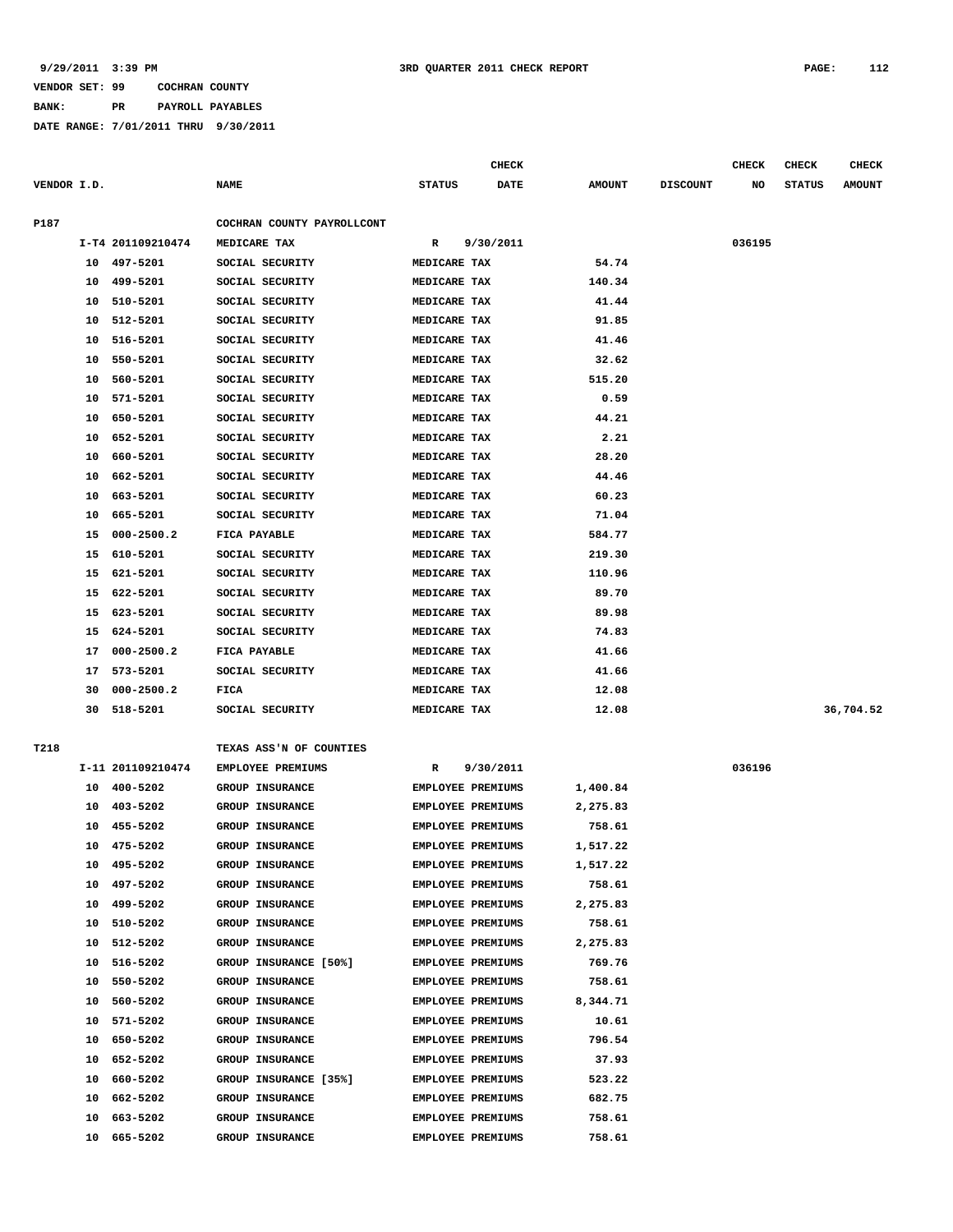**BANK: PR PAYROLL PAYABLES**

|             |    |                   |                                  |               | <b>CHECK</b>             |               |                 | <b>CHECK</b> | CHECK         | <b>CHECK</b>  |
|-------------|----|-------------------|----------------------------------|---------------|--------------------------|---------------|-----------------|--------------|---------------|---------------|
| VENDOR I.D. |    |                   | <b>NAME</b>                      | <b>STATUS</b> | DATE                     | <b>AMOUNT</b> | <b>DISCOUNT</b> | NO           | <b>STATUS</b> | <b>AMOUNT</b> |
|             |    |                   |                                  |               |                          |               |                 |              |               |               |
| T218        |    |                   | TEXAS ASS'N OF COUNTIECONT       |               |                          |               |                 |              |               |               |
|             |    | I-11 201109210474 | EMPLOYEE PREMIUMS                | R             | 9/30/2011                |               |                 | 036196       |               |               |
|             |    | 15 610-5202       | <b>GROUP INSURANCE</b>           |               | EMPLOYEE PREMIUMS        | 3,150.82      |                 |              |               |               |
|             |    | 15 621-5202       | <b>GROUP INSURANCE</b>           |               | EMPLOYEE PREMIUMS        | 1,517.22      |                 |              |               |               |
|             | 15 | 622-5202          | <b>GROUP INSURANCE</b>           |               | EMPLOYEE PREMIUMS        | 1,517.22      |                 |              |               |               |
|             | 15 | 623-5202          | <b>GROUP INSURANCE</b>           |               | EMPLOYEE PREMIUMS        | 1,517.22      |                 |              |               |               |
|             | 15 | 624-5202          | <b>GROUP INSURANCE</b>           |               | EMPLOYEE PREMIUMS        | 1,517.22      |                 |              |               |               |
|             | 17 | 573-5202          | GROUP HEALTH INSURANCE           |               | EMPLOYEE PREMIUMS        | 748.00        |                 |              |               |               |
|             | 30 | 518-5202          | GROUP INSURANCE [15%]            |               | <b>EMPLOYEE PREMIUMS</b> | 224.24        |                 |              |               |               |
|             |    | I-12 201109210474 | GROUP LIFE INSURANCE             | R             | 9/30/2011                |               |                 | 036196       |               |               |
|             | 10 | 400-5202          | <b>GROUP INSURANCE</b>           |               | GROUP LIFE INSURANCE     | 7.29          |                 |              |               |               |
|             | 10 | 403-5202          | <b>GROUP INSURANCE</b>           |               | GROUP LIFE INSURANCE     | 11.85         |                 |              |               |               |
|             | 10 | 455-5202          | GROUP INSURANCE                  |               | GROUP LIFE INSURANCE     | 3.95          |                 |              |               |               |
|             | 10 | 475-5202          | <b>GROUP INSURANCE</b>           |               | GROUP LIFE INSURANCE     | 7.90          |                 |              |               |               |
|             | 10 | 495-5202          | <b>GROUP INSURANCE</b>           |               | GROUP LIFE INSURANCE     | 7.90          |                 |              |               |               |
|             | 10 | 497-5202          | <b>GROUP INSURANCE</b>           |               | GROUP LIFE INSURANCE     | 3.95          |                 |              |               |               |
|             | 10 | 499-5202          | <b>GROUP INSURANCE</b>           |               | GROUP LIFE INSURANCE     | 11.85         |                 |              |               |               |
|             | 10 | 510-5202          | <b>GROUP INSURANCE</b>           |               | GROUP LIFE INSURANCE     | 3.95          |                 |              |               |               |
|             | 10 | 512-5202          | <b>GROUP INSURANCE</b>           |               | GROUP LIFE INSURANCE     | 11.85         |                 |              |               |               |
|             | 10 | 516-5202          | GROUP INSURANCE [50%]            |               | GROUP LIFE INSURANCE     | 4.02          |                 |              |               |               |
|             | 10 | 550-5202          | <b>GROUP INSURANCE</b>           |               | GROUP LIFE INSURANCE     | 3.95          |                 |              |               |               |
|             | 10 | 560-5202          | <b>GROUP INSURANCE</b>           |               | GROUP LIFE INSURANCE     | 41.49         |                 |              |               |               |
|             | 10 | 571-5202          | <b>GROUP INSURANCE</b>           |               | GROUP LIFE INSURANCE     | 0.06          |                 |              |               |               |
|             | 10 | 650-5202          | <b>GROUP INSURANCE</b>           |               | GROUP LIFE INSURANCE     | 4.15          |                 |              |               |               |
|             | 10 | 652-5202          | GROUP INSURANCE                  |               | GROUP LIFE INSURANCE     | 0.19          |                 |              |               |               |
|             | 10 | 660-5202          | GROUP INSURANCE [35%]            |               | GROUP LIFE INSURANCE     | 2.72          |                 |              |               |               |
|             | 10 | 662-5202          | <b>GROUP INSURANCE</b>           |               | GROUP LIFE INSURANCE     | 3.56          |                 |              |               |               |
|             | 10 | 663-5202          | <b>GROUP INSURANCE</b>           |               | GROUP LIFE INSURANCE     | 3.95          |                 |              |               |               |
|             | 10 | 665-5202          | <b>GROUP INSURANCE</b>           |               | GROUP LIFE INSURANCE     | 3.95          |                 |              |               |               |
|             | 15 | 610-5202          | <b>GROUP INSURANCE</b>           |               | GROUP LIFE INSURANCE     | 12.66         |                 |              |               |               |
|             | 15 | 621-5202          | GROUP INSURANCE                  |               | GROUP LIFE INSURANCE     | 7.90          |                 |              |               |               |
|             | 15 | 622-5202          | <b>GROUP INSURANCE</b>           |               | GROUP LIFE INSURANCE     | 7.90          |                 |              |               |               |
|             | 15 | 623-5202          | <b>GROUP INSURANCE</b>           |               | GROUP LIFE INSURANCE     | 7.90          |                 |              |               |               |
|             |    | 15 624-5202       | <b>GROUP INSURANCE</b>           |               | GROUP LIFE INSURANCE     | 7.90          |                 |              |               |               |
|             |    | 17 573-5202       | GROUP HEALTH INSURANCE           |               | GROUP LIFE INSURANCE     | 3.89          |                 |              |               |               |
|             |    | 30 518-5202       | GROUP INSURANCE [15%]            |               | GROUP LIFE INSURANCE     | 1.16          |                 |              |               |               |
|             |    | I-15 201109210474 | DEPENDENT HEALTH PREM WITHHELD R |               | 9/30/2011                |               |                 | 036196       |               |               |
|             |    | 15 000-2500.4     | INSURANCE PAYABLE                |               | DEPENDENT HEALTH PRE     | 841.84        |                 |              |               | 38,201.57     |
|             |    |                   |                                  |               |                          |               |                 |              |               |               |
| T266        |    |                   | TREASURER OF VIRGINIA            |               |                          |               |                 |              |               |               |
|             |    | I-CJS201109210474 | CASE ID#0003452040               | R             | 9/30/2011                |               |                 | 036197       |               |               |
|             |    | 10 000-2500.8     | CHILD SUPPORT PAYABLE            |               | CASE ID#0003452040       | 566.37        |                 |              |               | 566.37        |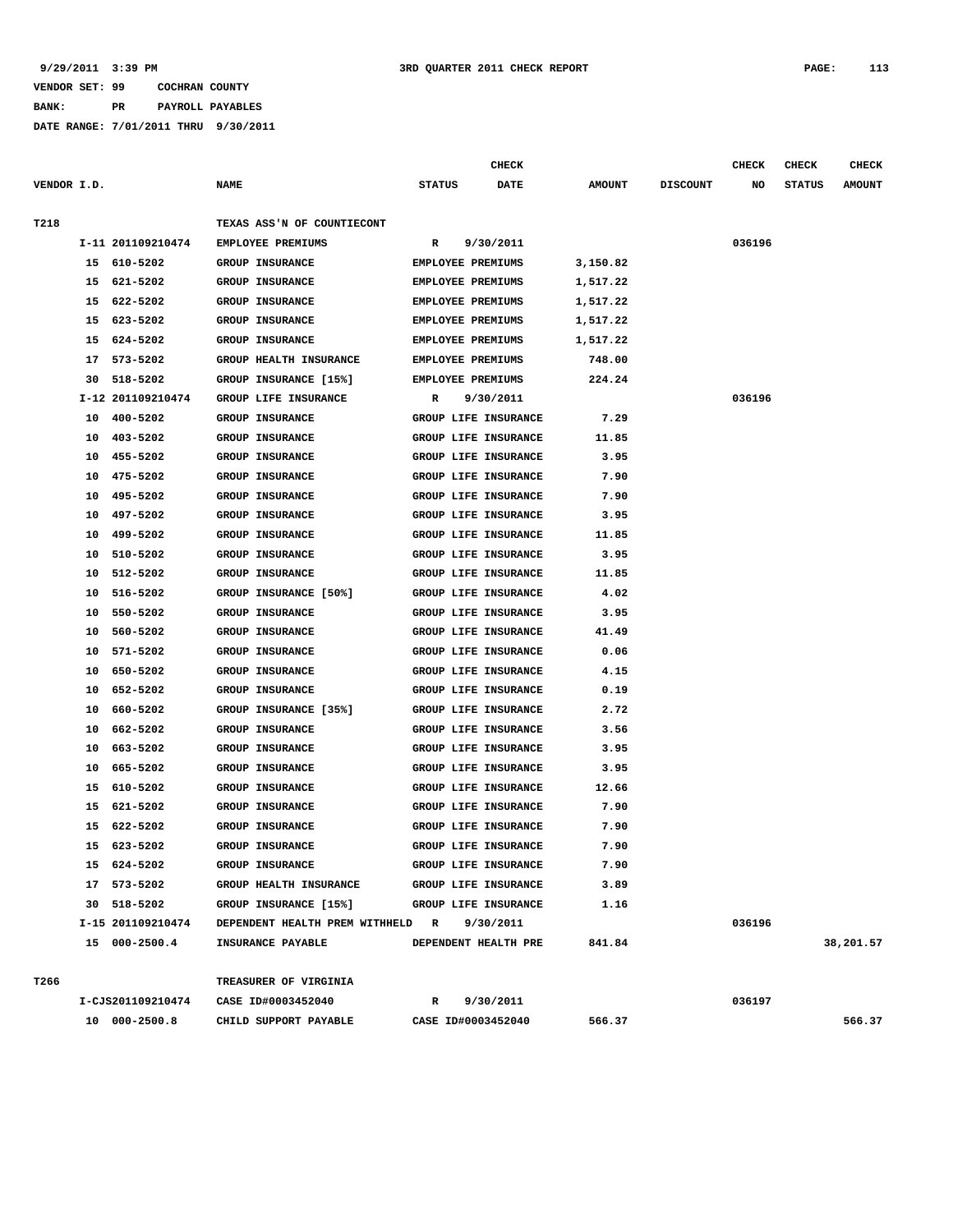### **BANK: PR PAYROLL PAYABLES**

**DATE RANGE: 7/01/2011 THRU 9/30/2011**

|                  |                 |                             |               | <b>CHECK</b>         |               |                  | <b>CHECK</b> | <b>CHECK</b>  | <b>CHECK</b>  |
|------------------|-----------------|-----------------------------|---------------|----------------------|---------------|------------------|--------------|---------------|---------------|
| VENDOR I.D.      |                 | <b>NAME</b>                 | <b>STATUS</b> | <b>DATE</b>          | <b>AMOUNT</b> | <b>DISCOUNT</b>  | NO           | <b>STATUS</b> | <b>AMOUNT</b> |
|                  |                 |                             |               |                      |               |                  |              |               |               |
| C <sub>253</sub> |                 | COCHRAN COUNTY MONEY MKT    |               |                      |               |                  |              |               |               |
|                  | I-201109210475  | NON-DEPT SUPP DEATH         | $\mathbf{R}$  | 9/30/2011            |               |                  | 036198       |               |               |
|                  | 10 409-5207     | SUPPLEMENTAL DEATH BENEFITS |               | SUPP DEATH SEPT 2011 | 1,330.81      |                  |              |               | 1,330.81      |
|                  |                 |                             |               |                      |               |                  |              |               |               |
|                  |                 |                             |               |                      |               |                  |              |               |               |
|                  |                 |                             |               |                      |               |                  |              |               |               |
| $*$ $*$          | $TOTALS$ * *    | NO                          |               |                      | CHECK AMOUNT  | <b>DISCOUNTS</b> |              |               | TOTAL APPLIED |
|                  | REGULAR CHECKS: | 36                          |               |                      | 368,035.98    |                  | 0.00         |               | 368,035.98    |
|                  | HAND CHECKS:    | 0                           |               |                      | 0.00          |                  | 0.00         |               | 0.00          |
|                  | DRAFTS:         | 0                           |               |                      | 0.00          |                  | 0.00         |               | 0.00          |

|              | EFT: | 0             |      | 0.00 | 0.00 | 0.00 |
|--------------|------|---------------|------|------|------|------|
| NON CHECKS:  |      | 0             |      | 0.00 | 0.00 | 0.00 |
|              |      |               |      |      |      |      |
| VOID CHECKS: |      | 0 VOID DEBITS | 0.00 |      |      |      |
|              |      | VOID CREDITS  | 0.00 | 0.00 | 0.00 | 0.00 |

**TOTAL ERRORS: 0**

### **\*\* G/L ACCOUNT TOTALS \*\***

|    | G/L ACCOUNT                 | <b>NAME</b>                           | <b>AMOUNT</b> |
|----|-----------------------------|---------------------------------------|---------------|
|    |                             |                                       |               |
|    |                             | 10 000-2500.1 WITHHOLDING TAX PAYABLE | 36,016.20     |
| 10 | 000-2500.2 FICA PAYABLE     |                                       | 20,590.66     |
| 10 | 000-2500.3 TCDRS PAYABLE    |                                       | 25,081.69     |
| 10 |                             | 000-2500.4 INSURANCE PAYABLE          | 25,724.29     |
| 10 |                             | 000-2500.7 PEBSCO DEF COMP PAYABLE    | 8,022.87      |
| 10 |                             | 000-2500.8 CHILD SUPPORT PAYABLE      | 1,699.11      |
| 10 |                             | 400-5201 SOCIAL SECURITY              | 1,664.31      |
| 10 | 400-5202                    | <b>GROUP INSURANCE</b>                | 4,047.02      |
|    | 400-5203 RETIREMENT<br>10   |                                       | 2,850.30      |
|    | 10                          | 403-5201 SOCIAL SECURITY              | 2,351.98      |
|    | 10                          | 403-5202 GROUP INSURANCE              | 6,574.86      |
| 10 | 403-5203 RETIREMENT         |                                       | 4,002.79      |
| 10 | 409-5207                    | SUPPLEMENTAL DEATH BENEFITS           | 4,052.28      |
|    | 10 435-5201 SOCIAL SECURITY |                                       | 369.09        |
|    | 10 435-5203                 | <b>RETIREMENT</b>                     | 627.21        |
| 10 |                             | 455-5201 SOCIAL SECURITY              | 804.08        |
| 10 | 455-5202 GROUP INSURANCE    |                                       | 2,191.62      |
| 10 | 455-5203                    | <b>RETIREMENT</b>                     | 1,305.33      |
| 10 |                             | 475-5201 SOCIAL SECURITY              | 2,084.14      |
|    | 10 475-5202                 | <b>GROUP INSURANCE</b>                | 4,383.24      |
|    | 10<br>475-5203 RETIREMENT   |                                       | 3,541.68      |
|    | 10 476-5201                 | SOCIAL SECURITY                       | 376.17        |
|    | 10<br>476-5203              | <b>RETIREMENT</b>                     | 639.24        |
| 10 |                             | 495-5201 SOCIAL SECURITY              | 1,479.51      |
|    | 10<br>495-5202              | <b>GROUP INSURANCE</b>                | 4,383.24      |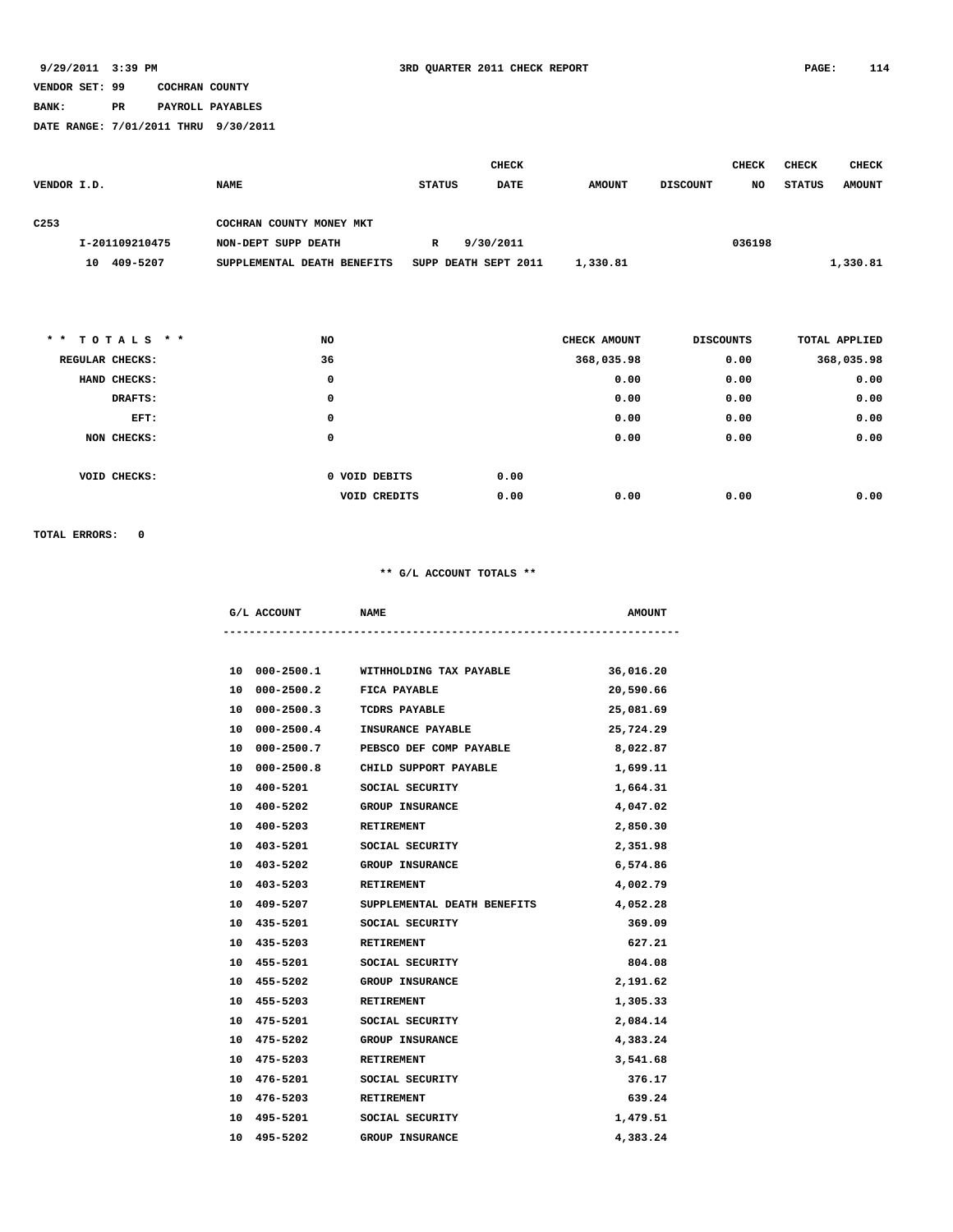# **VENDOR SET: 99 COCHRAN COUNTY BANK: PR PAYROLL PAYABLES**

**DATE RANGE: 7/01/2011 THRU 9/30/2011**

### **\*\* G/L ACCOUNT TOTALS \*\***

|    | G/L ACCOUNT   | <b>NAME</b>                  | <b>AMOUNT</b> |
|----|---------------|------------------------------|---------------|
|    |               |                              |               |
|    | 10 495-5203   | <b>RETIREMENT</b>            | 2,514.18      |
|    | 10 497-5201   | SOCIAL SECURITY              | 856.90        |
|    | 10 497-5202   | <b>GROUP INSURANCE</b>       | 2,191.62      |
|    | 10 497-5203   | <b>RETIREMENT</b>            | 1,456.16      |
|    | 10 499-5201   | SOCIAL SECURITY              | 2,245.91      |
|    | 10 499-5202   | <b>GROUP INSURANCE</b>       | 6,574.86      |
|    | 10 499-5203   | <b>RETIREMENT</b>            | 3,850.23      |
|    | 10 510-5201   | SOCIAL SECURITY              | 669.89        |
|    | 10 510-5202   | <b>GROUP INSURANCE</b>       | 2,191.62      |
|    | 10 510-5203   | RETIREMENT                   | 1,135.26      |
|    | 10 512-5201   | SOCIAL SECURITY              | 1,575.23      |
|    | 10 512-5202   | <b>GROUP INSURANCE</b>       | 6,652.85      |
|    | 10 512-5203   | <b>RETIREMENT</b>            | 2,758.22      |
|    | 10 516-5201   | SOCIAL SECURITY              | 665.67        |
|    | 10 516-5202   | <b>GROUP INSURANCE [50%]</b> | 2,223.57      |
|    | 10 516-5203   | RETIREMENT                   | 1,106.08      |
|    | 10 550-5201   | SOCIAL SECURITY              | 516.24        |
|    | 10 550-5202   | <b>GROUP INSURANCE</b>       | 2,191.62      |
|    | 10 550-5203   | <b>RETIREMENT</b>            | 877.26        |
|    | 10 560-5201   | SOCIAL SECURITY              | 8,356.85      |
|    | 10 560-5202   | <b>GROUP INSURANCE</b>       | 23,301.76     |
|    | 10 560-5203   | <b>RETIREMENT</b>            | 14,311.20     |
| 10 | 571-5201      | SOCIAL SECURITY              | 9.34          |
| 10 | 571-5202      | <b>GROUP INSURANCE</b>       | 30.66         |
|    | 10 571-5203   | <b>RETIREMENT</b>            | 15.62         |
|    | 10 650-5201   | SOCIAL SECURITY              | 696.19        |
|    | 10 650-5202   | <b>GROUP INSURANCE</b>       | 2,301.20      |
|    | 10 650-5203   | <b>RETIREMENT</b>            | 1,104.59      |
|    | 10 652-5201   | SOCIAL SECURITY              | 34.98         |
|    | 10 652-5202   | <b>GROUP INSURANCE</b>       | 109.57        |
|    | 10 652-5203   | <b>RETIREMENT</b>            | 59.49         |
| 10 | 660-5201      | SOCIAL SECURITY              | 452.82        |
| 10 | 660-5202      | GROUP INSURANCE [35%]        | 1,511.78      |
|    | 10 660-5203   | <b>RETIREMENT</b>            | 752.41        |
|    | 10 662-5201   | SOCIAL SECURITY              | 654.63        |
|    | 10 662-5202   | <b>GROUP INSURANCE</b>       | 1,972.47      |
|    | 10 662-5203   | RETIREMENT                   | 1,070.79      |
|    | 10 663-5201   | SOCIAL SECURITY              | 894.33        |
|    | 10 663-5202   | <b>GROUP INSURANCE</b>       | 2,191.62      |
|    | 10 663-5203   | RETIREMENT                   | 1,519.77      |
|    | 10 665-5201   | SOCIAL SECURITY              | 1,121.10      |
|    | 10 665-5202   | <b>GROUP INSURANCE</b>       | 2,191.62      |
|    | 10 665-5203   | RETIREMENT                   | 1,082.55      |
|    |               | *** FUND TOTAL ***           | 272,863.62    |
|    |               |                              |               |
|    | 15 000-2500.1 | WITHHOLDING TAX PAYABLE      | 8,526.05      |